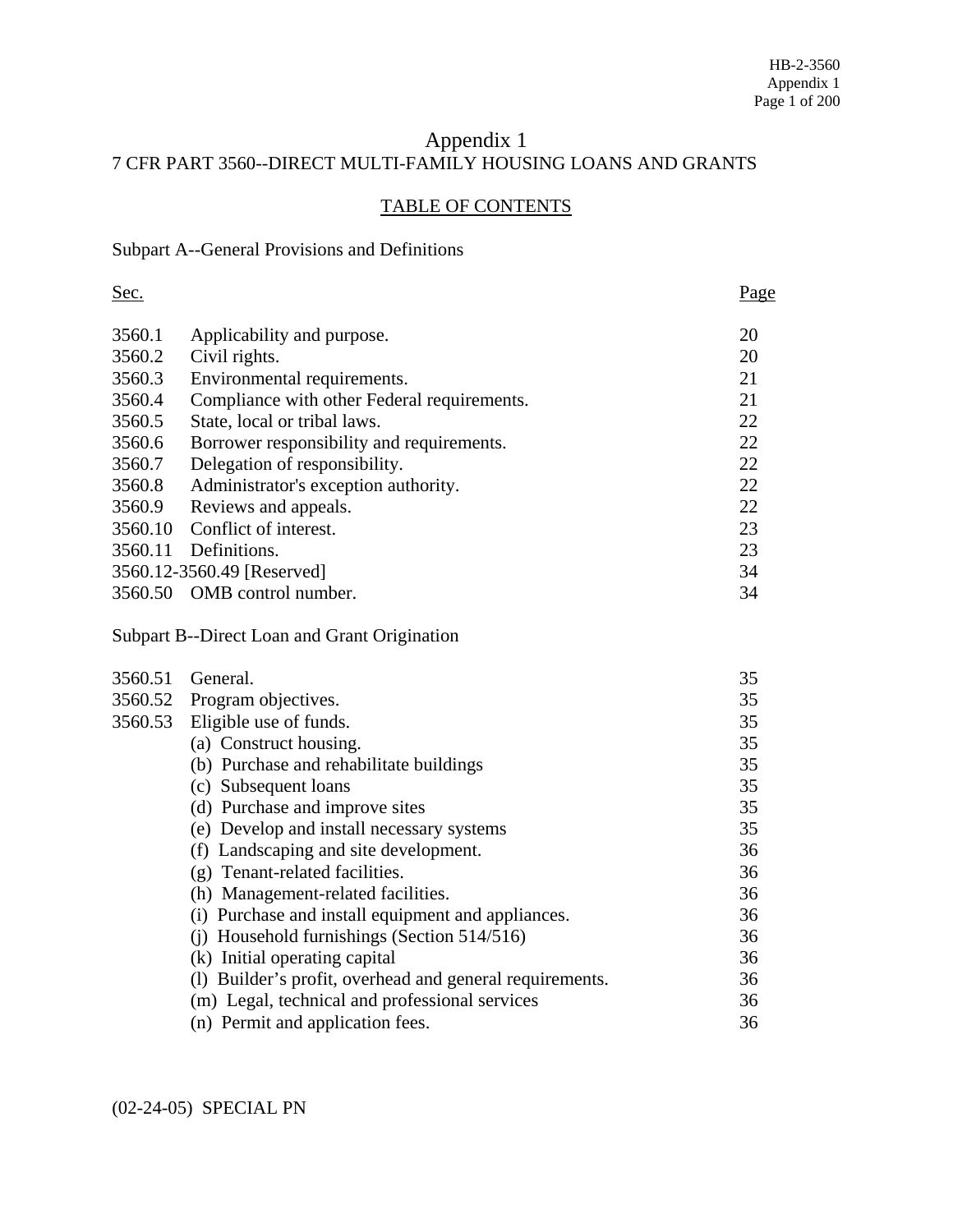| Sec.    |                                                                                                                                                                                                                                                                                                                                                                                                                                | <u>Page</u>                                              |
|---------|--------------------------------------------------------------------------------------------------------------------------------------------------------------------------------------------------------------------------------------------------------------------------------------------------------------------------------------------------------------------------------------------------------------------------------|----------------------------------------------------------|
|         | (o) Reimbursement to nonprofit organizations and public bodies<br>(p) Educational programs.<br>(q) Interest and customary charges<br>(r) Purchase housing from interim lender.<br>(s) Uniform Relocation Assistance and Real Property Acquisition                                                                                                                                                                              | 37<br>37<br>37<br>37                                     |
|         | Act of 1970.<br>(t) Demonstration programs.<br>(u) Conversion of section 502 properties.                                                                                                                                                                                                                                                                                                                                       | 37<br>37<br>37                                           |
| 3560.54 | Restrictions on the use of funds.<br>(a) Ineligible use of funds.<br>(b) Obligations incurred before loan approval.                                                                                                                                                                                                                                                                                                            | 37<br>37<br>38                                           |
| 3560.55 | Applicant eligibility requirements.<br>(a) General.<br>(b) Additional requirement for applicants with prior debt.<br>(c) Additional requirement for nonprofit organizations.<br>(d) Additional requirements for Limited Liability Companies (LLCs).                                                                                                                                                                            | 39<br>39<br>39<br>40<br>40                               |
| 3560.56 | Processing section 515 housing proposals.<br>(a) Notice of Funding Availability (NOFA) responses.<br>(b) Preliminary proposal assessment.<br>(c) Scoring and ranking project proposals.<br>(d) Processing initial loan applications.<br>(e) Processing order of initial applications.<br>(f) Other assistance.<br>(g) Proposal withdrawal or rejection.<br>(h) Final applications.<br>(i) Rural cooperative housing proposals. | 40<br>40<br>41<br>41<br>42<br>43<br>43<br>43<br>43<br>43 |
| 3560.57 | Designated places for section 515 housing.<br>(a) Establish a list of designated places<br>(b) Establishing partnership designated place list.<br>(c) Administrator's discretion.<br>(d) Restrictions on loans in certain designated places.                                                                                                                                                                                   | 43<br>43<br>44<br>44<br>44                               |
| 3560.58 | Site requirements.<br>(a) Location.<br>(b) Structures located in central business areas.<br>(c) Site development costs and standards.<br>(d) Densities.<br>(e) Flood or mudslide-prone areas.                                                                                                                                                                                                                                  | 45<br>45<br>45<br>45<br>45<br>6                          |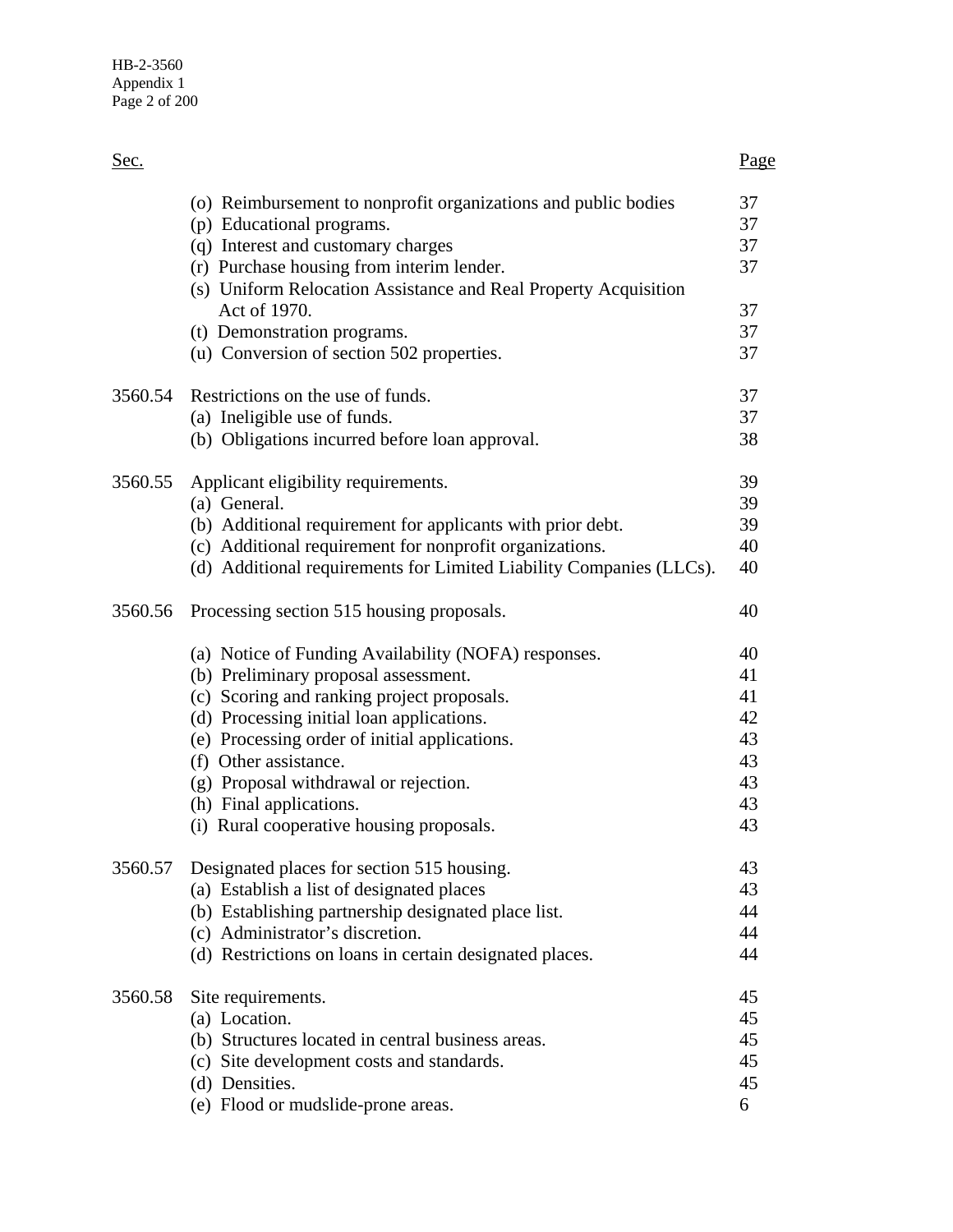| Sec.    |                                                                                                                                                                                                                                                                                     | <u>Page</u>                                  |
|---------|-------------------------------------------------------------------------------------------------------------------------------------------------------------------------------------------------------------------------------------------------------------------------------------|----------------------------------------------|
|         | 3560.59 Environmental requirements.<br>3560.60 Design requirements.<br>(a) Standards.<br>(b) Residential design.<br>(c) Economical construction, operation and maintenance.<br>(d) Accessibility.                                                                                   | 46<br>46<br>46<br>46<br>46<br>47             |
| 3560.61 | Loan security.<br>(a) General.<br>(b) Lien position.<br>(c) Liability.<br>(d) Housing and loan ownership.                                                                                                                                                                           | 48<br>48<br>48<br>48<br>48                   |
| 3560.62 | Technical, legal, insurance, and other services.<br>(a) Legal services.<br>(b) Title clearance.<br>(c) Architectural services.<br>(d) Insurance.<br>(e) Surety bonding.                                                                                                             | 49<br>49<br>49<br>49<br>49<br>49             |
| 3560.63 | Loan limits.<br>(a) Determining the security value.<br>(b) Limitation on loan amounts.<br>(c) Equity contribution.<br>(d) Review of assistance from multiple sources.<br>(e) Limits on equity loans.<br>(f) Cost overruns.                                                          | 49<br>49<br>50<br>50<br>50<br>51<br>51       |
| 3560.65 | 3560.64 Initial operating capital contribution.<br>Reserve account.<br>3560.66 Participation with other funding or financing sources.<br>(a) General requirements.<br>(b) Rental assistance.<br>(c) Security requirements.<br>(d) Reserve requirements.<br>(e) Design requirements. | 51<br>52<br>52<br>52<br>52<br>53<br>53<br>53 |
| 3560.67 | Rates and terms for section 515 loans.<br>(a) Interest.<br>(b) Interest credit.<br>(c) Amortization period and term.                                                                                                                                                                | 53<br>53<br>53<br>53                         |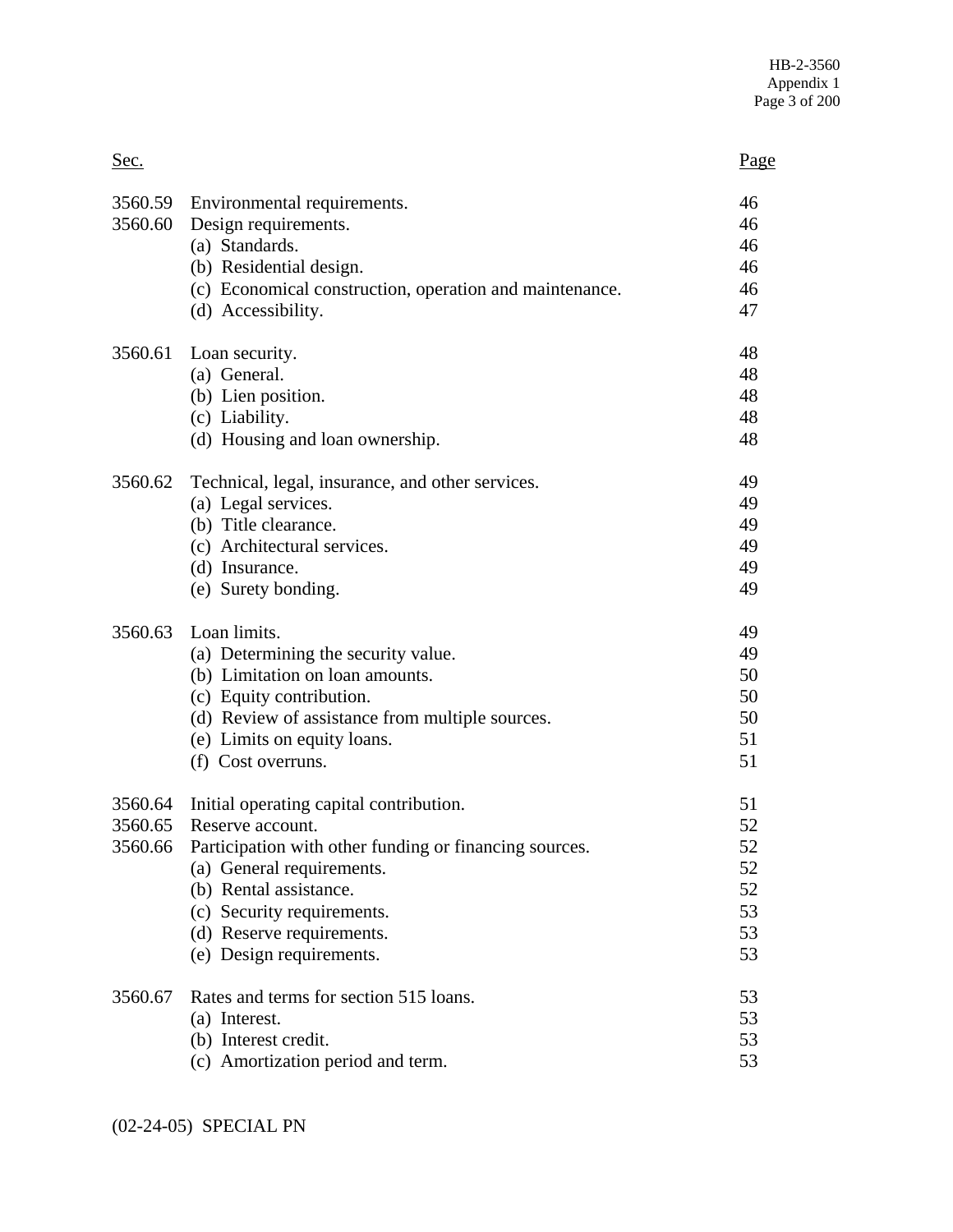| Sec.    |                                                                                                                                                                                                                                                                                                                                                                             | Page                                                           |
|---------|-----------------------------------------------------------------------------------------------------------------------------------------------------------------------------------------------------------------------------------------------------------------------------------------------------------------------------------------------------------------------------|----------------------------------------------------------------|
| 3560.68 | Permitted return on investment (ROI).<br>(a) Permitted return.<br>(b) Calculation of permitted return.<br>(c) Return on additional investment.<br>(d) Compensation to nonprofit organizations.                                                                                                                                                                              | 54<br>54<br>54<br>54<br>54                                     |
| 3560.69 | Supplemental requirements for congregate housing and group homes.<br>(a) General.<br>(b) Design criteria.<br>(c) Services.<br>(d) Necessary items.<br>(e) Association with other organizations.<br>(f) Market feasibility documentation.<br>(g) Rental assistance for group homes.                                                                                          | 54<br>54<br>54<br>54<br>55<br>55<br>55<br>55                   |
| 3560.70 | Supplemental requirements for manufactured housing.<br>(a) Design requirements.<br>(b) Eligible properties.<br>(c) Terms.<br>(d) Security.<br>(e) Special warranty requirements.                                                                                                                                                                                            | 56<br>56<br>56<br>56<br>56<br>56                               |
| 3560.71 | Construction financing.<br>(a) Construction financing plan.<br>(b) Interim financing.<br>(c) Multiple advances.                                                                                                                                                                                                                                                             | 57<br>57<br>57<br>57                                           |
|         | 3560.72 Loan closing.<br>(a) Requirements.<br>(b) Cost certification.<br>(c) Notice of cancellation.                                                                                                                                                                                                                                                                        | 57<br>57<br>58<br>აŏ                                           |
| 3560.73 | Subsequent loans.<br>(a) Applicability.<br>(b) Application requirements and processing.<br>(c) Amortization and payment period.<br>(d) Equity contribution.<br>(e) Environmental requirements.<br>(f) Design requirements.<br>(g) Architectural services.<br>(h) Restrictive-use requirements.<br>(i) Designation changes from rural to normal.<br>(j) Agency's discretion. | 59<br>59<br>59<br>59<br>59<br>59<br>59<br>59<br>59<br>60<br>60 |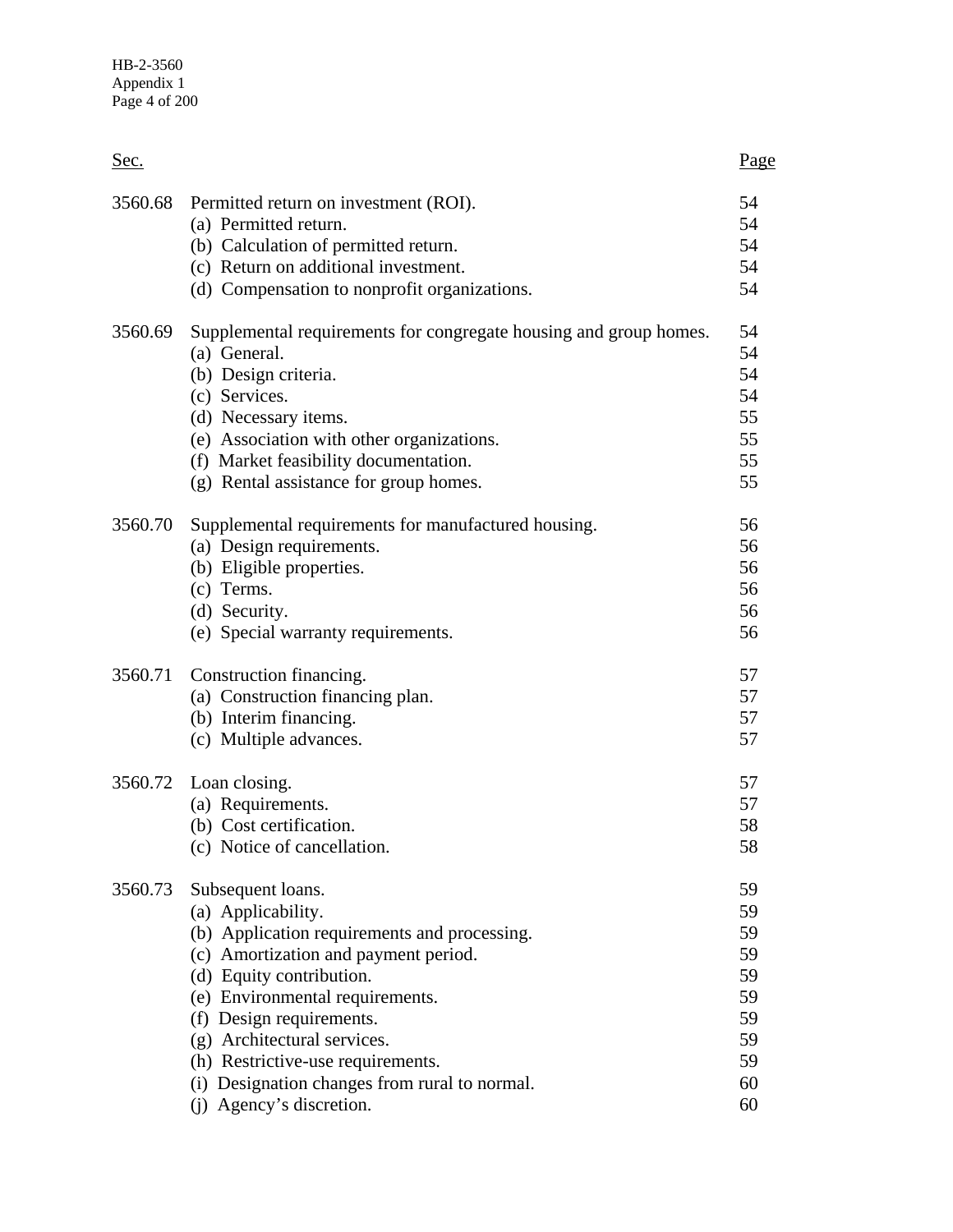| Sec.              |                                                                                                                                                                                                                                                                                                                                                                                                                                          | Page                                                                             |
|-------------------|------------------------------------------------------------------------------------------------------------------------------------------------------------------------------------------------------------------------------------------------------------------------------------------------------------------------------------------------------------------------------------------------------------------------------------------|----------------------------------------------------------------------------------|
|                   | 3560.74 Loan for final payments.<br>$(a)$ Use.<br>(b) Requirements.<br>$(c)$ Term.                                                                                                                                                                                                                                                                                                                                                       | 60<br>60<br>60<br>60                                                             |
|                   | 3560.75 - 3560.99 [Reserved]<br>3560.100 OMB control number.                                                                                                                                                                                                                                                                                                                                                                             | 60<br>60                                                                         |
|                   | Subpart C--Borrower Management and Operations Responsibilities                                                                                                                                                                                                                                                                                                                                                                           |                                                                                  |
| 3560.101 General. | 3560.102 Housing project management.<br>(a) General.<br>(b) Management plan.<br>(c) Management plan effective period.<br>(d) Housing projects with compliance violations.<br>(e) Acceptable management agents.<br>(f) Self-management.<br>(g) Identity-of-interest disclosure.<br>(h) Management agreement.<br>(i) Management fees.<br>(j) Management certification.<br>(k) Procurement.<br>(1) Electronic submission of data to Agency. | 60<br>61<br>61<br>61<br>62<br>62<br>63<br>63<br>62<br>64<br>64<br>69<br>70<br>70 |
|                   | 3560.103 Maintaining housing projects.<br>(a) Physical maintenance.<br>(b) Maintenance systems.<br>(c) Capital budgeting and planning.                                                                                                                                                                                                                                                                                                   | 70<br>70<br>74<br>75                                                             |
|                   | 3560.104 Fair housing.<br>(a) General.<br>(b) Affirmative Fair Housing Marketing Plan.<br>(c) Accommodations and communication.<br>(d) Housing sign requirements.                                                                                                                                                                                                                                                                        | 75<br>75<br>75<br>77<br>78                                                       |
|                   | 3560.105 Insurance and taxes.<br>(a) General.<br>(b) General insurance requirements.<br>(c) Borrower failure or inability to meet insurance requirements.<br>(d) Credits, refunds, or rebates.                                                                                                                                                                                                                                           | 79<br>79<br>79<br>79<br>79                                                       |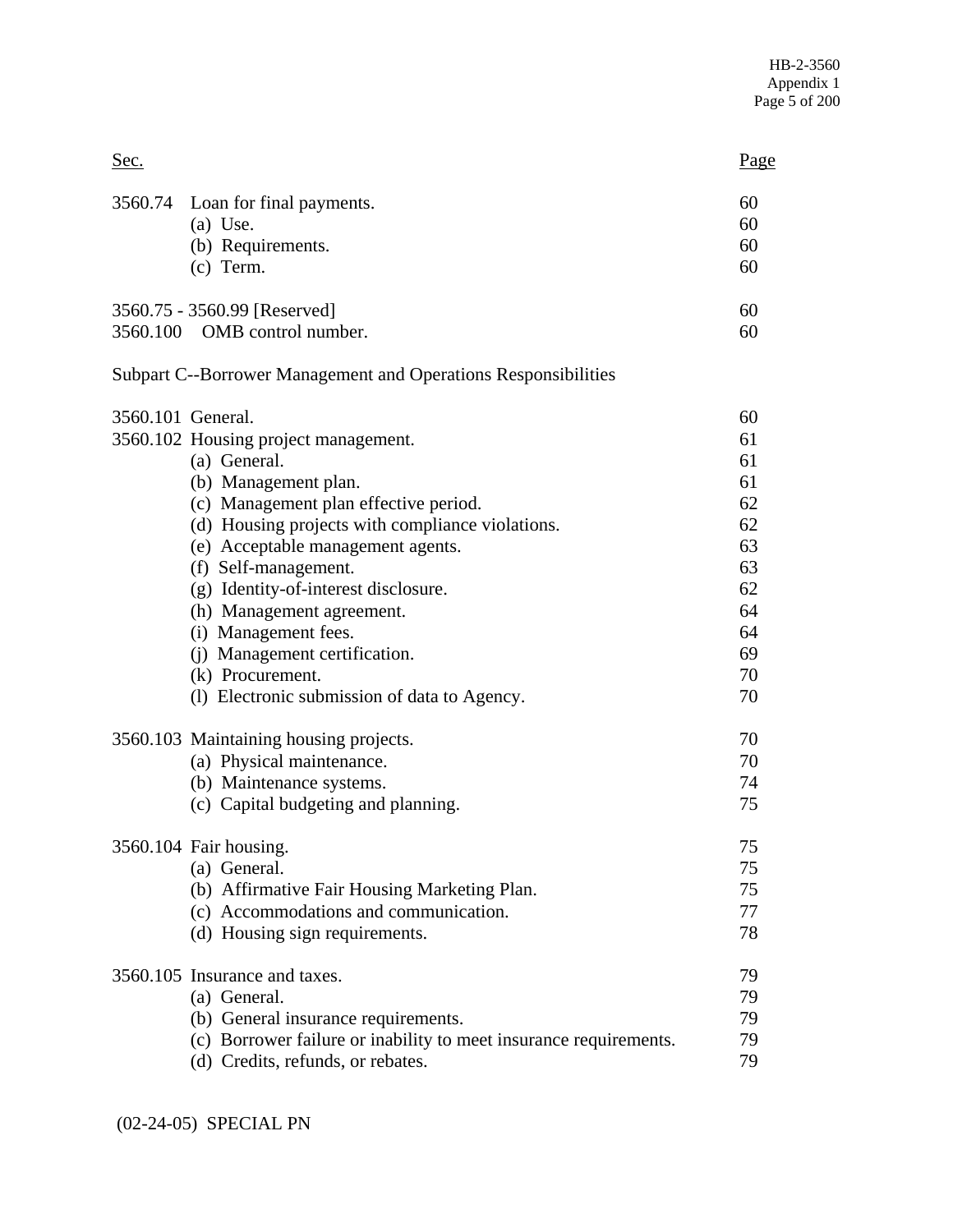| Sec.              |                                                                                                                                                                                                                                                                                                                                                                                                                              | <u>Page</u>                                                          |
|-------------------|------------------------------------------------------------------------------------------------------------------------------------------------------------------------------------------------------------------------------------------------------------------------------------------------------------------------------------------------------------------------------------------------------------------------------|----------------------------------------------------------------------|
|                   | (e) Insurance company requirements.<br>(f) Property insurance.<br>(g) Liability insurance.<br>(h) Fidelity coverage.<br>(i) Taxes.                                                                                                                                                                                                                                                                                           | 80<br>80<br>82<br>82<br>84                                           |
|                   | 3560.106-3560.149 [Reserved]<br>3560.150 OMB control number.                                                                                                                                                                                                                                                                                                                                                                 | 84<br>84                                                             |
|                   | <b>Subpart D--Multi-Family Housing Occupancy</b>                                                                                                                                                                                                                                                                                                                                                                             |                                                                      |
| 3560.151 General. | (a) Applicability.<br>(b) Civil rights requirements.                                                                                                                                                                                                                                                                                                                                                                         | 84<br>84<br>84                                                       |
|                   | 3560.152 Tenant eligibility.<br>(a) General requirements.<br>(b) Exception.<br>(c) Requirements for elderly housing, elderly units in mixed housing,<br>congregate housing, and group homes.                                                                                                                                                                                                                                 | 84<br>84<br>85<br>85                                                 |
|                   | (d) Ineligible tenant waiver.<br>(e) Tenant certification and verification.                                                                                                                                                                                                                                                                                                                                                  | 85<br>86                                                             |
|                   | 3560.153 Calculation of household income and assets.<br>3560.154 Tenant selection.<br>(a) Application for occupancy.<br>(b) Additional information<br>(c) Application submission.<br>(d) Selection of eligible applicants.<br>(e) Recordkeeping.<br>(f) Waiting lists.<br>(g) Priorities and preferences for admission.<br>(h) Notices of ineligibility or rejection.<br>(i) Purging waiting list.<br>(j) Criminal activity. | 87<br>87<br>87<br>88<br>88<br>88<br>88<br>89<br>89<br>90<br>90<br>90 |
|                   | 3560.155 Assignment of rental units and occupancy policies.<br>(a) General.<br>(b) Rental units accessible to individuals with disabilities.<br>(c) Transfer of existing tenants within a housing project.                                                                                                                                                                                                                   | 90<br>90<br>90<br>90                                                 |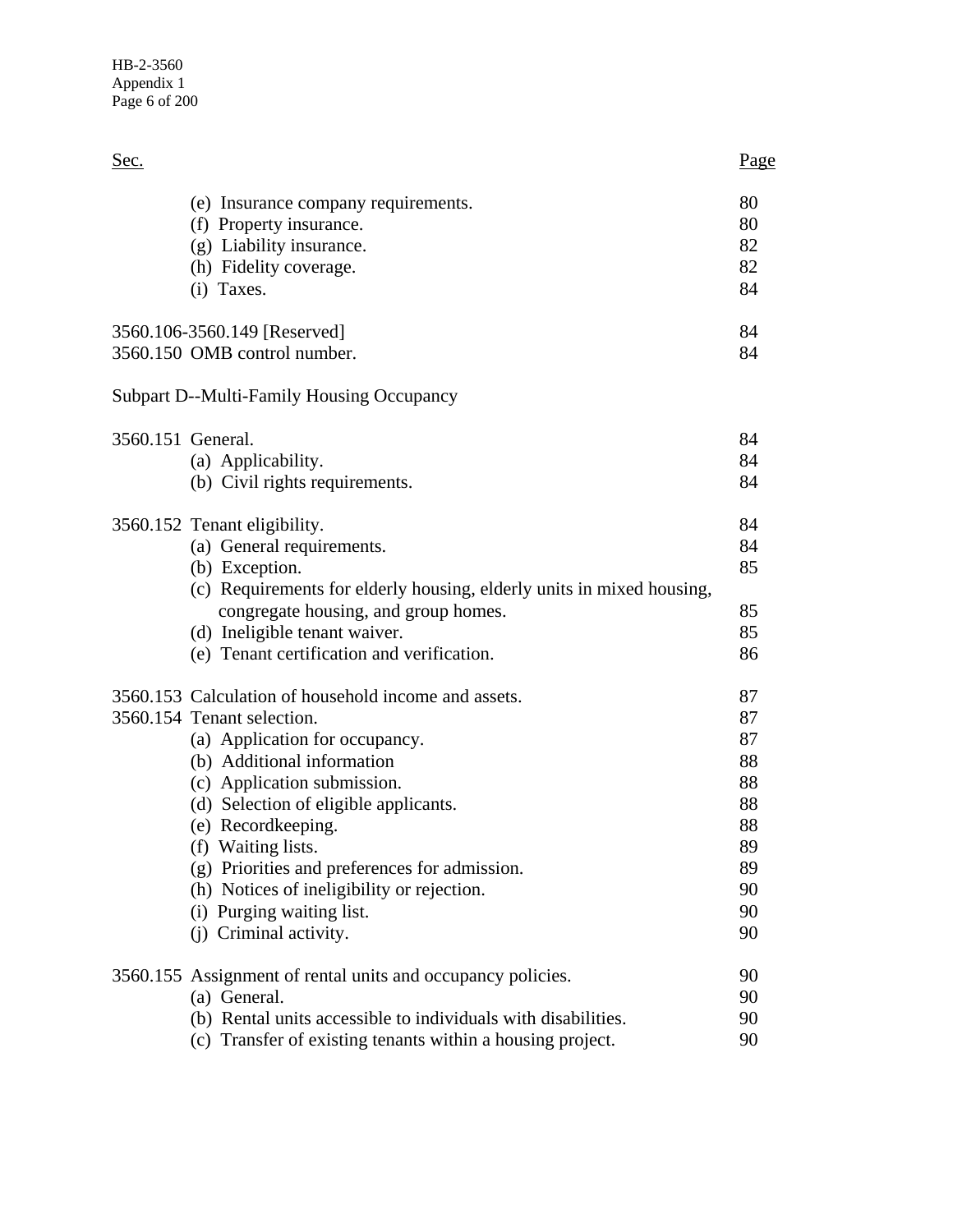| 91<br>(d) Applicant placement.<br>91<br>(e) Occupancy policies.<br>91<br>(f) Agency concurrence. |  |
|--------------------------------------------------------------------------------------------------|--|
|                                                                                                  |  |
|                                                                                                  |  |
|                                                                                                  |  |
| 91<br>3560.156 Lease requirements.                                                               |  |
| 91<br>(a) Agency approval.                                                                       |  |
| 91<br>(b) Lease requirements.                                                                    |  |
| (c) Required items and provisions.<br>92                                                         |  |
| 95<br>(d) Prohibited provisions.                                                                 |  |
| (e) Housing projects and units receiving HUD assistance.<br>96                                   |  |
| (f) State and local requirements.<br>96                                                          |  |
| 97<br>3560.157 Occupancy rules.                                                                  |  |
| 97<br>(a) General.                                                                               |  |
| (b) Requirements.<br>97                                                                          |  |
| (c) Modification of occupancy rules.<br>97                                                       |  |
| 97<br>(d) Federal, state and local requirements.                                                 |  |
| (e) Pets/Assistance Animals.<br>97                                                               |  |
| (f) Tenant organizations.<br>98                                                                  |  |
| 98<br>(g) Community rooms.                                                                       |  |
| 98<br>3560.158 Changes in tenant eligibility.                                                    |  |
| (a) General requirements.<br>98                                                                  |  |
| (b) Tenants no longer eligible.<br>98                                                            |  |
| (c) Temporary continuation of tenancy.<br>98                                                     |  |
| 98<br>(d) Surviving and remaining household member.                                              |  |
| 99<br>3560.159 Termination of occupancy.                                                         |  |
| (a) Tenants in violation of lease.<br>99                                                         |  |
| (b) Lease expiration or tenant eligibility.<br>100                                               |  |
| (c) Other terminations.<br>100                                                                   |  |
| 100<br>(d) Criminal activity.                                                                    |  |
| 100<br>3560.160 Tenant grievances.                                                               |  |
| (a) General.<br>100                                                                              |  |
| (b) Applicability.<br>101                                                                        |  |
| 101<br>(c) Borrower responsibilities.                                                            |  |
| (d) Reasons for grievance.<br>101                                                                |  |
| (e) Notice of adverse action.<br>102                                                             |  |
| 102<br>(f) Grievances and responses to notice of adverse action.                                 |  |
| 102<br>(g) Hearing process.                                                                      |  |
| (h) Requirements governing the hearing.<br>104                                                   |  |
| (i) Decision.<br>104                                                                             |  |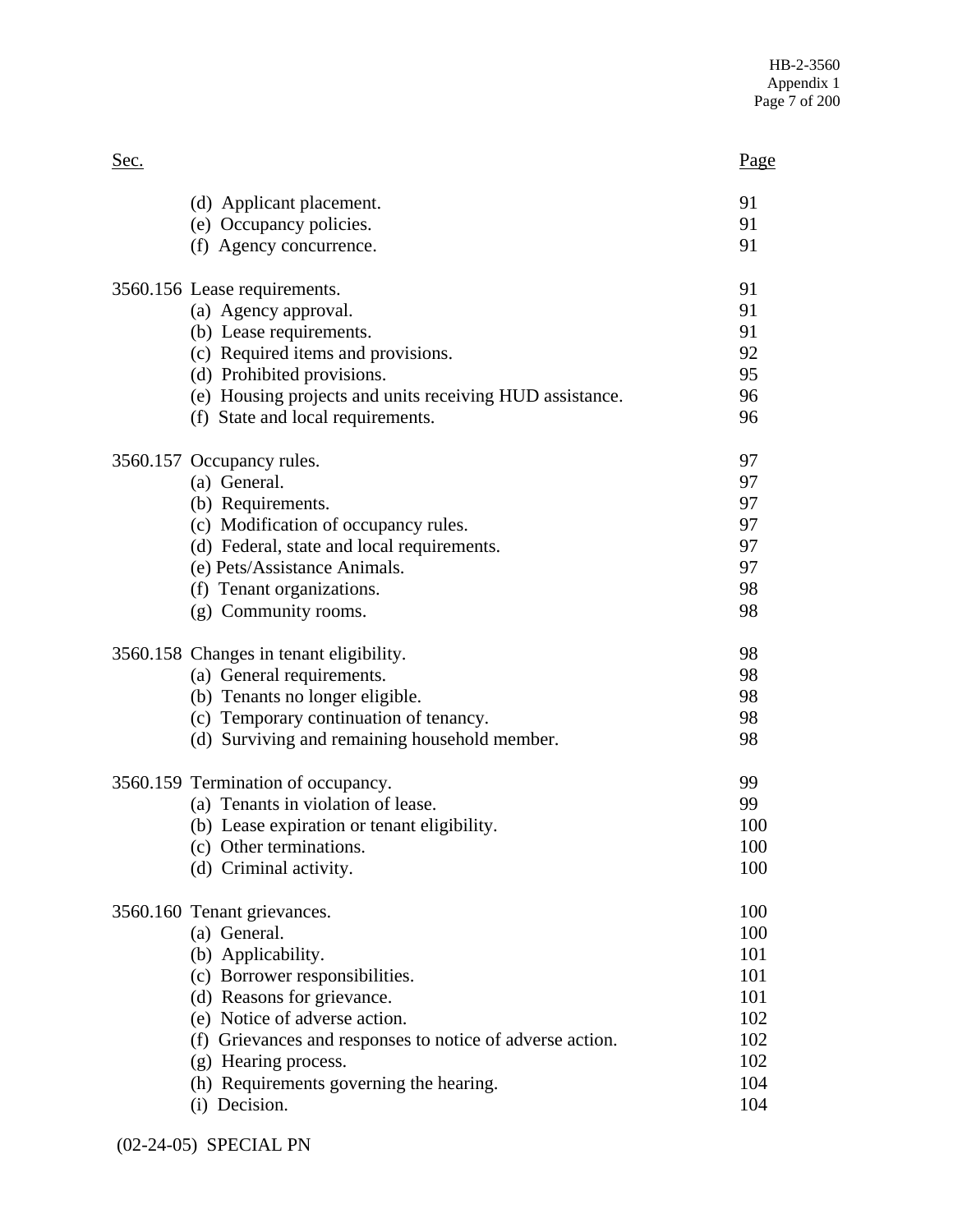| Sec.              |                                                                                                                                                                                                                                                                      | <u>Page</u>                                                 |
|-------------------|----------------------------------------------------------------------------------------------------------------------------------------------------------------------------------------------------------------------------------------------------------------------|-------------------------------------------------------------|
|                   | 3560.161-3560.199 [Reserved]<br>3560.200 OMB control number.                                                                                                                                                                                                         | 105<br>105                                                  |
| Subpart E-Rents   |                                                                                                                                                                                                                                                                      |                                                             |
| 3560.201 General. | 3560.202 Establishing rents and utility allowances.<br>(a) General.<br>(b) Agency approval.<br>(c) Rents.<br>(d) Utility allowances.<br>(e) Funds contributed to reduce rents.<br>(f) Rents for resident manager, caretaker, or owner-occupied unit.<br>$(g)$ LIHTC. | 105<br>105<br>105<br>105<br>105<br>106<br>106<br>106<br>106 |
|                   | 3560.203 Tenant contributions.<br>(a) Tenant contributions.<br>(b) Adjustment of tenant contribution.<br>(c) Overage.                                                                                                                                                | 106<br>106<br>107<br>107                                    |
|                   | 3560.204 Security deposits and membership fees.<br>(a) General.<br>(b) Allowable amounts.<br>(c) Payment plans.<br>(d) Charges for damage or loss.<br>(e) State and local security deposit requirements.<br>(f) Unclaimed security deposits.                         | 107<br>107<br>107<br>108<br>108<br>108<br>108               |
|                   | 3560.205 Rent and utility allowance changes.<br>(a) General.<br>(b) Agency approval.<br>(c) Timing of request for changes.<br>(d) Tenant notification.<br>(e) Approval.<br>(f) Denial of change request.<br>(g) Notice of denial.                                    | 108<br>108<br>108<br>108<br>109<br>109<br>109<br>109        |
| 3560.206          | Conversion to Plan II (Interest Credit).<br>3560.207 Annual adjustment factors for Section 8 units.<br>(a) General.<br>(b) Establishing rents in housing with HUD rent assistance.<br>(c) Excess HUD rents.                                                          | 109<br>109<br>109<br>109<br>110                             |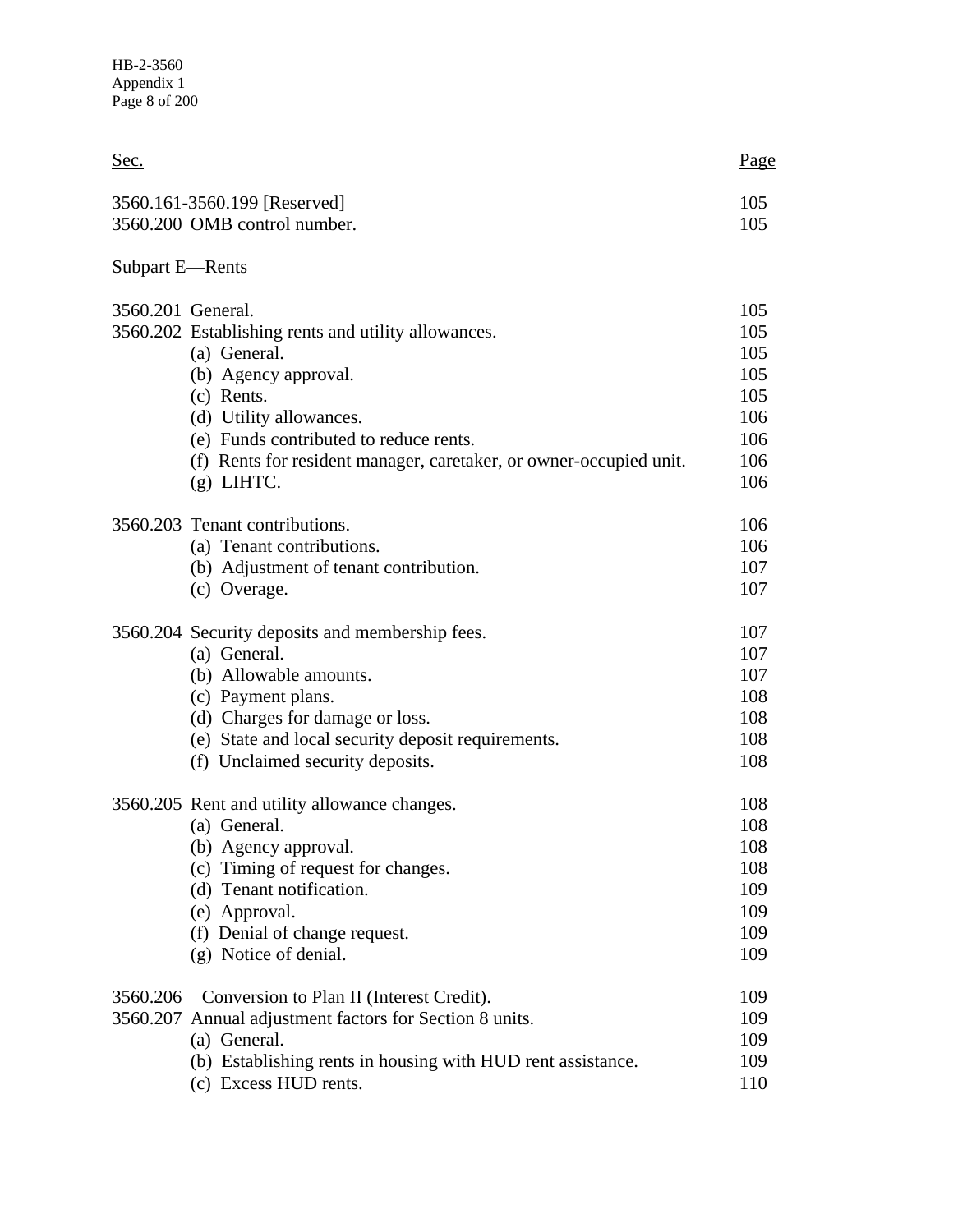| Sec.                                                                                                                                                                                                                                                                                                                                       | Page                                   |
|--------------------------------------------------------------------------------------------------------------------------------------------------------------------------------------------------------------------------------------------------------------------------------------------------------------------------------------------|----------------------------------------|
| 3560.208 Rents during eviction or failure to recertify.<br>(a) Rents during eviction.<br>(b) Rents when tenants fail to recertify.<br>(c) Unauthorized assistance due to tenant recertification failure.<br>(d) Rents when borrowers fail to recertify tenants.<br>(e) Unauthorized assistance due to borrower recertification<br>failure. | 110<br>110<br>110<br>110<br>110<br>110 |
| 3560.209 Rent collection.                                                                                                                                                                                                                                                                                                                  | 110                                    |
| (a) General.                                                                                                                                                                                                                                                                                                                               | 110                                    |
| (b) Fees for late rent payments.                                                                                                                                                                                                                                                                                                           | 110                                    |
| (c) Improperly advanced rents.                                                                                                                                                                                                                                                                                                             | 111                                    |
| 3560.210 Special note rents (SNRs).                                                                                                                                                                                                                                                                                                        | 111                                    |
| 3560.211-3560.249 [Reserved]                                                                                                                                                                                                                                                                                                               | 111                                    |
| 3560.250 OMB control number.                                                                                                                                                                                                                                                                                                               | 111                                    |
| <b>Subpart F--Rental Subsidies</b>                                                                                                                                                                                                                                                                                                         |                                        |
| 560.251 General.                                                                                                                                                                                                                                                                                                                           | 111                                    |
| 3560.252 Authorized rental subsidies.                                                                                                                                                                                                                                                                                                      | 111                                    |
| (a) General.                                                                                                                                                                                                                                                                                                                               | 111                                    |
| (b) Forms of rental subsidies.                                                                                                                                                                                                                                                                                                             | 111                                    |
| (c) Multiple rent subsidies.                                                                                                                                                                                                                                                                                                               | 112                                    |
| (d) Agency rental assistance (RA).                                                                                                                                                                                                                                                                                                         | 112                                    |
| 3560.253 [Reserved]                                                                                                                                                                                                                                                                                                                        | 112                                    |
| 3560.254 Eligibility for rental assistance.                                                                                                                                                                                                                                                                                                | 112                                    |
| (a) Eligible housing.                                                                                                                                                                                                                                                                                                                      | 112                                    |
| (b) Eligible units.                                                                                                                                                                                                                                                                                                                        | 113                                    |
| (c) Eligible households.                                                                                                                                                                                                                                                                                                                   | 113                                    |
| 3560.255 Requesting rental assistance.                                                                                                                                                                                                                                                                                                     | 113                                    |
| (a) Submitting requests.                                                                                                                                                                                                                                                                                                                   | 113                                    |
| (b) Denial of requests.                                                                                                                                                                                                                                                                                                                    | 113                                    |
| 3560.256 Rental assistance payments.                                                                                                                                                                                                                                                                                                       | 114                                    |
| (a) Borrower submission requirements.                                                                                                                                                                                                                                                                                                      | 114                                    |
| (b) Basis of RA requests.                                                                                                                                                                                                                                                                                                                  | 114                                    |
| (c) Payments to borrowers.                                                                                                                                                                                                                                                                                                                 | 114                                    |
| (d) Utility payments to tenants.                                                                                                                                                                                                                                                                                                           | 114                                    |
| (e) Administrative errors.                                                                                                                                                                                                                                                                                                                 | 114                                    |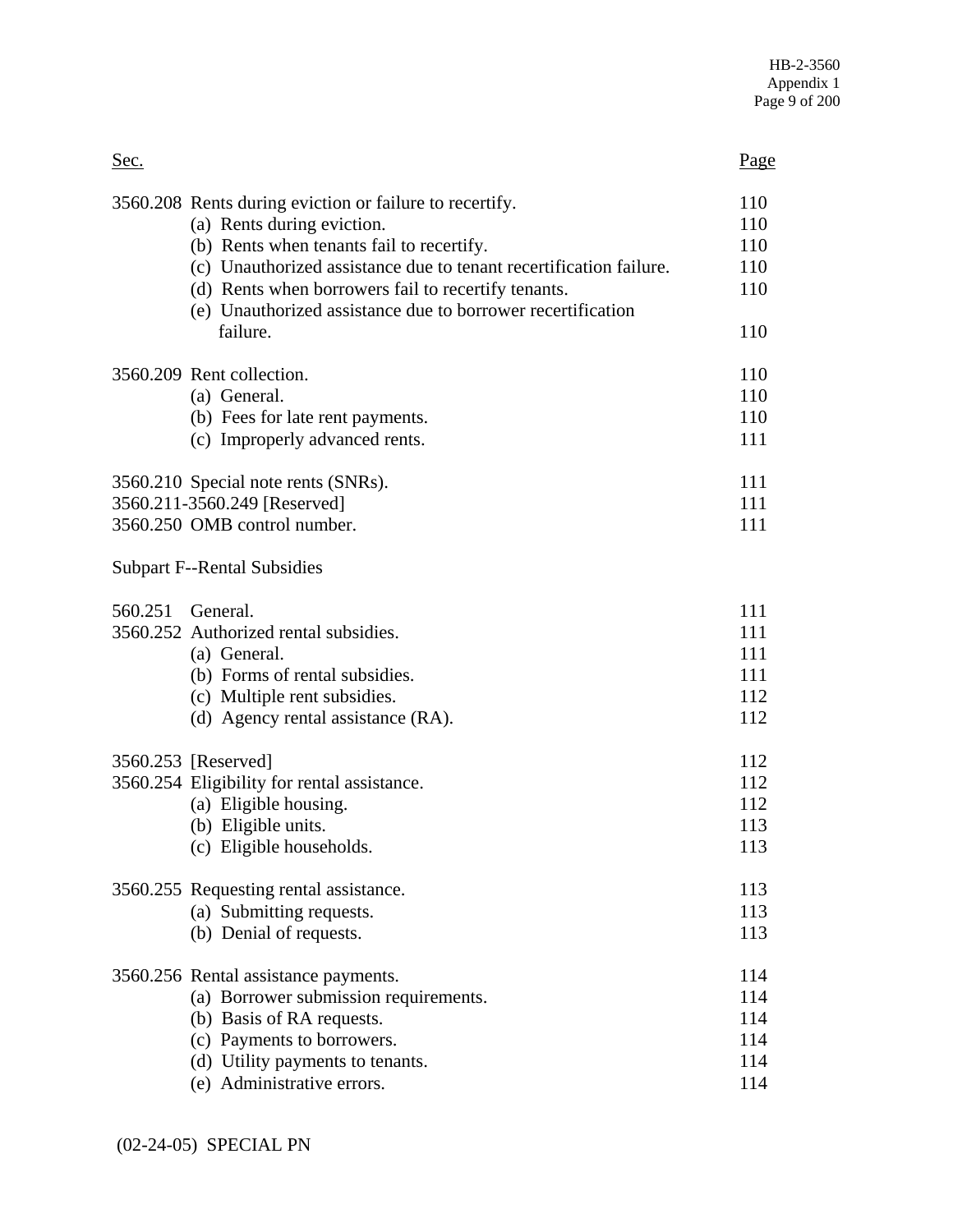| Sec.              |                                                                                                                                                                                                     | Page                                   |
|-------------------|-----------------------------------------------------------------------------------------------------------------------------------------------------------------------------------------------------|----------------------------------------|
|                   | 3560.257 Assigning rental assistance.<br>(a) Priorities for rental assistance.<br>(b) Continued eligibility.<br>(c) Assignment of rental assistance.<br>(d) Incorrectly assigned rental assistance. | 114<br>114<br>115<br>115<br>115        |
|                   | 3560.258 Terms of agreement.<br>(a) Term of agreement.<br>(b) Replacing expiring obligations.                                                                                                       | 115<br>115<br>115                      |
|                   | 3560.259 Transferring rental assistance.<br>(a) Agency authority.<br>(b) Agency review before transferring rental assistance.<br>(c) Transferring rental assistance for displaced tenants.          | 115<br>115<br>116<br>116               |
|                   | 3560.260 Rental subsidies from non-Agency sources.<br>(a) General.<br>(b) HUD vouchers.<br>(c) Loan proposals using non-Agency rental subsidy.<br>(d) Rental subsidy agreement.                     | 116<br>116<br>116<br>116<br>116        |
|                   | 3560.261 Improperly advanced rental assistance.<br>3560.262-3560.299 [Reserved]<br>3560.300 OMB control number.                                                                                     | 117<br>117<br>117                      |
|                   | <b>Subpart G--Financial Management</b>                                                                                                                                                              |                                        |
| 3560.301 General. | 3560.302 Accounting, bookkeeping, budgeting, and financial management<br>systems.                                                                                                                   | 117<br>117                             |
|                   | (a) General.<br>(b) Acceptable methods of accounting.<br>(c) Account requirements.<br>(d) Documentation of separate accountability.<br>(e) Records.<br>(f) Forms generated by automated systems.    | 117<br>117<br>117<br>119<br>119<br>119 |
|                   | (g) Farm labor housing.                                                                                                                                                                             | 120                                    |
|                   | 3560.303 Housing project budgets.<br>(a) General requirements.<br>(b) Allowable and unallowable project expenses.<br>(c) Priorities.<br>(d) Agency review and approval.                             | 120<br>120<br>120<br>124<br>124        |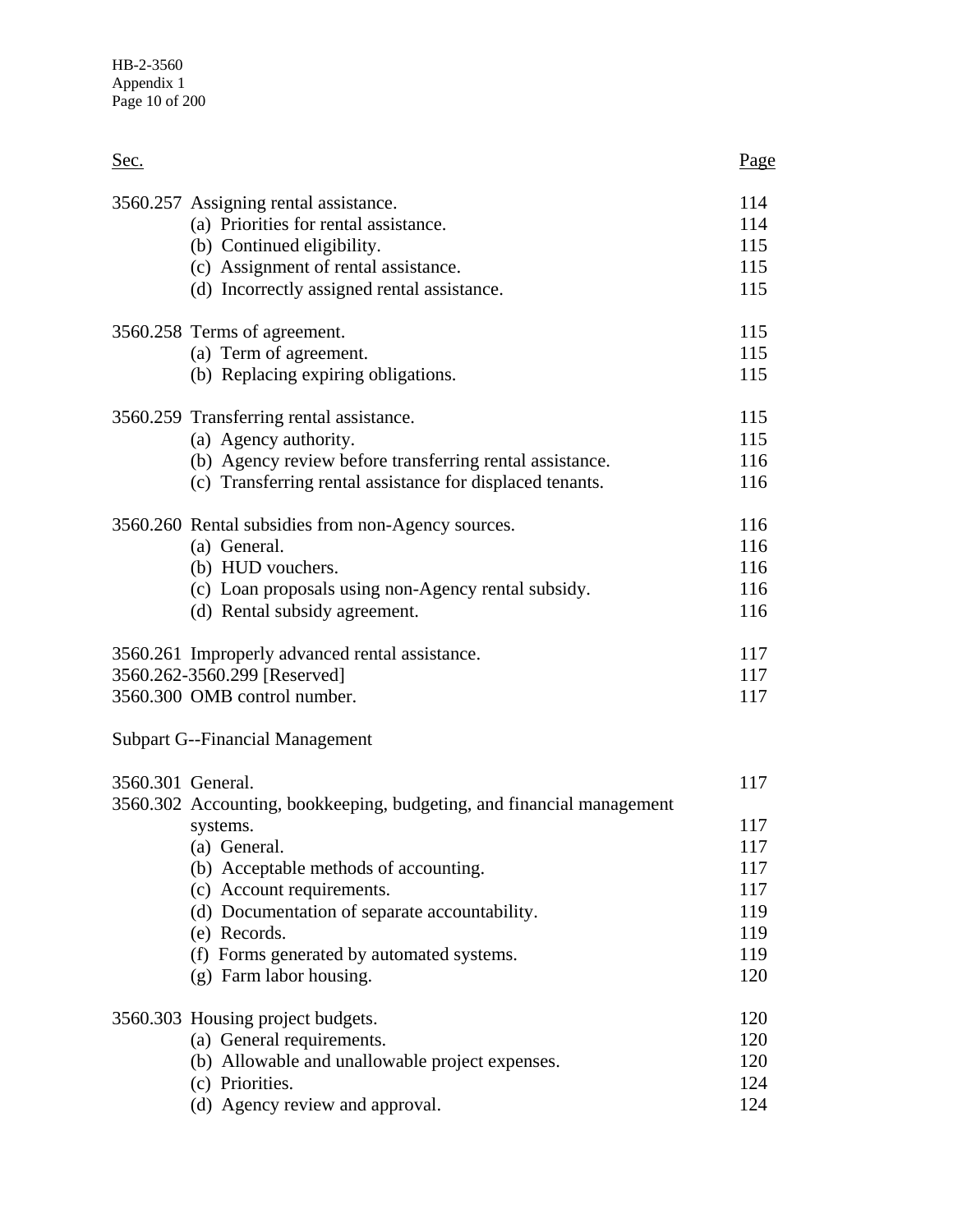| Sec.                                                                                                                                                                                      | Page              |
|-------------------------------------------------------------------------------------------------------------------------------------------------------------------------------------------|-------------------|
| 3560.304 Initial operating capital.                                                                                                                                                       | 125               |
| (a) Purpose.                                                                                                                                                                              | 125               |
| (b) Authorized uses of initial operating capital.                                                                                                                                         | 125               |
| (c) Withdrawal of initial operating capital.                                                                                                                                              | 125               |
| 3560.305 Return on investment.                                                                                                                                                            | 126               |
| (a) Borrower's return on investment.                                                                                                                                                      | 126               |
| (b) Unpaid return on investment.                                                                                                                                                          | 126               |
| 3560.306 Reserve account.                                                                                                                                                                 | 126               |
| (a) Purpose.                                                                                                                                                                              | 126               |
| (b) Financial management of the reserve account.                                                                                                                                          | 126               |
| (c) funding of the reserve account.                                                                                                                                                       | 126               |
| (d) Transfer of surplus general operating account funds.                                                                                                                                  | 126               |
| (e) Account requirements.                                                                                                                                                                 | 127               |
| (f) Funds invested in securities.                                                                                                                                                         | 127               |
| (g) Use of the reserve account.                                                                                                                                                           | 127               |
| (h) Allowable uses.                                                                                                                                                                       | 128               |
| (i) Records.                                                                                                                                                                              | 128               |
| (j) Changes to reserve requirements.                                                                                                                                                      | 128               |
| (k) Excess reserves.                                                                                                                                                                      | 128               |
| (l) Procurement.                                                                                                                                                                          | 129               |
| 3560.307 Reports.                                                                                                                                                                         | 129               |
| (a) Required reports.                                                                                                                                                                     | 129               |
| (b) Quarterly and monthly reports.                                                                                                                                                        | 129               |
| 3650.308 Annual financial reports.                                                                                                                                                        | 129               |
| (a) General.                                                                                                                                                                              | 129               |
| (b) Engagement requirements.                                                                                                                                                              | 129               |
| (c) Performance standards.                                                                                                                                                                | 130               |
| (d) Other financial reports.                                                                                                                                                              | 130               |
| 3560.309 Advancement (loan) of funds to a RRH project by the owner,<br>member of the organization, or agent of the owner.<br>3560.310-3560.349 [Reserved]<br>3560.350 OMB control number. | 130<br>131<br>131 |
| <b>Subpart H--Agency Monitoring</b>                                                                                                                                                       |                   |
| 3560.351 General.                                                                                                                                                                         | 131               |

| $3300.331$ Ochemic. |                                                                           | .   |
|---------------------|---------------------------------------------------------------------------|-----|
|                     | 3560.352 Agency monitoring scope, purpose, and borrower responsibilities. | 132 |
|                     | (a) Scope of Agency monitoring activities.                                | 132 |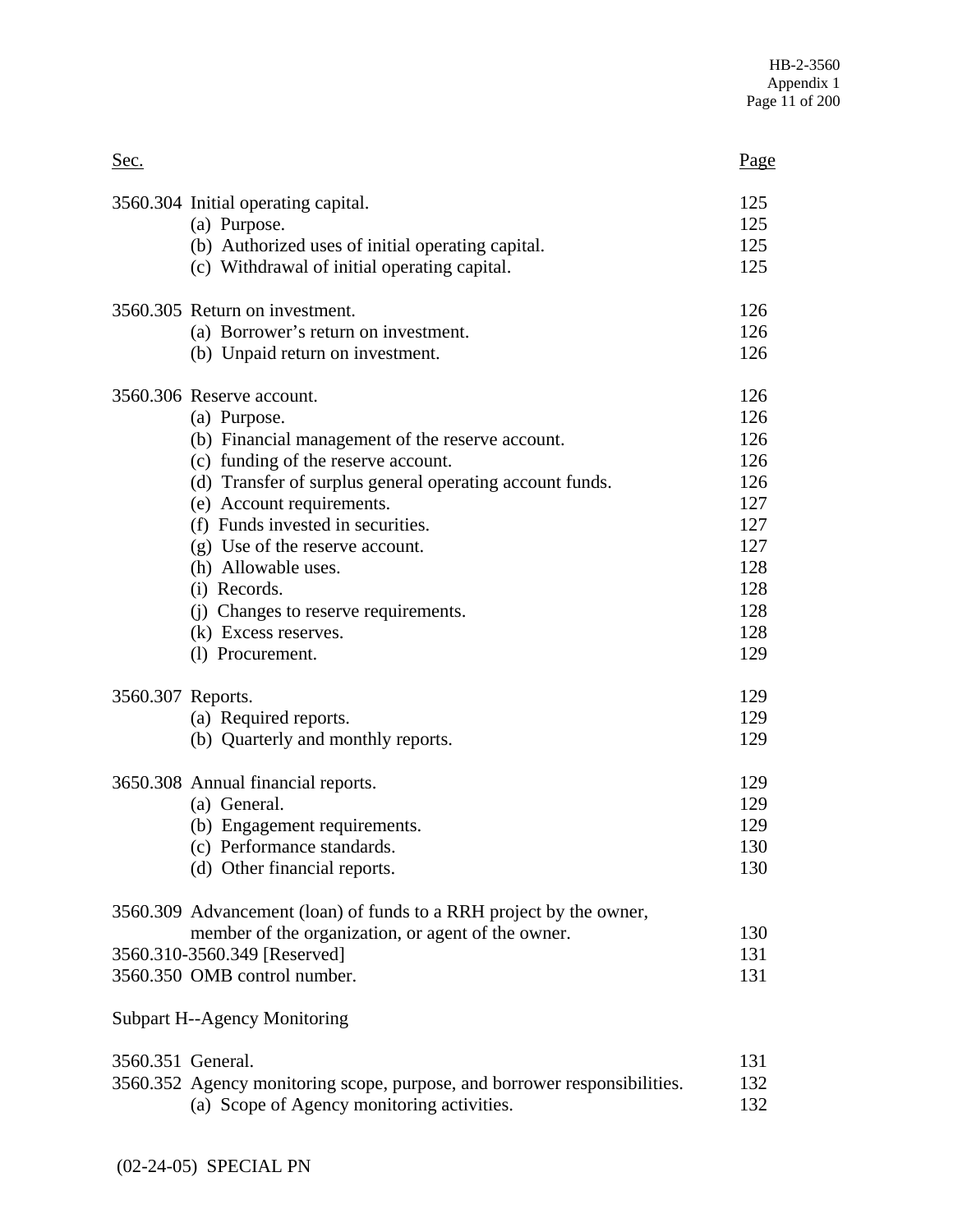| Sec.                                                                                                                                                               | Page                     |
|--------------------------------------------------------------------------------------------------------------------------------------------------------------------|--------------------------|
| (b) Purpose of Agency monitoring activities.                                                                                                                       | 132                      |
| (c) Borrower responsibilities.                                                                                                                                     | 132                      |
| 3560.353 Scheduling of on-site monitoring reviews.                                                                                                                 | 133                      |
| 3560.354 Borrower response to monitoring review notifications.                                                                                                     | 133                      |
| 3560.355-3560.399 [Reserved]                                                                                                                                       | 133                      |
| 3560.400 OMB control number.                                                                                                                                       | 133                      |
| Subpart I--Servicing                                                                                                                                               |                          |
| 3560.401 General.                                                                                                                                                  | 133                      |
| (a) Purpose                                                                                                                                                        | 133                      |
| (b) General servicing policies.                                                                                                                                    | 133                      |
| (c) Special servicing actions.                                                                                                                                     | 134                      |
| 3560.402 Loan payment processing.<br>(a) Predetermined Amortization Schedule System (PASS)<br>requirements.<br>(b) Required conversion to PASS.<br>(c) Exceptions. | 134<br>134<br>134<br>134 |
| 3560.403 Account servicing.                                                                                                                                        | 134                      |
| (a) Payment due dates.                                                                                                                                             | 134                      |
| (b) Payment application order.                                                                                                                                     | 134                      |
| (c) Late fees.                                                                                                                                                     | 135                      |
| (d) Interest on unpaid overdue principal.                                                                                                                          | 135                      |
| 3560.404 Final loan payments.                                                                                                                                      | 135                      |
| (a) Payoff statements.                                                                                                                                             | 135                      |
| (b) Final payments.                                                                                                                                                | 135                      |
| (c) Final payment loans                                                                                                                                            | 135                      |
| (d) Loan prepayment requests.                                                                                                                                      | 135                      |
| (e) Payment forms.                                                                                                                                                 | 136                      |
| (f) Release of security instruments.                                                                                                                               | 136                      |
| (g) Special circumstances.                                                                                                                                         | 136                      |
| 3560.405 Borrower organizational structure or ownership interest changes.                                                                                          | 136                      |
| (a) General.                                                                                                                                                       | 136                      |
| (b) Agency requirements.                                                                                                                                           | 136                      |
| (c) Documentation of organizational structures and ownership<br>interests.                                                                                         | 137                      |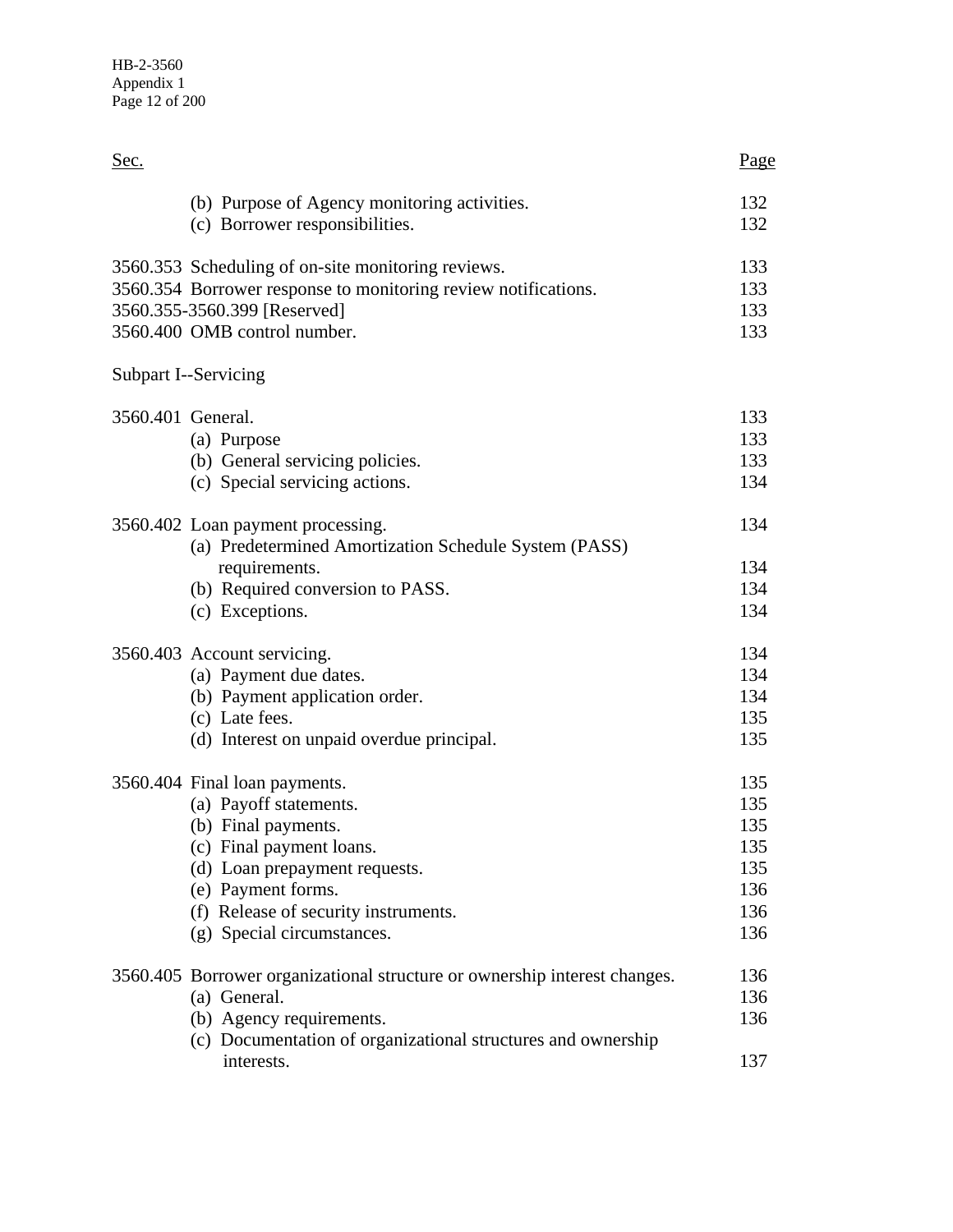| Sec. |                                                                    | Page |
|------|--------------------------------------------------------------------|------|
|      | 3560.406 MFH ownership transfers or sales.                         | 137  |
|      | (a) General.                                                       | 137  |
|      | (b) Agency consent requirements.                                   | 137  |
|      | (c) Consent request requirements.                                  | 138  |
|      | (d) Requirements for ownership transfers or sales.                 | 138  |
|      | (e) Equity payments.                                               | 140  |
|      | (f) Equity payment funding sources.                                | 141  |
|      | (g) Restrictive-use requirement.                                   | 141  |
|      | (h) Subsequent loans.                                              | 141  |
|      | (i) Loan assumption interest rates.                                | 141  |
|      | (j) Loan assumption terms.                                         | 142  |
|      | (k) Processing ownership transfers or sales.                       | 142  |
|      | (1) Ownership transfers or sales under special rates, terms        |      |
|      | and conditions.                                                    | 142  |
|      | 3560.407 Sales or other disposition of security property.          | 143  |
|      | (a) General.                                                       | 143  |
|      | (b) Request requirements.                                          | 143  |
|      | 3560.408 Lease of security property.                               | 143  |
|      | (a) General.                                                       | 143  |
|      | (b) Leases to public housing authorities.                          | 144  |
|      | (c) Lease of a portion of the security property.                   | 144  |
|      | (d) Mineral leases.                                                | 144  |
|      | 3560.409 Subordinations or junior liens against security property. | 144  |
|      | (a) General.                                                       | 144  |
|      | (b) Consent request requirements.                                  | 145  |
|      | (c) Required conditions for subordinations and junior liens.       | 146  |
|      | (d) Other liens against a property or other assets.                | 146  |
|      | 3560.410 Consolidations.                                           | 146  |
|      | (a) General.                                                       | 146  |
|      | (b) Loan consolidations.                                           | 146  |
|      | (c) Loan agreement or loan resolution consolidations.              | 146  |
|      | 3560.411-3560.449 [Reserved]                                       | 147  |
|      | 3560.450 OMB control number.                                       | 147  |

(02-24-05) SPECIAL PN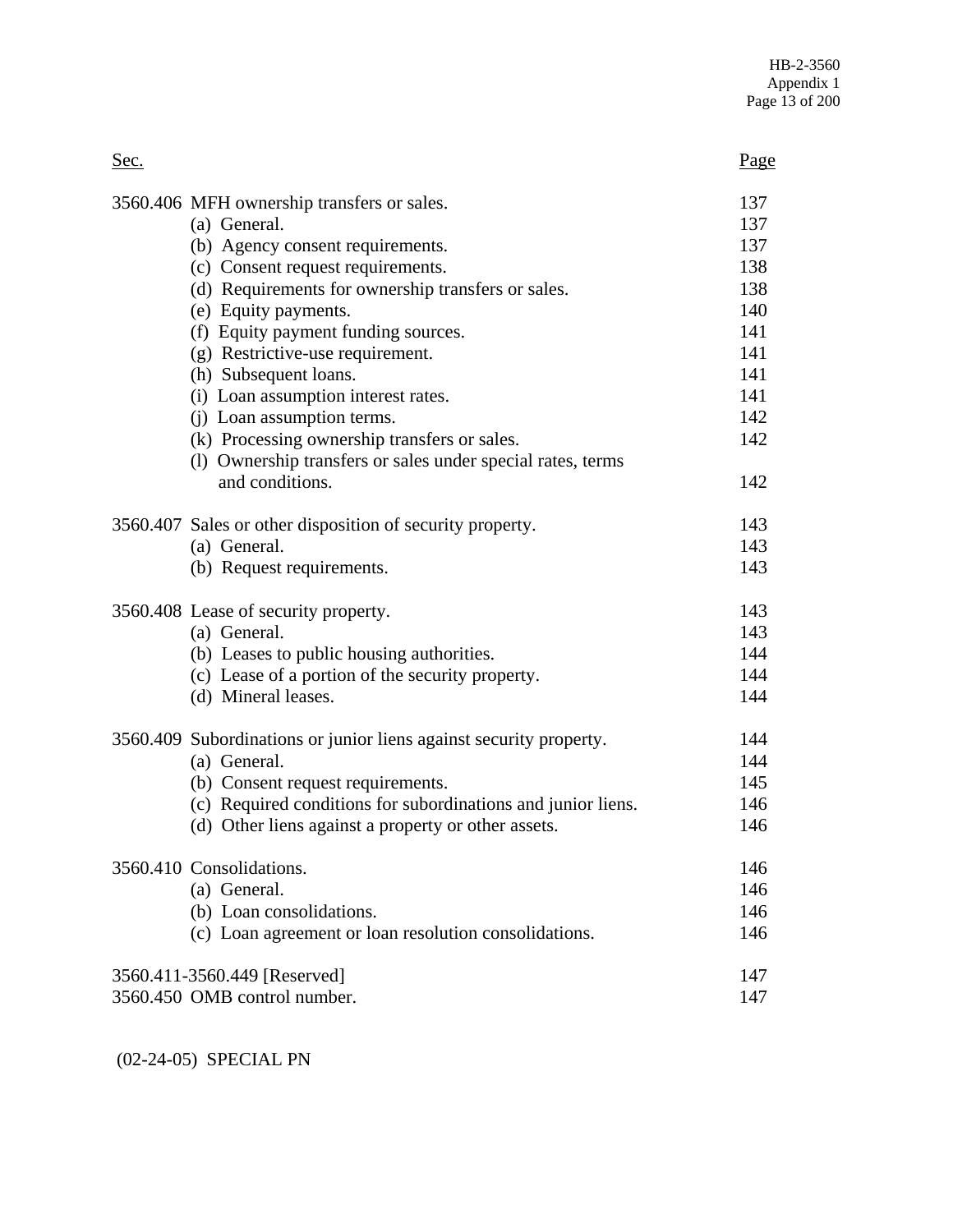| Sec.              |                                                                           | Page |
|-------------------|---------------------------------------------------------------------------|------|
|                   | Subpart J--Special Servicing, Enforcement, Liquidation, and Other Actions |      |
| 3560.451 General. |                                                                           | 147  |
|                   | (a) Agency obligations.                                                   | 147  |
|                   | (b) Relationship to workout agreements.                                   | 147  |
|                   | 3560.452 Monetary and non-monetary defaults.                              | 147  |
|                   | (a) General.                                                              | 147  |
|                   | (b) Monetary defaults.                                                    | 147  |
|                   | (c) Nonmonetary defaults.                                                 | 148  |
|                   | (d) Default notice.                                                       | 148  |
|                   | (e) Agency action.                                                        | 148  |
|                   | 3560.453 Workout agreements.                                              | 148  |
|                   | (a) General.                                                              | 148  |
|                   | (b) Workout agreement approval.                                           | 149  |
|                   | (c) Workout agreement required content.                                   | 149  |
|                   | (d) Workout agreement budgets.                                            | 150  |
|                   | (e) Workout agreement terms and cancellations.                            | 150  |
|                   | 3560.454 Special servicing actions related to housing operations.         | 150  |
|                   | (a) Changing rents or revising budgets.                                   | 150  |
|                   | (b) Occupancy waivers.                                                    | 150  |
|                   | (c) Additional rental assistance (RA).                                    | 150  |
|                   | (d) Special note rents.                                                   | 151  |
|                   | (e) Termination of management agreement.                                  | 151  |
|                   | 3560.455 Special servicing actions related to loan accounts.              | 151  |
|                   | (a) General.                                                              | 151  |
|                   | (b) Loan reamortizations.                                                 | 152  |
|                   | (c) Loan writedowns.                                                      | 152  |
|                   | 3560.456 Liquidation.                                                     | 153  |
|                   | (a) Before acceleration.                                                  | 153  |
|                   | (b) Acceleration.                                                         | 153  |
|                   | (c) Voluntary liquidation.                                                | 153  |
|                   | (d) Foreclosure.                                                          | 154  |
|                   | (e) Acquisition of chattel properties.                                    | 154  |
|                   | 3560.457 Negotiated debt settlement.                                      | 154  |
|                   | (a) Borrower proposals to settle debt.                                    | 154  |
|                   | (b) Required information.                                                 | 154  |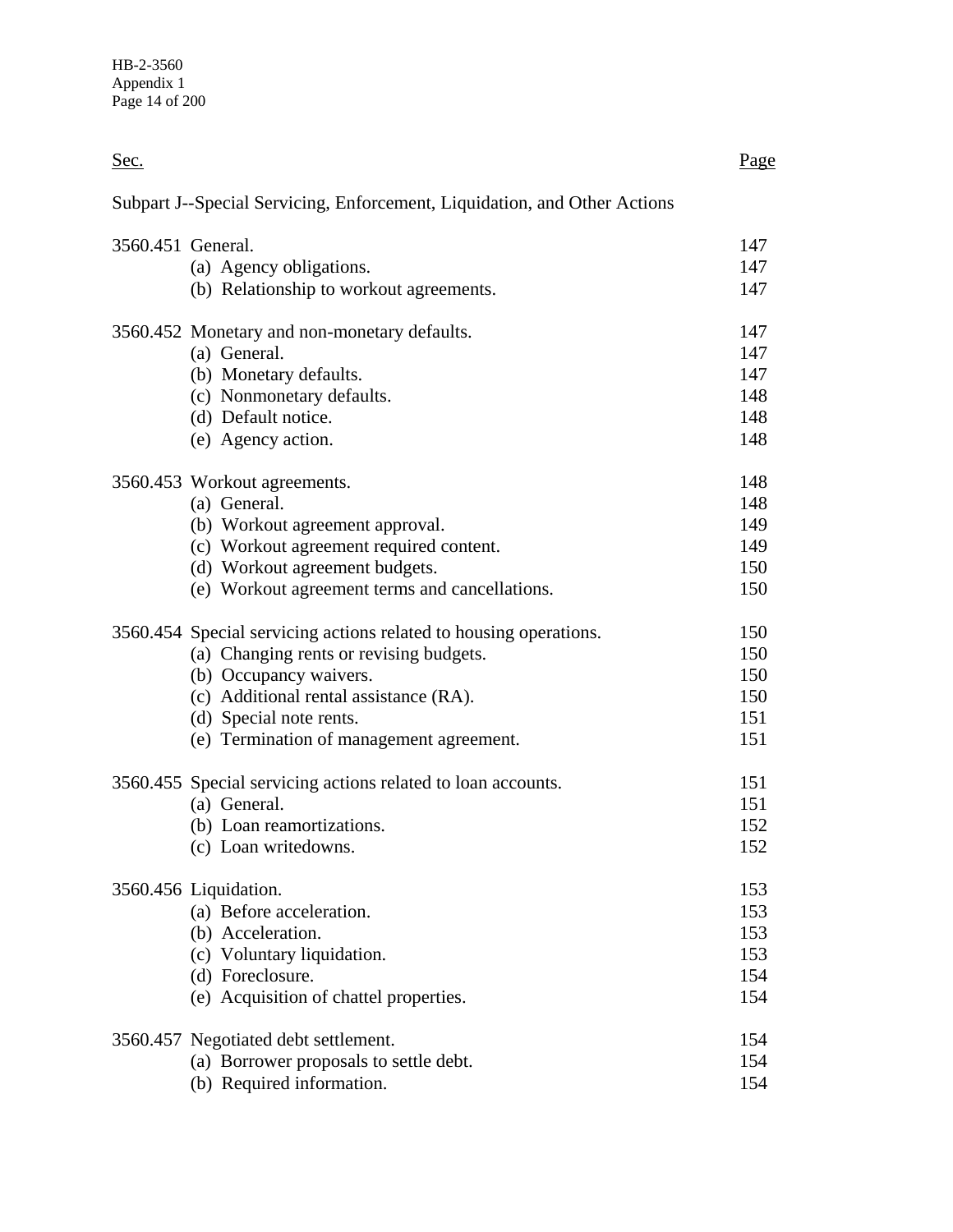| Sec. |                                                                             | Page       |
|------|-----------------------------------------------------------------------------|------------|
|      | (c) Effective date of approval.<br>(d) Appraisal requirement.               | 154<br>154 |
|      | (e) Disposition of security prior to offer.<br>(f) Final release condition. | 154<br>154 |
|      | 3560.458 Special property circumstances.<br>(a) Abandonment.                | 155<br>155 |
|      | (b) Other security.                                                         | 155        |
|      | (c) Taking of additional security to protect Agency interests.              | 155        |
|      | (d) Due diligence.                                                          | 155        |
|      | 3560.459 Special borrower circumstances.                                    | 155        |
|      | (a) Deceased borrower, bankruptcy, insolvency, and divorce actions.         | 155        |
|      | (b) Membership liability agreements.                                        | 156        |
|      | (c) Security issues in participation loans.                                 | 156        |
|      | 3560.460 Double damages.                                                    | 156        |
|      | (a) Action to recover assets or income.                                     | 156        |
|      | (b) Amount recoverable.                                                     | 156        |
|      | (c) Time limitation.                                                        | 157        |
|      | (d) Continued availability of other remedies.                               | 157        |
|      | 3560.461 Enforcement provisions.                                            | 157        |
|      | (a) Equity skimming.                                                        | 157        |
|      | (b) Civil monetary penalties.                                               | 157        |
|      | (c) Conditions for renewal extension.                                       | 159        |
|      | 3560.462 Money laundering.                                                  | 159        |
|      | 3560.463 Obstruction of Federal audits.                                     | 159        |
|      | 3560.464-3560.499 [Reserved]                                                | 159        |
|      | 3560.500 OMB control number.                                                | 159        |
|      | Subpart K--Management and Disposition of Real Estate Owned (REO) Properties |            |

| 3560.501 General.                                                  | 159 |
|--------------------------------------------------------------------|-----|
| 3560.502 Tenant notifications and assistance.                      | 159 |
| 3560.503 Disposition of REO property.                              | 160 |
| 3560.504 Sales price and bidding process.                          | 160 |
| 3560.505 Agency loans to finance purchases of REO properties.      | 161 |
| 3560.506 Conversion of single family type REO property to MFH use. | 162 |
| 3560.507-3560.549 [Reserved]                                       | 162 |
| 3560.550 OMB control number.                                       | 162 |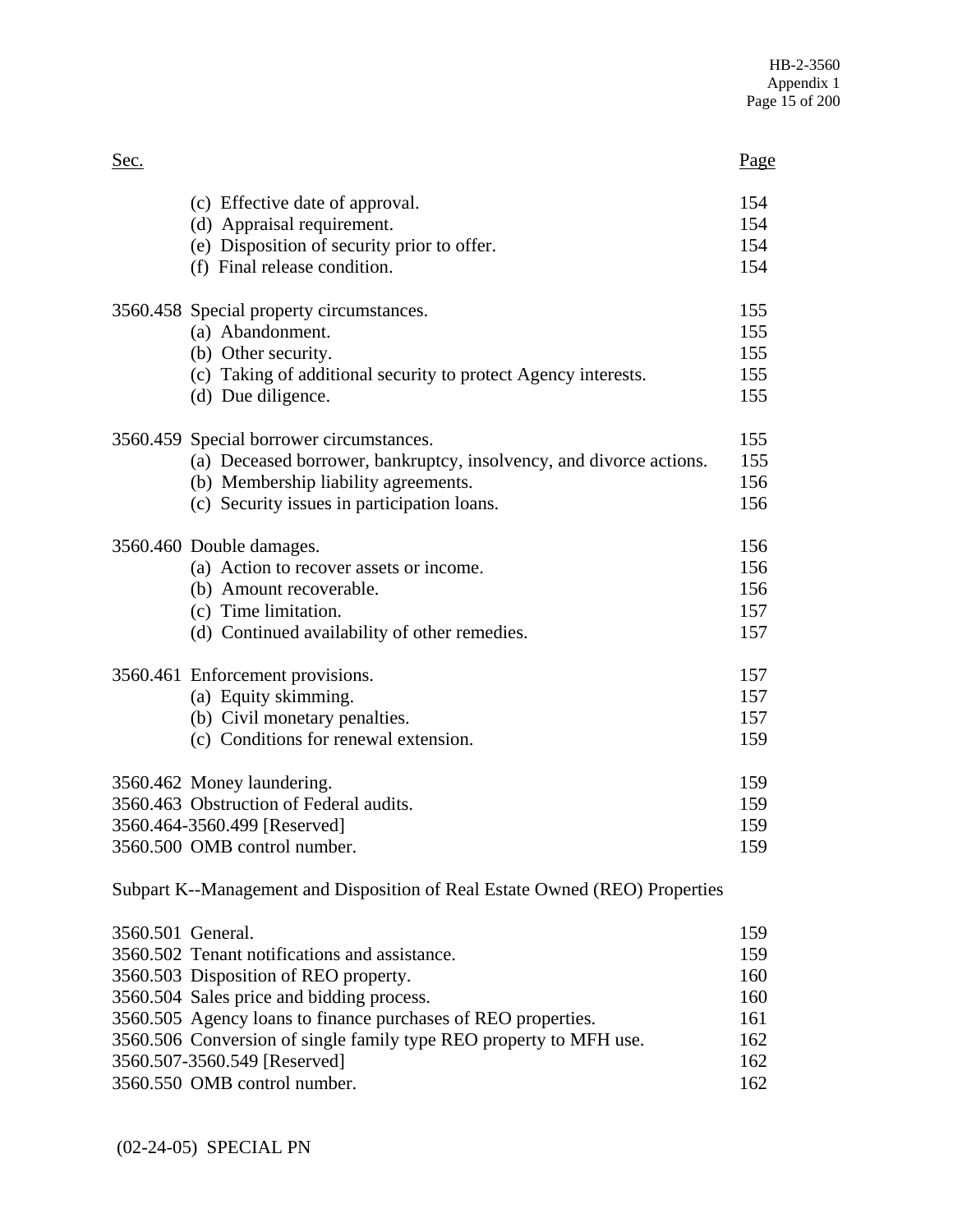Sec. Page

# Subpart L--Off-Farm Labor Housing

| 3560.551 General.  |                                                                                | 163 |
|--------------------|--------------------------------------------------------------------------------|-----|
|                    | 3560.552 Program objectives.                                                   | 163 |
|                    | 3560.553 Loan and grant purposes.                                              | 163 |
|                    | 3560.554 Use of funds restrictions.                                            | 163 |
|                    | 3560.555 Eligibility requirements for off-farm labor housing loans and grants. | 164 |
|                    | (a) Eligibility for loans.                                                     | 164 |
|                    | (b) Eligibility for grants.                                                    | 164 |
|                    | (c) Limitation                                                                 | 164 |
|                    | 3560.556 Application requirements and processing.                              | 164 |
|                    | 3560.557 [Reserved]                                                            | 164 |
|                    | 3560.558 Site requirements.                                                    | 164 |
|                    | 3560.559 Design and construction requirements.                                 | 164 |
|                    | (a) General.                                                                   | 164 |
|                    | (b) Additional requirements.                                                   | 164 |
|                    | (c) Davis-Bacon wage requirements.                                             | 165 |
| 3560.560 Security. |                                                                                | 165 |
|                    | 3560.561 Technical, legal, insurance and other services.                       | 165 |
|                    | 3560.562 Loan and grant limits.                                                | 165 |
|                    | (a) Determining the security value.                                            | 165 |
|                    | (b) Maximum amount of loan.                                                    | 165 |
|                    | (c) Maximum amount of grant.                                                   | 165 |
|                    | 3560.563 Initial operating capital.                                            | 165 |
|                    | 3560.564 Reserve accounts.                                                     | 165 |
|                    | 3560.565 Participation with other funding or financing sources.                | 166 |
|                    | 3560.566 Loan and grant rates and terms.                                       | 166 |
|                    | (a) Amortization period.                                                       | 166 |
|                    | (b) Interest rate.                                                             | 166 |
|                    | (c) Term of grant agreement.                                                   | 166 |
|                    | 3560.567 Establishing the profit base on initial investment.                   | 166 |
|                    | 3560.568 Supplemental requirements for seasonal off-farm labor housing.        | 166 |
|                    | 3560.569 Supplemental requirements for manufactured housing.                   | 166 |
|                    | 3560.570 Construction financing.                                               | 166 |
|                    | 3560.571 Loan and grant closing.                                               | 166 |
|                    | 3560.572 Subsequent loans.                                                     | 167 |
|                    | 3560.573 Rental assistance.                                                    | 167 |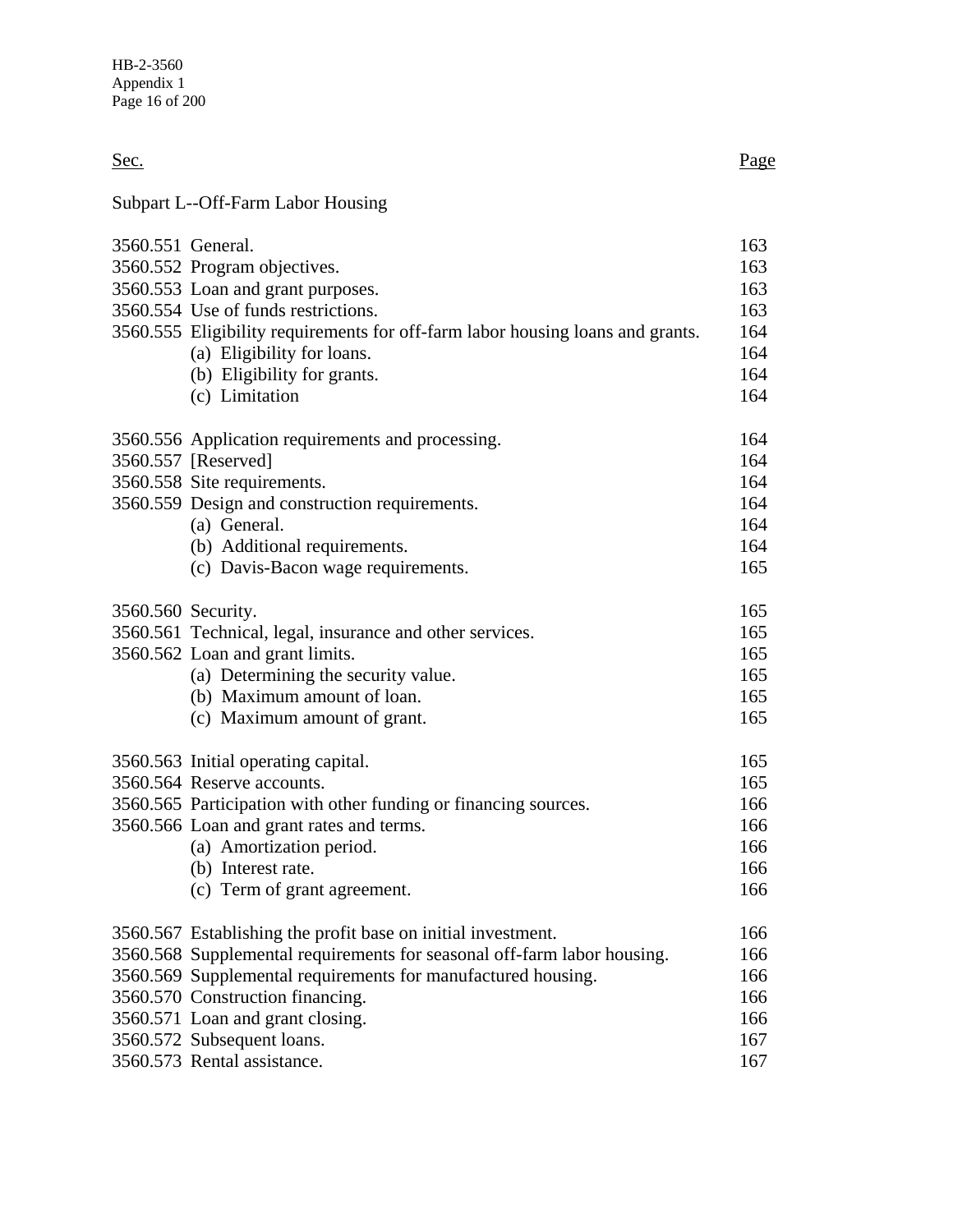| Sec.               |                                                                     | Page |
|--------------------|---------------------------------------------------------------------|------|
|                    | 3560.574 Operating assistance.                                      | 167  |
|                    | (a) Project eligibility requirements.                               | 167  |
|                    | (b) Operating assistance limits.                                    | 168  |
|                    | (c) Owner responsibilities.                                         | 168  |
|                    | 3560.575 Rental structure and changes.                              | 168  |
|                    | 3560.576 Occupancy restrictions.                                    | 169  |
|                    | (a) Restrictions on conditions of occupancy.                        | 169  |
|                    | (b) Eligible households.                                            | 169  |
|                    | (c) Tenant eligibility requirements for operating assistance rents. | 170  |
|                    | (d) Ineligible tenants.                                             | 170  |
|                    | (e) Non-farm laborer tenants.                                       | 170  |
|                    | 3560.577 Tenant priorities for labor housing.                       | 170  |
|                    | 3560.578 Financial management of labor housing.                     | 171  |
|                    | 3560.579 Servicing off-farm labor housing.                          | 171  |
|                    | 3560.580-3560.599 [Reserved]                                        | 171  |
|                    | 3560.600 OMB control number.                                        | 171  |
|                    | Subpart M--On-Farm Labor Housing                                    | 171  |
| 3560.601 General.  |                                                                     | 171  |
|                    | 3560.602 Program objectives.                                        | 171  |
|                    | 3560.603 Loan purposes.                                             | 171  |
|                    | 3560.604 Restrictions on use of funds.                              | 172  |
|                    | 3560.605 Eligibility requirements.                                  | 172  |
|                    | 3560.606 Application requirements and processing.                   | 173  |
|                    | 3560.607 [Reserved]                                                 | 173  |
|                    | 3560.608 Site and construction requirements.                        | 173  |
|                    | (a) General.                                                        | 173  |
|                    | (b) Permanent units.                                                | 173  |
|                    | (c) Seasonal units.                                                 | 173  |
|                    | (d) Accessibility.                                                  | 174  |
|                    | 3560.609 [Reserved]                                                 | 174  |
| 3560.610 Security. |                                                                     | 174  |
|                    | 3560.611 Technical, legal, insurance and other services.            | 174  |
|                    | 3560.612 Loan limits.                                               | 174  |
|                    | 3560.613 [Reserved]                                                 | 174  |
|                    | 3560.614 Reserve accounts.                                          | 174  |
|                    | 3560.615 Participation with other funding sources.                  | 174  |
|                    | 3560.616 Rates and terms.                                           | 175  |
|                    | 3560.617 [Reserved]                                                 | 175  |
|                    | 3560.618 Supplemental requirements for on-farm labor housing.       | 175  |

(02-24-05) SPECIAL PN (Revised (11-07-08) SPECIAL PN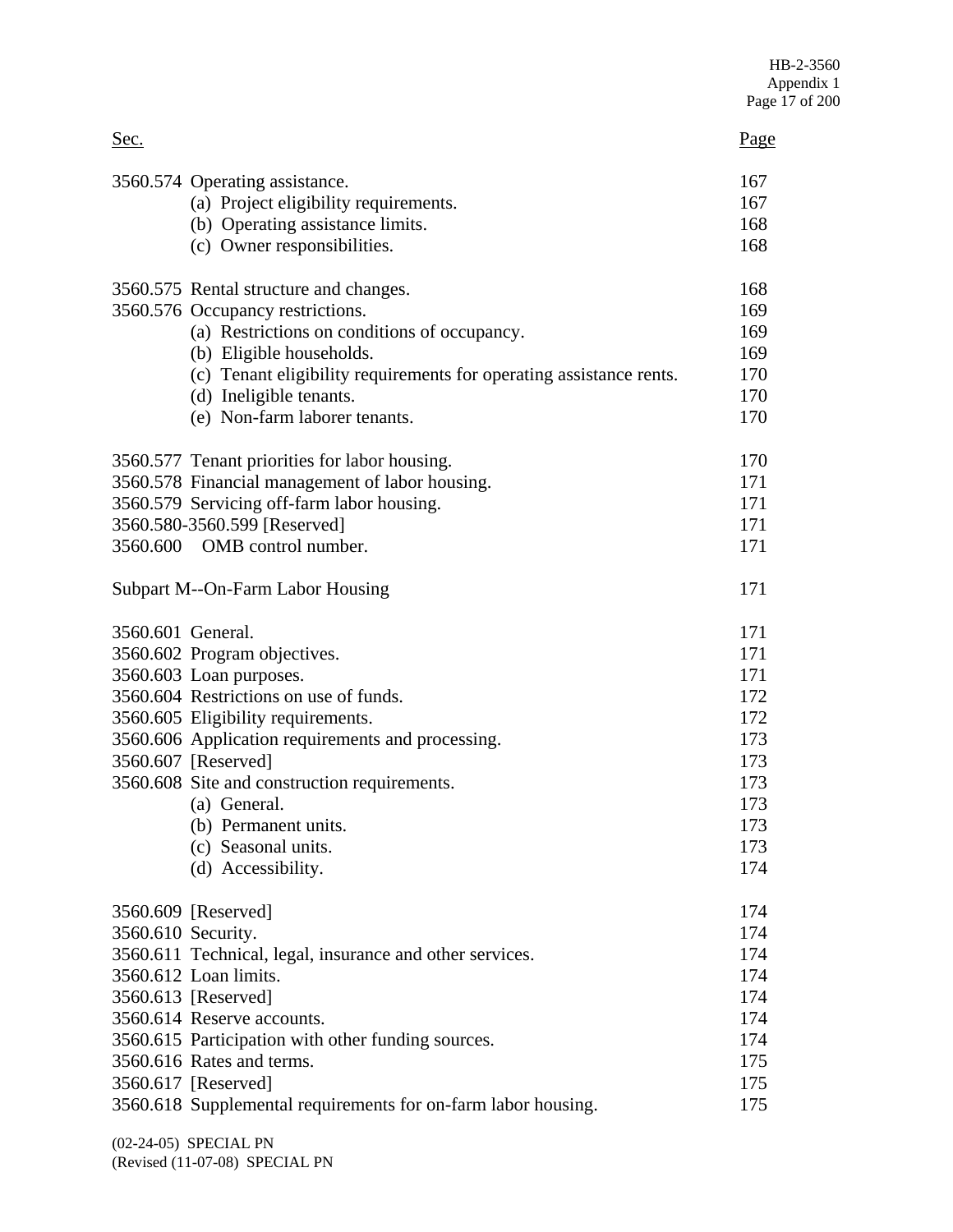| Sec.              |                                                                         | <u>Page</u> |
|-------------------|-------------------------------------------------------------------------|-------------|
|                   | 3560.619 Supplemental requirements for manufactured housing.            | 175         |
|                   | 3560.620 Construction financing.                                        | 175         |
|                   | 3560.621 Loan closing.                                                  | 175         |
|                   | 3560.622 Subsequent loans.                                              | 175         |
|                   | 3560.623 Housing management and operations.                             | 175         |
|                   | 3560.624 Occupancy restrictions.                                        | 176         |
|                   | 3560.625 Maintaining the physical asset.                                | 176         |
|                   | 3560.626 Affirmative Fair Housing Marketing Plan.                       | 176         |
|                   | 3560.627 Response to resident complaints.                               | 176         |
|                   | 3560.628 Establishing and modifying rental charges.                     | 176         |
|                   | 3560.629 Security deposits.                                             | 176         |
|                   | 3560.630 Financial management.                                          | 176         |
|                   | 3560.631 Agency monitoring.                                             | 176         |
|                   | 3560.632-3560.649 [Reserved]                                            | 177         |
|                   | 3560.650 OMB control number.                                            | 177         |
|                   | <b>Subpart N--Housing Preservation</b>                                  |             |
| 3560.651 General. |                                                                         | 177         |
|                   | 3560.652 Prepayment and restrictive-use categories.                     | 177         |
|                   | 3560.653 Prepayment requests.                                           | 178         |
|                   | 3560.654 Tenant notification requirements.                              | 179         |
|                   | 3560.655 Agency requested extension.                                    | 181         |
|                   | 3560.656 Incentives offers.                                             | 181         |
|                   | 3560.657 Processing and closing incentive offers.                       | 184         |
|                   | (a) Borrower responsibilities.                                          | 184         |
|                   | (b) Waiting lists.                                                      | 184         |
|                   | (c) Unfunded incentive offers.                                          | 184         |
|                   | 3560.658 Borrower rejection of the incentive offer.                     | 185         |
|                   | 3560.659 Sale or transfer to nonprofit organizations and public bodies. | 186         |
|                   | (a) Sales price                                                         | 186         |
|                   | (b) Marketing to nonprofit organizations and public bodies.             | 186         |
|                   | (c) Preference for local nonprofit and public bodies.                   | 187         |
|                   | (d) Eligible nonprofit organizations.                                   | 187         |
|                   | (e) Requirements for nonprofit organizations and public bodies.         | 187         |
|                   | (f) Selection priorities.                                               | 188         |
|                   | (g) Loans made by the Agency or other sources to nonprofit              |             |
|                   | organizations and public bodies.                                        | 188         |
|                   | (h) Advances for nonprofit organizations and public bodies.             | 188         |
|                   | (i) Waiting list.                                                       | 188         |
|                   | (j) Withdrawal from sales process.                                      | 189         |

| 189. |
|------|
| 189. |
| 189. |
| 189. |
| 190  |
|      |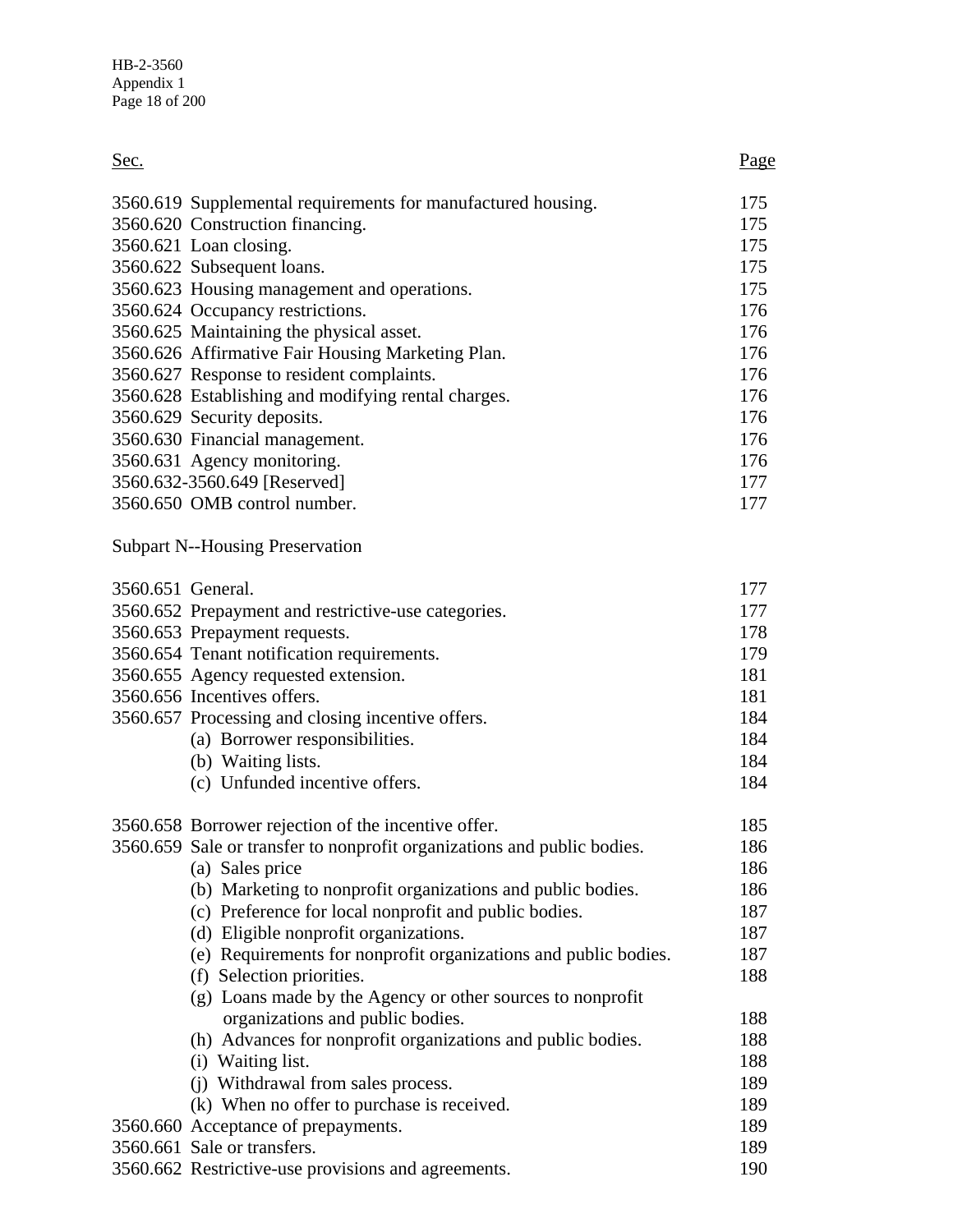| Sec.              |                                                                                       | Page       |
|-------------------|---------------------------------------------------------------------------------------|------------|
|                   | 3560.663 Post-payment responsibilities for loans subject to continued restrictive-use |            |
|                   | provisions.                                                                           | 191        |
|                   | 3560.664-3560.699 [Reserved]                                                          | 191        |
|                   | 3560.700 OMB control number.                                                          | 192        |
|                   | <b>Subpart O--Unauthorized Assistance</b>                                             |            |
| 3560.701 General. |                                                                                       | 192        |
|                   | 3560.702 Unauthorized assistance sources and situations.                              | 192        |
|                   | 3560.703 Identification of unauthorized assistance.                                   | 192        |
|                   | 3560.704 Unauthorized assistance determination notice.                                | 192        |
|                   | 3560.705 Recapture of unauthorized assistance.                                        | 193        |
| 3560.706 Offsets. |                                                                                       | 194        |
|                   | 3560.707 Program participation and corrective actions.                                | 194        |
|                   | 3560.708 Unauthorized assistance received by tenants.                                 | 194        |
|                   | 3560.709 Demand letter.                                                               | 195        |
|                   | 3560.710-3560.749 [Reserved]                                                          | 196        |
|                   | 3560.750 OMB control number.                                                          | 196        |
|                   | Subpart P--Appraisals                                                                 |            |
| 3560.751 General. |                                                                                       | 196        |
|                   | 3560.752 Appraisal use, request, review, and release.                                 | 196        |
|                   | (a) Appraisal uses.                                                                   | 196        |
|                   | (b) Appraisal requests.                                                               | 196        |
|                   | (c) Appraisal review.                                                                 | 198        |
|                   | (d) Release of appraisals.                                                            | 198        |
|                   | 3560.753 Agency appraisal standards and requirements.                                 | 198        |
|                   | (a) General.                                                                          | 198        |
|                   | (b) Appraisers.                                                                       | 198        |
|                   | (c) Appraisal report.                                                                 | 198        |
|                   | (d) Highest and best use statement and analysis.                                      | 199        |
|                   | (e) Valuation methods and variances.                                                  | 199        |
|                   | (f) Real estate history.                                                              | 199        |
|                   | (g) Reserve accounts.                                                                 | 199        |
|                   | (h) Escrow accounts.                                                                  | 199        |
|                   | (i) Rental rates comparison.                                                          | 199        |
|                   | (j) Description of housing and property rights.                                       | 200        |
|                   | (k) Exclusion of rental units from valuation.                                         | 200<br>200 |
|                   | (l) Non-contiguous sites.                                                             |            |
|                   | 3560.754-3560.799 [Reserved]                                                          | 200        |
| 3560.800          | OMB control number.                                                                   | 200        |

(02-24-05) SPECIAL PN (Revised (11-07-08) SPECIAL PN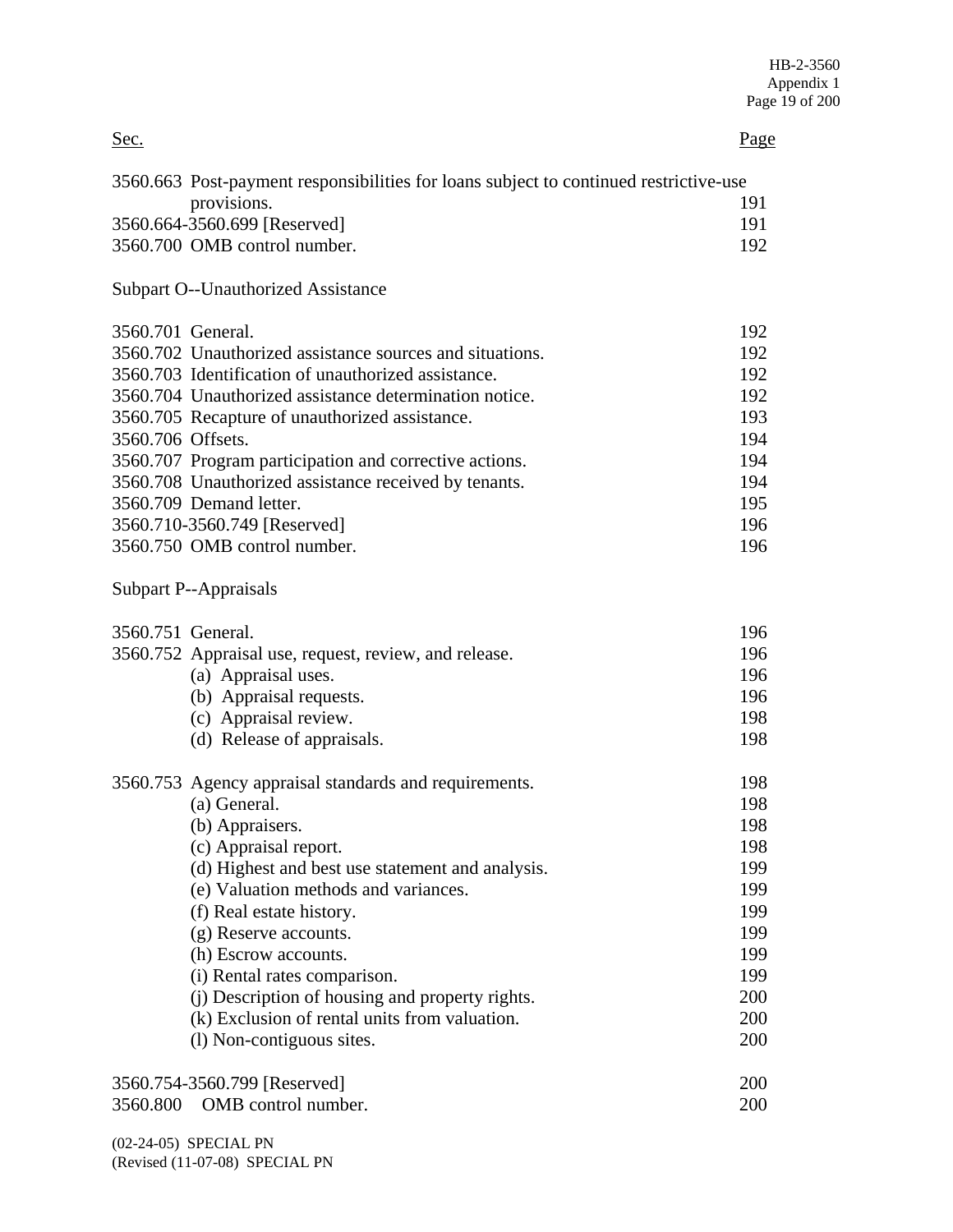7 CFR Part 3560

# 7 CFR PART 3560 – DIRECT MULTI-FAMILY HOUSING LOANS AND GRANTS

Subpart A--General Provisions and Definitions

#### §3560.1 Applicability and purpose.

(a) This part sets forth requirements, policies, and procedures for multi-family housing (MFH) direct loan and grant programs to serve eligible very-low, low- and moderateincome households. The programs covered by this part are authorized by title V of the Housing Act of 1949 and are:

(1) Section 515 Rural Rental Housing, which includes congregate housing, group homes, and Rural Cooperative Housing. Section 515 loans may be made to finance multi-family units in rural areas as defined in §3560.11.

(2) Sections 514 and 516 Farm Labor Housing loans and grants. Housing under these programs may be built in any area with a need and demand for housing for farm workers.

(3) Section 521 Rental Assistance. A project-based tenant rent subsidy which may be provided to Rural Rental Housing and Farm Labor Housing facilities.

(b) The programs covered by this part provide economically designed and constructed rural rental, cooperative, and farm labor housing and related facilities operated and managed in an affordable, decent, safe, and sanitary manner.

(c) Internal Agency procedures containing details for Agency processing under these regulations can be found in the program handbooks, available in any Rural Development office, or from the Rural Development Web site.

#### §3560.2 Civil rights.

(a) As per the Fair Housing Act, as amended and section 504 of the Rehabilitation Act of 1973, all actions taken by recipients of loans and grants will be conducted without regard to race, color, religion, sex, familial status, national origin, age, or disability. These actions include any actions in the sale, rental, or advertising of the dwellings, in the provision of brokerage services, or in residential real estate transactions involving Rural Housing Service (RHS) assistance. It is unlawful for a borrower or grantee or an agent of a borrower or grantee:

(1) To refuse to make reasonable accommodations in rules, policies, practices, or services that would provide a person with a disability an opportunity to use or continue to use a dwelling unit and all public and common use areas; or

(2) To refuse to provide a reasonable accommodation at the borrower's expense that would not cause an undue financial or administrative burden, or to refuse to allow an individual with a disability to make reasonable modifications to the unit at their own expense with the understanding that the owner may require the tenant to return the unit to its original condition when the unit is vacated by the tenant making the modifications (see §3560.104(c)).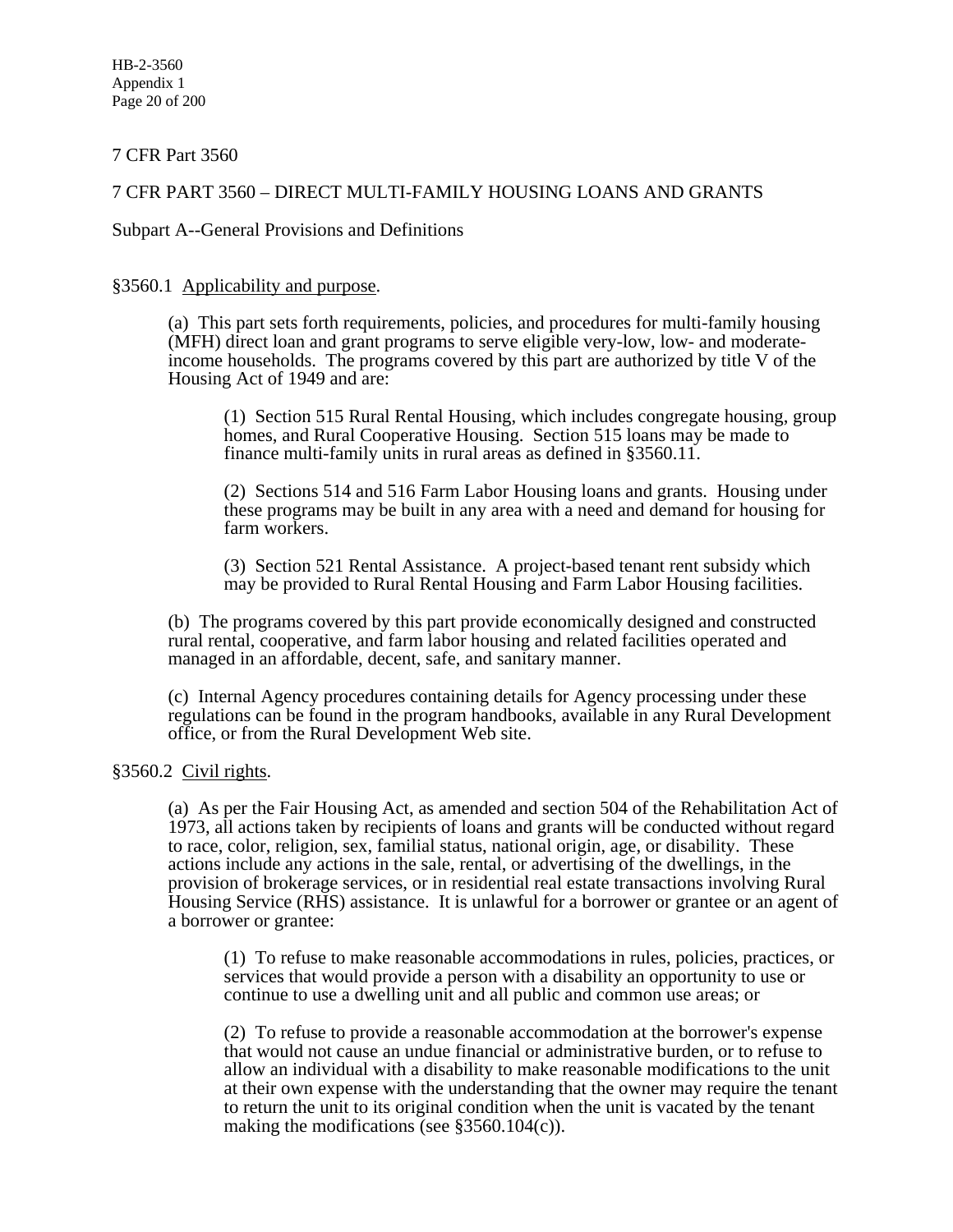(b) Borrowers and grantees must take reasonable steps to ensure that Limited English Proficiency (LEP) persons receive the language assistance necessary to afford them meaningful access to USDA programs and activities, free of charge. Failure to ensure that LEP persons can effectively participate in or benefit from federally-assisted programs and activities may violate the prohibition under Title VI of the Civil Rights Act of 1964, 42 U.S.C. 2000d and Title VI regulations against national origin discrimination. USDA has issued guidance to clarify the responsibilities of recipients and subrecipients who receive financial assistance from USDA and to assist them in fulfilling their responsibilities to LEP persons under Title VI of the Civil Rights Act, as amended, and implementing regulations.

(c) Any tenant/member or prospective tenant seeking occupancy in or use of facilities financed by the Agency who believes he or she is being discriminated against because of race, color, religion, sex, familial status, national origin, or disability may file a complaint in person with, or by mail to the U. S. Department of Agriculture's Office of Civil Rights, Room 326-W, Whitten Building, 14th and Independence Avenue, Washington, DC 20410. Complaints received by Agency employees must be directed to the National Office Civil Rights staff through the State Civil Rights Manager/Coordinator.

(d) Borrowers or grantees that fail to comply with the requirements of federal civil rights requirements are subject to sanctions authorized by law. The following are the major civil rights laws affecting multifamily housing loan and grant programs:

- (1) Equal Credit Opportunity Act (ECOA).
- (2) Title VI of the Civil Rights Act of 1964.
- (3) Title VIII of the Civil Rights Act of 1968.
- (4) Section 504 of the Rehabilitation Act of 1973.
- (5) Age Discrimination Act of 1975.
- (6) Title IX of the Education Amendments of 1972.

#### §3560.3 Environmental requirements.

 RHS will consider environmental impacts of proposed housing as equal with economic, social, and other factors. By working with applicants, Federal agencies, Indian tribes, state and local governments, interested citizens, and organizations, RHS will formulate actions that advance program goals in a manner that protects, enhances, and restores environmental quality. Loan and grant processing and servicing actions taken by RHS under this part are subject to an environmental review conducted in accordance with 7 CFR part 1940, subpart G or any successor regulation.

#### §3560.4 Compliance with other Federal requirements.

 RHS is responsible for ensuring that the application is in compliance with all applicable Federal requirements, including the following specific requirements:

(a) Intergovernmental review. 7 CFR part 3015, subpart V, or any successor regulation, including the Agency supplemental administrative instruction, RD Instruction 1940-J, available in any Rural Development office.

(b) National flood insurance. The National Flood Insurance Act of 1968, as amended by the Flood Disaster Protection Act of 1973; the National Flood Insurance Reform Act of 1994; and 7 CFR part 1806, subpart B, or any successor regulation.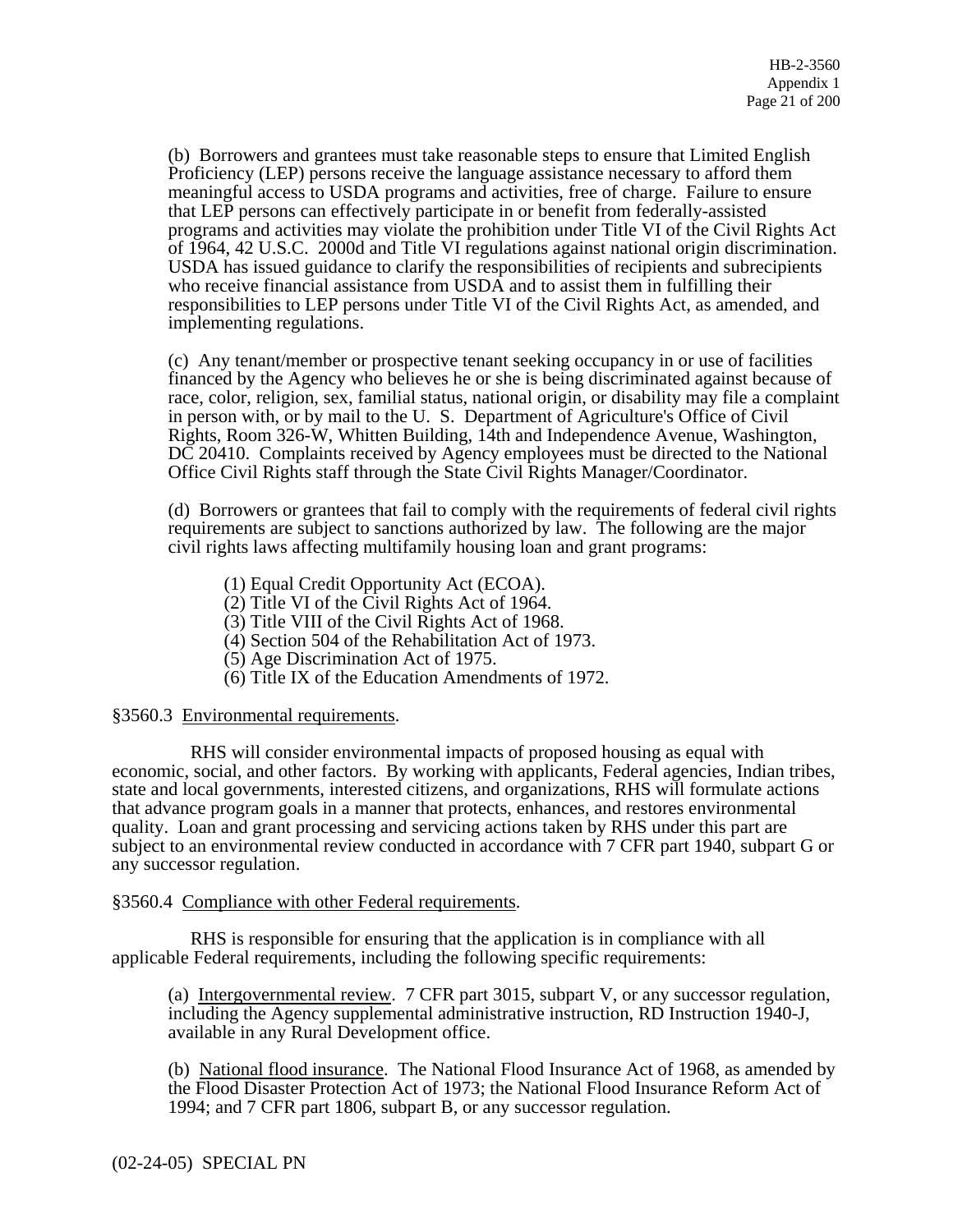(c) Clean Air Act and Water Pollution Control Act Requirements. For any contract, all applicable standards, orders or requirements issued under section 306 of the Clean Air Act; section 508 of the Clean Water Act, Executive Order 11738, and 40 CFR part 32.

(d) Historic preservation requirements. The provisions of 7 CFR part 1901, subpart F or any successor regulation.

(e) Lead-based paint requirements. The applicable provisions of 24 CFR part 35, subparts A through D, J, and R, as published by the U.S. Department of Housing and Urban Development.

#### §3560.5 State, local or tribal laws.

 Borrowers must comply with all applicable state and local laws, and laws of Federally-recognized Indian tribes to the extent they are not inconsistent with this part.

### §3560.6 Borrower responsibility and requirements.

(a) Borrower responsibilities and requirements specified in this part may be carried out by an individual or entity designated by the borrower to act on behalf of the borrower such as a resident manager or management agent. Ultimate accountability to the Agency, however, is with the borrower whether or not the borrower designated another person or entity to act on the borrower's behalf.

(b) Borrowers who have not executed a loan agreement, and who were not required to execute a loan agreement by the regulations in effect at the time of their loan closing are exempt from the requirements of subparts D through G of this part, as long as the borrower is not in default of any applicable requirement, security instrument, payment, or any other agreement with the Agency. Such borrowers must provide evidence of tenant income eligibility in accordance with §3560.152(a), except in Farm Labor Housing where the tenant is not paying shelter cost.

# §3560.7 Delegation of responsibility.

 The RHS Administrator may delegate, on an individual or other basis, any decisionmaking responsibility for Agency programs, unless otherwise noted.

# §3560.8 Administrator's exception authority.

 The RHS Administrator may make an exception to any provision of this part or address any omissions provided that the exception is consistent with the applicable statute, does not adversely affect the interest of the Federal Government, and does not adversely affect the accomplishment of the purposes of the MFH programs or application of the requirement would result in undue hardship on the tenants. Exception requests presented to the RHS Administrator must have the concurrence of a Rural Development State Director or a Deputy Administrator for MFH.

# §3560.9 Reviews and appeals.

Rural Housing Service decisions may be appealed pursuant to 7 CFR part 11.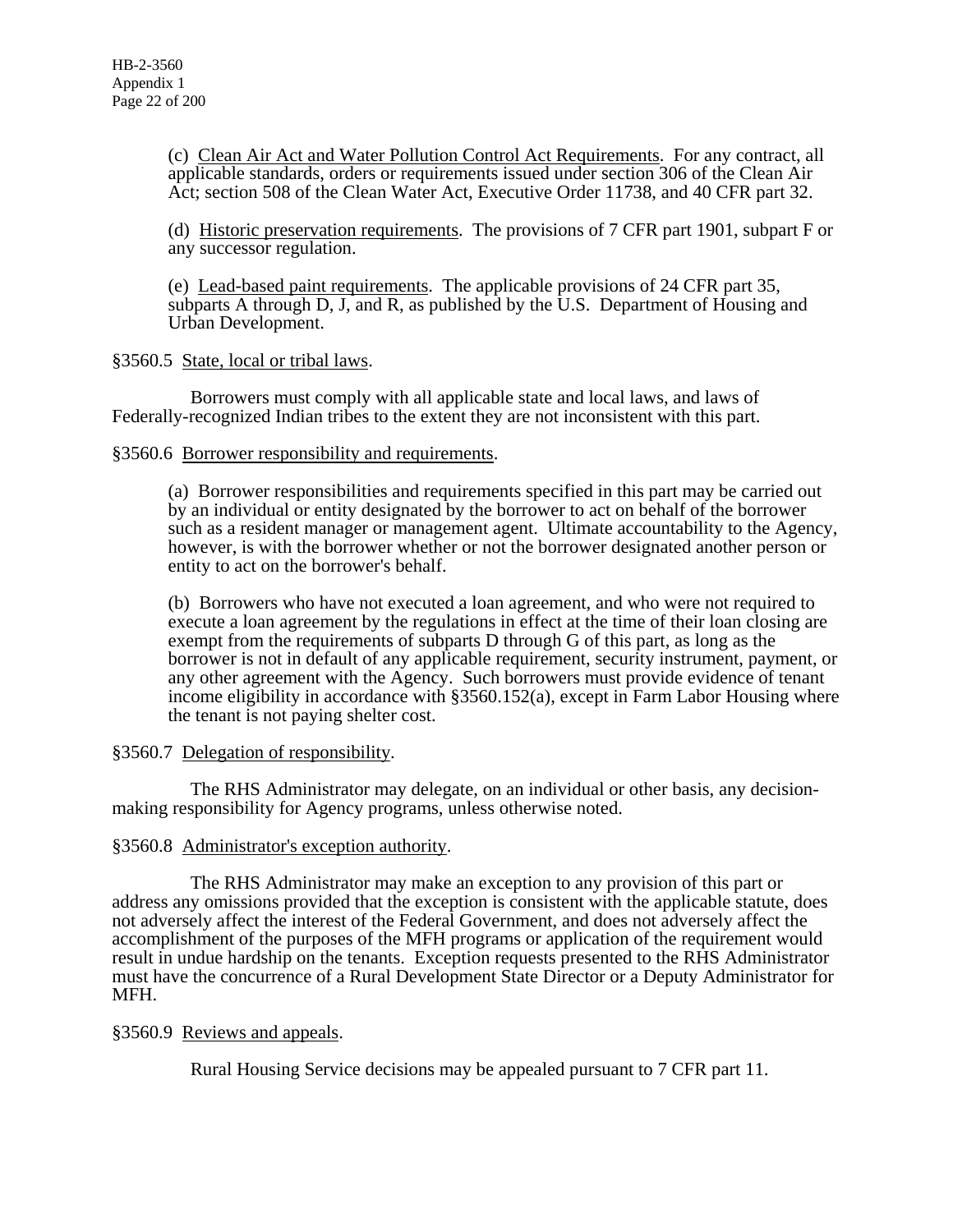§3560.10 Conflict of interest.

 To reduce the potential for employee conflict of interest, all RHS activities will be conducted in accordance with 7 CFR part 1900, subpart D.

§3560.11 Definitions.

 Unless otherwise noted, terms listed in this part shall be defined as follows: Administrator. The head of the Rural Housing Service who reports directly to the Under Secretary for Rural Development in the U.S. Department of Agriculture.

Agency. The Rural Housing Service within the Rural Development mission area of the U.S. Department of Agriculture.

Amortization. Payment of debt in regular, periodic installments of principal and interest, as opposed to interest only payments.

Applicant. An individual, partnership or limited partnership, consumer cooperative, trust, state or local public agency, corporation, limited liability company, nonprofit organization, Indian tribe, association, or other entity that will be the owner of the project for which an application for funding from the Agency is submitted.

Appraisal. As used by the Agency, a written report developed by a qualified appraiser as established in subpart P that concludes an opinion of value(s) for a specific real property.

Assistance. Financial assistance in the form of a loan, grant, interest credit, or rental assistance.

Association of farmers. Two or more farmers acting as a single legal entity. Association members may include the individual members of farming partnerships or corporations.

Borrower. An individual, partnership or limited partnership, consumer cooperative, trust, state or local public agency, corporation, limited liability company, nonprofit organization, Indian tribe,

association, or other entity that has received a loan from the Agency.

Capital Needs Assessment. A Capital Needs Assessment is designed to capture and report on the immediate and the long-range capital needs of an individual property. It includes attention to site features, mechanical and electrical systems, building exterior and common area systems, and dwelling unit interiors.

Caretaker. An individual employed by a borrower or a management agent to handle routine interior and exterior maintenance and upkeep of a MFHMFH project.

Congregate housing. A housing program authorized by section 515 of the Housing Act of 1949 which provides housing for elderly persons, individuals with disabilities, and families who require some supervision and central services but are otherwise able to care for themselves. Such housing does not include any licensed healthcare facility.

Consumer cooperative. A corporation organized under the cooperative laws of a state or Federally recognized Indian tribe that will own and operate the housing on a cooperative basis solely for the benefit of its members.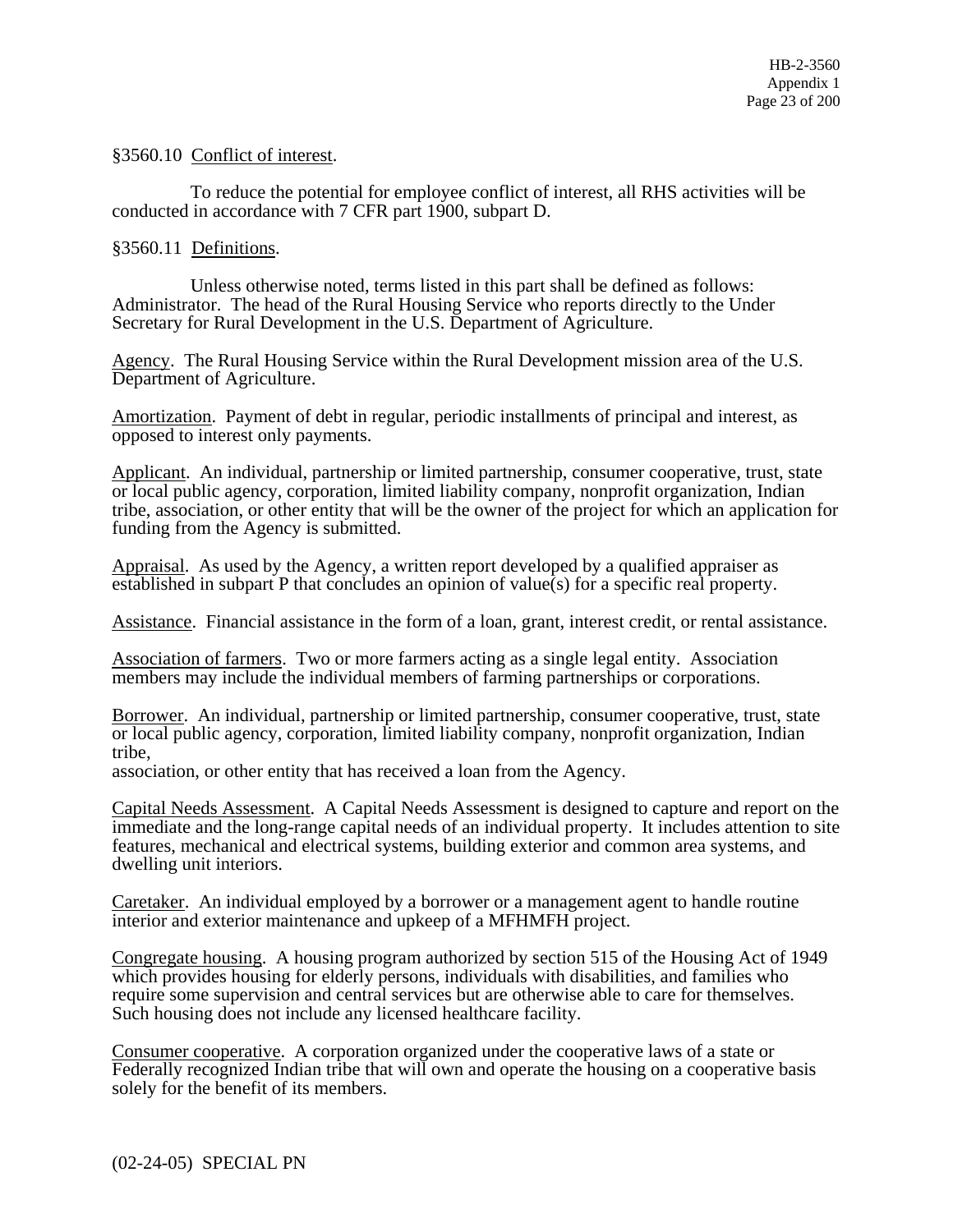Conventional rents for comparable units (CRCU). Market rents for comparable rental units in conventional housing located in the same geographic area as a particular Section 514, 515, or 516 project.

Current appraisal. An appraisal with a report date that is no more than 1 year old.

Daily Interest Accrual System (DIAS). A system where interest is charged daily on outstanding principal. Level loan payments are made by the borrower. The amount of interest due on any date is equal to the unpaid daily interest that has accrued.

Default. Failure by a borrower to meet significant monetary or non-monetary obligations or terms of a loan, grant, or other agreement with the Agency which remain unpaid or unperformed for more than 30 days after the date such obligation is due or required to be paid or performed, or within time periods specified in notices of compliance violations.

Disability. The term disability is considered equivalent to the term handicap. Eligibility requirements for fully accessible units are contained in  $\S$ §3560.154(g)(1)(i) and 3560.155(b). A person is considered to have a disability if either of the following two situations occur:

(1) As defined in section 501(b) of the Housing Act of 1949. The person is the head of household (or his or her spouse) and is determined to have an impairment which:

(i) Is expected to be of long-continued and indefinite duration;

(ii) Substantially impedes his or her ability to live independently; and

(iii) Is of such a nature that such ability could be improved by more suitable housing conditions, or if such person has a developmental disability as defined in section 102(7) of the Developmental Disability and Bill of Rights Act (42 U.S.C.  $6001(7)$ ).

(2) As defined in the Fair Housing Act; the Americans with Disabilities Act; and section 504 of the Rehabilitation Act of 1973. The person has a physical or mental impairment which substantially limits one or more of such person's major life activities; a record of such impairment; or being regarded as having such an impairment. The term does not include current, illegal use of or addiction to a controlled substance. As used in this definition, physical or mental impairment includes:

> (i) Any physiological disorder or condition, cosmetic disfigurement, or anatomical loss affecting one or more of the following body systems: neurological; musculoskeletal; special sense organs; respiratory, including speech organs; cardiovascular; reproductive; digestive; genito-urinary; hemic and lymphatic; skin; and endocrine;

> (ii) Any mental or psychological disorder, such as mental retardation, organic brain syndrome, emotional or mental illness, and specific learning disabilities. The term "physical or mental impairment" includes, but is not limited to, such diseases and conditions as orthopedic, visual, speech and hearing impairments, cerebral palsy, autism, epilepsy, muscular dystrophy, multiple sclerosis, cancer, heart disease, diabetes, Human Immunodeficiency Virus infection, mental retardation, emotional illness, drug addiction (other than addiction caused by current, illegal use of a controlled substance), and alcoholism;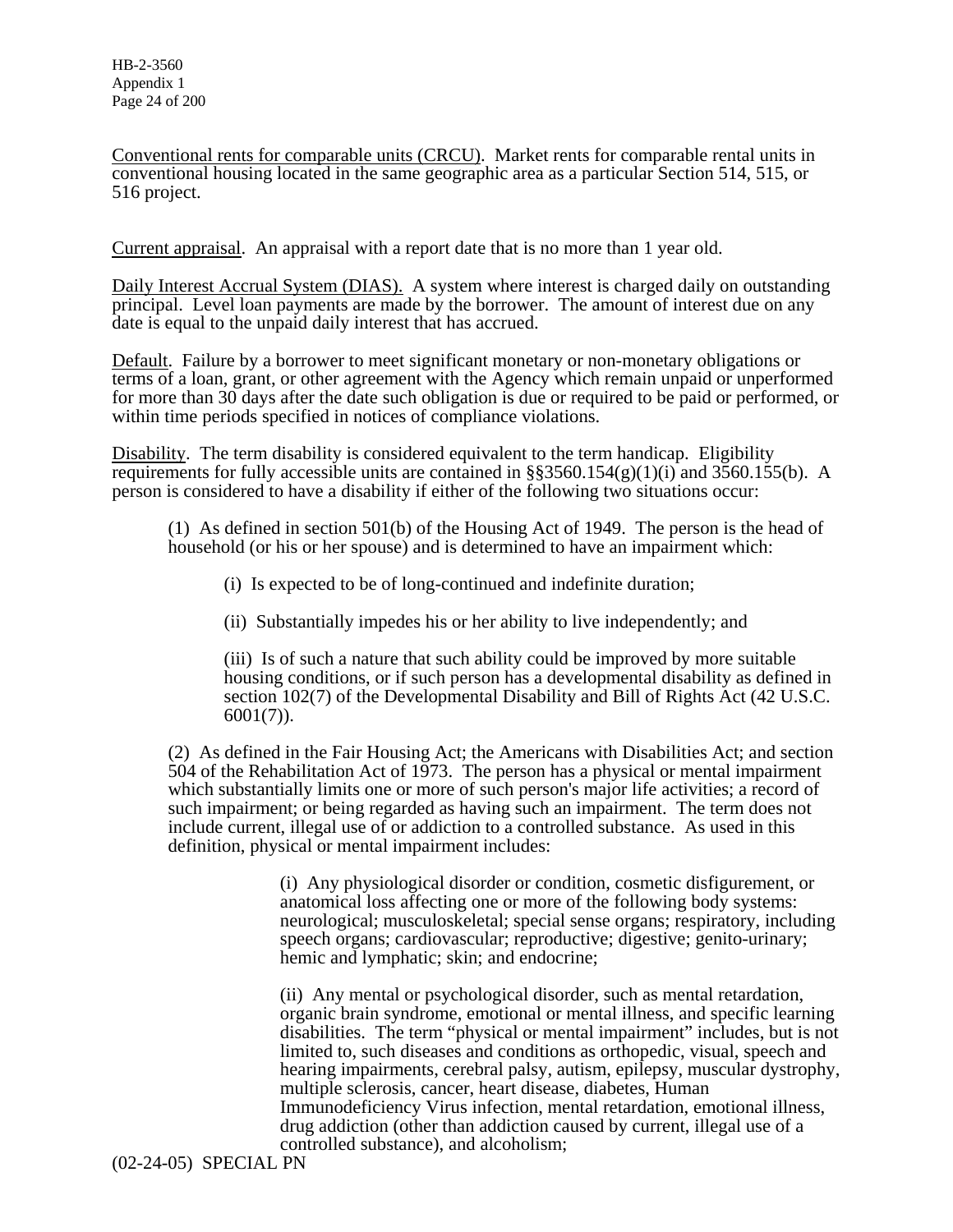(iii) Major life activities means functions such as caring for one's self, performing manual tasks, walking, seeing, hearing, speaking, breathing, learning, and working;

(iv) Has a record of such an impairment means has a history of, or has been misclassified as having, a mental or physical impairment that substantially limits one or more major life activities;

(v) Is regarded as having an impairment means:

(A) Has a physical or mental impairment that does not substantially limit one or more major life activities but that is treated by the borrower or management agent as constituting such a limitation;

(B) Has a physical or mental impairment that substantially limits one or more major life activities only as a result of the attitudes of others toward such impairment; or

(C) Has none of the impairments described in this definition but is treated by another person as having such an impairment.

Disabled domestic farm laborer. An individual with a disability as separately defined in this paragraph and who was a domestic farm laborer at the time of becoming disabled.

Domestic farm laborer. A person who, consistent with the requirements in  $\S 3560.576(b)(2)$ , receives a substantial portion of his or her income from farm labor employment (not selfemployed) in the United States, Puerto Rico, or the Virgin Islands and either is a citizen of the United States or resides in the United States, Puerto Rico or the Virgin Islands after being legally admitted for permanent residence. This definition may include the immediate family members residing with such a person.

Due diligence on hazardous substances. Due diligence is the process of inquiring into the environmental conditions of real estate, in the context of a real estate transaction to determine the presence of contamination from hazardous substances, and to determine the impact such contamination may have on the market value of the property.

Elderly household or individual with a handicapped household. A household in which the tenant or co-tenant of the household is 62 years old or older or is an individual with a disability. An elderly household may include persons younger than 62 years old and the household of an individual with a handicap may include persons without disabilities.

Elderly person. A person who is at least 62 years old. The term also means a person with a disability as separately defined in this paragraph, regardless of age.

Engagement. An Agency defined financial review of a housing project's financial status that a borrower will contract with a certified public accountant or other qualified individual to perform. An engagement will result in annual financial reports for use by the Agency as described in §3560.308.

(02-24-05) SPECIAL PN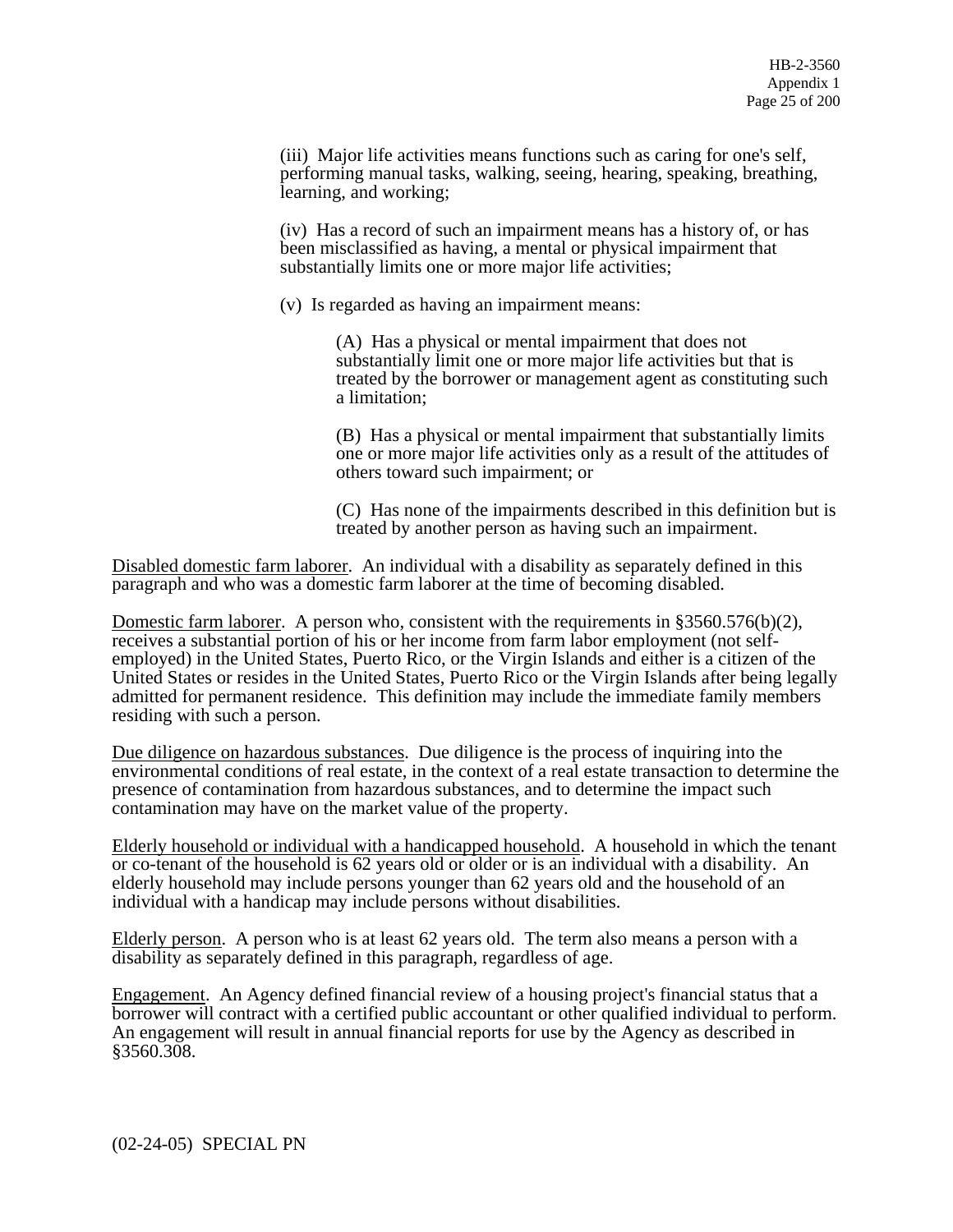HB-2-3560 Appendix 1 Page 26 of 200

Familial status. One or more individuals (who have not attained the age of 18 years) being domiciled with a parent or another person having legal custody of such individual or individuals; or the designee of such parent or other person having such custody, with the written permission of such parent or other person. The protections afforded against discrimination on the basis of familial status shall apply to any person who is pregnant or is in the process of securing legal custody of any individual who has not attained the age of 18 years.

Family farm corporation or partnership. A private corporation or partnership involved in agricultural production in which at least 90 percent of the stock or interest is owned and controlled by persons related by blood, which shall include parents, siblings, and children, or law. If more than three separate households are supported by the farming operation, the family farm corporation or partnership must be:

(1) Legally organized and authorized to own and operate a farm business within the state;

(2) Legally able to carry out the purposes of the loan; and

(3) Prohibited from the sale or transfer of 90 percent of the stock or interest to other than family members by either the articles of incorporation, bylaws or by agreement between the stockholders or partners and the corporation or partnership.

Farm. A tract or tracts of land, improvements, and other appurtenances that are used or will be used in the production of crops, livestock, or aquaculture products for sale in sufficient quantities so that the property is recognized as a farm rather than a rural residence. The term "farm" also includes the term "ranch." It may also include land and improvements and facilities used in a non-eligible enterprise or the residence that, although physically separate from the farm acreage, is ordinarily treated as part of the farm in the local community.

Farmer. A person who is actually involved in day to day on-site operations of a farm and who devotes a substantial amount of time to personal participation in the conduct of the operation of a "farm."

Farm labor. Services in connection with cultivating the soil, raising or harvesting any agriculture or aquaculture commodity; or in catching, netting, handling, planting, drying, packing, grading, storing, or preserving in the unprocessed stage, without respect to the source of employment (but not self-employed), any agriculture or aquaculture commodity; or delivering to storage, market, or a carrier for transportation to market or to processing any agricultural or aquacultural commodity in its unprocessed stage.

Farm labor contractor. A person--other than an agricultural employer, a member of an agricultural association, or an employee of an agricultural employer or agricultural association- who recruits, solicits, hires, employs, furnishes, or transports any year-round or seasonal migrant farm laborer for money or other valuable consideration.

Farm labor housing. On-farm or off-farm housing for farm laborers authorized by section 514 and section 516 of the Housing Act of 1949.

Farm owner. A natural person, persons, or legal entity who are the owners of a "farm" as this term is further defined in this section.

Foreclosure. A proceeding in or out of court to extinguish all rights, title, and interest of the owners of property in order to sell the property to satisfy a lien against it.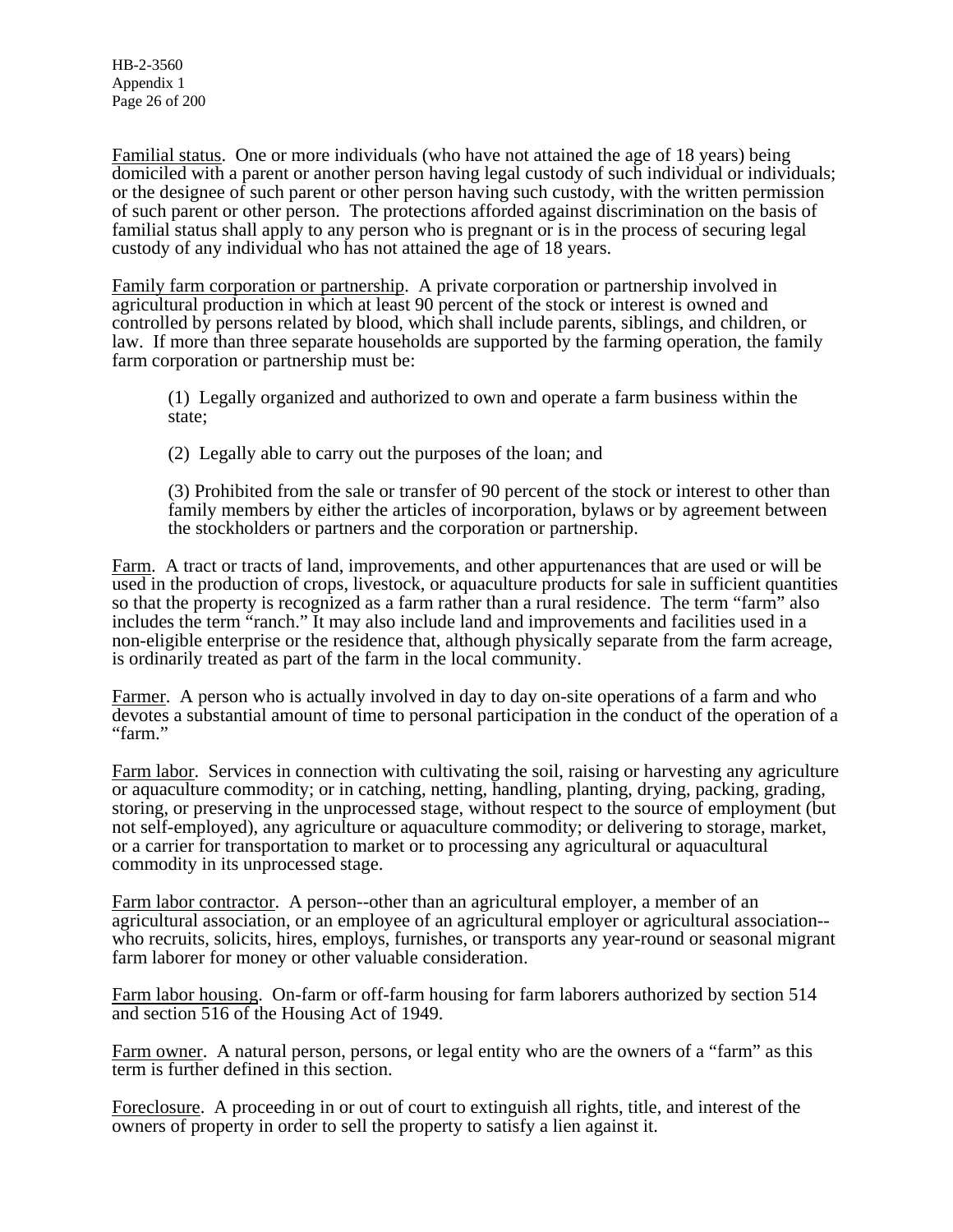General overhead. Includes general operation items necessary for the contractor to be in business. They may include, but are not limited to the following: tools and minor equipment; worker's compensation and employer's liability; unemployment tax; Social Security and Medicare; manager's, clerical, and estimator's salaries; pension and bonus plans; main office insurance, rental, utilities, miscellaneous expenses; general liability insurance; legal, accounting, and data processing; automotive and light truck expense; vehicle expenses; depreciation of overhead capital expenditures; and office equipment maintenance.

General requirements. Includes items that are required in the construction contract for the contractor to provide for the specific project. They do not include items that pertain to a specific trade nor overhead expenses of the contractor's general operation. Items may include, but are not limited to, the following: Field supervision; field engineering such as field office, sheds, toilets, phone; performance and payment or latent defects bonds; cost certification; building permits; site security; temporary utilities; property insurance; and cleaning or rubbish removal.

Grantee. An entity that has received a grant from the Agency.

Group home. Housing that is occupied by elderly persons or individuals with disabilities who share living space within a rental unit and in which a resident assistant may be required.

Household. The tenant or co-tenant and the persons or dependents living with a tenant or cotenant, but not including a resident assistant.

Household furnishings. Basic durable items such as stoves, refrigerators, drapes, drapery rods, tables, chairs, dressers and beds.

Housing project. A property with two or more affordable, decent, safe and sanitary rental units and related facilities operated under one management plan and financed with funds appropriated under the authority of sections 515, 514, or 516 of the Housing Act of 1949.

Identity-of-Interest (IOI). A relationship between applicants, borrowers, grantees, management agents, or suppliers of materials or services described under, but not limited to, any of the following conditions:

(1) There is a financial interest between the applicant, borrower, grantee and a management agent or the supplying entity;

(2) One or more of the officers, directors, stockholders or partners of the applicant, borrower, or management agent is also an officer, director, stockholder, or partner of the supplying entity;

(3) An officer, director, stockholder, or partner of the applicant, borrower, or management agent has a 10 percent or more financial interest in the supplying entity;

(4) The supplying entity has or will advance funds to an applicant, borrower, or management agent;

(5) The supplying entity provides or pays on behalf of the applicant, borrower, or management agent the cost of any materials or services in connection with obligations under the management plan or management agreement;

(6) The supplying entity takes stock or a financial interest in the applicant, borrower, or management agent as part of the consideration to be paid them; or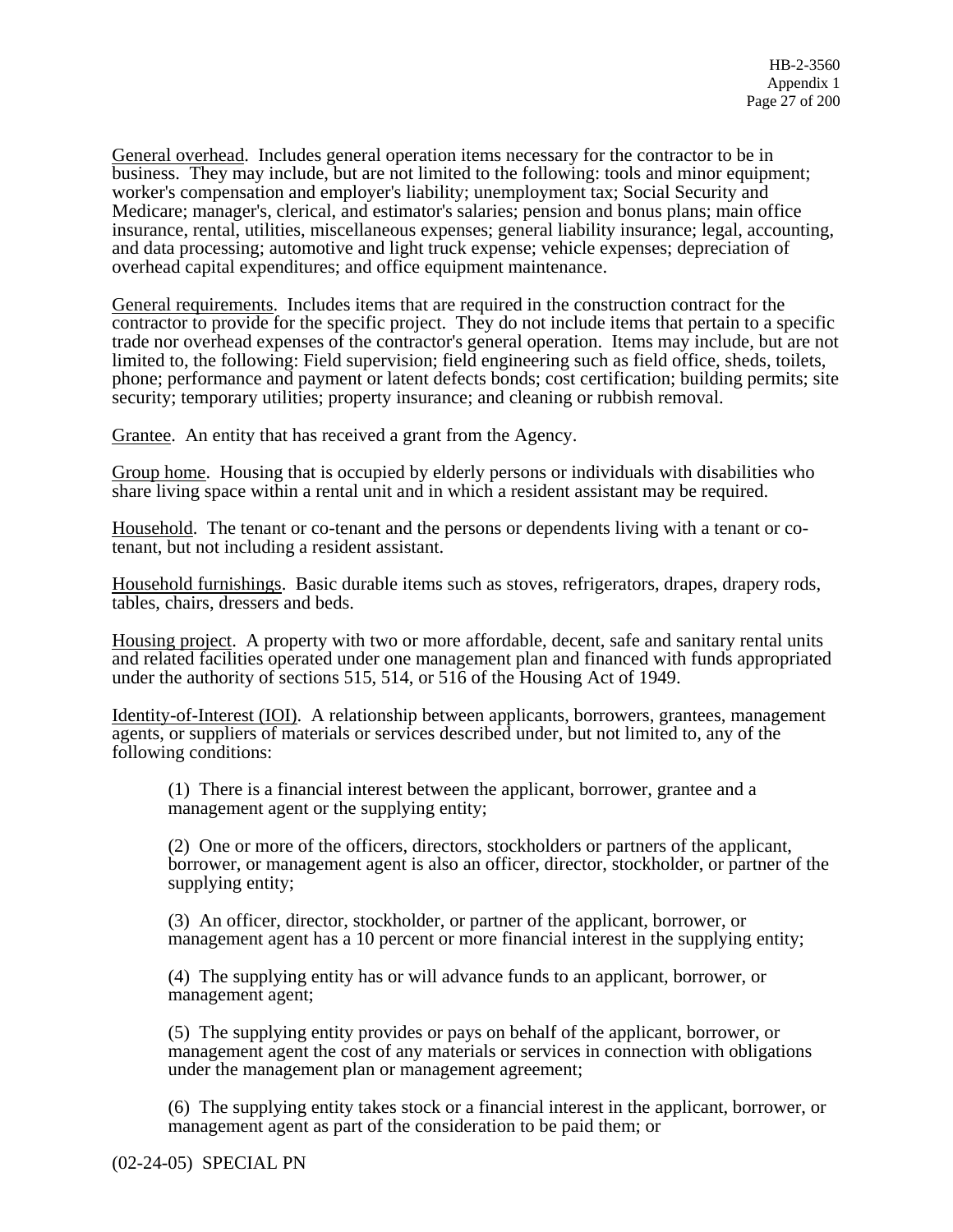(7) There exists or come into being any side deals, agreements, contracts or understandings entered into thereby altering, amending, or canceling any of the management plan, management agreement documents, organization documents, or other legal documents pertaining to the property, except as approved by the Agency.

Indian tribe. The term "Indian tribe" means any Indian tribe, band, group, and nation, including Alaskan Indians, Aleuts, and Eskimos, and any Alaskan-Native Village, which is considered an eligible recipient under the Indian Self-Determination and Education Assistance Act (Public Law 93-638) or under the State and Local Fiscal Assistance Act of 1972 (Public Law 92-512).

Interest credit. A form of assistance available to eligible borrowers that reduces the effective interest rate of the loan.

Lease. A contract setting forth the rights and obligations of a tenant or cooperative member and a property owner, including charges and terms under which a tenant or cooperative member will occupy or use the housing or related facilities.

Legal or qualified alien. Legal or qualified alien refers to any person lawfully admitted to the country who meets the criteria in section 214 of the Housing and Community Development Act of 1980, 42 U.S.C. 1436a.

Letter of Priority Entitlement (LOPE). A letter issued by the Agency providing a tenant with priority entitlement to rental units in other Agency-financed housing projects for 120 days from the date of the LOPE.

Life cycle cost. The life cycle cost has 2 purposes: (1) To determine the expected usable life (utility) of a building component or furnishing and (2) to determine which building components or furnishings are the most cost efficient over the life of the building. Cost efficient is not to be construed to mean the least initial cost.

Life cycle cost analysis. Life cycle cost analysis is the comparison of different materials to examine anticipated useful life and the cost of using a specific material or building component. The analysis has multiple uses, such as: (1) To conduct a cost efficiency comparison between products, (2) for developing component replacement time tables, and (3) for estimating future component replacement costs. Life cycle cost analysis can be accomplished through various methods, such as; insurance actuary tables or Agency documentation of a component's life expectancy. Life cycle cost analysis is conducted by a design professional. For Agency financed projects, a life cycle cost analysis is to be conducted for specific components: (1) drives and parking, (2) roofing system and roofing material, (3) exterior finishes, and (4) energy source items.

Limited Liability Company (LLC). An unincorporated organization of one or more persons or entities established in accordance with applicable state laws and whose members may actively participate in the organization without being personally liable for the debts, obligations or liabilities of the organization.

Limited partnership. An ownership arrangement consisting of general and limited partners; general partners manage the business, while limited partners are passive and liable only for their own capital contributions.

Loan agreement. A written agreement between the Agency and the borrower that sets forth the borrower's responsibilities with respect to Agency financing.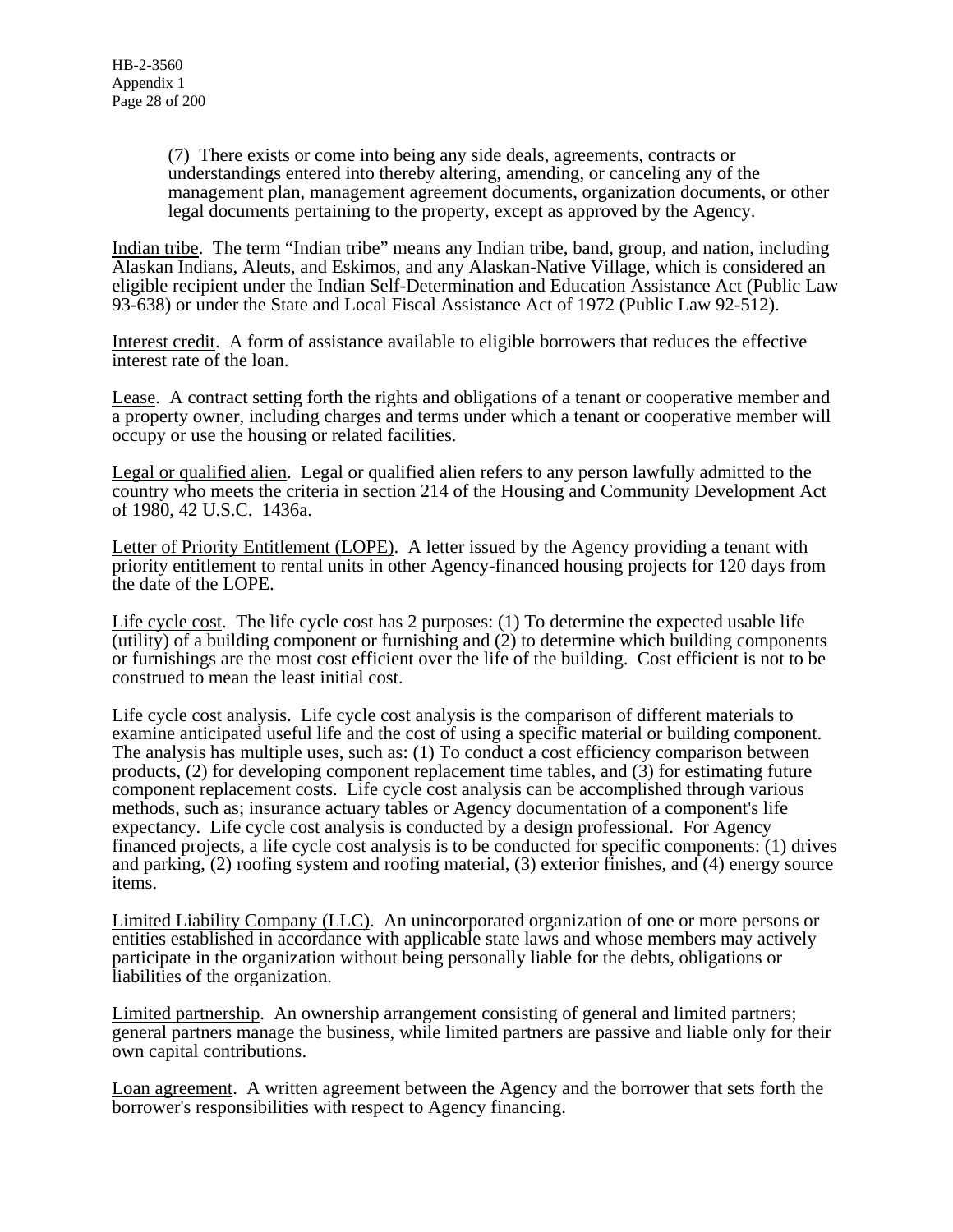Low-income household. A household that has an adjusted income that is greater than the Department of Housing and Urban Development's (HUD) established very-low income limit, but that does not exceed the HUD established low-income limit (generally 80 percent of median income adjusted for household size for the county where the property is or will be located).

Low-Income Housing Tax Credit (LIHTC). A federal tax credit allowed for investment in qualified low-income housing administered by the Internal Revenue Service (IRS) under section 42 of the Internal Revenue Code.

Management agent. A firm or individual employed or designated by a borrower to act on the borrower's behalf in accordance with a written management agreement.

Management agreement. A written agreement between a borrower and a management agent setting forth the management agent's responsibilities and fees for management services.

Management fee. The compensation provided to a management agent for services provided in accordance with a management agreement.

Management plan. A detailed description of the policies and procedures to be followed by the borrower in managing a MFH project.

Manufactured housing. Housing, constructed of one or more factory-built sections, which includes the plumbing, heating, and electrical systems contained therein, which is built to comply with the Federal Manufactured Home Construction and Safety Standards (FMHCSS), and which is designed to be used with a permanent foundation.

Market area. The geographic or locational delineation of the market for a specific project, including outlaying areas that will be impacted by the project, i.e., the area in which alternative, similar properties effectively compete with the subject property.

Market rent. The most probable rent that a property should bring in a competitive and open market reflecting all conditions and restrictions of the specified lease agreement, including term, rental adjustment and revaluation, permitted uses, use restrictions, and expense obligations; the lessee and lessor each acting prudently and knowledgeably, and assuming consummation of a lease contract as a specified date and the passing of the leasehold from lessor to lessee.

Maximum debt limit. The maximum amount that the Agency will lend or grant for a MFHMFH project based on the appraised value or total development cost excluding costs ineligible for payment from loan or grant funds, whichever is less, reduced by all funding available to the borrower from sources other than the Agency, multiplied by 95, 97, or 102 percent depending upon the applicant entity and their use of the low-income housing tax credit, in accordance with §3560.63(b).

Member or co-member. A stockholder or other person who has executed documents or stock pertaining to a cooperative housing type of living arrangement and has made a commitment to upholding the cooperative concept.

Migrants or migrant agricultural laborer. A person (and the family of such person) who receives a substantial portion of his or her income from farm labor employment and who establishes a residence in a location on a seasonal or temporary basis, in an attempt to receive farm labor employment at one or more locations away from their home base state, excluding day-haul agricultural workers whose travels are limited to work areas within one day of their residence.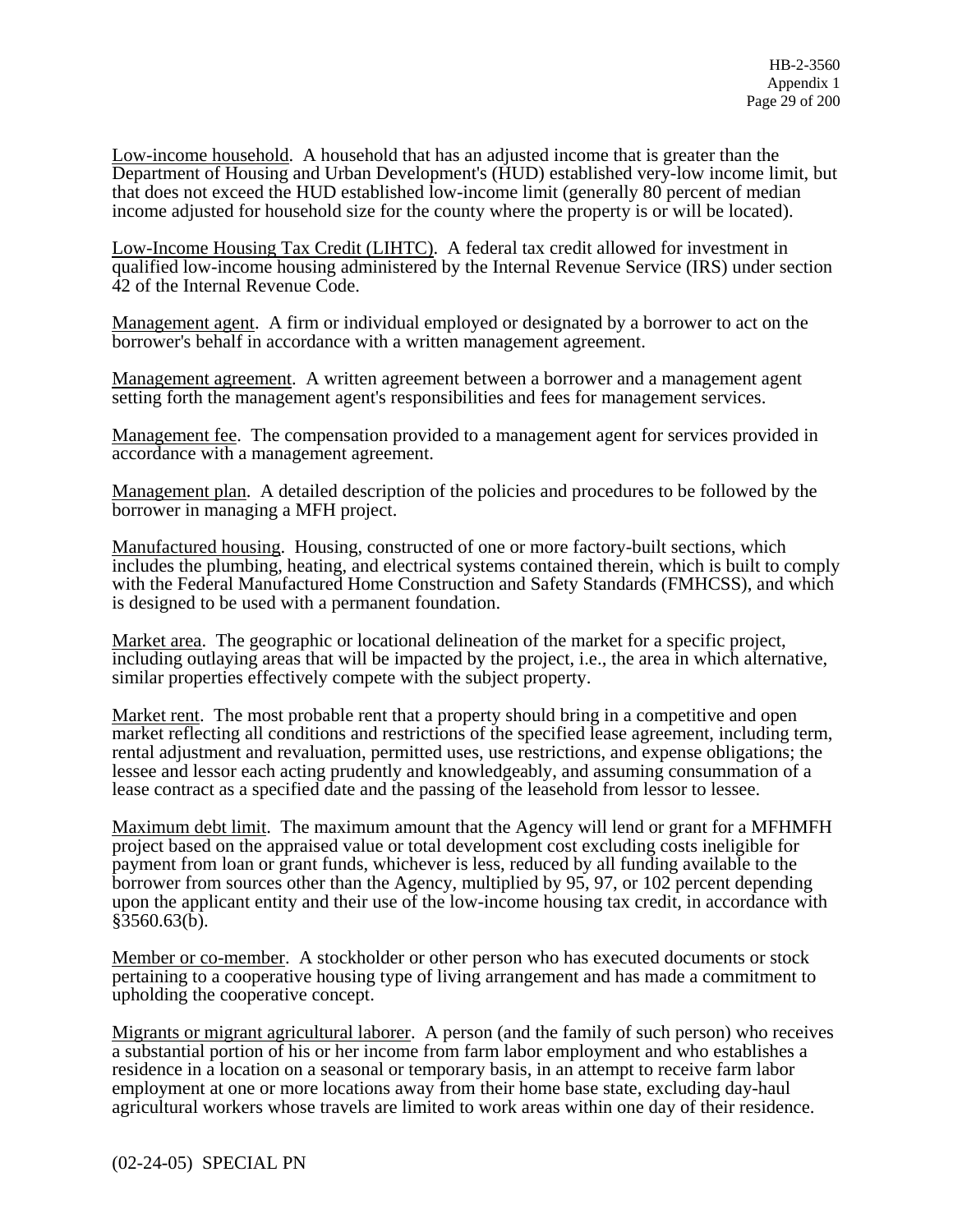HB-2-3560 Appendix 1 Page 30 of 200

Minor. An individual under 18 years of age who is a dependent of a tenant or an individual age 18 or older who is a full-time student and a dependent of a tenant.

Moderate-income household. A household that has an adjusted income that is greater than the HUD-established low-income limit, but does not exceed the low-income limit by more than \$5,500.

Mortgage or Deed of Trust. A form or security instrument or consensual lien on real property.

Net recovery value. The value realized from the Government's acquisition of security property in a default situation after subtracting all costs, actual or anticipated, from acquiring, holding, and disposing of the security property.

New construction. A MFHMFH project being constructed to be occupied for the first time.

Nonprofit organization. A private organization that:

(1) Is organized under state or local laws;

(2) Has no part of its net earnings inuring to the benefit of any member, founder, contributor, or individual; and

(3) Is approved by the Secretary of Agriculture and considered to be financially responsible.

Nonprofit organization for section 515 program (Prepayment or Purchase). To be eligible to purchase properties under the conditions of subpart  $\overline{N}$  of this part, nonprofit organizations may not have among their officers or directorate any persons or parties with an identity-of-interest (or any persons or parties related to any person with identity-of-interest) in loans financed under section 515 that have been prepaid or have requested prepayment.

Nonprofit organization of farm workers. A nonprofit organization, as defined in this section, whose membership is composed of at least 51 percent farm workers.

Notice of Funding Availability (NOFA). A "Notice of Funding Availability" issued by the Agency to inform interested parties of the availability of assistance and other matters pertinent to the program.

Occupancy agreement. A contract establishing the rights and obligations of the cooperative member and the cooperative, including the amount of the monthly occupancy charge and the other terms under which the member will occupy the housing.

Occupancy charge. The amount of money charged a cooperative member to cover their proportional share of the cooperative's operating costs and cash requirements.

Off-farm labor housing. Housing for farm laborers in any location approved by the Agency but not on the farm where the laborer works.

Office of the General Counsel (OGC). The USDA Office of the General Counsel, including the Regional Attorney, Associate Regional Attorney, or Assistant Regional Attorney.

Office of the Inspector General (OIG). The USDA Office of the Inspector General.

On-farm labor housing. Housing for farm laborers located on the farm where they work that is away from service buildings or in the nearby community.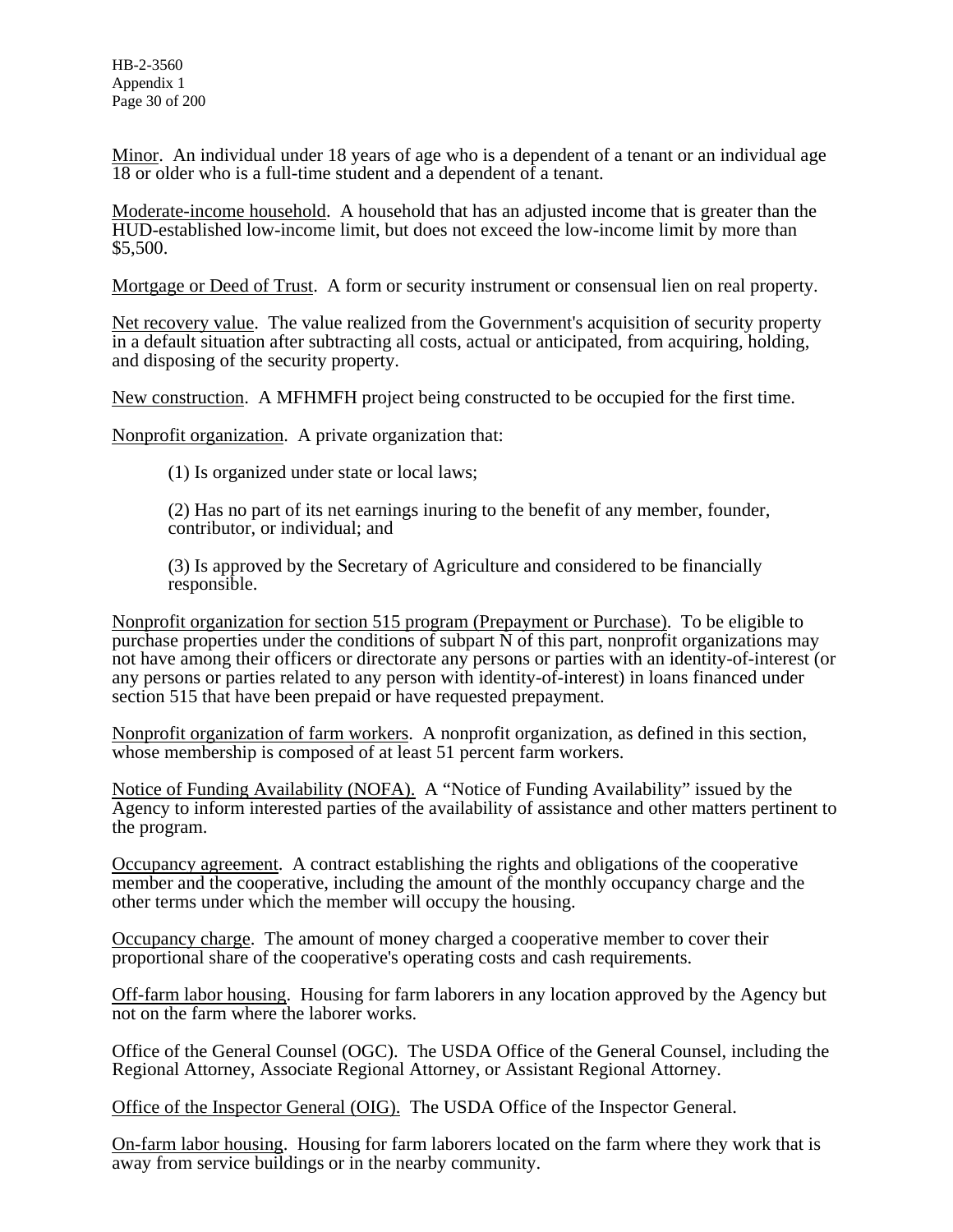Overage. That portion of a tenant's net tenant contribution that exceeds basic rent up to note rent. Full overage is an amount equal to the difference between the note rent for a unit and the basic rent.

Plan I. A type of interest subsidy available to borrowers prior to October 27, 1980. Budgets and rental rates developed for Plan I loans are based on a 3 percent loan amortization.

Plan II. A type of interest subsidy available to borrowers operating on a limited profit basis. Budgets and rental rates developed for Plan II loans are based on both the loan being amortized at the interest rate shown on the promissory note and at a 1 percent subsidized rate.

Predetermined Amortization Schedule System (PASS). A system where loan payments are applied based on an amortization schedule.

Prepayment. Payment in full of the outstanding balance on an Agency loan prior to the note's originally scheduled maturity date.

Program requirements. All provisions related to MFHMFH contained in the loan document, grant agreement, statute, regulation, handbook, or administrative notice.

Promissory note. A legal document containing conditions (interest rate and timing) for repayment of indebtedness.

Real estate owned (REO) property. The real estate owned by the Agency acquired through voluntary conveyance, foreclosure or other action.

Rehabilitation. Rehabilitation is when the remodeling of a property is of a complex nature involving structural repairs or when two or more of the life cycle cost components are included in the remodeling of a property.

Related facilities. Facilities in a MFHMFH project that are related to the housing and are in addition to rental units, (e.g., community rooms or buildings, cafeterias, dining halls, infirmaries, child care facilities, assembly halls, and essential service facilities such as central heating, sewerage, lighting systems, clothes washing facilities, trash disposal and safe domestic water supply).

Rent. The amount established as a charge for occupancy in a rental unit of Agency-financed MFH. Rents must be established at the same rate for all similar units in the housing project. The following terms are used to describe rents for various program purposes.

(1) Note rent is the rental charge established to cover expenses in the housing project's approved budget and the required loan payment set at the interest rate shown in the promissory note.

(2) Basic rent is the rental charge established to cover expenses in the housing project's approved budget and the required loan payment contained in the promissory note reduced by the interest credit agreement.

(3) HUD contract rent is the rental charge established for housing receiving projectbased Section 8 rental subsidies in accordance with 24 CFR part 880 or part 884, as applicable.

(4) Low-income housing tax credit (LIHTC) rent is the rental charge established in accordance with LIHTC requirements. (02-24-05) SPECIAL PN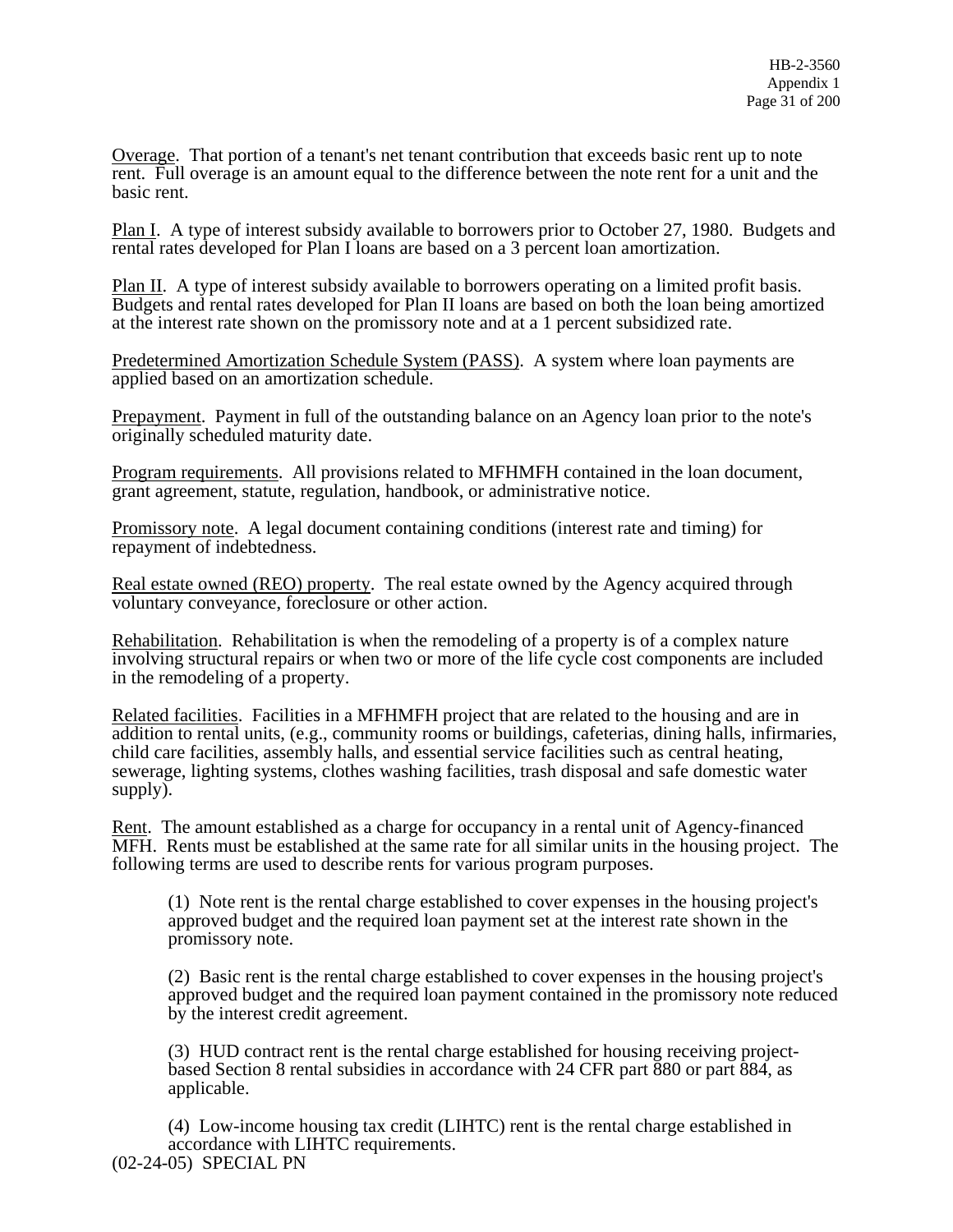HB-2-3560 Appendix 1 Page 32 of 200

Rental assistance (RA). The portion of the approved shelter cost paid by the Agency to compensate a borrower for the difference between the approved shelter cost and the tenant contribution when such contribution is less than the basic rent.

Rental assistance units. Dwelling units in a MFH project qualified for rental assistance. There are three types of rental assistance units.

(1) New construction units are units provided in conjunction with initial loans for construction or substantial rehabilitation of the MFHMFH projects.

(2) Replacement units are Agency-funded rental assistance units which replace units with expiring rental assistance agreements or which replace Section 8 units which have expired under the Section 8 contract.

(3) Servicing units are units provided to an operational MFHMFH project as a part of the Agency's general loan servicing or preservation activities.

Repair and replacement. Repair and replacement is the restoration of minor building materials, elements, components, equipment and fixtures. Examples include: Painting, carpeting, appliances, cabinets, and other fixtures.

Resident assistant. A person residing in a rental unit who is essential to the well-being and care of an elderly person or an individual with a disability, but who:

- (1) Is not obligated for the tenant's financial support;
- (2) Would not be living in the unit except to provide the needed services;
- (3) May be a family member, but is not a dependent of the tenant for tax purposes;
- (4) Is not subject to the eligibility requirements of a tenant; and
- (5) Is not considered a household member in the determination of household income.

Resident or site manager. The individual employed by the borrower and who is responsible for the day-to-day operations of the housing.

Retired domestic farm laborer. An individual who is at least 55 years of age and who has spent the last 5 years prior to retirement as a domestic farm laborer or spent the majority of the last 10 years prior to retirement as a domestic farm laborer.

Return on Investment (ROI). The annual amount of profit an owner operating on a limited or full profit basis may withdraw from a project, as established in the loan agreement. The amount is calculated as a percentage of the owner's investment in the project.

Rural area. Any open country, or any place, town, village, or city which is not (except in the cases of Pajaro, in the State of California, and Guadalupe, in the State of Arizona) part of or associated with an urban area and which (1) has a population not in excess of 2,500 inhabitants, or (2) has a population in excess of 2,500 but not in excess of 10,000 if it is rural in character, or (3) has a population in excess of 10,000 but not in excess of 20,000 and (A) is not contained within a standard metropolitan statistical area, and (B) has a serious lack of mortgage credit for lower and moderate-income families, as determined by the Secretary and the Secretary of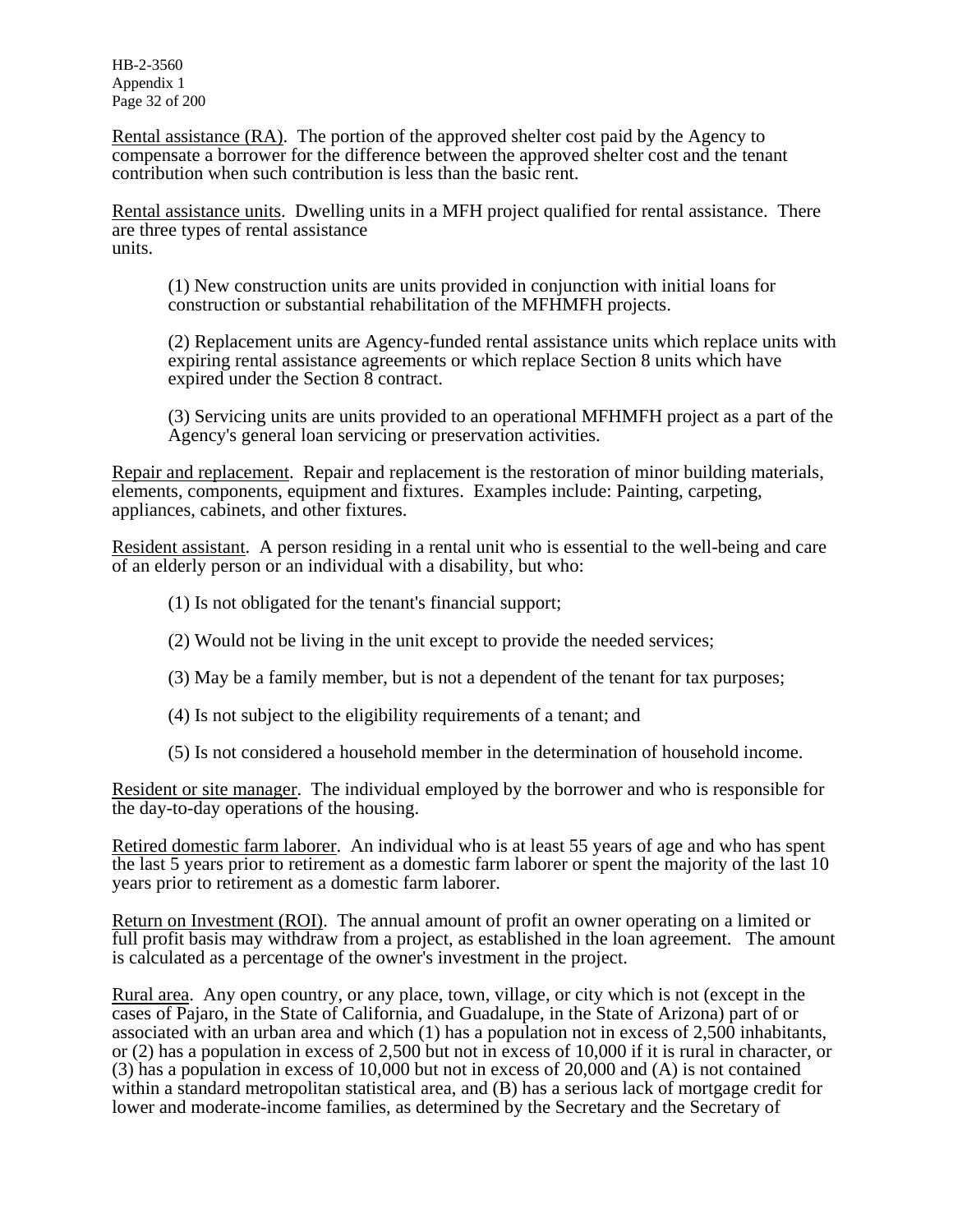Housing and Urban Development. For purposes of this title, any area classified as 'rural' or a 'rural area' prior to October 1, 1990, and determined not to be 'rural' or a 'rural area' as a result of data received from or after the 1990 or 2000 decennial census shall continue to be so classified until the receipt of data from the decennial census in the year 2010, if such area has a population in excess of 10,000 but not in excess of 25,000, is rural in character, and has a serious lack of mortgage credit for lower and moderate-income families. Notwithstanding any other provision of this section, the city of Plainview, Texas, shall be considered a rural area for purposes of this title, and the city of Altus, Oklahoma, shall be considered a rural area for purposes of this title until the receipt of data from the decennial census in the year 2000.

Rural Cooperative Housing (RCH). A housing program authorized under section 515 of the Housing Act of 1949, in which a consumer cooperative, organized and operating on a nonprofit basis, may own and operate a MFHMFH development.

Rural Housing Service (RHS). The Agency within the Rural Development mission area of the U.S. Department of Agriculture or its successor agency which administers programs authorized by sections 514, 515, 516, and 521 of the Housing Act of 1949, as amended.

Rural Rental Housing (RRH). A housing program authorized by section 515 of the Housing Act of 1949 to provide rental housing in rural areas for persons of very-low, low- and moderate income.

Seasonal housing. Housing operated on a seasonal basis, typically for migrants or migrant agricultural laborers as opposed to year round.

Security deposit. A one-time fee charged a tenant prior to occupancy of a unit to cover possible loss or damage to the housing unit caused by the tenant.

Self-employed. A person who meets the IRS definition of self-employed at 26 CFR 1.401-10.

Service agreement. A written agreement between a borrower and a service provider establishing the specific service to be provided to a MFH project, the cost of the service, and the length of time the service will be provided.

Service plan. A written plan describing how services will be provided to a MFH project and which, at a minimum, must specify the services to be provided, the frequency of the services, who will provide the services, how tenants will be advised of the availability of services, and the staff needed to provide the services.

Service provider. A person who signs a written agreement with a borrower to provide services to a MFH project.

Shelter costs. Basic or note rent plus the utility allowance, when used, or the occupancy charge plus the utility allowance. If the utility costs are included in the rent, the rent will equal shelter costs.

Sources and Uses Comprehensive Evaluation (SAUCE). A computer software program used by the Agency to analyze the total funds provided to a MFH project to ensure that the Agency is not providing excess assistance.

Special note rent (SNR). A rental rate charged at a Plan II project experiencing vacancies that is less than note rent but higher than basic rent.

(02-24-05) SPECIAL PN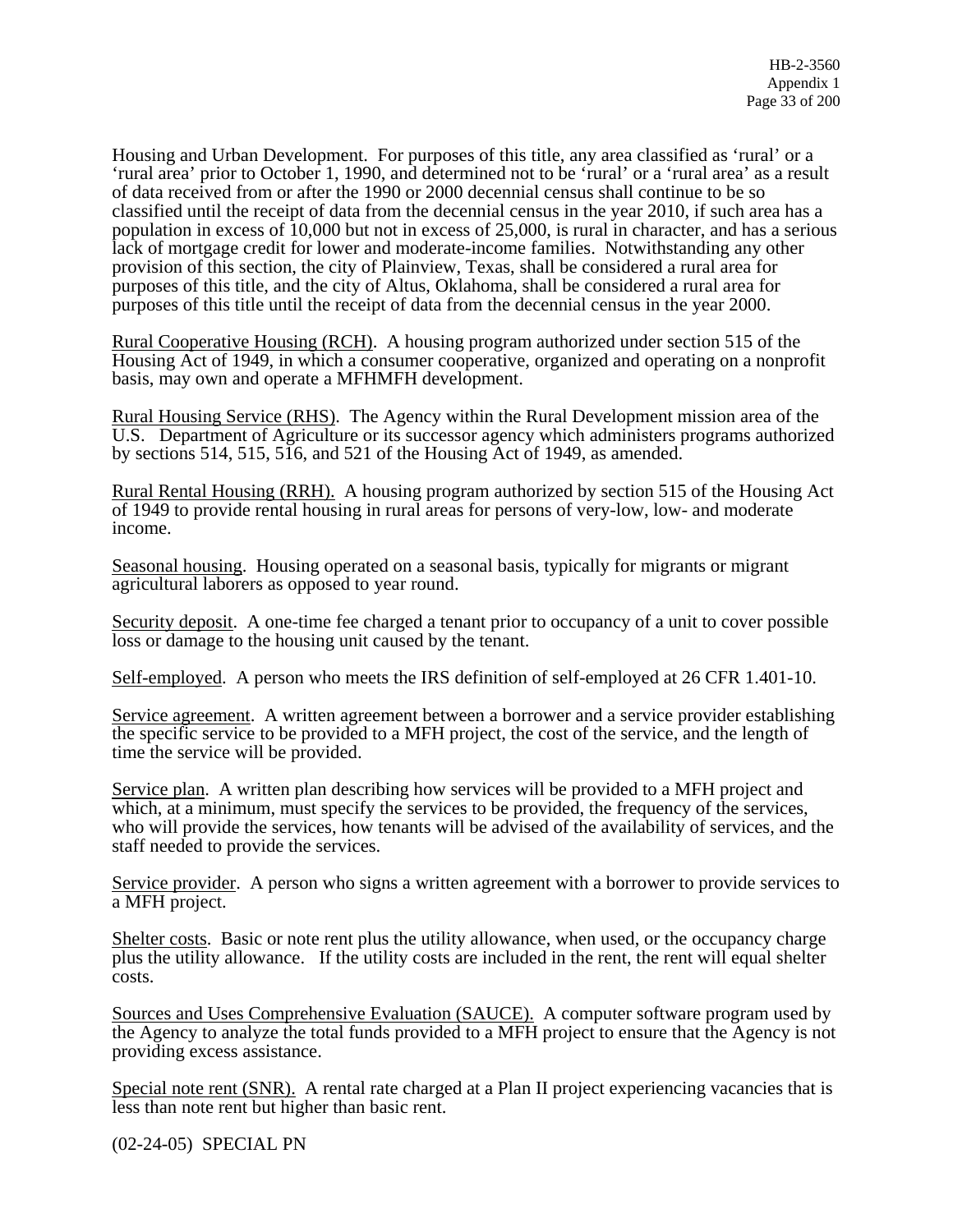HB-2-3560 Appendix 1 Page 34 of 200

State consolidated plan. A planning document for an individual state that includes a housing and homeless needs assessment; a housing market analysis; a strategic plan for addressing the state's housing challenges; an Action Plan that is an annual description of the state's Federal and other resources that are expected to be available to address its priority housing needs and how the Federal funds will leverage other resources; certifications relating to fair housing, its antidisplacement and relocation plan, a drug-free workplace, and other statutory and program requirements; and a monitoring plan to ensure that the state is using its Federal funds appropriately and effectively.

Tenant or co-tenant. An individual who signs a lease and occupies or will occupy a rental unit in a MFH project. The term tenant or co-tenant also refers to a member of cooperative housing occupying or planning to occupy a dwelling unit in cooperative housing.

Tenant contribution. The portion of the approved shelter cost paid by the tenant household. The proportion of tenant income and adjusted income paid will vary according to the type of subsidy provided to the tenant household.

Total development cost (TDC). The cost of constructing, purchasing, improving, altering, or repairing MFH and related facilities, buying household furnishings (for sections 514/516 only), and purchasing or improving the necessary land, including architectural, engineering, or legal fees, and charges and other technical and professional fees and charges, but excluding fees, charges, or commissions such as payments to brokers, negotiators, or other persons for the referral of prospective applicants or solicitations of loans. Although a developer's fee is part of the project's development cost, such fees are not eligible for payment from Agency loan or grant funds and are not included in determining the Agency authorized development cost.

Utility allowance. An amount determined by a borrower as the amount to be considered a tenant's portion of utility cost in the calculation of a tenant's total shelter cost when utility costs are not included in the rent.

Very low-income household. A household that has an adjusted income that does not exceed the HUD established very low-income limit (generally 50 percent of median income adjusted for household size in the county where the property is or will be located).Workout agreement. An agreement between a borrower and the Agency listing actions to be taken over a period of time to prevent or correct a compliance violation or to cure a monetary or non-monetary default.

### §§3560.12-3560.49 [Reserved]

#### §3560.50 OMB control number.

 The information collection requirements contained in this regulation have been approved by the Office of Management and Budget (OMB) and have been assigned OMB control number 0575-0189. Public reporting burden for this collection of information is estimated to vary from 15 minutes to 18 hours per response, including time for reviewing instructions, searching existing data sources, gathering and maintaining the data needed, and completing and reviewing the collection of information. A person is not required to respond to a collection of information unless it displays a currently valid OMB control number.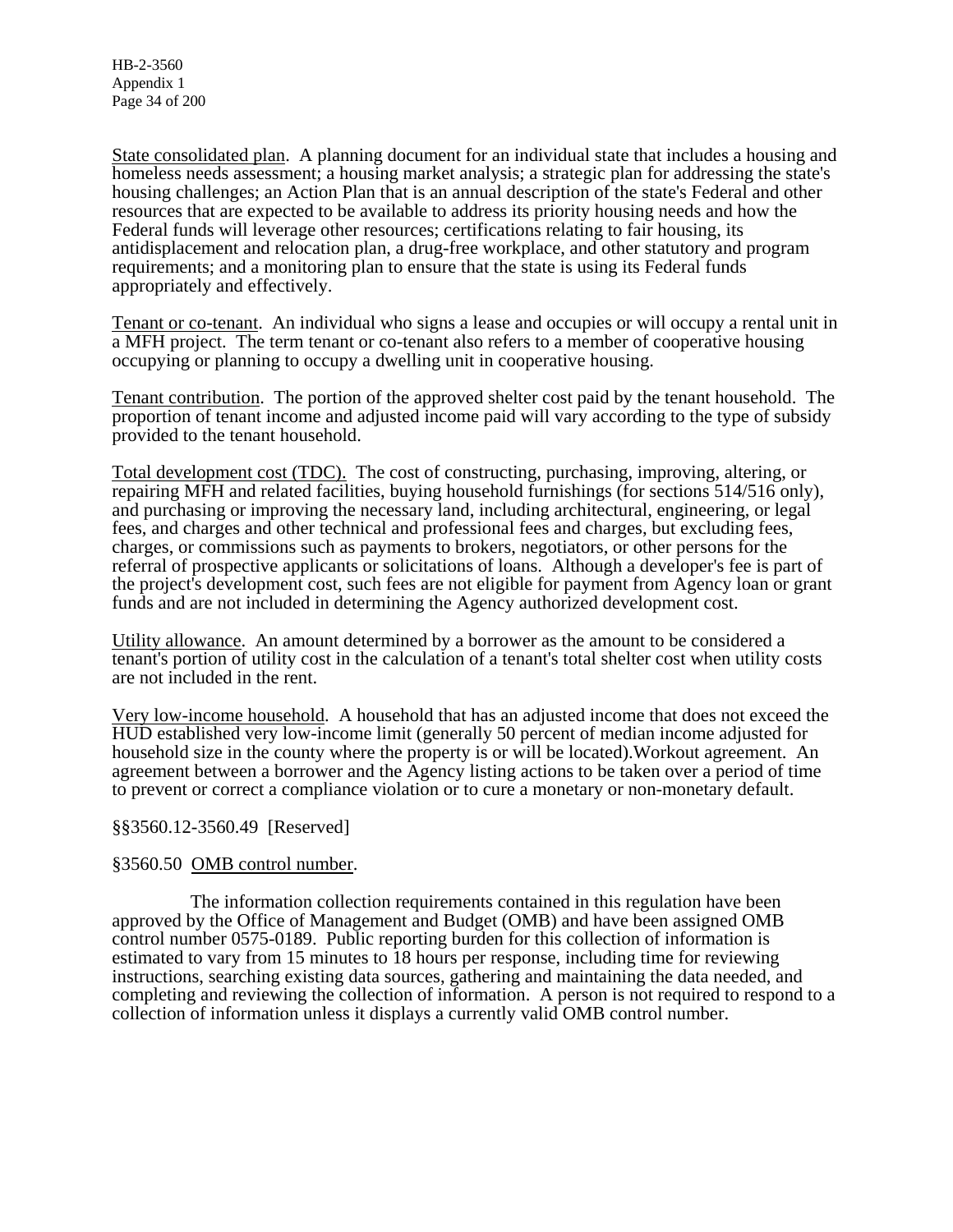HB-2-3560 Appendix 1 Page 35 of 200

Subpart B--Direct Loan and Grant Origination

§3560.51 General.

 This subpart contains the Agency's loan origination requirements for multi-family housing (MFH) direct loans for Rural Rental Housing, Rural Cooperative Housing, and Farm Labor Housing. Additional requirements for farm labor housing loans and grants are contained in subpart L of this part for Off-Farm Labor Housing and subpart M of this part for On-Farm Labor Housing.

§3560.52 Program objectives.

 The Agency uses appropriated funds to finance the construction, rehabilitation of program properties, or purchase and rehabilitation of MFH and related facilities to serve eligible persons in rural areas. The Agency encourages the use of such financing in conjunction with funding or financing from other sources.

§3560.53 Eligible use of funds.

Funds may be used for the following purposes.

(a) Construct housing. Funds may be used to construct MFH.

(b) Purchase and rehabilitate buildings. Funds may be used to purchase and rehabilitate buildings that have not been previously financed by the Agency.

(1) Rehabilitation must meet the definition of either moderate or substantial rehabilitation as defined in 7 CFR part 1924, subpart A.

(2) The building to be rehabilitated must be structurally sound and the improvements to the building must be necessary to meet the requirements of decent, safe, and sanitary living units.

(3) The total development cost (TDC) for the purchase and rehabilitation of existing buildings must not be more than the estimated TDC for construction of a similar type and unit size property in the same area.

(c) Subsequent loans. Funds may be used to provide subsequent loans in accordance with the provisions of §3560.73.

(d) Purchase and improve sites. Funds may be used to purchase and improve the site on which MFH will be located, provided that the amount of loan funds used to purchase the site does not exceed the appraised market value of the site immediately prior to purchase.

(e) Develop and install necessary systems. Funds may be used to install streets, a water supply, sewage disposal, heating and cooling systems, electric, gas, solar, or other power sources for lighting and other features necessary for the housing. If such facilities are located off-site, loan funds may only be used if the following additional requirements are met:

(1) The loan applicant will hold title to the facility or have a legal right to use the facility in the form of an easement or other instrument acceptable to the Agency for a period of at least 50 percent longer than the term of the loan or grant and the title or right is transferable to any subsequent owner of the housing.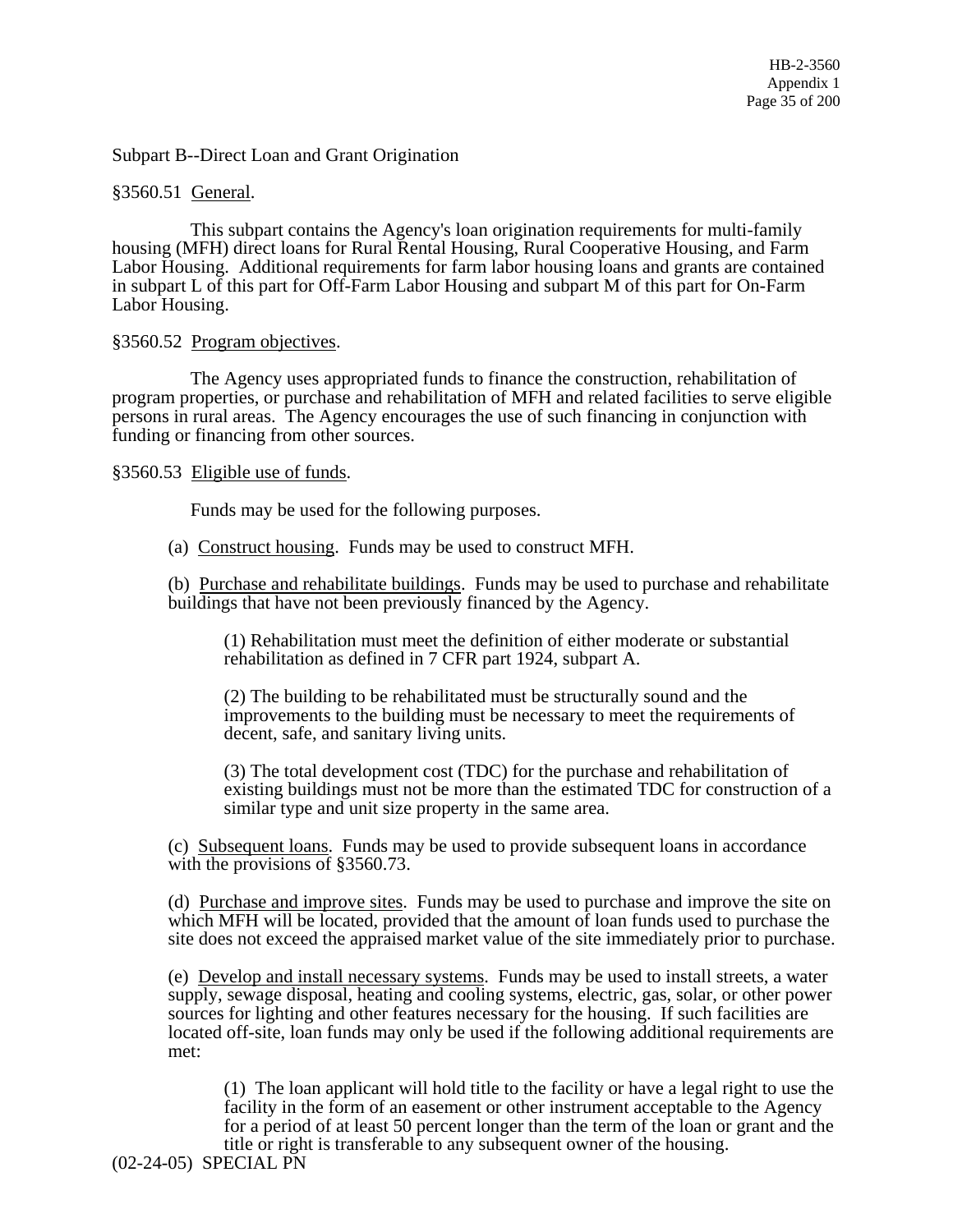(2) The facilities will either be provided for the exclusive use of the proposed housing project, or Agency funds are limited to the prorated part of the total cost of the facility according to the use and benefit to the MFH project. If entities other than the housing project financed by the Agency use the facilities on a reimbursable fee basis, the loan applicant must agree, in writing, to apply any fees collected in excess of operating expenses to their Agency loan account as an extra loan payment.

(f) Landscaping and site development. Funds may be used to provide landscaping and site development related to a MFH project such as lighting, walks, fences, parking areas, and driveways.

(g) Tenant-related facilities. Funds may be used to develop tenant-related facilities appropriate to the size, economics, and prospective tenants of a MFH project, such as a community room, development of space for education and training purposes for tenants, central laundry facility, outdoor seating, space for passive recreation, tot lots, and a small emergency care infirmary. In congregate housing and group homes, funds may be used for central cooking and dining areas.

(h) Management-related facilities. Funds may be used to develop management-related facilities appropriate to the size and economics of a MFH project such as a maintenance workshop, storage facilities, office, and living quarters for a resident manager and other personnel.

(i) Purchase and install equipment and appliances. Funds may be used to purchase and install equipment and appliances affixed to the property as customary and appropriate for the area in which the housing is located.

(j) Household furnishings (Section 514/516). For farm labor housing sections 514 and 516 only, funds may be used to purchase household furnishings.

(k) Initial operating capital. Loan funds equal to 2 percent of total development cost or appraised value, whichever is less, may be used by a state or political subdivision thereof, Indian tribe, consumer cooperative, or any public or private nonprofit borrower who is not receiving low-income housing tax credits (LIHTC), to make the initial operating capital contribution required by §3560.64. Other borrowers must use their own resources to make the required initial operating capital contribution and may not use loan funds for that purpose.

(l) Builder's profit, overhead and general requirements. Subject to the following limits, funds may be used for builder's profit, overhead and general requirements.

(1) Up to 10 percent of the construction contract may be used for builder's profit.

(2) Up to 4 percent of the construction contract may be used for general overhead.

(3) Up to 7 percent of the construction contract may be used for general requirements.

(m) Legal, technical and professional services. Funds may be used for the costs of legal, technical, and professional services related to the borrower's MFH project, including appraisals, environmental documentation, and construction plans and specifications.

(n) Permit and application fees. Funds may be used for required MFH permits and application fees.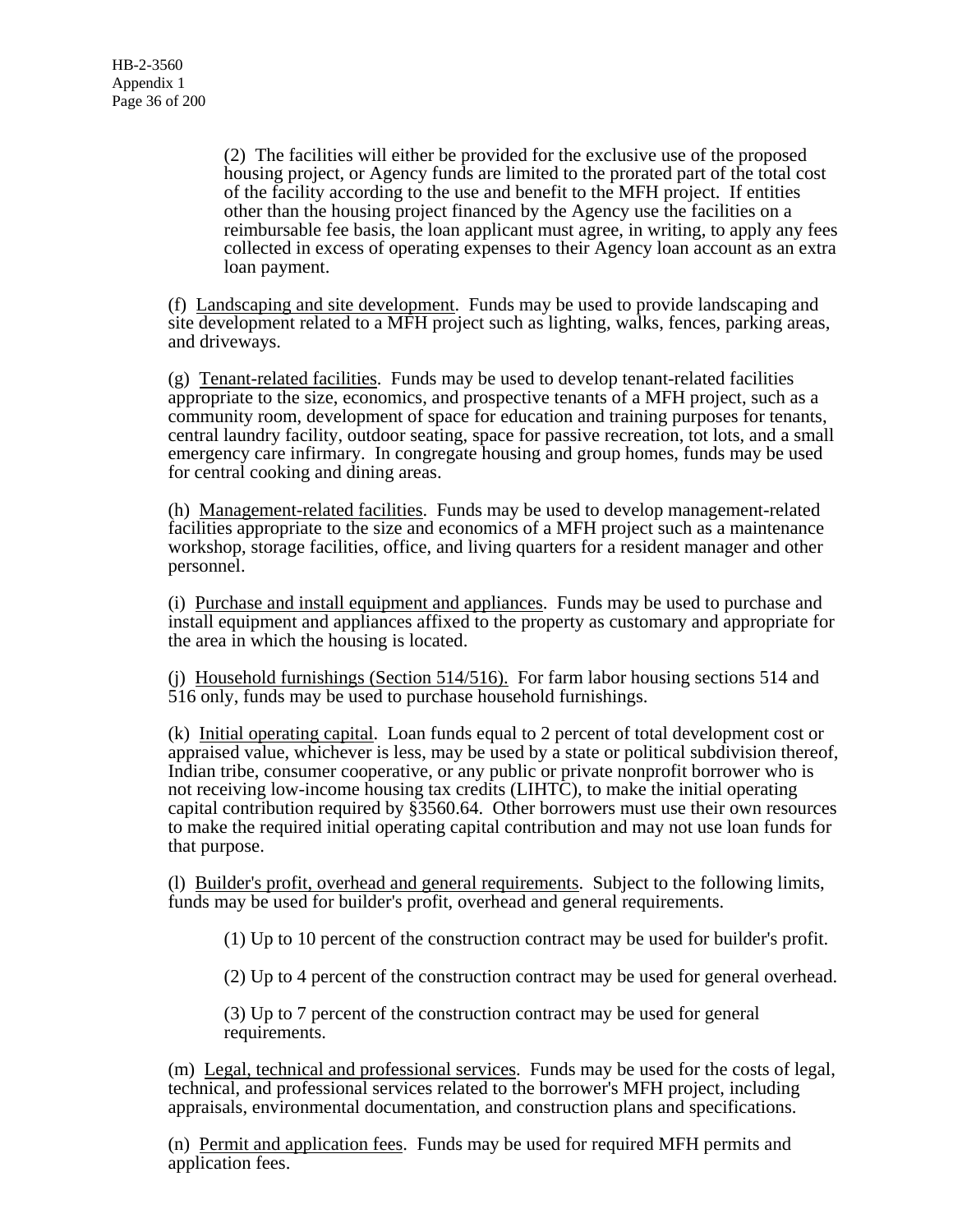(o) Reimbursement to nonprofit organizations and public bodies. Funds may be used to reimburse a nonprofit organization or public body for up to 2 percent of total development costs for section 515, or up to 4 percent of total development costs for offfarm labor housing, for costs that are reasonable and typical for the area, including:

(1) Development and packaging of a loan application and a MFH proposal; and

(2) Legal, technical, and professional fees incurred in the formation of the loan application and MFH proposal; or

(3) Technical assistance from another nonprofit organization to assist in the organization's formation and in the development and packaging of a loan application and MFH proposal.

(p) Educational programs. Funds may be used for educational programs related to owning and managing a cooperative housing project for the board of directors of a housing cooperative during the first year of the housing operation. Such funds will be available from the initial operating account. The amount of the funds disbursed will be subject to Agency approval and availability of financial resources from the project.

(q) Interest and customary charges. Funds may be used for interest accrued and customary charges necessary to obtain interim financing.

(r) Purchase housing from an interim lender. Funds may be used to purchase MFH from an interim lender that holds fee simple title to Agency-financed housing upon which construction commenced and a letter of commitment had been issued by the Agency but the original applicant for whom funds were obligated will not or cannot continue with construction of the housing. In order for the purchase to take place, there must be no outstanding unpaid obligations in connection with the housing.

(s) Uniform Relocation Assistance and Real Property Acquisition Act of 1970. Funds may be used for necessary costs incurred to comply with the Uniform Relocation Assistance and Real Property Acquisition Act of 1970.

(t) Demonstration programs. With the RHS Administrator's approval, funds may be used to construct demonstration housing involving innovative units and systems which do not meet existing published standards, rules, regulations, or policies but meet the intent of providing affordable, decent, safe, and sanitary rural housing, and are consistent with the requirements of Title V of the Housing Act of 1949.

(u) Conversion of section 502 properties. In accordance with §3560.506, loan funds may be used to finance the conversion of real estate owned units originally financed under Section 502 of the Housing Act of 1949, to MFH authorized by section 515 of the Housing Act of 1949.

§3560.54 Restrictions on the use of funds.

(a) Ineligible uses of funds. Funds may not be used for:

(1) Housing intended to serve temporary and transient residents, with the exception of housing to serve migrant farm workers in accordance with §3560.554;

(02-24-05) SPECIAL PN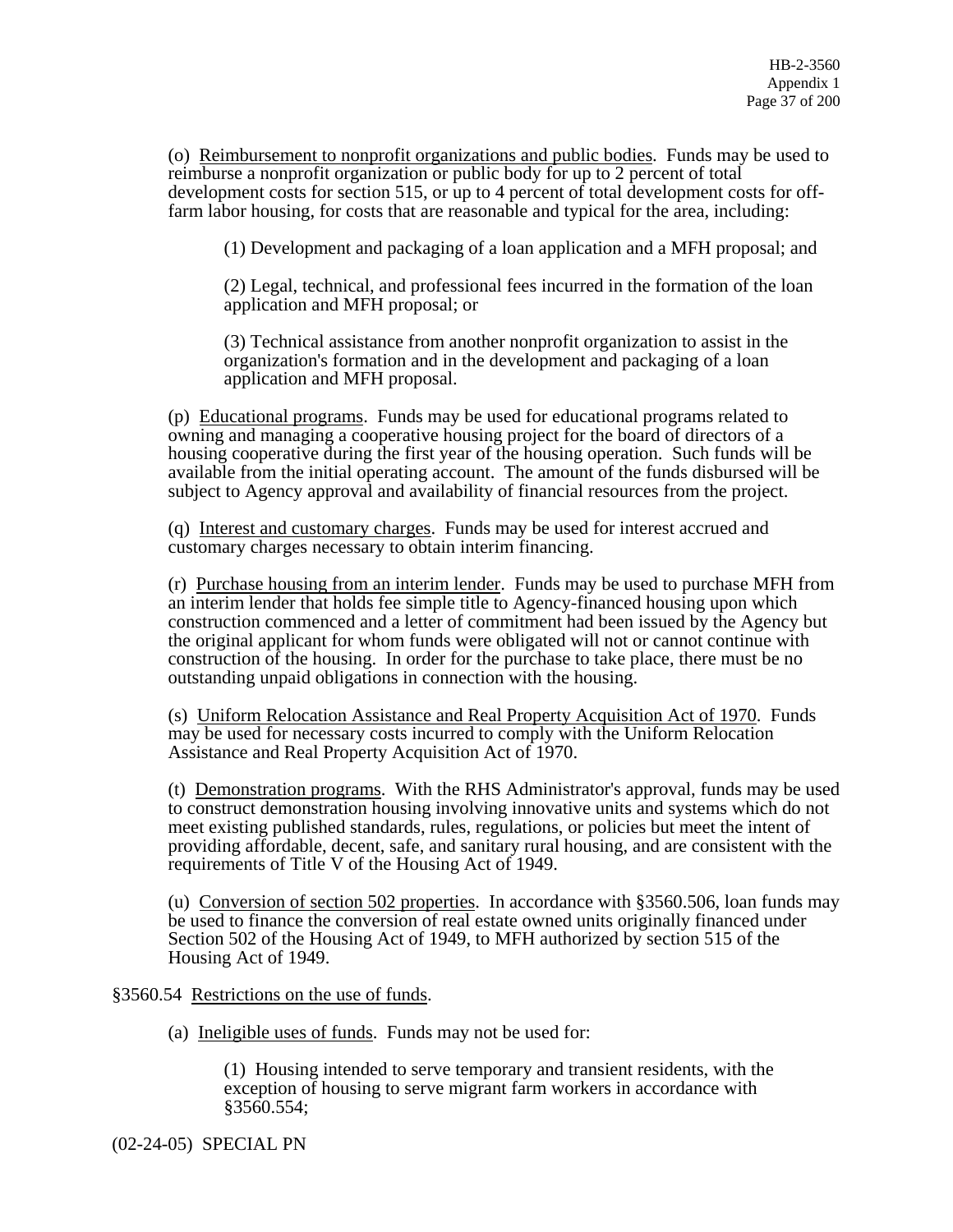(2) Special care facilities or institutional-type homes;

(3) Facilities which are not in compliance with the design requirements specified in §3560.60;

(4) Any costs associated with space in a housing project that is leased for commercial use or any commercial facilities except essential service-type facilities when otherwise not conveniently available;

(5) Specialized equipment for training and therapy;

(6) Operating capital for a central dining facility or any items which do not become affixed to the real estate security with the exception of household furnishings for farm labor housing units financed under sections 514 and 516;

(7) Compensation to a loan applicant for value of land contributed in excess of the equity contribution requirements in §3560.63 (c);

(8) Refinancing of an applicant's debt except when the debt involves interim financing or when refinancing is necessary to obtain a release of an existing lien on land owned by a nonprofit organization;

(9) Payment of any fee, charge, or commission to a broker or anyone else as a developer's fee or for referral of a prospective loan applicant or solicitation of a loan;

(10) Payment to any officer, director, trustee, stockholder, member, or agent of an applicant; or

(11) Purchasing land for a site in excess of what is needed, except when:

(i) The applicant cannot acquire an alternate site or cannot acquire the needed land as a separate parcel;

(ii) The applicant agrees to sell the excess land as soon as practical and to apply the proceeds to the loan; and

(iii) Program site density requirements are met in accordance with the site requirements established under §3560.58.

(b) Obligations incurred before loan approval. Funds may not be used for expenses incurred by an applicant prior to approval except when all the following conditions are met:

(1) The debts were incurred for eligible purposes;

(2) Contracts, materials, construction, and any land purchased meet Agency standards and requirements;

(3) Payment of the debts will remove any attached liens and any basis for liens that may attach to the property on account of such debts; and

(4) The appropriate level of environmental review in accordance with 7 CFR part 1940, subpart G has been completed.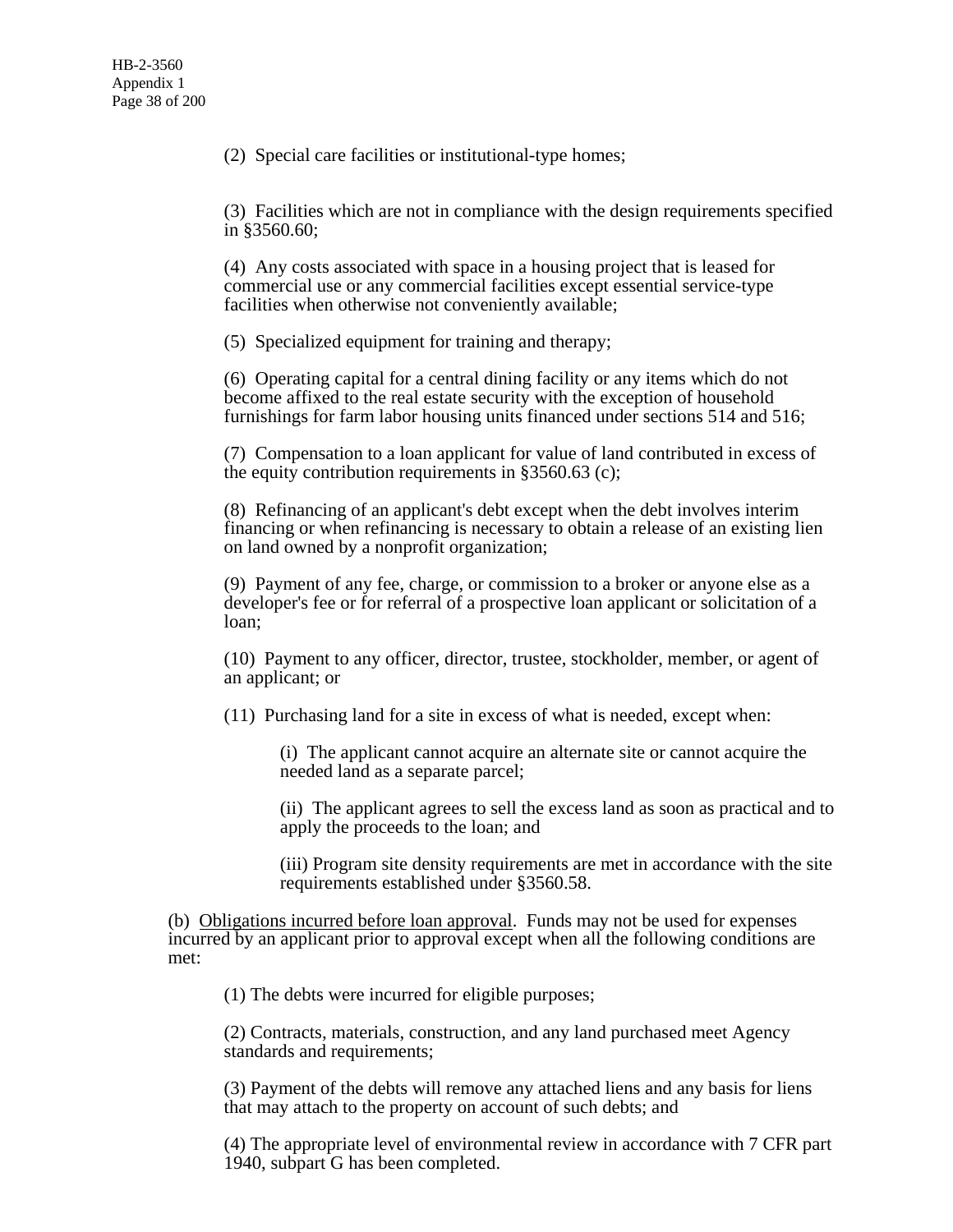#### §3560.55 Applicant eligibility requirements.

 Applicants for off-farm labor housing loans and grants should also refer to §3560.555, and applicants for on-farm labor housing loans should refer to §3560.605.

(a) General. To be eligible for Agency assistance, applicants must meet the following requirements:

(1) Be a U.S. citizen or qualified alien(s); a corporation; a state or local public Agency; an Indian tribe as defined in §3560.11; or a limited liability company (LLC), nonprofit organization, consumer cooperative, trust, partnership, or limited partnership in which the principals are U.S. citizens or qualified aliens;

(2) Be unable to obtain similar credit elsewhere at rates that would allow for rents within the payment ability of eligible residents;

(3) Possess the legal and financial capacity to carry out the obligations required for the loan or grant;

(4) Be able to maintain, manage, and operate the housing for its intended purpose and in accordance with all Agency requirements;

(5) With the exception of applicants who are a nonprofit organization, housing cooperative or public body, be able to provide the borrower contribution from their own resources (this contribution must be in the form of cash, or land, or a combination thereof);

(6) Have or be able to obtain a minimum of 2 percent of the total development costs for use as initial operating capital (for nonprofit organizations, cooperatives, or public bodies, this amount may be financed through Agency funds); and

(7) Not be suspended, debarred, or excluded based on the "List of Parties Excluded from Federal Procurement and Nonprocurement Programs." The list is available to Federal agencies from the U.S. Government Printing Office. Nonfederal parties should contact the Superintendent of Documents, U.S. Government Printing Office, Washington, DC 20402, (202) 512-1800.

(8) Not delinquent on Federal debt or a Federal judgment debtor, with the exception of those debtors described in §3560.55 (b).

(b) Additional requirement for applicants with prior debt. If an applicant or the managing general partner of a borrower, as well as any affiliated entity having a 10 percent or more ownership interest, has a prior or existing Agency debt, the following additional requirements must be met.

(1) The applicant must be in compliance with any existing loan or grant agreements and with all legal and regulatory requirements or must have an Agency-approved workout agreement and be in compliance with the provisions of the workout agreement. The Agency may require that applicants with monetary or non-monetary deficiencies be in compliance with an Agency-approved workout agreement for a minimum of 6 consecutive months before becoming eligible for further assistance.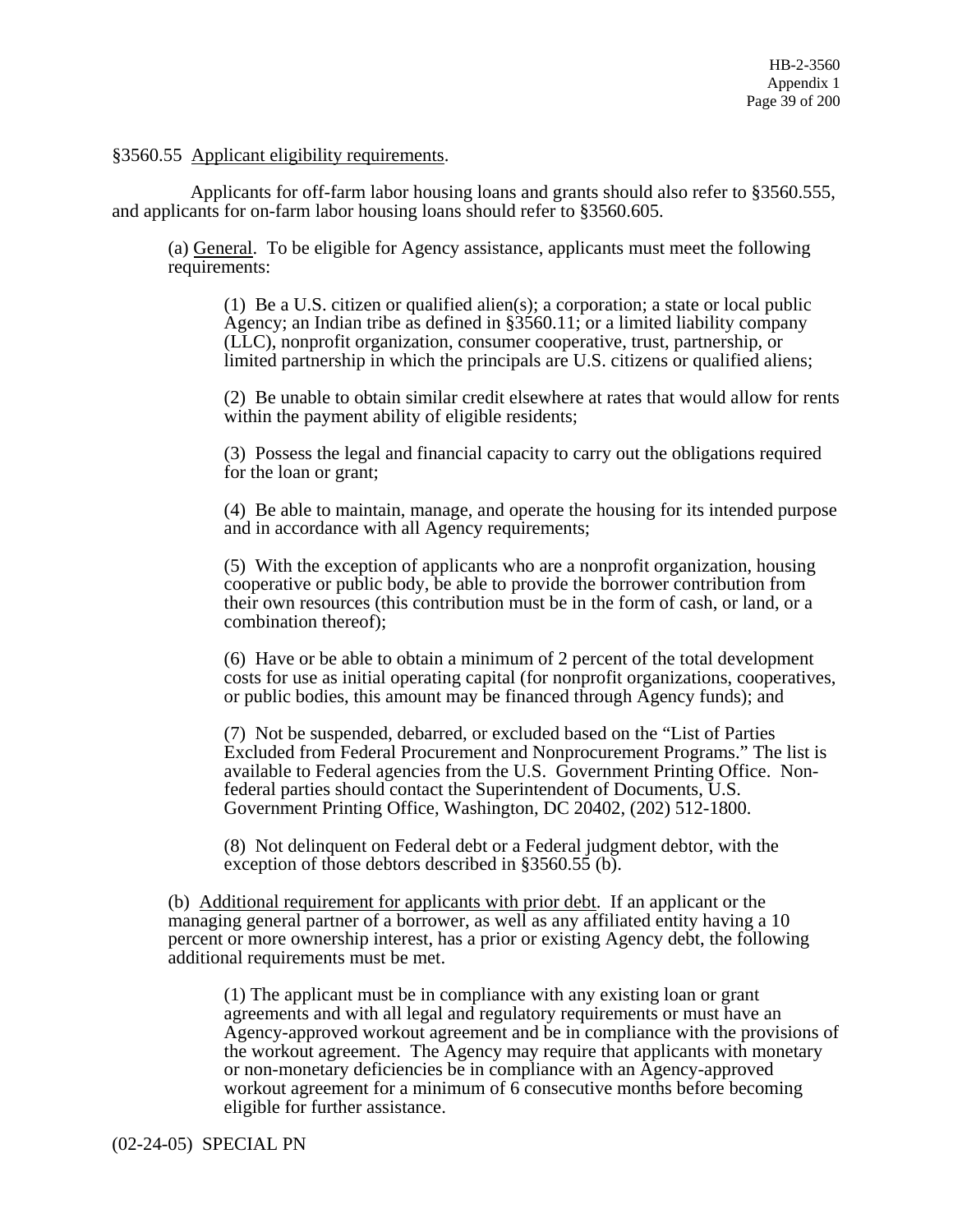(2) The applicant must be in compliance with the Title VI of the Civil Rights Act of 1964, section 504 of the Rehabilitation Act of 1973, and all other applicable civil rights laws.

(c) Additional requirements for nonprofit organizations. In addition to the eligibility requirements of paragraphs (a) and (b) of this section, nonprofit organizations must meet the following criteria:

(1) The applicant must have received a tax-exempt ruling from the IRS designating the applicant as a  $501(c)(3)$  or  $501(c)(4)$  organization.

(2) The applicant must have in its charter the provision of affordable housing.

(3) No part of the applicant's earnings may benefit any of its members, founders, or contributors.

(4) The applicant must be legally organized under state and local law.

(5) In the case of off-farm labor housing loans and grants, nonprofit organizations must be "broad-based" nonprofit organizations (refer to  $\S 3560.555(a)(1)$ ).

(d) Additional requirements for limited partnerships. In addition to the applicant eligibility requirements of paragraphs (a) and (b) of this section, limited partnership loan applicants must meet the following criteria:

(1) The general partners must be able to meet the borrower contribution requirements if the partnership is not able to do so at the time of loan request.

(2) The general partners must maintain a minimum 5 percent financial interest in the residuals or refinancing proceeds in accordance with the partnership organizational documents.

(3) The partnership must agree that new general partners can be brought into the organization only with the prior written consent of the Agency.

(e) Additional requirements for Limited Liability Companies (LLCs). In addition to the applicant eligibility requirements of paragraphs (a) and (b) of this section, LLC loan applicants must meet the following criteria:

(1) One member who holds at least a 5 percent financial interest in the LLC must be designated the authorized agent to act on the LLC's behalf to bind the LLC and carry out the management functions of the LLC.

(2) No new members may be brought into the organization without prior consent of the Agency.

(3) The members must commit to meet the equity contribution requirements if the LLC is not able to do so at the time of loan request.

### §3560.56 Processing section 515 housing proposals.

 Processing requirements for farm labor housing proposals are found in subpart L of this part for Off-Farm and subpart M of this part for On-Farm.

(a) Notice of Funding Availability (NOFA) responses.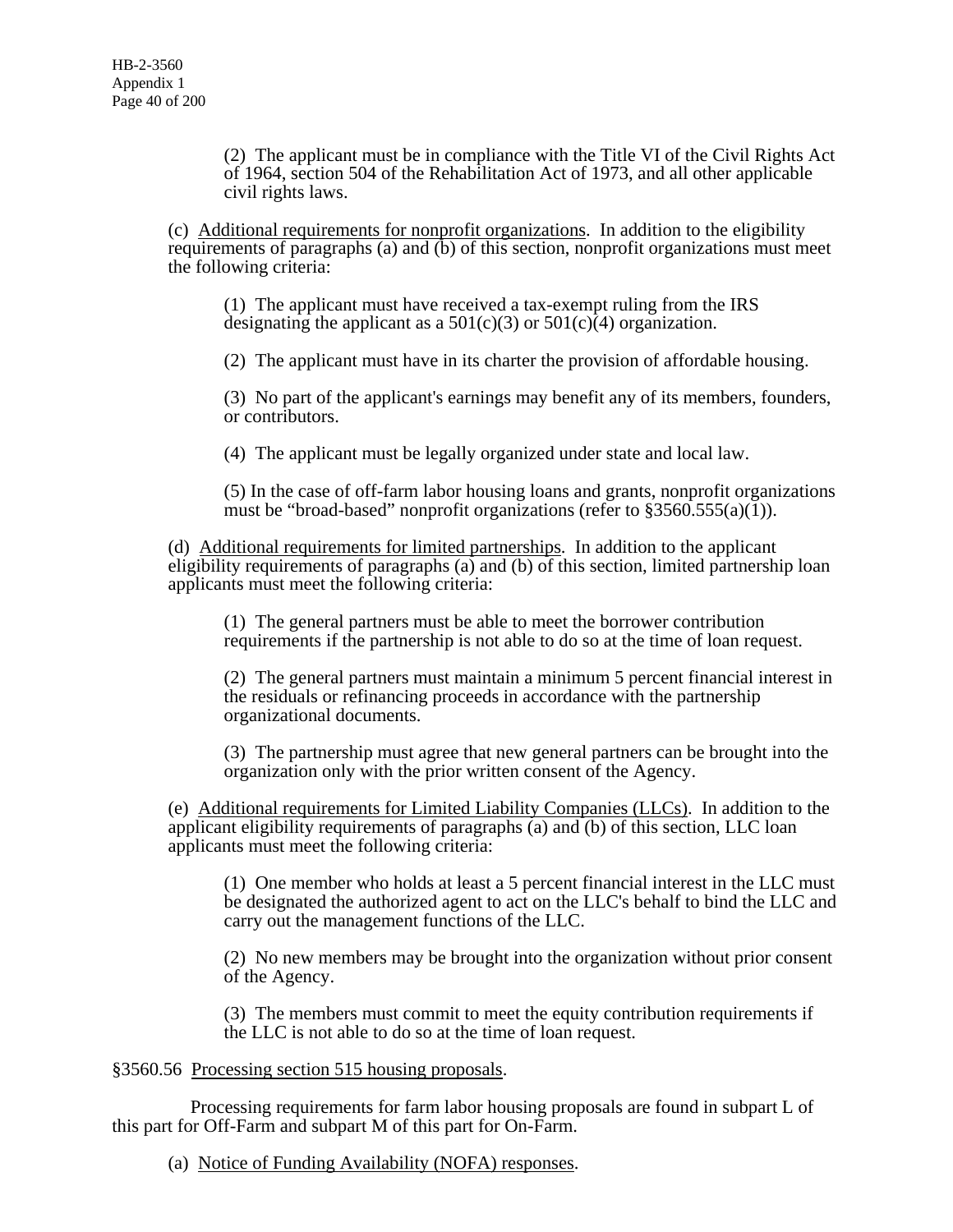(1) The Agency will publish an annual NOFA with deadlines and other information related to submission of new construction MFH proposals, including expansion of existing MFH in designated places selected in accordance with §3560.57.

(2) To be eligible for funding consideration, MFH proposals must be submitted in accordance with the NOFA and must provide information requested in the NOFA for the Agency to score and rank the proposals.

(3) MFH proposals needing rental subsidies must include requests for Agency rental assistance or a description of any non-Agency rental subsidy to be used with the proposal and must provide information required by §3560.260 (c).

(4) The Agency will consider housing proposals requesting rental assistance in rank order to the extent rental assistance is available. When there is no rental assistance available, the Agency will consider only those housing proposals in rank order that do not require rental assistance.

(b) Preliminary proposal assessment. The Agency will make a preliminary assessment of the application using the following criteria and will reject those applications which do not meet all of these criteria:

(1) The proposal was received by the submission deadline specified in the NOFA,

(2) The proposal is complete as specified in the NOFA,

(3) The proposal is for an authorized purpose, and

(4) The applicant meets Agency eligibility requirements.

(c) Scoring and ranking project proposals. The Agency will score and rank each housing proposal that meets the criteria of paragraph (b) of this section.

(1) The following criteria will be used to score housing proposals as more completely established in the NOFA:

> (i) The presence and extent of leveraged assistance in the proposal for the units that will serve tenants meeting Agency income limits at basic rents comparable to what the rent would be if the Agency provided full financing.

(ii) The proposal will provide rental units in a colonia, tribal land, Rural Economic Area Partnership (REAP) community, Enterprise Zone or Empowerment Community (EZ/EC) or in a place identified in the state Consolidated Plan or a state needs assessment as a high need community for MFH.

(iii) The proposal supports Agency initiatives announced in the NOFA.

(iv) The proposal uses a donated site which meets the following conditions:

(02-24-05) SPECIAL PN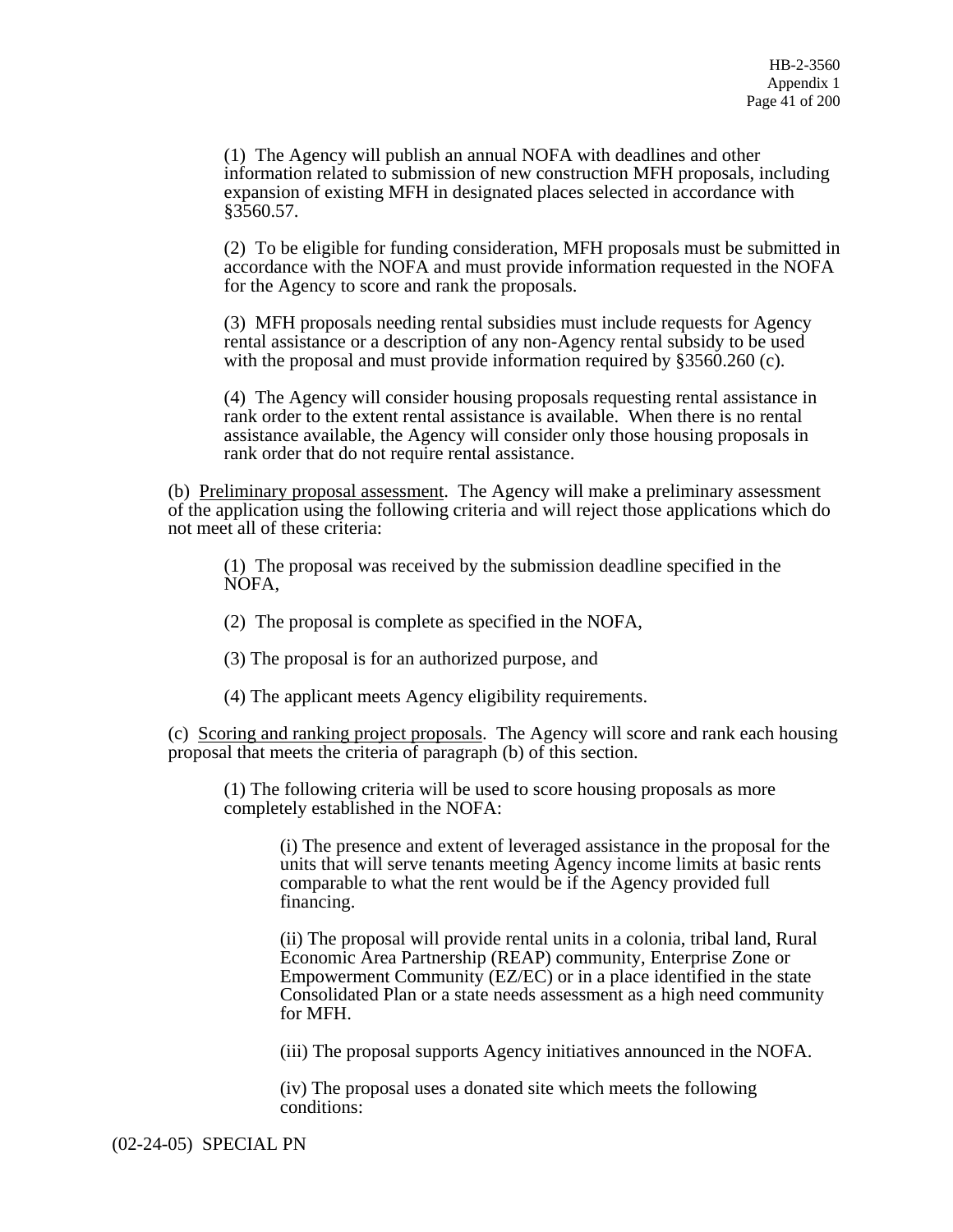(A) The site is donated by a state, unit of local government, public body or a nonprofit organization;

(B) The site is suitable for the housing proposals and meets Agency requirements;

(C) Site development costs do not exceed what they would be to purchase and develop an alternative site;

(D) The overall cost of the MFH is reduced by the donation of the site; and

(E) A return on investment is not paid to the borrower for the value of the donated site nor is the value of the site considered as part of the borrower's contribution.

(2) The Agency will rank housing proposals based on their scoring.

(i) When proposals have an equal score, preference will be given to Indian tribes as defined in §3560.11 and local nonprofit organizations or public bodies whose principal purposes include low-income housing that meet the conditions of  $\S 3560.55(c)$  and the following conditions.

(A) Is exempt from Federal income taxes under section  $501(c)(3)$ or 501(c)(4) of the Internal Revenue code;

(B) Is not wholly or partially owned or controlled by a for-profit or limited-profit type entity;

(C) Whose members, or the entity, do not share an identity of interest with a for-profit or limited-profit type entity;

(D) Is not co-venturing with another entity; and

(E) The entity or its members will not be receiving any direct or indirect benefits pursuant to LIHTC.

(ii) A drawing will be held in the event of a tie score, first for proposals from applicants who meet the conditions of paragraph  $(c)(2)(i)$  of this section and next for proposals from applicants for which paragraph  $(c)(2)(i)$  of this section is not applicable. Each proposal will be numbered in the order in which it is drawn.

(3) The Agency will request initial loan applications from parties who submitted the housing proposals with the highest ranking, taking into consideration available funds. The Agency will notify non-selected parties with the reasons for their nonselection, and the process that may be used to seek a review of the non-selection decision.

(d) Processing initial loan applications. The Agency will review all initial loan applications submitted in accordance with Agency requirements to further evaluate the eligibility and feasibility of the housing proposals. This determination will include:

(1) A review of the preliminary plans and cost estimates,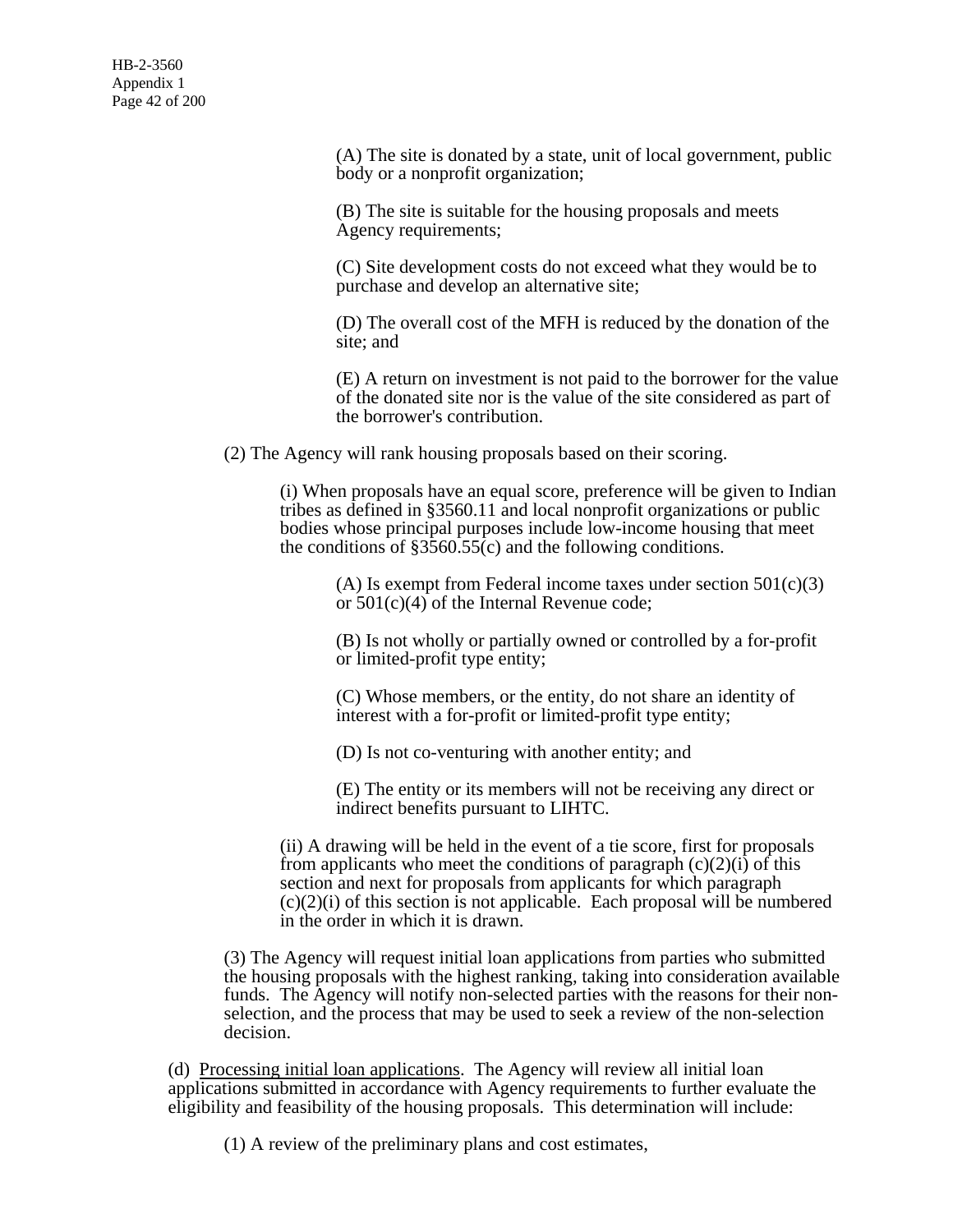(2) A market feasibility review,

(3) An Agency site visit to gather preliminary environmental information and determine that the proposed site meets the site requirements of §3560.58,

(4) A review of the Affirmative Fair Housing Marketing Plan,

(5) An analysis of current credit reports,

(6) A review of Civil Rights Impact Analysis in accordance with 7 CFR part 2006, subpart P, and

(7) Completion of the appropriate level of environmental review in accordance with 7 CFR part 1940, subpart G.

(e) Processing order of initial loan applications. The Agency will process initial loan applications in rank order, taking into account available funds. If any initial loan applications are withdrawn, rejected, or delayed for a period of time that will not permit funding in the current funding cycle, the Agency will process, in rank order, the next initial loan application as funding levels permit.

(f) Other assistance. During each stage of loan application processing, loan applicants must notify the Agency of all other assistance, including other Federal Government assistance proposed or approved for use in connection with the loan application.

(g) Proposal withdrawal or rejection. An applicant may withdraw a housing proposal, an initial loan application, or a final loan application at any time during the Agency review process with a written request. The Agency may reject a housing proposal, an initial loan application, or a final loan application at any time during the Agency review process when an applicant fails to provide information requested by the Agency within the time frame specified by the Agency.

(h) Final applications. Applicants, with initial loan applications that are selected by the Agency for further processing, must submit a final application, with any additional information requested by the Agency, to confirm and document a housing proposal's eligibility and feasibility, including an affirmative fair housing marketing plan. The Agency will notify applicants with initial loan applications that are not selected for further processing of their non-selection, the reasons for their non-selection, and the process that may be used to seek a review of the non-selection decision.

(i) Rural cooperative housing proposals. Rural cooperative housing loan proposals will be solicited through a NOFA and will be assessed and processed in the same manner described in paragraphs (a) through (h) of this section.

## §3560.57 Designated places for section 515 housing.

(a) Establish a list of designated places. The Agency will establish a list of designated places from which loan proposals will be accepted. The list is updated each fiscal year and is available when the NOFA is published. The NOFA provides information on obtaining the list. This list will be developed from a list of rural places which the Agency identifies as having the greatest need for multifamily housing based on the following factors:

(02-24-05) SPECIAL PN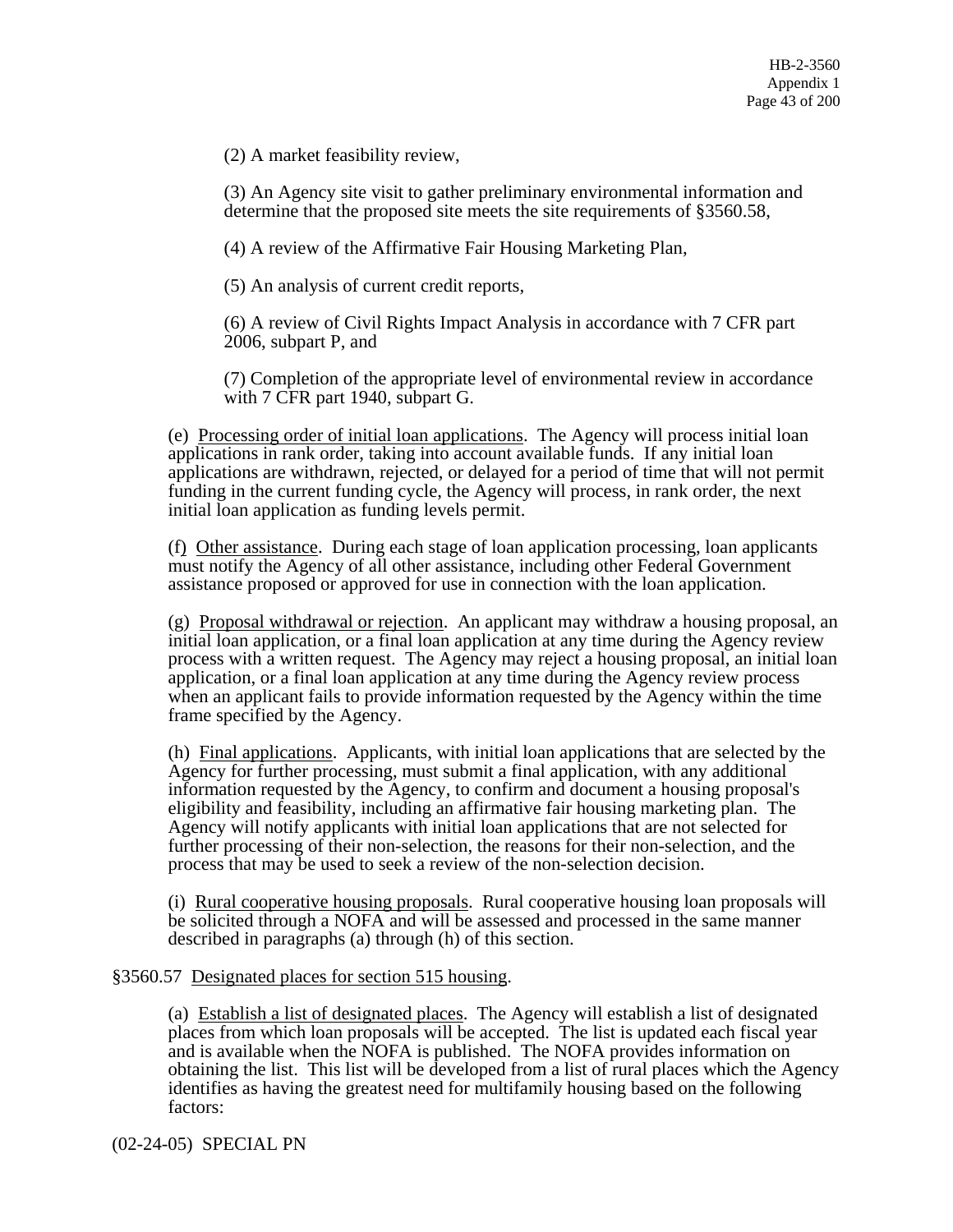- (1) Qualification as a rural area as defined in §3560.11,
- (2) Lack of mortgage credit, and
- (3) Demonstrated need for MFH based on:
	- (i) The incidence of poverty,
	- (ii) The existence of substandard housing,
	- (iii) The lack of affordable housing, and
	- (iv) The following high need areas:

(A) Places identified in the state Consolidated Plan or similar state plan or needs assessment report,

(B) Indian reservations or communities located within the boundaries of tribal allotted or trust land, and

(C) EZ/EC or REAP communities.

(b) Establishing partnership designated place list. The Agency, in states with an active leveraging program and formal partnership agreement with the state agency, may establish a partnership designated place list consisting of places identified by the partnership as high need areas based on criteria consistent with the Agency's and the state's authorizing statutes. The partnership agreement and partnership designated place list must have the concurrence of the Administrator.

(c) Administrator's discretion. The Administrator may add to the list of designated places any place that is determined to have a compelling need for MFH, for example, a place that has had a substantial increase in population not reflected in the most recent census data, or a place that has experienced a loss of affordable housing because of a natural disaster.

(d) Restrictions on loans in certain designated places.

(1) Initial loan applications will not be requested and final loan applications will not be closed for housing proposals in designated places where any of the following conditions exist:

(i) The Agency has selected another MFH proposal in the designated place for processing.

(ii) A previously funded Agency, the U.S. Department of Housing and Urban Development (HUD), low-income housing tax credit or other similar assisted MFH in the designated place has not been completed or has not reached projected occupancy levels.

(iii) Existing assisted MFH in the designated place is experiencing high vacancy levels.

(iv) A special note rent or other loan servicing tool is pending or in effect for other assisted housing in the designated place, or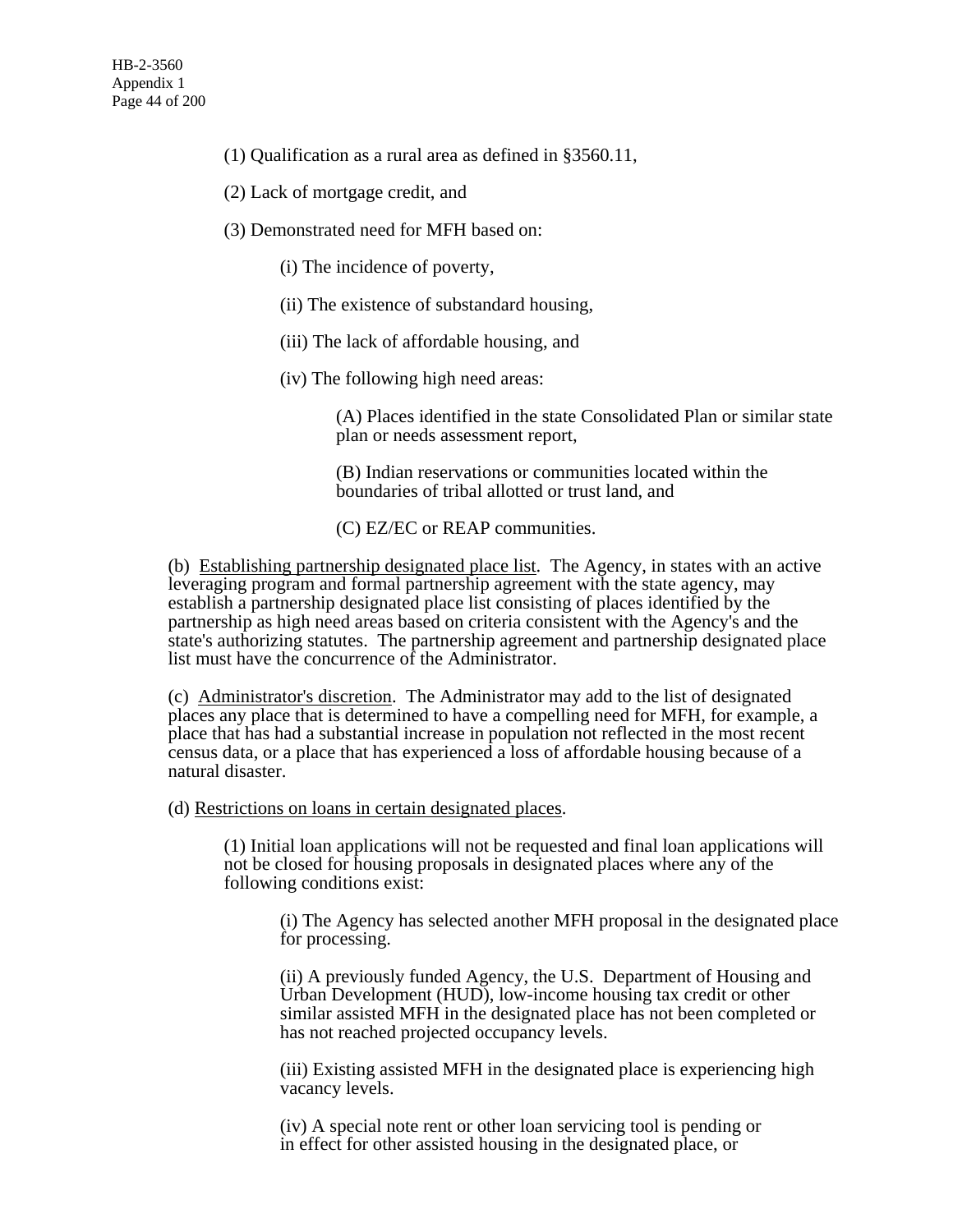(v) The need in the market area is for additional rental assistance and not additional rental units.

(2) Exceptions to the provisions in  $\S 3560.57(d)(1)$  may be made:

(i) When a group home is proposed for persons with disabilities in an area where the existing MFH is insufficient or unavailable for their needs; or

(ii) There is a compelling need for additional MFH, for example when the units that have been approved or are under development represent only a small portion of the total units needed in the community.

### §3560.58 Site requirements.

(a) Location.

(1) New construction section 515 loans will be made only in designated places selected by the Agency in accordance with the requirements of §3560.57.

(2) Agency-financed MFH must be located in residential areas as part of established rural communities, except as permitted in §3560.58(b), and for farm labor housing units financed under sections 514 and 516, which may be developed in any area where a need for farm labor housing exists.

(3) Communities in which Agency-financed MFH is located must have adequate facilities and services to support the needs of tenants.

(4) Housing complexes will not be located in areas where there are undesirable influences such as high activity railroad tracks; adjacent to or near industrial sites; bordering sites or structures which are not decent, safe, or sanitary; or bordering sites which have potential environmental concerns such as processing plants. Sites which are not an integral part of a residential community and do not have reasonable access, either by location or terrain, to essential community facilities such as water, sewerage removal, schools, shopping, employment opportunities, medical facilities, may not be acceptable. Consistent with Federal law and Departmental Regulation, the Agency must conduct an environmental assessment and a civil rights impact analysis before a site can be accepted. Sites may be determined by the Agency to be unacceptable if any of the adverse conditions described in this paragraph exist.

(b) Structures located in central business areas. The Agency will consider financing construction or the purchase and substantial rehabilitation of an existing structure located in the central business area of a rural community. With prior consent from the Agency, a portion of such a structure may be designated for commercial use on a lease basis. RHS funds may not be used to finance any cost associated with the commercial space.

(c) Site development costs and standards. The cost of site development must be less than or comparable to the cost of site development at other available sites in the community and the site must be developed in accordance with 7 CFR part 1924, subpart C and any applicable standards imposed by a state or local government.

(d) Densities. Allowable site densities will be determined based on the following criteria: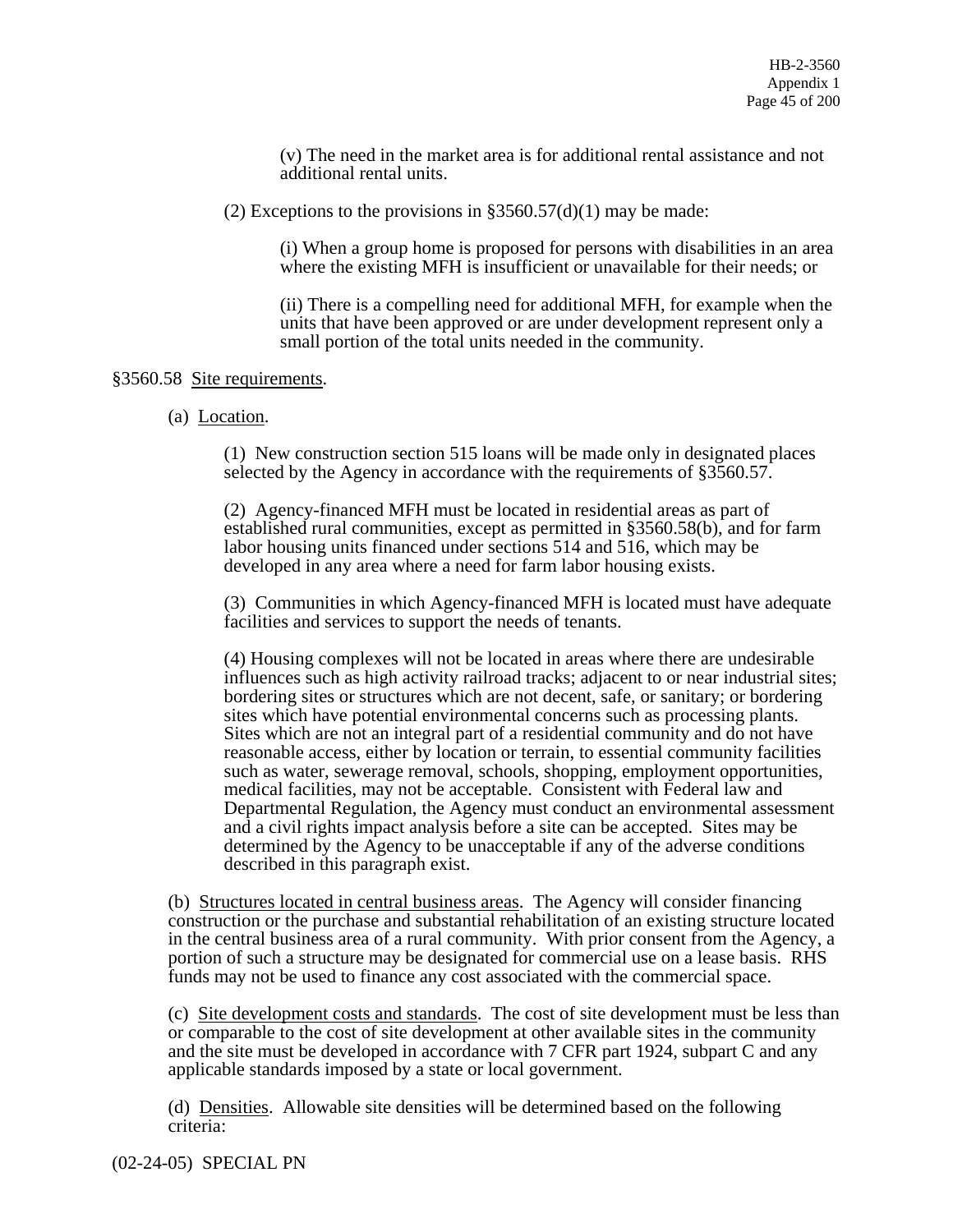(1) Compatibility and consistency with the community in which the MFH is located;

(2) Impact on the total development costs; and

(3) Size sufficient to accommodate necessary site features.

## (e) Flood or mudslide-prone areas.

(1) The Agency will not approve sites subject to 100-year floods when nonfloodplain sites exist. The environmental review process will assess the availability of a reasonable site outside the 100-year floodplain.

(2) Sites located within the 100 year floodplain are not eligible for federal financial assistance unless flood insurance is available through the National Flood Insurance Program (NFIP). The Agency will complete Federal Emergency Management Agency (FEMA) Form 81-93, Standard Flood Hazard Determination, to document the site's location in relation to the floodplain and the availability of insurance under NFIP.

### §3560.59 Environmental requirements.

 Under the National Environmental Policy Act, the Agency is required to assess the potential impact of the proposed action on protected environmental resources. Measures to avoid or at least mitigate adverse impacts to protected resources may require a change in the site or project design. Therefore, a site cannot be approved until the Agency has completed the environmental review in accordance with 7 CFR part 1940, subpart G, or any successor regulation. Likewise, the applicant should be informed that the environmental review must be completed and considered before the Agency can make a commitment of resources to the project.

### §3560.60 Design requirements.

(a) Standards. All Agency-financed MFH will be constructed in accordance with 7 CFR part 1924, subpart A and will consist of two or more rental units plus appropriate related facilities. Single family structures may be used for group homes and cooperative housing. Also, manufactured homes may be used to create MFH and single family housing originally financed through section 502 of the Housing Act of 1949 may be converted to MFH. Maintenance requirements are listed in §3560.103(a)(3).

(b) Residential design. All MFH must be residential in character, except as provided for in §3560.58(b), and must meet the needs of eligible residents.

(c) Economical construction, operation and maintenance. Taking into consideration lifecycle costs, all housing must be economical to construct, operate, and maintain and must not be of elaborate design or materials.

(1) Economical construction means construction that results in housing of at least average quality with amenities that are reasonable and customary for the community and necessary to appropriately serve tenants.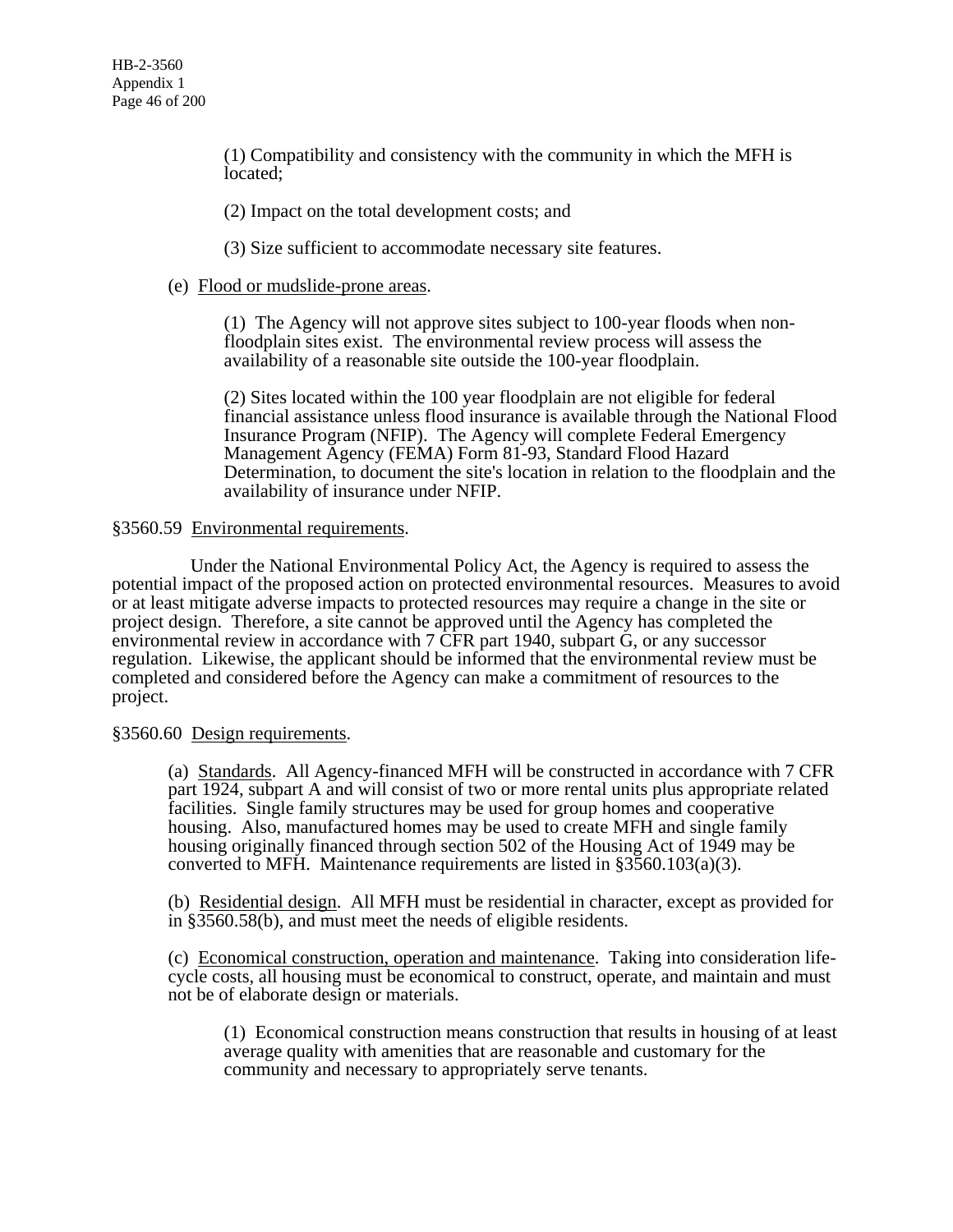(2) Economical operating and maintenance means housing with operational and maintenance costs that allow a basic rent structure less than or consistent with conventional rents for comparable units in the community or in a similar community except that when determined necessary by the Agency to allow for decent, safe and sanitary housing to be provided in market areas where conventional rents are not sufficient to cover necessary operating, maintenance, and reserve costs. Basic rents may be allowed to exceed comparable rents for conventional units, but in no case may the rent exceed 150% of the comparable rent for conventional unit rent level.

(3) In meeting the Agency objective of economical construction, operation and maintenance, housing proposals must:

(i) Contain costs without jeopardizing the quality and marketability of the housing;

(ii) Employ life-cycle cost analyses acceptable to the Agency to determine the types of materials which will reduce overall costs by lowering operation and maintenance costs, even though their initial costs may be higher; and

(iii) Provide assurances that costs will be reduced when the Agency determines that housing costs are not economical. If assurances cannot be provided, funding may be withdrawn.

(4) The housing proposal will give maximum consideration to energy conservation measures and practices.

(d) Accessibility. All housing will meet the following accessibility requirements.

(1) For new construction of MFH, at least 5 percent of the units (but not less than one) must be constructed as fully accessible units to persons with disabilities. The Uniform Federal Accessibility Standards (UFAS) will be followed. Individual copies of these standards are available from the Architectural and Transportation Barriers Compliance Board, 1331 F Street, NW, Suite 1000, Washington, DC 20004-1111, Telephone: (202) 272-0080, TTY: (202) 272-0082, e-mail address: info@access-board.gov. When calculating how many accessible units are required, always round up to the next whole number to ensure the 5 percent requirement is met.

(2) For existing properties that do not have fully accessible units, the 5 percent requirement will apply when making substantial alterations as defined by UFAS. The UFAS defines substantial alteration as "alteration to any building or facility is to be considered substantial if the total cost for a twelve month period amounts to 50 percent or more of the full and fair cash value of the building \* \* \*" UFAS further defines full and fair cash value as "the assessed valuation of a building or facility as recorded in the assessor's office of the municipality and as equalized at one hundred percent (100%) valuation, or the replacement cost, or the fair market value." The 5 percent rule will also apply to repair or renovation work on a single unit. For instance, if a unit is damaged by fire and extensive repair is necessary, to the extent possible the unit is to be converted to a fully accessible unit.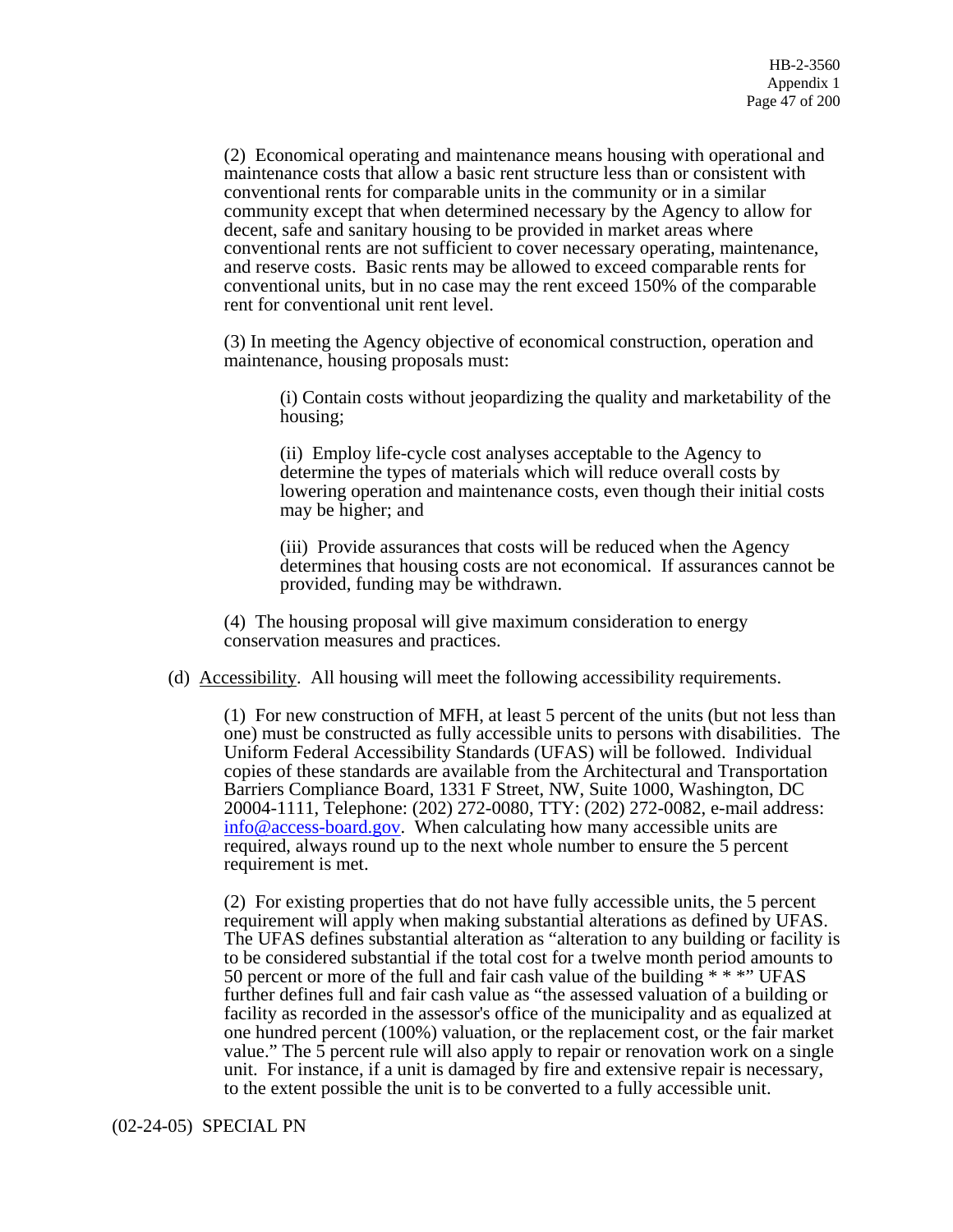(3) The variety of bedroom quantities of fully accessible units will be comparable to the variety of bedroom quantities of units which are not fully accessible. Borrowers will not, however, be required to exceed the 5 percent requirement simply to have an accessible unit of each bedroom quantity. In addition, accessible units should be distributed throughout the complex so not to concentrate the units in one location.

(4) All MFH must meet:

(i) The accessibility requirements as contained in section 504 of the Rehabilitation Act of 1973;

(ii) The requirements of the Fair Housing Amendments Act of 1988;

(iii) The requirements of the Americans with Disabilities Act of 1990, as applicable; and

(iv) All other Federal, State, and local requirements. When architectural standards differ, the most stringent standard will be followed.

### §3560.61 Loan security.

(a) General. Each loan made by the Agency will be secured in a manner that adequately protects the financial interest of the Federal Government throughout the period of the loan.

# (b) Lien position.

(1) The Agency will seek a first or parity lien position on Agency-financed property in all instances. The Agency may accept a junior lien position if the Federal Government's interests are adequately secured.

(2) The Agency will seek a first or parity lien on revenue from rent; Agency, HUD, state or private rental subsidy payments; chattels; assignments; and operating and reserve accounts. The Agency will accept a junior lien position if the Federal Government's interests are adequately secured.

(c) Liability. Personal liability will be required of all individual borrowers. Personal liability will not be required for the members or stockholders of any corporation or trust or any partners in a limited partnership.

(d) Housing and land ownership. Applicants must own the MFH and related land for which the loan is being requested, or become the owner when the loan is closed or have a leasehold interest in the land. If an applicant is not the owner of the housing and the related land, the following conditions must be met prior to or at loan closing.

(1) A recorded mortgage on the improvements is given as collateral.

(2) The amount of the loan against the collateral does not exceed its estimated security value.

(3) The unexpired term of the lease on the date of loan closing is at least 50 percent longer than the term of the loan and rent charged for the lease does not exceed the rate being paid for similar leases in the area.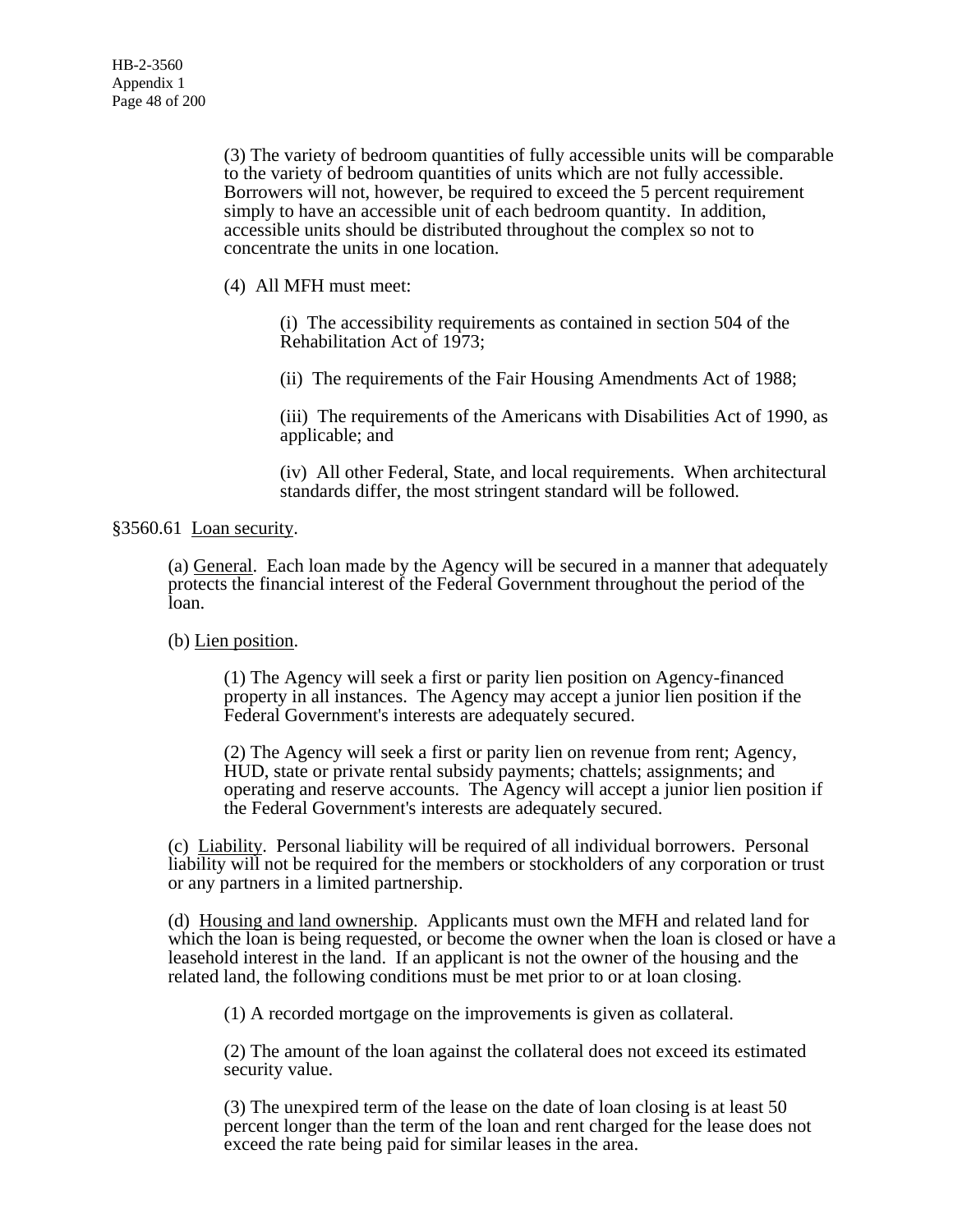(4) The applicant's leasehold interest is not subject to summary foreclosure or cancellation.

(5) The lease permits:

(i) The Agency to foreclose the mortgage and to transfer the lease;

(ii) The Agency to bid at a foreclosure sale or to accept voluntary conveyance of the security in lieu of foreclosure;

(iii) The Agency to occupy the property, sublet the property, or sell the leasehold for cash or credit if the leasehold is acquired through foreclosure, if the Agency accepts voluntary conveyance in lieu of foreclosure, or if the borrower abandons the property; and

(iv) The applicant, in the event of default or inability to continue with the lease and the loan, to transfer the leasehold subject to the mortgage to a transferee that will assume the property ownership obligations.

#### §3560.62 Technical, legal, insurance, and other services.

(a) Legal services. Applicants must have written contracts for any legal services that are to be paid out of Agency loan funds.

(b) Title clearance. Applicants must obtain title clearance in accordance with the provisions of 7 CFR part 1927, subpart B applicable to title clearance, which would include title insurance or title opinion, unless the loan applicant is leasing the property or is an organization or an individual with special title or loan closing problems, in which case title clearance and related legal services will be obtained in accordance with procedures approved by the Agency.

(c) Architectural services. Applicants must obtain a written contract for architectural services in accordance with the provisions of 7 CFR part 1924, subpart A.

(d) Insurance. Applicants must have property and liability coverage at loan closing as well as flood insurance, if needed. Fidelity coverage must be in force as soon as there are assets within the organization and it must be obtained before any loan funds or interim financing funds are made available to the borrower. At a minimum, applicants must meet the property, liability, flood, and fidelity insurance requirements in §3560.105.

(e) Surety bonding. Applicants must comply with the surety bonding provisions of 7 CFR part 1924, subpart A.

## §3560.63 Loan limits.

(a) Determining the security value. The security value for an Agency loan is the lesser of the total development cost (exclusive of any developer's fee as provided by paragraph (d)(2) of this section) or the housing project's security value as determined by an appraisal conducted in accordance with subpart P of this part, minus any prior or parity liens on the housing project. For purposes of determining security value:

(02-24-05) SPECIAL PN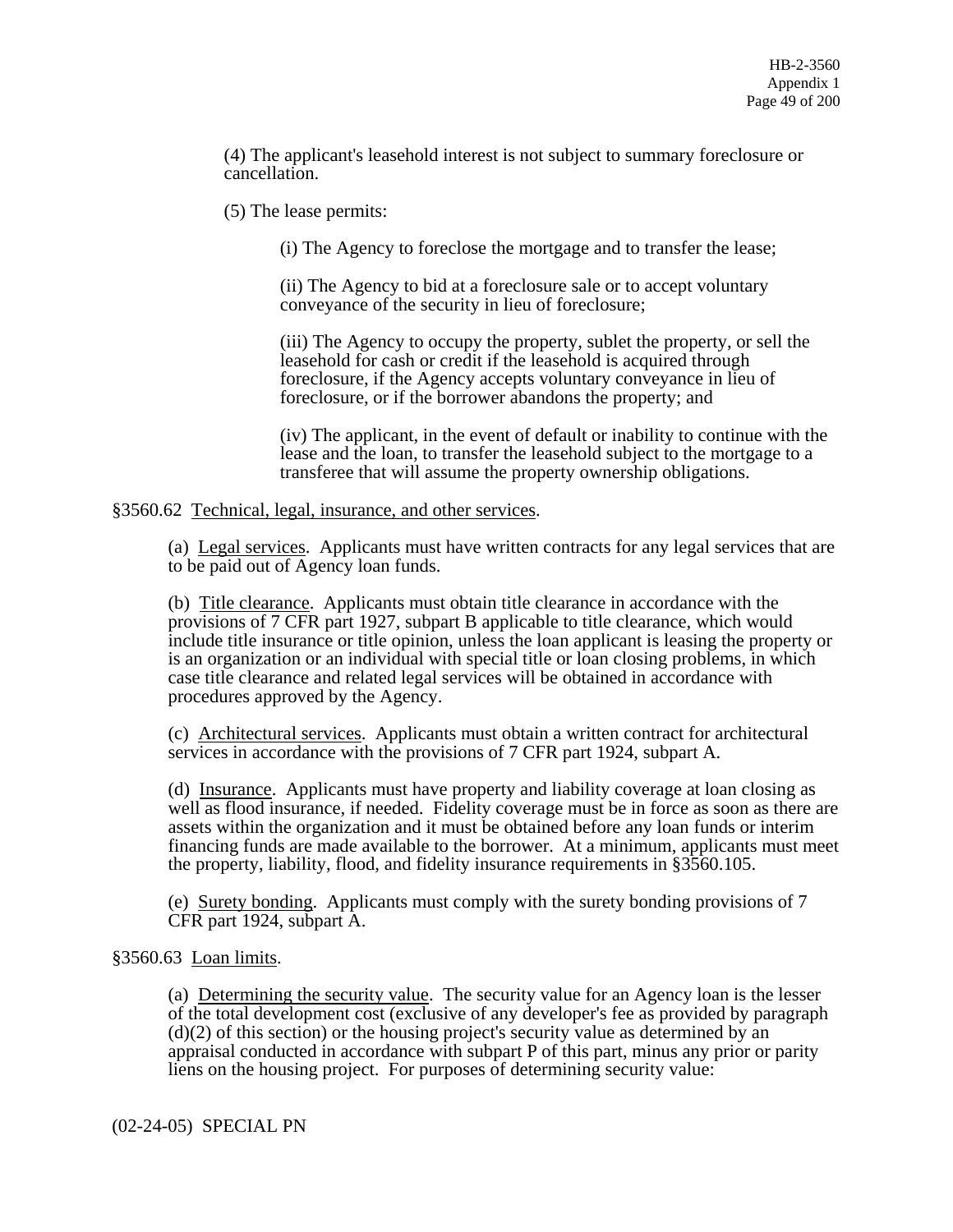(1) Total development cost must be calculated excluding costs not considered allowable under §3560.54(a), and excluding costs related to compliance with the Uniform Relocation Assistance and Real Property Acquisition Act of 1970.

(2) The appraisal, which will determine the market value, subject to restricted rents, will be obtained by the Agency and conducted in accordance with subpart P of this part.

(b) Limitations on loan amounts. The Agency will not make any loans without adequate security. The following limitations will be set on loan amounts:

(1) For all loan applicants who will receive benefits from the low-income housing tax credit program, the amount of Agency financing for the housing will not exceed 95 percent of the security value available for the Agency loan.

(2) For all loan applicants who will not receive low-income housing tax credit benefits and who are comprised solely of nonprofit organizations, consumer cooperatives, or state or local public agencies, the amount of the loan will be limited to the security value available for the Agency loan, plus the 2 percent initial operating capital and any necessary relocation costs incurred.

(3) For all other loan applicants who will not receive low-income housing tax credit benefits, the loan amount will be limited to no more than 97 percent of the security value available for the Agency loan.

(c) Equity contribution. Loan applicants, with the exception of nonprofit organizations, consumer cooperatives, or state or local public agencies who will not be receiving tax credits, must make an equity contribution from their own resources.

(1) Loan applicants who will receive benefits from the low-income housing tax credit program must make an equity contribution in the amount of 5 percent of the Agency loan. The maximum Agency loan will be determined in accordance with  $§3560.63(b).$ 

(2) Loan applicants who will not receive benefits from the low-income housing tax credit program and are not nonprofit organizations, consumer cooperatives, or state or local public agencies must make an equity contribution in the amount of 3 percent of the Agency loan. The maximum Agency loan will be determined in accordance with §3560.63(b).

(d) Review of assistance from multiple sources. The Agency will analyze Federal Government and other assistance provided to any MFH project to establish the maximum loan amount and to assure that the assistance is not more than the minimum necessary to make the housing affordable, decent, safe, and sanitary to potential tenants.

(1) Determining minimum assistance. For purposes of determining minimum assistance, the total amount paid for builder's profit, overhead, and general requirements may not exceed 21 percent of the construction contract. Unless specified differently in a Memorandum of Understanding between the Agency and the state agency that allocates low-income housing tax credits, limits will be those specified in §3560.53(l).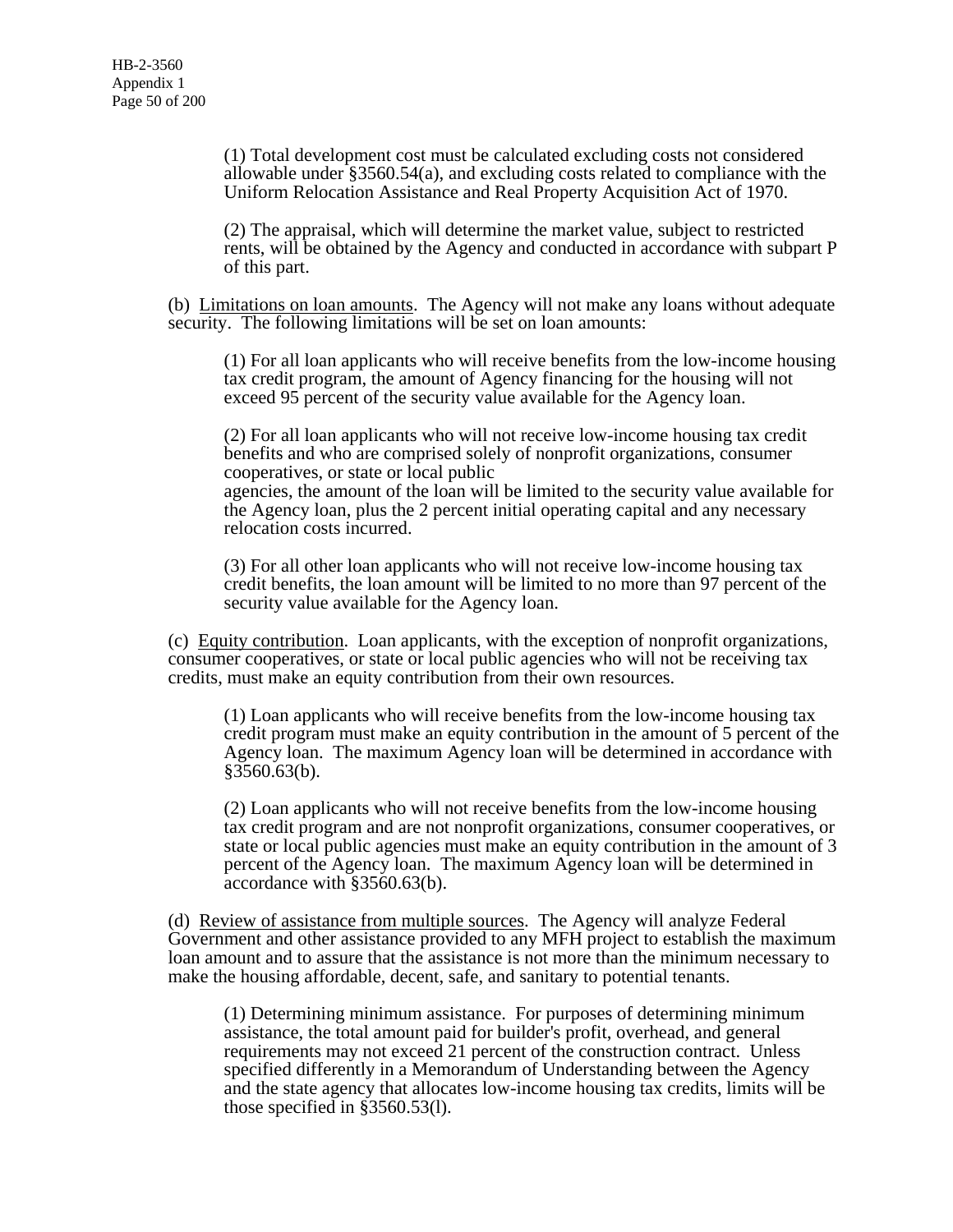(2) Developer's fee. While, in accordance with §3560.54(a)(9), payment of a developer's fee is not an eligible use of Agency loan funds, the Agency will include in total development costs a developer's fee paid from other sources when analyzing the Federal Government assistance to the housing. The Agency may recognize a developer's fee paid from other sources on construction or rehabilitation of up to 15 percent of the total development costs authorized for low-income housing tax credit purposes, or by another Federal Government program. Likewise for transfer proposals that include acquisition costs, the developer's fee on the acquisition cost may be recognized up to 8 percent of the acquisition costs only when authorized under a Federal Government program providing assistance. The developer's fee is not included in determining the Agency's maximum debt limit and loan amount.

(e) Limits on equity loans. For equity loans to avert prepayment, the amount of the Agency equity loan will be limited to no more than the difference between 90 percent of market value of the property when appraised as conventional unsubsidized MFH and all current unpaid balances. For information on appraisal issues, refer to subpart P of this part.

## (f) Cost overruns.

(1) All applicants must agree in writing to provide funds at no cost to the housing and without pledging the housing as security to pay any cost for completing planned construction after the maximum debt limit is reached.

(2) After loan approval, the Agency will only approve cost increases for housing proposals involving new construction or major rehabilitation when the additional costs will not cause the limits specified in §3560.53(l) or the maximum debt limit to be exceeded and the cost increases were caused by:

(i) Unforeseen factors that are determined by the Agency to be beyond the borrower's control;

(ii) Design changes required by the Agency, state, or the local government; or

(iii) Financing changes approved by the Agency.

### §3560.64 Initial operating capital contribution.

 Borrowers are required to make an initial operating capital contribution to the general operating account in the amount of at least 2 percent of the total development cost or appraised value, whichever is less.

(a) Borrowers that are nonprofit organizations, consumer cooperatives, or state or local public agencies and are not receiving low-income housing tax credits, may use loan funds for their initial operating capital contribution. All other borrowers must fund the initial operating capital contribution from their own resources.

(02-24-05) SPECIAL PN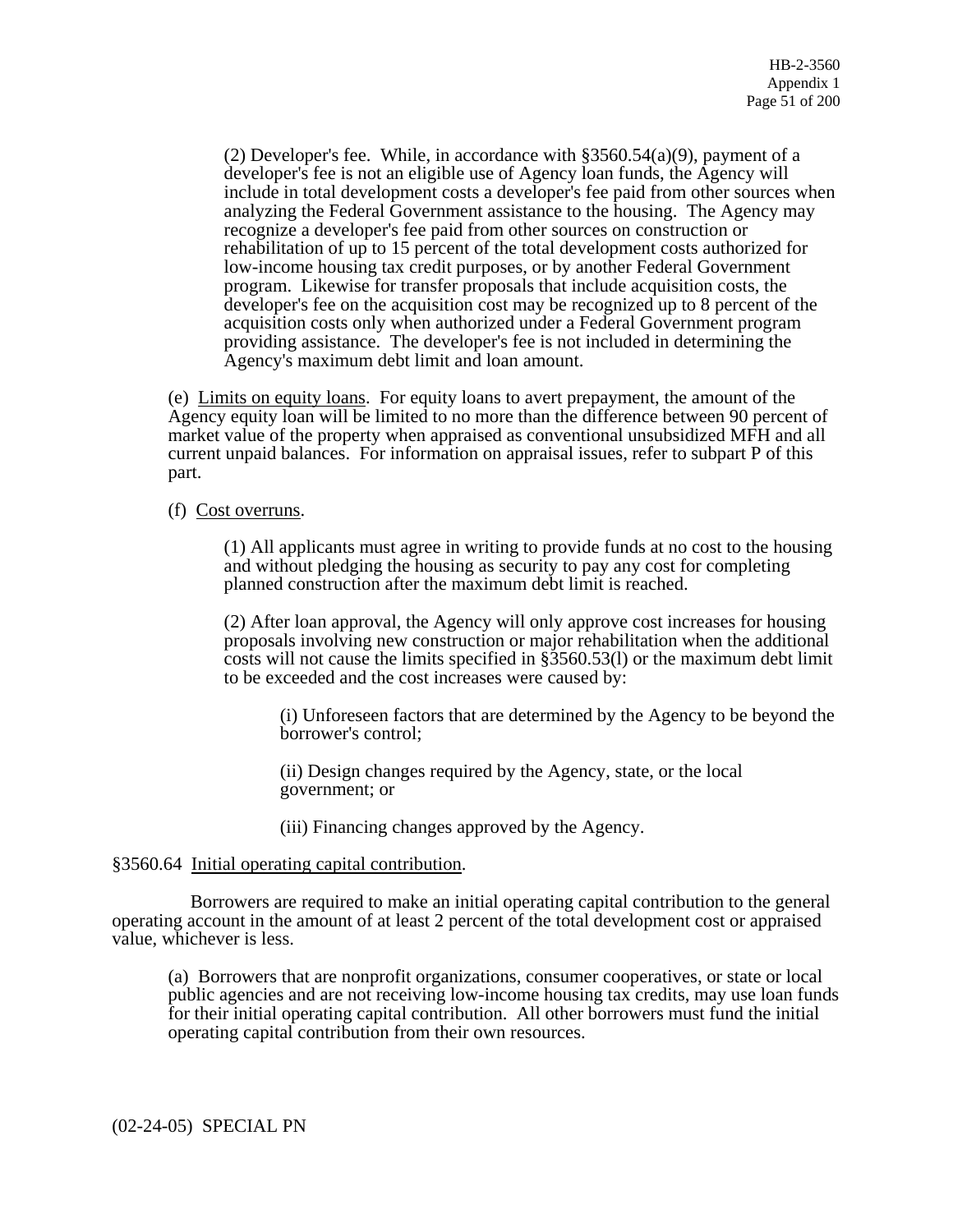(b) Borrowers must provide to the Agency for approval a list of materials and equipment to be funded from the general operating account for initial operating expenses. As specified in §3560.304(b), initial operating capital may be used only to pay for approved budgeted expenses. If total initial operating expenses exceed 2 percent, the additional amount must be paid by the borrower from its own resources, except that borrowers meeting the provisions of §3560.64(a) who do not have sufficient resources for this purpose may request Agency assistance. Withdrawals from the reserve account will not be approved for such expenses.

(c) Borrowers must provide the Agency with documentation of their initial operating capital contribution deposited into the general operating account prior to the start of construction or loan closing, whichever comes first, and such funds thereafter, may only be used for authorized budgeted purposes.

(d) If the conditions specified in §3560.304(c) are met, funds contributed as initial operating capital may be returned to the borrower.

### §3560.65 Reserve account.

 To meet major capital expenses of a housing project, borrowers must establish and fund a reserve account that meets requirements of §3560.306. At a minimum, the borrower must agree to make monthly contributions to the reserve account at the rate of 1 percent annually of the amount of the total development cost until the reserve account equals 10 percent of the total development cost.

#### §3560.66 Participation with other funding or financing sources.

(a) General requirements. The Agency encourages the use of funding or financing from other sources in conjunction with Agency loans. When the Agency is not the sole source of financing for MFH, the following conditions must be met.

(1) The Agency will enter into a participation (or intercreditor) agreement with the other participants that clearly defines each party's relationship and responsibilities to the others.

(2) The rental units that will serve tenants eligible for housing under the Agency's income standards must meet Agency standards and the number of units that will serve the Agency's tenants are at least equal to the units financed by the Agency.

(3) All rental units must be operated and managed in compliance with the requirements of the Agency and the other sources. To the extent these requirements overlap, the most stringent requirement must be met. The Agency may negotiate the resolution of overlapping requirements on a case-by-case basis; however, at a minimum, Agency requirements must be met.

(4) If the number of units subject to the LIHTC rent and income restrictions is greater than the number of units projected to receive Agency rental assistance (RA) or similar tenant subsidy, the market feasibility documentation must clearly reflect a need and demand by LIHTC income-eligible households financially able to afford the projected rents without such a subsidy for the units not receiving RA or similar tenant subsidy.

(b) Rental assistance. The Agency may provide rental assistance with MFH loans participating with other sources of funding under the following conditions: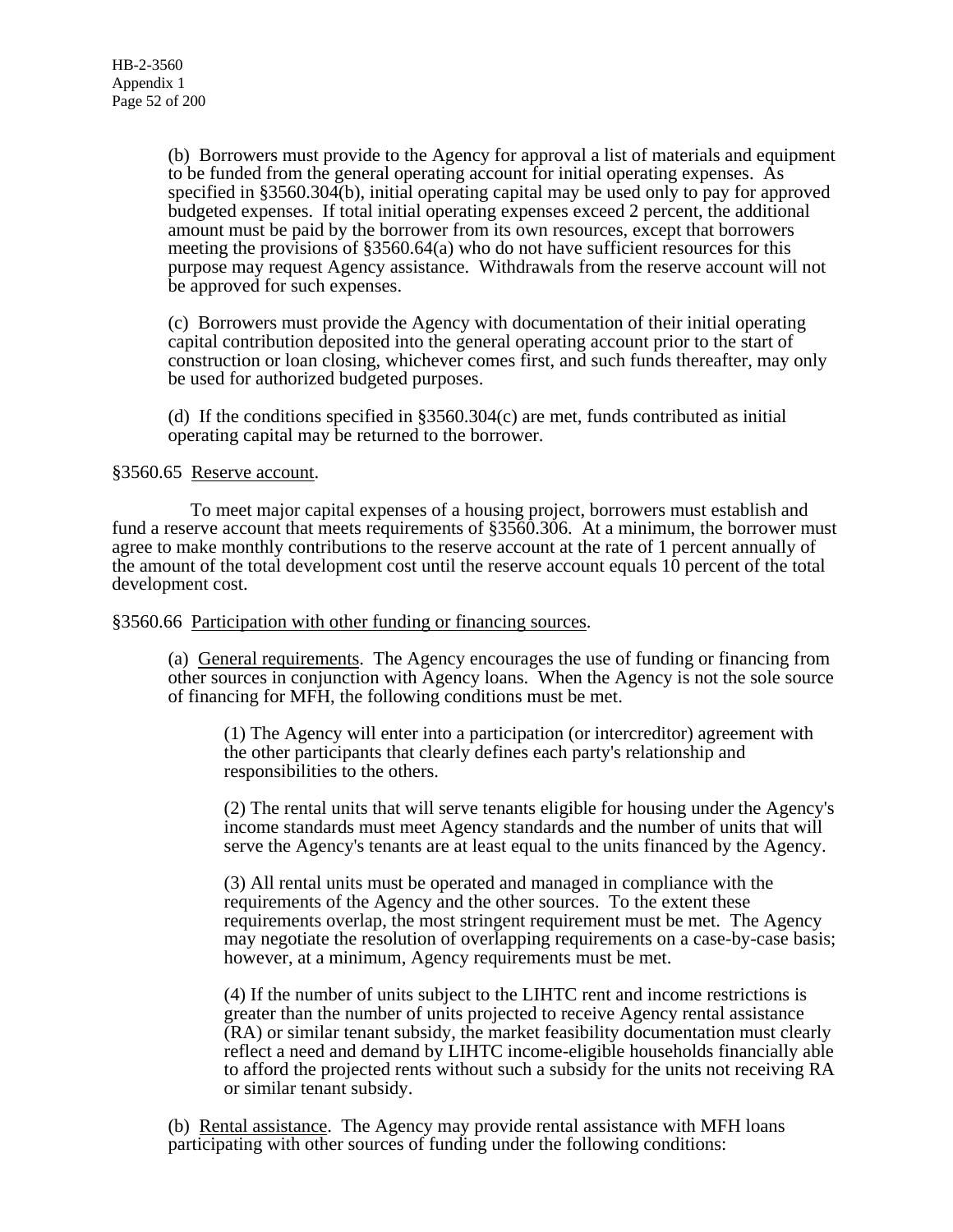(1) The Agency's loan equals at least 25 percent of the housing's total development cost.

(2) The rental assistance is provided only to those rental units where the basic rents do not exceed what basic rents would have been had the Agency provided full financing.

(3) The provisions of subpart F of this part are met.

(c) Security requirements. The security requirements of 3560.61 must be met for all Agency-financed MFH participating with other sources of funding.

(d) Reserve requirements. Reserve account requirements will be determined on a caseby-case basis, taking into consideration the reserve requirements of the other participating lenders, so that the aggregate fully funded reserve account is consistent with the requirements of §3560.65. Reserve requirements and procedures for reserve account withdrawals must be agreed upon by all lenders and included in the intercreditor or participation agreement.

(e) Design requirements. Housing and related facilities must be planned and constructed in accordance with 7 CFR 1924, subparts A and C. If housing includes non-Agency financed common facilities, the following conditions must be met:

(1) The non-Agency-financed common facility's operating and maintenance costs must be paid through collection of a user fee from residents who use the facility,

(2) The non-Agency-financed common facility must be designed and operated with appropriate safeguards for the health and safety of tenants, and

(3) The facility must be fully available and accessible to all tenants.

§3560.67 Rates and terms for section 515 loans.

 Rates and terms for farm labor housing loans are found in subpart L of this part for Off-Farm and subpart M of this part for On-Farm.

(a) Interest. Loans will be closed at the lower of the interest rate in effect at the time of loan approval or the interest rate that is in effect at time of loan closing.

(b) Interest credit. The Agency will provide interest credit to subsidize the interest on the Agency loan to a payment rate of 1 percent for all of the Agency's initial and subsequent loans.

(c) Amortization period and term.

(1) Except for manufactured housing, loans will be amortized over a period not to exceed the lesser of the economic life of the housing being financed or 50 years and paid over a term not to exceed 30 years from the date of loan. The Agency may make a loan to the borrower to finance the final payment of a loan in accordance with §3560.74.

(2) Loans for manufactured housing will be amortized and paid over a term not to exceed 30 years as specified in §3560.70(c).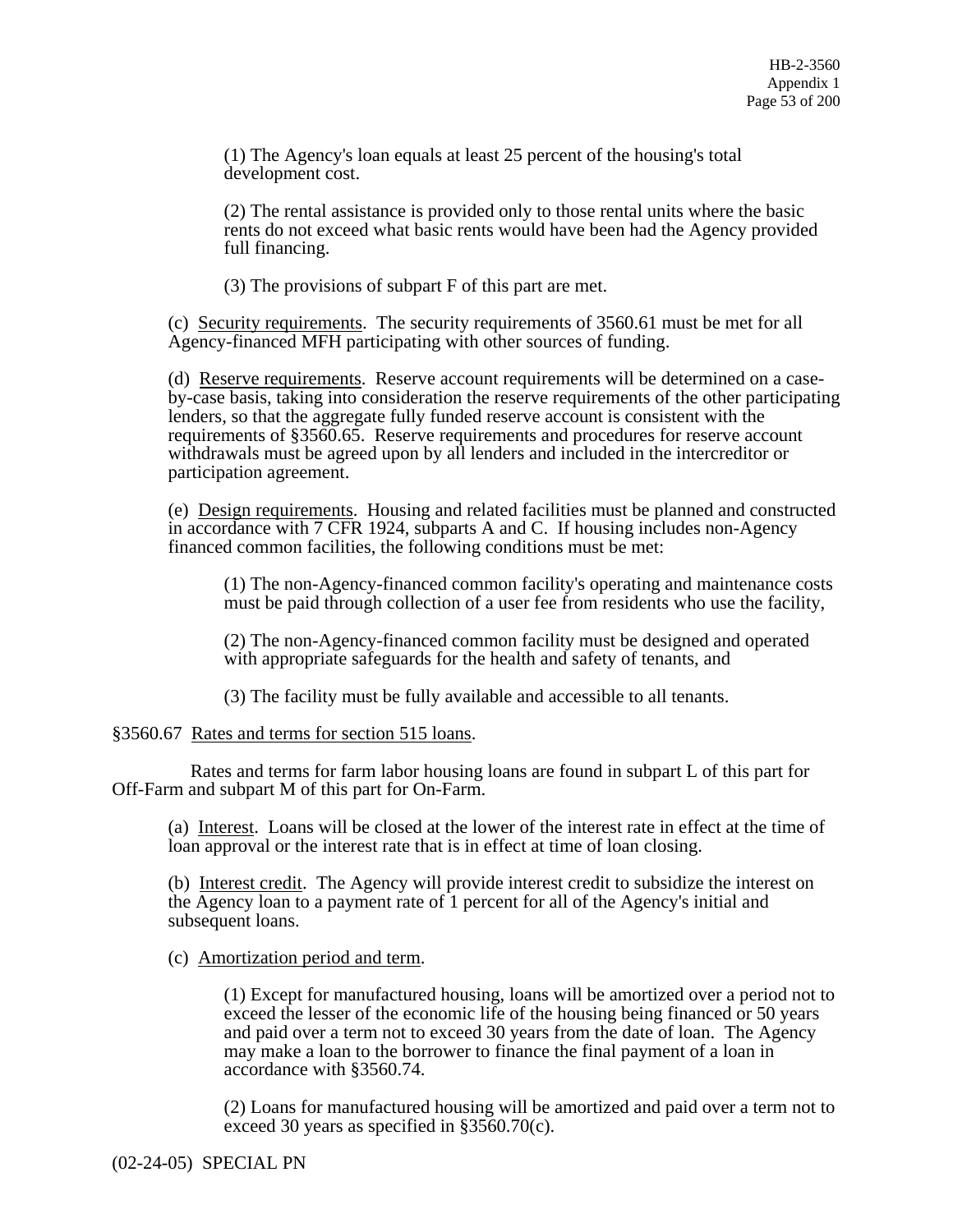## §3560.68 Permitted return on investment (ROI).

(a) Permitted return. Borrowers operating on a limited profit basis will be permitted a return not to exceed 8 percent of their required initial investment determined at the time of loan approval in accordance with §3560.63(c).

(b) Calculation of permitted return. The permitted return will be based on the borrower's contributions from their own resources, which, when added to the Agency loan amount and all sources of funding or financing, do not exceed the security value of the MFH project as specified in §3560.63(a).

(1) Proceeds received by the borrower from the syndication of low-income housing tax credit and contributed to the MFH project may be considered funds from the borrower's own resources for the portion of the proceeds which exceeds:

(i) The allowable developer's fee determined by the state agency administering the low-income housing tax credit, and

(ii) The borrower's expected contribution to the transaction, as determined by the state agency administering the low-income housing tax credit.

(2) A building site contributed by the borrower will be appraised by the Agency to determine its market value. A return may not be allowed on the amount above the equity contribution required by  $\S 3560.63(c)$  if the market value as determined by the Agency, when added to the loan and grant amounts from all sources, exceeds the security value of the MFH project as specified in §3560.63(a).

(c) Return on additional investment. The initial investment may exceed the equity contribution required by  $\S 3560.63(c)$  and a return allowed on the investment if the additional return does not increase basic rents and rental assistance costs above what basic rents and rental assistance costs would have been with the Agency financing 95 or 97 percent of the total development cost.

(d) Compensation to nonprofit organizations. Although nonprofit organizations are not eligible to take a return on investment, with prior Agency approval, cooperatives and nonprofit organizations may use housing project funds to pay asset management expenses directly attributable to ownership responsibilities, as described in §3560.303(b)(1)(ii).

### §3560.69 Supplemental requirements for congregate housing and group homes.

(a) General. Congregate housing and group homes must be planned and developed in accordance with 7 CFR part 1924, subparts A and C.

(b) Design criteria. Congregate housing and group homes must be designed to accommodate all special services that will be provided.

(c) Services. Congregate housing and group home loan applicants, as part of their loan request, must submit a plan to make affordable services available to residents to assist the residents in living independently. The plan must address the availability of this assistance from service providers throughout the term of the loan.

(1) For congregate housing, the resident services plan must address how the following services will be provided or made available:

(i) One cooked meal per day, seven days per week;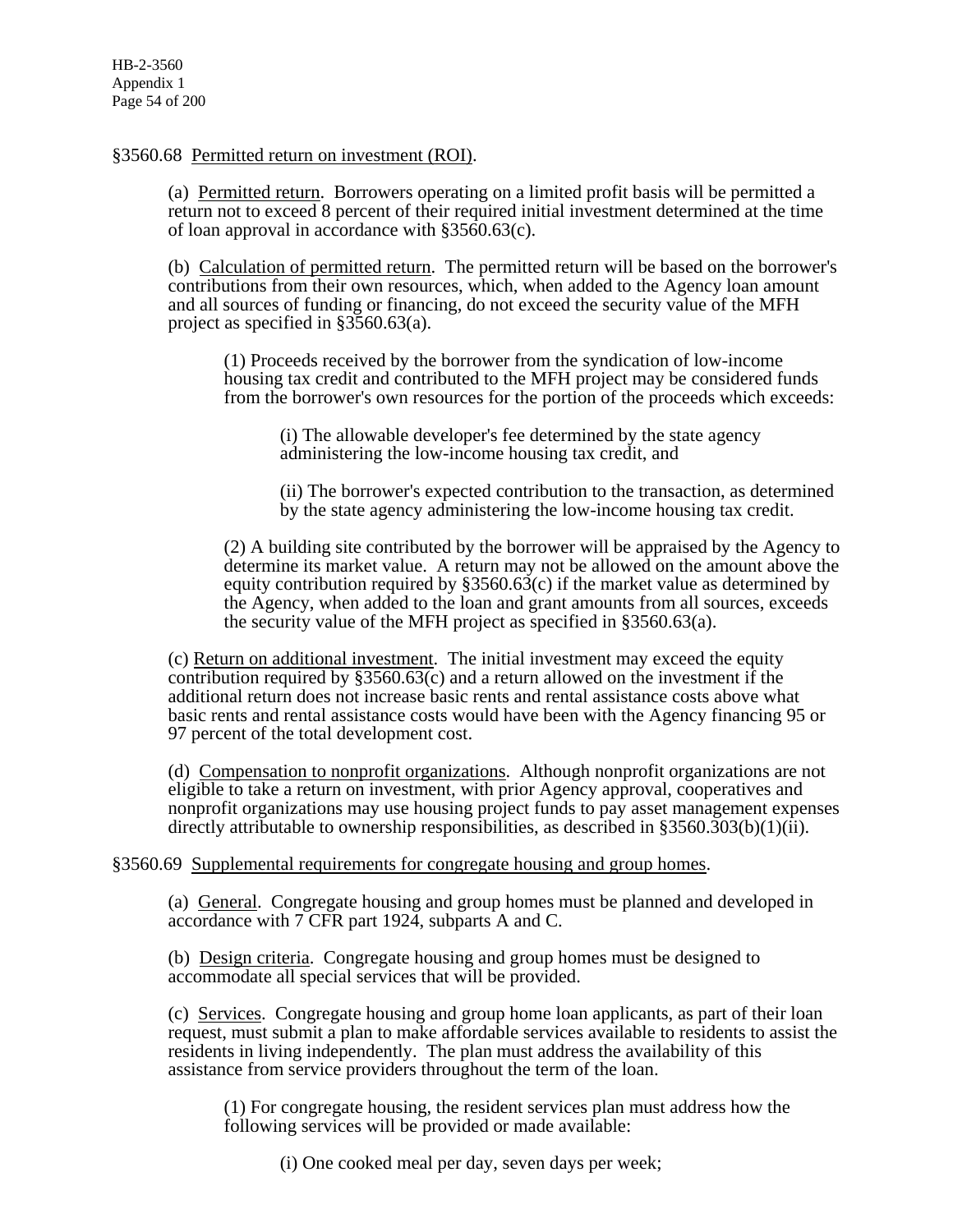(ii) Transportation to and from the property;

(iii) Assistance in housekeeping;

(iv) Personal services;

(v) Recreational and social activities; and

(vi) Access to medical services.

(2) For group homes, the resident services plan must address how access to the following services will be provided or made available:

(i) A common kitchen in which to prepare meals;

(ii) Transportation;

(iii) Nearby recreational and social activities which may be coordinated by the resident assistant, if applicable; and

(iv) Medical services as necessary.

(d) Necessary items. Borrowers must ensure items such as tables, chairs, and cookware necessary to furnish common areas are made available to congregate housing or group homes. The 2 percent initial operating capital may be used to purchase these items.

(e) Association with other organizations. Congregate housing and group homes may coordinate services or training with another organization, such as a workshop for the developmentally disabled. However, the housing facility must be a separate entity and not dependent on the other organization.

(f) Market feasibility documentation. Market feasibility documentation for congregate housing and group homes is subject to the following requirements:

(1) Must address the need for housing with services and include information concerning alternative service providers;

(2) Must contain demographic information pertaining to the population that is to be served by the congregate housing or group home project; and

(3) May consider an expanded market area that includes nondesignated places, but the facility must be located in a designated place.

(g) Rental assistance for group homes. A unit in a group home consists of a space occupied by a specific tenant household, which may be an apartment unit, a bedroom, or a part of a bedroom. Agency rental assistance will be made available to tenants sharing a unit so long as the total rent for the unit does not exceed conventional rents for comparable units in the area or a similar area.

(02-24-05) SPECIAL PN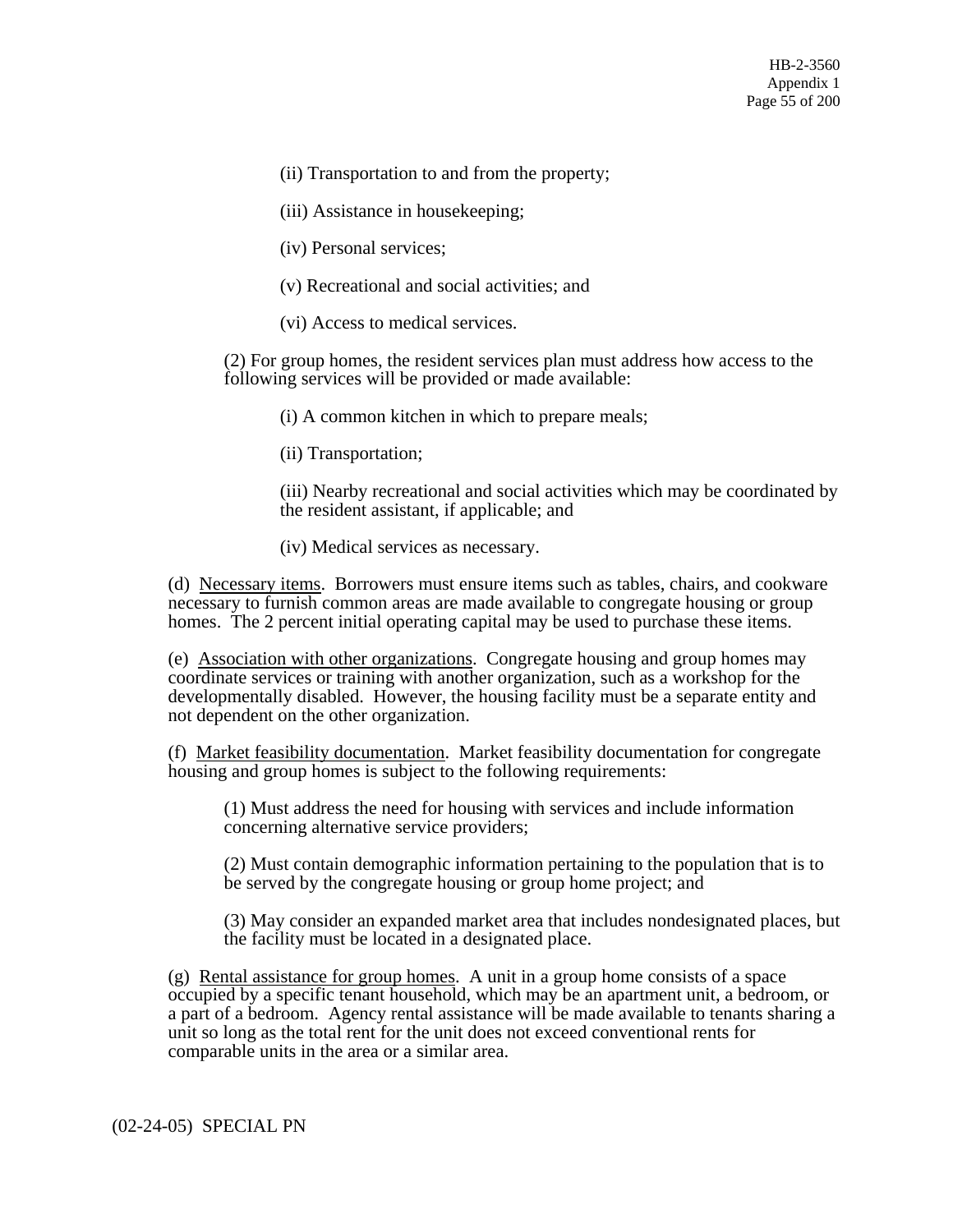§3560.70 Supplemental requirements for manufactured housing.

(a) Design requirements. Manufactured housing must meet the requirements of 7 CFR part 1924, subpart A applicable to manufactured housing.

(b) Eligible properties. The manufactured housing must include two or more housing units. The applicant will become the first owner purchasing the manufactured homes for purposes other than resale. The following exceptions may be made to this provision:

(1) A housing proposal may include the purchase of the real property with existing manufactured housing which will be redeveloped with the placement of new manufactured homes.

(2) A housing proposal may include the rehabilitation of existing manufactured housing only if the units to be rehabilitated are currently financed by the Agency. The proposal will include the results of the applicant's consultation with the manufacturer to determine if the proposed rehabilitation work will affect the structural integrity of the unit and, if so, the statement will include an explanation as to how.

(c) Terms. The maximum loan amount will be determined in accordance with the requirements of §3560.63. The amortization period and term of loans for manufactured housing will not exceed the lesser of the economic life of the housing being financed or 30 years.

(d) Security. A mortgage or deed of trust will be taken on the entire property purchased or improved with the loan. The encumbered property must be covered under a standard real estate title insurance policy or attorney's title opinion that identifies the housing as real property and insures or indemnifies against any loss if the manufactured home is determined not to be part of the real property. The property must be taxed as real estate by the jurisdiction where the housing is located if such taxation is permitted under applicable law when the loan is closed.

(e) Special warranty requirements. The general contractor or dealer-contractor, as applicable, must provide a warranty in accordance with the provisions of 7 CFR part 1924, subpart A.

(1) The warranty must establish that the manufactured homes, foundations, positioning and anchoring of the units to their permanent foundations, and all contracted improvements, are constructed in conformity with applicable approved plans and specifications.

(2) The warranty must include provisions that the manufactured homes sustained no hidden damage during transportation and, for double-wide units, that the sections were properly joined and sealed.

(3) The general contractor or dealer contractor must warrant that the manufacturer's warranty is in addition to and does not diminish or limit all other warranties, rights, and remedies that the borrower or lender may have.

(4) The seller of the manufactured homes must deliver to the borrower the manufacturer's warranty with an additional copy for RHS. The warranty must identify the units by serial number.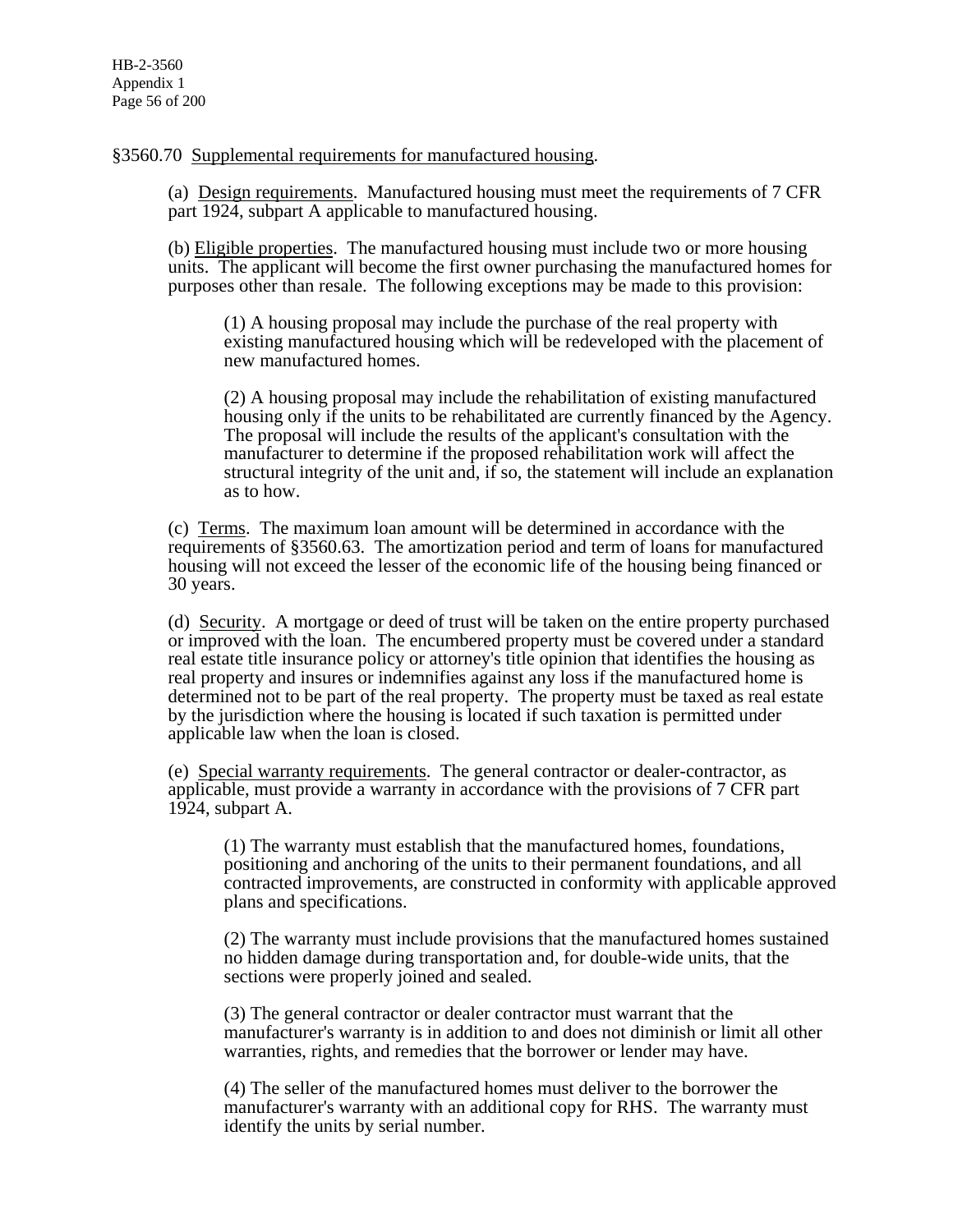§3560.71 Construction financing.

(a) Construction financing plan. Prior to loan approval, applicants must submit to the Agency for its concurrence a plan for the construction financing and securing of the loan.

(b) Interim financing. Interim financing is required by the Agency for any construction, except as noted in paragraph (c) of this section.

(1) The Agency reserves the right to review and approve the interim financing arrangements proposed by the applicant.

(2) When interim financing is used, the Agency will obligate the funds and provide an interim financing letter to the lender that will confirm the procedures and conditions for the construction financing. The take-out loan will be closed and the interim lender paid off when the conditions of the interim financing letter have been met.

(3) The applicable provisions of 7 CFR part 1924, subpart A will be used to monitor the construction.

(4) An environmental review must be completed in accordance with 7 CFR part 1940, subpart G, prior to issuance of the interim financing letter.

(c) Multiple advances. When interim financing is not available or when it is in the best interest of the Federal Government, the Agency may provide for multiple advances of the funds to cover the cost of construction.

(1) The Agency will review and approve the multiple advances proposed by the borrower.

(2) When multiple advances are used, the Agency will close the loan prior to any advancement of funds and the relevant provisions of 7 CFR part 1924, subpart A will be used to monitor the construction.

(3) The loan check will be handled in accordance with 7 CFR part 1902, subpart A.

§3560.72 Loan closing.

(a) Requirements. Loans will be closed in accordance with 7 CFR part 1927, subpart B and any state supplements. In all cases, the borrower must:

(1) Provide evidence that an Agency-approved accounting system is in place;

(2) Execute a restrictive-use contract acceptable to the Agency that establishes the borrower's obligation to operate the housing for program purposes for the term of the Agency loan;

(i) For all section 514 loans, except as provided in §3560.621, made pursuant to a contract entered into on or after the effective date of this regulation, the following language will be included in the mortgage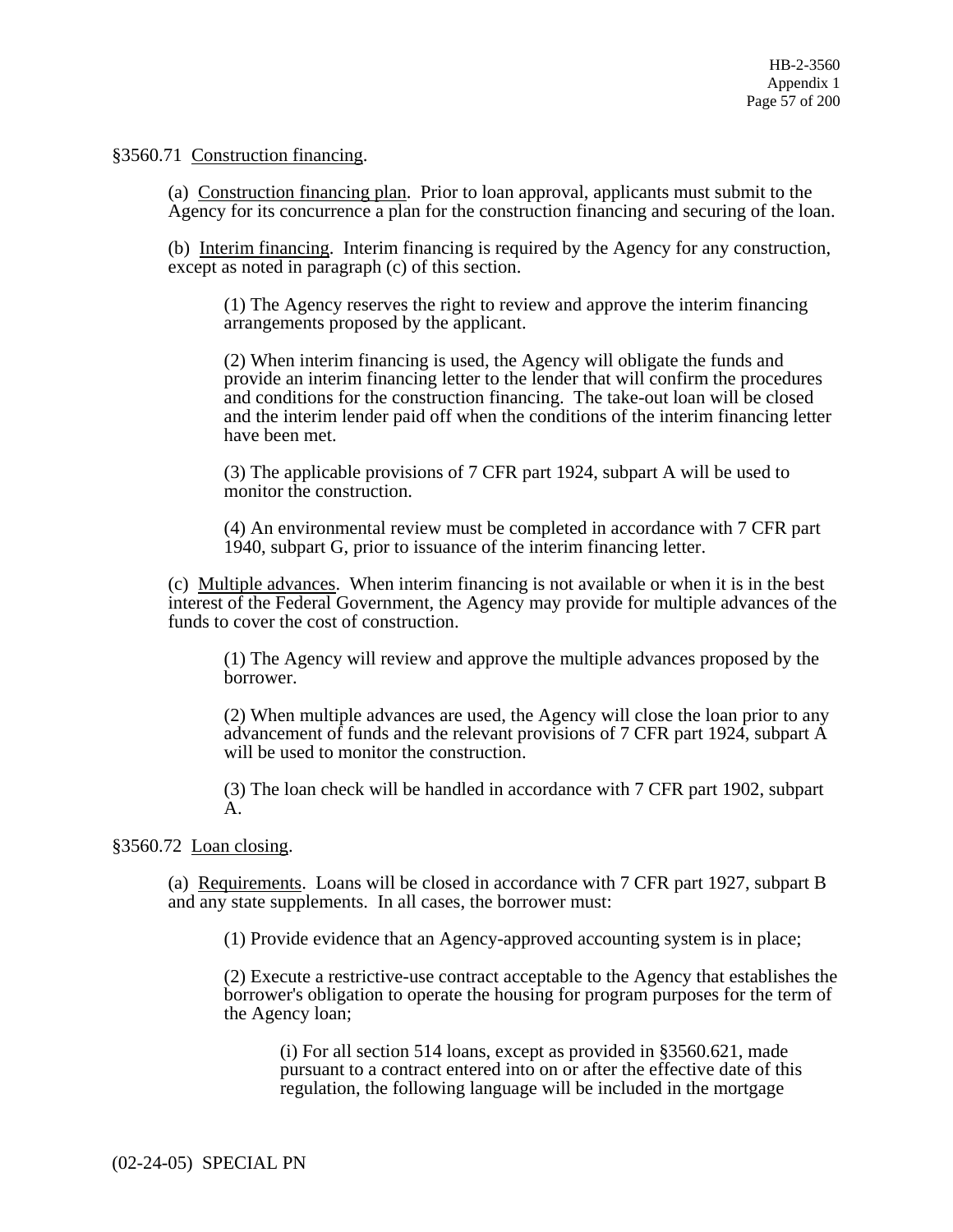and deed of trust: "The borrower and any successors in interest agree to use the housing for the purpose of housing people eligible for occupancy as provided in sections 514 and 516 of title V of the Housing Act of 1949, and Rural Housing Service regulations then in effect. The restrictions are applicable for a term of 20 years from the date on which the last loan was closed. No eligible person occupying the housing will be required to vacate nor any eligible person denied occupancy for housing prior to the close of such period because of a prohibited change in the use of the housing. A tenant or person wishing to occupy the housing may seek enforcement of this provision as well as the Government."

(ii) All other loans are subject to restrictive-use provisions as outlined in subpart N of this part.

(3) Provide evidence that construction financing arrangements are adequate when interim financing is going to be used;

(4) Provide evidence that all the funds from other sources as proposed in the application are available and that there have been no changes in the Sources and Uses Comprehensive Evaluation (SAUCE).

(5) Provide evidence of the title to all security required by the Agency;

(6) Provide a certification that all construction in the case of interim financing has been or, in the case of multiple advances, will be paid;

(7) Provide, in the case of interim financing, a dated and signed statement from the owner's architect certifying to substantial completion of the housing project;

(8) Provide a certification that all construction in the case of interim financing has been or, in the case of multiple advances, will be in accordance with the plans and specifications concurred in by the Agency;

(9) Provide evidence, if applicable, that the conditions of the interim financing letter have been met; and

(10) Attend a pre-occupancy conference with the Agency.

(b) Cost certification. In all cases, the borrower must report actual construction costs. Whenever the State Director determines it appropriate, and in all situations where there is an identity of interest as defined in 7 CFR  $1924.4$  (i), the borrower, contractor and any subcontractor, material supplier, or equipment lessor having an identity of interest must each provide certification as to the actual cost of the work performed in connection with the construction contract in accordance with 7 CFR part 1924, subpart A. The construction costs must also be audited in accordance with Governmental Auditing Standards, by a Certified Public Accountant (CPA). In some cases, the Agency will contract directly with a CPA for the cost certification. Funds that were included in the loan for cost certification and which are ultimately not needed because Agency contracts for the cost certification will be returned on the loan. Agency personnel will utilize exhibit M of 7 CFR part 1924, subpart A to assist in the evaluation of the cost certification process.

(c) Notification of loan cancellation. Loans may be canceled after approval and before loan closing. The Agency will notify all parties of the cancellation and the reasons for the cancellation in accordance with 7 CFR part 1927, subpart B.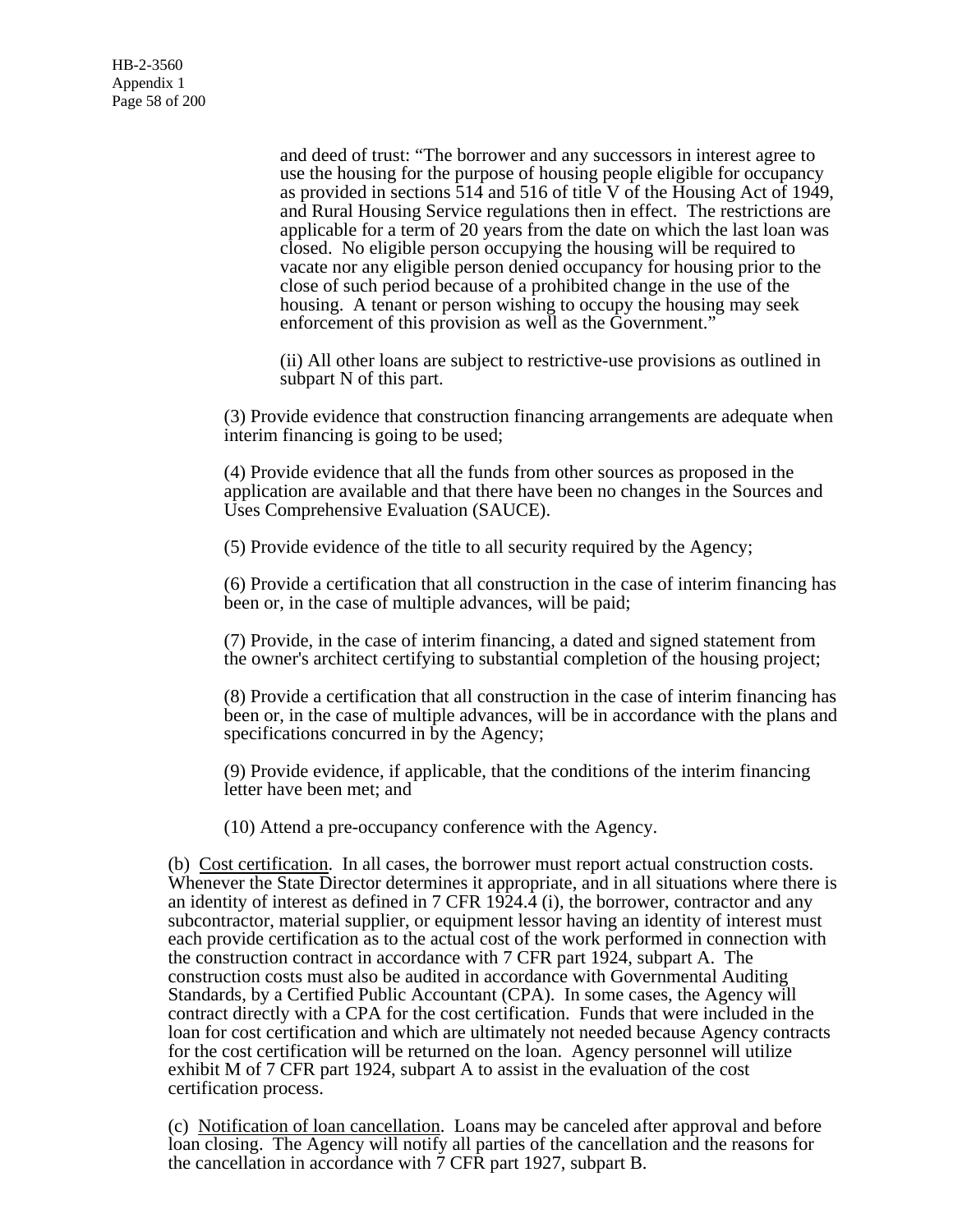#### §3560.73 Subsequent loans.

(a) Applicability. The Agency may make a subsequent loan to a borrower to complete, improve, repair, or make modifications to MFH initially financed by the Agency or for equity for preservation purposes. Loan requests to add units to comply with accessibility requirements may be processed as a subsequent loan; however, loan requests to add units to meet market demand will be processed as an initial loan request and must compete under the NOFA.

(b) Application requirements and processing. Upon receipt of a subsequent loan request, the Agency will inform the applicant what information is required based on the nature and purpose of the loan request. Subsequent loan requests do not have to compete for funding against initial loan proposals.

(c) Amortization and payment period. Subsequent loans will be amortized over a period not to exceed the lesser of the economic life of the housing being financed or 50 years and paid over a term not to exceed the lesser of the economic life of the housing or 30 years from the date of the loan.

(d) Equity contribution. Applicants for subsequent loans must make contributions on the loans in the same proportion as outlined in §3560.63(c). Loan applicants will not be given consideration for any increased equity value that the property may have since the initial loan.

(1) Excess initial investment on an initial loan may be credited toward the required investment on a subsequent loan.

(2) An initial operating capital contribution to the general operating account as described in §3560.64 is required for a subsequent loan approved under the conditions set in §3560.63(f) to complete housing construction but is not required for a subsequent loan to repair or improve existing housing.

(e) Environmental requirements. Subsequent loans are subject to the completion of an environmental review in accordance with 7 CFR part 1940, subpart G.

(f) Design requirements. All improvements, repairs, and modifications will be in accordance with 7 CFR part 1924, subparts A and C.

(g) Architectural services. The applicant must obtain architectural services when any of the following conditions exist:

(1) Enclosed space is being added,

(2) When required by state law, and

(3) When the Agency determines that the work being proposed requires architectural services.

(h) Restrictive-use requirements. Subsequent loans are subject to restrictive-use provisions as outlined in §3560.662(a) and borrowers must execute a restrictive-use contract in accordance with §3560.72(a)(2).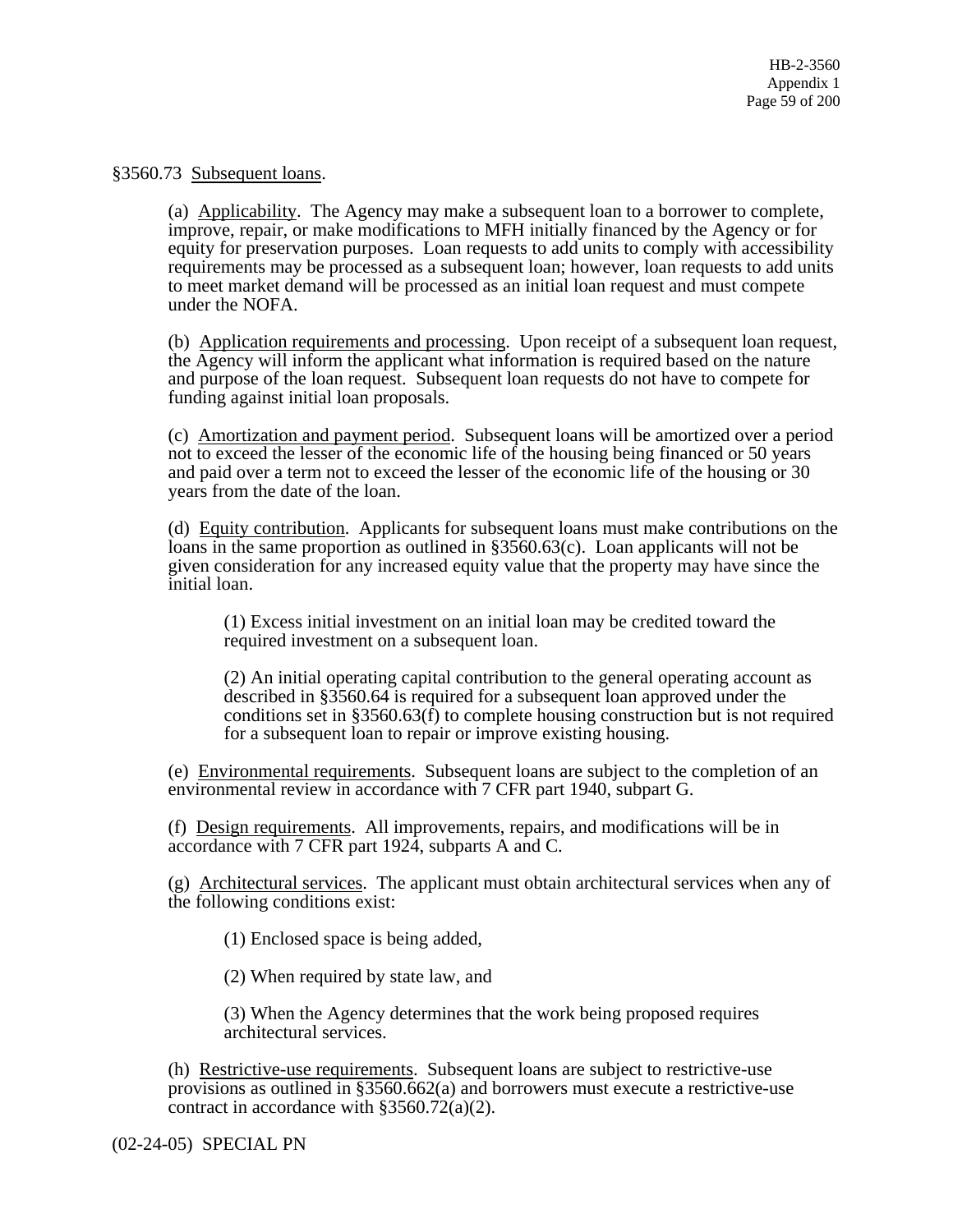(i) Designation changes from rural to nonrural. If the designation of an area changes from rural to nonrural after the initial loan is made, a subsequent loan may be made only to make necessary improvements and repairs to the property or for equity when needed to avert prepayment.

(j) Agency's discretion. The Administrator may approve a subsequent loan in a place that is not on the list of designated places as a servicing action, for example, to replace units destroyed by a natural disaster.

## §3560.74 Loan for final payments.

(a) Use. The Agency may finance final payments for borrowers holding existing loans for which the Agency approved an amortization period that exceeded the term of the loan.

(b) Requirements. The Agency may finance final payments if documentation regarding the market area shows that a need for low-income rental housing still exists for that area and one of the following conditions has been met.

(1) It is more cost efficient and serves the tenant base more effectively to maintain existing MFH than to build another property in the same location; or

(2) The MFH has been maintained to such an extent that it can be expected to continue providing affordable, decent, safe and sanitary housing for 20 years beyond the date of the loan to finance a final payment; and

(3) Funds are available.

(c) Term. The term of Agency loans to finance final payments will not exceed 20 years from the date of the initial loan final payment.

# §§3560.75-3560.99 [Reserved]

# §3560.100 OMB control number.

 The information collection requirements contained in this regulation have been approved by the Office of Management and Budget (OMB) and have been assigned OMB control number 0575-0189. Public reporting burden for this collection of information is estimated to vary from 15 minutes to 18 hours per response, including time for reviewing instructions, searching existing data sources, gathering and maintaining the data needed, and completing and reviewing the collection of information. A person is not required to respond to a collection of information unless it displays a currently valid OMB control number.

Subpart C--Borrower Management and Operations Responsibilities

### §3560.101 General.

 This subpart sets forth borrower obligations regarding management and operations of multi-family housing (MFH) projects financed by the Agency. As noted in §3560.6, the borrower requirements listed in this subpart must be complied with by the borrower. The borrower may designate in writing a person to act as the borrower's authorized agent.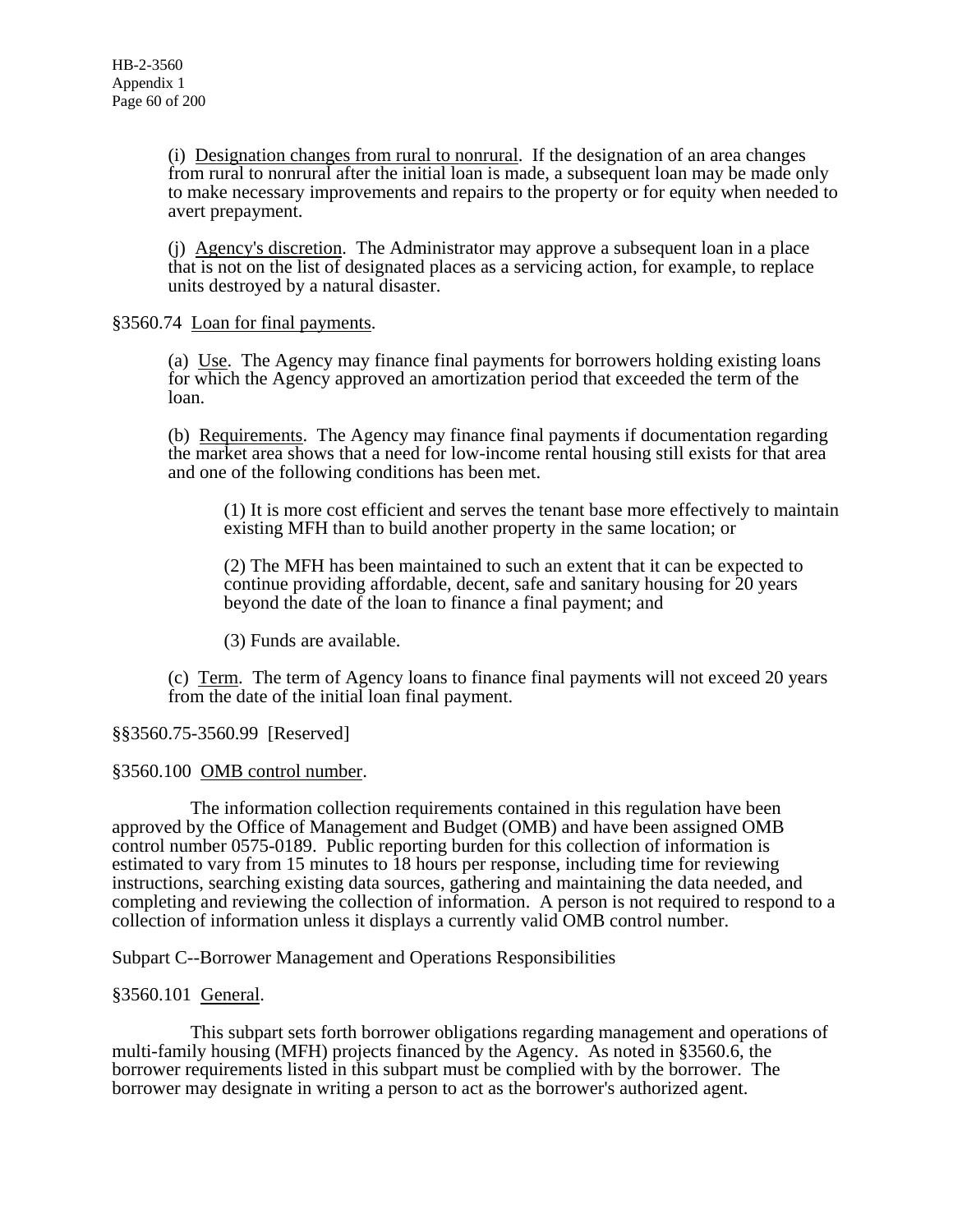#### §3560.102 Housing project management.

(a) General. Borrowers hold final responsibility for housing project management and must ensure that operations comply with the terms of all loan or grant documents, Agency requirements and applicable local, state and Federal laws and ordinances.

Project operations shall be conducted to meet the actual needs and necessary expenses of the property or for any other purpose authorized under Agency regulations. Any party not meeting these responsibilities may be subject to penalties. It is expected that only typical and reasonable expenses be incurred for the services rendered. Consequently, methods to inflate, duplicate, obscure, or failure to disclose the true nature and cost of work performed for the services rendered will cause the Agency to deny budget requests for the services or issue a demand for recovery and reimbursement for unauthorized actions.

(b) Management plan. Borrowers must develop and maintain a management plan for each housing project covered by their loan or grant. The management plan must establish the systems and procedures necessary to ensure that housing project operations comply with Agency requirements.

(1) At a minimum, management plans must address the following items:

(i) Maintenance systems, including procedures for routine maintenance, capital item repair and replacement, and effective energy conservation practices;

(ii) Personnel policies, job descriptions, staffing plans, training procedures for on-site staff. The Borrower will include specific dutiesand responsibilities of each property manager, site manager and caretaker;

(iii) Front-line management functions to be performed by off-site staff;

(iv) Plans and procedures for providing supplemental services including laundry, vending, and security;

(v) Plans for accounting, record keeping and meeting Agency reporting requirements;

(vi) Procurement procedures;

(vii) Rent and occupancy charge collection procedures, and procedures for requesting and implementing changes in rents, utility allowances, or occupancy charges;

(viii) Plans and procedures for marketing rental units and maintaining compliance with the Affirmative Fair Housing Marketing Plan in accordance with §3560.104;

(ix) Unit leases and leasing policies and procedures, including procedures for maintaining and purging waiting lists, determining applicant eligibility, certifying and recertifying income, tenant selection, and occupancy policies such as security deposit amounts, occupancy rules, termination of leases or occupancy agreements and eviction;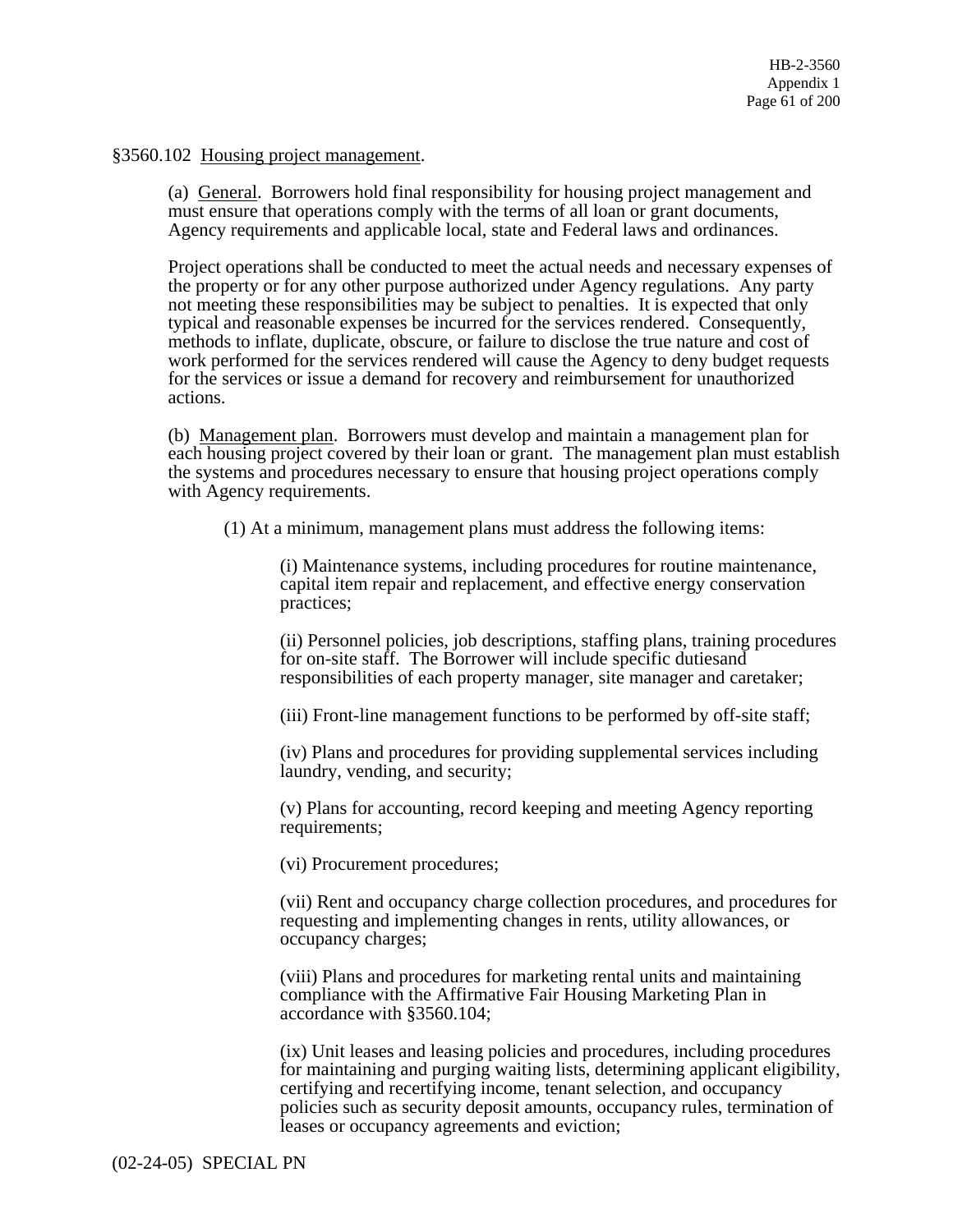(x) Plans for allowing tenant participation in property operations and for fostering tenant relationships with management;

(xi) Procedures for applicant and tenant appeals; and

(xii) Describe how management will make known to tenants and applicants that management will provide reasonable accommodations under the Fair Housing Act, section 504 of the Rehabilitation Act of 1973, and regulations implemented there under at the borrower's expense unless to do so would cause an undue financial or administrative burden, how such requests are to be made, and who within management will have the authority to approve or disapprove a request for an accommodation.

(2) Loan or grant applicants must submit a management plan before the Agency will give final approval to the loan or grant application. The plan must address the required items identified in paragraph  $(b)$  $(1)$  of this section in sufficient detail to enable the Agency to monitor housing project performance.

(c) Management plan effective period. A management plan remains in effect as long as it accurately reflects housing project operations and the housing project is in compliance with the Agency requirements.

(1) Borrowers must submit an updated management plan to the Agency if operations change or are no longer consistent with the management plan on file with the Agency.

(2) When there are no changes in operations, borrowers must submit a certification to the Agency every 3 years stating that operations are consistent with the management plan and the plan is adequate to assure compliance with the loan and grant documents and Agency requirements or applicable local, state and Federal laws.

(3) If the Agency determines that operations are in compliance with Agency requirements, loan or grant agreements, or applicable local, state, and Federal laws, but are not consistent with the management plan, the Agency will require the borrower to:

(i) Revise the management plan to accurately reflect housing operations;

(ii) Take actions to ensure the management plan is followed; or

(iii) Advise the Agency in writing of the action taken.

(4) When a housing project is being transferred from one borrower to another, the transferee must submit a management plan that addresses the required items identified in paragraph (b)(1) of this section in sufficient detail to enable the Agency to give final approval of the transfer.

(d) Housing projects with compliance violations. Upon receiving notice of compliance violations in accordance with §3560.354, borrowers must submit to the Agency:

(1) Revisions to the management plan establishing the changes in housing operations that will be made to restore compliance;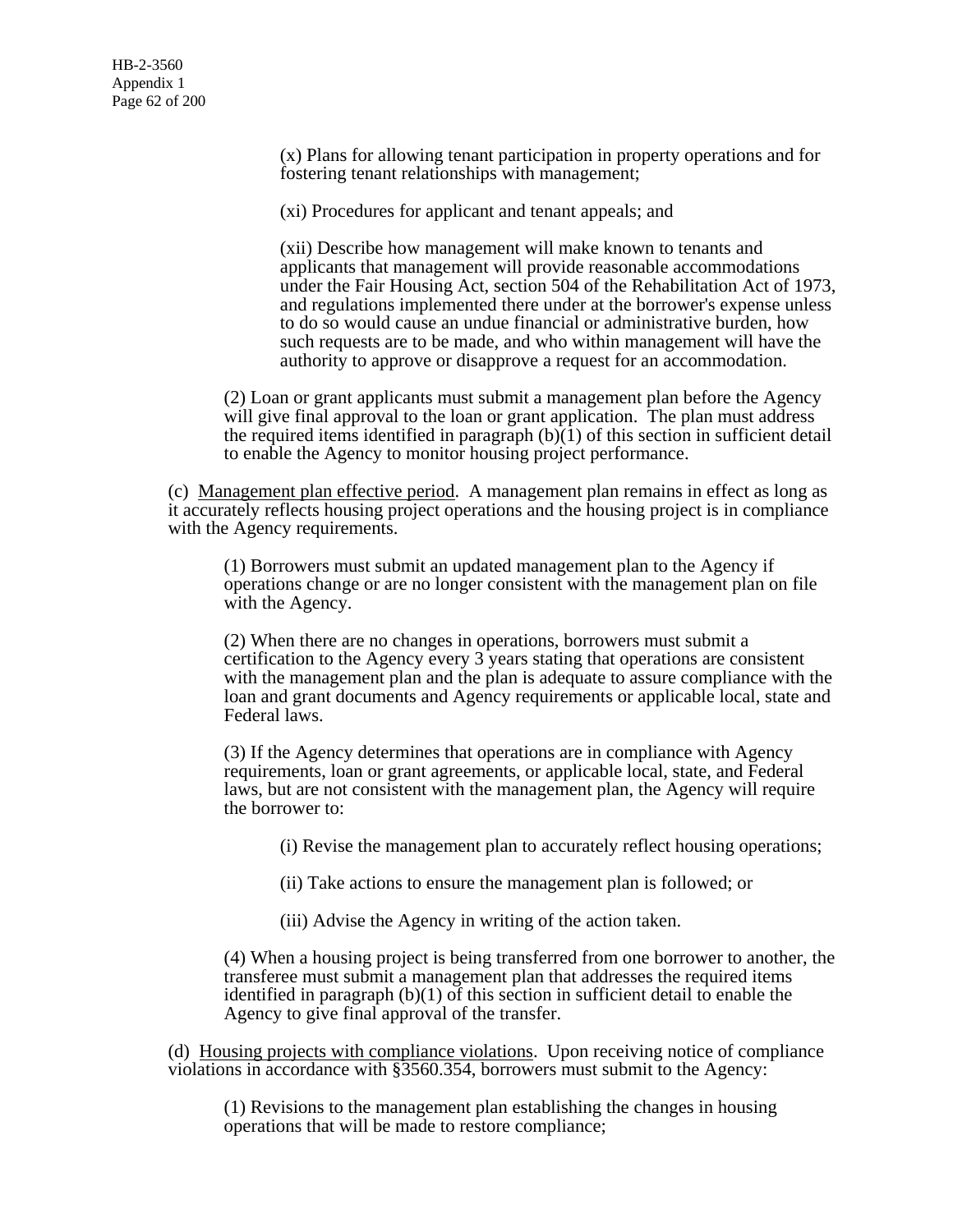(2) If the borrower determines the compliance violations were due to a failure to follow the management plan, the borrower must certify to the Agency that the management plan is adequate to assure compliance with the applicable requirements of this part and submit a written description of the actions they will take to ensure the management plan is followed; or

(3) If the Agency discovers continued discrepancies between a management plan and housing project operations or compliance violations, the Agency may require the borrower to install a different management agent acceptable to the Agency as described in paragraph (e) of this section.

(e) Acceptable management agents. Borrowers must obtain Agency approval of the agent proposed to manage a housing project prior to entering into any formal agreement with the agent and prior to allowing the agent to assume responsibility for housing project operations. Borrowers that plan to self-manage a housing project also must receive Agency approval before assuming responsibility for housing operations.

(1) Borrowers must submit a written request for Agency approval of the proposed management agent at least 45 days prior to the date the agent is to assume responsibility for operations. This request must include a profile of the proposed management agent that provides sufficient information to allow the Agency to evaluate whether the agent is acceptable.

(2) The Agency will deny approval of any proposed management agent that cannot provide evidence of at least two years of experience and satisfactory performance in directing and overseeing the management of similar federallyassisted MFH.

(3) The Agency may issue approval of a management agent that does not meet the requirements of  $\S 3560.102(e)(2)$  if the management agent can provide evidence that indicates the ability to successfully manage a MFH project in accordance with Agency requirements.

(4) If a borrower enters into an agreement with a management agent or begins to self-manage prior to receiving Agency approval, the Agency will place the borrower in non-monetary default status and will require the borrower to immediately terminate the contract with the management agent.

(f) Self-management. Borrowers may self-manage a housing project but must receive Agency approval before assuming responsibility for housing operations. Borrowers that plan to self-manage must meet all requirements of §3560.102, except for paragraph (h) of this section.

(g) Identity-of-interest disclosure. Borrowers and management agents must disclose to the Agency all identity-of-interest relationships which they have with firms and must receive Agency approval to use such firms prior to entering into any contractual relationships with such entities that involve Agency funds.

(1) This disclosure must include any identity-of-interest relationships between:

(i) The borrower and the management agent;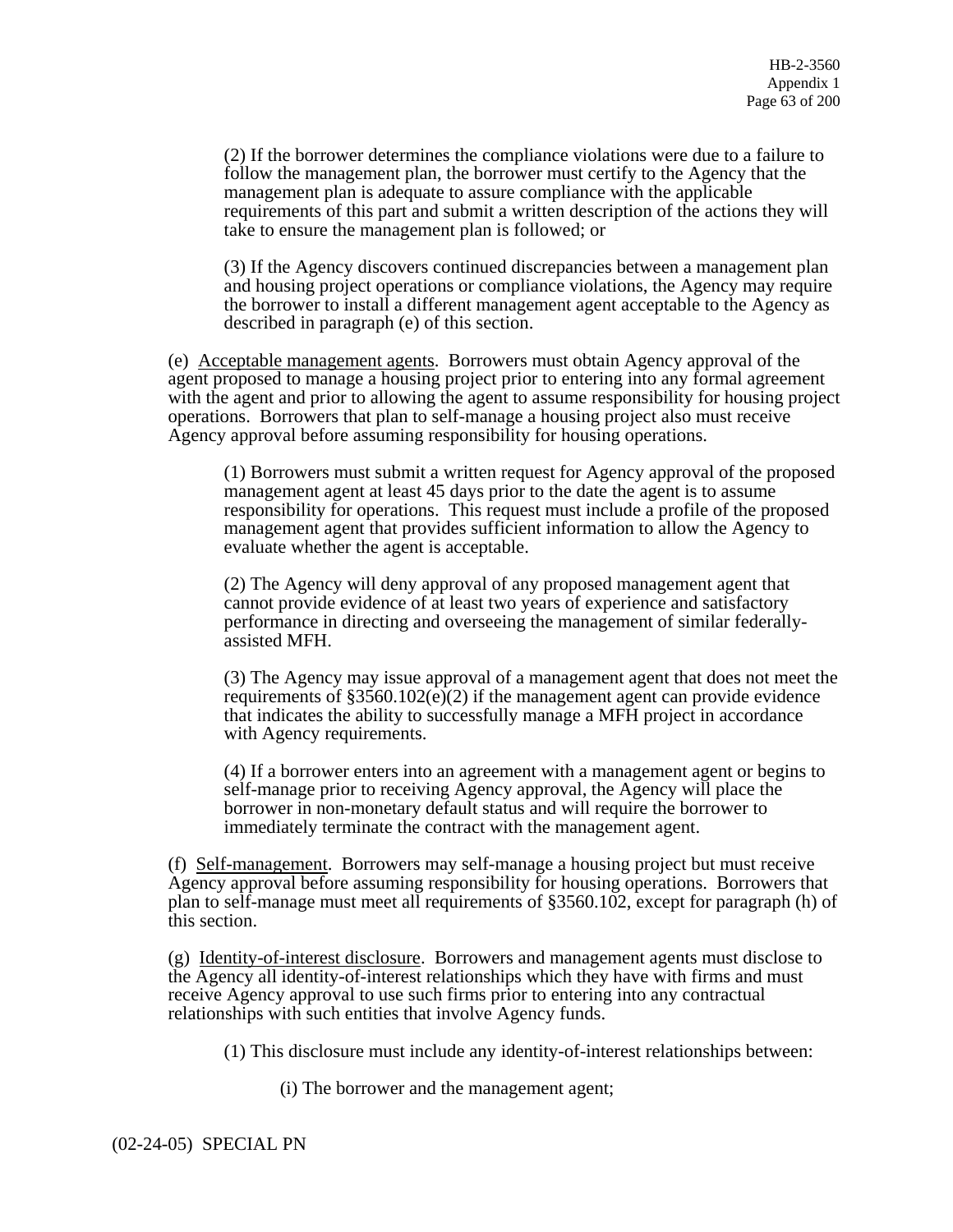(ii) The borrower or management agent and the providers of supplies and services to the housing project; and

(iii) The borrower or the management agent and employees of any of the above.

(2) Failure to disclose such relationships may subject the borrower, the management agent, and the other firms or employees found to have an identity of interest relationship to suspension, debarment, or other remedies available to the Agency.

(3) After disclosure of an identity-of-interest relationship:

(i) The borrower, management agent, and supplier of goods and services must provide documentation proving that use of identity-of-interest firms is in the best interest of the housing project;

(ii) Any supplier of goods and services must certify in writing to the Agency that the individual or organization has a viable, on-going trade or business qualified and licensed, if appropriate, to do the work for which a contract is being proposed;

(iii) The borrower, management agent, and supplier of goods and services must agree, in writing, that all records related to the housing project will be made available to the Agency, Office of the Inspector General (OIG), General Accountability Office (GAO), or a representative of the Agency, upon request; and

(iv) The Agency will deny the use of an identity-of-interest firm when the Agency determines such use is not in the best interest of the Federal Government or the tenants.

(h) Management agreement. Borrowers contracting with a management agent must execute a management agreement that establishes:

(1) The management agent's responsibility to comply with Agency requirements and local, state, and Federal laws;

(2) That the management fee is payable out of the housing project's general operating account consistent with the requirements of paragraph (i) of this section; and

(3) The Agency's authority to terminate the agreement for failure to operate the housing project in accordance with Agency requirements or local, state, or Federal laws.

(i) Management fees. Management fees will be an allowable expense to be paid from the housing project's general operating account only if the fee is approved by the Agency as a reasonable cost to the housing project and documented on the management certification. Management fees must be developed in accordance with the following:

(1) The management fee may compensate the management entity only for the specifically identified bundle of services to be provided to the housing project. Costs and services to be paid as part of the bundle of services include: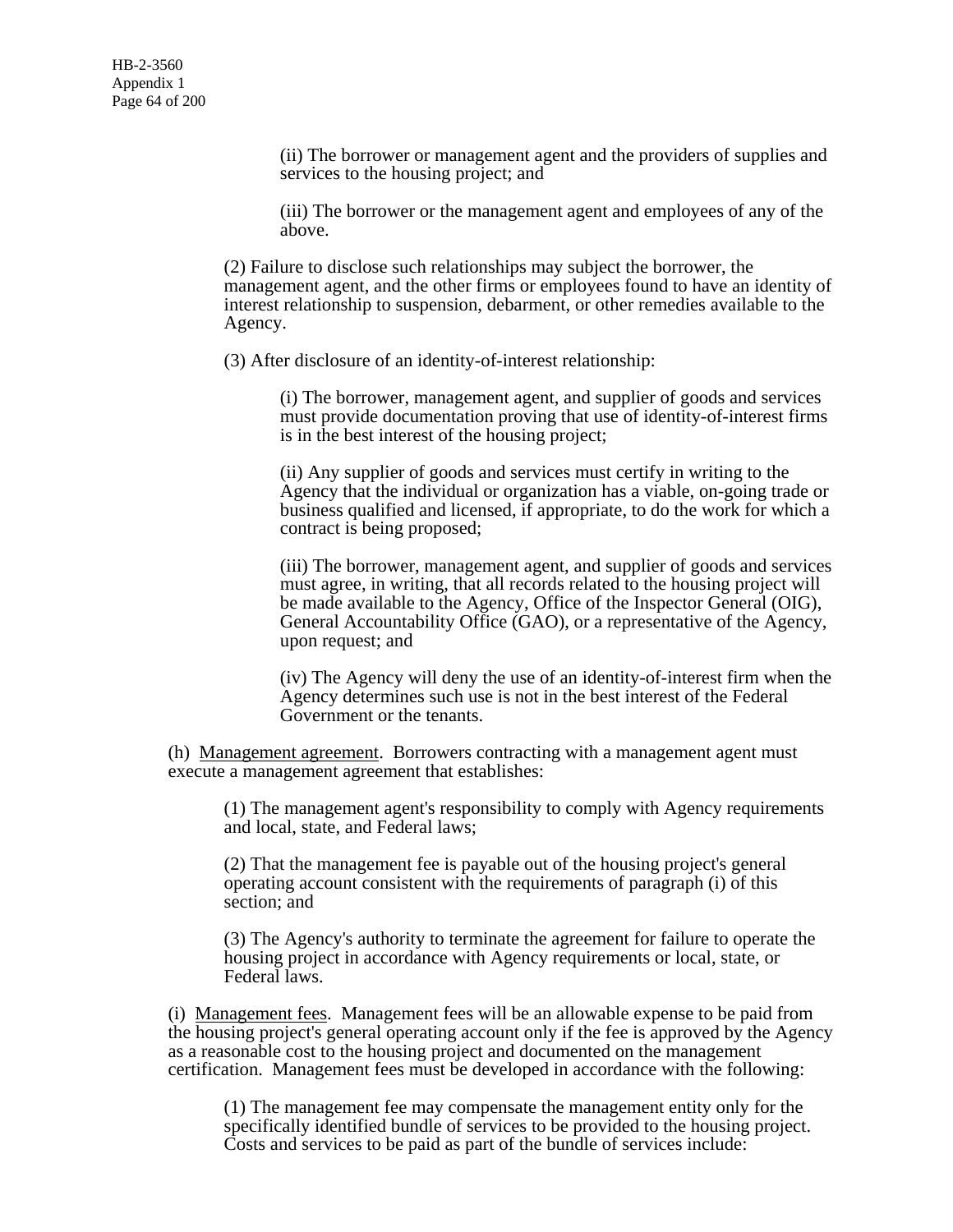(i) Supervision by the management agent and its staff (time, knowledge, and expertise) of overall operations and capital improvements of the site.

(ii) Hiring, supervision, and termination of on-site staff.

(iii) General maintenance of project books and records (general ledger, accounts payable and receivable, payroll, etc.). Preparation and distribution of payroll for all on-site employees, including the costs of preparing and submitting all appropriate tax reports and deposits, unemployment and workers' compensation reports, and other IRS- or state-required reports.

(iv) Training provided to on-site staff at the project site.

(v) Preparation and submission of proposed annual budgets and negotiation of approval with the Agency, other governmental agencies and the borrowers.

(vi) Preparation and distribution of the Agency or other governmental agency forms and routine financial reports to borrowers.

(vii) Preparation and distribution of required year-end reports to the Agency or other governmental agency and borrowers.

(viii) Preparation of requests for reserve withdrawals, rent increases, or other required adjustments.

(ix) Arranging for preparation by outside contractors of energy audits and utility allowance analysis. Implement appropriate changes.

(x) Preparation and implementation of Affirmative Fair Housing Marketing Plans as well as general marketing plans and efforts.

(xi) Review of tenant certifications and submission of monthly rental assistance requests, and overage. Submission of payments where required.

(xii) Preparation, approval, and distribution of operating disbursements; oversight of project receipts; and reconciliation of deposits.

(xiii) Overhead of management agent, including:

 (A) Establish, maintain, and control an accounting system sufficient to carry out accounting supervision responsibilities.

(B) Maintain agent office arrangements, staff, equipment, furniture, and services necessary to communicate effectively with the properties, the Agency or other governmental agency and with the borrowers.

(C) Postage expenses related to the normal responsibility for mailings to the properties, the Agency or other governmental agency, the tenants, the vendors, and the owners.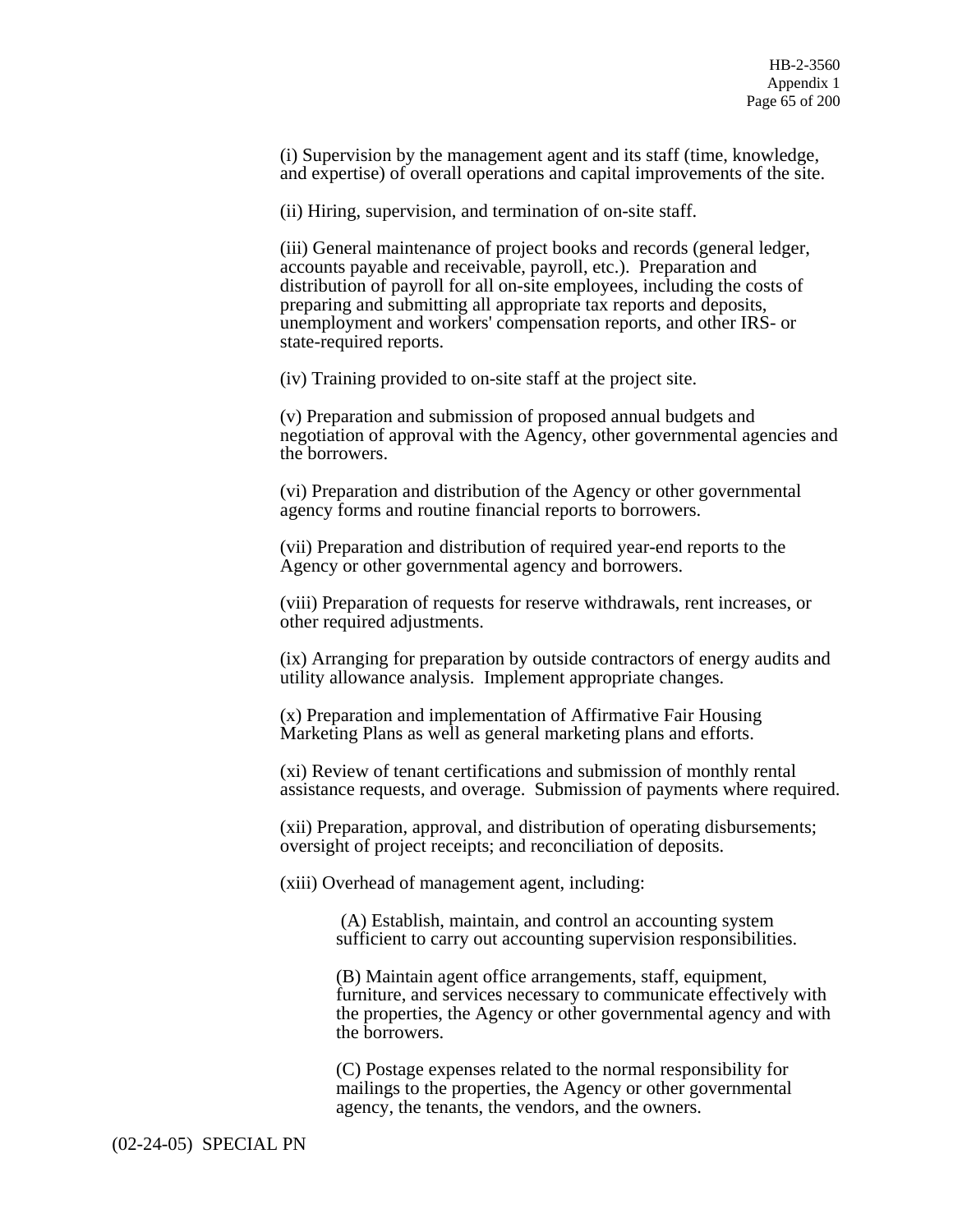(D) Expense of telephone and facsimile communication to the properties, tenants, the Agency or other governmental agency, and the borrowers.

(E) Direct costs of insurance (fidelity bonds covering central office staff, computer and data coverage, general liability, etc.) directly related to protection of the funds and records of the borrower.

(F) Central office staff training and ongoing certifications.

(G) Maintenance of all required profession and business licenses and permits. (This does not include project site office permits or licenses.)

(H) Insurance coverage for agent's office and operations (Property, Auto, Liability, E&O, Casualty, Workers Compensation, etc.)

(I) Travel of agent staff to the properties for on-site inspection, training, or supervision activities.

(J) Agent bookkeeping for their own business.

(xiv) Attendance at meetings (including travel) with tenants, owners, and the Agency or other governmental agency.

(xv) Development, preparation, and revision of management plans or agreements.

(xvi) Coordination of U.S. Department of Housing and Urban Development (HUD) certifications or vouchers with tenants, including all reporting to all pertinent agencies and borrowers.

(xvii) Directing the investment of project funds into required accounts.

(xviii) Maintenance of bank accounts and monthly reconciliations.

(xix) Preparation, request for, and disbursement of borrower's initial operating capital (for new projects) as well as administration of annual owner's return on investment.

(xx) Account maintenance, settlement, and disbursement of security deposits.

(xxi) Working with third party auditors for initial set-up of audits and annually thereafter for audit preparation and review. Assistance with supplemental letters and preparation of Agency financial reports or other governmental agency reports.

(xxii) Storage of records and adherence to records retention requirements.

(xxiii) Assist on-site staff with tenant relations and problems. Provide assistance to on-site staff in severe actions (eviction, death, insurance loss, etc.).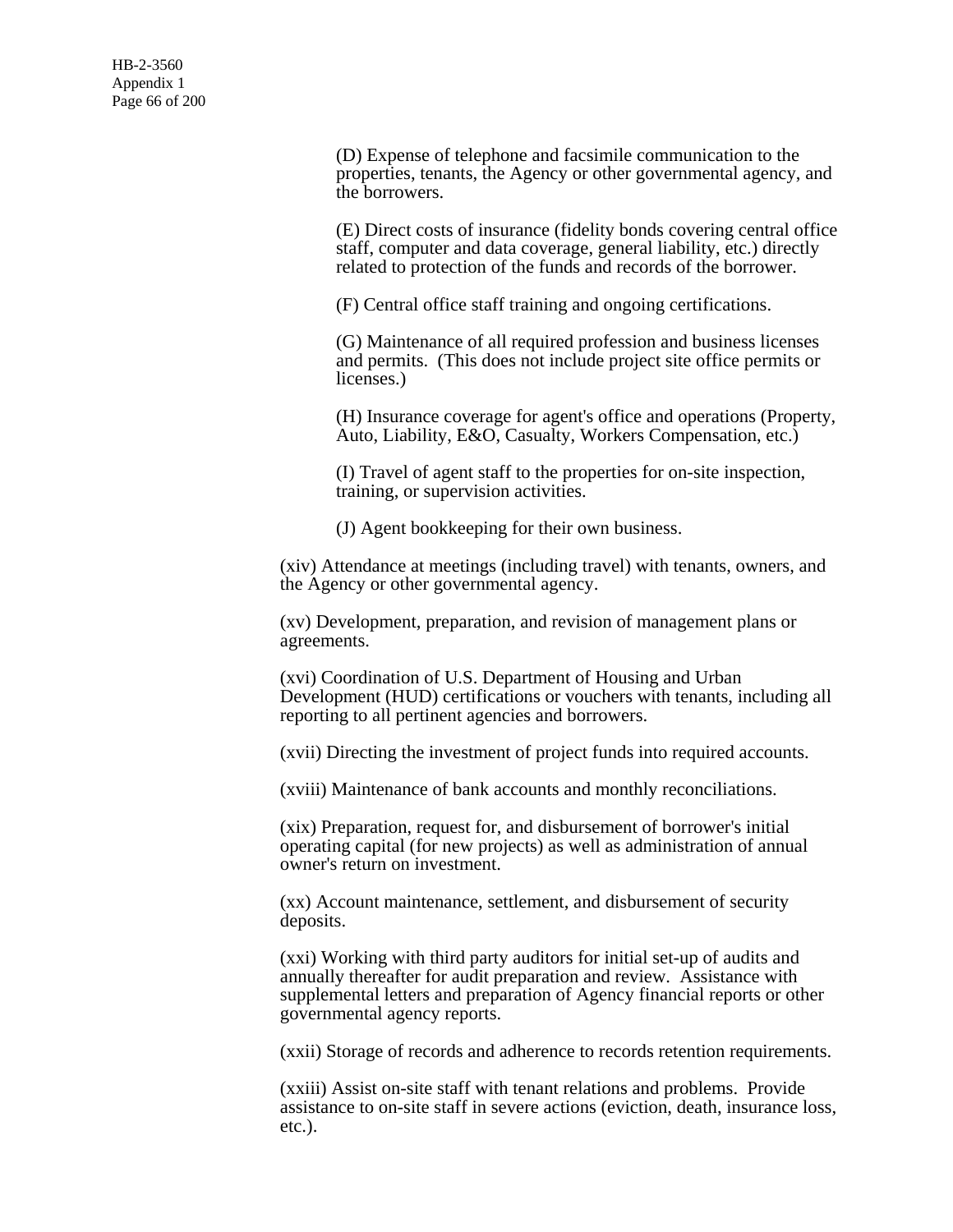(xxiv) Oversight of general and preventive maintenance procedures and policies.

(xxv) Development and oversight of asset replacement plans.

(xxvi) Oversight of preparation of section 504 reviews, development of plans, and implementation of improvements necessary to comply with plans and section 504 requirements.

(xxvii) Reporting to general and limited partners and State agencies for Low Income Housing Tax Credit (LIHTC)-compliance purposes.

(2) Management fees may consist of a base per occupied unit fee and add-on fees for specific housing project characteristics. Management entities may be eligible to receive the full base per occupied unit fee for any month or part of a month during which the unit is occupied.

(i) Periodically, the Agency will develop a range of base per occupied unit fees that will be paid in each state. The Agency will develop the fees based on a review of housing industry data. The final base for occupied unit fees for each state will be made available to all borrowers.

(ii) Periodically, the Agency will develop the amount and qualifications to receive add-on fees. The final set of qualifications will be made available to all borrowers.

(3) Allowable Administrative Expenses.

(i) Identifying the Type of Administrative Expense. Management Plans and Agreements must describe if administrative expenses are to be paid from the management fee or paid for as a project cost.

> (A) A management plan is required for all projects. The management plan should describe administrative expenses paid from management agent fees or project operations. The management plan should provide job descriptions for the site manager, the management agent and other personnel. It is important that these documents accurately reflect the duties being performed by the various personnel. The management plan must meet the standards set out in this rule.

(B) A task list should be used to identify which services are included in the management fee, which services are included in project operations, and which are pro-rated along with the methodology used to pro-rating of expenses between management agent fees and project operations. Some property responsibilities are completed at the property and some offsite. Agent responsibilities may be performed at the property, the management office, or at some other location.

(02-24-05) SPECIAL PN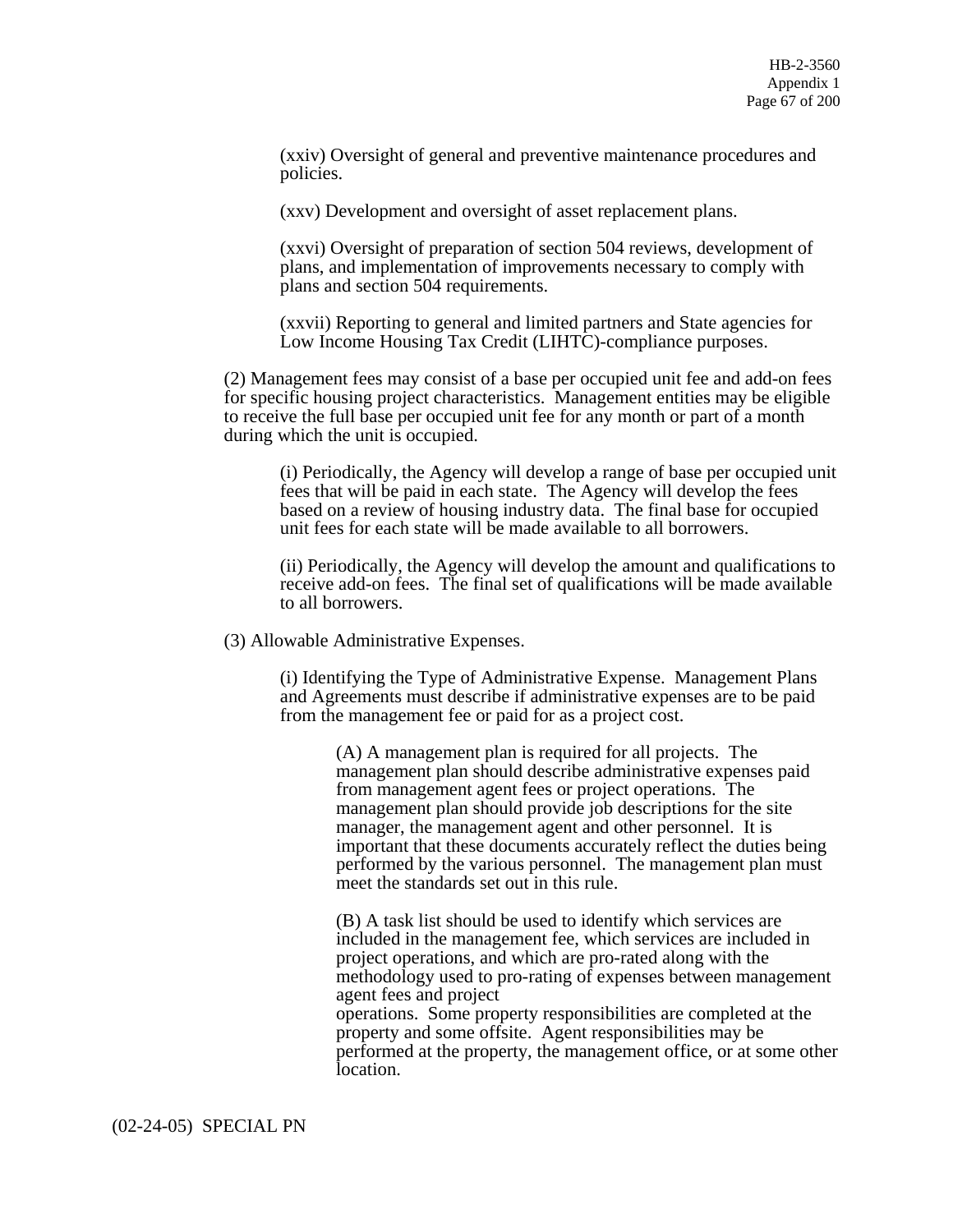(C) Disputes may arise as to who performs certain services. The management plan and job descriptions should normally provide sufficient clarity to avoid or resolve any such disputes; however, sometimes clarifications and supporting materials may be required to resolve disputes. The decision must be made based on the most complete evaluation of the facts presented.

(ii) Allowable Administrative Expenses. Payroll related administrative expenses are allowable expenses. Postage expense to mail out rental applications, third-party (asset income and adjustments to income) verifications, application processing correspondence (acceptance or denial letters), mailing project invoice payments, required correspondence, and report submittals to various regulatory authorities for the managed property are allowable project expenses no matter what location or point of origin the mail is generated. Photocopying or printing expense related to actual production of project brochures, marketing pieces, forms, reports, notices, and newsletters are allowable project expenses no matter what location or point of origin the work is performed including outsourcing the work to a professional printer. Correspondence or reports required for record retention or project compliance are allowable project expenses. The cost or expense of equipment and any related equipment service contract is a management agent direct expense, unless the machine becomes the property of the project after purchase.

(iii) Determining if Expenses are Reasonable. Generally, expenses charged to project operations, whether for management agent services or other expenses, must be reasonable, typical, necessary and show a clear benefit to the residents of the property. Services and expenses charged to the property must show value added and be for authorized purposes. If such value is not apparent, the service or expense should be examined.

> (A) Administrative expenses for project operations exceeding 23 percent, or those typical for the area, of gross potential basic rents and revenues (i.e., referred to as gross potential rents in industry publications) highlight a need for closer review for unnecessary expenditures. Budget approval is required and project resources may not always permit an otherwise allowable expense to be incurred if it is not fiscally prudent in the market.

(B) Excessive administrative expenses can result in inadequate funds to meet other essential project needs, including expenditures for repair and maintenance needed to keep the project in sound physical condition. Actions that are improper or not fiscally prudent may warrant budget disapproval and/or a demand for recovery action.

(4) Unallowable Administrative Expenses.

(i) Certain expenses are not allowable such as legal fees, association dues, bonuses or monetary performance awards, parties, computer hardware and some software, and telephone purchases.

(ii) It is inappropriate to charge for legal services to represent any interest other than the borrower's interest (i.e., representing a general partner or limited partner to defend their individual owner interest is not allowable).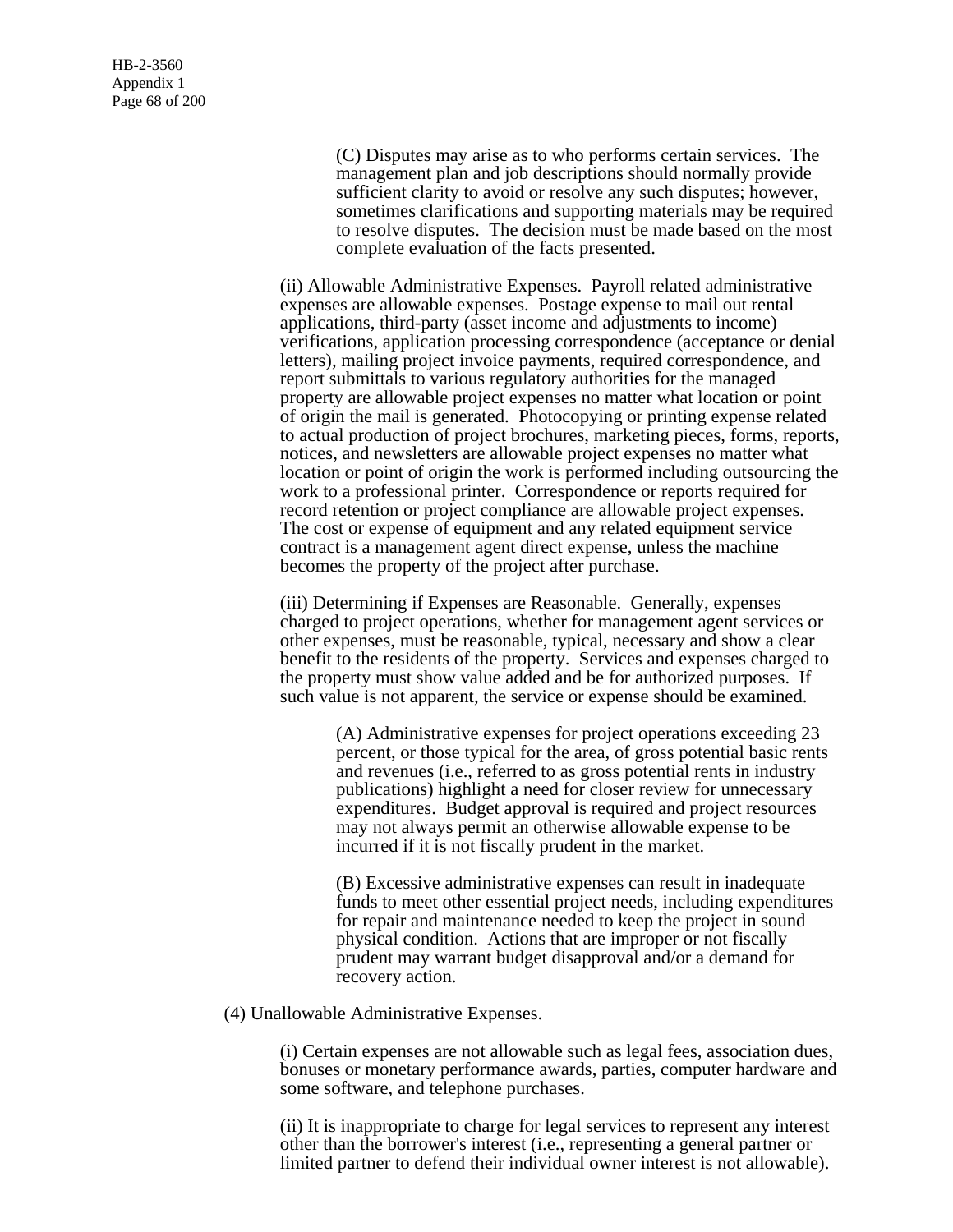Where there is no finding of a borrower's fault, commercially reasonable legal expenses and costs for defending or settling lawsuits (without admission of liability) are allowable.

(iii) Charging for payment of penalties, including opposition legal fees resulting from an award finding improper actions on the part of the owner or management agent is generally an inappropriate project expense. The party responsible generally pays such expenses for violating the standards or by their insurance carriers.

(iv) Association dues to be paid by the project should only be related to training for site managers or management agents. To the extent that association dues can document training for site managers or management agents related to project activities by actual cost or pro-ration, a reasonable expense may be billed to the project.

(v) It is inappropriate for the project to pay for bonuses or monetary performance awards to site managers or management agents that are not clearly provided for by the site manager salary contract.

(vi) Billing the project for parties that are large or unreasonable, such as renting expensive party halls or hotel rooms and payment for alcoholic beverages or gifts to management agent staff are also inappropriate.

(vii) It is inappropriate to bill the project for computer hardware, some software, and internal connections that are beyond the scope and size reasonably needed for the services supplied (i.e., purchasing equipment or software for use by a site manager that is clearly beyond that needed to support project operations). Note that computer learning center activities benefiting tenants are not covered in this prohibition.

(viii) It is inappropriate to bill the project for practices that are inefficient such as routine use of collect calls from a site manager to a management agent office.

### (j) Management certification.

(1) As a condition of approval of the management agent and the management fee, the borrower and the management agents must execute an Agency-approved certification establishing an allowable management fee to be paid out of the housing project's general operating account and certifying that:

(i) The borrower and management agent agree to operate the housing project in accordance with the management plan;

(ii) The borrower and the management agent will comply with Agency requirements, loan or grant agreements, applicable local, state and Federal laws and ordinances, and contract obligations, will certify that no payments have been made to anyone in return for awarding the management contract to the management agent, and will agree that such payments will not be made in the future;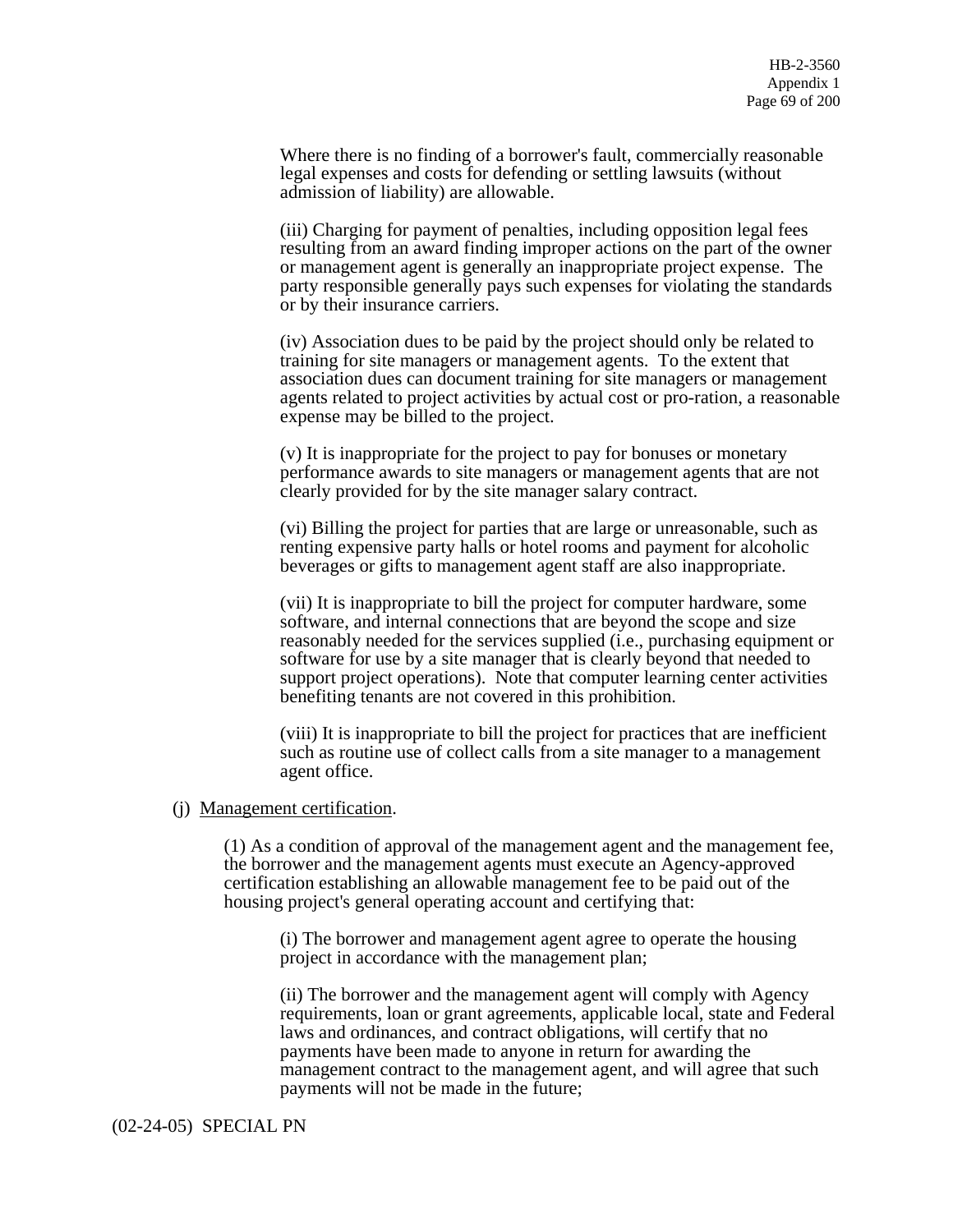(iii) The borrower and the management agent will comply with Agency notices or other policy directives that relate to the management of the housing project;

(iv) The management agreement between the borrower and management agent complies with the requirements of this section;

(v) The borrower and the management agent will comply with Agency requirements regarding management fees as specified in paragraph (i) of this section, and allocation of management costs between the management fee and the housing project financial accounts specified in  $§3560.302(c)(3);$ 

(vi) The borrower and the management agent will not purchase goods and services from entities that have an identity-of-interest (IOI) with the borrower or the management agent until the IOI relationship has been disclosed to the Agency according to paragraph (g) of this section, not denied by the Agency under paragraph  $(d)(3)$  of this section, and it has been determined that the costs are as low as or lower than arms-length, open-market purchases; and

(vii) The borrower and the management agent agree that all records related to the housing project are the property of the housing project and that the Agency, OIG, or GAO may inspect the housing records and the records of the borrower, management agent, and suppliers of goods and services having an IOI with the borrower or with a management agent acting as an agent of the borrower upon demand.

(2) A certification will be executed each time a management agent is proposed and a management agreement is executed or renewed. Any amendment to a management certification must be approved by the Agency and the borrower.

(k) Procurement. The borrower and the agents of the borrower must obtain contracts, materials, supplies, utilities, and services at a reasonable cost and seek the most advantageous terms to the housing project. Any discounts, rebates, fees, proceeds, or commissions obtainable with respect to purchases, service contracts, or other transactions must be credited to the housing project.

(l) Electronic Submission of Data to Agency. For properties with eight or more housing units, the Agency may specify that borrowers submit information required by this part electronically.

§3560.103 Maintaining housing projects.

(a) Physical maintenance.

(1) The purposes of physical maintenance are the following:

(i) Provide decent, safe, and sanitary housing; and

(ii) Maintain the security of the property.

(2) Borrowers are responsible for the long-term, cost-effective preservation of the housing project.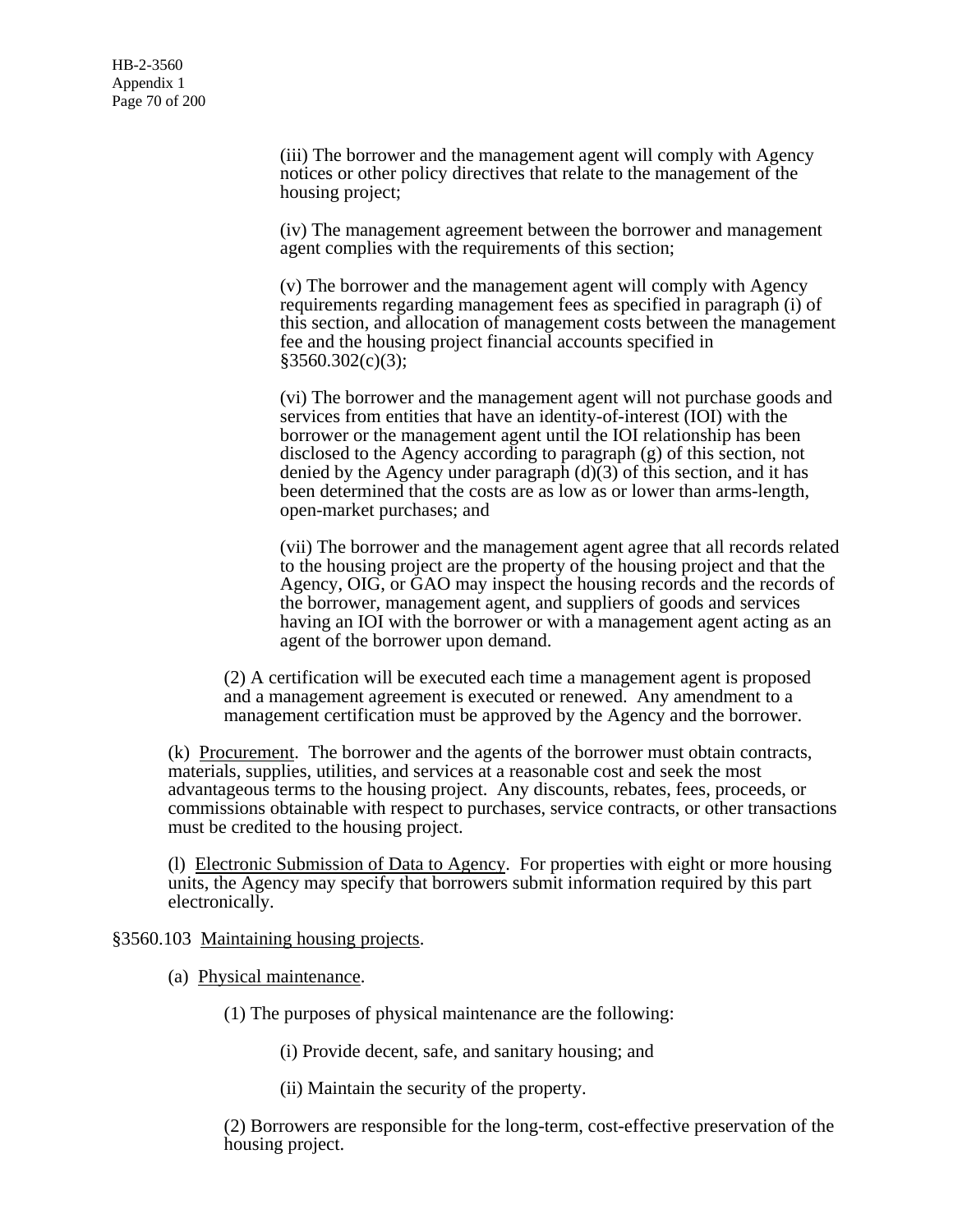(3) At all times, borrowers must maintain housing projects in compliance with local, state and federal laws and regulations and according to the following Agency requirements for affordable, decent, safe, and sanitary housing. Agency design requirements are discussed in §3560.60. The Agency acknowledges that property maintenance is an ongoing process and will not penalize borrowers for less than 100 percent compliance as long as it is evident that the borrower is striving to achieve the standards listed in this paragraph. In addition, the Agency understands that although its multifamily housing portfolio is relatively homogeneous, no one standard is appropriate for all properties.

(i) Utilities. The housing project must have an adequate and safe water supply, a functional and safe waste disposal system, and must be free of hazardous waste material.

(ii) Drainage and erosion control. The housing project must have drainage that effectively protects the housing project from water damage from standing water and erosion. Units, basements, and crawl spaces must be free of water seepage.

(iii) Landscaping and grounds. The housing project must be landscaped attractively. Lawns, plants and shrubs must be maintained and must allow air to windows, vents, and sills. Recreation areas must be maintained in a safe and clean manner and trash collection areas must be adequately sized, screened, and maintained.

(iv) Drives, parking services and walks. The housing project must have drives, parking lots, and walks that are free of holes and deterioration. Walks with changes in height between slabs of approximately  $\frac{1}{2}$  inch or greater will be considered unacceptable.

(v) Exterior signage. All signs at the housing project, including those related to the housing project name, buildings, parking spaces, unit numbers and other informational directions must be visible and well-kept. Sign requirements must conform to §3560.104(d).

(vi) Fences and retaining walls. The housing project must have fence lines that are free of trash, weeds, vines, and other vegetation. Fences must be free of holes and damaged or loose sections. The bases of all retaining walls must be erosion free and drainage weep holes must be cleaned out to prevent excessive pressure behind the retaining wall.

(vii) Debris and graffiti. The housing project, including common areas, must be free of trash, litter, and debris. Public walkways, walls of buildings and common areas must be free of raffiti.

(viii) Lighting. The housing project must have functional exterior lighting and functional interior lighting in common areas which permits safe access and security.

 (ix) Foundation. The housing project must have a foundation that is free of evidence of structural failure, such as uneven settlement indicated by horizontal cracks or severe bowing of the foundation wall. Structural members must not have evidence of rot or insect or rodent infestation.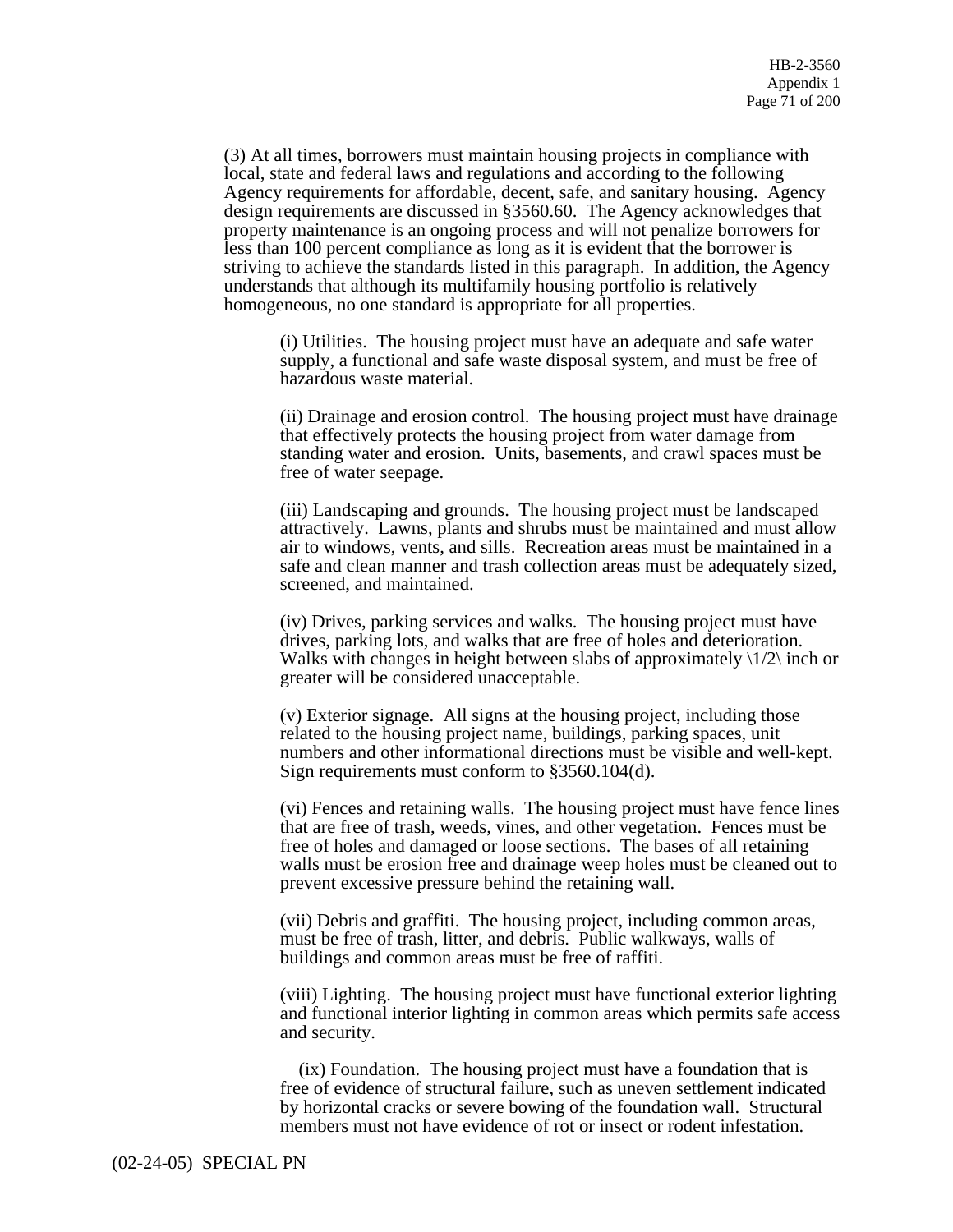(x) Exterior walls and siding. The housing project must have walls that are free from deterioration which allows elements to infiltrate the structure, eaves, gables, and window trim that are free from deterioration, exterior wall coverings that are intact, securely attached, and in good condition. Brick veneers must be free of missing mortar or bricks.

(xi) Roofs, flashing, and gutters. The housing project must have gutters and downspouts, where appropriate for climatic conditions, that are securely attached, clean, and finished or painted properly with splash blocks or extenders that direct water flow away from the building. The housing project must have a roof that is free of leaks, defective covering, curled or missing shingles and which is not sagging or buckling. Fascia and soffits must be intact.

(xii) Windows, doors, and exterior structures. The housing project must have screens that are free of tears, breaks and rips and windows that are unbroken. Window thermopane seals must be unbroken and caulking on the exterior of windows and doors must be continuous and free of cracks. Doors must be weather tight, free of holes, and provide security with functional locks. Porches, balconies, and exterior stairs must be free of broken, missing, or rotting components.

(xiii) Common area accessibility. The housing project must have accessible, designated handicapped parking spaces with handicapped space signs properly posted. Common areas must be accessible through walks, ramps, porches, and thresholds. The laundry room must have accessible appliances and mailboxes must be at an accessible level. Elevators or mechanical lifts must be functional and kept in good repair.

(xiv) Common area signage. The following must be posted in a conspicuous place in a common area: "Justice for All" poster, HUD equal housing opportunity poster including the Spanish version if there are Hispanic Limited English Proficiency tenants or applicants, current affirmative fair housing marketing plan, the tenant grievance and appeal procedure, housing project occupancy rules, office hours and phone number, and emergency hours and phone number.

(xv) Flooring. If a housing project has carpeting, the carpet must be clean, without excessive wear, and seams that are secure and stretched properly. If the housing project has resilient flooring, the flooring must be clean, unstained, free of tears and breaks, and seams that are secure.

(xvi) Walls, floors, and ceilings. The housing project must have walls, floors, and ceilings that are free of holes, evidence of current water leaks, and free of material that appears in danger of falling. The housing project must have wallboard joints that are secure and free of cracks.

(xvii) Doors and windows. The housing project must have doors that are free of holes, secure, unbroken and easily operable hardware, deadbolt locks which are in place and secure, and, if doors are metal, free of rust. The housing project must have windows which are easily operated, free of bent blinds or torn curtains, and window interiors must be free of evidence of moisture damage.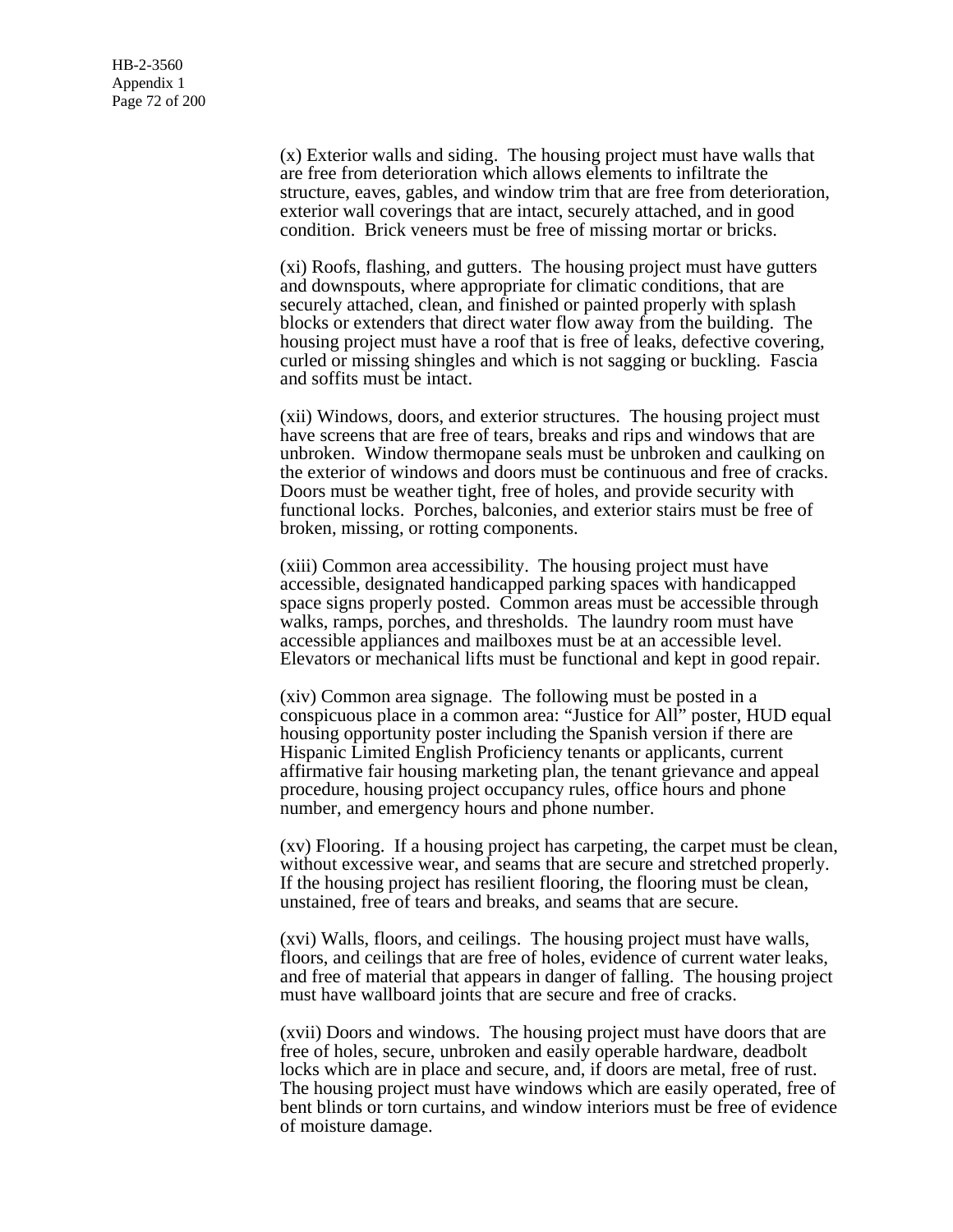(xviii) Electrical, air conditioning and heating. The housing project must have heating and cooling units that are free of bare wires and which are functioning properly, including thermostats. The housing project must not have uncovered outlets or other evident safety hazards, switches which work improperly, or light fixtures which are broken and inoperable.

(xix) Water heaters. The housing project must have water heaters which are operating properly, free of leaks, supply adequate hot water, and are fitted with temperature and pressure relief valves.

(xx) Smoke alarms. The housing project must have smoke alarms which are properly located according to local code and which operate properly.

(xxi) Emergency call system. If a housing project has an emergency call system, the switches must be located in the bathroom and bedroom, furnished with a pull cord, with the down position set to "ON", and must operate properly.

(xxii) Insect or vermin infestation. The housing project must have all units free of visible signs of insects or rodents and must be free of signs of insect or rodent damage.

(xxiii) Range and range hood. The housing project must have range units in which all elements are operable, electrical connections are secure and insulated, doors and drawers which are secure, control knobs and handles which are in place and secure, and housing which is sound and the finish is free of chips, damage, or signs of rust. The range hood fan and light must be operable.

(xxiv) Refrigerator. The housing project must have refrigerators in which the cooler and freezer are operating properly, the shelves and door containers are secure and free of rust, door gaskets are in good condition and functioning properly, and the housing is sound and the finish is free of chips, damage, or signs of rust.

(xxv) Sinks. The housing project must have sinks in which the fittings work properly and are free of leaks, plumbing connections under the cabinet which are free of leaks, the finish is free of chips, damage, or signs of rust, the strainer is in good condition and in place, and which are secured to a wall, counter, or vanity top.

(xxvi) Cabinets. The housing project must have cabinets and vanities which are secure to walls or floor and have faces, doors, and drawer fronts that are in good condition and free of breaks and peeling. Shelving must be in place, fastened securely, and free of warps. The housing project must have counter tops which are secure and free of burn marks or chips, bottoms under sinks which are free of evidence of warping, breaks, or being water soaked. Kitchen counter, vanity tops, and back splashes must be properly caulked.

#### (02-24-05) SPECIAL PN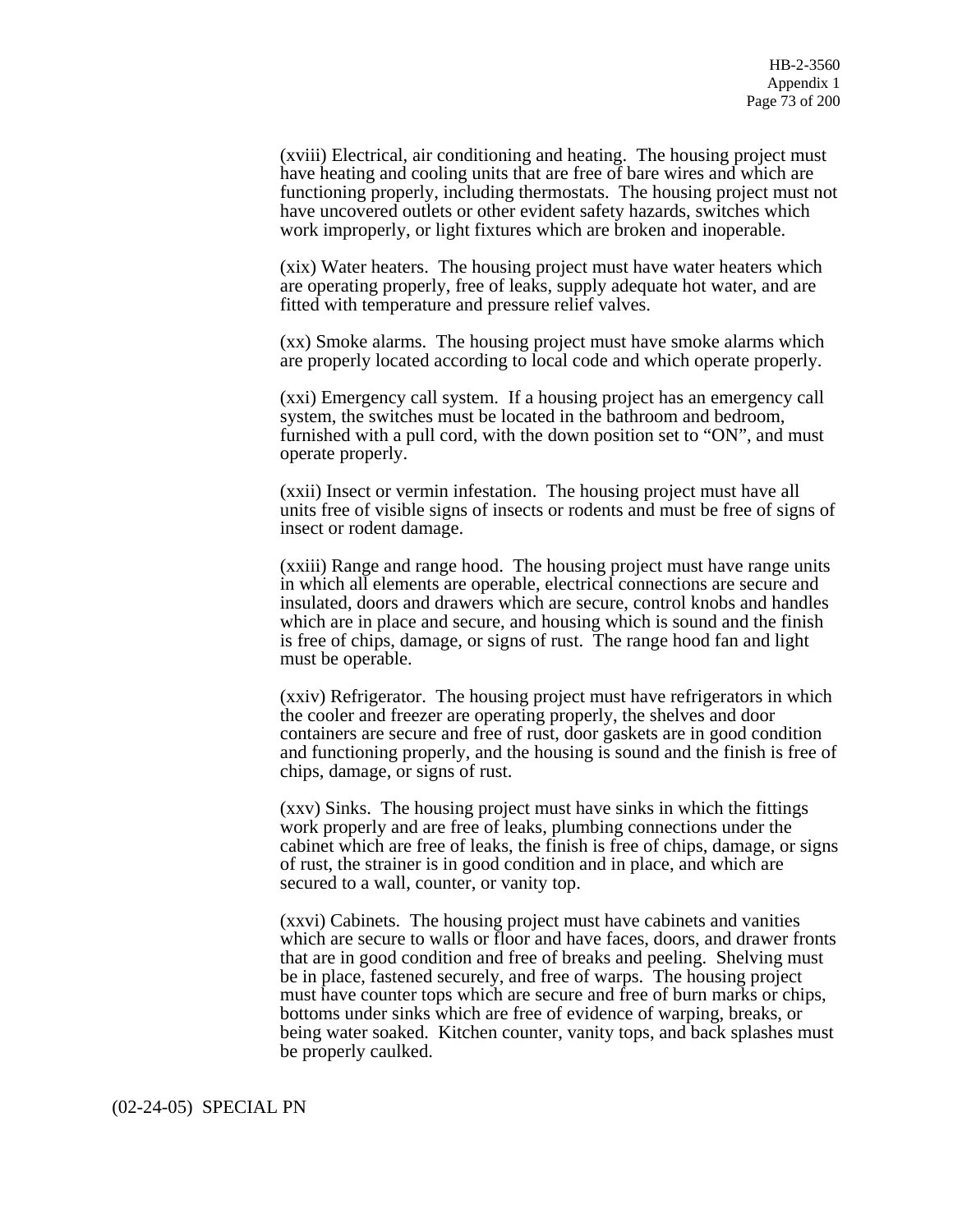(xxvii) Water closets. The housing project must have the base of the water closets at the floor properly caulked. The tanks must be free of cracks or leaks and have a lid which fits and is in good condition. The seats must be secure and in good condition, and the flushing mechanisms must be in good condition and operating properly. The stools must be free of cracks and breaks and be securely fastened to the floor.

(xviii) Bathtub and shower stalls. The housing project must have tubs or shower stalls which are free of cracks, breaks, and leaks, and a strainer in good condition and in place. The housing project must have walls and floors of the bathtubs which are properly caulked, tops and sides of shower stalls must be properly caulked, and the finish is free of chips, damage, or signs of rust.

(4) The Agency expects that upon discovery of a condition not in compliance with the standards listed in this section that the borrower will remedy the situation in a timeframe required by the Agency. The Borrower must provide documentation and justification for any failure to meet such timeframe. Properties with deficiencies in the process of being addressed will not be deemed to be out of compliance unless there are so many deficiencies that it would result in a declaration of substantial noncompliance and call into questions the viability of the property and the effectiveness of the borrower's maintenance program. Failure to make such corrections or repairs constitutes a non-monetary default under §3560.452(e).

(b) Maintenance systems. Borrowers must establish the following maintenance systems and must describe these systems in their management plan.

(1) A system for routine maintenance, including:

(i) Regular maintenance tasks that can be prescheduled or planned; and

(ii) Tasks performed on a regular basis to maintain compliance with the standards established in paragraph (a)(3) of this section.

(2) A system for responsive maintenance including:

(i) A process for responding to requests for maintenance from tenants;

(ii) A process for responding to unexpected malfunctions of equipment or damages to building systems such as a furnace breakdown or a water leak; and

(iii) A 'work order' process for managing and tracking responses to maintenance requests and the performance of maintenance tasks.

(3) A system for preventive maintenance including:

(i) Maintenance of mechanical systems, building exteriors, elevators, and heating and cooling systems which require specially trained personnel; and

(ii) Maintenance that supports energy-efficient operation of the housing project.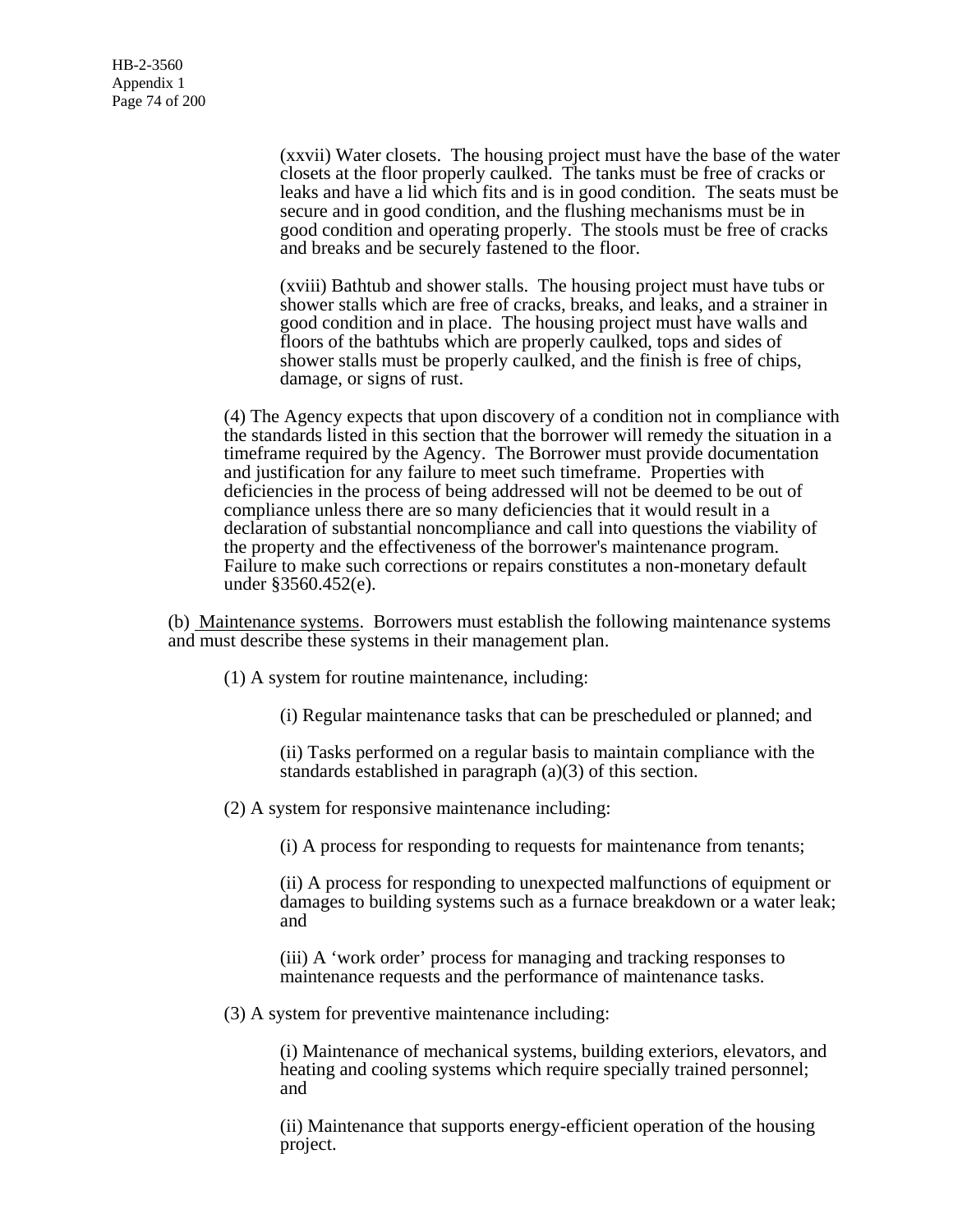(4) A system for correcting deficiencies identified by periodic inspections, which must include:

(i) A move-in inspection;

(ii) A move-out inspection; and

(iii) An annual inspection of occupied units.

#### (c) Capital budgeting and planning.

(1) Borrowers must develop a capital budget as part of their annual housing project budget required under §3560.303. The capital budget must include anticipated expenditures on the long-term capital needs of the housing project to assure adequate maintenance and replacement of capital items.

(2) If the borrower requests an increase in the project's reserve for replacement account, the borrower must have a capital needs assessment prepared and submitted to the Agency to reflect anticipated needs of the housing project for replacement of capital equipment and systems. The cost for preparation of a capital needs assessment will be approved by the Agency as an eligible housing project expense provided the capital needs assessment is reasonable in cost and meets Agency requirements.

(3) [Reserved].

(4) As a part of the annual budget process, borrowers may request an increase in the amount to be contributed and held in the housing project reserve account to fund the needs identified in an Agency-approved capital needs assessment.

(5) At any time, borrowers may request and the Agency may approve amendments to loan or grant documents to increase the amount of funds to be contributed and held in a reserve account to cover the cost of capital improvements based on the needs identified in an Agency approved capital needs assessment. Borrowers must assure improvements are performed as specified in the capital needs assessment.

### §3560.104 Fair housing.

(a) General. Borrowers must comply with the requirements of the Fair Housing Amendments Act of 1988, and this section to meet their fair housing responsibilities.

#### (b)Affirmative Fair Housing Marketing Plan.

(1) Borrowers with housing projects that have four or more rental units must prepare and maintain an Affirmative Fair Housing Marketing Plan (AFHMP) as defined in 24 CFR part 200, subpart M.

(2) Loan or grant applicants must submit an AFHMP for Agency approval prior to loan closing or grant approval. Plans must be updated by the borrower whenever components of the plan change.

(02-24-05) SPECIAL PN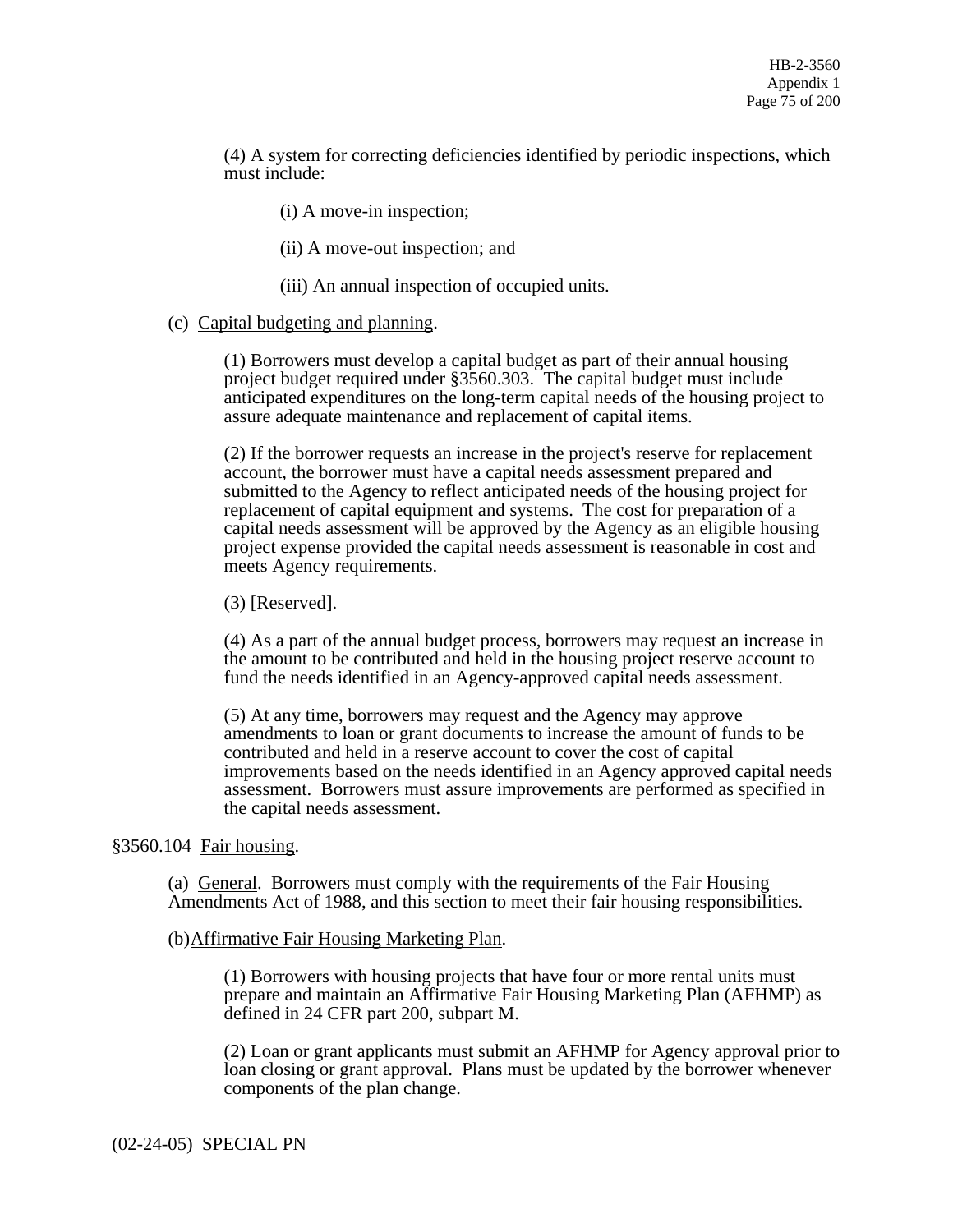(3) Borrowers must post the approved AFHMP for public inspection at the housing project site, rental office, or at any other location where tenant applications for the project are received.

(4) When developing the plan, the following items must be considered by the borrower:

(i) Direction of marketing activities. The plan should be designed to attract applications for occupancy from all potentially eligible groups of people in the housing marketing area, regardless of race, color, religion, sex, age, familial status, national origin, or disability. The plan must show which efforts will be made to reach very low-income or low-income groups who would least likely be expected to apply without special outreach efforts.

(ii) Marketing program. The applicant or borrower should determine which methods of marketing such as radio, newspaper, TV, signs, etc., are best suited to reach those very low-income or low-income groups who are in the market area but who are least likely to apply for occupancy. Marketing must not rely on "word of mouth" advertising.

(A) Advertising.

(1) Frequency. The borrower should advertise availability of housing units in advance of their availability to allow time to receive and process applications. Advertising by newsprint or electronic media must occur at least annually to promote project visibility, even if there is an adequate waiting list.

(2) Posters, brochures, etc. Any radio, TV or newspaper advertisement, pamphlets, or brochures used must identify that the complex is operated on an equal housing opportunity basis. This must be done through the use of the equal housing opportunity statement, slogan, or logo type. Copies of the proposed material must be sent when requesting approval of the plan.

(B) Community contacts. Community leaders and special interest groups such as community, public interest, religious organizations, and organizations for the disabled must be contacted. Owners and managers of projects with fully accessible apartments must adopt suitable means to ensure that information regarding the availability of accessible units reaches eligible persons with disabilities. In addition, owners and managers of elderly housing must ensure that information regarding eligibility reaches people who are less than 62 years old but who are eligible because they are disabled. Appropriate contacts are with physical rehabilitation centers, hospitals, workshops for the disabled, commissions on aging, and veterans' organizations.

(C) Rental staff. All staff persons responsible for renting the units must have had training provided on Federal, state, and local fair housing laws and regulations and in the requirements of fair housing marketing and in those actions necessary to carry out the marketing plan. Copies of instructions to the staff regarding fair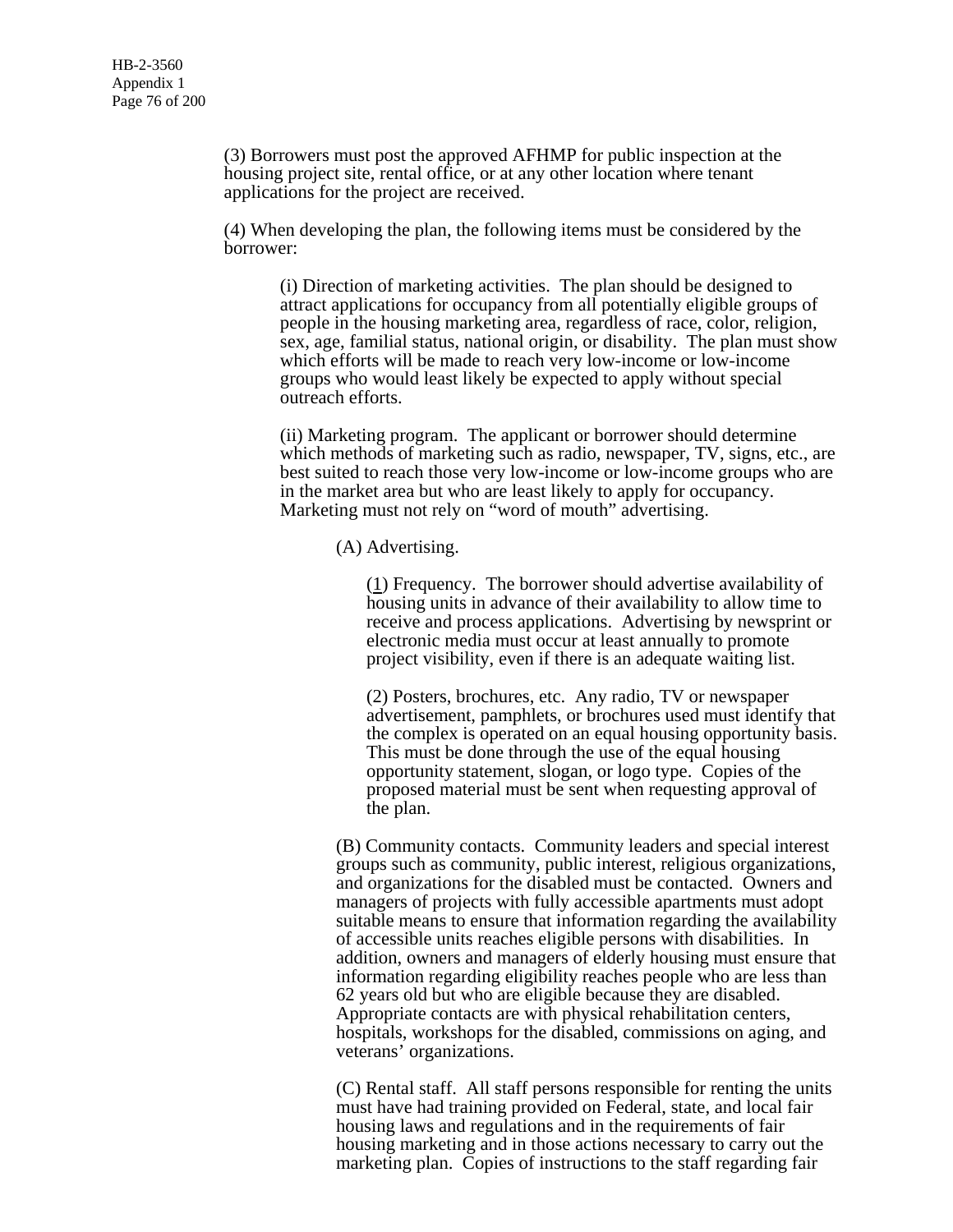housing and a summary of the training they have received must be attached to the plan when requesting approval.

(iii) Marketing records. Records must be maintained by the borrower reflecting efforts to fulfill the plan. These records will be reviewed by the Agency during civil rights compliance reviews. Plans will be updated as needed.

(c) Accommodations and communication. The borrower must take appropriate steps to ensure effective communication with applicants, tenants, and members of the public with disabilities. At a minimum, the following steps must be taken:

(1) Furnish appropriate auxiliary aids (electronic, mechanical, or personal assistance) where necessary, to afford an individual with disabilities an equal opportunity to participate in and enjoy the benefits of Agency financed housing.

(i) In determining what auxiliary aids are necessary, the borrower must give primary consideration to the requests of individuals with disabilities.

(ii) The borrower is not required to provide individually prescribed devices, readers for personal use or study, or other devices of a personal nature.

(2) Where a borrower communicates with applicants and tenants by telephone, telecommunication devices for deaf persons or equally effective communication systems must be available for use.

(3) The borrower must implement procedures to ensure that interested persons, including persons with impaired vision or hearing, can obtain information concerning the existence and location of accessible services, activities, and facilities in the housing project and community.

(4) The borrower is required to provide reasonable accommodations at the project's expense unless doing so would result in undue financial or administrative burden on the project. Examples of reasonable accommodations may include such items as the installation of grab bars, ramps, and roll-in showers. Reasonable accommodations may also include the modification of rules or policies such as permitting a disabled tenant to have a two-bedroom unit to accommodate a resident assistant or to permit a disabled tenant to have a companion animal. The decision whether the requested accommodation is reasonable or unreasonable or whether to provide the accommodation would cause an undue financial or administrative burden lies with the borrower and would be for the borrower to defend should a complaint subsequently be filed. Borrowers may wish to consult with their legal counsel prior to denying a request. If the borrower takes the position that providing an accommodation would cause an undue financial or administrative burden, the borrower must permit the tenant to make reasonable modifications at the tenant's expense. Requests for reasonable accommodations must be handled in accordance with the management plan.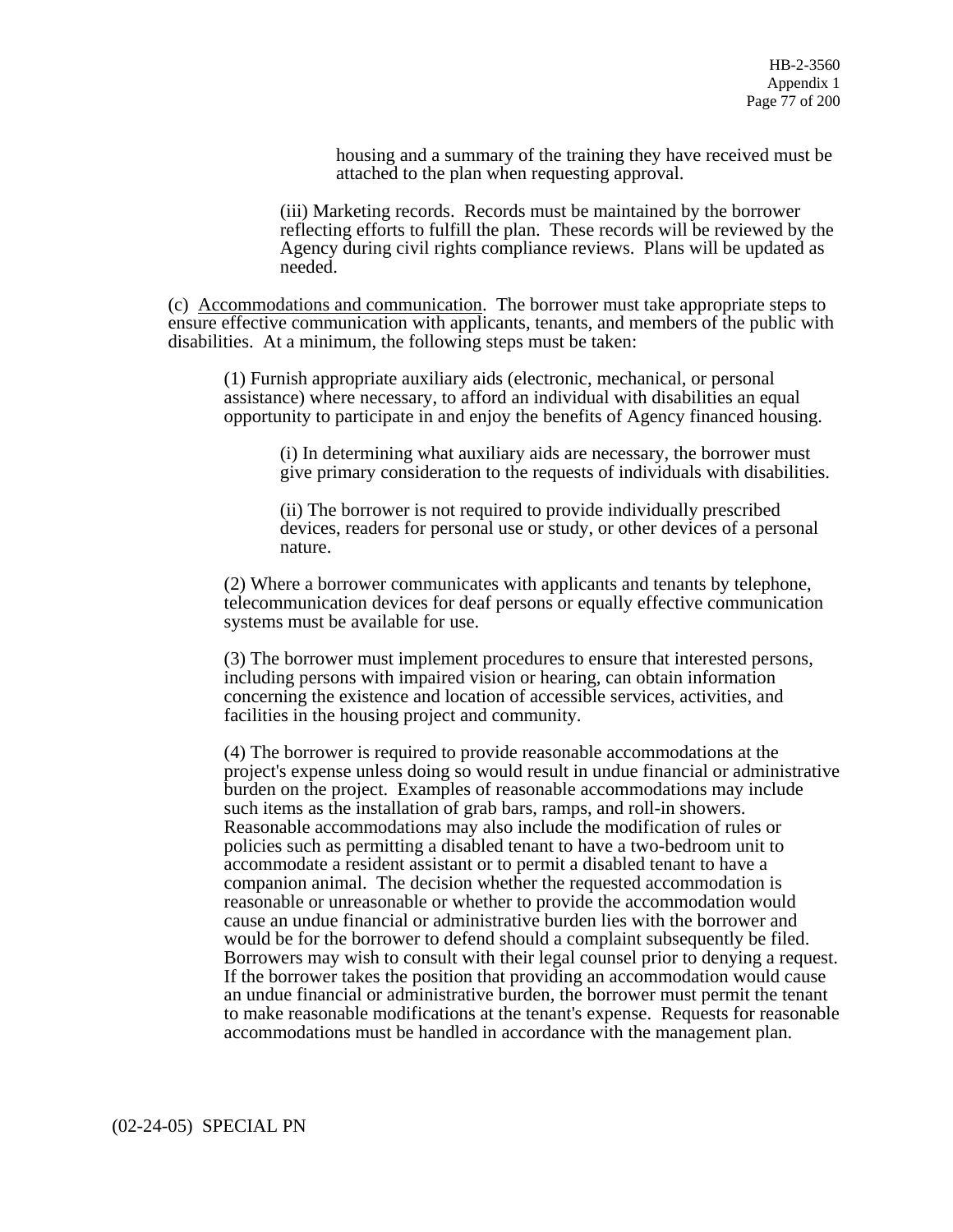# (d) Housing sign requirements.

(1) A permanent sign identifying the housing project is required for all housing projects approved on or after September 13, 1977. Permanent signs are recommended for all housing projects approved prior to September 13, 1977. The sign must meet the following requirements:

(i) Must be located at the primary site entrance and be readable and recognizable from the roadside;

(ii) Must be located near the site manager's office when the housing project has multiple sites and portable signs must be placed where vacancies exist at other site locations of a "scattered site" housing project;

(iii) May be of any shape;

(iv) Must be not less than 16 square feet of area for housing projects with 8 or more rental units (smaller housing projects may have smaller signs);

(v) Must be made of durable material including its supports;

(vi) Must include the housing project name;

(vii) Must show rental contact information including but not limited to the office location of the housing project and a telephone number where applicant inquiries may be made;

(viii) Must show either the equal housing opportunity logotype (the house and equal sign, with the words equal housing opportunity underneath the house); the equal housing opportunity slogan "equal housing opportunity"; or the equal housing opportunity statement, "We are pledged to the letter and spirit of U.S. policy for the achievement of equal housing opportunity throughout the nation. We encourage and support an affirmative advertising and marketing program in which there are no barriers to obtaining housing because of race, color, religion, sex, handicap, familial status, or national origin." If the logotype is used, the size of the logo must be no less than 5 percent of the total size of the project sign.

(ix) May display the Agency or Department logotype; and

(x) Must comply with state and local codes.

(2) Accessible parking spaces must be reserved for individuals with disabilities by a sign showing the international symbol of accessibility. The sign must be mounted on a post at a height that is readily visible from an occupied vehicle. In snow areas, the sign must be visible above piled snow. If there is an office, the designated parking space must be van accessible.

(3) When the continuous unobstructed ingress or egress disabled accessibility route to a primary building entrance is other than the usual or obvious route, the alternate route for disabled accessibility must be clearly marked with international accessibility symbols and directional signs to aid a disabled person's ingress or egress to the building, through an accessible entrance, and to the accessible common use and public and living areas.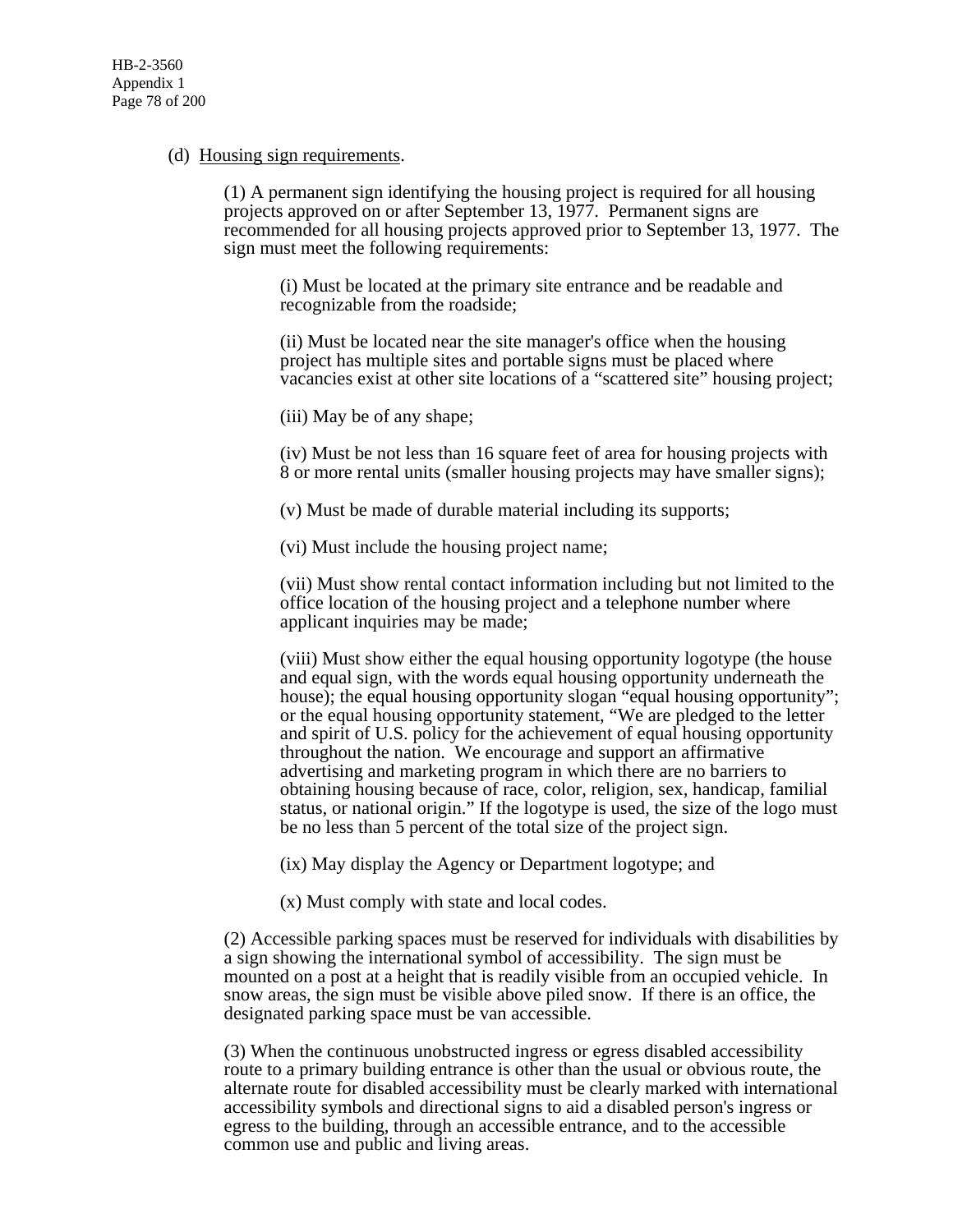§3560.105 Insurance and taxes.

(a) General. Borrowers must purchase and maintain property insurance on all buildings included as security for an Agency loan. Also, borrowers must furnish fidelity coverage, liability insurance, and any other insurance coverage required by the Agency in accordance with this paragraph to protect the security of the asset. Failure to maintain adequate insurance coverage or pay taxes may lead to a non-monetary default under  $§3560.452(c)$ .

(b) General insurance requirements. All insurance policies must meet the requirements established by the loan documents and this section.

(1) At loan closing, prior to loan approval, applicants must provide documentary evidence that insurance requirements have been met. The borrower must maintain insurance in accordance with requirements of their loan or grant documents and this section until the loan is repaid

(2) Insurance companies must meet the requirements of paragraph (e) of this section.

(3) Insurance coverage amount, terms, and conditions must meet the requirements of paragraph (f) of this section.

(4) The Agency must be named as loss co-payee on all property insurance policies where it holds first lien position. The Agency must be named as an additional insured if its lien position is other than first.

(c) Borrower failure or inability to meet insurance requirements. The Agency will take the following actions in cases where a borrower is unwilling or unable to meet the Agency's insurance requirements:

(1) The Agency will obtain insurance for Agency financed property if the borrower fails to do so. If borrowers refuse to pay the insurance premium, the Agency will pay the insurance premium and charge the premium payment amount to the borrower's Agency account and will place the borrower in default as described in §3560.452(c).

(2) If borrowers habitually fail to pay premiums in a timely manner, the Agency will require borrowers to escrow amounts appropriate to pay insurance premiums.

(3) If insurance that meets the Agency's specified requirements is not available (e.g. flood or hurricane insurance), the Agency may accept the insurance policy that most nearly conforms to established requirements.

(4) If the best insurance policy a borrower can obtain at the time the borrower receives the loan or grant contains a loss deductible clause greater than that allowed by paragraph (f)(8) of this section, the insurance policy and an explanation of the reasons why more adequate insurance is not available must be submitted to the Agency prior to loan or grant approval.

(d) Credits, refunds, or rebates. Borrowers must credit any refund or rebate from an insurance company to the project's general operating account or reserve account.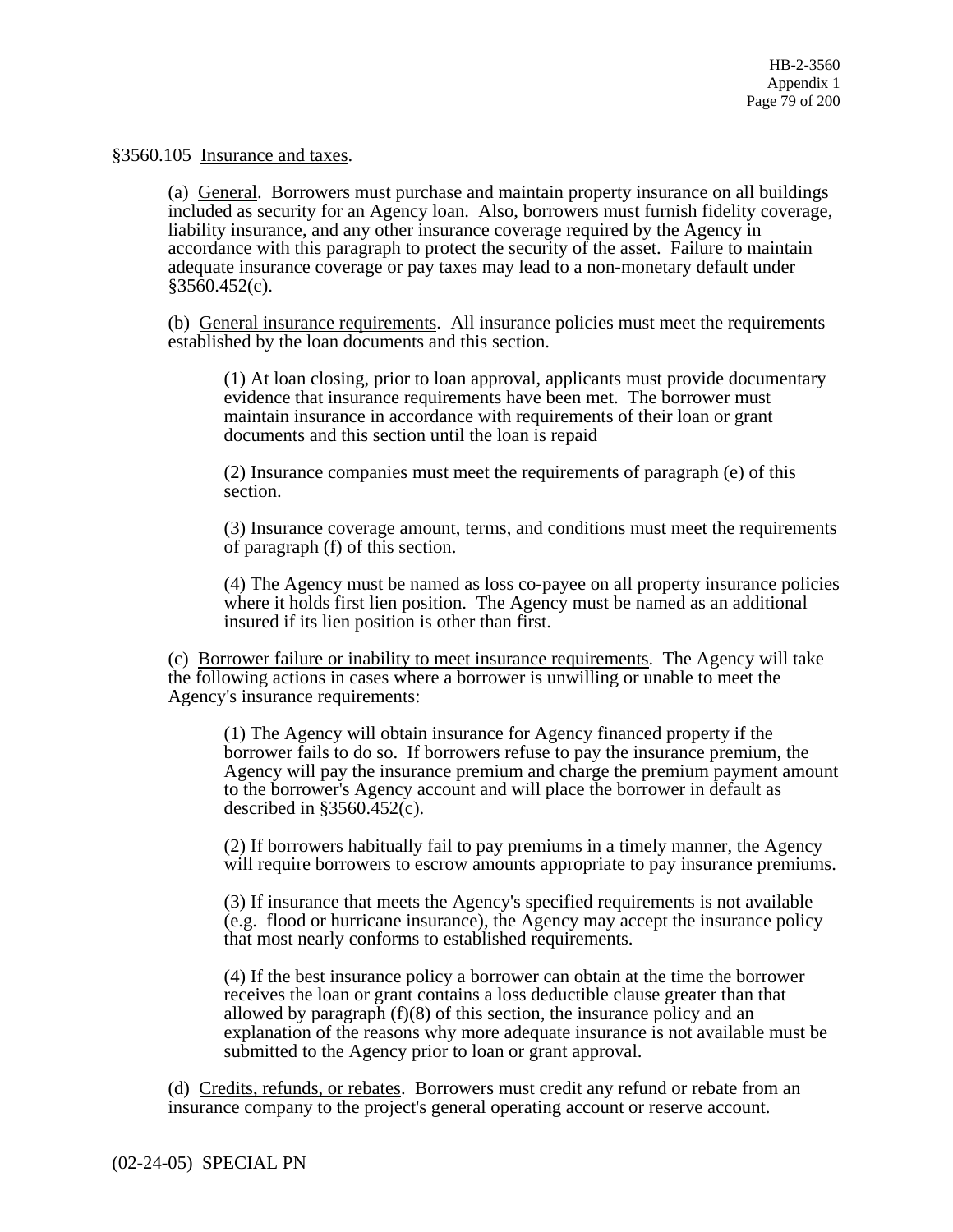(e) Insurance company requirements. All insurers, insurance agents, and brokers must meet the following requirements:

(1) Be licensed or authorized to do business in the state or jurisdiction where the housing project is located; and

(2) Be deemed reputable and financially sound as determined by the Agency.

(f) Property insurance. The following conditions apply to property insurance purchased for Agency-financed housing projects.

(1) At a minimum, borrowers must obtain the following types of property insurance:

(i) Hazard insurance. A policy which generally covers loss or damage by fire, smoke, lightning, hail, explosion, riot, civil commotion, aircraft, and vehicles. These policies may also be known as "Fire and Extended Coverage," "Homeowners," "All Physical Loss," or "Broad Form" policies.

(ii) Flood insurance. This coverage is required for properties located in Special Flood Hazard Areas (SFHA) as defined in 44 CFR part 65, as determined by the Federal Emergency Management Agency (FEMA).

(iii) Builder's risk insurance. A policy that insures dwellings under construction or rehabilitation.

(iv) Elevators, boiler, and machinery coverage. This coverage is required for properties that operate elevators, steam boilers, turbines, engines, or other pressure vessels.

(2) Other types of insurance that the Agency may require:

(i) Windstorm Coverage.

(ii) Earthquake Coverage.

(iii) Sinkhole Insurance or Mine Subsidence Insurance.

(3) For property insurance, the minimum coverage amount must equal the "Total Estimated Reproduction Cost of New Improvements," as reflected in the housing project's most recent appraisal. At a minimum, property insurance coverage must be adequate to cover the lesser of the depreciated replacement value of essential buildings or the unpaid balance of all secured debt, unless such coverage is financially unfeasible for the housing project.

(i) If the cost of the minimum level of property insurance coverage exceeds what the housing project can reasonably afford, the borrower, with Agency concurrence, must obtain the maximum amount of property insurance coverage that the housing project can afford.

(ii) If the coverage amount is less than the depreciated replacement value of all essential buildings, borrowers must obtain coverage on one or more of the most essential buildings, as determined by the Agency.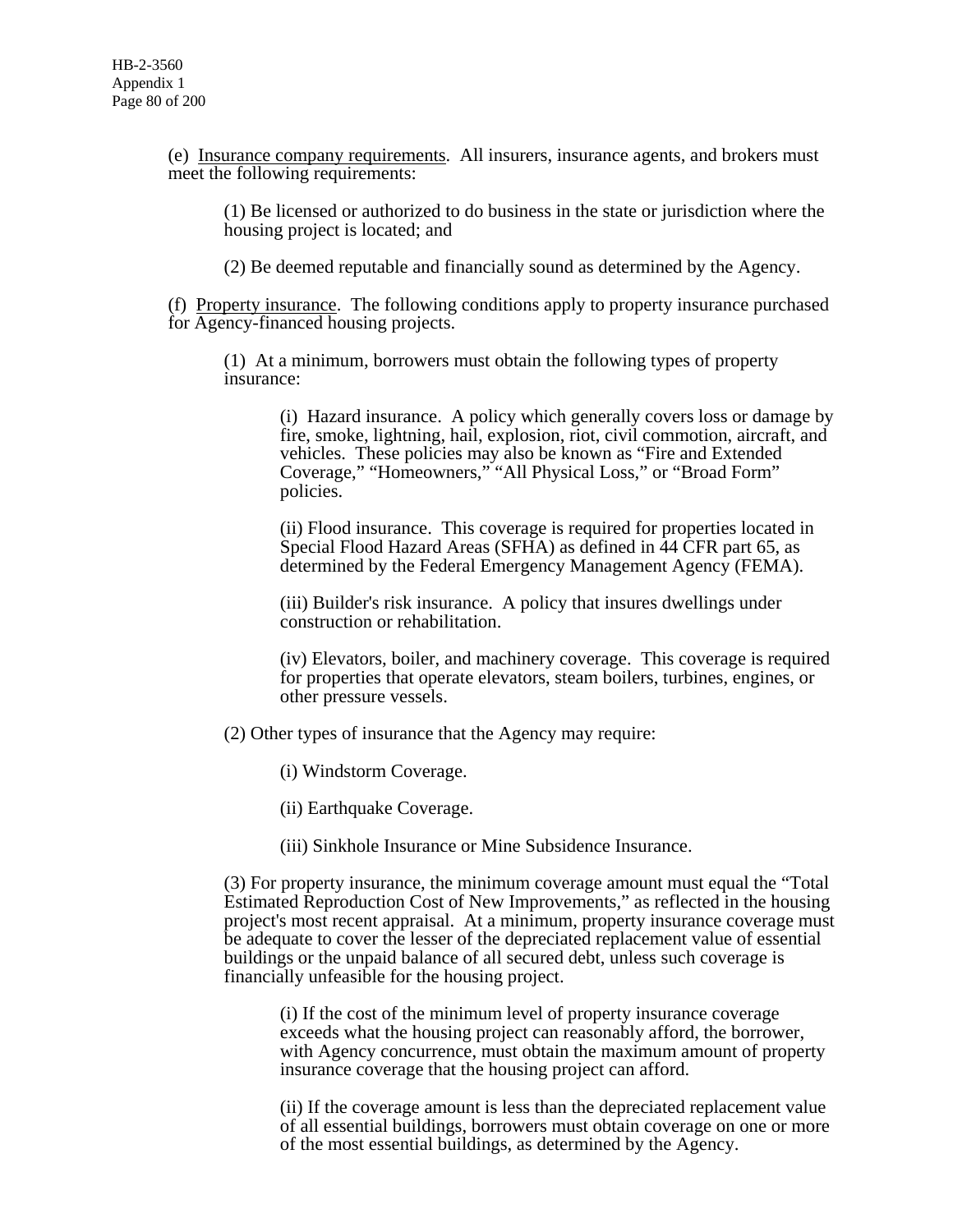(iii) When required, the coverage amount for flood insurance must equal the outstanding loan balance or the maximum coverage allowed by FEMA's "National Flood Insurance Program."

(4) Except for flood insurance, property insurance is not required if the housing project:

(i) Has a depreciated replacement value of \$2,500 or less; or

(ii) Is in a condition which the Agency determines makes insurance coverage not economical.

(5) Policies for several buildings or properties located on noncontiguous sites are acceptable if the insurer provides proof that each secured building or property related to the housing project is as fully protected as if a separate policy were issued.

(6) Borrowers must notify the Agency and their insurance company agents of any loss or damage to insured property and collect the amount of the loss.

(7) When the Agency is in the first lien position and an insurance settlement represents a satisfactory adjustment of a loss, the insurance settlement will be deposited in the housing project's general operating account unless the settlement exceeds \$5,000. If the settlement exceeds \$5,000, the funds will be placed in the reserve account for the housing project.

(i) Insurance settlement funds which remain after all repairs, replacements, and other authorized disbursements have been made retain their status as housing project funds.

(ii) If the indebtedness secured by the insured property has been paid in full or the insurance settlement is in payment for loss of property on which the Agency has no claim; a loss draft which includes the Agency as copayee may be endorsed by the Agency without recourse and delivered to the borrower.

(8) When the Agency is not in the first lien position and the insurance settlement represents satisfactory adjustment of the loss, the Agency will release the settlement funds to the primary mortgagee upon agreement of all parties to the provisions contained in agreements between the Agency and the primary lienholder.

(9) Allowable deductible amounts are as follows:

(i) Hazard/Property Insurance.

(A) \$1,000 on any housing project with an insurable value under \$200,000; or

(B) One-half of one percent (0.0050) of the insurable value, up to \$10,000 on housing projects with insurance values over \$200,000.

(02-24-05) SPECIAL PN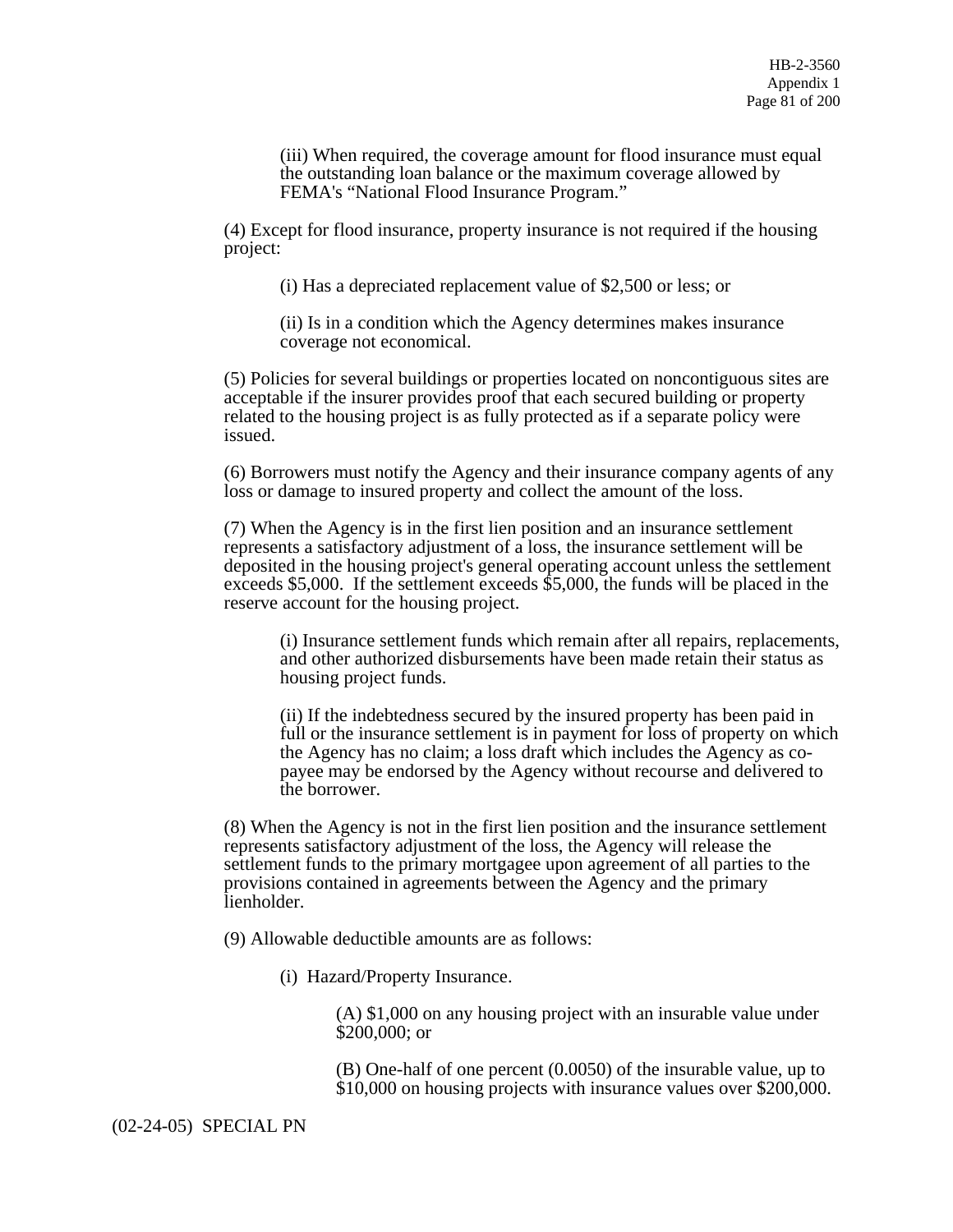(ii) Flood Insurance. The Agency allows a maximum deductible of \$5,000 per building.

(iii) Windstorm Coverage. When windstorm coverage is excluded from the "All Risk" policy, the deductible must not exceed five percent of the total insured value.

(iv) Earthquake Coverage. In the event that the borrower obtains earthquake coverage, the Agency is to be named as a loss payee. The deductible should be no more than 10 percent of the coverage amount.

(v) Sinkhole Insurance or Mine Subsidence Insurance. The deductible for sinkhole insurance or mine subsidence insurance should be similar to what would be required for earthquake insurance.

(10) Deductible amounts (excluding flood, windstorm, earthquake and sinkhole insurance or mine subsidence insurance) must be accounted for in the replacement reserve account. Borrowers who wish to increase the deductible amount must deposit an additional amount to the reserve account equal to the difference between the Agency's maximum deductible and the requested new deductible. The Borrower will be required to maintain this additional amount so long as the higher deductible is in force.

(g) Liability insurance. The borrower must carry comprehensive general liability insurance with coverage amounts that meet or exceed Agency requirements. This coverage must insure all common areas, commercial space, and public ways in the security premises. Coverage may also include borrower exposure to certain risks such as errors and omissions, environmental damages, or protection against discrimination claims. The insurer's limit of liability per occurrence for personal injury, bodily injury, or property damage under the terms of coverage must be at least \$1 million.

(h) Fidelity coverage. Borrowers must provide fidelity coverage on any personnel entrusted with the receipt, custody, and disbursement of any housing monies, securities, or readily salable property other than money or securities. Borrowers must have fidelity coverage in force as soon as there are assets within the organization and it must be obtained before any loan funds or interim financing funds are made available to the borrower. In addition, the following conditions apply to fidelity insurance:

(1) Fidelity insurance coverage must be documented on a bond form acceptable to the Agency.

(2) Fidelity coverage policies must declare in the insuring agreements that the insurance company will provide protection to the insured against the loss of money, securities, and property other than money and securities, through any criminal or dishonest act or acts committed by any employee, whether acting alone or in collusion with others, not to exceed the amount of indemnity stated in the declaration of coverage.

(i) The fidelity insurance policy, at a minimum, must include an insuring agreement that covers employee dishonesty.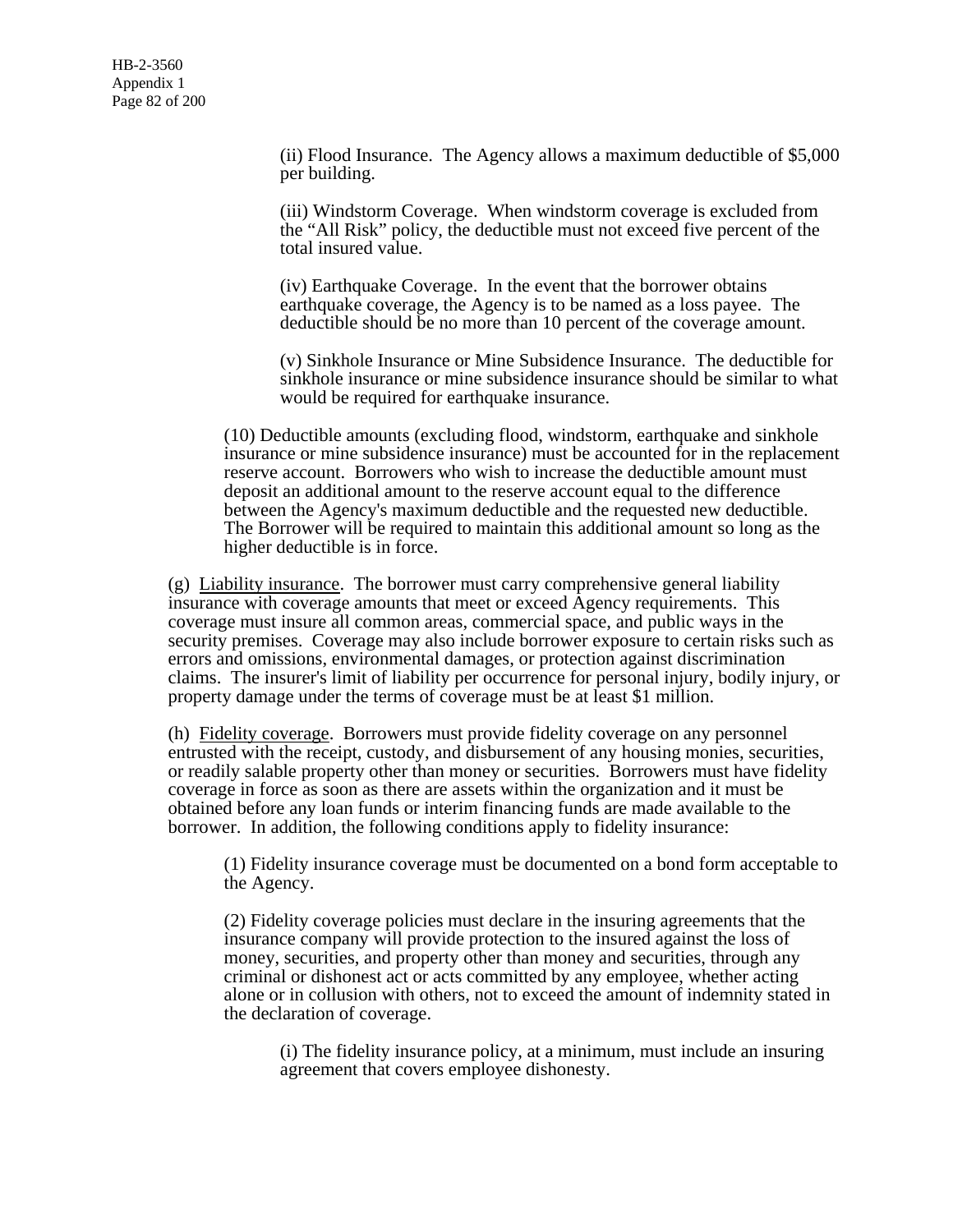(ii) Fidelity coverage amounts and deductible:

| Fidelity coverage | Deductible<br>level |
|-------------------|---------------------|
|                   |                     |
|                   |                     |
|                   |                     |
|                   |                     |
|                   |                     |

(3) Blanket crime insurance coverage or fidelity bonds are acceptable types of fidelity coverage.

(4) At a minimum, borrowers must provide an endorsement, listing all of the borrower's Agency financed properties and their locations covered under the policy or bond as evidence of required fidelity insurance. The policy or bond may also include properties or operations other than Agency financed properties on separate endorsement listings.

(5) Individual or organizational borrowers must have fidelity coverage when they have employees with access to the MFH complex assets. Borrowers who use a management agent with exclusive access to housing assets must require the agent to have fidelity coverage on all principals and employees with access to the housing assets. If active management reverts to the borrower, the borrower must obtain fidelity coverage, as a first course of business.

(6) Fidelity coverage is not required under the following circumstances:

(i) The borrower is an individual or a general partnership and the individual or general partner will be responsible for the financial activities of the housing project.

(ii) In the case of a land trust where the beneficiary is responsible for management, the beneficiary will be treated as an individual.

(iii) A limited partnership (or its general partners) unless one or more of its general partners perform financial acts within the scope of the usual duties of an "employee."

(7) The premium for fidelity coverage of employees and general partners at a housing project is an eligible operating account expense.

(i) The premium of a management agent's fidelity coverage for the agent's principals and employees will be the management agent's business expense (i.e., it is included within the management fee).

(ii) When a housing project employee is covered under the "umbrella" of the management agent's fidelity coverage, the premium may be prorated among the housing projects covered..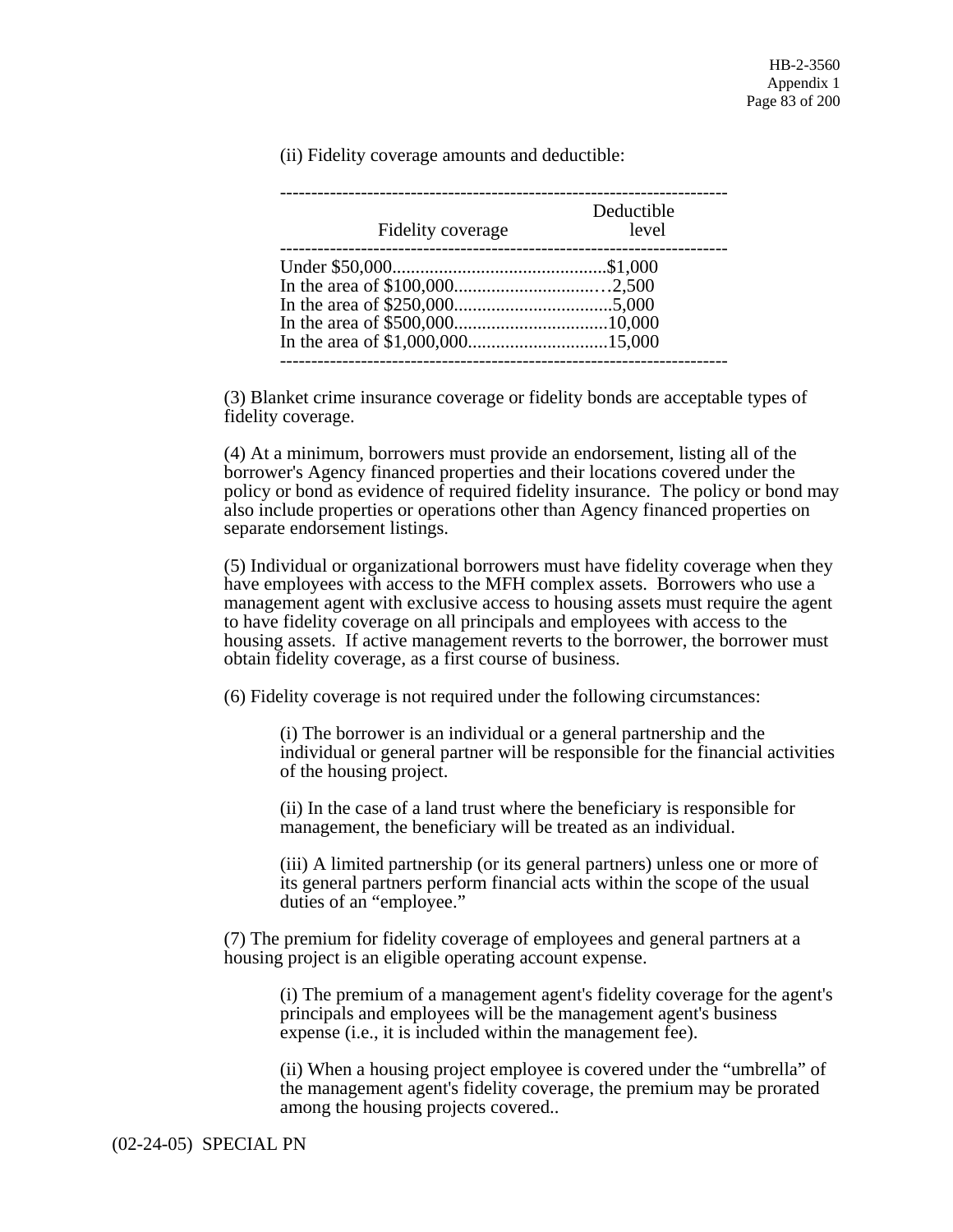(8) Borrowers must review fidelity coverage annually and adjust it as necessary to comply with the requirements of this section.

(i) Taxes. The borrower is responsible for paying all taxes and assessments on a housing project before they become delinquent.

(1) An exception to the above may be made if the borrower has formally contested the amount of the property assessment and escrowed the amount of taxes in question in a manner approved by the Agency.

(2) Failure to pay taxes and assessments when due will be considered a default. If a borrower fails to pay outstanding taxes and assessments, the Agency will pay the outstanding balance and charge the tax or assessment amount, assessed penalties, and any additional incurred costs to the borrower's Agency account.

(3) The Agency will require borrowers who have demonstrated an inability to pay taxes in a timely manner to escrow amounts sufficient to pay taxes.

§§3560.106-3560.149 [Reserved].

#### §3560.150 OMB control number.

 The information collection requirements contained in this regulation have been approved by the Office of Management and Budget (OMB) and have been assigned OMB control number 0575-0189. Public reporting burden for this collection of information is estimated to vary from 15 minutes to 18 hours per response, including time for reviewing instructions, searching existing data sources, gathering and maintaining the data needed, and completing and reviewing the collection of information. A person is not required to respond to a collection of information unless it displays a currently valid OMB control number.

Subpart D--Multi-Family Housing Occupancy

§3560.151 General.

(a) Applicability. This subpart contains borrower and tenant requirements and Agency responsibilities related to occupancy of Agency-financed multi-family housing (MFH) projects. Occupancy eligibility requirements apply to the following:

(1) Family housing projects, including farm labor housing;

(2) Elderly housing projects; and

(3) Congregate housing or group homes for persons with special needs.

(b) Civil rights requirements. All occupancy policies must meet applicable civil rights requirements, as stated in §3560.2.

# §3560.152 Tenant eligibility.

(a) General requirements. Except as specified in paragraph (b) of this section, a tenant eligible for occupancy in Agency-financed housing must either:

(1) Be a United States citizen or qualified alien, and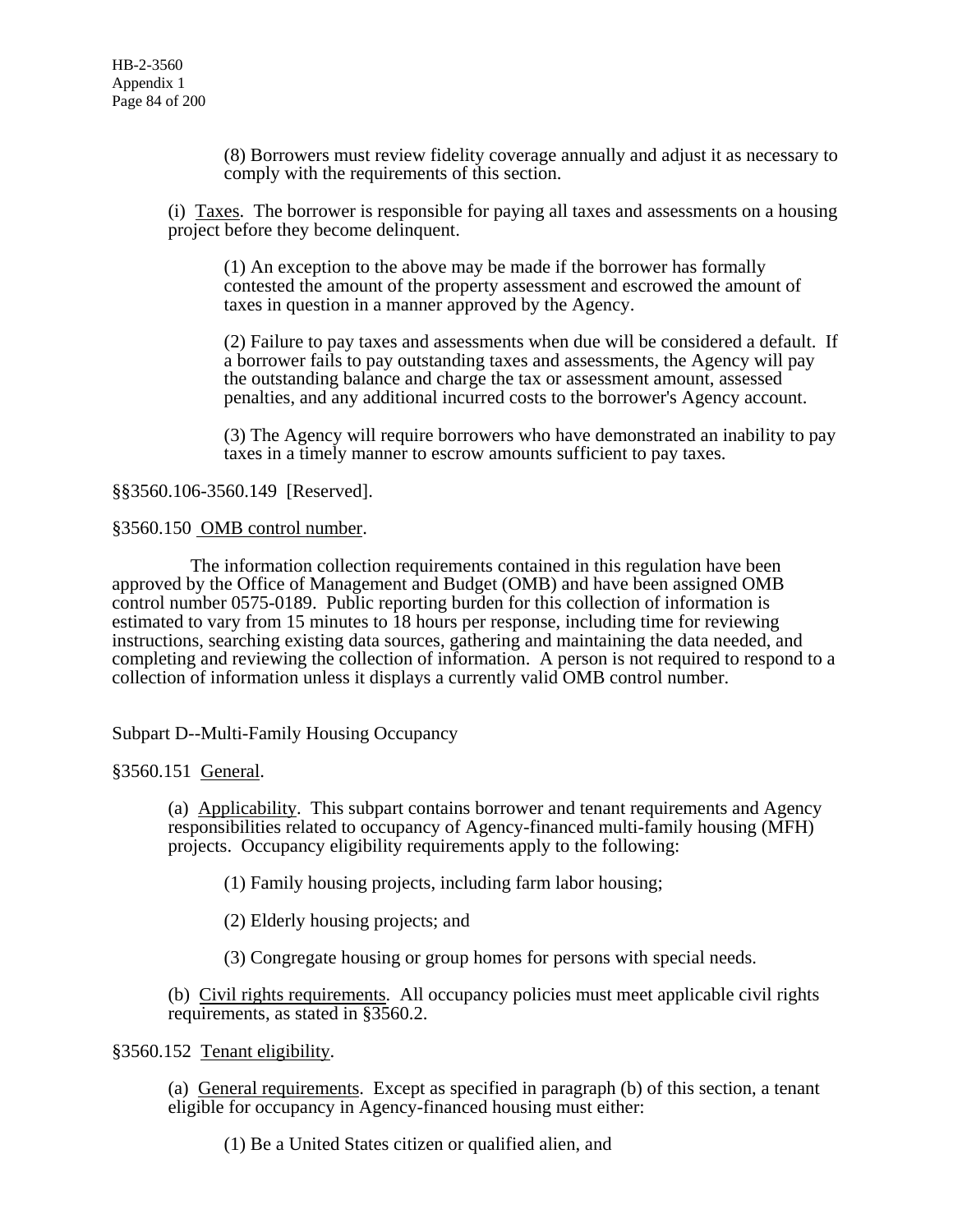(2) Qualify as a very low-, low-, or moderate-income household; or

(3) Be eligible under the requirements established to qualify for housing benefits provided by sources other than the Agency, such as U.S. Department of Housing and Urban Development (HUD) Section 8 assistance or Low Income Housing Tax Credit (LIHTC), when a tenant receives such housing benefits.

(b) Exception. Households with incomes above the moderate-income level may occupy housing projects with an Agency loan approved prior to 1968 with a loan agreement that does not restrict occupancy by income.

(c) Requirements for elderly housing, elderly units in mixed housing, congregate housing, and group homes. In addition to the requirements of paragraph (a) of this section, the following occupancy requirements apply to elderly housing, elderly units in mixed housing, and congregate housing or group homes:

(1) For elderly housing, elderly units in mixed housing, and congregate housing the following provisions apply:

(i) Households must meet the definition of an elderly household in §3560.11 to be eligible for occupancy in elderly or congregate housing.

(ii) If non-elderly persons are members of a household where the tenant or co-tenant is an elderly person, the non-elderly persons are eligible for occupancy in the tenant's or co-tenant's rental unit.

(iii) Applicants who will agree to participate in the services provided by a congregate housing project may be given occupancy priority.

(2) For group homes, the following provisions apply:

(i) Occupancy may be limited to a specific group of tenants, such as elderly persons or persons with developmental disabilities, or mental impairments, if such an occupancy limitation is contained in the borrower's management plan.

(ii) Tenants must be able to demonstrate a need for the special services provided by the group home.

(iii) Tenants cannot be required to participate in an ongoing training or rehabilitation program.

(iv) Tenants must be selected from the market area prior to considering applicants from other areas.

(d) Ineligible tenant waiver. The Agency may authorize the borrower in writing, upon receiving the borrower's written request with the necessary documentation, to rent vacant units to ineligible persons for temporary periods to protect the financial interest of the Government. Likewise, this provision may extend to a cooperative. This authority will be for the entire project for periods not to exceed one year. Within the period of the lease, the tenant may not be required to move to allow an eligible applicant to obtain occupancy, should one become available. The Agency must make the following determinations: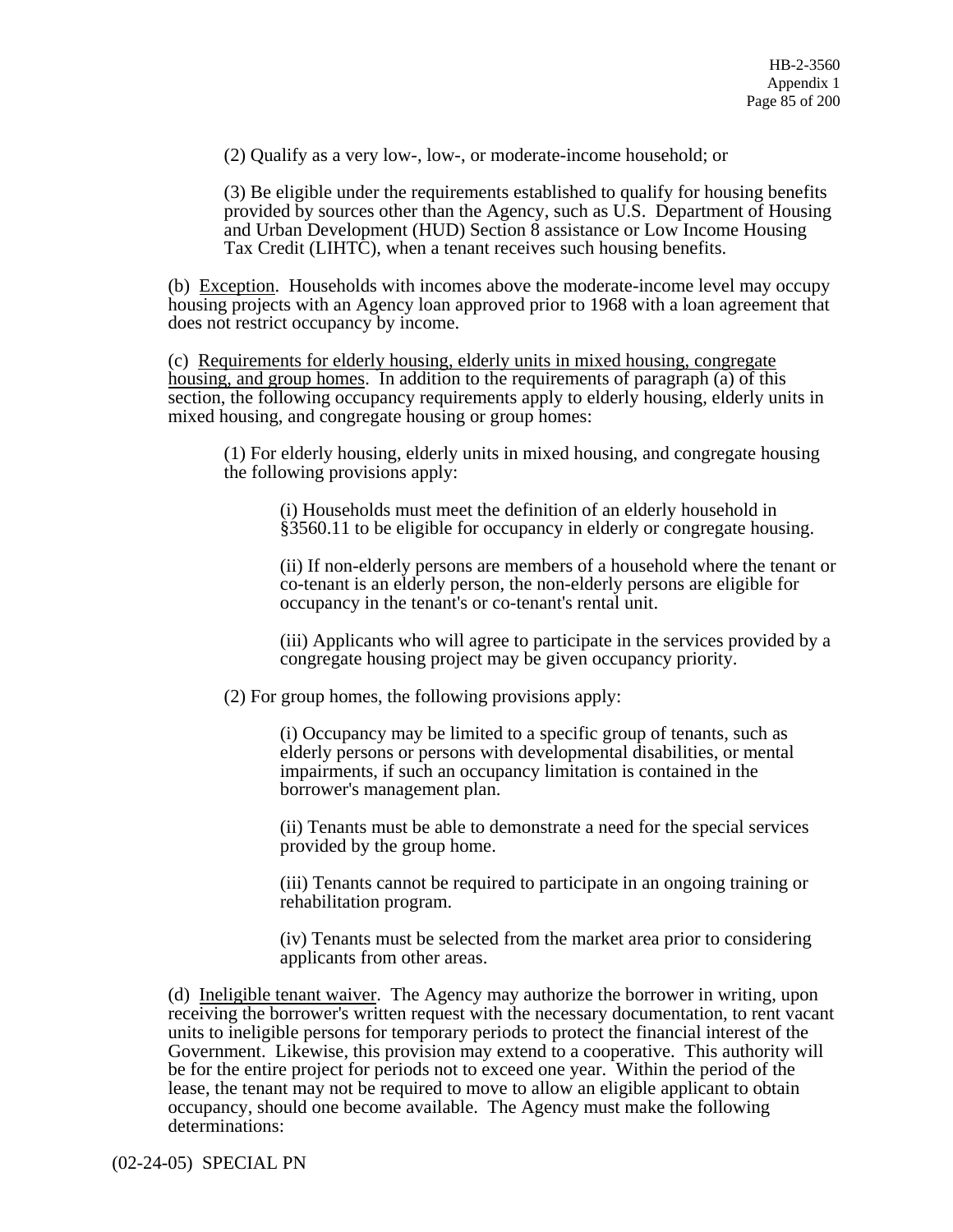(1) There are no eligible persons on a waiting list.

(2) The borrower provided documentation that a diligent but unsuccessful effort to rent any vacant units to an eligible tenant household has been made. Such documentation may consist of advertisements in appropriate publications, posting notices in several public places, including places where persons seeking rental housing would likely make contacts, holding open houses, making appropriate contacts with public housing agencies and organizations, Chambers of Commerce, and real estate agencies.

(3) The borrower agrees to continue with aggressive efforts to locate eligible tenants and retain documentation of all marketing.

(4) The borrower is temporarily unable to achieve or maintain a level of occupancy sufficient to prevent financial default and foreclosure. The Agency's approval of the waiver would then be for a limited duration.

(5) The lease agreement will not be more than 12 months and at its expiration will convert to a month-to-month lease. The monthly lease will require that the unit be vacated upon 30 days notice when an eligible applicant is available.

(6) Tenants residing in Rural Rental Housing (RRH) units who are ineligible because their adjusted annual income exceeds the maximum for the RRH project will be charged the Rural Housing Service (RHS) approved note rent for the size of unit occupied in a Plan II RRH project. In projects operated under Plan I, ineligible tenants will be charged a rental surcharge of 25 percent of the approved note rent.

 (e) Tenant certification and verification. Tenants and borrowers must execute an Agency-approved tenant certification form establishing the tenant's eligibility prior to occupancy. In addition, tenant households must be recertified and must execute a tenant certification form at least annually or whenever a change in household income of \$100 or more per month occurs. Borrowers must recertify for changes of \$50 per month, if the tenant requests that such a change be made.

(1) Tenant requirements.

(i) Tenants must provide borrowers with the necessary income and other household information required by the Agency to determine eligibility.

(ii) Tenants must authorize borrowers to verify information provided to establish their eligibility or determination of tenant contribution.

(iii) Tenants must report all changes in household status that may affect their eligibility to borrowers.

(iv) Tenants who fail to comply with tenant certification and recertification requirements will be considered ineligible for occupancy and will be subject to unauthorized assistance claims, if applicable, as specified in subpart O of this part.

(2) Borrower requirements.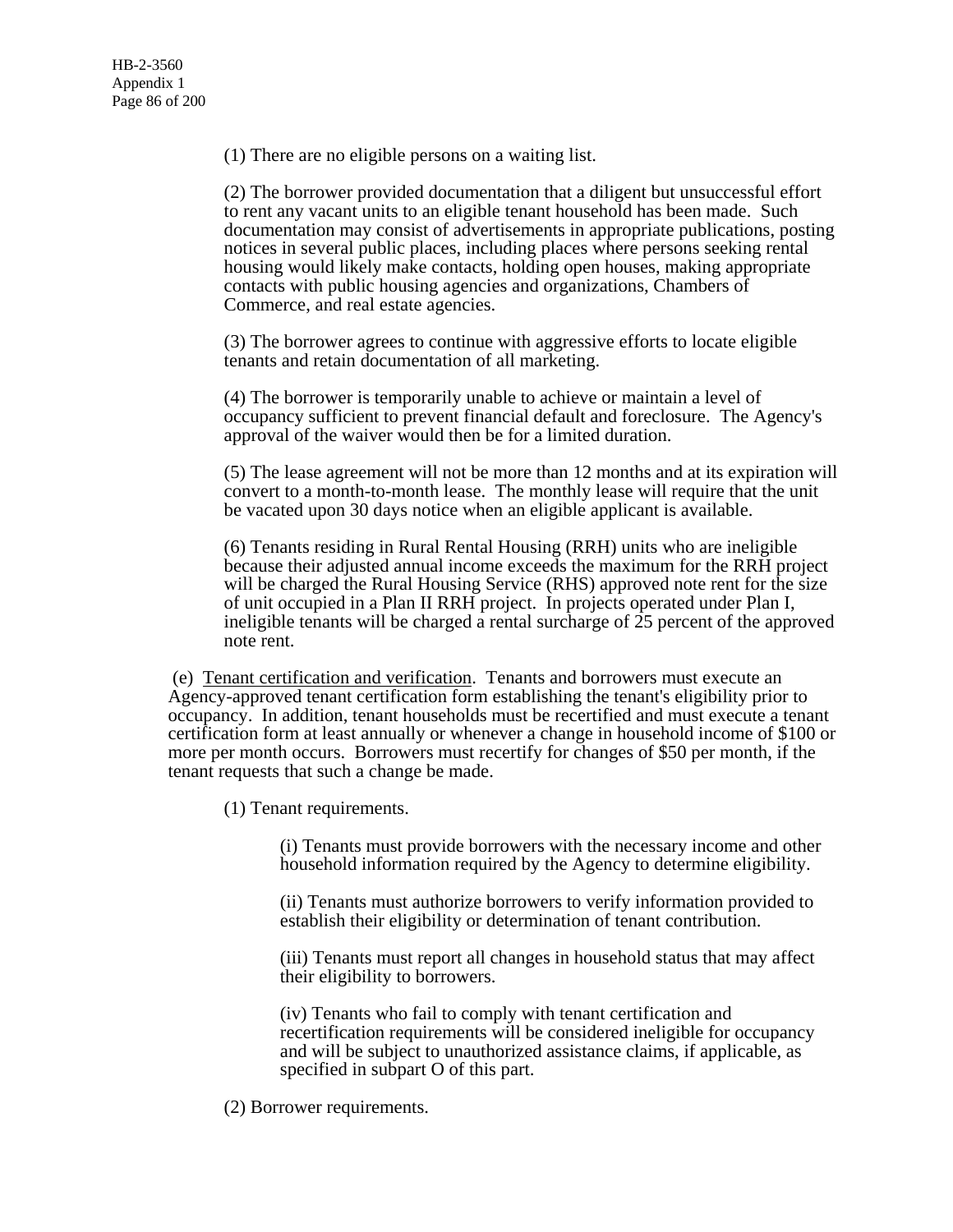(i) Borrowers must verify household income and other information necessary to establish tenant eligibility for the requested rental unit type, in a format approved by the Agency, prior to a tenant's initial occupancy and prior to annual or other recertifications.

(ii) Borrowers must review all reported changes in household status and assess the impact of these changes on the tenant's eligibility or tenant contribution.

(iii) Borrowers must submit initial or updated tenant certification forms to the Agency within 10 days of the effective date of an initial certification or any changes in a tenant's status. The effective date of an initial or updated tenant certification form will always be a first day of the month.

(iv) Since tenant certifications are used to document interest credit and rental assistance eligibility and are a basic responsibility of the borrower under the loan documents, borrowers who fail to submit annual or updated tenant certification forms within the time period specified in paragraph (e)(2)(iii) of this section will be charged overage, as specified in §3560.203(c). Unauthorized assistance, if any, will be handled in accordance with subpart O of this part.

(v) Borrowers must submit tenant certification forms to the Agency using a format approved by the Agency.

(vi) Borrowers must retain executed tenant certification forms and any supporting documentation in the tenant file for at least 3 years or until the next Agency monitoring visit or compliance review, whichever is longer.

(3) The Agency maintains the right to independently verify tenant eligibility information.

§3560.153 Calculation of household income and assets.

(a) Annual income will be calculated in accordance with 24 CFR 5.609.

(b) Adjusted income will be calculated in accordance with 24 CFR 5.611.

# §3560.154 Tenant selection.

(a) Application for occupancy. Borrowers must use tenant application forms that collect sufficient information to properly determine household eligibility and to enable the Agency to monitor compliance with the Fair Housing Act, section 504 of the Rehabilitation Act of 1973, and title VI of the Civil Rights Act of 1964 during compliance reviews. At a minimum, borrowers must use application forms that collect the following information:

(1) Name of the applicant and present address;

(2) Number of household members and their birthdates;

(3) Annual income information calculated in accordance with §3560.153(a);

(4) Adjustments to income calculated in accordance with §3560.153(b); (02-24-05) SPECIAL PN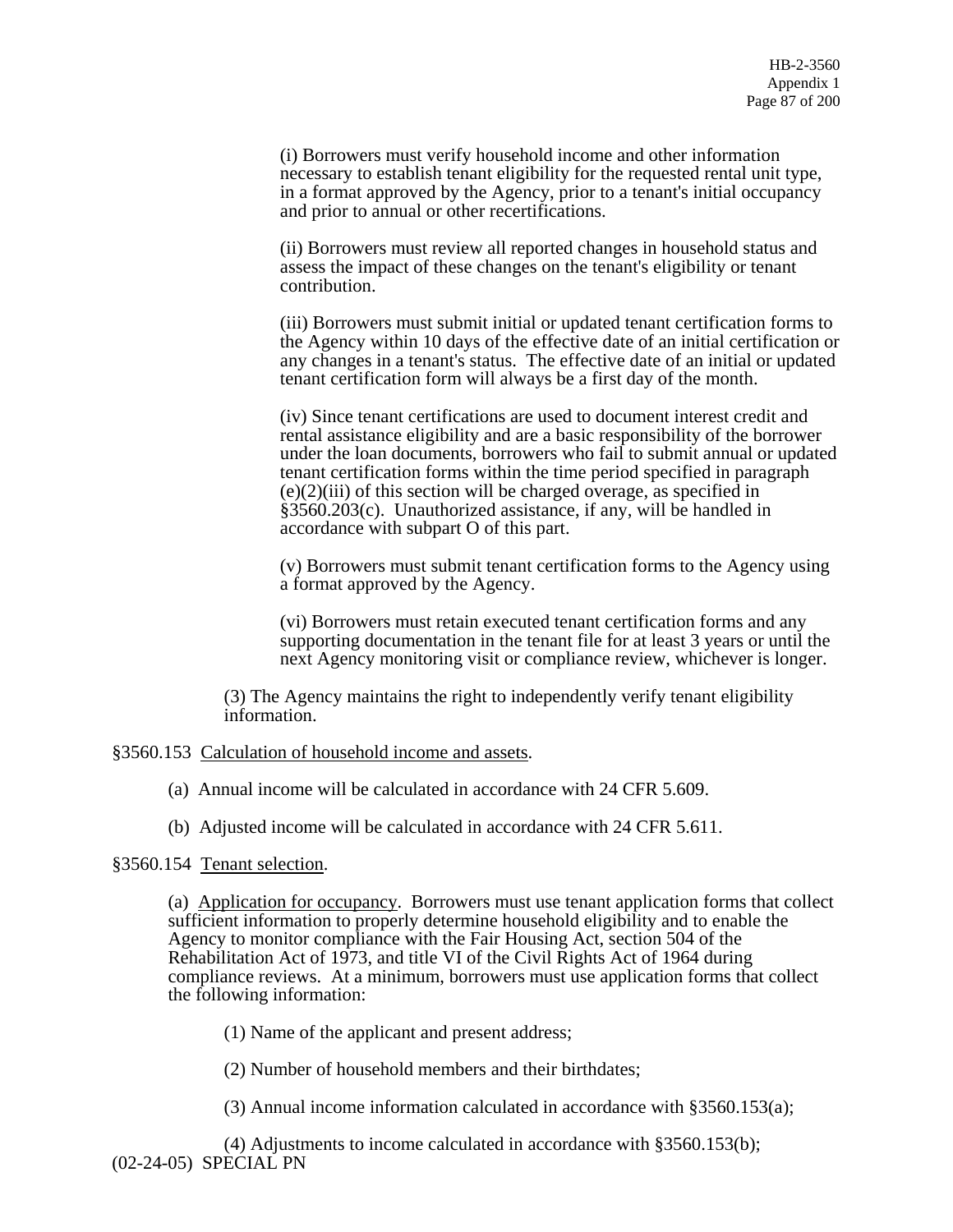(5) Net assets calculated in accordance with §3560.153(c);

(6) Indication of a need for a unit accessible to individuals with disabilities and any disability adjustments to income;

(7) Certification by the applicant that the unit will serve as the household's primary residence, and a certification that the applicant is a U.S. citizen or a qualified alien as defined in §3560.11;

(8) Signature of the applicant and date;

(9) Race, ethnicity, and sex designation. The following disclosure notice shall be used:

"The information regarding race, ethnicity, and sex designation solicited on this application is requested in order to assure the Federal Government, acting through the Rural Housing Service, that the Federal laws prohibiting discrimination against tenant applications on the basis of race, color, national origin, religion, sex, familial status, age, and disability are complied with. You are not required to furnish this information, but are encouraged to do so. This information will not be used in evaluating your application or to discriminate against you in any way. However, if you choose not to furnish it, the owner is required to note the race, ethnicity, and sex of individual applicants on the basis of visual observation or surname," and

(10) Social security number.

(b) Additional information. Applicants are to be provided a list of any additional information that must be submitted with the application for the application to be considered complete (an application will be considered complete without verification of the applicant information). The list of information will be restricted to the same items for all Agency-assisted properties of a particular type, such as a family or elderly complex.

(c) Application submission. Borrowers must establish when applications may be submitted. Information on the place and times for tenant application submission must be documented in the housing project's management plan and Affirmative Fair Housing Marketing Plan.

(d) Selection of eligible applicants.

(1) Applicants may be determined ineligible for occupancy based on selection criteria other than Agency requirements only if such criteria are contained in the borrower's management plan. Borrower established selection criteria may not contain arbitrary or discriminatory rejection criteria, but may consider an applicant's past rental and credit history and relations with other tenants.

(2) Borrowers with projects receiving low-income housing tax credits (LIHTCs), may leave a housing unit vacant if they are required to rent the available unit to an LIHTC-eligible applicant, and none of the applicants on the waiting list meet the applicable LIHTC eligibility requirements.

(e) Recordkeeping. Borrowers must retain all tenant application forms for at least 3 years. The Agency may require borrowers to submit application information for Agency review.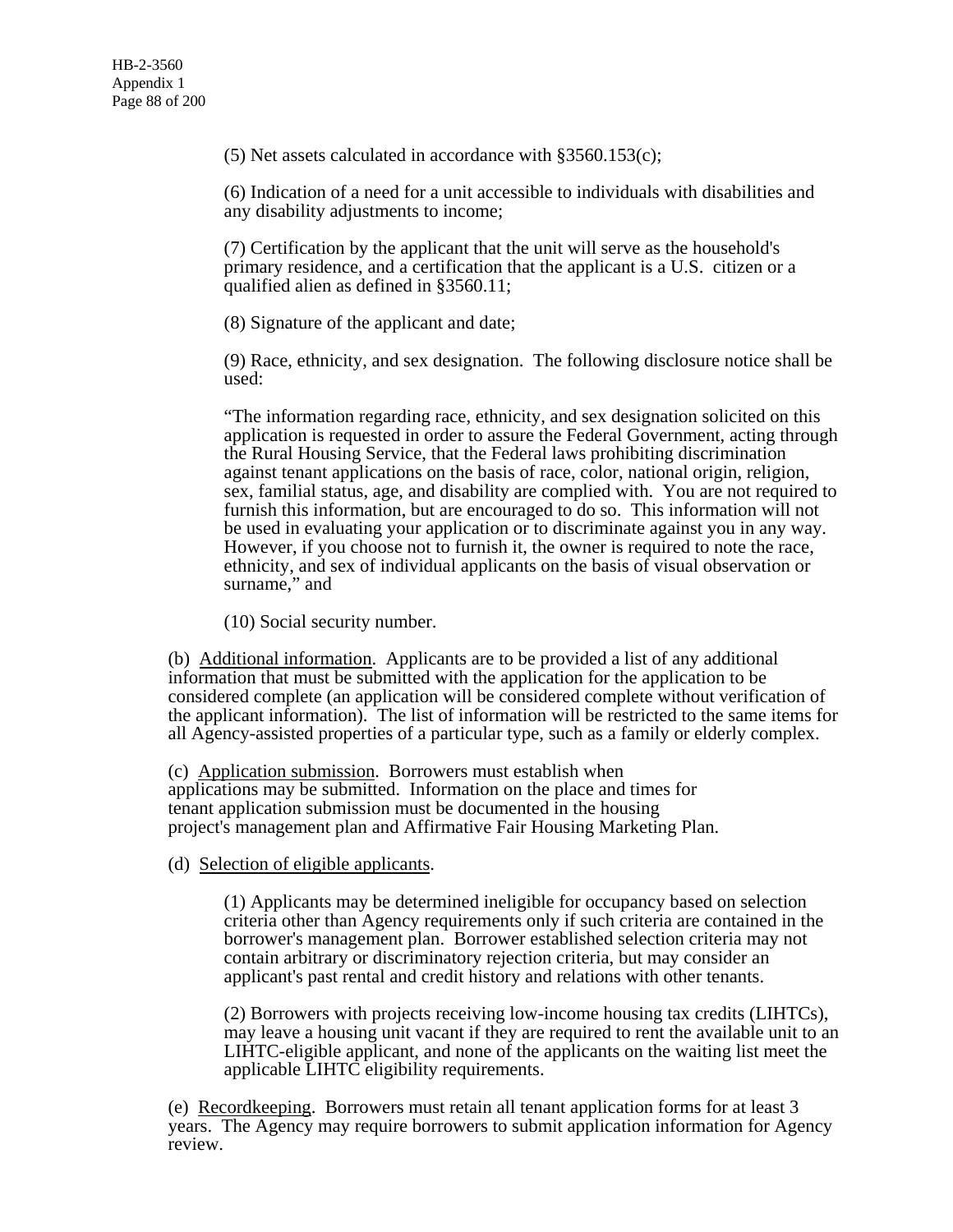# (f) Waiting lists.

(1) When an applicant has submitted an application form the borrower must place the applicant on the waiting list. All applications, whether complete, eligible, or ineligible, will be placed on the list. The waiting list will document the final disposition of all applications (rejected, withdrawn, or placed in a unit).

(2) The date and time a complete application was submitted will be recorded on the waiting list and will establish priority for selection from the list. If an applicant submits an incomplete application (see paragraph (a) of this section), they must be notified in writing within 10 days of the items that are needed for the application to be considered complete and that priority will not be established until the additional items are received.

(3) The race and the ethnicity of each applicant shall be recorded on the waiting list. This information shall be collected for statistical purposes only and must not be used when making eligibility determinations or in any other discriminatory manner. The information shall be recorded using the race and ethnicity codes that are utilized on the Agency tenant certification form available in the servicing office.

(4) Within 10 days of receipt of a complete application, the Borrower must notify the applicant in writing that he has been selected for immediate occupancy, placed on a waiting list, or rejected.

(5) Selections from the completed applications on the waiting list shall be made in the following priority order:

- (i) Very low-income applicants;
- (ii) Low-income applicants; and
- (iii) Moderate-income applicants.

#### (g) Priorities and preferences for admission.

(1) Eligible applicants that meet the following conditions must be given priority for occupancy over all other tenants regardless of income. Such applicants, however, will be ranked among themselves by income level, giving priority first to very low-income households, then to low-income households, and finally to moderate-income households.

(i) Persons who require the special design features of a unit accessible to individuals with disabilities will have priority only for units with these features.

(ii) In congregate housing facilities, persons who agree to use the services provided by the facility will have priority over other applicants.

(2) Eligible applicants that meet any of the following conditions must be given priority over other applicants in their same income category.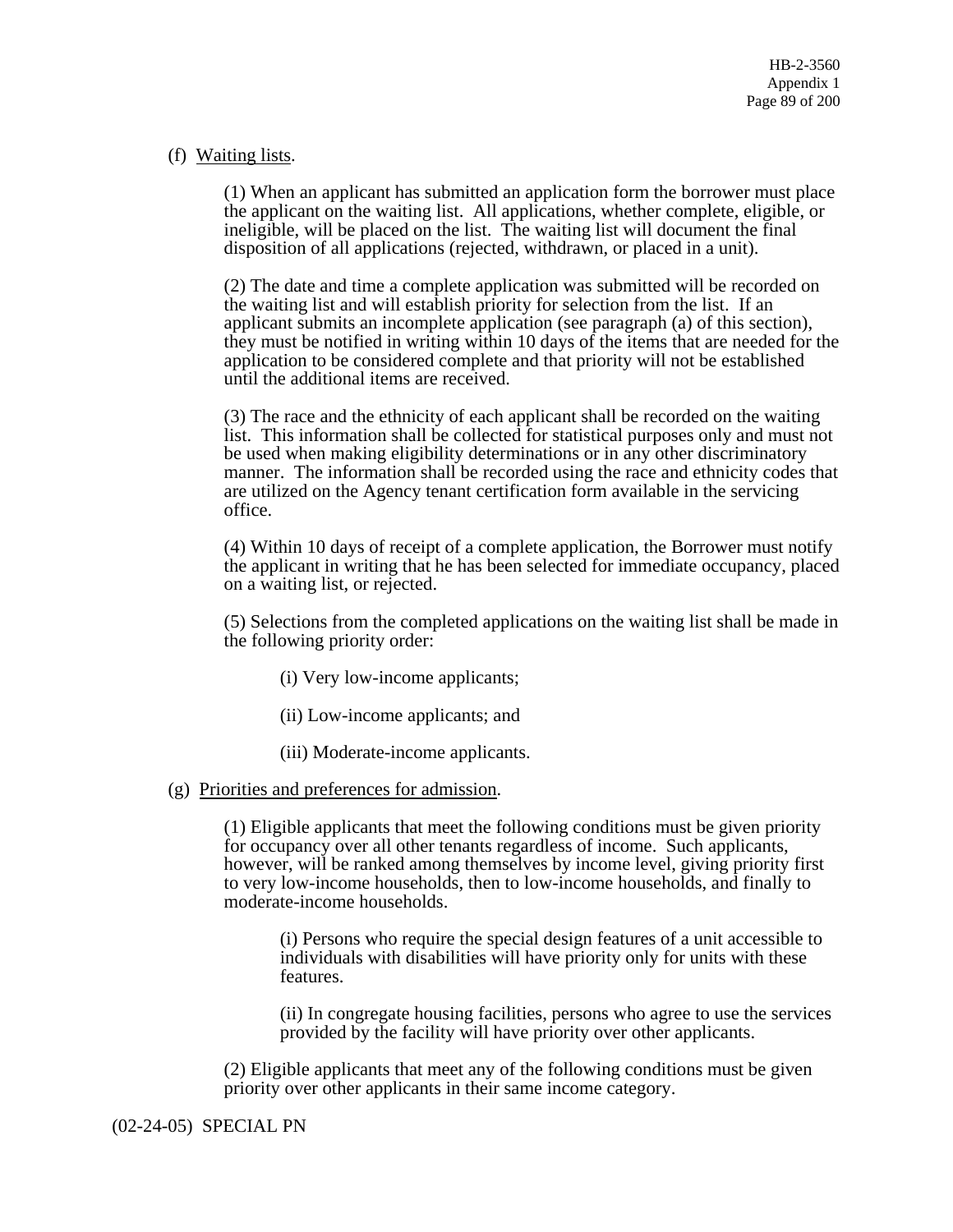HB-2-3560 Appendix 1 Page 90 of 200

> (i) The applicant has a Letter of Priority Entitlement (LOPE) issued in accordance with §3560.660(c).

(ii) The applicant was displaced from Agency-financed housing but was not issued a LOPE.

(iii) The applicant was displaced in a Federally declared disaster area.

(3) Borrowers receiving Section 8 project-based assistance may establish preferences in accordance with U.S. Department of Housing and Urban Development (HUD) regulations. The use of such preferences must be documented in the project's management plan.

(h) Notices of ineligibility or rejection. Borrowers must provide written notification to applicants who are determined to be ineligible or who are rejected for occupancy. Notices of ineligibility or rejection must give specific reasons for the ineligibility determination or rejection and, in accordance with §3560.160, the notice must advise the applicant of "the right to respond to the notice within ten calendar days after receipt" and of "the right to a hearing in accordance with §3560.160 which is available upon request." When an applicant is rejected based on the information from a credit bureau report, the source of the credit bureau report must be revealed to the applicant in accordance with the Fair Credit Reporting Act.

(i) Purging waiting list. Procedures used by borrowers to purge waiting list must be documented in the project's management plan and must be based on the length of the waiting list or the extent of time an applicant will be expected to wait for housing. At a minimum, borrowers must document removal of any names from the waiting list with the time and date of the removal. If an electronic waiting list is used, borrowers must periodically print out electronic waiting lists or preserve backup copies showing how the waiting list appeared before and after the removal of each name.

(j) Criminal activity. Borrowers may deny admission for criminal activity or alcohol abuse by household members in accordance with the provisions of 24 CFR 5.854, 5.855, 5.856, and 5.857.

§3560.155 Assignment of rental units and occupancy policies.

(a) General. Available rental units are assigned in accordance with the requirements of this section and the priorities and preferences outlined in §3560.154.

(b) Rental units accessible to individuals with disabilities. If a rental unit accessible to individuals with disabilities is available and there are no applicants that require the features of the unit, borrowers may rent the unit to a non-disabled tenant subject to the inclusion of a lease provision that requires the tenant to vacate the unit within 30 days of notification from management that an eligible individual with disabilities requires the unit and provided the accessible unit has been marketed as an accessible unit, outreach has been made to organizations representing the disabled, and marketing of the unit as an accessible unit continues after it has been rented to a tenant who is not in need of the special design features.

(c) Transfer of existing tenants within a housing project. When a rental unit becomes available for occupancy and an eligible tenant in the housing project is either over housed or under housed as provided for in paragraph (e) of this section, the borrower must use the available unit for the over housed or under housed tenant, if suitable, prior to selecting an eligible applicant from the waiting list.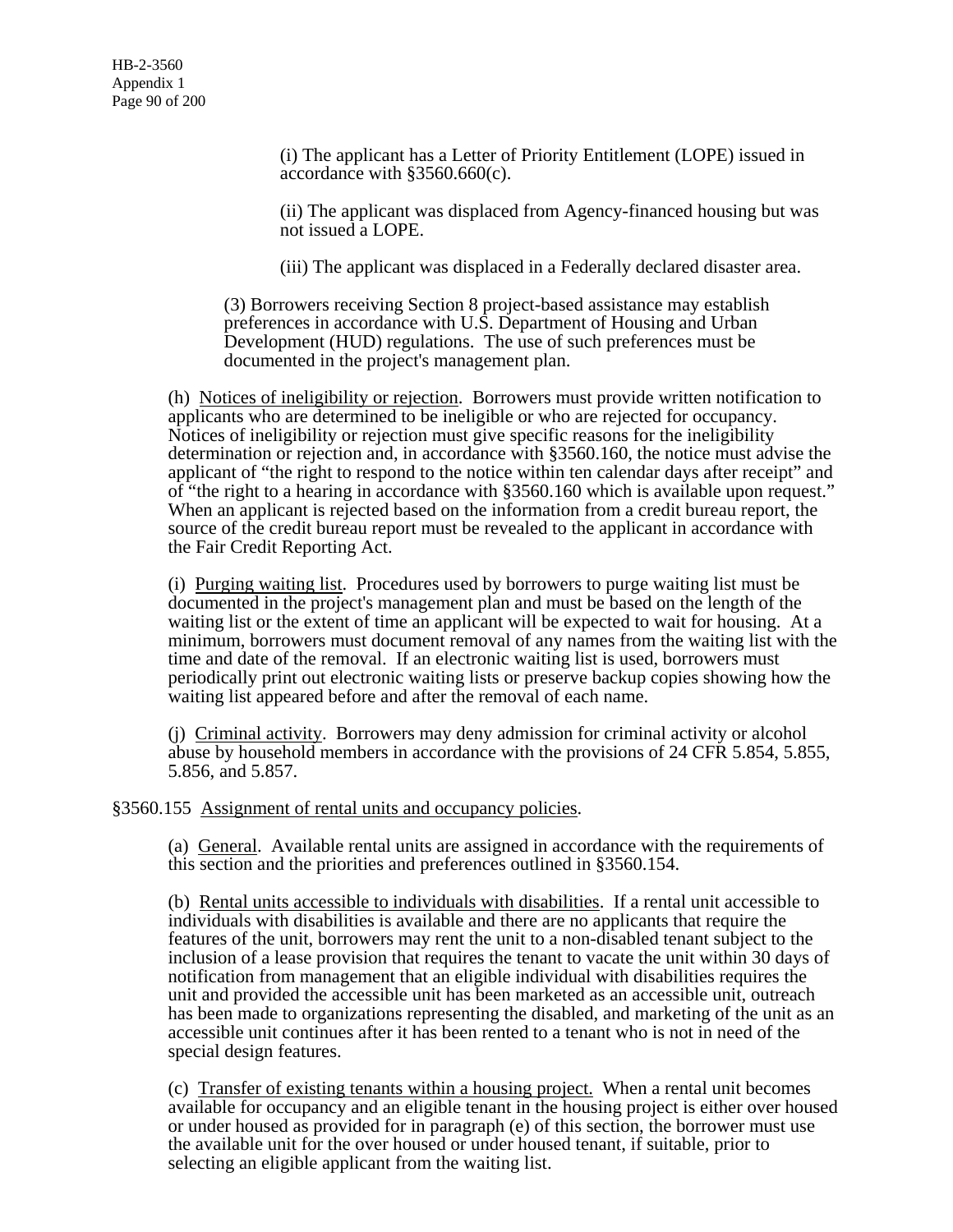(d) Applicant placement. When a specific rental unit type becomes available for occupancy, borrowers must select eligible applicants suitable for the available unit according to the priorities established in §3560.154.

(e) Occupancy policies. Borrowers must establish occupancy policies for each housing project. Households living in a rental unit with more bedrooms than persons in the household will be considered over housed and must be relocated in accordance with paragraph (c) of this section. Households under housed as defined by the project's occupancy standards must be relocated in accordance with paragraph (c) of this section. Borrowers with no one-bedroom units in a housing project may make an exception to this requirement in their occupancy policies. In addition, a borrower's occupancy policies must establish:

(1) Reasonable standards for determining when a tenant household is considered under housed. The standards will describe the maximum number of persons that may occupy units of a given size based on occupancy guidelines provided by the Agency or another governmental source;

(2) The order in which eligible applicants and existing tenants will be housed or re-housed; and

(3) How fair housing requirements will be met, including how reasonable accommodations will be made for applicants and tenants with disabilities.

(f) Agency concurrence. The Agency must concur with a borrower's occupancy rules prior to initial occupancy of the housing project. All modifications to occupancy rules must be posted for tenant comment in accordance with §3560.160 and receive Agency concurrence prior to implementation.

§3560.156 Lease requirements.

(a) Agency approval. Borrowers must use a lease approved by the Agency. The lease must be consistent with Agency requirements and the requirements of all programs participating in the housing project. Prior to submitting the lease to the Agency for approval, borrowers must have their attorney certify that the lease complies with state and local laws, Agency requirements, and the requirements of all programs participating in the housing project. If there are conflicting requirements the borrower shall notify the Agency of the conflict and request guidance. Borrowers must execute their Agency approved lease with each tenant household prior to tenant occupancy of a rental unit.

# (b) Lease requirements.

(1) All leases must be in writing.

(2) Initial leases must be for a 1-year period.

(3) If the tenant is not subject to occupancy termination according to §3560.158 and §3560.159, a renewal lease or lease extension must be for a 1-year period.

(4) In areas with a concentration of non-English speaking populations, leases (including the occupancy rules) must be available in both English and the non-English language.

(02-24-05) SPECIAL PN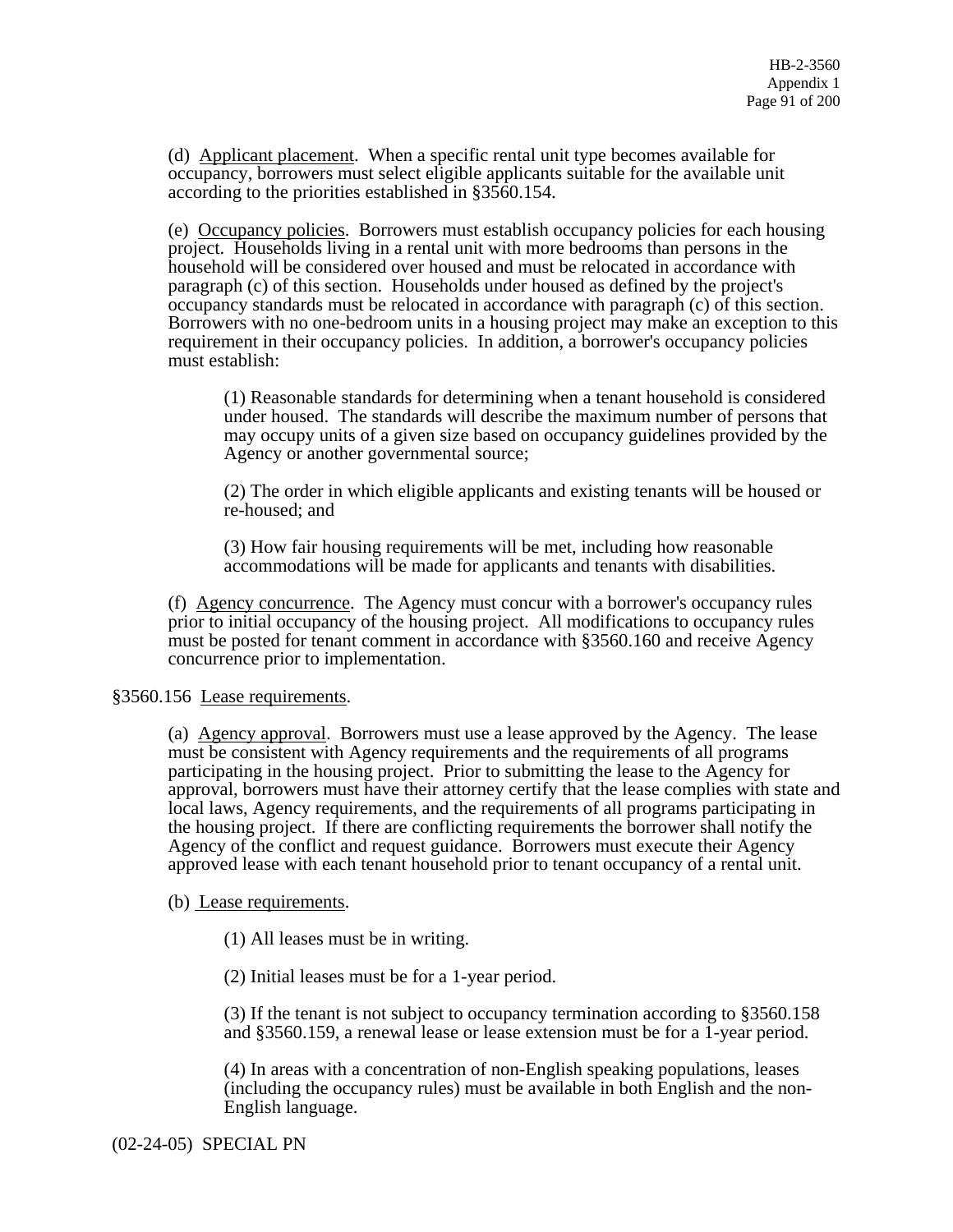(5) Leases must give the address of the management agent to which tenants may direct complaints.

(6) Leases must include a statement of the terms and conditions for modifying the lease.

#### (c) Required items and provisions.

(1) Leases for tenants who hold a Letter of Priority Entitlement (LOPE) issued according to §3560.655(d) and are temporarily occupying a unit for which they are not eligible must include a clause establishing the tenant's responsibility to move when a suitable unit becomes available in the housing project.

(2) Leases must contain a clause permitting escalation in the tenant contribution when there is an Agency-approved change in basic or note rate rents prior to the expiration of the lease. The escalation clause also must specify that the tenant contribution may be changed prior to expiration of the lease if the change is due to changes in tenant status, as documented on the tenant certification form, or the tenant's failure to properly recertify.

(3) Leases must specify that no change in the tenant contribution will occur due to monetary or non-monetary default or when rental assistance or interest credit, is suspended, canceled, or terminated due to the borrower's fault. For information on tenant contributions when a borrower prepays the Agency loan, refer to subpart N of this part.

(4) Leases must contain a requirement that tenants make restitution when unauthorized assistance is received due to applicant or tenant fraud or misrepresentation and a statement advising tenants that submission of false information could result in legal action.

(5) Leases must include a statement that the housing project is financed by the Agency and that the Agency has the right to further verify information provided by the applicant.

(6) Leases must state that the housing project is subject to:

(i) Title VI of the Civil Rights Act of 1964;

- (ii) Title VIII of the Fair Housing Act;
- (iii) Section 504 of the Rehabilitation Act of 1973; and
- (iv) The Age Discrimination Act of 1975.

(7) Leases must establish the tenant's responsibility according to the housing project's occupancy rules to move to the next available appropriately sized rental unit if the household becomes over housed or under housed in the unit they occupy.

(8) Leases must include provisions that establish when a guest will be considered a member of the household and be required to be added to the tenant certification.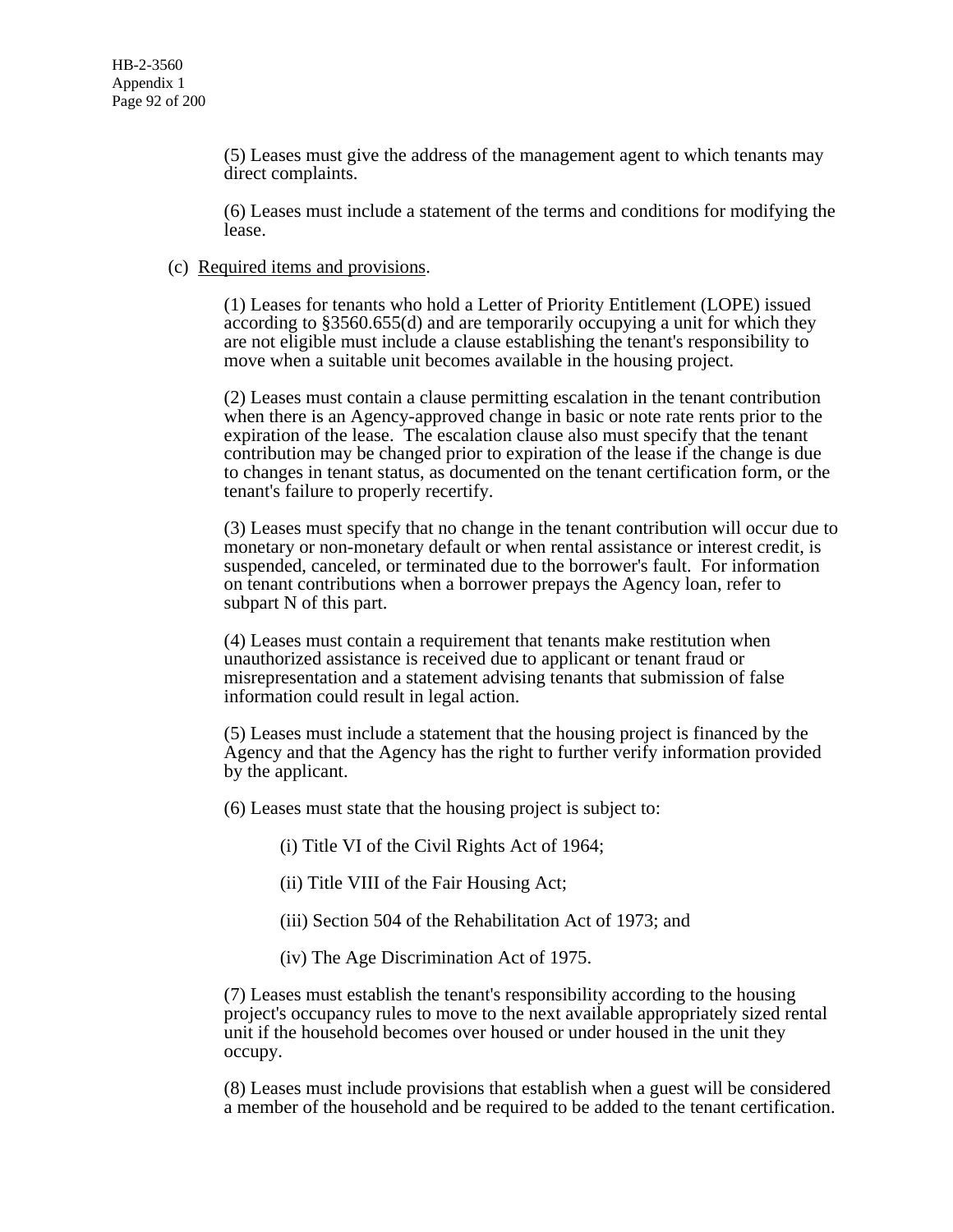(9) Leases must include a provision stating that tenancy continues until the tenant's possessions are removed from the housing either voluntarily or by legal means, subject to state and local law.

(10) Leases must include a requirement that tenants who are no longer eligible for occupancy under the housing project's occupancy rules or do not meet the criteria set forth in §3560.155(c) and (e) must vacate the property within 30 days of being notified by the borrower that they are no longer eligible for occupancy or at the expiration of their lease, or whichever is greater, unless the conditions cited in §3560.158(c) exist;

(11) Leases for rental units receiving rental assistance must include clauses that specify that the tenant's monthly tenant contribution and a description of the circumstances under which the tenant's contribution may change.

(12) Leases must include a requirement that tenants notify borrowers when changes occur in their income or assets, their qualifications for adjustments to income, their citizenship status, or the number of persons living in the unit.

(13) A requirement that tenants agree to fulfill the tenant income verification and certification requirements established under §3560.152.

(14) Leases for tenants living in Plan II interest credit rental units must include provisions establishing the net monthly tenant contribution.

(15) Leases, including renewals, must include the following language:

"It is understood that the use, or possession, manufacture, sale, or distribution of an illegal controlled substance (as defined by local, State, or federal law) while in or on any part of this apartment complex or cooperative is an illegal act. It is further understood that such action is a material lease violation. Such violations (hereafter called a "drug violation") may be evidenced upon the admission to or conviction of the use, possession, manufacture, sale, or distribution of a controlled substance (as defined by local, state, or Federal law) in any local, state, or Federal court.

The landlord may require any lessee or other adult member of the tenant household occupying the unit (or other adult or non-adult person outside the tenant household who is using the unit) who commits a drug violation to vacate the leased unit permanently, within timeframes set by the landlord, and not thereafter to enter upon the landlord's premises or the lessee's unit without the landlord's prior consent as a condition for continued occupancy by the remaining members of the tenant's household. The landlord may deny consent for entry unless the person agrees to not commit a drug violation in the future and is either actively participating in a counseling or recovery program, complying with court orders related to a drug violation, or has successfully completed a counseling or recovery program.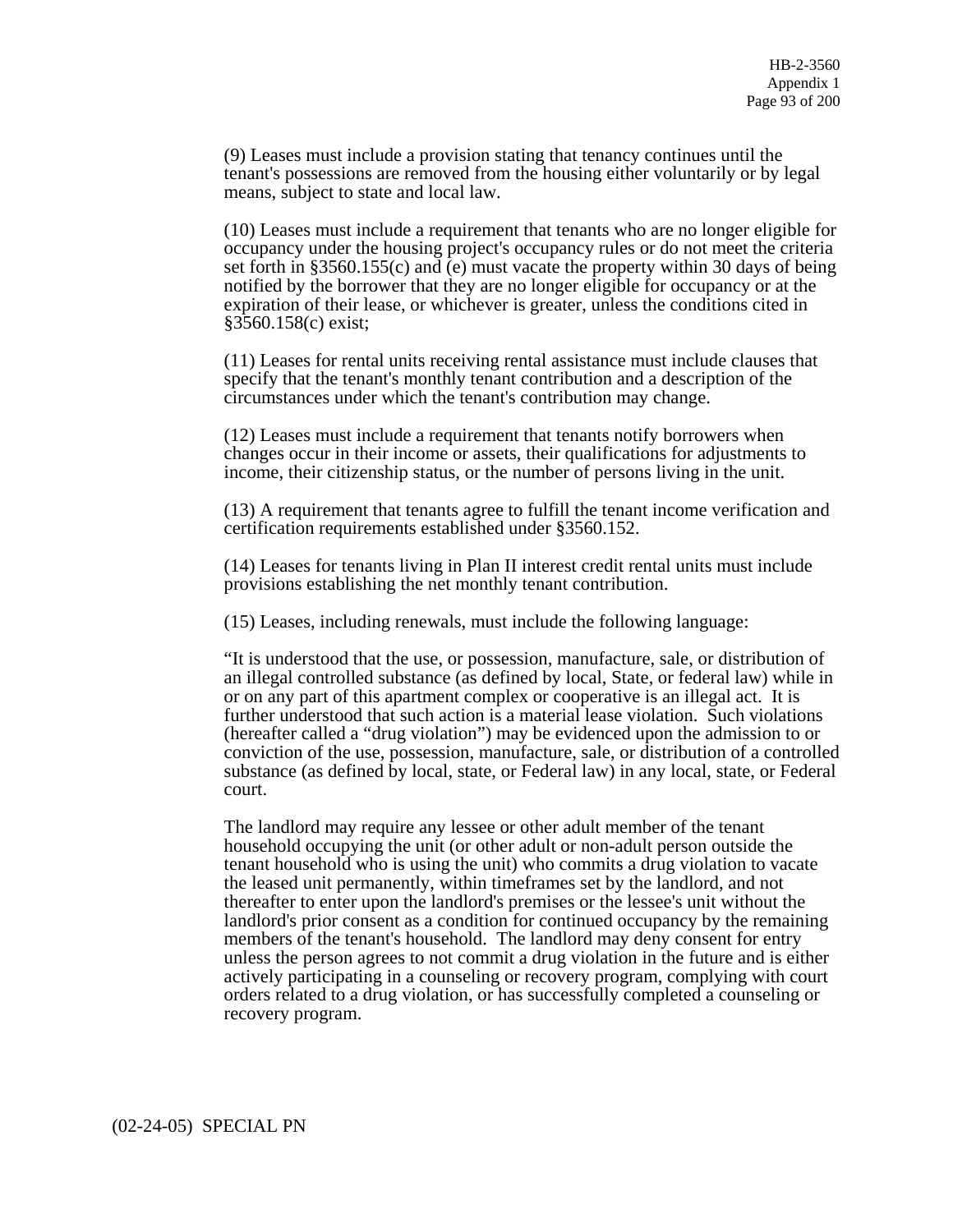The landlord may require any lessee to show evidence that any non-adult member of the tenant household occupying the unit, who committed a drug violation, agrees not to commit a drug violation in the future, and to show evidence that the person is either actively seeking or receiving assistance through a counseling or recovery program, complying with court orders related to a drug violation, or has successfully completed a counseling or recovery program within timeframes specified by the landlord as a condition for continued occupancy in the unit. Should a further drug violation be committed by any non-adult person occupying the unit the landlord may require the person to be severed from tenancy as a condition for continued occupancy by the lessee.

If a person vacating the unit, as a result of the above policies, is one of the lessees, the person shall be severed from the tenancy and the lease shall continue among any other remaining lessees and the landlord. The landlord may also, at the option of the landlord, permit another adult member of the household to be a lessee.

Should any of the above provisions governing a drug violation be found to violate any of the laws of the land the remaining enforceable provisions shall remain in effect. The provisions set out above do not supplant any rights of tenants afforded by law."

(16) Leases for rental units accessible to individuals with disabilities occupied by those not needing the accessibility features must establish the tenant's responsibility to move to another unit when an appropriate unit becomes available or when the unit is needed by an eligible individual with disabilities. Additionally, the lease clause must require the borrower to provide tenants written notification of the date by which they must move to another unit in the project.

(17) If loan prepayment occurs and the housing project is subject to restrictive use provisions, leases and renewals must be amended to include a clause specifying the tenant protections required under subpart N of this part.

(18) All leases must contain the following information and provisions:

(i) The name of the tenant, any co-tenants, and all members of the household residing in the rental unit;

(ii) The identification of the rental unit;

(iii) The amount and due date of monthly tenant contributions, any late payment penalties, and security deposit amounts;

(iv) The utilities, services, and equipment to be provided for the tenant;

(v) The tenant's utility payment responsibility;

(vi) The certification process for determining tenant occupancy eligibility and contribution;

(vii) The limitations of the tenant's right to use or occupancy of the dwelling;

(viii) The tenant's responsibilities regarding maintenance and consequences if the tenant fails to fulfill these responsibilities;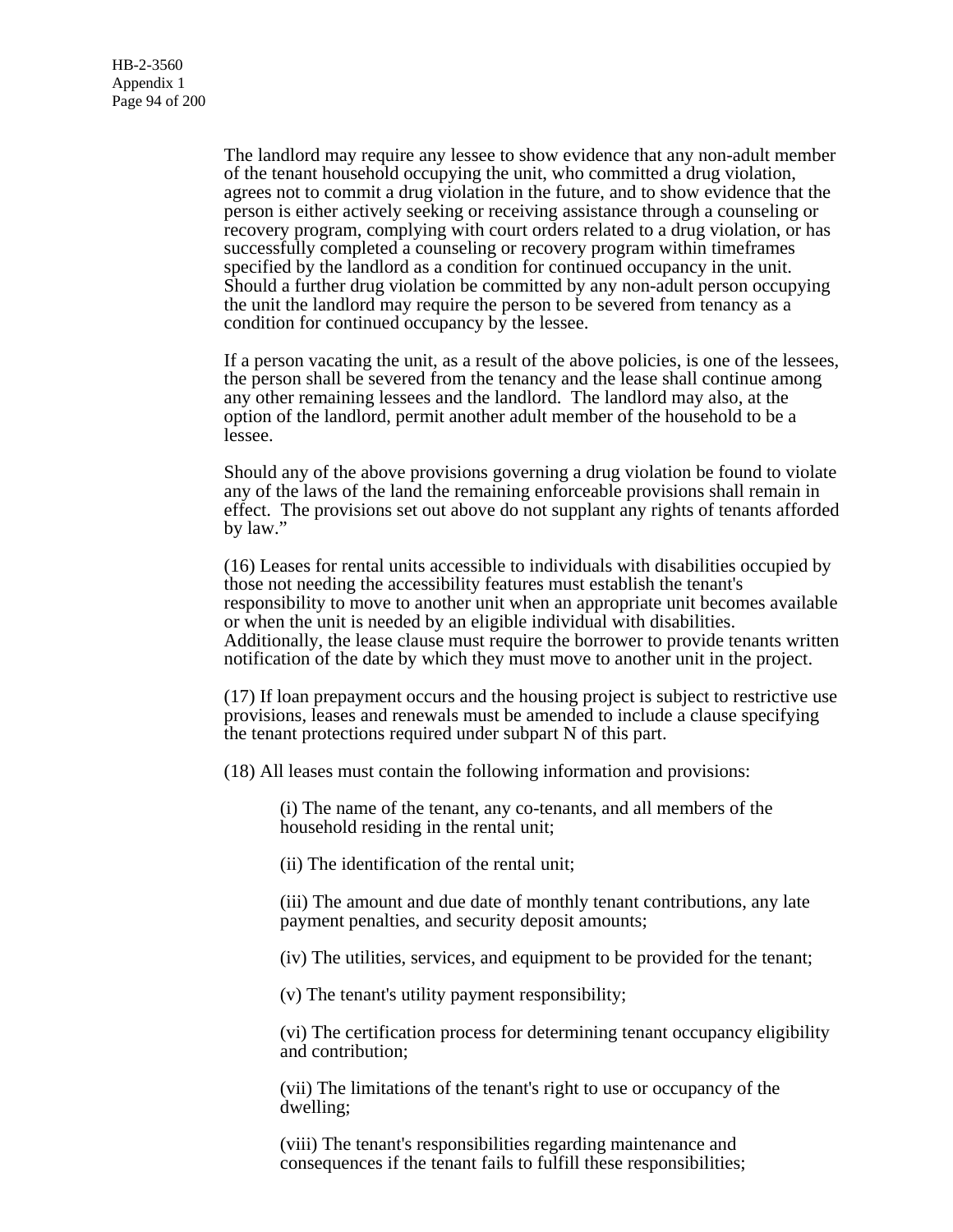(ix) The agreement of the borrower to accept the tenant contribution toward rent charges prior to payment of other charges that the tenant owes and a statement that borrowers may seek legal remedy for collecting other charges accrued by the tenant;

(x) The maintenance responsibilities of the borrower in buildings and common areas, according to state and local codes, Agency regulations, and Federal fair housing requirements;

(xi) The responsibility of the borrowers at move-in and move-out to provide the tenant with a written statement of rental unit's condition and provisions for tenant participation in inspection;

(xii) The provision for periodic inspections by the borrower and other circumstances under which the borrower may enter the premises while a tenant is renting;

(xiii) The tenant's responsibility to notify the borrower of an extended absence;

(xiv) A provision that tenants may not assign the lease or sublet the property;

(xv) A provision regarding transfer of the lease if the housing project is sold to an Agency-approved buyer;

(xvi) The procedures that must be followed by the borrower and the tenant in giving notices required under terms of the lease including lease violation notices;

(xvii) The good-cause circumstances under which the borrower may terminate the lease and the length of notice required;

(xviii) The disposition of the lease if the housing project becomes uninhabitable due to fire or other disaster, including rights of the borrower to repair building or terminate the lease;

(xix) The procedures for resolution of tenant grievances consistent with the requirements of §3560.160;

(xx) The terms under which a tenant may, for good cause, terminate their lease, with 30 days notice, prior to lease expiration; and

(xxi) The signature and date clause indicating that the lease has been executed by the borrower and the tenant.

(d) Prohibited provisions. Borrowers are prohibited from including any of the following clauses in the lease:

(1) Clauses prohibiting families with children under 18;

(2) Clauses requiring prior consent by tenant to any lawsuit that borrowers may bring against the tenant in connection with the lease;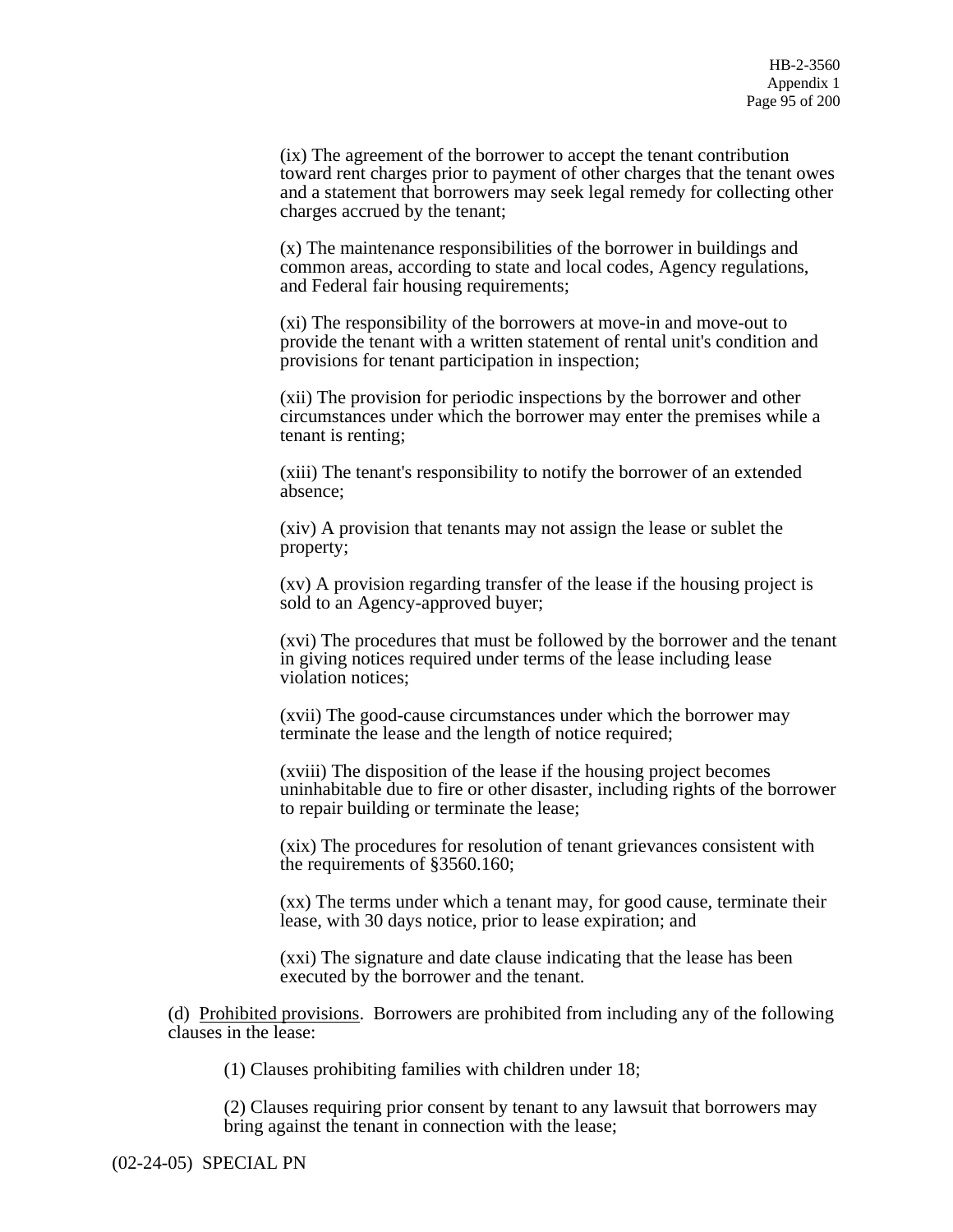(3) Clauses authorizing borrowers to hold any of a tenant's property until the tenant fulfills an obligation;

(4) Clauses in which tenants agree not to hold borrowers liable for anything they may do or fail to do;

(5) Clauses in which tenants agree that borrowers may institute suit without any notice to the tenant that the suit has been filed;

(6) Clauses in which tenants agree that borrowers may evict the tenant or sell their possessions whenever borrowers determine that a breach or default has occurred;

(7) Clauses authorizing the borrower's attorneys to appear in court on behalf of the tenant, and to waive the tenant's right to a trial by jury;

(8) Clauses authorizing the borrower's attorneys to waive the tenant's right to appeal or to file suit; and

(9) Clauses requiring the tenant to agree to pay legal fees and court costs whenever the borrower takes action against the tenant, even if the court finds in favor of the tenant.

#### (e) Housing projects and units receiving HUD assistance.

(1) In housing projects receiving Section 8 project-based assistance, borrowers may use the HUD model lease. The provisions of the HUD model lease will prevail, unless they conflict with Agency lease requirements in accordance with this section. If there is conflict between HUD requirements and Agency requirements, the provision that will be enforced will be the one that is most favorable to the tenant.

(2) For units occupied by Section 8 certificate and voucher holders, borrowers may use:

(i) A standard HUD-approved lease;

(ii) A HUD-approved lease that includes a number of modifications from the standard HUD-approved lease; or

(iii) An Agency-approved lease may be used if acceptable by HUD or the local housing authority.

(f) State and local requirements. Borrowers must use a lease that is consistent with state and local requirements.

(1) If any lease provision is in violation of state or local law, the lease may be modified to the extent needed to comply with the law, but any changes must be consistent with the provisions established in paragraph (c) of this section.

(2) Leases must include a procedure for handling tenant's abandoned property, as provided by state or local law.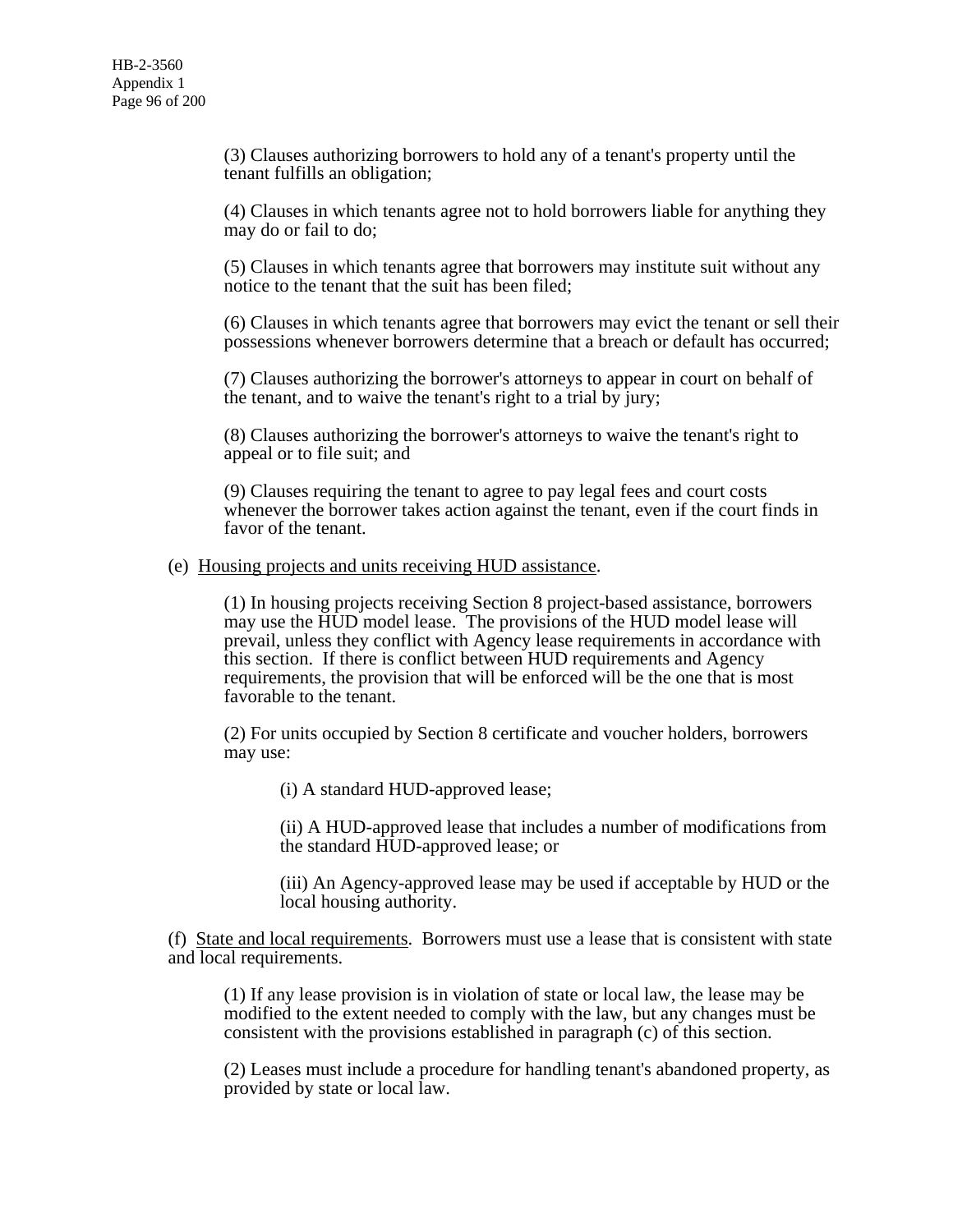# §3560.157 Occupancy rules.

(a) General. The purpose of a borrower's occupancy rules is to outline the basis for the tenant and management relationship. Prior to Agency approval of occupancy rules, borrowers must provide written certification from their attorney that the housing project's occupancy rules are consistent with applicable Federal, state, and local laws, as well as Agency requirements, and the requirements of all programs participating in the housing project. Borrowers must obtain Agency approval of the occupancy rules prior to initial occupancy and obtain Agency approval prior to the implementation date of any subsequent modifications to the rules.

(b) Requirements. The occupancy rules must be in writing and posted for easy tenant access. A copy of these rules must be attached to the tenant's lease upon initial occupancy. At a minimum, the occupancy rules must address:

(1) The tenant's rights and responsibilities under the lease or occupancy agreement;

(2) The rent payment or occupancy charge policies;

(3) The policies regarding periodic inspection of units;

(4) The system for responding to tenant complaints;

(5) The maintenance request and work order procedures;

(6) The housing services and facilities available to tenants or members;

(7) The office locations, hours, and emergency telephone numbers;

(8) The restrictions on storage and prohibitions on non-functional vehicles in the housing project area;

(9) Other requirements related to a subsidy provided to a tenant from non-Agency sources;

(10) When a guest becomes a member of the tenant household; and

(11) The procedures tenants must follow to request reasonable accommodations.

(c) Modification of occupancy rules. The Agency must concur with any modification to the occupancy rules prior to implementation. Proper notice must be given to each tenant at least 30 days in advance of implementation of such rules in accordance with §3560.160.

(d) Federal, state and local requirements. The occupancy rules must be consistent with Federal, state, and local law.

(e) Pets/Assistance Animals. All housing projects should establish reasonable written pet rules. No rules may be promulgated that would prevent occupancy by a household member who requires a service or assistance animal. In elderly housing, borrowers must not prohibit tenants from keeping domestic animals in their rental units as pets.

(02-24-05) SPECIAL PN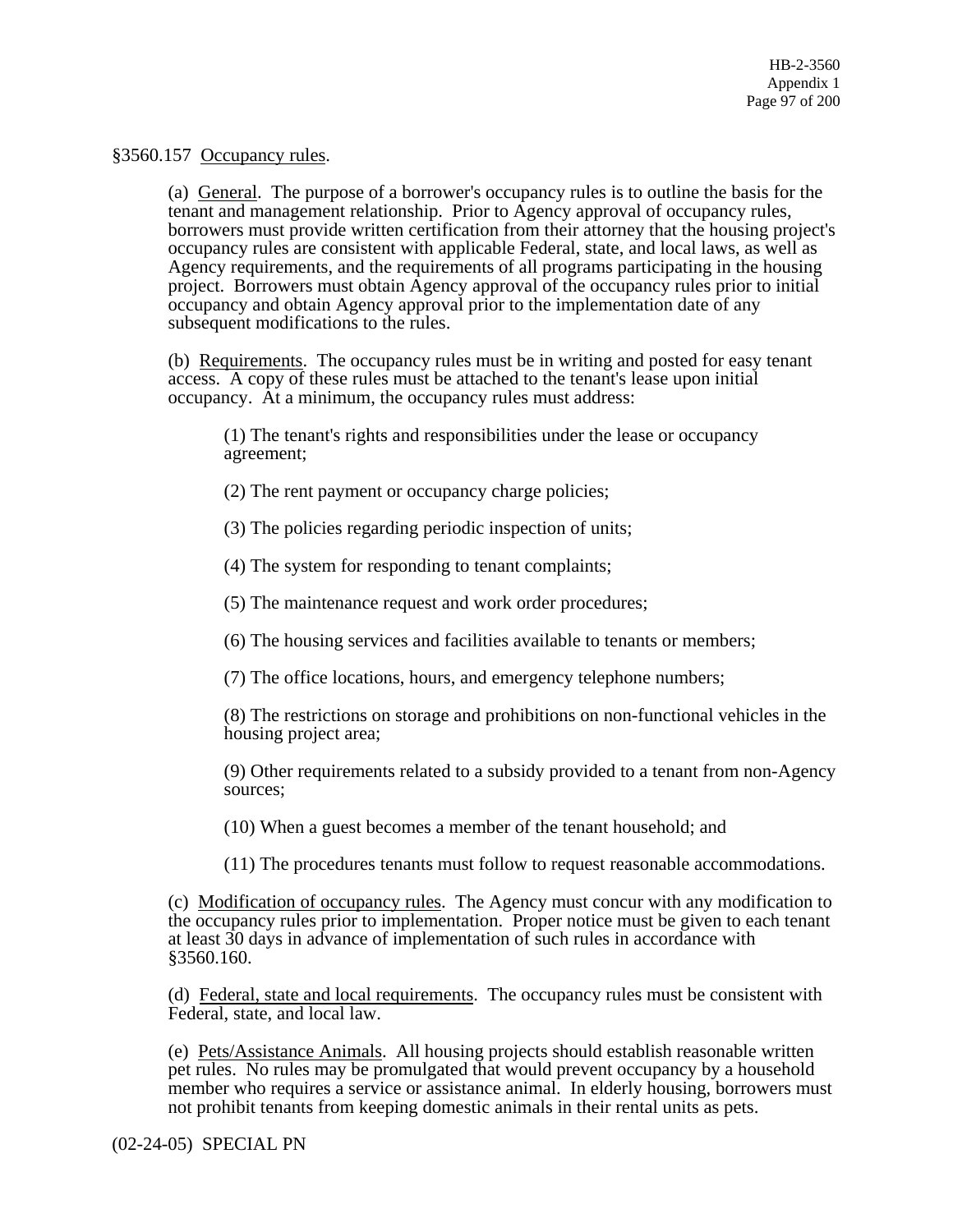(f) Tenant organizations. Borrowers must not infringe on the rights of tenants to organize an association of tenants. Borrowers (or a designated management representative) should be available and willing to work with a tenant organization.

(g) Community rooms. Borrowers may not place unreasonable restrictions on tenants that desire to use a community room.

# §3560.158 Changes in tenant eligibility.

(a) General requirements. Tenants must continue to meet the requirements of §3560.152 to remain eligible for occupancy.

(b) Tenants no longer eligible. Tenants who are no longer eligible for occupancy under the housing project's occupancy rules or do not meet the criteria set forth in §3560.155(c) and (e) must vacate the property within 30 days of being notified by the borrower that they are no longer eligible for occupancy or at the expiration of their lease, whichever is greater, unless the conditions specified in paragraph (c) of this section exist.

(c) Temporary continuation of tenancy. If conditions described in §3560.454(b) or the following conditions exist, borrowers may permit tenants who are no longer eligible for occupancy to continue to reside at the housing project with prior approval of the Agency.

(1) The waiting list for the specific rental unit type has no eligible applicants; or

(2) The required time period for vacating the rental unit would create a hardship on the tenant household.

# (d) Surviving and remaining household members.

(1) Members of a household may continue to reside in a housing project after the departure or death of the tenant or co-tenant, provided that:

(i) They are eligible with respect to adjusted income;

(ii) They occupied a rental unit in the housing project at the time of the departure or death of the tenant or co-tenant;

(iii) They execute a tenant certification form establishing their own tenancy; and

(iv) They have the legal ability to sign a lease for the rental unit, except where a legal guardian may sign when the tenant or member is otherwise eligible.

(2) Surviving or remaining members of the household may remain in the housing project, taking into consideration the conditions of paragraph  $(d)(1)$  of this section, but must move to a suitably sized rental unit within 30 days of its availability.

(3) After the death of a tenant or co-tenant in elderly housing, the surviving members of the household, regardless of age but taking into consideration the conditions of paragraph  $(d)(1)$  of this section, may remain in the rental unit in which they were residing at the time of the tenant's or co-tenant's death, even if the household is over housed according to the housing project's occupancy rules as follows: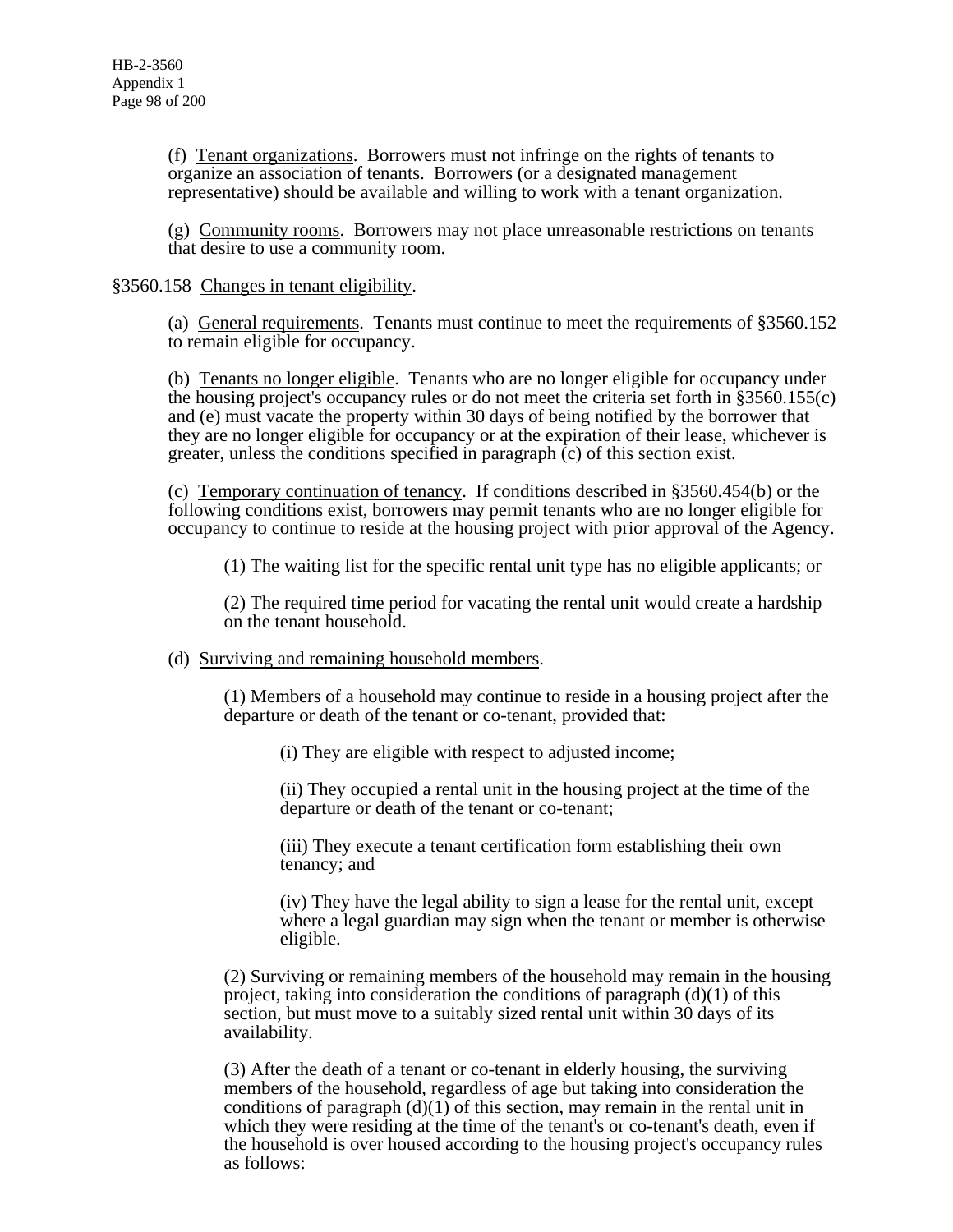(i) Continued occupancy of the rental unit will not be allowed when in either situation of paragraph  $(d)(1)$  or  $(d)(3)$  of this section, the rental unit has accessibility features for individuals with disabilities, the household no longer has a need for such accessibility features, and the housing project has a tenant application from an individual with a need for the accessibility features;

(ii) If the housing project does not have a tenant application from an individual with a need for the accessibility features, the household may remain in the rental unit with such features until the housing project receives an application from an individual with a need for accessibility features. The household in the unit with accessibility features will be required to move within 30 days of the housing project's receipt of a tenant application requiring accessibility features if another suitably sized unit without accessibility features is available in the project. If a suitably sized unit is not available in the project within 30 days, the tenant may remain in the unit with accessibility features until the first available unit in the project becomes available and then must move within 30 days.

# §3560.159 Termination of occupancy.

(a) Tenants in violation of lease. Borrowers, in accordance with lease agreements, may terminate or refuse to renew a tenant's lease only for material non-compliance with the lease provisions, material non-compliance with the occupancy rules, or other good causes. Prior to terminating a lease, the borrower must give the tenant written notice of the violation and give the tenant an opportunity to correct the violation. Subsequently, termination may only occur when the incidences related to the termination are documented and there is documentation that the tenant was given notice prior to the initiation of the termination action that their activities would result in occupancy termination.

(1) Material non-compliance with lease provisions or occupancy rules, for purposes of occupancy termination by a borrower, includes actions such as:

(i) Violations of lease provisions or occupancy rules that are substantial and/or repeated;

(ii) Non-payment or repeated late payment of rent or other financial obligations due under the lease or occupancy rules; or

(iii) Admission to or conviction for use, attempted use, possession, manufacture, selling, or distribution of an illegal controlled substance when such activity occurred on the housing project's premises by the tenant, a member of the tenant's household, a guest of the tenant, or any other person under the tenant's control at the time of the activity.

(2) Good causes, for purposes of occupancy terminations by a borrower, include actions such as:

(i) Actions by the tenant or a member of the tenant's household which disrupt the livability of the housing by threatening the health and safety of other persons or the right of other persons to enjoyment of the premises and related facilities;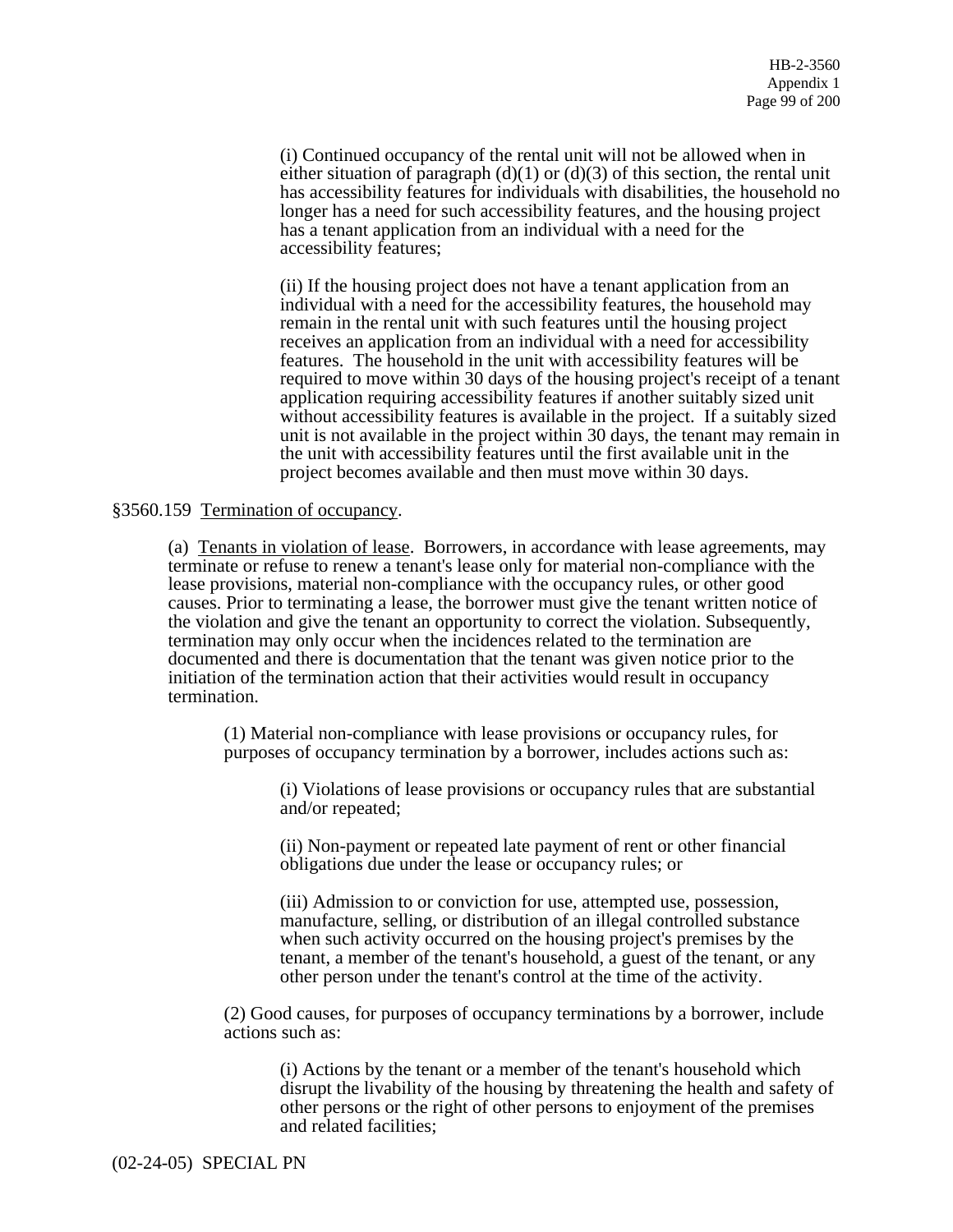(ii) Actions by the tenant or a member of the tenant's household which result in substantial physical damage causing an adverse financial effect on the housing or the property of other persons; or

(iii) Actions prohibited by state and local laws.

(b) Lease expiration or tenant eligibility. A tenant's occupancy in an Agency-financed housing project may not be terminated by a borrower when the lease agreement expires unless the tenant's actions meet the conditions described in paragraph (a) of this section, or the tenant is no longer eligible for occupancy in the housing. Borrowers must handle terminations of occupancy due to a change in tenant eligibility status in accordance with §3560.158. At a minimum, the occupancy termination notice must include the following information:

(1) A specific date by which lease termination will occur;

(2) A statement of the basis for lease termination with specific reference to the provisions of the lease or occupancy rules that, in the borrower's judgment, have been violated by the tenant in a manner constituting material non-compliance or good cause; and

(3) A statement explaining the conditions under which the borrower may initiate judicial action to enforce the lease termination notice.

(c) Other terminations. If occupancy is terminated due to conditions which are beyond the control of the tenant, such as a condition related to required repair or rehabilitation of the building, or a natural disaster, the tenants who are affected by such a circumstance are entitled to benefits under the Uniform Relocation Act and may request a Letter of Priority Entitlement (LOPE) from the Agency. If tenants need additional time to secure replacement housing, the Agency may, at the tenant's request, extend the LOPE entitlement period.

(d) Criminal activity. Borrowers may terminate tenancy for criminal activity or alcohol abuse by household members in accordance with the provisions of 24 CFR 5.858, 5.859, 5.860, and 5.861.

# §3560.160 Tenant grievances.

(a) General.

(1) The requirements established in this section are designed to ensure that there is a fair and equitable process for addressing tenant or prospective tenant concerns and to ensure fair treatment of tenants in the event that an action or inaction by a borrower, including anyone designated to act for a borrower, adversely affects the tenants of a housing project.

(2) Any tenant/member or prospective tenant/member seeking occupancy in or use of Agency facilities who believes he or she is being discriminated against because of age, race, color, religion, sex, familial status, disability, or national origin may file a complaint in person with, or by mail to the U.S. Department of Agriculture's Office of Civil Rights, Room 326-W, Whitten Building, 14th and Independence Avenue, SW., Washington DC 20250-9410 or to the Office of Fair Housing and Equal Opportunity, U.S. Department of Housing and Urban Development (HUD), Washington, DC 20410. Complaints received by Agency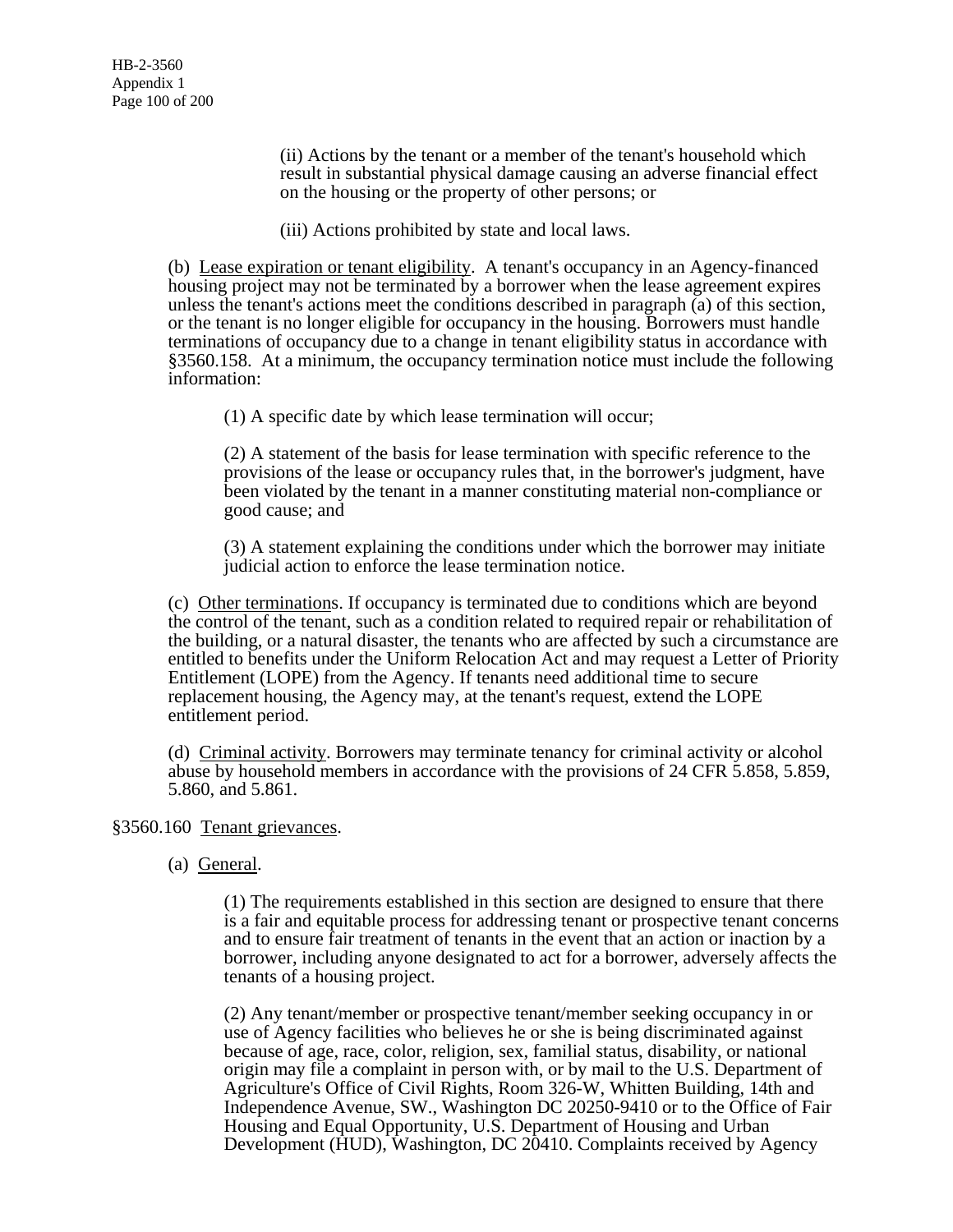employees must be directed to the National Office Civil Rights Staff through the State Civil Rights Manager/Coordinator.

(b) Applicability.

(1) The requirements of this section apply to a borrower action regarding housing project operations, or the failure to act, that adversely affects tenants or prospective tenants.

(2) This section does not apply to the following situations:

(i) Rent changes authorized by the Agency in accordance with the requirements of §3560.203(a);

(ii) Complaints involving discrimination which must be handled in accordance with  $\S 3560.2(b)$  and paragraph (a)(2) of this section;

(iii) Housing projects where an association of all tenants has been duly formed and the association and the borrower have agreed to an alternative method of settling grievances;

(iv) Changes required by the Agency in occupancy rules or other operational or management practices in which proper notice and opportunity have been given according to law and the provisions of the lease;

(v) Lease violations by the tenant that would result in the termination of tenancy and eviction;

(vi) Disputes between tenants not involving the borrower; and

(vii) Displacement or other adverse actions against tenant as a result of loan prepayment handled according to subpart N of this part.

(c) Borrower responsibilities. Borrowers must permanently post tenant grievance procedures that meet the requirements of this section in a conspicuous place at the housing project. Borrowers also must maintain copies of the tenant grievance procedure at the housing project's management office for inspection by the tenants and the Agency upon request. Each tenant must receive an Agency summary of tenant's rights when a lease agreement is signed. If a housing project is located in an area with a concentration of non-English speaking individuals, the borrower must provide grievance procedures in both English and the non-English language. The notice must include the telephone number and address of USDA's Office of Civil Rights and the appropriate Regional Fair Housing and Enforcement Agency.

(d) Reasons for grievance. Tenants or prospective tenants may file a grievance in writing with the borrower in response to a borrower action, or failure to act, in accordance with the lease or Agency regulations that results in a denial, significant reduction, or termination of benefits or when a tenant or prospective tenant contests a borrower's notice of proposed adverse action as provided in paragraph (e) of this section. Acceptable reasons for filing a grievance may include:

(02-24-05) SPECIAL PN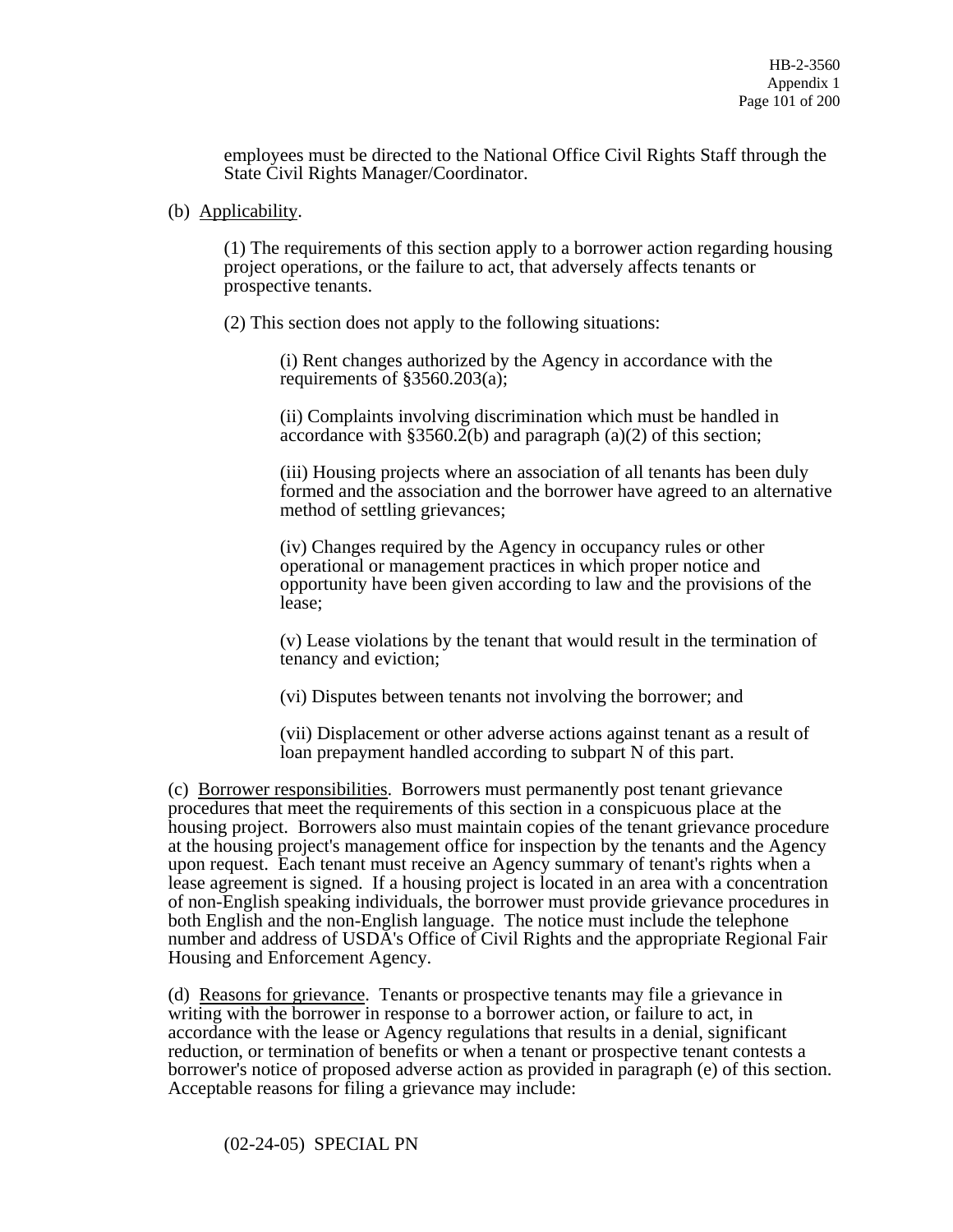(1) Failure to maintain the premises in such a manner that provides decent, safe, sanitary, and affordable housing in accordance with §3560.103 and applicable state and local laws;

(2) Borrower violation of lease provisions or occupancy rules;

(3) Modification of the lease;

(4) Occupancy rule changes;

(5) Rent changes not authorized by the Agency according to §3560.205; or

(6) Denial of approval for occupancy.

(e) Notice of adverse action. In the case of a proposed action that may have adverse consequences for tenants or prospective tenants such as denial of admission to occupancy and changes in the occupancy rules or lease, the borrower must notify the tenant or prospective tenant in writing. In the case of a Borrower's proposed adverse action including denial of admission to occupancy, the Borrower shall notify the applicant/tenant in writing. The notice must be delivered by certified mail return receipt requested or a hand-delivered letter with a signed and dated acknowledgement of receipt from the applicant/tenant. The notice must give specific reasons for the proposed action. The notice must also advise the tenant or prospective tenant of "the right to respond to the notice within ten calendar days after date of the notice" and of "the right to a hearing in accordance with §3560.160 (f), which is available upon request." The notice must contain the information specified in paragraph  $(a)(2)$  of this section. For housing projects in areas with a concentration of non-English speaking individuals, the notice must be in English and the non-English language.

(f) Grievances and responses to notice of adverse action. The following procedures must be followed by tenants, prospective tenants, or borrowers involved in a grievance or a response to an adverse action.

(1) The tenant or prospective tenant must communicate to the borrower in writing any grievance or response to a notice within 10 calendar days after occurrence of the adverse action or receipt of a notice of intent to take an adverse action.

(2) Borrowers must offer to meet with tenants to discuss the grievance within 10 calendar days of receiving the grievance. The Agency encourages borrowers and tenants or prospective tenants to make an effort to reach a mutually satisfactory resolution to the grievance at the meeting.

(3) If the grievance is not resolved during an informal meeting to the tenant or prospective tenant's satisfaction, the borrower must prepare a summary of the problem and submit the summary to the tenant or prospective tenant and the Agency within 10 calendar days The summary should include: The borrower's position; the applicant/tenant's position; and the result of the meeting. The tenant also may submit a summary of the problem to the Agency.

(g) Hearing process. The following procedures apply to a hearing process.

(1) Request for hearing. If the tenant or prospective tenant desires a hearing, a written request for a hearing must be submitted to the borrower within 10 calendar days after the receipt of the summary of any informal meeting.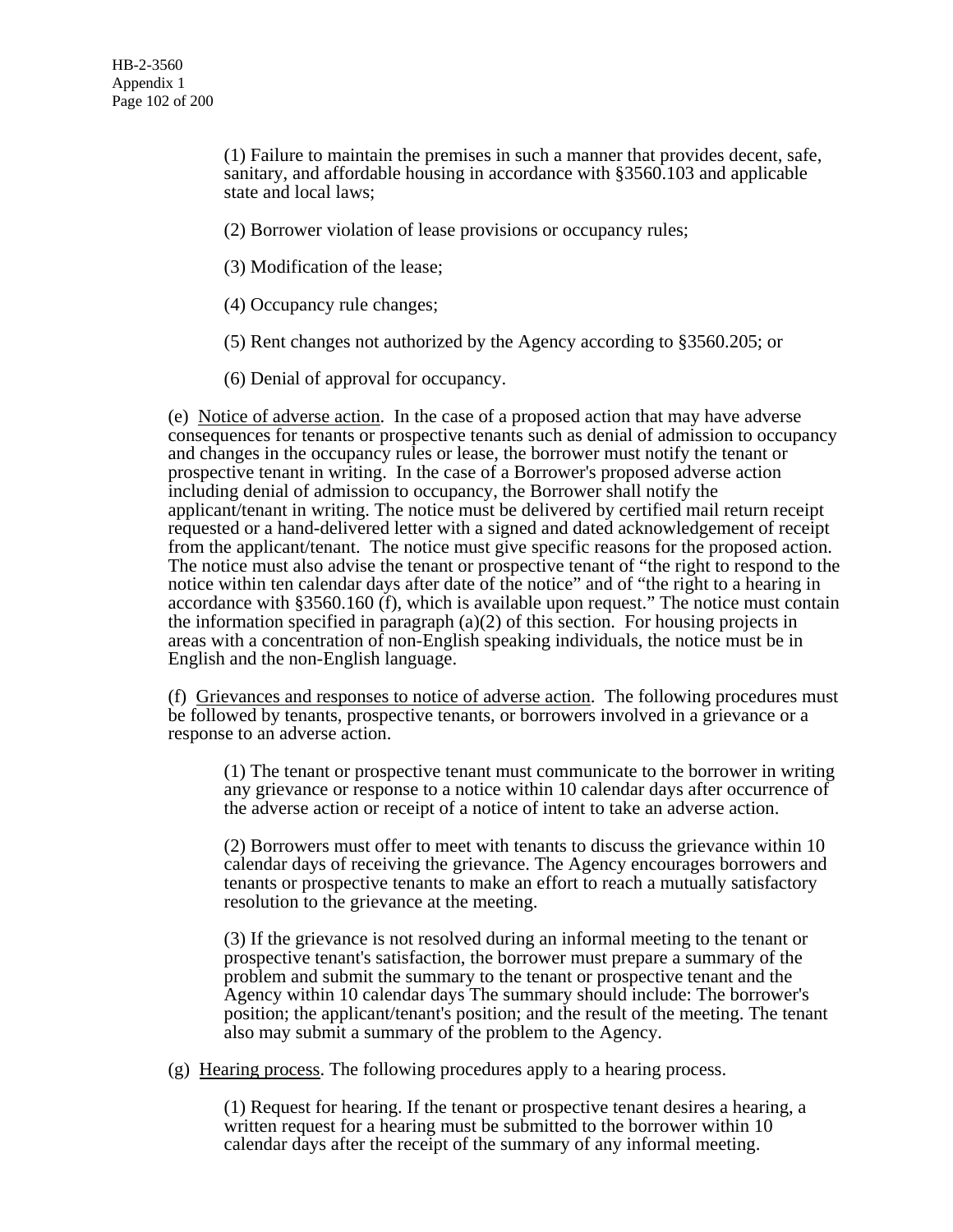(2) Selection of hearing officer or hearing panel. In order to properly evaluate grievances and appeals, the borrower and tenant must select a hearing officer or hearing panel. If the borrower and the tenant cannot agree on a hearing officer, then they must each appoint a member to a hearing panel and the members selected must appoint a third member. If within 30 days from the date of the request for a hearing, the tenant and borrower have not agreed upon the selection of a hearing officer or hearing panel, the borrower must notify the Agency by mail of the situation. The Agency will appoint a person to serve as the sole hearing officer. The Agency may not appoint a hearing officer who was earlier considered by either the borrower or the tenant, in the interest of ensuring the integrity of the process.

(3) Standing hearing panel. In lieu of the procedure contained in paragraph  $(g)(2)$ of this section for each grievance or appeal presented, a borrower may ask the Agency to approve a standing hearing panel for the housing project.

(4) Examination of records. The borrower must allow the tenant the opportunity, at a reasonable time before a hearing and at the expense of the tenant, to examine or copy all documents, records, and policies of the borrower that the borrower intends to use at a hearing unless otherwise prohibited by law or confidentiality agreements.

(5) Scheduling of hearing. If a standing hearing panel has been approved, a hearing will be scheduled within 15 calendar days after receipt of the tenant's or prospective tenant's request for a hearing. If a hearing officer or hearing panel must be selected, a hearing will be scheduled within 15 calendar days after the selection or appointment of a hearing panel or a hearing officer. All hearings will be held at a time and place mutually convenient to both parties. If the parties cannot agree on a meeting place or time, the hearing officer or hearing panel will designate the place and time.

(6) Escrow deposits. If a grievance involves a rent increase not authorized by the Agency, or a situation where a borrower fails to maintain the property in a decent, safe, and sanitary manner, rental payments may be deposited by the tenant into an escrow account, provided the tenant's rental payments are otherwise current.

(i) The escrow account deposits must continue until the complaint is resolved through informal discussion or by the hearing officer or panel.

(ii) The escrow account must be in a Federally-insured institution or with a bonded independent agent.

(iii) Failure to make timely rent payments into the escrow account will result in a termination of the tenant grievance and appeals procedure and all sums will immediately become due and payable under the lease.

(iv) Receipts of escrow account deposits must be available for examination by the borrower.

(7) Failure to request a hearing. If the tenant or prospective tenant does not request a hearing within the time provided by paragraph  $(f)(1)$  of this section, the borrower's disposition of the grievance or appeal will become final.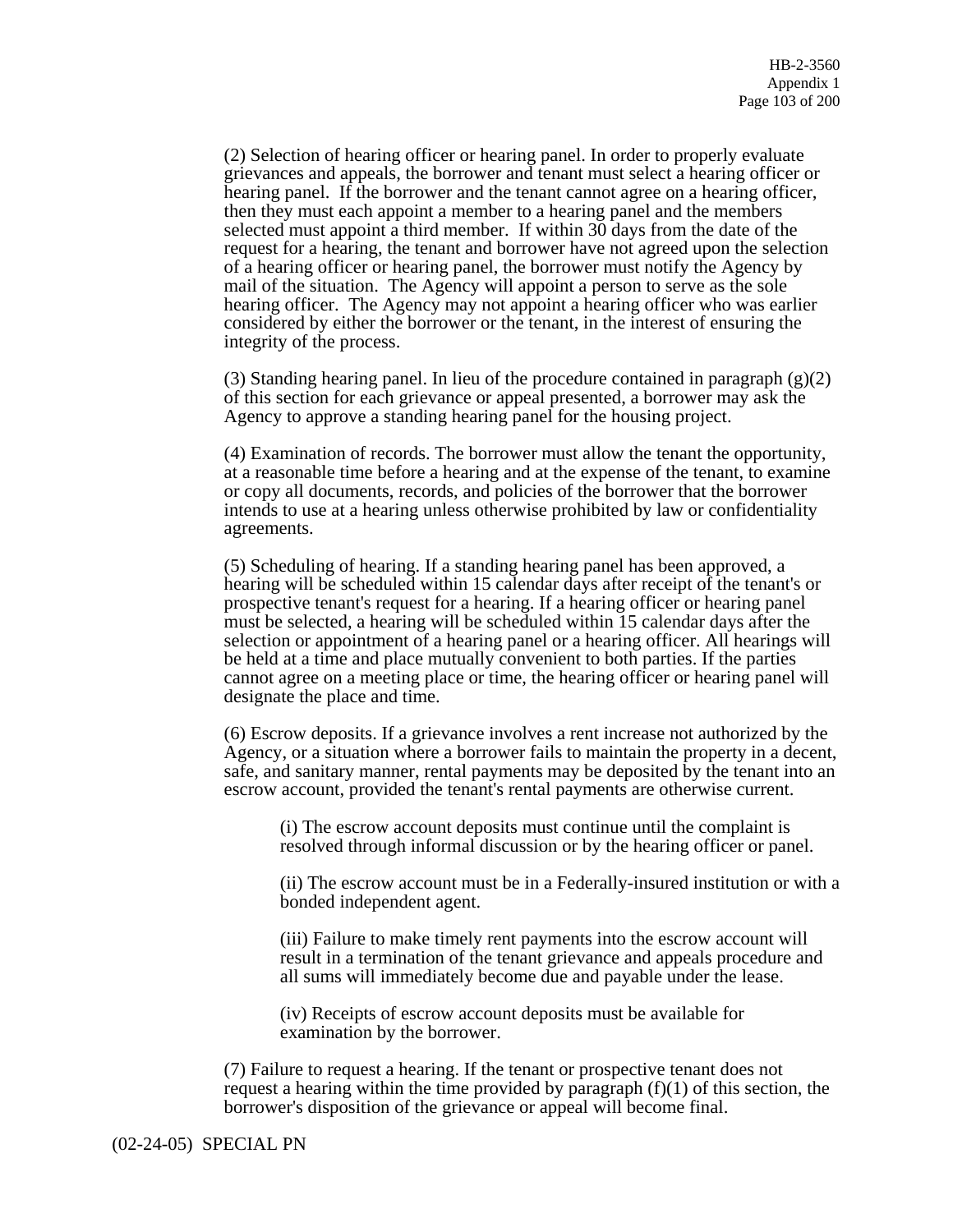(h) Requirements governing the hearing. The following requirements will govern the hearing process.

(1) Subject to paragraph  $(f)(2)$  of this section, the hearing will proceed before a hearing officer or hearing panel at which evidence may be received without regard to whether that evidence could be used in judicial proceedings.

(2) The hearing must be structured so as to provide basic due process safeguards for both the borrower and the tenants or prospective tenants, which must protect:

(i) The right of both parties to be represented by counsel or other person chosen as their representative;

(ii) The right of the tenant or prospective tenant to a private hearing unless a public hearing is requested;

(iii) The right of the tenant or prospective tenant to present oral or written evidence and arguments in support of their grievance or appeal and to cross-examine and refute the evidence of all witnesses on whose testimony or information the borrower relies; and

(iv) The right of the borrower to present oral and written evidence and arguments in support of the decision, to refute evidence relied upon by the tenant or prospective tenant, and to confront and cross-examine all witnesses in whose testimony or information the tenant or prospective tenant relies.

(3) At the hearing, the tenant or prospective tenant must present evidence that they are entitled to the relief sought, and the borrower must present evidence showing the basis for action or failure to act against that which the grievance or appeal is directed.

(4) The hearing officer or hearing panel must require that the borrower, the tenant or prospective tenant, counsel, and other participants or spectators conduct themselves in an orderly manner. Failure to comply may result in exclusion from the proceedings or in a decision adverse to the interests of the disorderly party and granting or denial of the relief sought, as appropriate.

(5) If either party or their representative fails to appear at a scheduled hearing, the hearing officer or hearing panel may make a determination to postpone the hearing for no more than five days or may make a determination that the absent party has waived their right to a hearing under this subpart. If the determination is made that the absent party has waived their rights, the hearing officer or hearing panel will make a decision on the grievance. Both the tenant or prospective tenant and the borrower must be notified in writing of the determination of the hearing officer or hearing panel.

(i) Decision. Hearing decisions must be issued in accordance with the following requirements.

(1) The hearing officer or hearing panel has the authority to affirm or reverse a borrower's decision.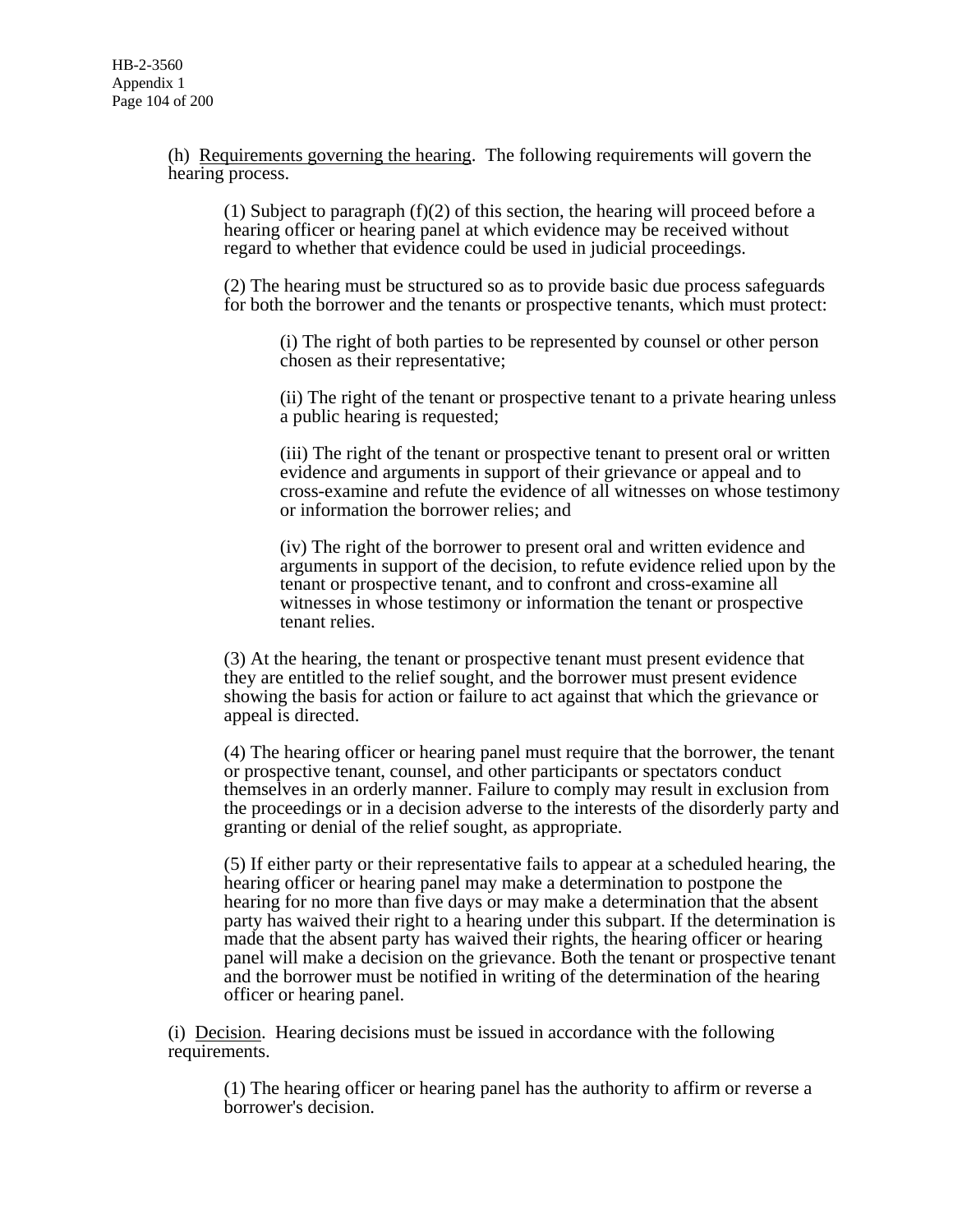(2) The hearing officer or hearing panel must prepare a written decision, together with the reasons thereof based solely and exclusively upon the facts presented at the hearing within 10 calendar days after the hearing. The notice must state that the decision is not effective for 10 calendar days to allow time for an Agency review as specified in paragraphs  $(i)(3)$  and  $(i)(4)$  of this section.

(3) The hearing officer or hearing panel must send a copy of the decision to the tenant, or prospective tenant, borrower, and the Agency.

(4) The decision of the hearing officer or hearing panel shall be binding upon the parties to the hearing unless the parties to the hearing are notified within 10 calendar days by the Agency that the decision is not in compliance with Agency regulations.

(5) Upon receipt of written notification from the hearing officer or hearing panel, the borrower and tenant must take the necessary action, or refrain from any actions, specified in the decision.

# §§3560.161-3560.199 [Reserved]

#### §3560.200 OMB control number.

 The information collection requirements contained in this regulation have been approved by the Office of Management and Budget (OMB) and have been assigned OMB control number 0575-0189. Public reporting burden for this collection of information is estimated to vary from 15 minutes to 18 hours per response, including time for reviewing instructions, searching existing data sources, gathering and maintaining the data needed, and completing and reviewing the collection of information. A person is not required to respond to a collection of information unless it displays a currently valid OMB control number.

Subpart E--Rents

§3560.201 General.

 This subpart sets forth the requirements for establishing and collecting rents charged to occupants of multi-family housing (MFH) projects financed by the Agency.

#### §3560.202 Establishing rents and utility allowances.

(a) General. Rents and utility allowances for rental units in Agency-financed housing projects are set by the borrower and must be based on the operating, management and maintenance expenses and other costs related to the housing project including loan payment amounts due to the Agency.

(b) Agency approval. All rents and utility allowances set by borrowers are subject to Agency approval.

(c) Rents. As applicable, borrowers must establish the following rents:

(1) Note rent;

(2) Basic rent;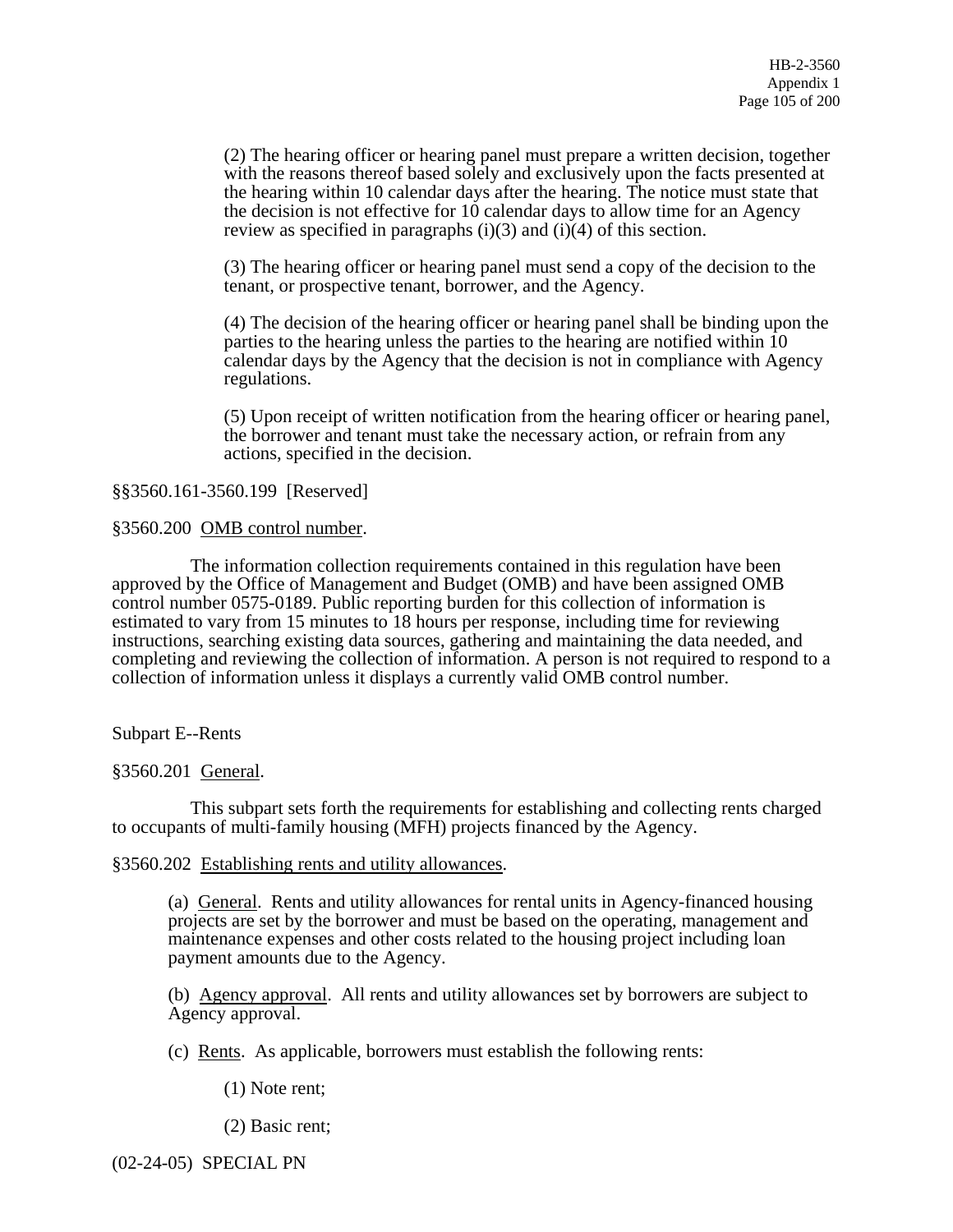(3) U.S. Department of Housing and Urban Development (HUD) contract rents; and

(4) Low-income housing tax credit (LIHTC) rents.

(d) Utility allowances. In projects where tenants pay the utilities, borrowers must establish utility allowances for each size and type of rental unit in the housing project based on estimated utility costs. Borrowers must review utility allowances annually, adjust for accuracy, and submit any utility allowance changes to the Agency for approval. If no changes are needed, the borrower must notify the Agency that no changes were made. Documentation to justify utility allowances must be maintained in the housing project files.

(e) Funds contributed to reduce rents. If borrowers use funds contributed from sources other than the Agency (e.g., state or local grants, private contributions) to reduce general operating and management expenses, housing project rents must be reduced to reflect the funding being used to offset housing project expenses. When funds contributed from sources other than the Agency are used for housing project expenses, the borrower must certify to the Agency, in writing, that the funds provided will not need to be repaid with Agency funds. Funds from borrower contributions or rehabilitation loans will not be counted towards reducing rents.

(f) Rents for resident manager, caretaker, or owner-occupied unit.

(1) If approved as a part of a management plan, a borrower may occupy a rental unit in a housing project when they are acting as a management agent or resident manager as specified in §3560.102(e).

(2) If the rental unit being occupied by a borrower or resident manager is designated as a revenue-producing unit, borrowers must calculate the rental charge to the borrower or resident manager in the same manner as tenant contributions.

(3) If the rental unit being occupied by a borrower or resident manager is designated as a non-revenue producing unit, borrowers must treat the cost of providing the unit the same as other non-revenue producing portions of the housing project.

(g) LIHTC. Borrowers who receive LIHTCs may establish rents in accordance with LIHTC requirements. However, borrowers are obligated to ensure that sufficient annual funds are available to cover expenses in the housing project's approved budget, including the required payments on the borrower's Agency loan. Borrowers must not use housing project funds to make up any difference between rents required under Agency program requirements and the maximum allowed rents under the LIHTC program.

# §3560.203 Tenant contributions.

(a) Tenant contributions. A tenant's contribution to rent charged for a rental unit in an Agency financed housing project is based on the tenant's income, as calculated on the Agency's tenant certification forms, and the availability of Agency or non-Agency rental subsidies.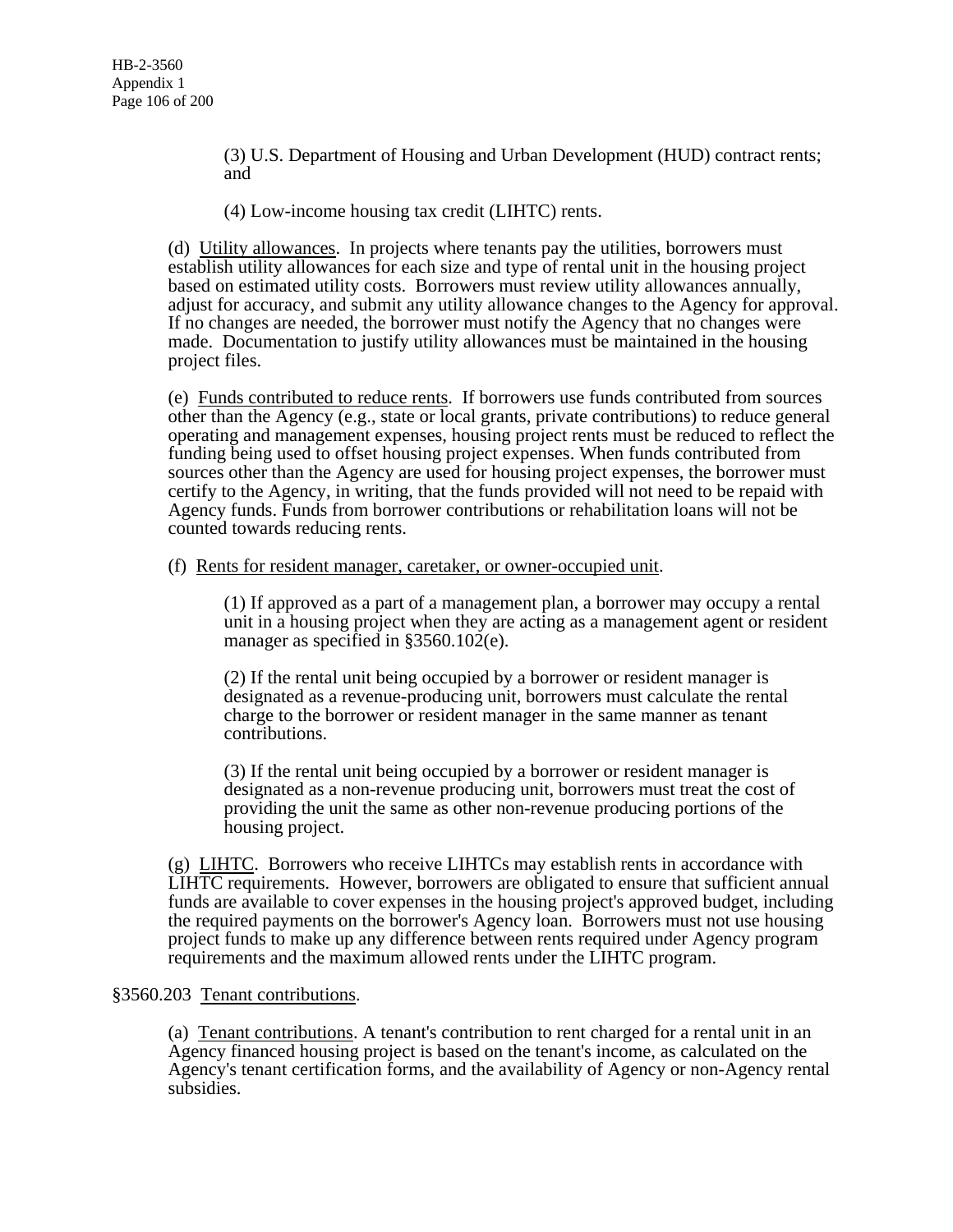(1) Tenant contributions. Borrowers must set tenant contributions to rent at the highest of the following standards but never more than the note rent:

(i) Thirty percent of monthly adjusted income;

(ii) Ten percent of gross monthly income;

(iii) An amount equal to the portion of an assistance payment specifically designated to meet the household's shelter costs if the household is receiving assistance payments from a public agency; or

(iv) The basic rent, unless RHS rental assistance is provided to the household.

(2) Tenant contribution surcharge. Tenants in a Plan I housing project with incomes above the eligibility standards set in  $\S 3560.152(a)(1)$  must pay a 25 percent surcharge in addition to note rent.

(b) Adjustment of tenant contribution. Borrowers must adjust the tenant contribution whenever there is a change in tenant household status or income sufficient to generate a revised tenant certification in accordance with §3560.152(e) or an Agency approved rent or utility allowance change that affects the tenant contribution amount.

(c) Overage. If a tenant's tenant contribution is higher than basic rent, borrowers must remit to the Agency the rent collected in excess of the basic rent and up to the note rent.

§3560.204 Security deposits and membership fees.

(a) General. Borrowers may collect security deposits when it is reasonable and customary for the area in which the housing is located. Borrowers must hold security deposits in a separate bank or bookkeeping account in accordance with  $\S 3560.302(c)(3)$ .

(b) Allowable amounts. Borrowers may charge security deposits that are typical for the area in which the housing is located, as long as the security deposit charged a tenant does not exceed that tenant's net contribution for one month's rent or basic rent, whichever is greater.

(1) As noted in  $$3560.102(b)(1)(viii)$  and  $$3560.156(c)(18)(iii)$ , borrowers must specify in the housing project's management plan how the amount to be charged as a security deposit will be established and must specify the amount to be charged to individual tenants in the lease to be signed by the tenant.

(2) Borrowers may charge security deposits to households receiving HUD assistance in accordance with HUD requirements.

(3) Members of a cooperative shall be required to pay a membership fee no greater than one month's occupancy charge.

(4) Additional security deposits for pets may be charged as long as the additional deposit is not greater than basic rent for 1 month. No additional security deposit for assistance animals is allowed where an assistance animal is necessary for the normal functioning of a household member with a disability.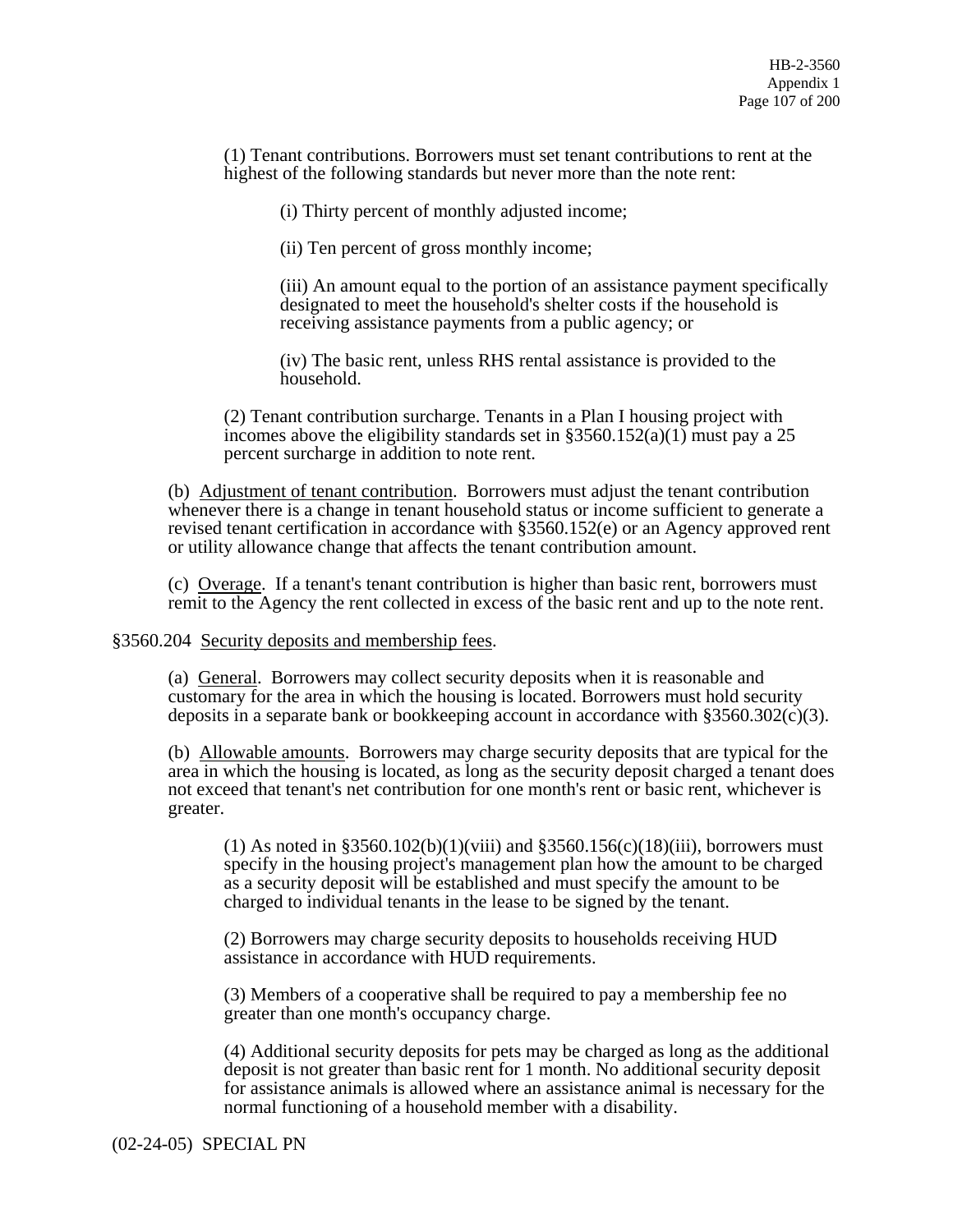(5) Borrowers must not charge additional security deposits based on disabilities of tenants or other personal characteristics.

(c) Payment plans. Borrowers must offer, for persons who are eligible for rental assistance or Section 8 assistance, the option of paying the security deposit on an installment payment plan. Should installments not be met, the total charge may become due and payable in full.

(d) Charges for damage or loss. Borrowers may charge tenants for damage or loss caused or allowed by the tenant equal to the cost of the damage or loss.

(1) Borrowers must consider expenses due for addressing normal wear and tear as normal operating expenses and must not charge tenants a fee or withhold security deposits to pay for such costs.

(2) Borrowers may withhold security deposits and may charge tenants for damage or loss costs above security deposit amounts.

(e) State and local security deposit requirements. Borrowers must follow all state and local laws and other requirements governing the handling and disposition of security deposits.

(1) Resolution of any security deposit disputes must be handled in accordance with state and local law.

(2) Any interest earned on security deposits will accrue in accordance with state law.

(f) Unclaimed security deposits. Any funds in the housing project's security deposit account unclaimed by a tenant must be deposited into the housing project's general operating account.

# §3560.205 Rent and utility allowance changes.

(a) General. Borrowers must fully document that changes to rents and utility allowances are necessary to cover housing or utility costs allowed under the approved budget for the housing. Any changes must apply to all similar units in the housing project.

(b) Agency approval. Borrowers must submit a fully documented request to the Agency to effect any rent or utility allowance change.

(1) Borrowers must obtain written consent or approval from the Agency as specified in paragraph (e) of this section before implementing any changes in the rents or utility allowances.

(2) If a borrower implements an unauthorized rent or utility allowance charge, the Agency will require the borrower to roll back rents to the last authorized rent charge, and the borrower must reimburse tenants for any unauthorized rents collected.

(c) Timing of request for changes. Borrowers must submit rent and utility allowance change requests in conjunction with the annual budget submission as required under §3560.303(d). The effective dates of any approved changes will coincide with the start of the housing project's fiscal year or the start of the season for seasonally occupied farm labor housing. However, the Agency will accept borrower requests for rent or utility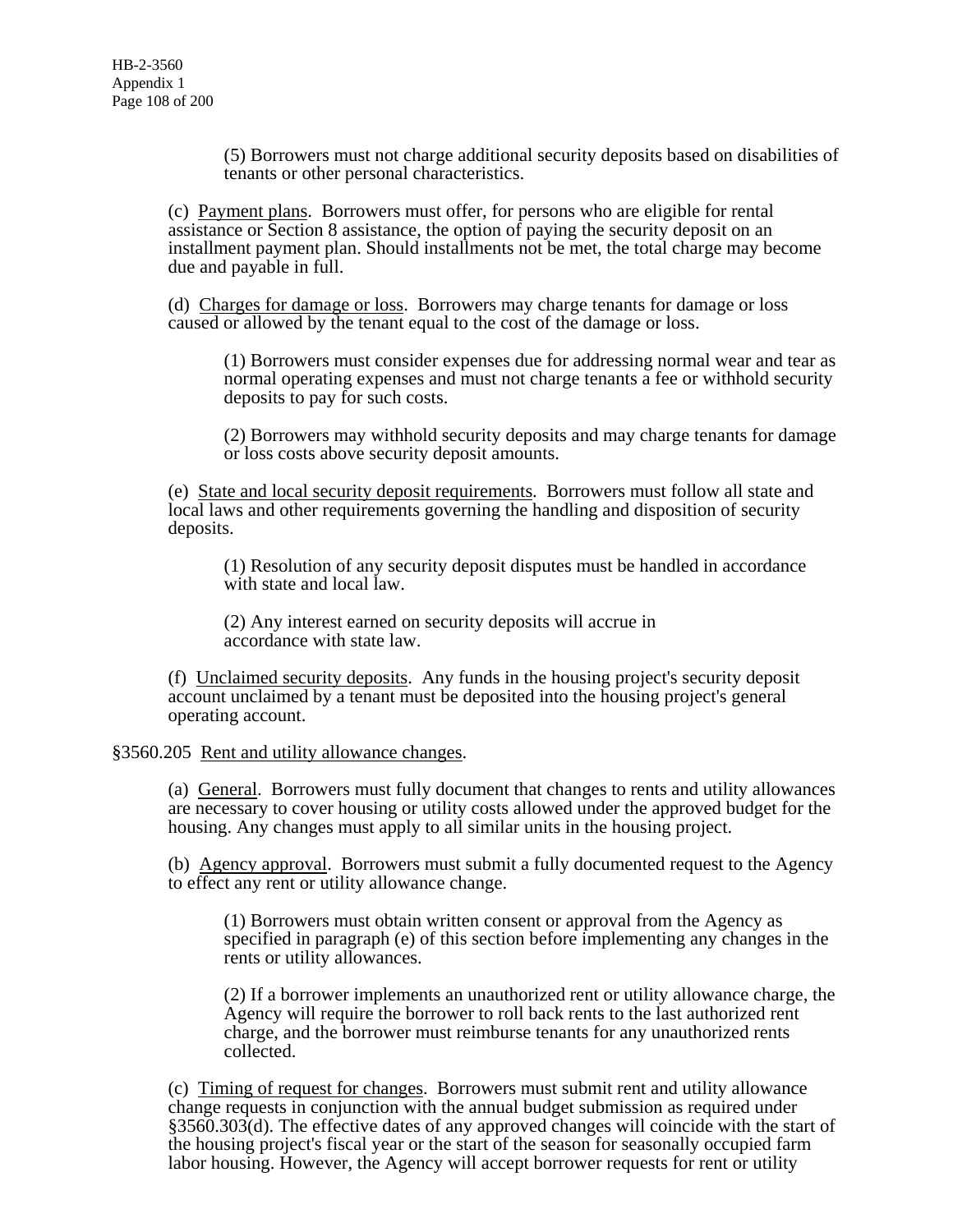allowance changes anytime during the year if a change is necessary to preserve the financial integrity of the housing complex and the financial distress is due to circumstances beyond the borrower's control.

(d) Tenant notification. Borrowers must notify tenants and solicit their comments to proposed rent or utility allowance change requests that are submitted to the Agency at the same time that the initial request is made to the Agency.

(1) Tenants will be given 20 calendar days to provide their comments to the Agency.

(2) Borrowers must deliver the proposed rent or utility allowance change request notice to each tenant and post at least one copy of the notice at the housing project site in a visible location frequented by tenants.

(e) Approval. If the Agency approves a rent or utility allowance increase request on which the comments were solicited, the borrower will deliver a notice announcing the rent or utility allowance change to the tenants to be effective 30 calendar days from the date of the notification.

(f) Denial of change request. The Agency may deny a rent or utility allowance increase request in the following circumstances.

(1) The Agency determines that the borrower did not provide sufficient information to justify operating costs.

(2) The borrower is out of compliance with Agency requirements including any corrective action requirements agreed to in a workout agreement developed according to subpart J of this part.

(3) Sufficient funds are being collected under existing rents to meet approved expenses.

(g) Notice of denial. If the rent change will not be approved as requested, the Agency will notify the borrower of the denial in accordance with §3560.303(d).

### §3560.206 Conversion to Plan II (Interest Credit).

 The Agency encourages any borrower not on Plan II to convert to Plan II to provide more favorable rent costs to very-low, low, and moderate-income households.

§3560.207 Annual adjustment factors for Section 8 units.

(a) General. For rental units receiving project-based Section 8 assistance, the Agency will review rents annually without regard to HUD's automatic annual adjustment.

(b) Establishing rents in housing with HUD rent assistance. Borrowers will set note and basic rents for housing receiving HUD project based Section 8 assistance, as specified in §3560.202(c)(3).

(1) Borrowers must notify the Agency of any HUD rent changes.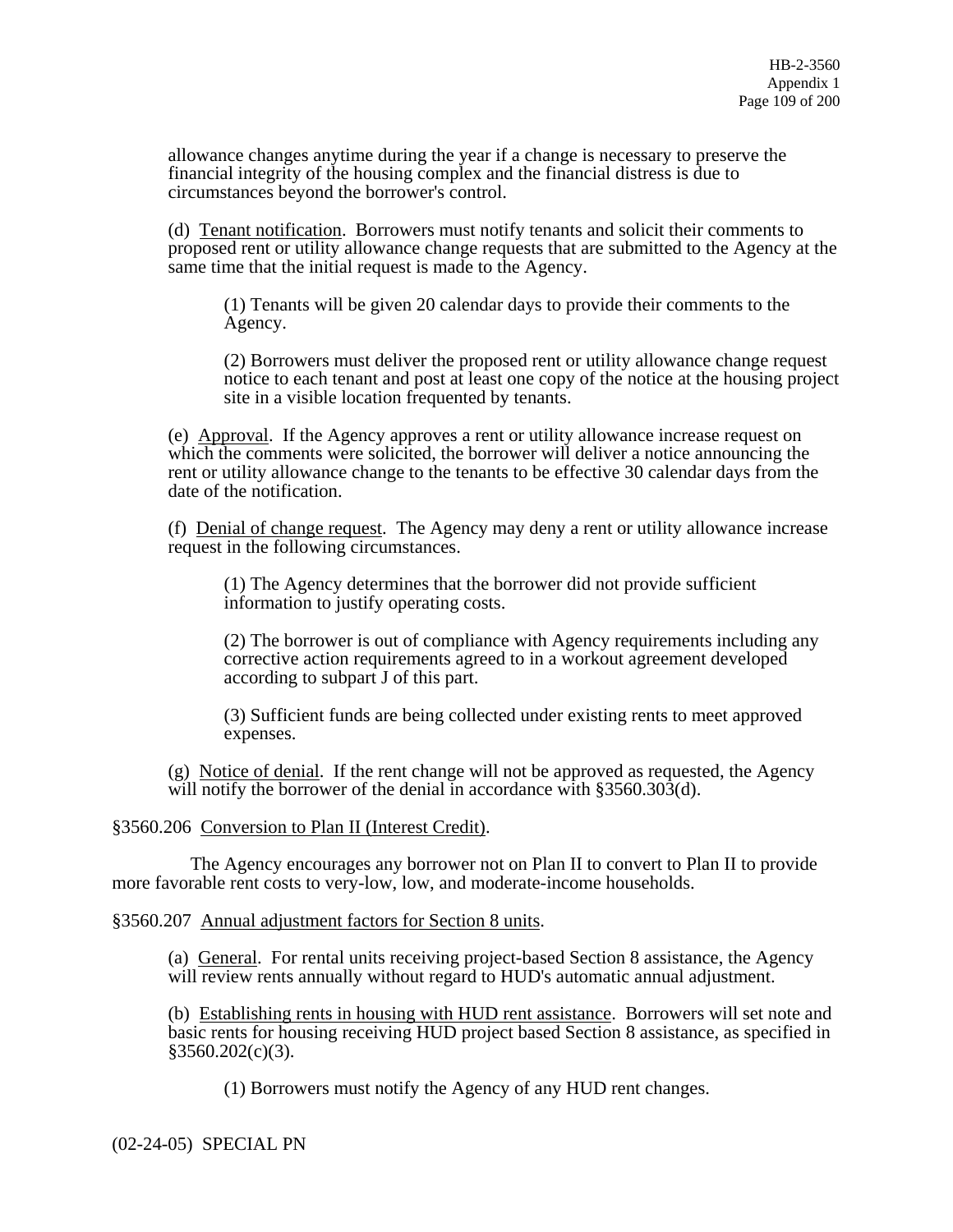(2) If allowed by the interest credit agreement, the borrower will remit the amount collected in excess of the basic rent up to the note rent to the Agency as overage.

(3) When HUD contract rents exceed note rents, borrowers must deposit HUD funds equal to the difference between the Agency approved note rent and the HUD approved rent into the reserve account for the housing project.

(c) Excess HUD rents. When permitted by the Agency interest credit agreement, the Agency may reduce or cancel the interest credit on the housing, if excess HUD rents deposited in the reserve account result in the reserve account being funded beyond the fully funded level approved by the Agency.

§3560.208 Rents during eviction or failure to recertify.

(a) Rents during eviction. If a tenant is appealing an eviction and the borrower refuses to accept rent payment during the appeal of the eviction, the tenant must escrow required rent payments to safeguard their occupancy, unless State or local laws specify otherwise.

(b) Rents when tenants fail to recertify. If a borrower can document that a tenant received a notice specifying a tenant recertification date and the tenant fails to comply by the specified date or fails to cooperate with verification or other procedures related to the tenant's recertification so that the tenant recertification cannot be completed by the recertification date, the borrower, within 10 days of the recertification date, shall give the tenant and the Agency written notification that:

(1) Termination proceedings are being initiated, in accordance with §3560.159; and

(2) The tenant will be charged note rent until the tenant's lease is terminated.

(c) Unauthorized assistance due to tenant recertification failure. Any unauthorized assistance received because of the tenant's failure to be recertified will be collected in accordance with the provisions of subpart O of this part.

(d) Rents when borrowers fail to recertify tenants. If a borrower cannot document that a tenant received a recertification notice, and a tenant is not recertified within 12 months of the most recently executed tenant certification, tenants shall continue to make net tenant contributions to rent based on their most recent tenant certification and the borrower must remit to the Agency full overage as if the tenant was paying the note rent until the tenant is recertified.

(e) Unauthorized assistance due to borrower recertification failure. Any unauthorized assistance received as a result of the borrower's failure to recertify a tenant will be collected from the borrower in accordance with the provisions of subpart O of this part and may not be paid from housing project funds or funds collected from the tenant.

### §3560.209 Rent collection.

(a) General. Borrowers must collect rents on a monthly basis and maintain a system for collecting and tracking rents.

(b) Fees for late rent payments. Borrowers may adopt a late fee schedule for overdue rental payments. Late fee schedules must be submitted to the Agency for approval as part of the housing project's management plan, be in accordance with State and local law, and consistent with the following requirements: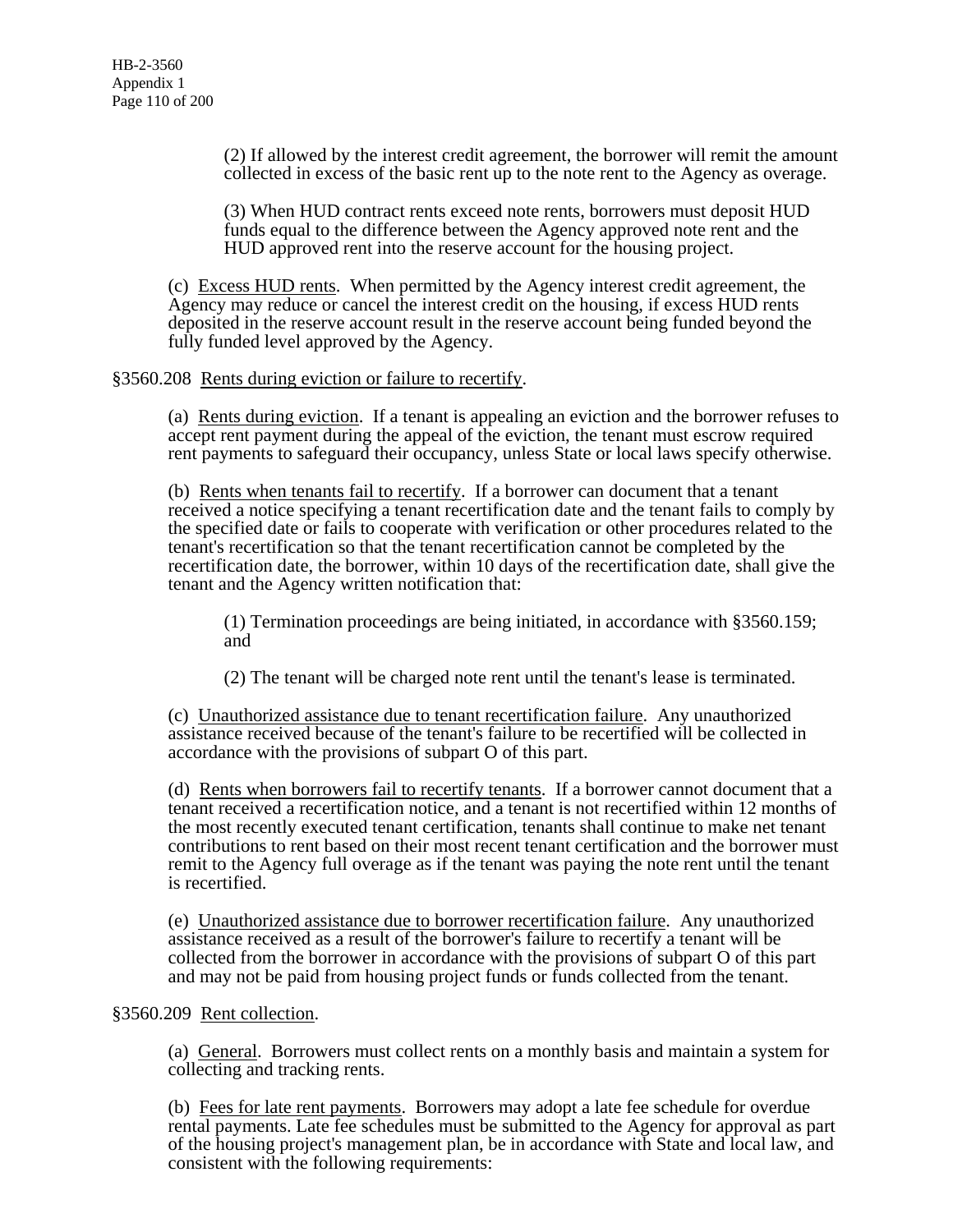(1) A grace period of 10 days from the rental payment due date must be allowed for all tenants.

(2) The late fee must not exceed the higher of \$10 or an amount equal to 5 percent of the tenant's gross tenant contribution.

(3) Tenants receiving housing benefits from sources other than the Agency may be subject to the late rent fee requirements of the other funding sources.

(c) Improperly advanced rents. Improperly advanced interest credit or rental assistance is considered unauthorized assistance and is subject to recapture in accordance with subpart O of this part.

#### §3560.210 Special note rents (SNRs).

 When a Plan II housing project is experiencing severe vacancies due to market conditions, the Agency may allow the borrower to charge an SNR, which is less than note rent but higher than basic rent, to attract or retain tenants whose income level would require them to pay special note rent. The requirements for requesting and receiving an SNR are established under §3560.454.

§§3560.211-3560.249 [Reserved]

§3560.250 OMB control number.

 The information collection requirements contained in this regulation have been approved by the Office of Management and Budget (OMB) and have been assigned OMB control number 0575-0189. Public reporting burden for this collection of information is estimated to vary from 15 minutes to 18 hours per response, including time for reviewing instructions, searching existing data sources, gathering and maintaining the data needed, and completing and reviewing the collection of information. A person is not required to respond to a collection of information unless it displays a currently valid OMB control number.

Subpart F--Rental Subsidies

§3560.251 General.

 This subpart contains policies for borrower administration and tenant use of rental subsidies in Agency financed multi-family housing (MFH) projects.

### §3560.252 Authorized rental subsidies.

(a) General. The purpose of rental subsidies is to reduce amounts paid by tenants for rent. Rental subsidies equal the difference between the approved shelter costs and tenant contributions as calculated in accordance with  $\S 3560.20\overline{3}$ (a)(1).

(b) Forms of rental subsidies. Rental subsidies may be in the form of:

(1) Agency rental assistance;

(2) HUD section 8 assistance, including project-based and vouchers;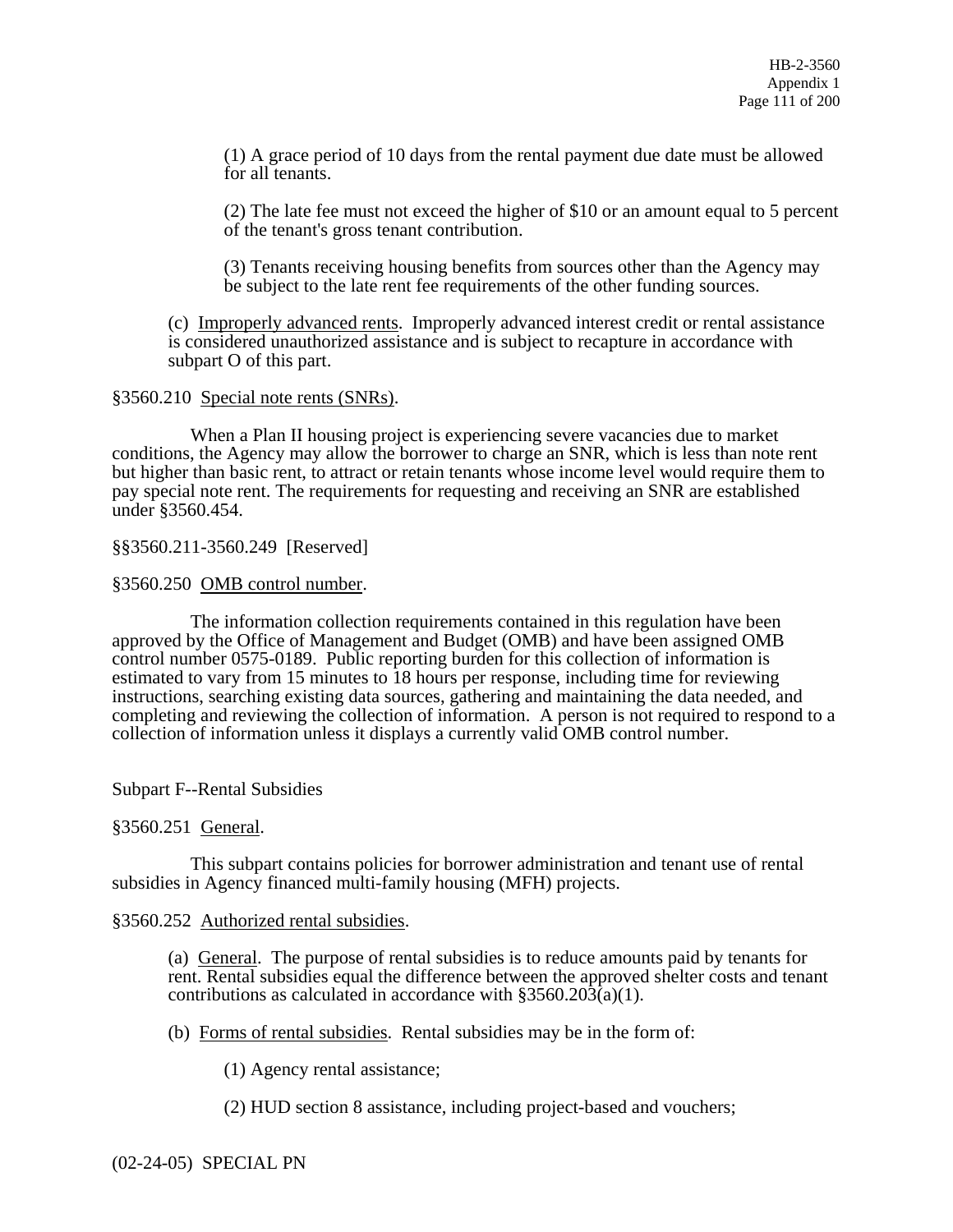(3) Private rental subsidies; or

(4) State or local government rental subsidies.

### (c) Multiple rent subsidies.

(1) Multiple types of rent subsidies may be used in the same MFH project.

(2) Tenants with subsidies from sources other than the Agency may be eligible for Agency rental assistance if the following conditions are met.

(i) The tenant qualifies for Agency rental assistance.

(ii) The rental subsidy the tenant is receiving is not a HUD voucher.

(iii) The rental subsidy being received by the tenant is less than the full amount of Agency rental assistance for which the tenant would qualify. In such cases, the Agency may provide the difference between the subsidy received by the tenant and the amount of Agency rental assistance for which the tenant qualifies.

(d) Agency rental assistance (RA). Agency RA is obligated to MFH projects on a rental unit basis. The obligation is composed of a number of rental units and associated dollar amounts of RA specified in a RA agreement with a borrower. The following types of Agency RA may be obligated to a housing project.

(1) Renewal units. RA may be assigned to a housing project to replace existing rental unit obligations because funds associated with the units have been fully disbursed.

(2) New construction units. RA may be provided in conjunction with initial Agency loans for construction or substantial rehabilitation of MFH projects.

(3) Servicing units. Additional RA may be provided to operational MFH projects as a part of the Agency's general loan servicing or preservation activities.

# §3560.253 [Reserved]

§3560.254 Eligibility for rental assistance.

(a) Eligible housing. Housing projects eligible for Agency RA include the following types of projects.

(1) Housing projects that operate under an Interest Credit Plan II RA agreement.

(2) Housing projects financed with an Agency off-farm labor housing loan or grant. On-farm labor housing is not eligible for rental assistance.

(3) Housing projects financed with a direct or insured Rural Rental Housing loan approved prior to August 1, 1968, and operated under an interest credit agreement that identifies the housing project as a Plan RA project.

(4) Housing projects financed from Agency and other sources if the conditions of §3560.66 are met.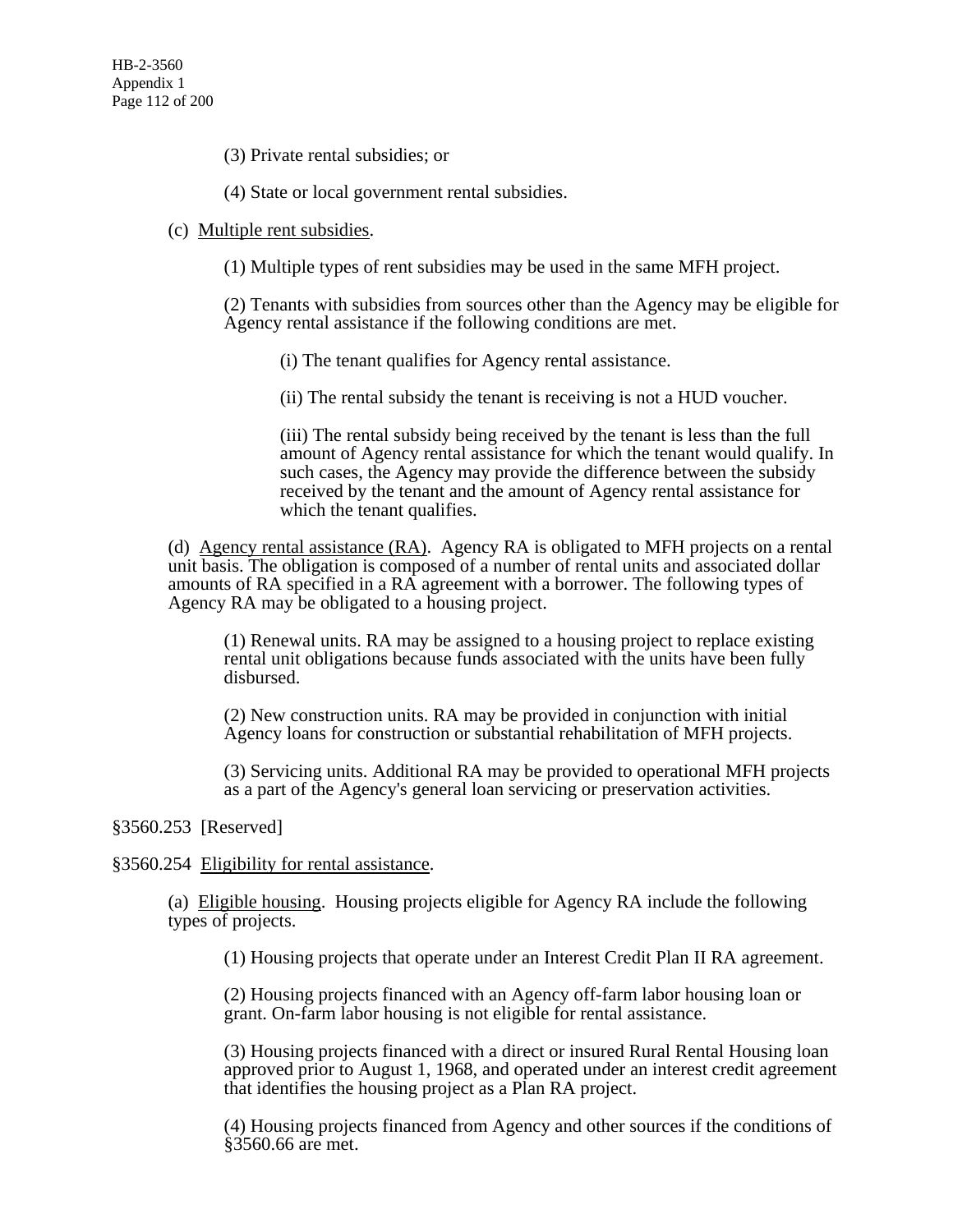(b) Eligible units. Borrowers may not request RA for rental units that the Agency determines are not habitable in accordance with §3560.103.

(c) Eligible households. Households eligible for rental assistance are those:

(1) With very low-or low-incomes who are eligible to live in MFH;

(2) Whose net tenant contribution to rent determined in accordance with  $§3560.203(a)(2)$  is less than the basic rent for the unit;

(3) Whose head of the household is a U.S. citizen or a legal alien as defined in §3560.11;

(4) Who meet the occupancy rules established by the borrower in accordance with §3560.155(e); and

(5) Who have a signed, unexpired tenant certification form on file with the borrower.

#### §3560.255 Requesting rental assistance.

(a) Submitting requests. Borrowers seeking an allocation of rental assistance for MFH must request the rental assistance from the Agency as follows.

(1) Renewal rental assistance. To the extent sufficient funds are available, the Agency will automatically renew expiring rental assistance agreements at the existing number of units.

(2) New construction units. Loan applicants proposing to use Agency rental assistance must include their request for rental assistance in their loan proposal in accordance with §3560.56.

(3) Servicing units. Borrowers requesting rental assistance must have tenants or eligible tenant applicants on a waiting list who are RA eligible.

(b) Denial of requests.

(1) If a rental assistance request is denied due to the loan applicant's or borrower's ineligibility, the Agency will send the loan applicant or borrower written notification of the decision with an explanation of the denial.

(2) If a rental assistance request to renew expiring rental assistance agreements is denied because funding is not available, the Agency will notify the borrower and the borrower must notify the tenants of rent increases in accordance with their lease and state and local law. Tenants losing rental assistance due to a lack of Agency funding may quit the lease and vacate the housing without penalty in accordance with the terms of their lease.

(3) Loan applicants or borrowers determined to be eligible for RA as a result of an appeal or funding review will receive RA, if RA funding is available, beginning with the month following the date of the appeal or funding review decision or beginning in the first month that RA funding becomes available.

(02-24-05) SPECIAL PN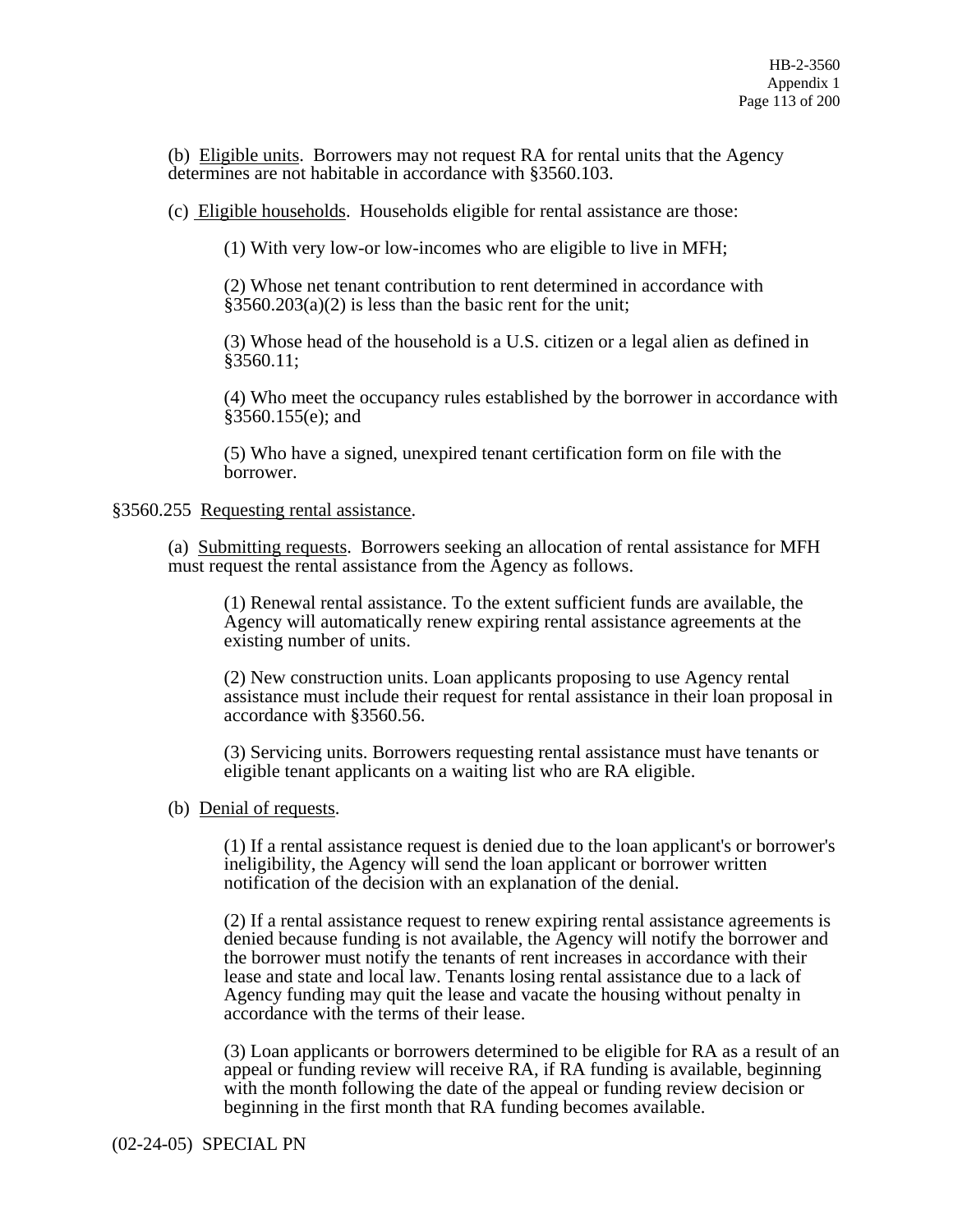#### §3560.256 Rental assistance payments.

(a) Borrower submission requirements. The borrower must submit monthly requests for RA payments to the Agency based on occupancy as of the first day of the month previous to the month in which the request is being made.

(b) Basis of RA requests. Borrower requests for RA payments must be based on the difference between the basic rent plus utility allowances for each rental unit eligible for RA and the net tenant contribution of the tenant.

(c) Payments to borrower. Prior to making RA payments to a borrower, the Agency will deduct from the approved RA payment amount any unpaid loan payments, late fees, and other amounts which the borrower owes to the Agency.

(d) Utility payments to tenants. The borrower must pay tenants the difference between the utility allowance and the tenant's net contribution to rent when a tenant receiving RA is billed directly for utilities and the utility allowance exceeds the net tenant contribution to rent. Such utility payments to tenants must be made on a monthly basis.

(e) Administrative errors. Borrowers are responsible for correcting borrower errors made in regard to RA requests for payments. In accordance with subpart O of this part, borrowers will be required to repay the Agency for any unauthorized RA received or any unauthorized use of RA except in certain cases of tenant error or fraud.

§3560.257 Assigning rental assistance.

(a) Priorities for rental assistance.

(1) Borrowers must use the following priorities when assigning available rental assistance.

(i) First priority is to eligible very low-income tenants paying the highest percentage of their adjusted annual income for Agency approved shelter costs.

(ii) Second priority, if the housing project has vacant rental units, is to eligible very low-income applicants on the waiting list.

(iii) Third priority is to eligible low-income tenants paying the highest percentage of their adjusted annual income for Agency approved shelter costs.

(iv) Fourth priority, if the housing project has vacant rental units, is to eligible low-income applicants on the waiting list.

(v) Fifth priority is to households which are residing in a rental unit for which they do not qualify on the basis of an occupancy waiver or other special approval situations.

(2) In order to provide rental assistance to the third, fourth, and fifth priority categories, a borrower must fully document either that there are no very lowincome households on the housing project's waiting list or that occupancy by lowincome households is limited as follows: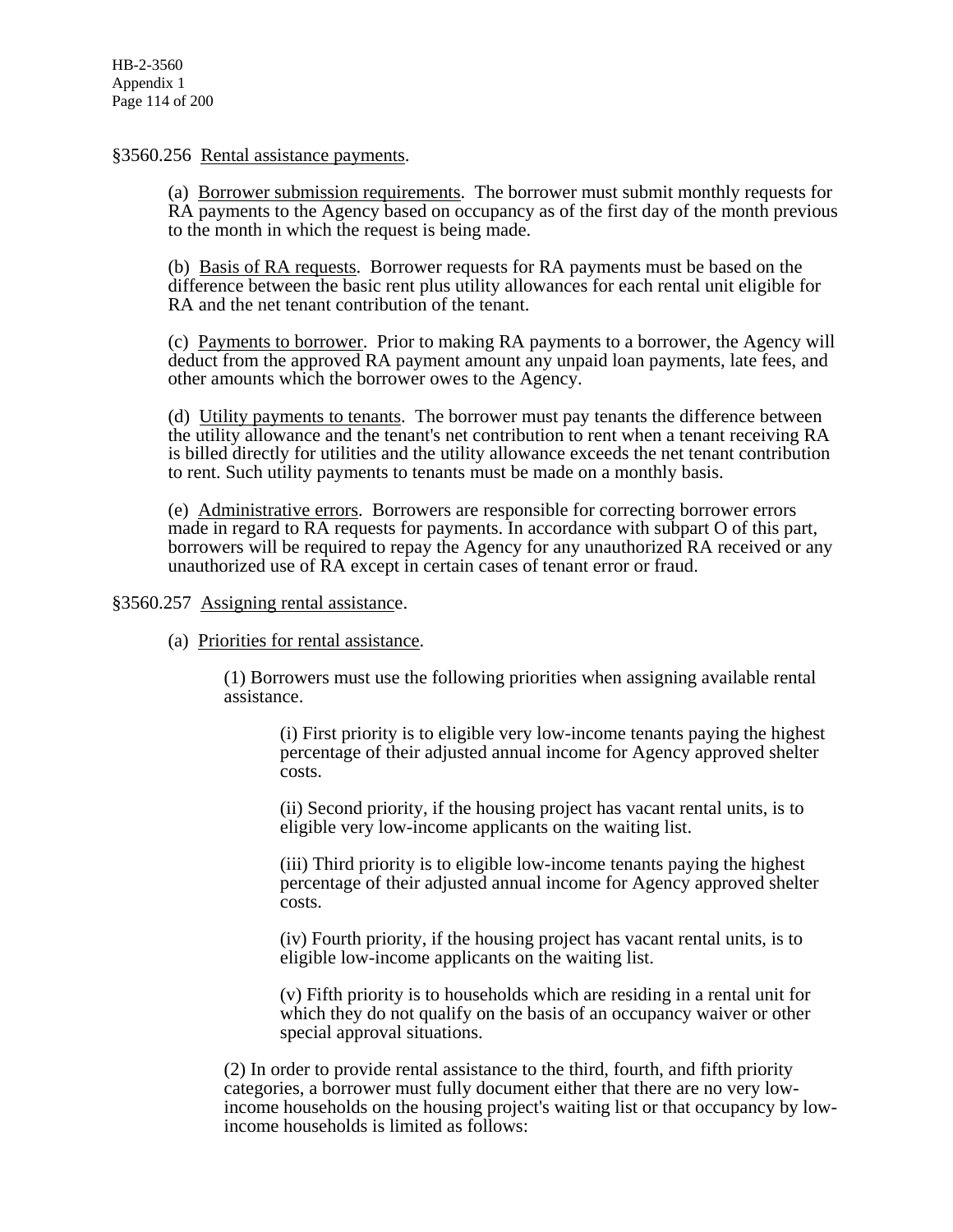(i) For housing occupied on or after November 30, 1983, no more than 5 percent of the units in the housing are occupied by low-income households; or

(ii) For housing occupied before November 30, 1983, no more than 25 percent of the units in the housing are occupied by low-income households.

(b) Continued eligibility. Tenants receiving rental assistance may continue to do so as long as they remain eligible for occupancy and for rental assistance under §3560.254(c), and as long as rental assistance units are available.

(c) Assignment of rental assistance. Except as provided in §3560.454(c) and using the priorities given in paragraph (a) of this section, borrowers must assign available rental assistance units as soon as rental assistance units become available.

(1) When a rental assistance unit is assigned to an eligible existing tenant on a day other than the first day of a month, the Agency will not provide the borrower rental assistance for the newly assigned existing tenant and the tenant will not pay reduced rental charges until the first of the month following the assignment of the rental assistance.

(2) When an eligible applicant moves into a rental assistance unit on a day other than the first day of a month, they will pay a prorated rent based on the number of days they occupy the rental assistance unit and the amount of rental assistance they will be receiving.

(d) Incorrectly assigned rental assistance. Incorrectly assigned rental assistance is viewed as unauthorized assistance and handled in accordance with subpart O of this part.

§3560.258 Terms of agreement.

(a) Term of agreement. Rental assistance agreements will be consistent with available funding. Rental assistance agreements expire when the funds obligated for rental assistance units are fully disbursed in accordance with the conditions of the agreement.

(b) Replacing expiring obligations. To the extent funds are available for replacement units, the Agency will renew rental assistance agreements.

§3560.259 Transferring rental assistance.

(a) Agency authority. The Agency may transfer rental assistance in the following instances:

(1) To accompany the transfer of a housing project to a different borrower;

(2) After a voluntary conveyance or a foreclosure sale;

(3) After a liquidation or prepayment;

(4) To the extent permitted by law, when any rental assistance units have not been used for a 6-month period; or

(5) When the loan cannot be closed. (02-24-05) SPECIAL PN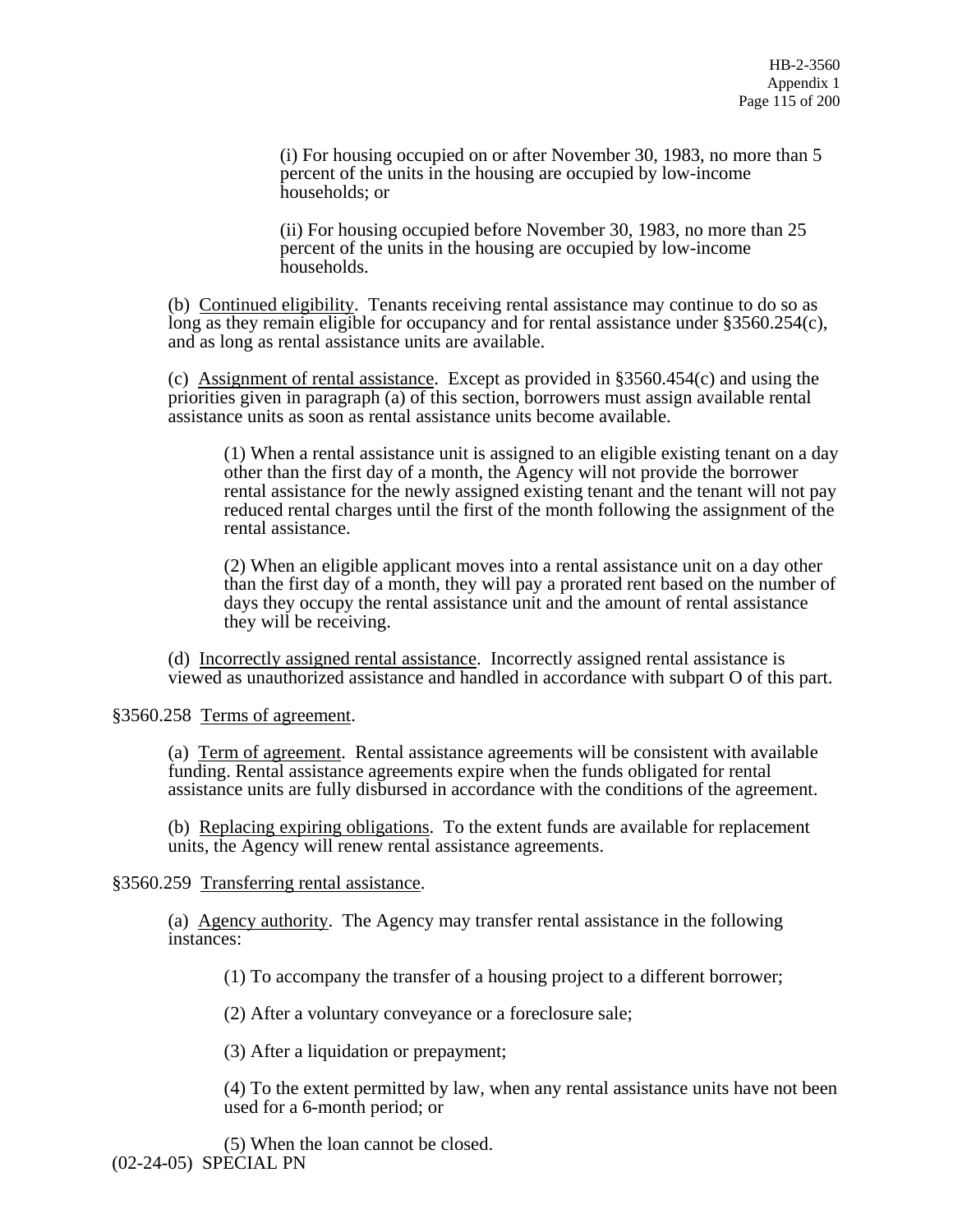(b) Agency review before transferring rental assistance. The Agency must perform a review to determine if all eligible tenants in the project are receiving rental assistance before the Agency transfers it to another project.

(c) Transferring rental assistance for displaced tenants. The Agency may transfer rental assistance from one housing project to another eligible housing project for a tenant who is moving due to displacement as a result of prepayment, liquidation, or a natural disaster. The tenant must begin using the rental assistance within  $\overline{4}$  months of the transfer or the RA will become available for use by the next rental assistance eligible tenant in the housing project.

§3560.260 Rental subsidies from non-Agency sources.

(a) General. The Agency may authorize the use of rental subsidies from sources other than the Agency in Agency financed housing projects. The Agency will make no commitment to providing Agency rental assistance at the expiration of the rental subsidies from other sources.

(b) HUD vouchers. For tenants with HUD vouchers, the borrower must set the rental unit rent at the basic rent or the rent standard set by the public housing authority, whichever is less. The public housing authority distributing the HUD vouchers may set the utility allowance.

(c) Loan proposals using non-Agency rental subsidy. Loan applicants or borrowers proposing to use rental subsidy from sources other than the Agency must provide:

(1) Documentation demonstrating that a market exists for households eligible for the subsidy and the households are at income levels that would benefit from the amount of rental subsidy that will be provided;

(2) A plan describing actions to be taken when the rental subsidy expires to minimize the impact on tenants losing the rental assistance and to avoid displacement; and

(3) A copy of the project-based rental assistance agreement to be signed by the borrower and the provider of the rental assistance.

(d) Rental subsidy agreement. The borrower and the provider of rental subsidies from sources other than the Agency must execute a rental subsidy agreement and submit a copy of the agreement to the Agency. At a minimum, the rental subsidy agreement between the borrower and the source of the rental subsidy must include the following provisions:

(1) A description of how the subsidy will be paid. The rental subsidy payments may be paid directly to the tenants, to the borrower on behalf of the tenants, or deposited to a separate account established for the subsidy. The tenants must be advised of the amount and source of the subsidy through the lease or a supplement to the lease.

(2) The life of a project-based rental subsidy agreement with a non-Agency source must be similar to existing or current Agency rental assistance funding levels and sufficient funds must be set aside to assure availability of the rental subsidy for this term. The method of supplying the funds must be clearly established.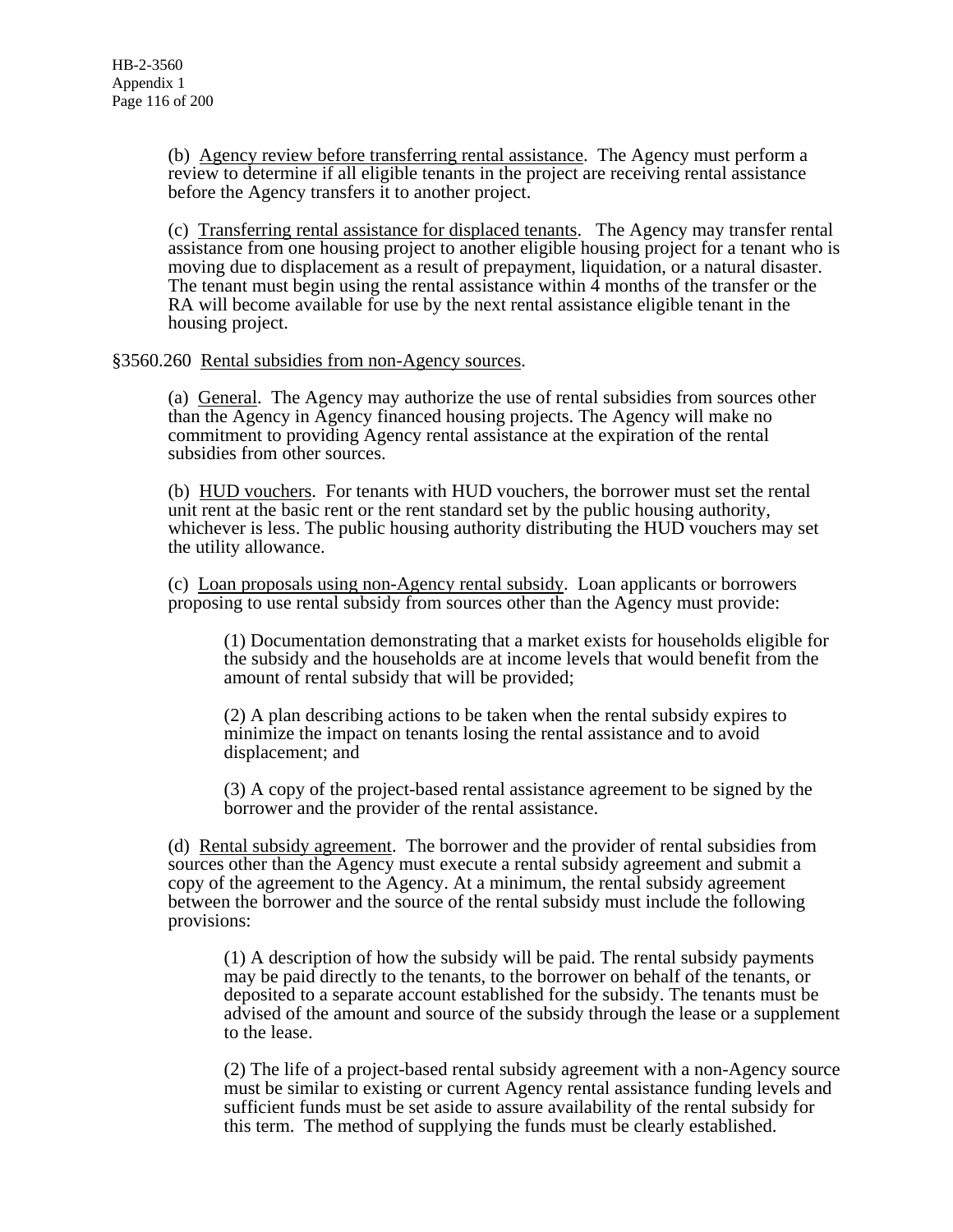### §3560.261 Improperly advanced rental assistance.

 Improperly advanced RHS rental assistance resulting from tenant or borrower error or fraud constitutes unauthorized assistance and the provisions of subpart O of this part apply.

#### §§3560.262-3560.299 [Reserved]

#### §3560.300 OMB control number.

 The information collection requirements contained in this regulation have been approved by the Office of Management and Budget (OMB) and have been assigned OMB control number 0575-0189. Public reporting burden for this collection of information is estimated to vary from 15 minutes to 18 hours per response, including time for reviewing instructions, searching existing data sources, gathering and maintaining the data needed, and completing and reviewing the collection of information. A person is not required to respond to a collection of information unless it displays a currently valid OMB control number.

#### §3560.301 General.

 This subpart contains requirements for the financial management of Agency-financed multi-family housing (MFH) projects, including accounts, budgets, reports, and engagements. Financial management systems and procedures must cover all housing operations and provide adequate documentation to ensure that program objectives are met.

#### §3560.302 Accounting, bookkeeping, budgeting, and financial management systems.

(a) General. Borrowers must establish the accounting, bookkeeping, budgeting and financial management procedures necessary to conduct housing project operations in a financially safe and sound manner. Borrowers must maintain records in a manner suitable for an engagement and must be able to report accurate operational results to the Agency from these accounts and records.

(b) Acceptable methods of accounting.

(1) Borrowers may use a cash, accrual, or modified accrual method of accounting, bookkeeping, and budget preparations as long as the method is consistent with the statements required by the engagement in accordance with the standards identified in §3560.308.

(2) Borrowers must describe their accounting, bookkeeping, budget preparation, and financial reporting procedures, including Agency-approved engagements, in their management plan.

(3) Borrowers must notify the Agency of any changes in their accounting, bookkeeping, budget preparation, and financial management reporting systems through a revision of their management plan.

### (c) Account requirements.

(1) As used in this paragraph, the term account is used interchangeably to mean a bookkeeping account (ledger) or a bank account.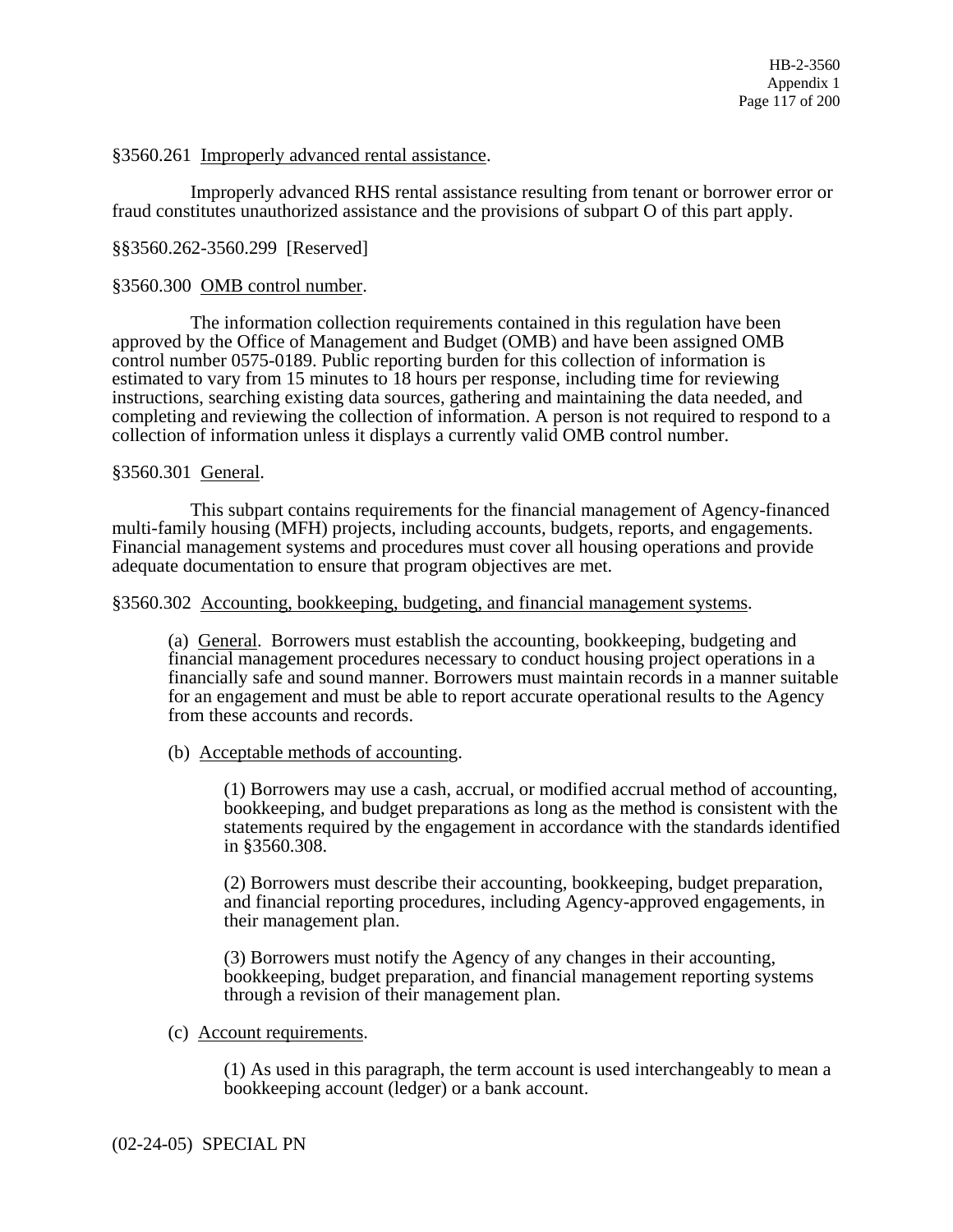(2) At a minimum, borrowers must maintain the accounts required by their loan agreement or resolution.

(3) The following list identifies the financial accounts that are required for each housing project. Additional accounts may be required by third-party lenders. Accounts are to be funded in the following priority order, except that paragraphs  $(c)(3)(iv)$ ,  $(v)$ , and  $(vi)$  of this section are funded directly by tenant security deposits or patron capital receipts respectively:

(i) General operating account;

(ii) Real estate tax and insurance account (if not part of the general operating account);

(iii) Reserve account;

(iv) Tenant security deposit account;

(v) Membership fee account for cooperative housing; and

(vi) For cooperative housing only, a patron capital account.

(4) Amounts escrowed for taxes and insurance may be kept in the general operating account as long as the accounting system reflects the amount escrowed.

(5) Regardless of the number or types of accounts established, the borrower must meet the following requirements:

(i) All housing project funds must be held only in financial institution accounts insured by an agency of the Federal Government, backed by collateral provided by the bank, or held in securities meeting the conditions in this subpart.

(ii) Funds maintained in an institution may not exceed the limit established for Federal deposit insurance. If funds exceed the amount covered by Federal deposit insurance, borrowers must obtain a collateral pledge from the institution to cover all funds or must move funds to an institution that will insure the funds.

(iii) All funds and proceeds in any account must be used only for authorized purposes as described in Agency's regulations, loan or grant documents. Use of funds for non-program purposes constitutes nonmonetary default as described in §3560.452(c).

(iv) All funds received and held in any account, except the tenant security deposit, membership fee, and patron capital accounts, must be held in trust by the borrower for the loan obligation until used and serve as security for the Agency loan or grant.

(v) Borrowers must be able to account for housing project funds with accounting methods or practices that maintain the proprietary identity of the funds for each project. A borrower may operate one account for multiple projects as long as the funds for each project themselves are accounted for separately.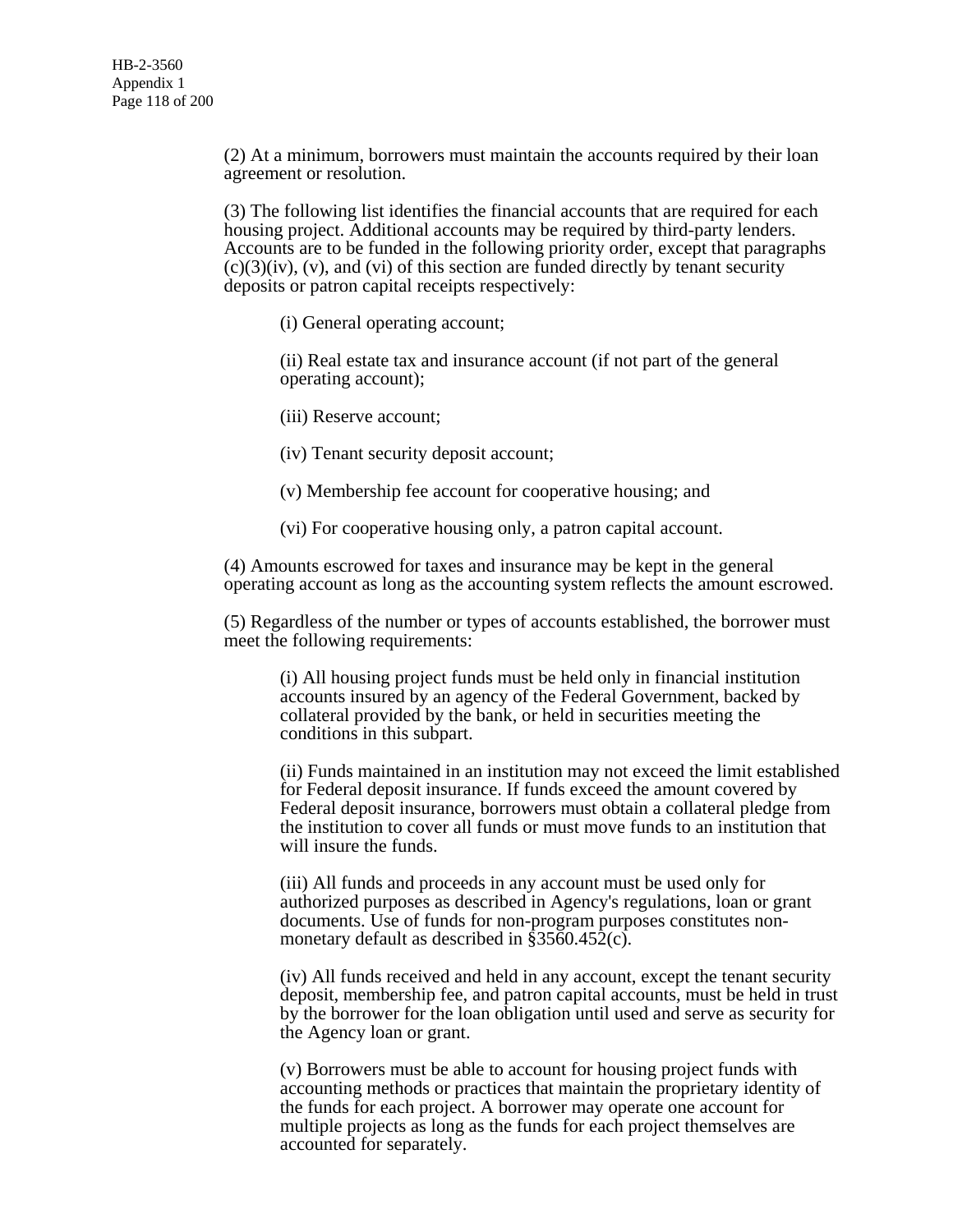(vi) Each borrower must have access to at least one demand deposit or checking account.

(vii) Housing project funds may not be pledged as collateral for debts without Agency approval. If such a need arises for an eligible program purpose, the borrower must obtain prior Agency approval.

(6) Tenant security deposit accounts or membership fee accounts and patron capital accounts must be maintained in a separate account in trust for the tenants or members and handled in a manner consistent with state and local laws.

(d) Documentation of separate accountability. Housing project funds may be combined in one or more bank accounts for two or more housing projects as long as the borrower's accounting system segregates and tracks funds for each project separately.

(1) When borrowers request Agency approval of an accounting system that combines funds from two or more housing projects, they must demonstrate to the Agency that the accounting systems are structured to segregate and maintain separate accountability for each housing project. Such demonstration must include a statement issued by a Certified Public Accountant (CPA) stating that the accounting system is structured to meet this principle of separate accountability.

(2) The accounting system and management plan must document the method for prorating revenue and expenses that are not clearly identifiable as being associated with a particular housing project.

(3) Funds for housing projects managed by the same management company must not be co-mingled.

### (e) Records.

(1) Borrowers must retain all housing project financial records, books, and supporting material for at least three years after the issuance of the engagement and financial reports. Upon request, these materials will immediately be made available to the Agency, its representatives, the USDA Office of the Inspector General (OIG), or the General Accountability Office (GAO).

(2) Borrower accounts and records will be kept or made available in a location with reasonable access for inspection, review, and copying by the Agency, other authorized representatives of the USDA, OIG, or GAO.

(3) Automated records may be used if they meet the conditions of paragraph (f) of this section.

#### (f) Forms generated by automated systems.

(1) The forms and formats approved for use by borrowers may be prepared on automated systems when they meet the requirements of this paragraph.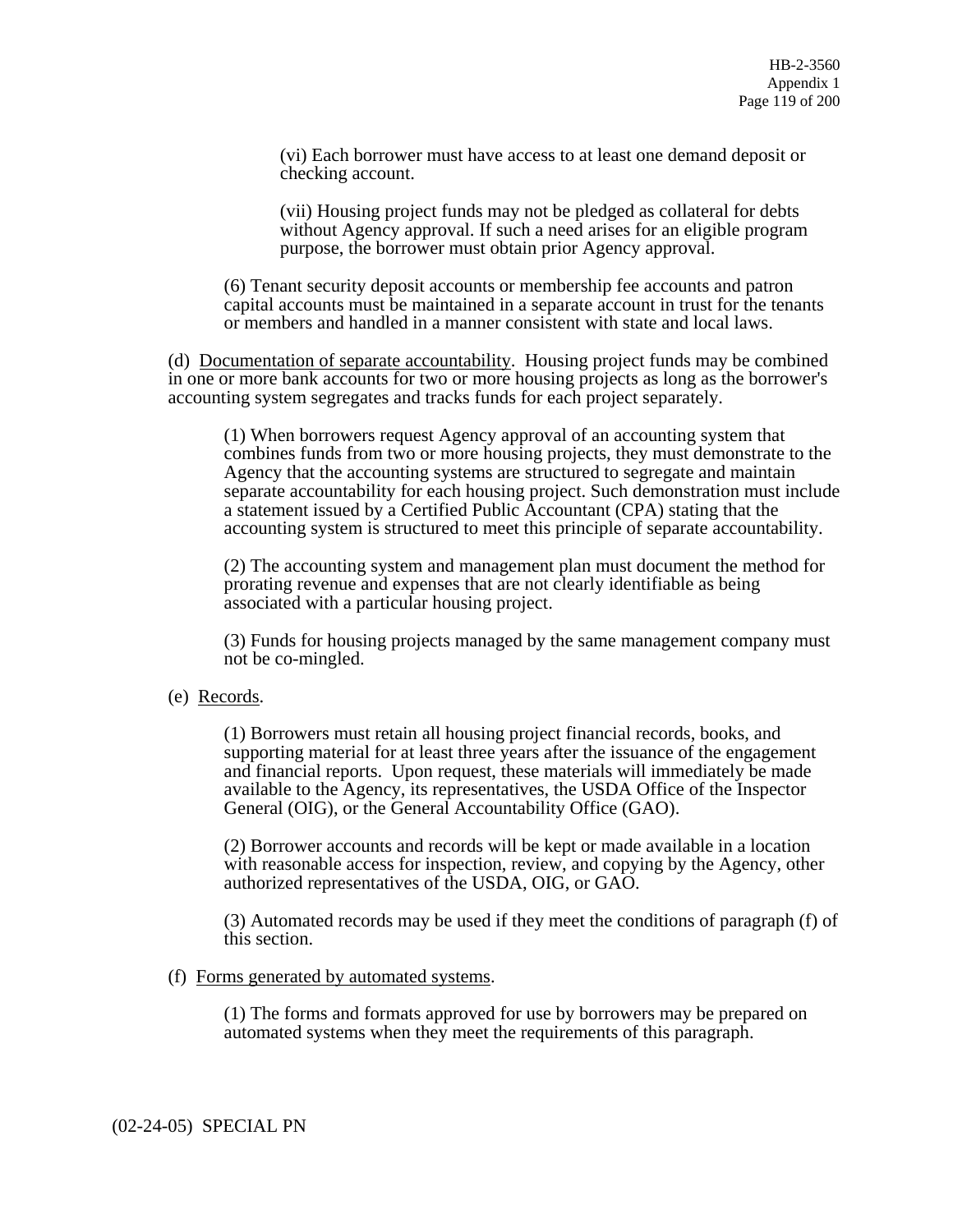(2) Forms may be automated if they meet the following requirements:

(i) The identical wording and nomenclature of an official form must be included in the automated version of the form, including the Office of Management and Budget (OMB) approval number.

(ii) The logic or mathematical calculation of an official form must be the same in an automated version of the form.

(iii) The name or logo of the source of the automated form must be visible on each output of the automated form.

(iv) Output size must be  $8\frac{1}{2} \times 11$  inches.

(v) Nominal spacing adjustment and colored paper are allowed.

(g) Farm Labor Housing. Borrowers with on-farm labor housing units will be considered in compliance with this section by virtue of completing the record keeping and reporting requirements outlined in subpart M of this part.

### §3560.303 Housing project budgets.

(a) General requirements.

(1) Using an Agency-approved format, borrowers must submit to the Agency for approval a proposed annual housing project budget prior to the start of the housing project's fiscal year. The capital budget section of the annual project budget must include anticipated expenditures on the project's long-term capital needs as specified in §3560.103(c).

(2) Budget projections regarding income, expenses, vacancies, and contingencies must be realistic given the housing project's history, current circumstances, and market conditions.

(3) Borrowers must document that the operating expenses included in the budget accurately reflect reasonable and necessary costs to operate the housing project in a manner consistent with the objectives of the loan and in accordance with the applicable Agency requirements.

(4) Borrower must submit supporting documentation to justify housing project utility allowances.

(5) Upon Agency request, borrowers must submit any additional documentation necessary to establish that applicable Agency requirements have been met.

(b) Allowable and unallowable project expenses. Expenses charged to project operations, whether for management agent services or other expenses, must be reasonable, typical, necessary and show a clear benefit to the residents of the property. Services and expenses charged to the property must show value added and be for authorized purposes.

(1) Allowable expenses. Allowable expenses include those expenses that are directly attributable to housing project operations and are necessary to carry out successful operations.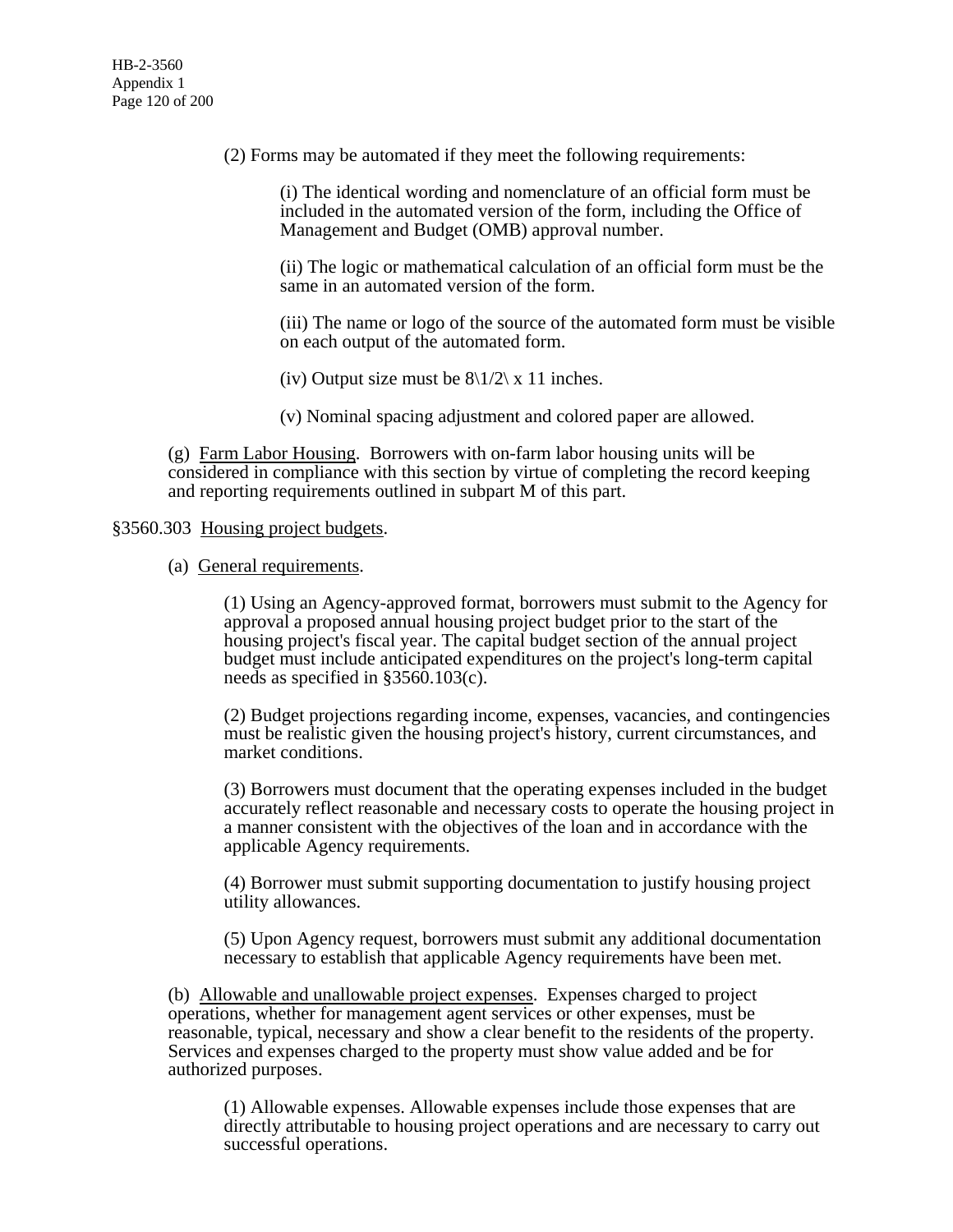(i) Housing project expenses must not duplicate expenses included in the management fee as defined in §3560.102(i).

(ii) Actual costs for direct personnel costs of permanent and part-time staff assigned directly to the project site. This includes managers, maintenance staff, and temporary help including their:

(A) Gross salary;

(B) Employer FICA contribution;

(C) Federal unemployment tax;

(D) State unemployment tax;

(E) Workers compensation insurance;

(F) Health insurance premiums;

(G) Cost of fidelity or comparable insurance;

(H) Leasing, performance incentive or annual bonuses;

(I) Direct costs of travel to off-site locations by on-site staff for property business or training; and/or

(J) Retirement benefits.

(iii) Legal fees directly related to the operation and management of the property including tenant lease enforcement actions, property tax appeals and suits, and the preparation of all legal documents.

(iv) All outside account and auditing fees, if required by the Agency, directly related to the preparation of the annual audit, partnership tax returns and 401-K's, as well as other outside reports and year-end reports to the Agency, or other governmental agency.

(v) All repair and maintenance costs for the project including:

(A) Maintenance staffing costs and related expenses.

(B) Maintenance supplies.

(C) Contract repairs to the projects (e.g., heating and air conditioning, painting, roofing).

(D) Make ready expenses including painting and repairs, flooring replacement and appliance replacement as well as drapery or miniblind replacement. (Turnover maintenance).

(E) Preventive maintenance expenses including occupied unit repairs and maintenance as well as common area systems repairs and maintenance.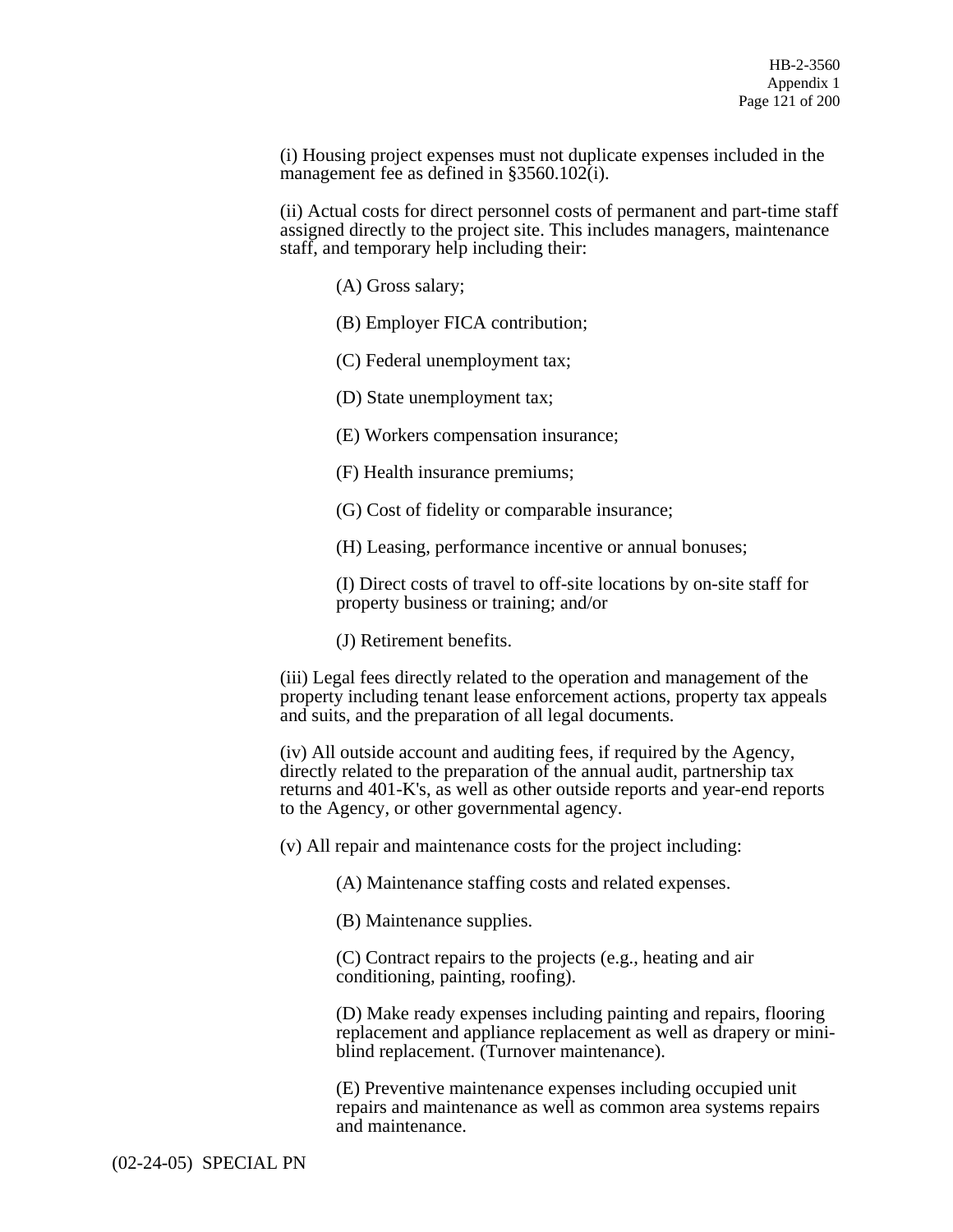(F) Snow removal.

(G) Elevator repairs and maintenance contracts.

(H) Section 504 and other Fair Housing compliance modifications and maintenance.

(I) Landscaping maintenance, replacements, and seasonal plantings.

(J) Pest control services.

(K) Other related maintenance expenses.

(vi) All operational costs related to the project including:

(A) The costs of obtaining and receiving credit reports, police reports, and other checks related to tenant selection criteria for prospective residents.

(B) The cost of duplicating forms for those properties not owning a copier. This will include the costs of producing or purchasing forms and mailing or delivering those forms to the project site.

(C) All bank charges related to the property including purchases of supplies (e.g., checks, deposit slips, returned check fees, service fees).

(D) Costs of site-based telephone including initial installation, basic services, directory listings, and long-distances charges.

(E) All advertising costs related specifically to the operations of that project. This can include advertising for applicants or employees in newspapers, newsletters, radio, cable TV, and telephone books.

(F) Postage and delivery costs from the site including expenses to the Agency or other governmental agencies, tenants, verifying third parties, central management offices, etc.

(G) Partnership or corporate business expenses including state taxes and other mandated state or local fees as well as other relevant expenses required for operation of the property by a thirdparty governmental unit. Costs of continuation financing statements and site license and permit costs.

(H) Expenses related to site utilities including actual costs and surcharges as well as deposits and expense of utility bonds in lieu of bonds.

(I) Site office furniture and equipment including site based computer and copiers. Service agreements and warranties for copiers, telephone systems and computers are also included (if approved by the Agency).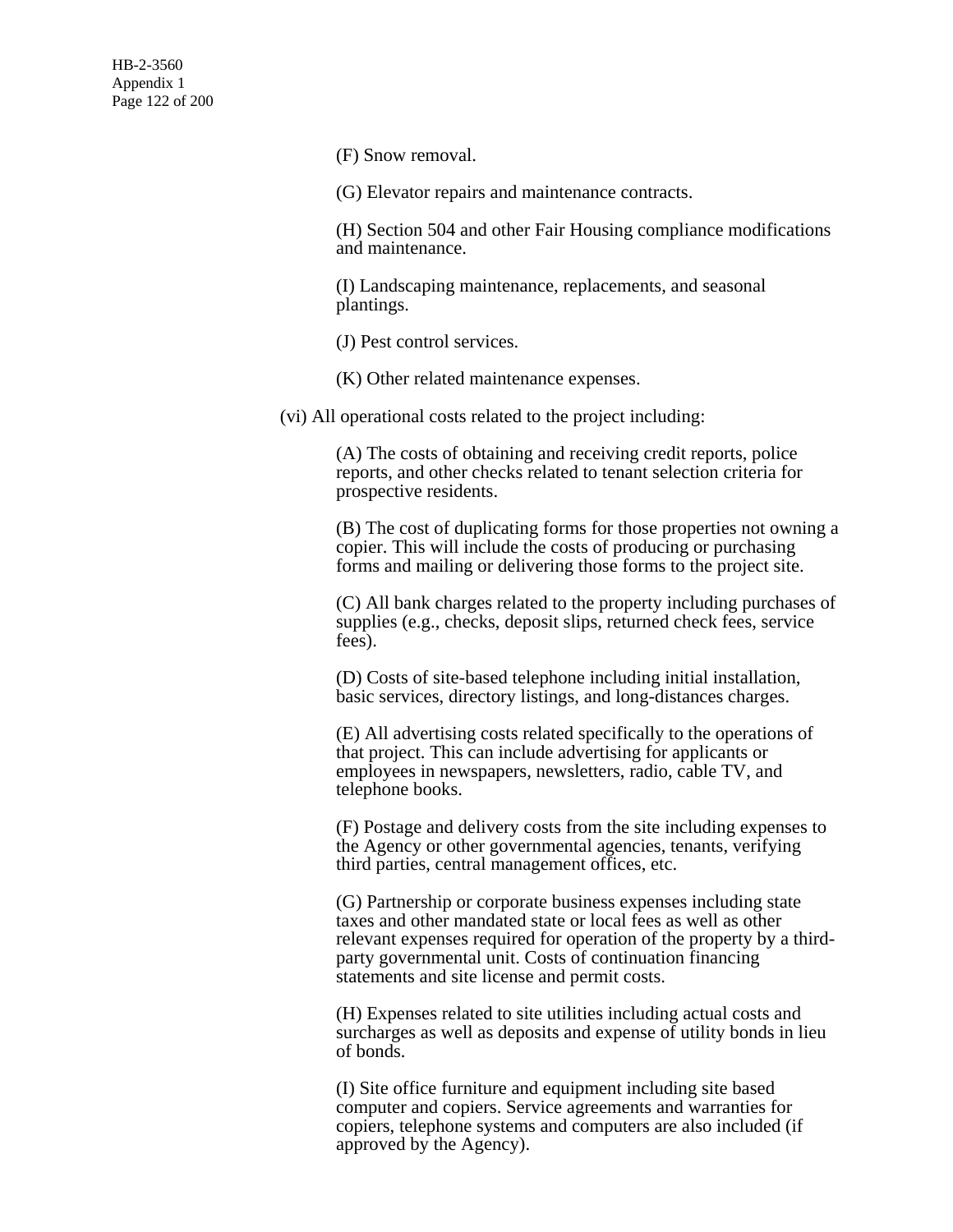(J) Real estate taxes (personal tangible property and real property taxes) and expenses related to controlling or reducing taxes.

(K) All costs of insurance including property liability and casualty as well as fidelity or crime and dishonesty coverage for on-site employees and the owners.

(L) Costs of collecting rents on-site including bookkeeping supplies and recordkeeping items.

(M) Costs of preparing and maintaining tenant files and processing tenant certifications including all office supplies, copies and other associated expenses.

(N) Public relations expense relative to maintaining positive relationships between the local community and the tenants with the management staff and the borrowers. Chamber of Commerce dues, contributions to local charity events, and sponsorship of tenant activities, are examples.

(O) Tax Credit Compliance Monitoring Fees imposed by HFAs.

(P) All insurance deductibles as well as adjuster expenses.

(Q) Professional service contracts (audits and compilations, tax returns, energy audits, utility allowances, architectural, construction, rehabilitation and inspection contracts, etc.)

(R) On-site training pre-approved by the Agency provided by outside training vendors.

(S) Site manager salary for additional hours associated with congregate housing.

(vii) With prior Agency approval, cooperatives and nonprofit organizations may use housing project funds to pay asset management expenses directly attributable to ownership responsibilities. Such expenses may include:

(A) Errors and omissions insurance policy for the Board of Directors.

(B) Board of Director review and approval of proposed Agency's annual operating budgets, including proposed repair and replacement outlays and accruals.

(C) Board of Director review and approval of capital expenditures, financial statements, and consideration of any management comments noted.

(D) Long-term asset management reviews.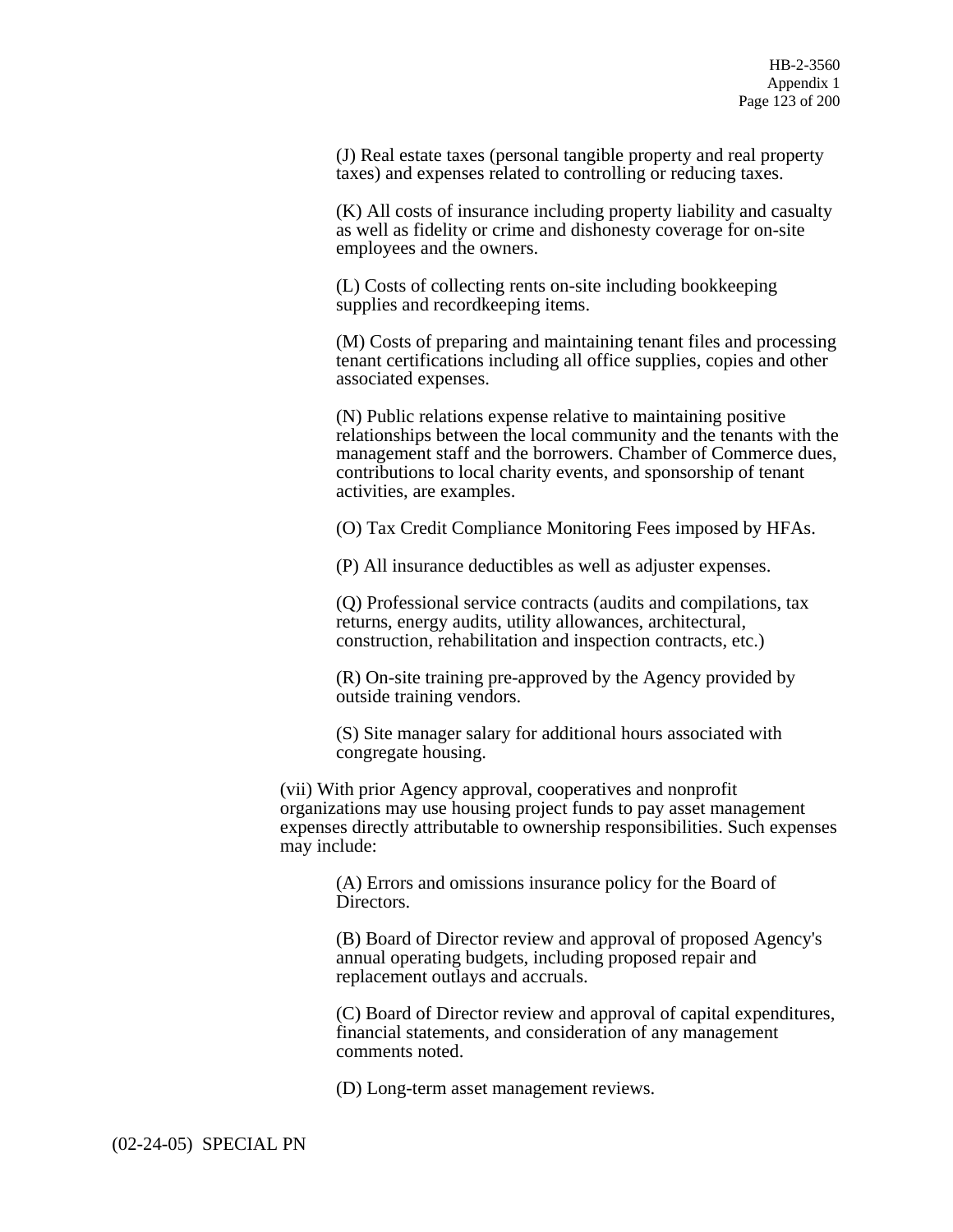(2) Unallowable expenses. Housing project funds may not be used for any of the following:

(i) Equity skimming as defined in 42 U.S.C. 543 (a).

(ii) Purposes unrelated to the housing project.

(iii) Reimbursement of inaccurate or false claims.

(iv) Settlement agreements, court ordered decrees, legal fees, or other costs that result from the filing of civil rights complaints or legal action alleging the borrower, or a representative of the borrower, has committed a civil rights violation.

(v) Fines, penalties, and legal fees where the borrower or a borrower's representative has been found guilty of violating laws, including, but not limited to, civil rights, and building codes.

(vi) Association dues to be paid by the project should be related to training for site managers or management agents. To the extent that association dues can document training for site managers or management agents related to project activities by actual cost or pro-ration, a reasonable expense may be billed to the project.

(vii) Pay for bonuses or monetary performance awards to site managers or management agents that are not clearly provided for by the site manager salary contract.

(viii) Billing for parties that are large or unreasonable, such as renting expensive party halls or hotel rooms and payment for alcoholic beverages or gifts to management agent staff.

(ix) Billing for practices that are inefficient such as routine use of collect calls from a site manager to a management agent office.

- (c) Priorities. The priority order of planned and actual budget expenditures will be:
	- (1) Senior position lienholder, if any;
	- (2) Operating and maintenance expenses, including taxes and insurance;
	- (3) Agency debt payments;
	- (4) Reserve account requirements;
	- (5) Other authorized expenditures; and
	- (6) Return on owner investment.
- (d) Agency review and approval.

(1) The Agency will only approve housing project budgets that meet the requirements of paragraphs (a), (b) and (c) of this section.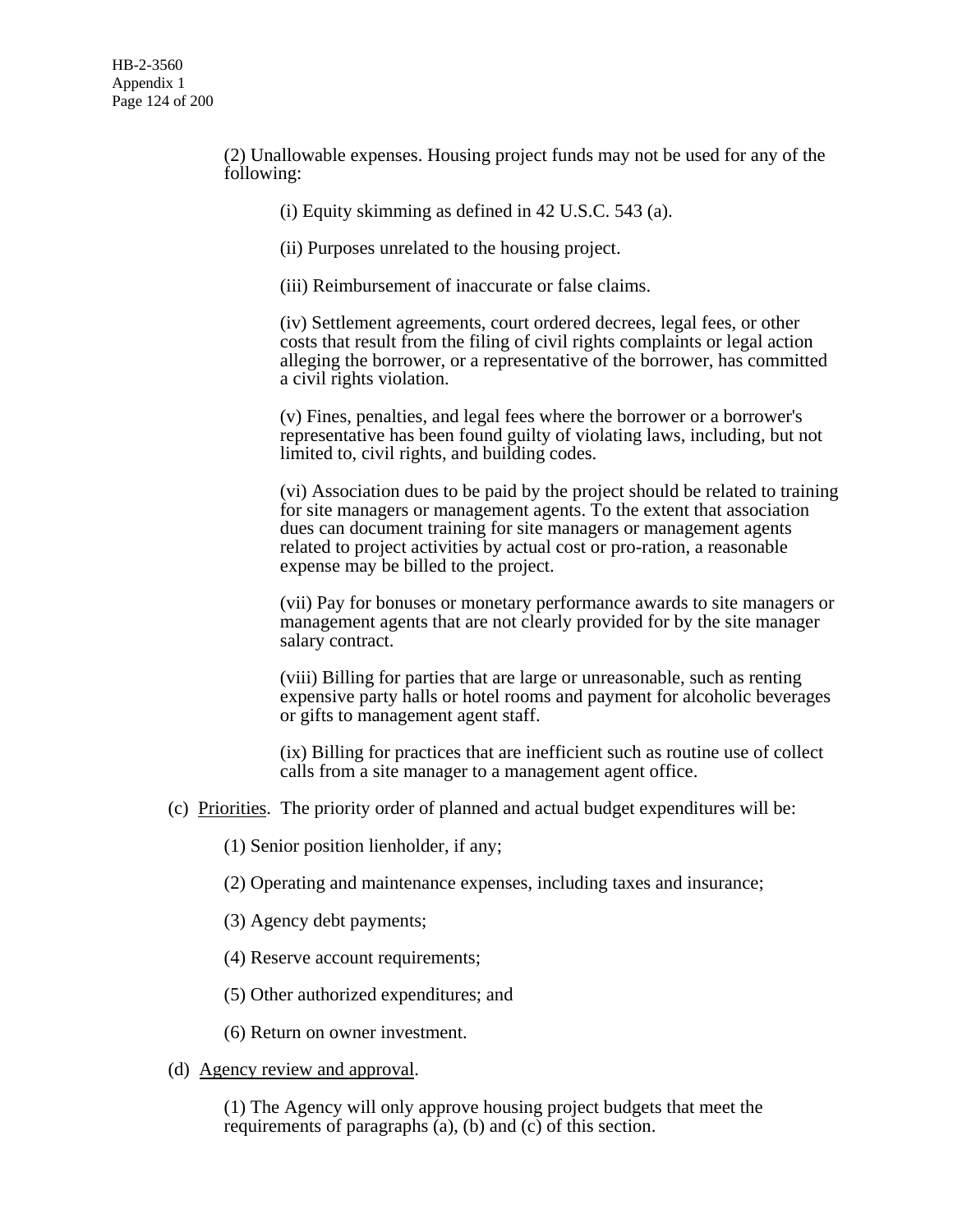(2) If no rent change is requested, borrowers must submit budget documents for Agency approval 60 calendar days prior to the start of the housing project's fiscal year. The Agency will notify borrowers if the budget submission does not meet the requirements of paragraphs (a), (b), and (c) of this section. The borrower will have 10 days to submit the additional material.

(3) If a rent change is requested, the borrower must submit budget documents to the Agency and notify tenants of the requested rent change at least 90 calendar days prior to the start of the housing project's fiscal year.

(i) The Agency will notify borrowers if the budget submission does not meet the requirements of paragraphs (a), (b), and (c) of this section, or if the rent and utility allowance request has been denied in accordance with §3560.205(f). The borrower will have 10 days to submit the additional material to address any issues raised by the Agency.

(ii) The rent change is not approved until the Agency issues a written approval. If there is no response from the Agency within the 30-day period, the rent change is considered automatic. The following budgets are not eligible for automatic approval:

(A) Budgets with rent increases above \$25 per unit; and

(B) Budgets that are submitted late or that miss other deadlines set by the Agency.

(4) If the Agency denies the budget approval, the Agency will notify the borrower in writing.

(5) If budget approval is denied, the borrower shall continue to operate the housing project on the basis of the most recently approved budget.

### §3560.304 Initial operating capital.

(a) Purpose. To provide a source of capital for start-up costs, such as the purchase of equipment, and paying operating, maintenance, and debt service expenses. Borrowers are required to make an initial operating capital contribution to the general operating account as described in §3560.64.

(b) Authorized uses of initial operating capital. Initial operating capital may be used only to pay for approved budgeted expenses.

(c) Withdrawal of initial operating capital. Initial operating capital funds may be withdrawn by a borrower if:

(1) The initial operating capital was provided from the borrower's own funds;

(2) The borrower requests the withdrawal after the second year of housing project operations and prior to the 7th year of operations;

(3) The housing project has had a 90 percent occupancy rate for a period of 12 months prior to the withdrawal request;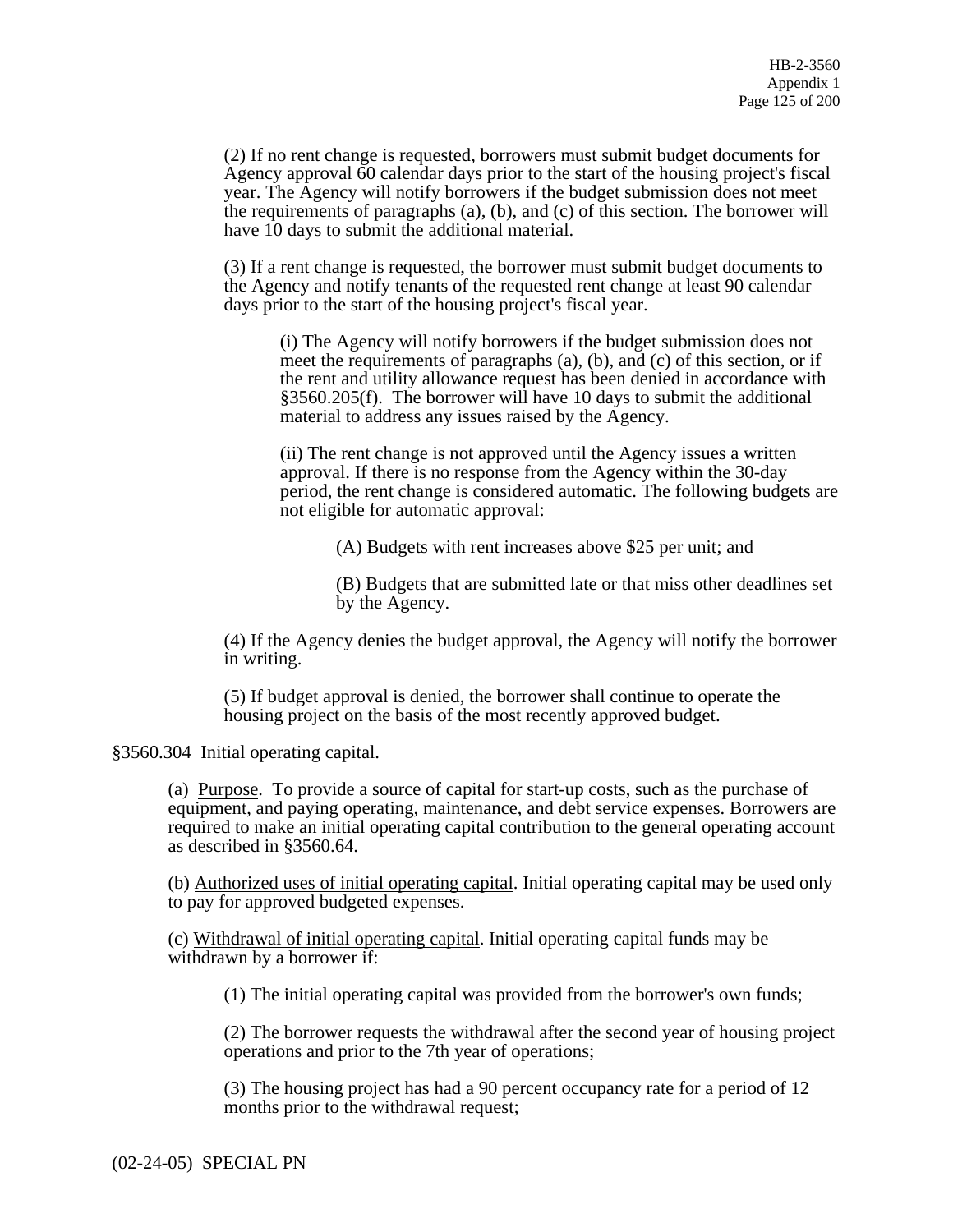(4) The withdrawal will not affect the financial viability of the housing project;

(5) Contributions to the reserve account are at authorized levels;

(6) The withdrawal request will not result in rent increases; and

(7) There are no outstanding deficiencies in management's physical maintenance of the housing project.

## §3560.305 Return on investment.

(a) Borrower's return on investment. Borrowers may receive a return on their investment (ROI) in accordance with the terms of their loan agreement and the following:

(1) If there is a positive net cash flow in housing project operations, the ROI may be taken by the borrower after the housing project's fiscal year, provided that the balance of the reserve account is equal to or greater than required deposits minus authorized withdrawals. If the annual financial reports indicate that an ROI should not have been taken, borrowers will be required to return any unauthorized ROI.

(2) If there is negative cash flow in housing project operations, the Agency may authorize the borrower to take the ROI only after the Agency has reviewed the housing project's annual financial reports and determines:

(i) Surplus cash exists in either the general operating account as defined in  $§3560.306(d)(1)$  or the reserve account, if the balance is greater than the required deposits minus authorized withdrawals.

(ii) The housing project has sufficient funds to address identified capital or operational needs.

(b) Unpaid return on investment. An earned, but unpaid ROI for the previous year only may be requested by the borrower and authorized by the Agency under the provisions of  $\frac{$3560.305(a)(2)}{2}$  provided the current year's ROI has been paid first and a rent increase is not required to generate funds to pay the unpaid ROI.

§3560.306 Reserve account.

(a) Purpose. To meet the major capital expense needs of a housing project, borrowers must establish and maintain a reserve account.

(b) Financial management of the reserve account. Borrower management of the reserve account is subject to the requirements of 7 CFR part 1902, subpart A regarding supervised bank accounts.

(c) Funding of the reserve account. Borrowers must make payments to the reserve account in the amount established in loan documents, beginning with the first loan payment or a date specified in loan documents.

(d) Transfer of surplus general operating account funds.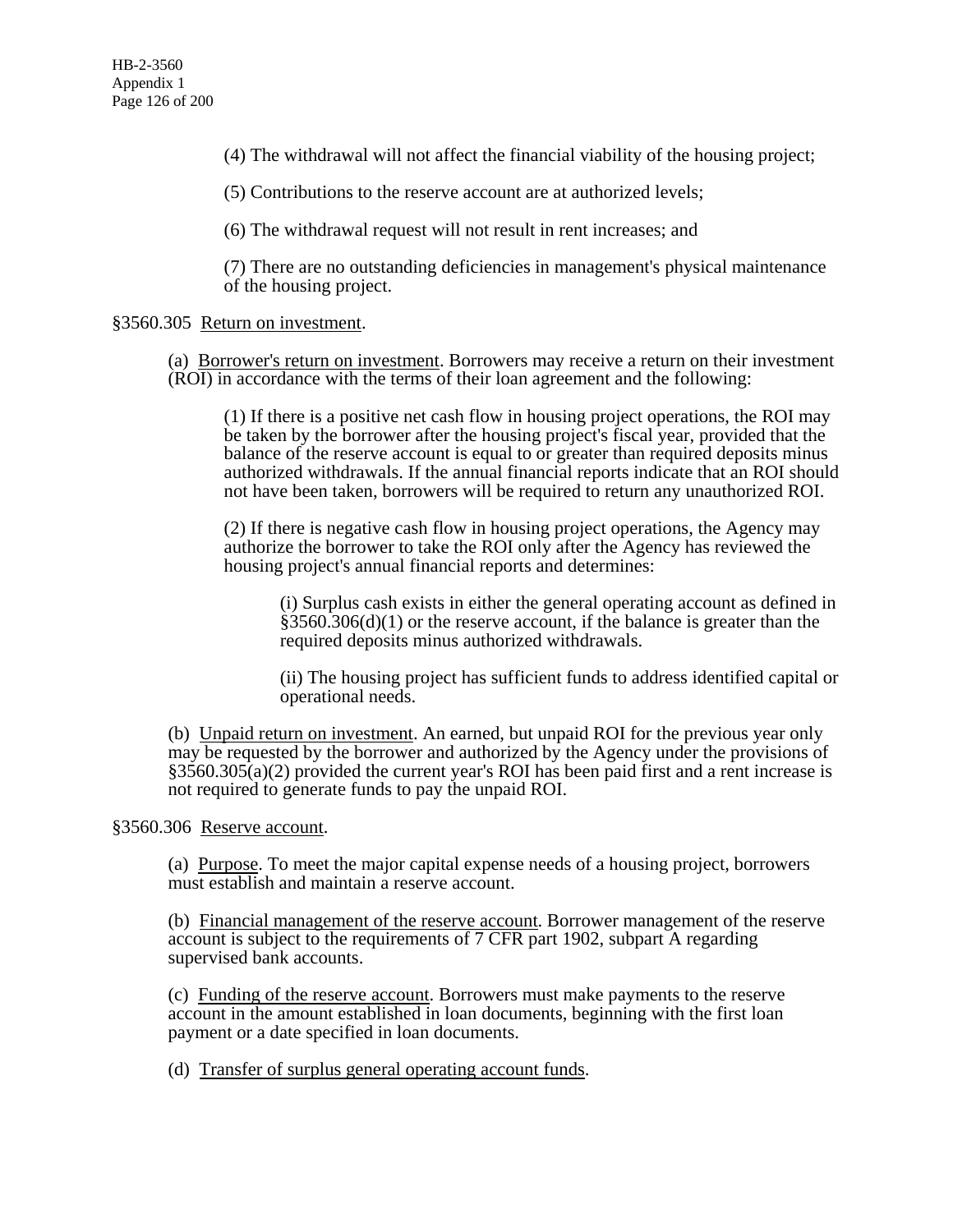(1) The general operating account will be deemed to contain surplus funds when the balance at the end of the housing project's fiscal year, after all payables, exceeds 20 percent of the operating and maintenance expenses. If the borrower is escrowing taxes and insurance premiums, include the amount thatshould be escrowed by year end and subtract such tax and insurance premiums from operating and maintenance expenses used to calculate 20 percent of the operating and maintenance expenses.

(2) If a housing project's general operating account has surplus funds at the end of the housing project's fiscal year, the Agency will require the borrower to use the surplus funds to address capital needs, make a deposit in the housing project's reserve account, reduce the debt service on the borrower's loan, or reduce rents in the following year. At the end of the borrower's fiscal year, if the borrower is required to transfer surplus funds from the general operating account to the reserve account, the transfer does not change the future required contributions to the reserve account.

(e) Account requirements. Borrowers must establish and maintain the reserve account according to  $$3560.65, $3560.302(c)(5)$ , and the following requirements:

(1) Reserve accounts must be deposited in interest-bearing accounts or securities; and

(2) Reserve accounts must be supervised accounts that require Agency countersignatures on all withdrawals.

(f) Funds invested in securities. In addition to the requirements specified in paragraph (e) of this section, the following requirements apply when reserve funds are invested in securities:

(1) The reserve account must be held either at a Federally insured domestic institution such as a bank, savings and loan association, credit union, or at a domestic institution authorized to sell securities.

(2) The borrower must record the price actually paid for the securities. When designated as a reserve deposit, the price paid must equal the required contribution to reserves.

(3) Borrowers must be knowledgeable about industry practices and consider the impact of typical fees and charges for purchases and sales and maintenance of an account when making investment decisions. Such fees may be paid for out of reserves, only with the consent of the Agency. Housing project funds may not be used to pay for a financial advisor.

### (g) Use of the reserve account.

(1) Borrowers must request Agency approval of reserve account withdrawals prior to the withdrawal. Borrowers must inform the Agency of planned uses of reserve accounts in their annual capital budget if known at budget planning time. Any item on the approved capital budget does not require additional pre-approval by the Agency.

(2) The Agency will indicate any conditions governing withdrawals from a reserve account at the time it approves the withdrawal.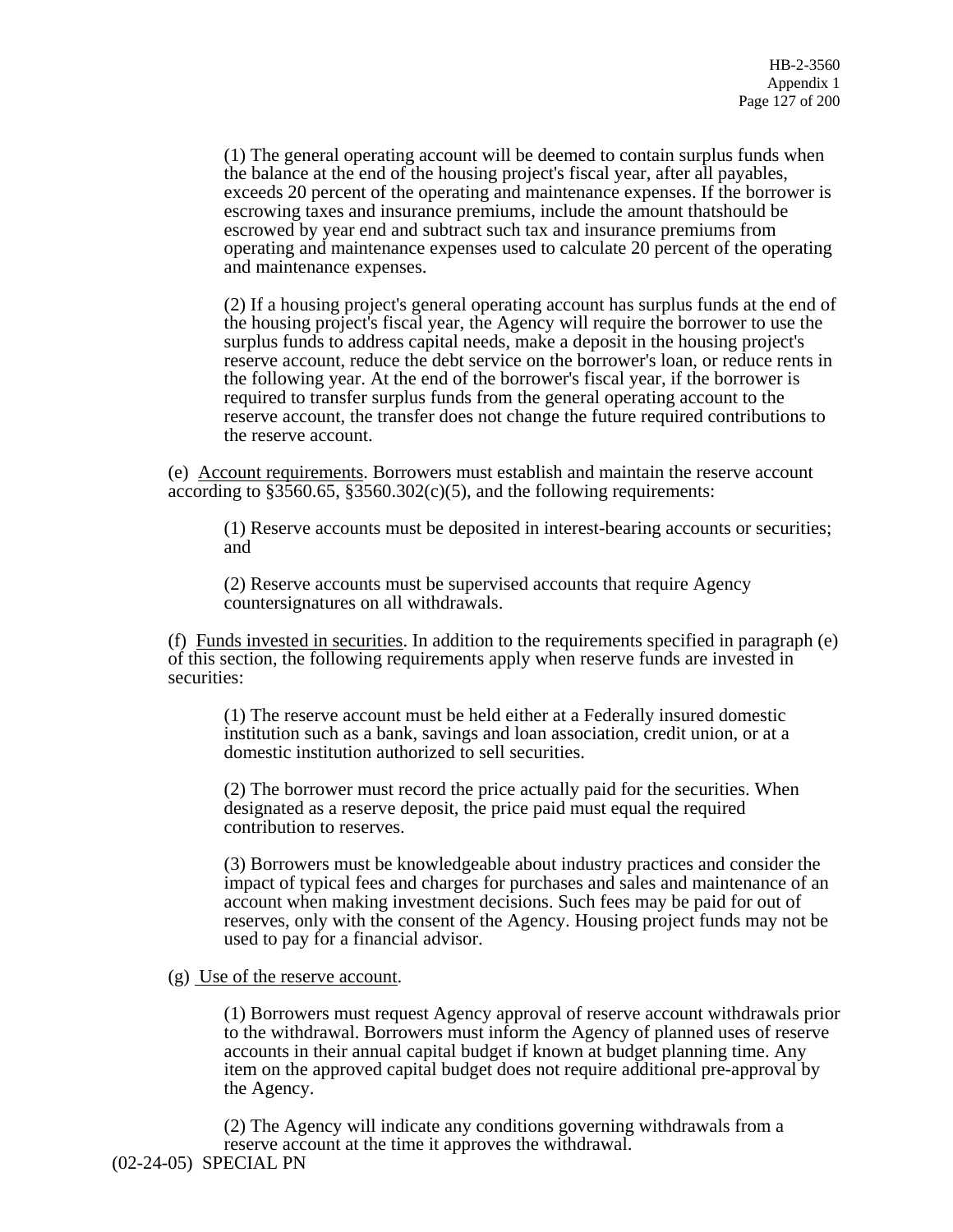(3) In emergency situations, the Agency may specify special procedures to provide an expedited approval process for the use of the reserve account.

(4) The Agency may approve the use of reserve funds for operating costs when circumstances that are determined by the Agency to be beyond the borrower's control have resulted in a shortfall in the housing project's general operating account.

(h) Allowable uses. Allowable uses of reserve funds include the following:

(1) Major capital improvements and replacements.

(2) Housing project operating expenses provided the requirement of paragraph  $(g)(4)$  of this section has been met, including:

(i) Payments due on the loan, or

(ii) Payment of a return on investment at the end of the borrower's fiscal year if such payment comes from surplus operating funds in the reserve account.

(3) With Agency approval, borrowers operating on a for-profit or a limited profit basis may make an annual withdrawal from the reserve account, equal to no more than 25 percent of the interest earned on a reserve account during the prior year.

(4) For other purposes, which in the judgment of the Agency will promote the loan purposes, strengthen the security or facilitate, improve, or maintain the housing and the orderly collection of the loan without jeopardizing the loan or impairing the adequacy of the security.

(i) Records. Borrowers must maintain records documenting all expenses that were paid by withdrawals from the reserve account.

(j) Changes to reserve requirements.

(1) As projects age, the required reserve account level may be adjusted to meet anticipated "life-cycle" needs, including equipment and facility replacement costs, by amending the loan agreement/resolution.

(2) The Agency may approve a change in the reserve account funding level based on the findings of an approved capital needs assessment. The approval to increase reserve account funding levels will take into consideration the housing project's approved budget and the housing project's ability to support increased reserve account deposits without causing basic rents to exceed conventional rents for comparable units in the area.

(k) Excess reserves. Amounts in the reserve account which exceed the total required by the loan or grant agreement must be used, at the direction of the Agency, for any of the following:

(1) Pay for expenses specified in a long-term capital plan;

(2) Make payments and reamortize the Agency loan;

(3) Reduce rents by a transfer to the general operating account;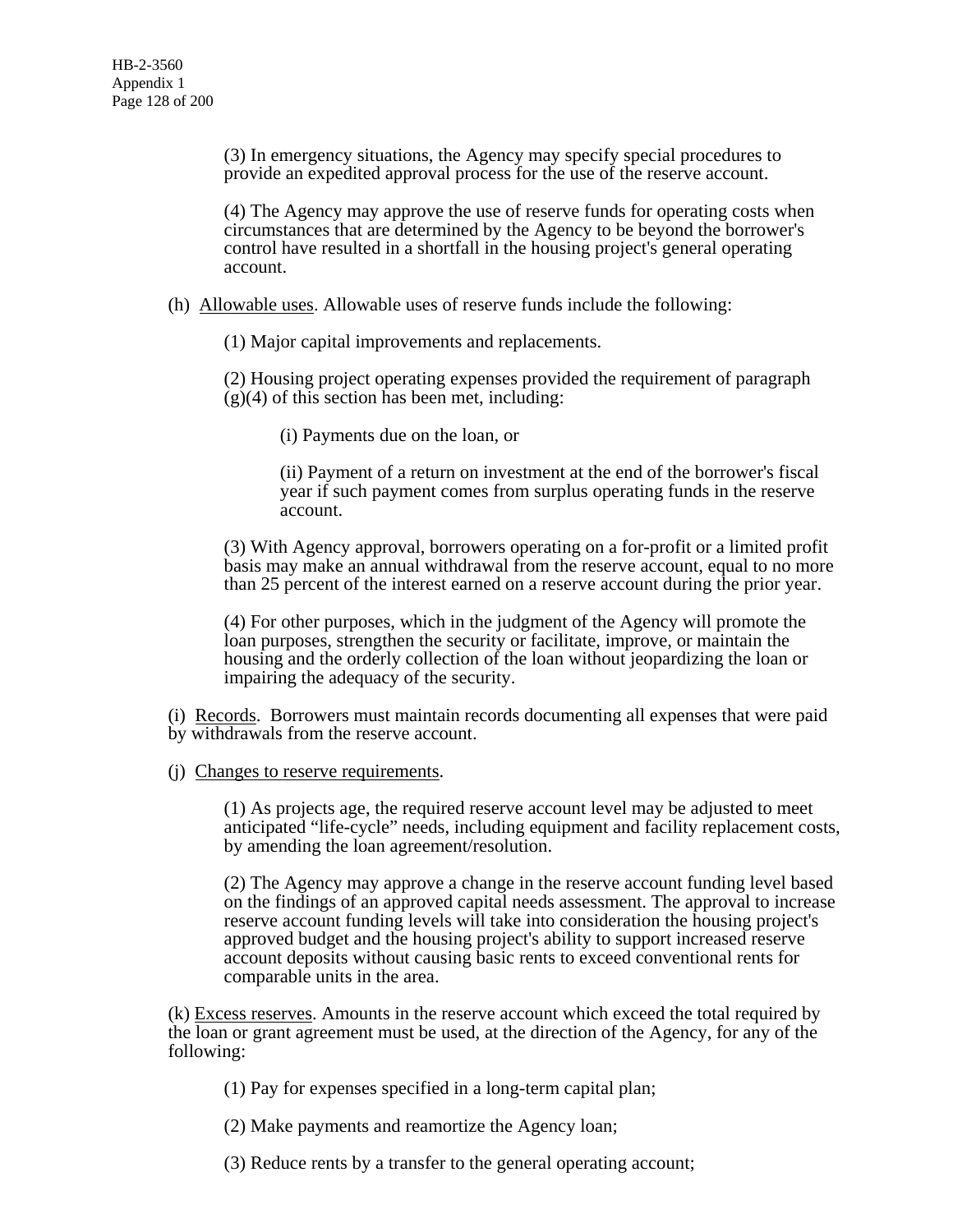(4) Fund preservation incentives authorized in subpart N of this part; or

(5) Cover other expenditures determined to be related to the purpose of the housing project and in the best interest of the Federal Government.

(l) Procurement. The requirements of  $\S 3560.102(g)$ , (j), and (k), and all other Agency requirements relating to procurement, bidding, identity-of-interest, cost-reasonableness, and construction management apply to any work or services paid out of reserve funds. Structural repairs and other significant work on major building systems such as heating or air conditioning must be done in accordance with the requirements of 7 CFR part 1924, subpart A.

### §3560.307 Reports.

(a) Required reports. Borrowers must submit required reports using Agency-approved formats.

(b) Quarterly and monthly reports. The Agency may require quarterly or monthly reports to monitor financial progress when closer supervision is warranted.

#### §3560.308 Annual financial reports.

(a) General. Borrowers must submit annual financial reports that meet the requirements of this section. The annual financial reports to be submitted are the Multi-Family Housing (MFH) Project Budget with actual expenditures and the MFH Balance Sheet. Annual financial reports are due to the Agency within 90 days of the end of the borrower's fiscal year.

(1) Borrowers with 16 or more units in their housing project must base their annual financial reports on an engagement report completed according to agreed upon procedures established by the Agency as specified in paragraph (b) of this section. Borrowers must include the engagement report with their annual financial reports submitted to the Agency.

(2) Borrowers with less than 16 units in their housing project must submit annual financial reports using a limited scope engagement based on Agency approved procedures and certify that the housing meets the performance standards established in paragraph (c) of this section. Borrowers may use a CPA to prepare this report. For properties that prepare a limited scope engagement, the Agency may undertake random audits, once every two or three years.

(3) If a third party requires it, the borrower may have a CPA prepare an audit in accordance with generally accepted government auditing standards (GAGAS). Costs incurred to obtain this audit are an allowable project expense.

(b) Engagement requirements. Borrowers required to submit annual financial reports based on an engagement performed by a CPA must meet the following requirements:

(1) Borrowers must use an Agency approved engagement letter. Borrowers must submit the results of an engagement that examines specific records using agreed upon procedures established by the Agency and that describes the borrower's performance in meeting the standards described in paragraph (c) of this section.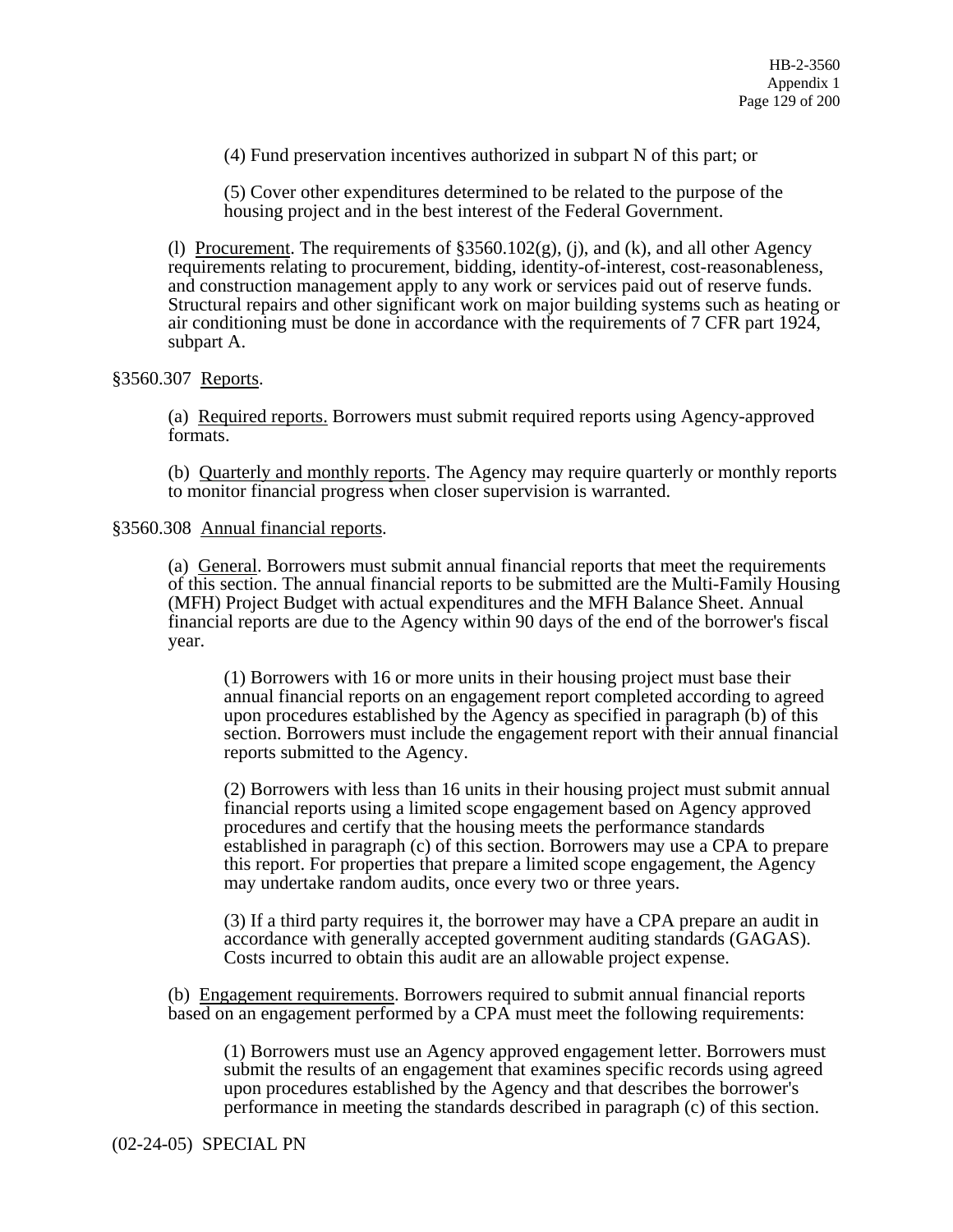(2) The engagement will be initiated by the borrower using the Agency's engagement letter, which will specify the engagement program and establish the reporting requirements for the engagement.

(3) The engagement must be conducted by a CPA in accordance with American Institute of Certified Public Accountant (AICPA) Standards and Agency requirements.

(4) All engagement reports must be prepared for use by the Agency.

(c) Performance standards. Borrowers must ensure that:

(1) Required accounts are properly maintained and tracked separately;

(2) Payments from operating accounts are disclosed and accurately represented on financial reports;

(3) The reserve amount is at the authorized level and there are no encumbrances;

(4) Tenant security deposit accounts are fully-funded and are maintained in separate accounts and meet state and local requirements;

(5) Amount of payment of owner return was consistent with the terms of the applicable loan agreement;

(6) The borrower has maintained proper insurance in accordance with the requirements of §3560.105(b); and

(7) All financial records are adequate and suitable for examination.

### (d) Other financial reports.

(1) Nonprofit and public borrower entities must submit audits in accordance with 7 CFR part 3052 that must also include the requirements set forth in the limited scope engagement.

(2) The Agency may require additional opinions of financial condition and compliance, such as audits, to assure the security of the asset, determine whether the housing project is being operated at a reasonable cost, or to detect fraud, waste, or abuse.

(3) Any audits independently obtained by the borrower also must be submitted to the Agency.

§3560.309 Advancement (loan) of funds to a RRH project by the owner, member of the organization, or agent of the owner.

(a) Prior written approval by the Servicing Office is required. Such advances may be authorized when justified by unusual short-term conditions. When conditions are not short-term in nature, a servicing plan may be developed and advances may be approved in accordance with the provisions set out in §3560.453 of this part. Justification will be based on the following: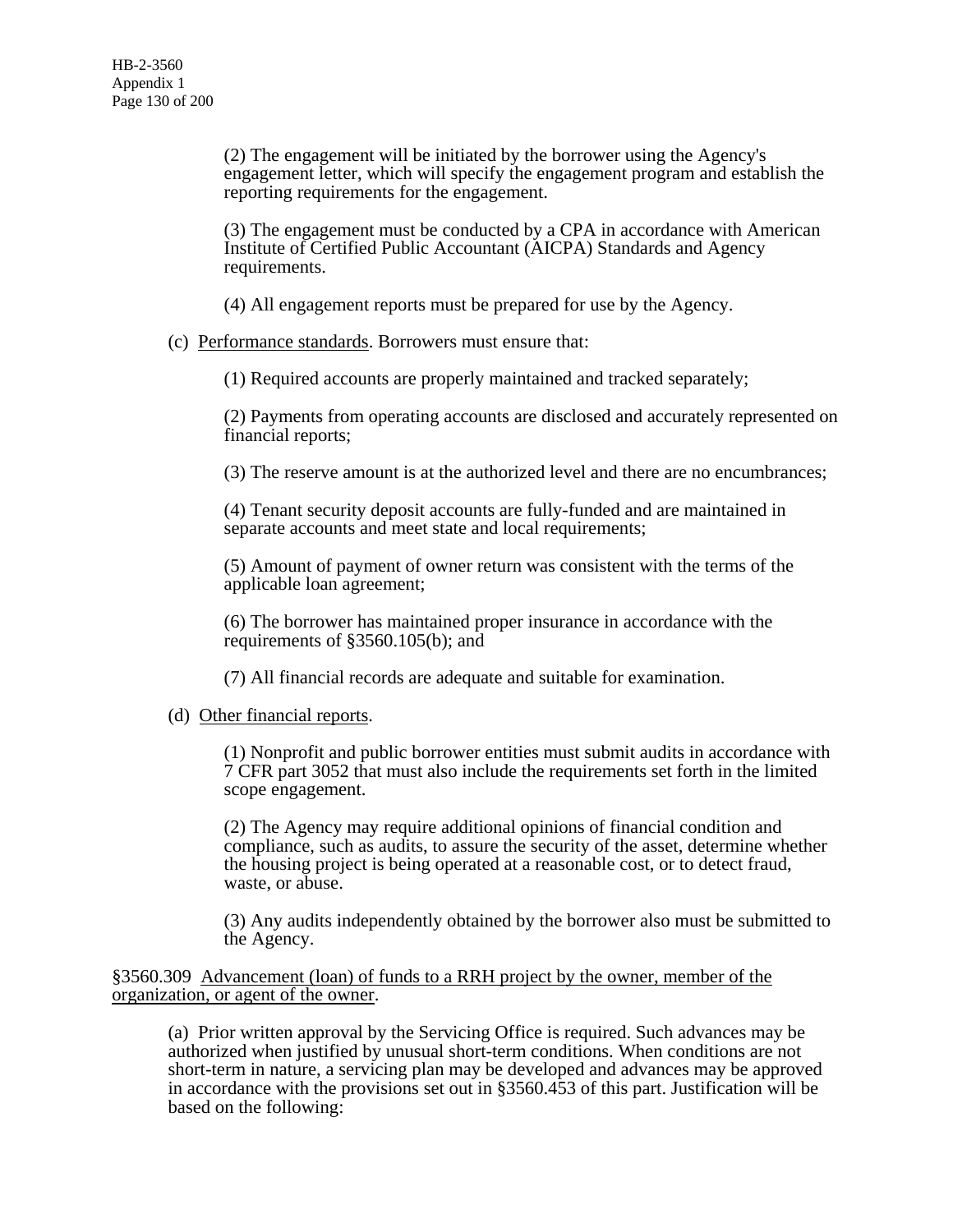(1) A review of the documented circumstances and the project operating budget before any funds are advanced (loaned). The financial position of the project must not be jeopardized.

(2) Funds are not immediately available from any of the following sources:

(i) Reserve funds;

(ii) Initial operating capital; and

(iii) An imminent rent increase.

(b) The funds will be applied to ordinary project operating and maintenance expenses.

(c) Interest may be charged or paid on the loan from project income; however, interest must be reasonable. The proposal may be denied if Rural Development financing can be provided to resolve the problem in a more cost-effective manner.

(d) No lien in connection with the loan will be filed against the property securing the Rural Development loan or against project income. The advance may show as an unsecured project liability on financial statements prepared for year-end reports until such time as it is authorized to be repaid.

(e) The payback of the advance (loan) may be permitted by the Servicing Official provided the terms and conditions were mutually agreed to by the borrower and Rural Development at the time of the advance and the financial position of the project will not be jeopardized. Payback should only be permitted on the advance when the Rural Development debt is current and the reserve requirements are being maintained at the authorized levels.

§§3560.310-3560.349 [Reserved]

### §3560.350 OMB control number.

 The information collection requirements contained in this regulation have been approved by the Office of Management and Budget (OMB) and have been assigned OMB control number 0575-0189. Public reporting burden for this collection of information is estimated to vary from 15 minutes to 18 hours per response, including time for reviewing instructions, searching existing data sources, gathering and maintaining the data needed, and completing and reviewing the collection of information. A person is not required to respond to a collection of information unless it displays a currently valid OMB control number.

Subpart H--Agency Monitoring

### §3560.351 General.

 This subpart contains policies for Agency monitoring of operations and management at multi-family housing (MFH) projects.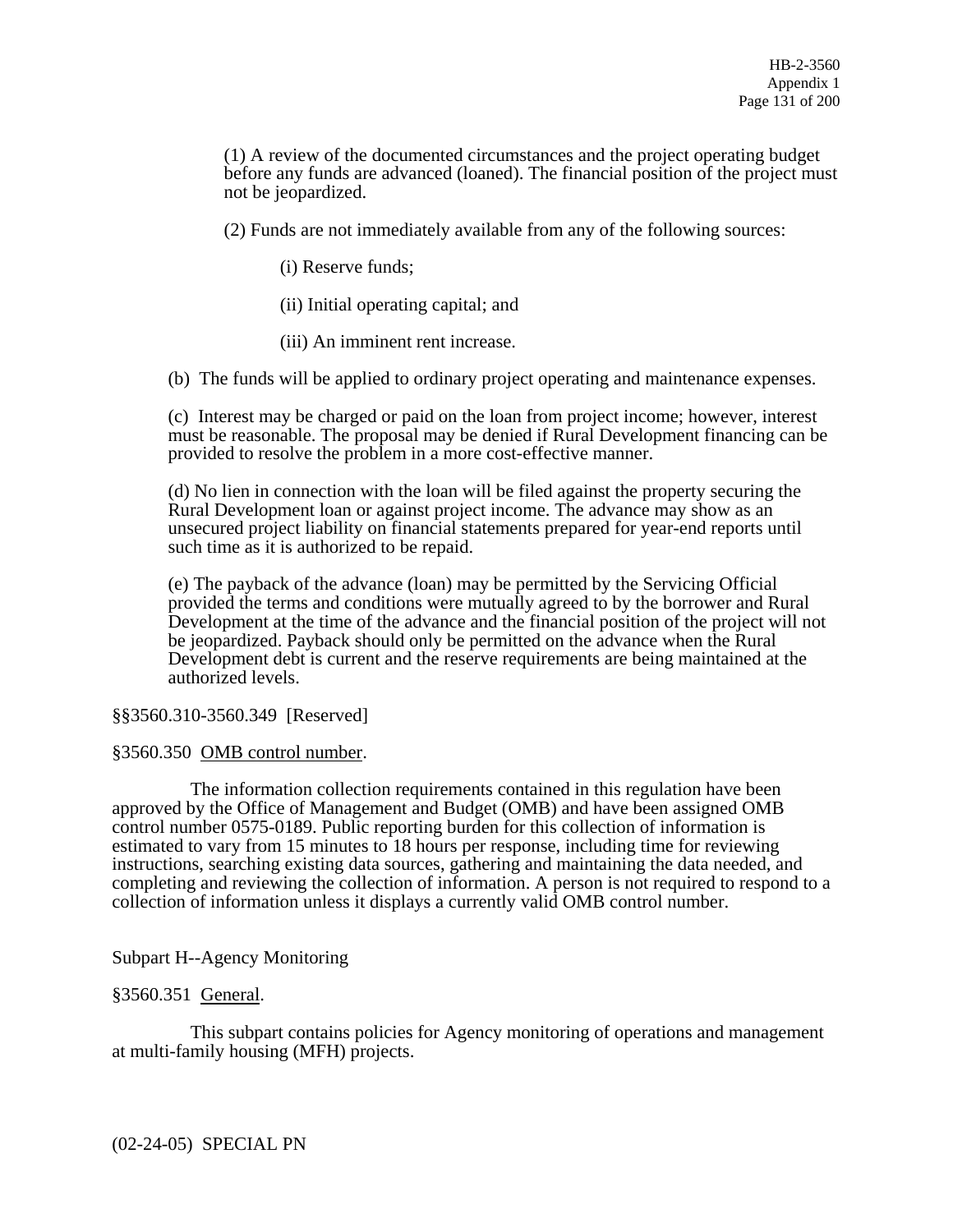## §3560.352 Agency monitoring scope, purpose, and borrower responsibilities.

(a) Scope of Agency monitoring activities. The Agency will review reports, records, and other materials related to the housing project, including borrower financial reports, housing project records, and other communications. The Agency also will review material related to a housing project submitted by a tenant or other source. To assess conditions such as a housing project's physical condition, record keeping procedures, and operations and management activities, including borrower compliance with Federal, state, and local laws and Agency requirements, the Agency will conduct periodic on-site monitoring reviews of a housing project.

(b) Purpose of Agency monitoring activities. Agency monitoring activities are designed to assess borrower and tenant compliance with Agency requirements, and to:

(1) Ensure housing projects are managed in accordance with the goals and objectives of the Agency's MFH programs and are maintained in accordance with Agency requirements for affordable, decent, safe, and sanitary housing;

(2) Preserve the value of the Agency-financed housing projects;

(3) Detect waste, fraud, and abuse in housing project operations or management and to ensure the cost of operations and management are necessary and reasonable;

(4) Verify compliance with Affirmative Fair Housing Marketing requirements, Title VI of the Civil Rights Act of 1964, Title VIII of the Civil Rights Act of 1968, as amended, section 504 of the Rehabilitation Act of 1973, the Age Discrimination Act of 1975, Americans with Disabilities Act of 1990, other applicable Federal laws, and Agency requirements related to occupancy and tenant eligibility.

(c) Borrower responsibilities. The borrower is responsible for cooperating fully and promptly with Agency monitoring activities. Agency monitoring activities do not diminish borrower operation and management responsibilities and do not relieve borrowers from any Agency requirements including, but not limited to, borrower requirements to comply with:

(1) The terms of all agreements with the Agency, including the loan or grant agreement, assurance agreement, loan resolution, promissory note, mortgage, interest credit agreement, rental assistance agreement, mitigation measures contained in the environmental review document, and workout agreement;

(2) The requirements contained in this part;

(3) The requirements of Title VI of the Civil Rights Act of 1964, Title VIII of the Civil Rights Act of 1968, as amended; section 504 of the Rehabilitation Act of 1973, the Age Discrimination Act of 1975, Americans with Disabilities Act of 1990; and

(4) Applicable Federal, state, and local laws.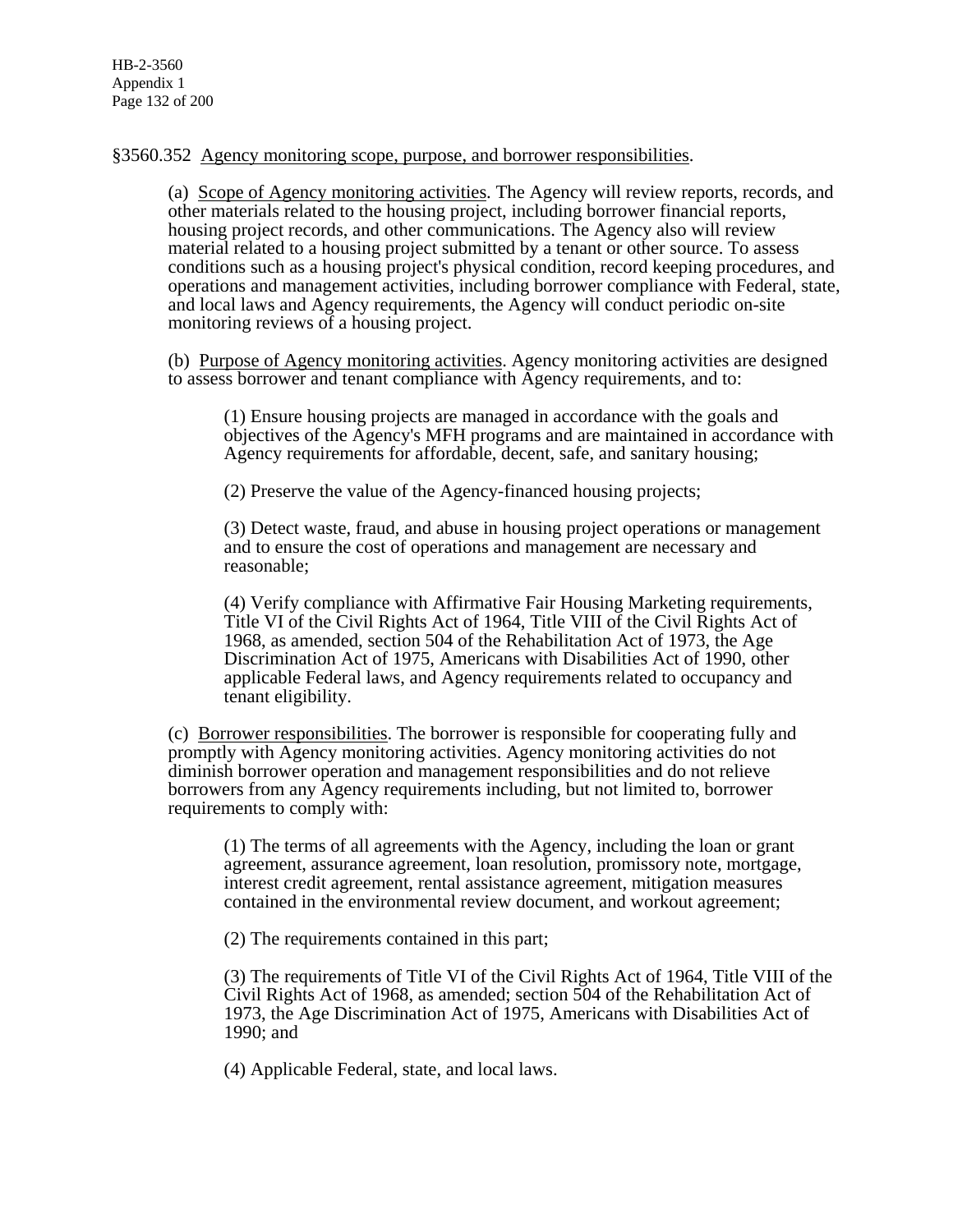### §3560.353 Scheduling of on-site monitoring reviews.

 Generally, the Agency will provide the borrower prior notice of an on-site monitoring review and will conduct the on-site monitoring review in the presence of the borrower. However, the Agency may visit a housing project, without prior notice, to observe physical conditions, operations and management activities, or other borrower or tenant activities. In addition, the Agency may conduct on-site reviews without the presence of the borrower, the management agent, or other designated representative of the borrower.

## §3560.354 Borrower response to monitoring review notifications.

 The Agency will notify borrowers, in writing, whenever Agency monitoring activities result in deficiency findings or compliance violations. The monitoring review notification will describe the deficiencies findings or compliance violations and will specify a time period by which corrective action must be taken by the borrower. The notification will offer borrowers an opportunity to discuss the reported deficiency findings or compliance violations with the Agency and will explain enforcement actions that the Agency may take if corrective action is not taken within the time period specified in the monitoring review notification. When civil rights noncompliance is found, the State Civil Rights Coordinator or Manager (SCRC/M) will be notified. If voluntary compliance cannot be obtained, appropriate enforcement or remedial action will be taken.

## §§3560.355-3560.399 [Reserved]

## §3560.400 OMB control number.

 The information collection requirements contained in this regulation have been approved by the Office of Management and Budget (OMB) and have been assigned OMB control number 0575-0189. Public reporting burden for this collection of information is estimated to vary from 15 minutes to 18 hours per response, including time for reviewing instructions, searching existing data sources, gathering and maintaining the data needed, and completing and reviewing the collection of information. A person is not required to respond to a collection of information unless it displays a currently valid OMB control number.

# Subpart I--Servicing

# §3560.401 General.

(a) Purpose. This subpart contains actions the Agency may take to service and collect loans or other debts owed by multi-family housing (MFH) borrowers. The loan servicing and other actions set forth are designed to protect Agency and tenant interests and assist borrowers in meeting program objectives.

(b) General servicing policies. Borrowers must repay loans or other amounts due to the Agency according to provisions specified in promissory notes, loan agreements and resolutions, mortgages, deeds-of-trust, assumption agreements, reamortization agreements, or other agreements executed between the borrower and the Agency.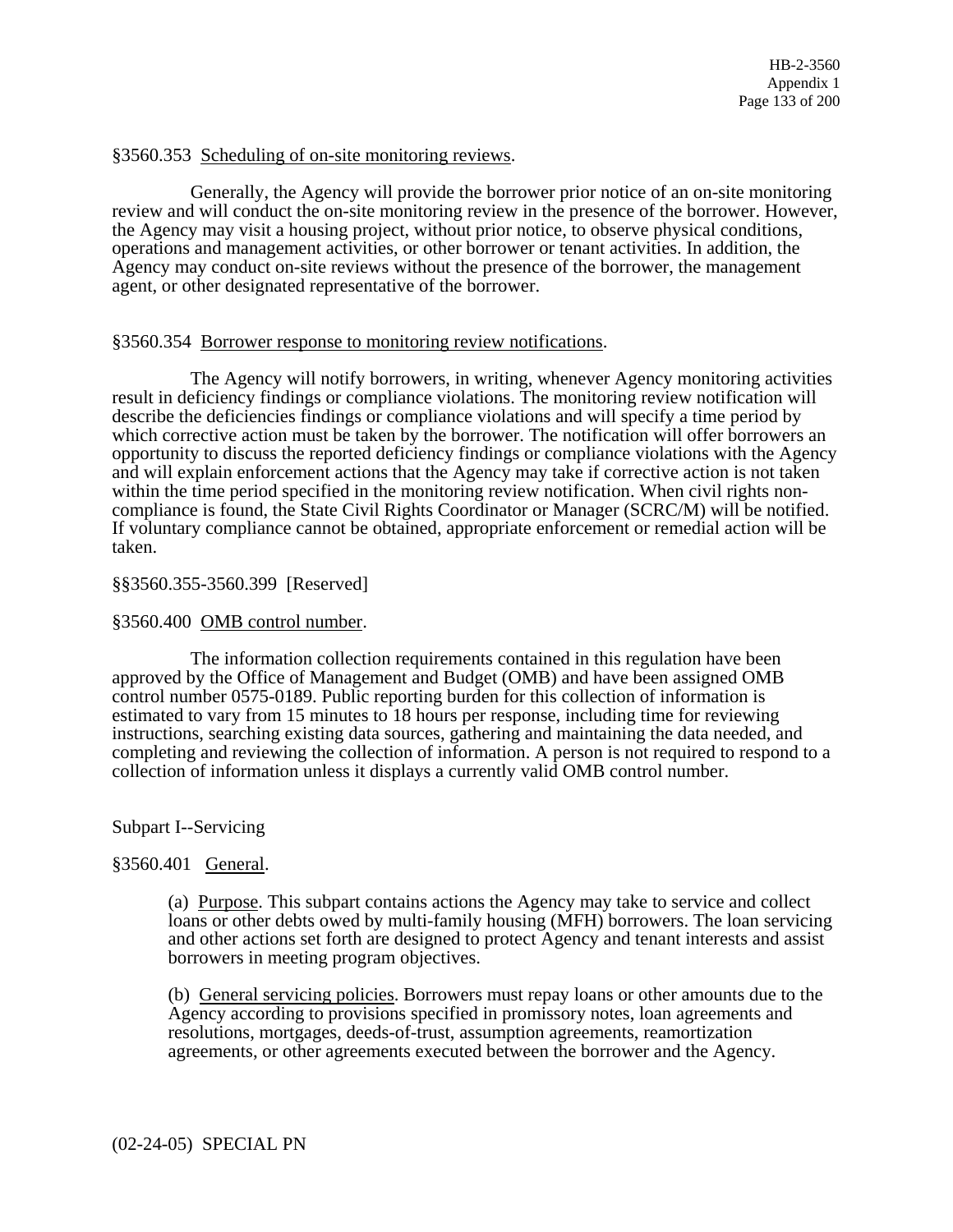(c) Special servicing actions. The Agency will not agree to any proposal for loan servicing or debt collection action other than actions consistent with this section, debt instruments, and other agreements. When payments due to the Agency from a borrower remain unpaid for more than 30 days after the due date, past due, after the Agency may initiate the special servicing actions described in subpart J of this part.

## §3560.402 Loan payment processing.

(a) Predetermined Amortization Schedule System (PASS) requirements. All loans, except the loans specified in paragraph (c) of this section, must be closed and serviced using the PASS.

(b) Required conversion to PASS. Borrowers with Daily Interest Accrual System (DIAS) accounts must convert to PASS whenever a loan servicing action on the account involves a change in the loan rates or terms or whenever a subsequent loan to the borrower is closed.

(c) Exceptions. Seasonal farm labor housing loans and on-farm labor housing loans may be closed on DIAS, monthly, or annual payment schedules.

§3560.403 Account servicing.

(a) Payment due dates. Loan or other payments due to the Agency are due on the first day of each month unless otherwise established in the debt instrument or other agreement executed with the Agency.

(b) Payment application order. Loan payments will be applied to the borrower's account in the following order of priority:

(1) Amortized audit receivables. (i.e., amounts due to the Agency, over a period of time, as a result of a finding from an audit or other monitoring activity.)

(2) Unamortized audit receivables. (i.e., amounts due to the Agency, in a lump sum payment, as a result of a finding from an audit or other monitoring activity.)

(3) Late fees. (i.e., amounts due to the Agency as a result of late payments.)

(4) Amortized recoverable costs. (i.e., amounts due to the Agency, over a period of time, as a result of Agency payments made on behalf of a borrower for housing project related expenses such as taxes or insurance premiums.)

(5) Unamortized recoverable costs. (i.e., amounts due to the Agency, in a lump sum payment, as a result of Agency payments made on behalf of a borrower for housing project related expenses such as taxes or insurance premiums.)

(6) Overage. (i.e., amounts due to the Agency as a result of a tenant's tenant contribution being higher than basic rent.)

(7) Interest. (i.e., amounts due to the Agency as a result of scheduled interest on a loan and as a result of interest charged on unpaid delinquent principal amounts.)

(8) Principal. (i.e., amounts due to the Agency as the loan principal.)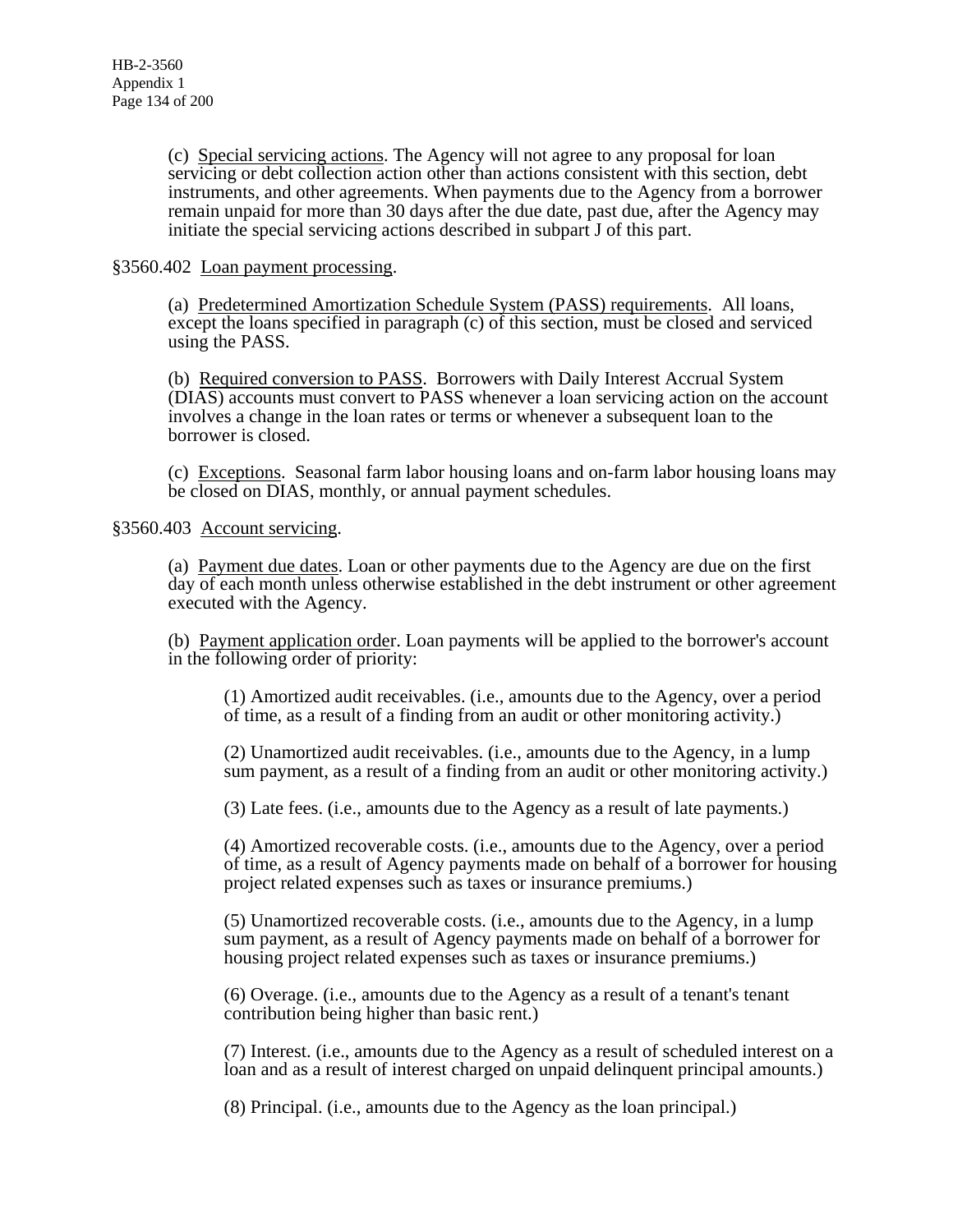(9) Advance payments. (Any funds remaining after disbursement of a payment to all other payment priorities will be applied to the borrower's account as an advance regular payment unless a borrower specifically designates, in writing, another application.)

(c) Late fees. If payments on a borrower's account, under PASS, are more than \$15 delinquent after the close of business on the 10th day after the payment due date, a late fee will be charged to the borrower's account.

(1) Late fees charged to a borrower's account will equal 6 percent of the total regular payments due as specified in any promissory notes, assumption agreements, or reamortization agreements related to the borrower's account.

(2) Late fees are a borrower expense and must not be paid from housing project funds.

(3) The Agency may waive late fees for circumstances beyond a borrower's control and when a waiver is determined by the Agency to be in the best financial interest of the Federal Government.

(d) Interest on unpaid overdue principal. On the first day of the month following a payment due date, the Agency will charge interest at the note rate on any unpaid principal payment due according to the loan's amortization schedule (i.e., interest will be charged on delinquent principal). The interest charged on the unpaid principal payment due will be charged to the borrower in addition to the scheduled interest due on payments according to the loan's amortization schedule.

§3560.404 Final loan payments.

(a) Payoff statements. At the borrower's request, the Agency will provide a statement indicating the pay off amount necessary to pay the borrower's account in full.

(b) Final payments. A borrower's final loan payment must include repayment of all outstanding obligations to the Agency.

(1) Any supervised funds being held by the Agency will be applied to the borrower's account or, at the borrower's option, will be returned to the borrower following acceptance of final payment on all outstanding obligations.

(2) If a balance due remains on a borrower's account after Agency acceptance of a final payment, due to borrower error or fraud or Agency error, the Agency will initiate collection action in accordance with the unauthorized assistance collection procedures described in subpart O of this part.

(c) Final payment loans. Borrowers with loans for which the Agency approved an amortization period that exceeded the term of the loan may request a loan to finance the final payment in accordance with the requirements of §3560.74.

(d) Loan prepayment requests. If prepayment of an Agency loan is requested, the applicable preservation requirements of subpart N of this part, including the execution of any appropriate restrictive-use agreements, must be met prior to the Agency's acceptance of a final loan payment under the prepayment request.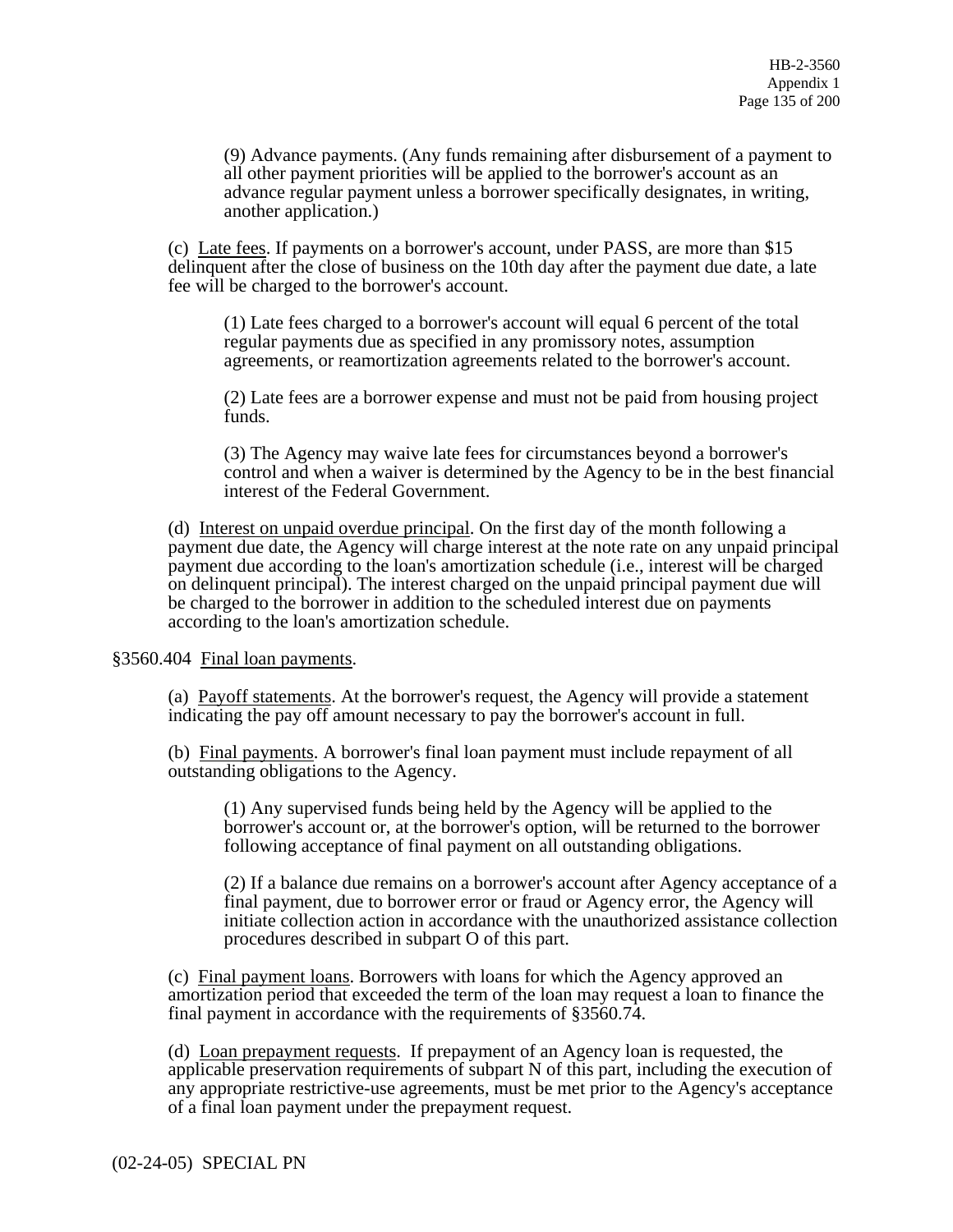(e) Payment forms. Final payments may be made by cashier's check, certified check, money order, bank draft, or other withdrawal instruments approved by the Agency.

(1) If borrowers use forms of payment requiring special handling, the borrower is responsible for the cost of the special handling.

(2) When payment is provided in a form that is not the equivalent of cash, the Agency will consider the payment to be received at the time the payment has been converted to cash and funds have been transferred to the Agency.

(f) Release of security instruments. The Agency will release security instruments, subject to applicable restrictive-use agreements referenced in subpart N of this part, when full payment of all outstanding obligations to the Agency has been received, accepted, and the funds have been transferred to the Agency.

(1) If the Agency and the borrower agree to settle an account for less than the full amount owed, the Agency will release security instruments when the borrower has paid in full all agreed upon obligations.

(2) Recording costs for the release of the security instruments will be the responsibility of the borrower, except where state law requires the mortgagee to record or file the satisfaction.

(g) Special circumstances--Refund of entire principal. If the entire principal of the loan is refunded after the loan is closed, the borrower must pay interest from the date of the note to the date of receipt of the refund.

§3560.405 Borrower organizational structure or ownership interest changes.

(a) General. The requirements of this section apply to changes in a borrower entity's organizational structure or to a change in a borrower entity's controlling interest. If 100 percent of a borrower entity's ownership interest is transferred, within a 12-month period, the change will be considered a housing project transfer and the provisions of §3560.406, which covers transfers or sales of housing projects, will apply.

(b) Agency requirements. Borrowers must notify the Agency prior to the implementation of any changes in a borrower entity's organizational structure. The Agency must give its consent prior to the implementation of changes in a borrower entity's controlling interest.

(1) Borrowers must submit written requests for Agency consent to the Agency at least 45 days prior to the anticipated effective date of the proposed organizational change. The request must document that the proposed changes will not adversely affect the program purposes or security interest of the Agency and will not adversely affect tenants.

(2) If the controlling interest change involves a transfer of interest to an entity not previously holding an ownership interest in the borrower entity, the request for consent must include a written certification, executed by the party receiving the ownership interest, certifying that the recipient of the ownership interest agrees to assume responsibilities and obligations required of a borrower as established in Agency program requirements including requirements in the promissory note, loan agreement, or other document related to Agency loans held by the borrower entity.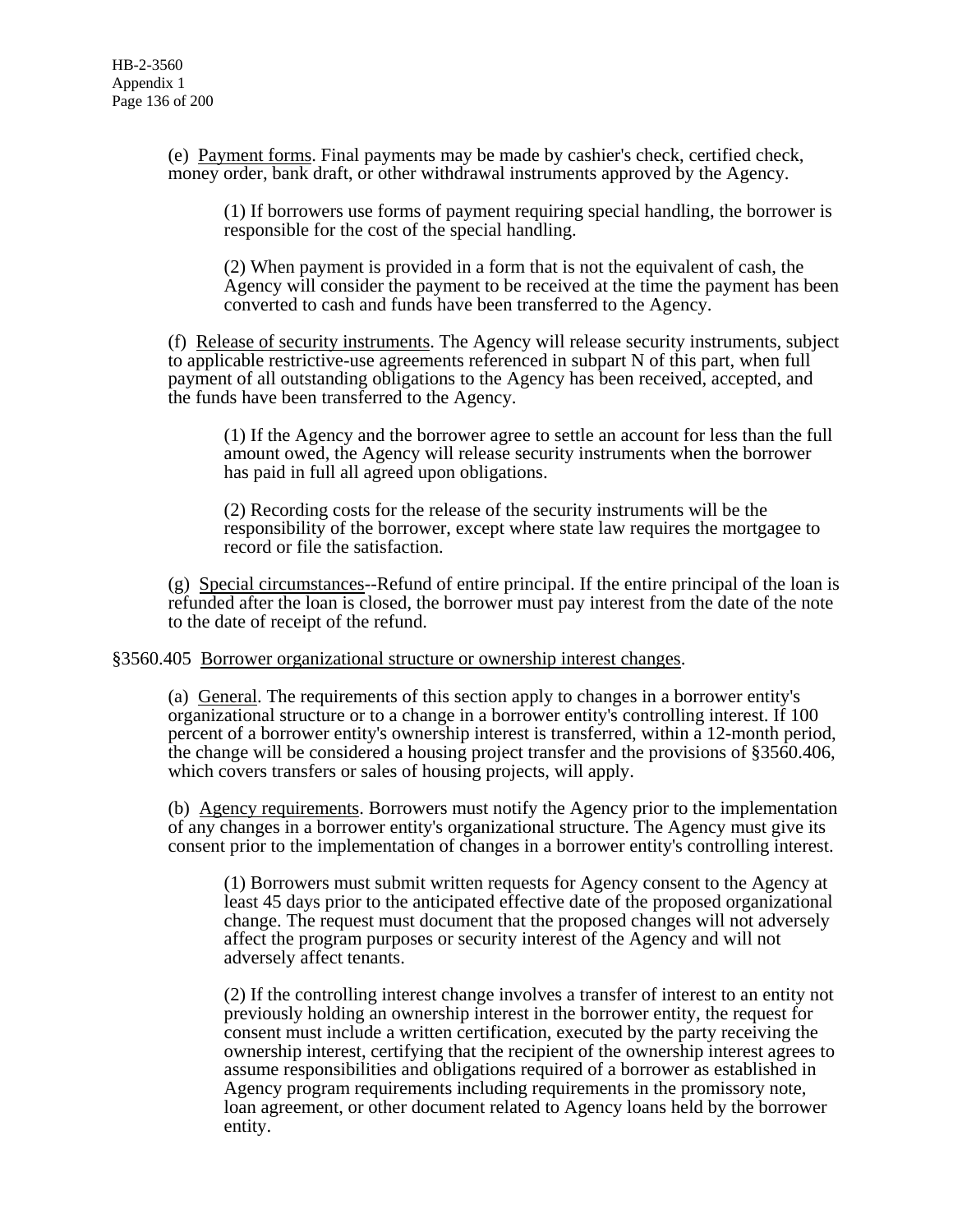(3) The Agency will not take a consent request for a controlling interest change under consideration if the borrower's request fails to meet the requirements specified in paragraph (b)(2) of this section.

(c) Documentation of organizational structures and ownership interest. Borrowers must annually document their organizational structure and ownership.

(1) Documentation must be submitted with the annual financial reports required by §3560.308 and must reflect any changes made during the 12-month period preceding the submission of the annual financial reports.

(2) If no changes in a borrower entity's organizational structure or ownership were made during the 12-month period prior to submission of the annual financial reports, borrowers are not required to submit documentation, but must submit a statement certifying that no changes have been made in the documents on file with the Agency.

(3) Organizational structure and ownership documentation must include the following items:

(i) A current organization description reflecting all approved changes in the organizational structure of the borrower entity and listing the names, addresses, and tax identification numbers of all parties with an ownership interest in the borrower entity; and

(ii) A written statement by the borrower certifying that the changes in the borrower entity's organizational structure or ownership interests were completed in compliance with state and local laws and in accordance with organizational requirements of the borrower entity.

### §3560.406 MFH ownership transfers or sales.

(a) General. The provisions of this section apply to ownership transfers or sales (e.g., title transfers) involving an Agency financed housing project. The provisions cover situations where Agency loans are being assumed as a part of a housing project transfer or sale.

(b) Agency consent requirements. Agency consent must be obtained prior to an ownership transfer or sale and Agency consent will only be given when the transfer or sale is in the best interest of the Federal Government. Any ownership transfer or sale without the consent of the Agency will be considered a default and will be handled in accordance with subpart J of this part.

(1) Priority consideration will be given to ownership transfers or sales needed to remove a hardship to the borrower that was caused by circumstances beyond the borrower's control.

(2) Ownership transfers or sales with an assumption of debt at an amount less than the borrower's debt amount will only be approved by the Agency when all persons in the borrower entity who are transferring their ownership interest or are involved in the selling of the property are not part of the transferee organization.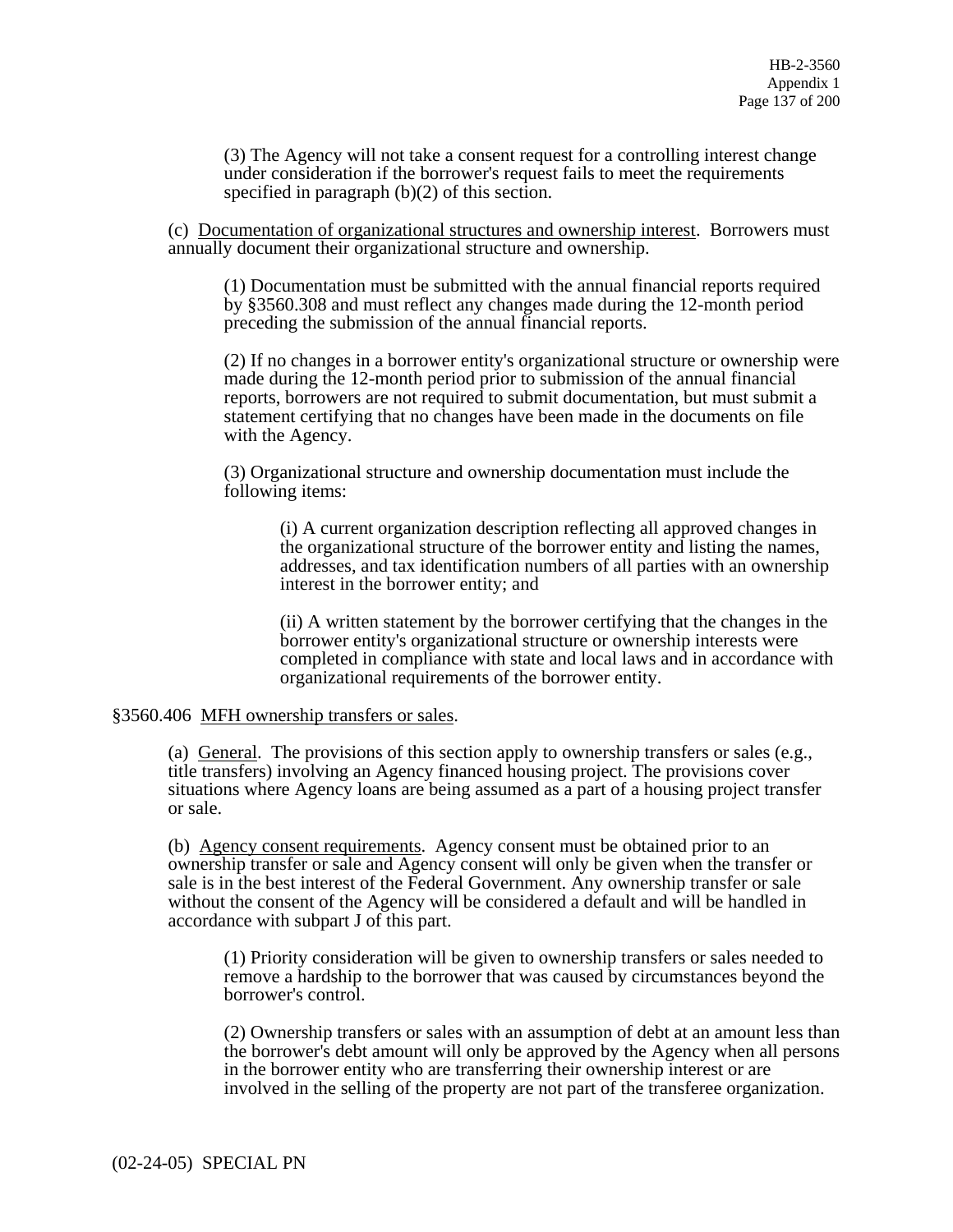(c) Consent request requirements. Borrowers must submit written requests for Agency consent to an ownership transfer or sale of a housing project to the Agency at least 45 days prior to proposed ownership transfer or sale date. The consent request must document that the proposed transfer or sale meets the requirements of paragraph (d) of this section and must include the following items:

(1) A statement disclosing any identity-of-interest between the borrower and the party to which the housing project ownership is being transferred or sold.

(2) A statement certifying that the housing project's financial accounts are funded at required levels, less authorized withdrawals, and that payments due for operation and maintenance expenses, tax assessments, insurance premiums, any required tenant security deposit accounts, and other obligations incurred as a part of the housing project operations are paid in full with no overdue balances or a statement explaining the housing project's financial situation and the reasons for overdue payments or under funded accounts.

(3) A proposed housing project budget covering the partial year, if applicable, and first full year operation following the ownership transfer or housing project sale.

(4) A written statement, signed by the proposed transferee or buyer, certifying that the transferee or buyer will assume the borrower responsibilities and obligations specified in Agency program requirements including requirements in a promissory note, loan agreement or other documents related to Agency loans held by the borrower entity.

(5) A certification from the borrower and the proposed transferee or buyer that the borrower does not and will not have a reversionary interest in the housing project.

(d) Requirements for ownership transfers or sales. An ownership transfer or sale of a housing project with an assumption of Agency loans by the transferee or buyer must comply with the following conditions:

(1) The transferee or buyer must be an eligible borrower under the requirements established by subpart B of this part;

(2) The transferee or buyer must agree to set basic rents at the housing project covered by the assumed loans at levels that do no exceed conventional rents for comparable units in the area, except that when determined necessary by the Agency to allow for decent, safe and sanitary housing to be provided in market areas where conventional rents are not sufficient to cover necessary operating, maintenance, and reserve costs. Basic rents may be allowed to exceed comparable rents for conventional units, but in no case by more than 150% of the comparable rent for conventional unit rent level; and

(3) The value of the housing project covered by the loans to be assumed, at the time of an ownership transfer or sale, must be sufficient to ensure that all Agency loans being assumed and all subsequent loans being offered as a part of the transfer or sale can be secured to a level that fully protects the Agency's interest. Loans from third-party sources that are not dependent on project revenue for payment will not be included in this determination.

(i) If the total value of the loans being offered as a part of an ownership transfer or sale is \$100,000 or less, the security value of the housing project may be determined through either: An Agency review of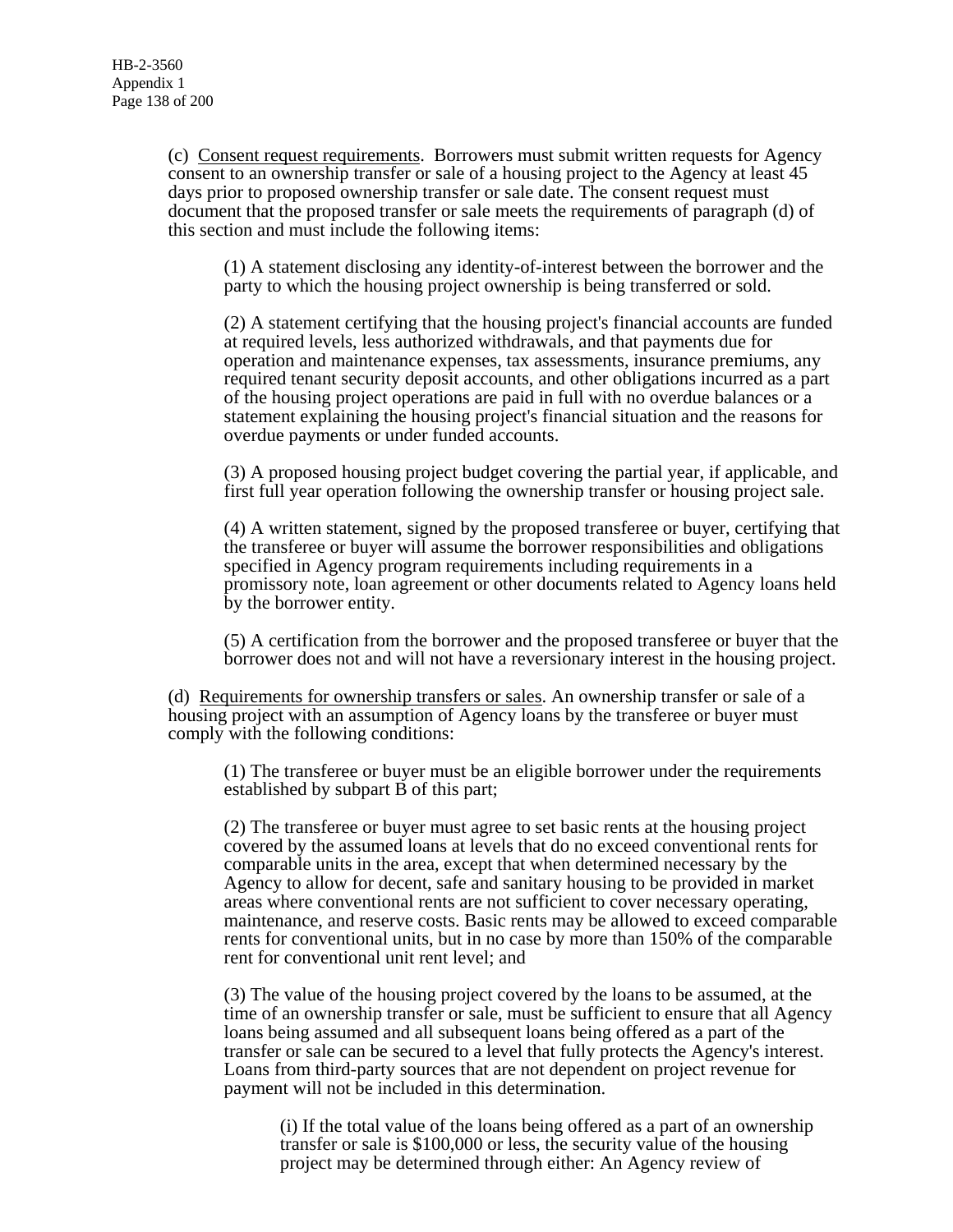monitoring reports conducted in accordance with the requirements in subpart H of this part or an appraisal paid for by the borrower and conducted in accordance with subpart P of this part.

(ii) If the total value of the loans being offered as a part of an ownership transfer or sale exceeds \$100,000, the security value of the housing project must be determined through an appraisal obtained by the Agency and conducted in accordance with subpart P of this part.

(iii) The Agency may approve a loan write-down, in accordance with §3560.455, prior to an ownership transfer or sale to reduce the amount of debt being assumed by the transferee or buyer.

(4) Prior to Agency approval of an ownership transfer or sale, an environmental review, as required under the National Environmental Policy Act and in accordance with 7 CFR part 1940, subpart G, must be conducted on all property related to the ownership transfer or sale. If contamination from hazardous substances or petroleum products is found on the property, the finding must be disclosed to the Agency and the transferee or buyer and must be taken into consideration in the determination of the housing project's value.

(5) All immediate and long-term repair and rehabilitation needs must be identified by a capital needs assessment. The reserve requirements for the housing project will be reviewed by the Agency and adjusted, if necessary, to adequately cover the cost of addressing the property's capital needs. The Agency may approve the release of the current reserve amount to the transferor provided the transferee agrees to deposit the amount to cover the project's immediate needs into the reserve account at closing.

(6) The borrower and transferee must disclose to the Agency all terms, conditions, or other considerations related to the ownership transfer or sale. All side or other agreements must be disclosed and all sources and uses of funds related to the ownership transfer or sale must be disclosed.

(7) An agreement must be signed between the borrower and the transferee listing all repairs known by the borrower to be necessary to bring the housing project into compliance with Agency requirements for decent, safe, and sanitary housing as listed in subpart C of this part.

(i) The agreement must include repairs required to correct compliance violations cited in a compliance violation notice issued by the Agency.

(ii) The agreement must specify whether each repair listed will be completed by the borrower prior to the ownership transfer or by the transferee in accordance with a workout agreement developed in accordance with the requirements of §3560.453 and executed between the transferee or buyer and the Agency.

(8) A civil rights compliance review, as required by 7 CFR part 1901, subpart E, will be conducted by the Agency prior to the ownership transfer or sale.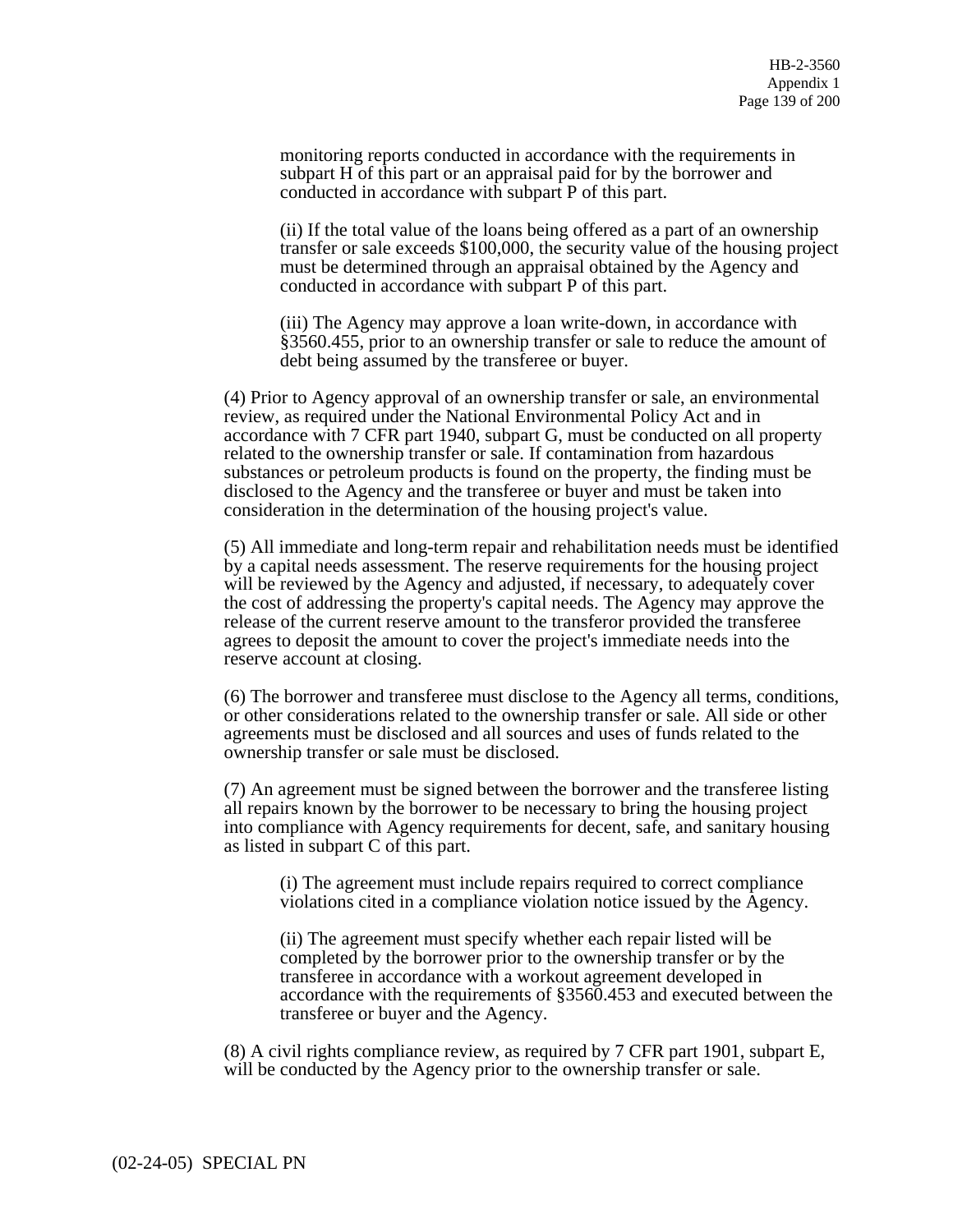(9) During or immediately after the transfer, a review of the property must be conducted to ensure that it complies with or will comply with section 504(c) of the Americans with Disabilities Act (ADA), which covers accessibility requirements, and the Title VI of the Fair Housing Act of 1968.

(10) A transferee must ensure that tenant certifications in compliance with subpart D of this part for all occupied rental units are on file with the Agency.

(11) A transferee must comply with insurance and bonding requirements established in subpart C of this part at the time of the transfer.

(12) A transferee must agree to submit financial reports to the Agency according to subpart G of this part.

(13) A transferee must establish that there are no liens, judgments, or other claims against the housing project other than those by the Agency and those to which the Agency has previously agreed.

(14) A limited profit Rural Rental Housing transferee's initial investment and return on investment will remain the same as that originally provided to the transferor unless:

(i) The property is transferred to a non-profit entity and the return on investment is eliminated; or

(ii) The transferee contributes additional funds for repair or rehabilitation and the Agency agrees to recognize a higher initial investment.

(e) Equity payments. The Agency will withhold any equity payment due to the borrower, as part of an ownership transfer or sale, if any of the following conditions exist:

(1) The borrower's indebtedness to the Agency has not been paid in full or is not being assumed by the transferee. The Agency will require that all or part of an equity payment be applied against other Agency loans owed by the borrower if payments on the other loans are not current.

(2) Any non-Agency prior liens against a housing project are not paid in full.

(3) Any housing project financial accounts are not funded at required levels, less authorized withdrawals, or any payments due for operation and maintenance expenses, tax assessments, insurance premiums, tenant security deposits or other obligations incurred as a part of housing project operations are not paid in full.

(4) Any management deficiencies cited in a compliance violation notice issued by the Agency to the borrower have not been corrected or the housing project is not operating under an approved management plan or, if applicable, an approved management agreement.

(5) Any operation and maintenance deficiencies cited in compliance violation notices issued by the Agency have not been corrected or are not scheduled for correction in a workout agreement developed in accordance with the requirements of §3560.453.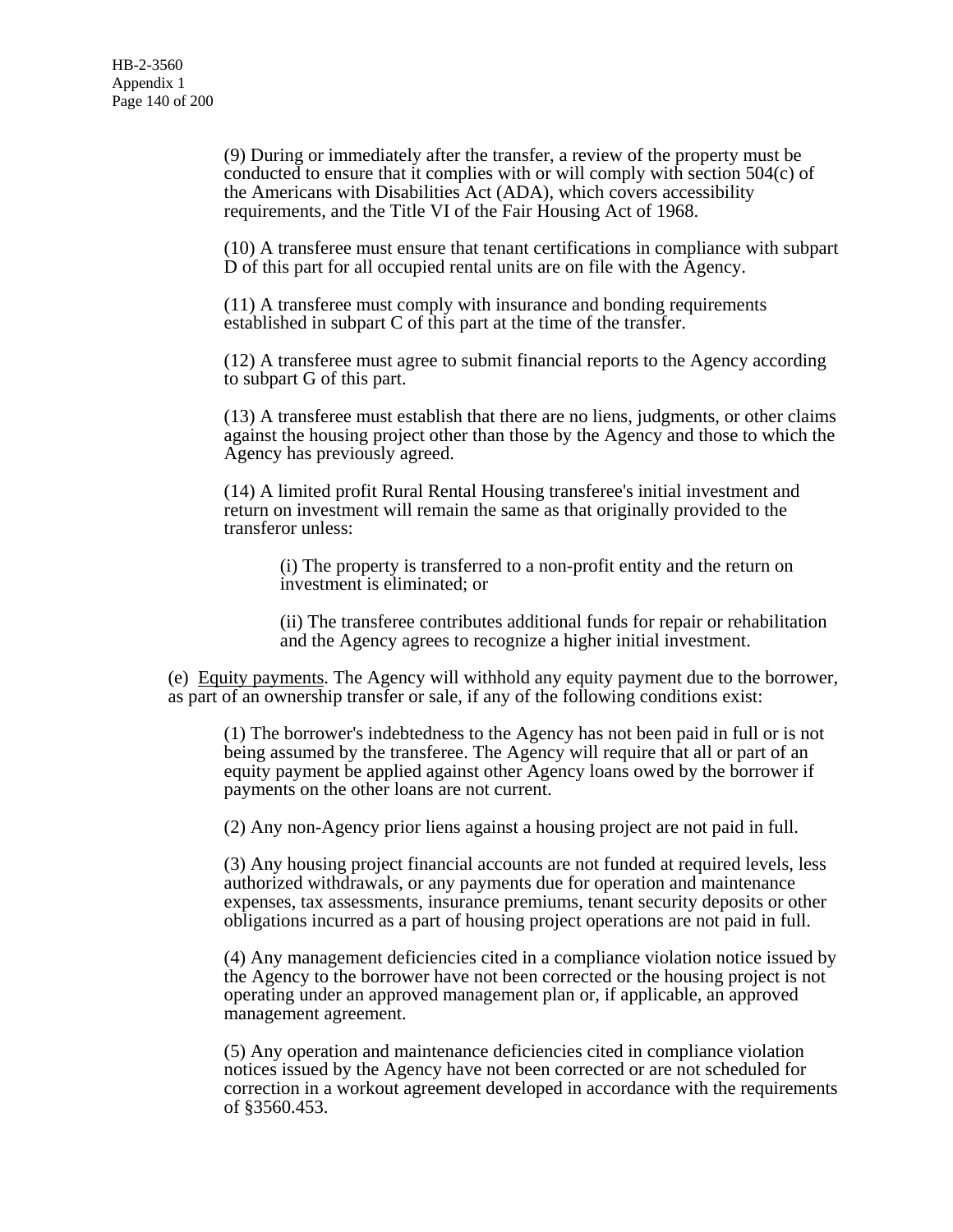(6) The borrower entity is, at the time of the ownership transfer or sale, cited by the Agency or other Federal, state, or local agencies for violations of Fair Housing or Equal Opportunity requirements.

(7) The borrower entity is, at the time of the ownership transfer or sale, cited by the Agency or any other entity involved in the financing of the housing project for misappropriation of funds.

(f) Equity payment funding sources. Equity may be provided in cash or through a loan. If a full equity payment to the transferor is not paid at the time of the ownership transfer or sale or has not been paid through an Agency equity loan or third-party equity loan approved by the Agency to the borrower, the transferee must certify that equity payments due to the borrower will be paid from sources other than housing project's funds and must identify the sources of such payments.

(g) Restrictive-use requirement. Transferees assuming Agency loans, including loans approved prior to December 21, 1979, will be required to execute a restrictive-use agreement that contains the language specified in §3560.662. The restrictive-use agreement will require the housing project to be used for program purposes for a specified period of time beyond the date that the ownership transfer or sale is closed. When an equity loan is involved at the time of transfer, the restrictions will be for 30 years.

(h) Subsequent loans. The Agency may approve a subsequent loan or permit a loan from a third-party source in conjunction with an ownership transfer or sale of a housing project. The subsequent loan may be in the form of a junior or parity lien.

(1) Subsequent loans on a housing project proposed in conjunction with an ownership transfer or sale must be requested and processed in accordance with the Agency loan origination requirements in subpart B of this part.

(2) The Agency may amortize the subsequent loan over a period not to exceed the remaining economic life of the housing or 50 years, whichever is less.

(3) The Agency may extend the term of the existing loan to a period not to exceed 30 years or the remaining economic life of the housing, whichever is less.

(i) Loan assumption interest rates. The interest rate for Agency loans assumed in conjunction with an ownership transfer or sale will be determined as follows:

(1) The interest rate for all loans, except farm labor housing loans, will be set at the lower of:

(i) The note rate of the existing Agency loan;

(ii) The Agency note rate on the day the transfer is approved;

(iii) The Agency note rate on the day the transfer is closed; or

(iv) If the rents are increased due to a transfer, the transfer will be done under new rates and terms when the Agency determines that it is in the best interest of the government. Subsequent loan may be in the form of a senior, junior or parity lien or soft second.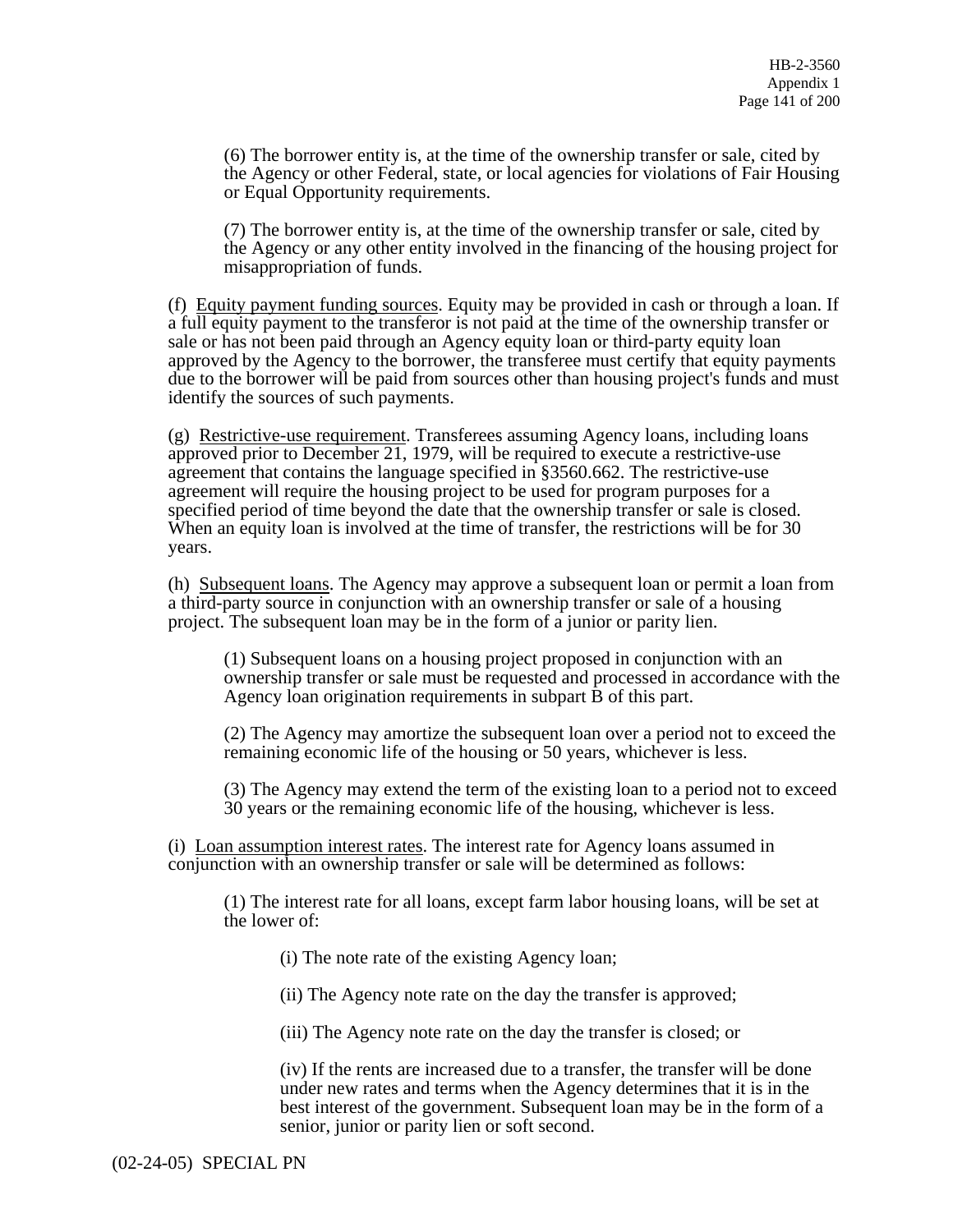(2) The interest rate on farm labor housing loans will be the rate specified in the note, except that loans transferred to public bodies, nonprofit organizations of farm workers, and broadly-based nonprofit corporations for farm labor housing purposes may be at a one percent interest rate regardless of the rate specified in the note if the Agency determines that such a reduction is necessary to maintain affordable rental rates for tenants.

(j) Loan assumption terms. The amount of the loan balance that may be assumed through an ownership transfer or sale must not exceed the security value of the housing project determined according to §3560.406(d)(3)(i).

(1) The Agency may reamortize a loan assumed e time of the transfer or sale, to a monthly payment amortization and will be made subject to PASS. When on- or off-farm labor housing projects are involved in an ownership transfer or sale, the related loans may be transferred on a DIAS basis or converted to PASS if the Agency determines that such a conversion will not be detrimental to the operation of the farm labor housing.

(k) Processing ownership transfers or sales.

(1) At the time of the transfer, the Agency will require the borrower to transfer all equipment, related facilities, and housing project financial accounts to the transferee including the operation and maintenance account, reserve account, tenant security deposit account, tax and insurance escrow accounts.

(i) Any funds remaining in a rental assistance contract not dispersed by the transferor will be assigned to the transferee unless the rental assistance is not needed for tenants or another form of rental subsidy is to be used.

(ii) Any rental assistance determined to be unnecessary will be reassigned to other housing projects in accordance with the provisions of subpart F of this part.

(2) The Agency will require that appropriate loan documents are executed by the transferee. The Agency may require such documents to be referenced in security instruments (e.g., mortgage or deed of trust).

(3) If all of a borrower's outstanding Agency debt is not assumed or paid off at the time of the transfer or sale, the Agency will not release a borrower from liability unless the Agency determines that the borrower is unable to pay the remaining debt from assets taken as security through the debt settlement procedure in accordance with §3560.457.

(l) Ownership transfers or sales under special rates, terms, and conditions. Housing projects may be transferred or sold to entities that do not meet borrower eligibility requirements for the type of loans being assumed. However, such a transfer or sale will only be considered when it is determined by the Agency to be in the best interest of the Federal Government and the objectives of the original loan can no longer be met. The following special rates, terms, and conditions will apply to such situations.

(1) The transferee makes a down payment of at least 10 percent of the remaining loan balance to be assumed.

(2) The transferee has the ability to pay the Agency debt.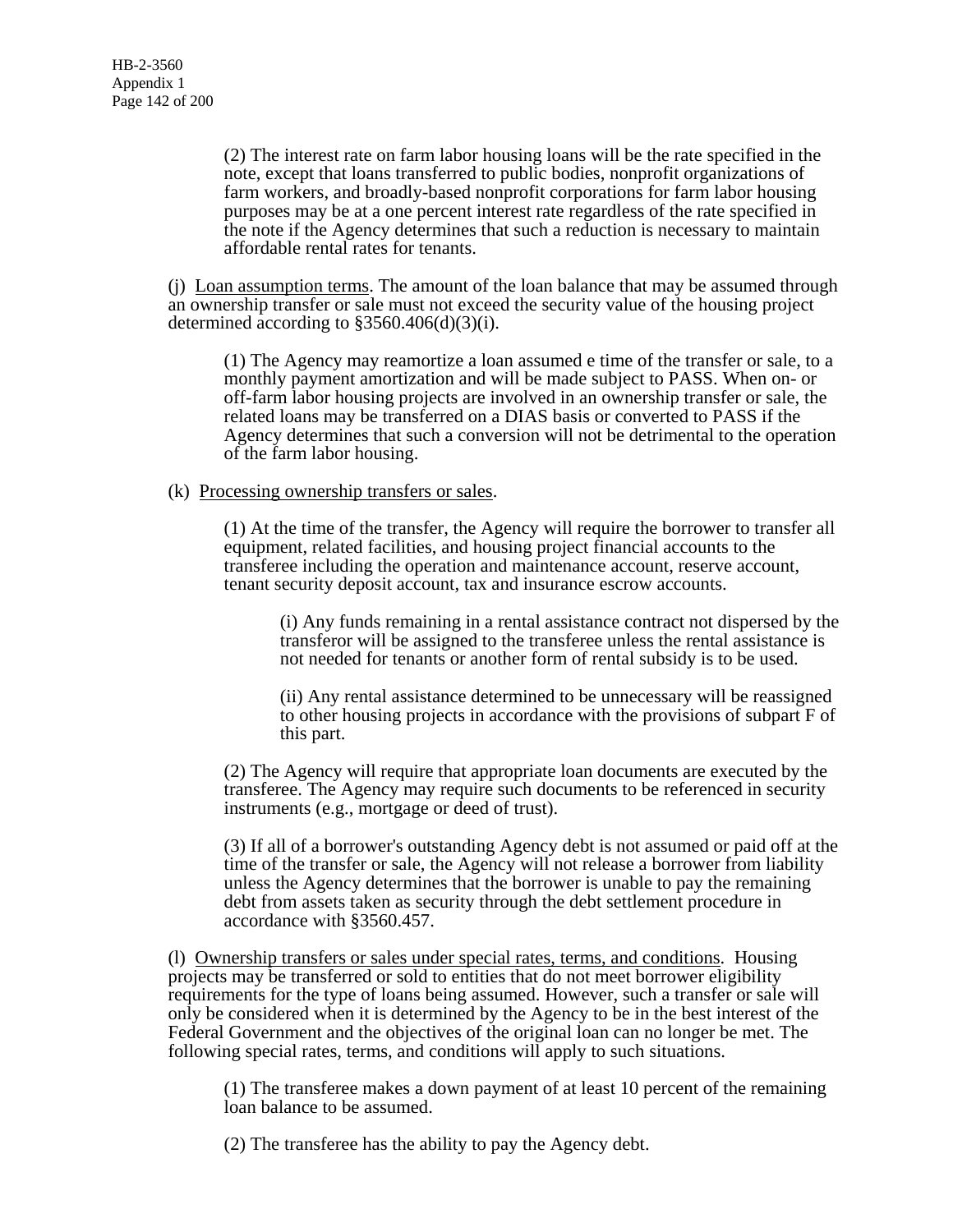(3) Monthly or annual installments will be amortized over the term of the loan and the interest rate will be at a rate of interest at least one percent higher than the interest rate offered to eligible borrowers as specified in paragraphs (i)(1) or (2) of this section.

§3560.407 Sales or other disposition of security property.

(a) General. Borrowers must obtain Agency approval prior to selling or exchanging all or a part of, or an interest in, property serving as security for Agency loans. Agency approval also must be requested and received prior to the granting or conveyance of rights-of-way through property serving as security property. An environmental review must be completed in accordance with 7 CFR part 1940, subpart G, before the Agency approves all such sales or other dispositions of security property.

(b) Request requirements. Requests for Agency approval of transactions related to security property must document that the following conditions will be met.

(1) The borrower's ability to repay the Agency debt will not be impaired;

(2) The transaction will not interfere with the successful operation of the housing project or prevent the borrower from carrying out the purpose for which the loan was made.

(3) The monetary or other consideration offered in the transaction is equal to or greater than the market value of the security property being disposed of or the rights being granted, except that right-of-way easements may be granted or conveyed with minimal or no consideration being offered if:

(i) The value of the security property will not be reduced;

(ii) The suitability of the security property for the intended purpose will not be impaired; and

(iii) The easement is granted to allow the borrower to develop additional lots or units that will be integrated into the housing project or for enhancement of streets, utilities or other services provided by a public body.

(4) The property that will remain as security for Agency loans, after any transaction related to security property, will fully secure the borrower's debt to the Agency.

(5) Borrowers must report to the Agency the total of all proceeds derived from the sale or other disposition of property serving as security for Agency loans. The proceeds from the disposition of the security property will be used for purposes approved by the Agency.

# §3560.408 Lease of security property.

(a) General. Borrowers must obtain Agency approval prior to entering into a lease agreement related to any property serving as security for Agency loans. An environmental review must be completed in accordance with 7 CFR part 1940, subpart G, before the Agency can give lease approval for real property serving as security for Agency loans.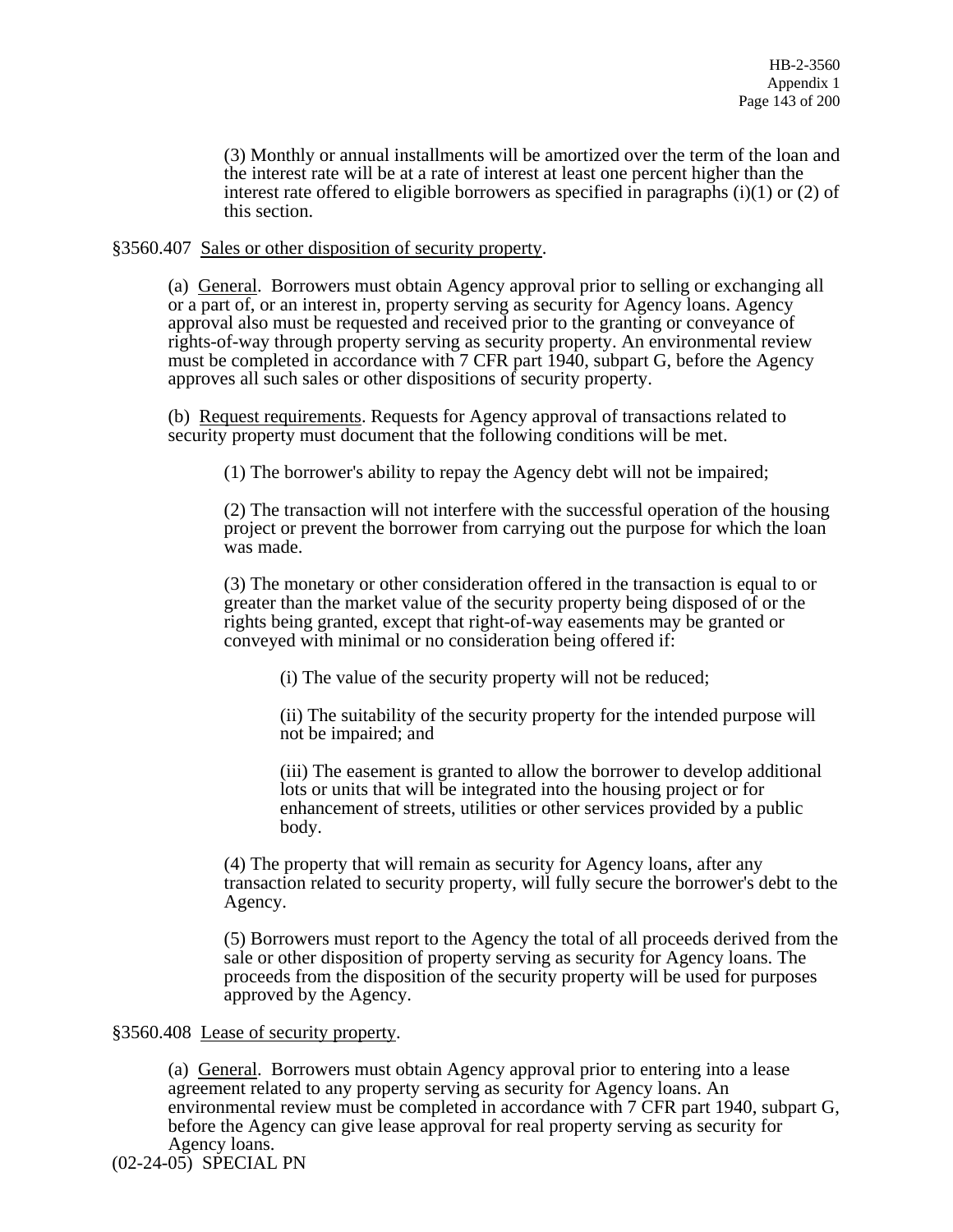(b) Leases to public housing authorities. Borrowers may not lease all or part of their housing facilities to a housing authority. Lease agreements in place prior to the effective date of this regulation may be continued provided that leases are in a form acceptable to the housing authority and are on terms that will enable the borrower to comply with Agency program requirements, to meet Agency program objectives, and make loan and other required payments to the Agency on an Agency approved schedule.

(c) Lease of a portion of the security property. The Agency may, subject to the applicable provisions governing loan purposes found in of §3560.53, §3560.553 and §3560.603, approve the leasing of facilities related to a housing project (e.g., central kitchens, recreation facilities, laundry rooms, and community rooms) when the borrower will continue to operate the facilities for the purposes for which the loan was made. Agency approval is not required for leases with a term of less than 30 days. The Agency will only approve a lease with a term over 30 days if the following conditions are met:

(1) The lease is in the best interest of the borrower, the tenants, and the Federal Government.

(2) The amount of the consideration agreed to in the lease is adequate to pay all prorated operating and maintenance expenses, a prorated share of the annual reserve deposit, and the prorated part of the loan amortization at the note rate of interest.

(3) All compensation and considerations, whether payments, a share of proceeds, or improvements to the property paid for by the lessee, must be disclosed to the Agency. No payments or compensation for entering into a lease shall flow to the borrower or any identity-of-interest related to the borrower.

(4) The lease provides at its termination for the restoration of the leased space to its original condition or a condition acceptable to the owner and the Federal Government.

(5) Consent to the lease will not exceed 3 years at a time unless the Agency determines that a longer lease is advantageous to the borrower, the tenants, and the Federal Government.

(6) When another lienholder's mortgage requires that lienholder's consent to a lease, the borrower must obtain written consent from the lienholder before the Agency will consider approving the lease.

(d) Mineral leases. Mineral leases will be handled according to 7 CFR 3550.159 except that all references to County Supervisor will be construed to mean District Director when applied to the MFH Programs.

### §3560.409 Subordinations or junior liens against security property.

(a) General. Borrowers must obtain Agency consent prior to entering into any financial transaction that will require a subordination of the Agency security interest in the property (i.e., granting of a prior interest to another lender.) An environmental review must be completed in accordance with 7 CFR part 1940, subpart G, before the Agency can consent to a subordination or junior lien against the property. Borrowers must use an Agency approved subordination agreement.

(1) If a lien is placed against property serving as security for an Agency loan without prior Agency consent, the Agency will declare the borrower to be in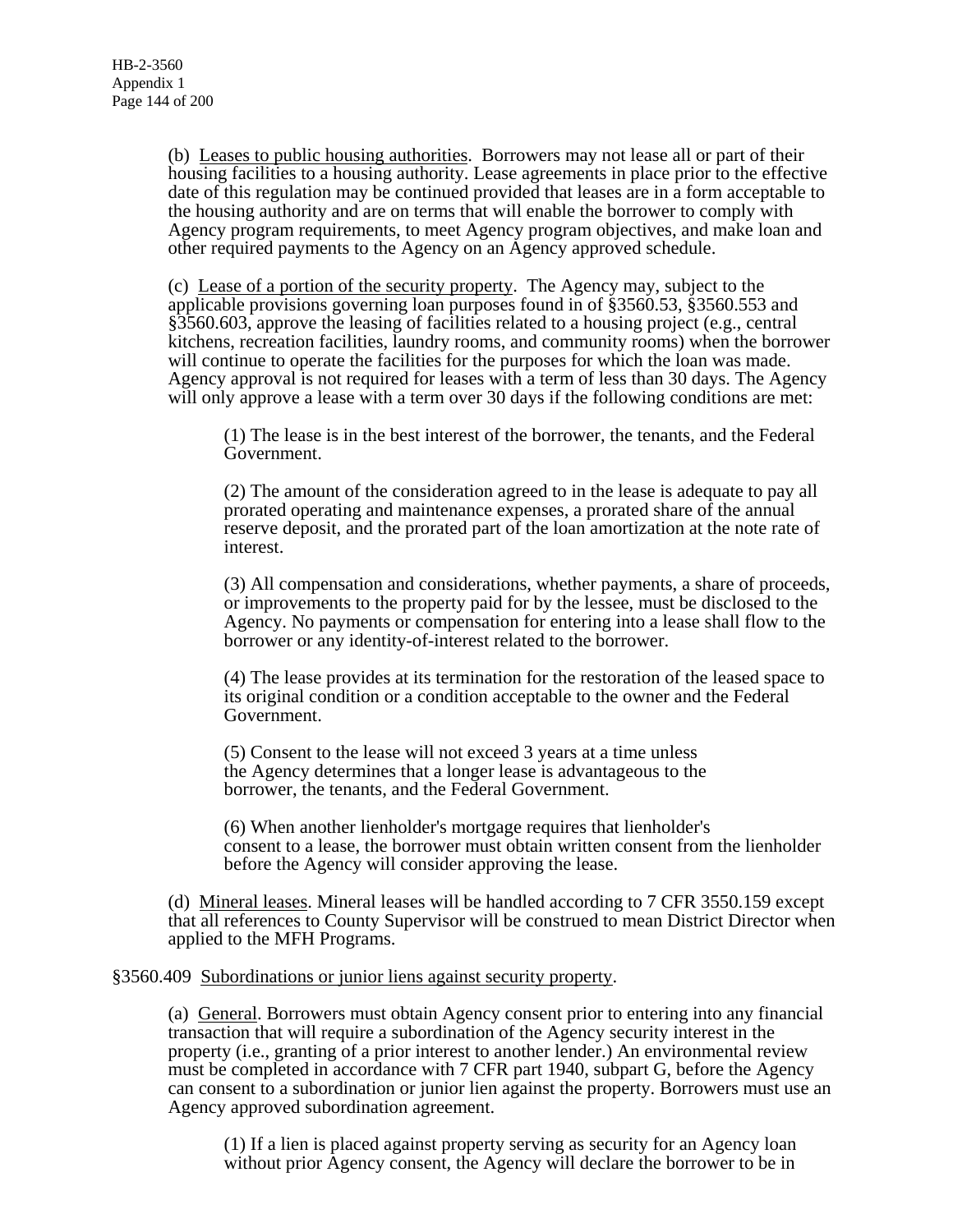default and will pursue liquidation of the borrower's loans in accordance with the procedures specified in §3560.457, unless an agreement can be reached between the borrower and the Agency to work out removal of the lien or post approve the lien.

(2) Subordinations or junior liens need not encompass the entire site, (e.g., a subordination or junior lien requested to permit an interim lender to advance construction funds may only cover the portion of the site proposed for construction.)

(3) The subordination or junior lien must be for a specific amount.

(4) The subordination or junior lien must not adversely impact the Agency's ability to service the loan according to the requirements of this part.

(b) Consent request requirements. Borrowers proposing to have the Agency subordinate its interest to another lender or to give a creditor a junior lien against property serving as security for an Agency loan must submit a consent request to the Agency. The consent request must document the following:

(1) The action will enable the borrower to obtain financial resources for improvements or repairs on the security property that are consistent with the purposes of the Agency loan secured by the property.

(2) The action will not adversely impact the borrower's financial condition and the borrower's ability to repay the Agency loan being secured by the property.

(3) The action will not result in basic rents at the security property that exceed conventional rents for comparable units in the area.

(4) The terms and conditions of the credit to be secured by the subordination or junior lien are not expected to adversely affect the borrowers ability to meet the terms and conditions of the Agency loan secured by the property.

(5) The proposed use of the funds obtained through the granting of a subordination or junior lien will not adversely affect the borrower's ability to meet Agency program requirements or to operate and manage the housing project in a manner consistent with program objectives.

(6) The creditor receiving the "subordination" of interest in the property or the junior lien will agree that a foreclosure or acceptance of a deed-in-lieu of foreclosure will not be initiated without at least 30 days prior notice to the Agency.

(7) The subordination or junior lien is not being secured with any funding from housing project financial accounts.

(8) The "subordination" of interest or junior lien will not cause the debt from all sources to exceed the value of the security property.

(9) The transaction related to the placement of a "subordination" of interest or junior lien against the property serving as security for an Agency loan is in the best interest of the Federal Government.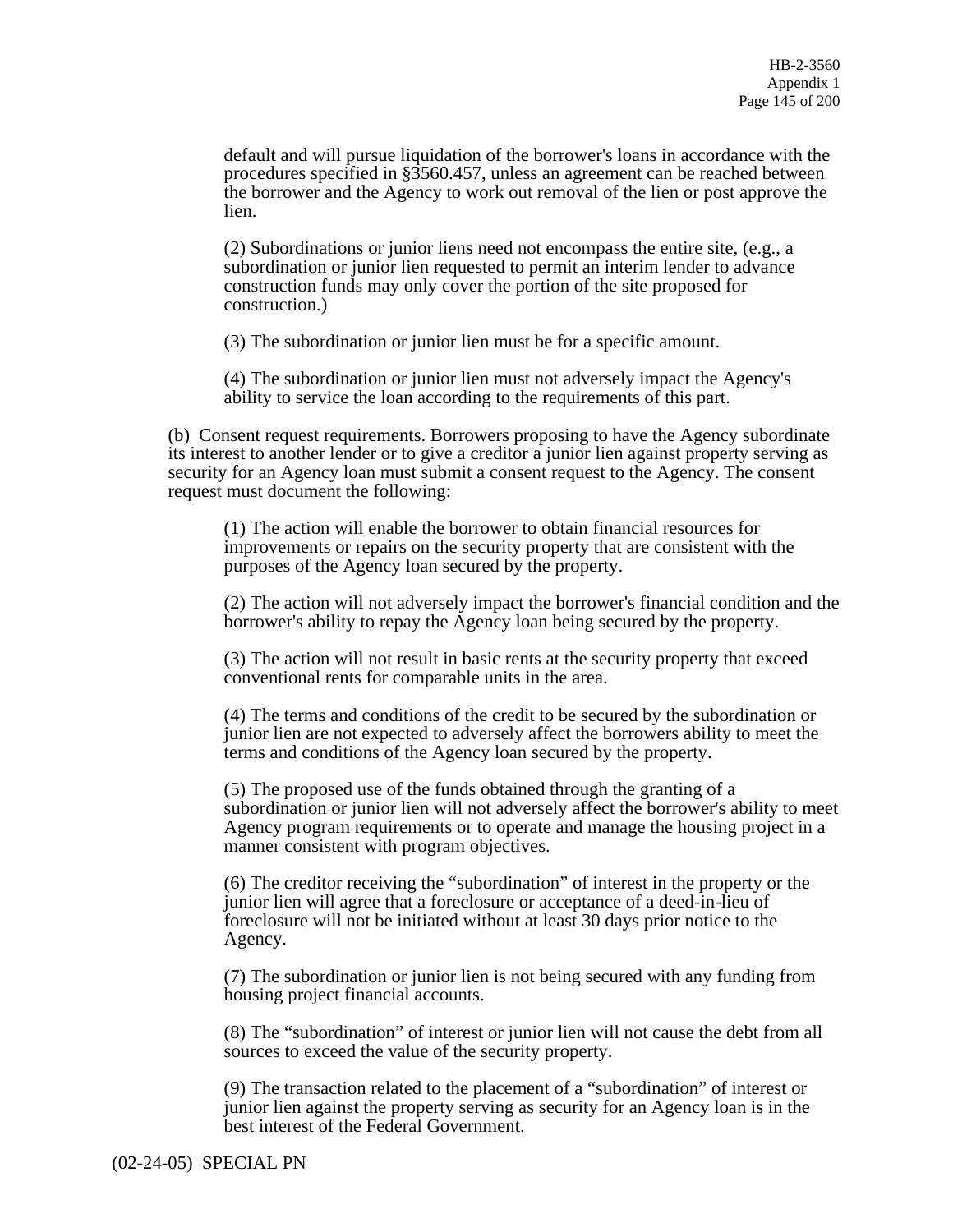(c) Required conditions for subordinations and junior liens. Subordinations of interest in or junior liens against property serving as security for an Agency loan may be approved by the Agency only if they improve a borrower's financial condition and allow for improvements or repairs that are consistent with the purposes of the Agency loan secured by the property.

(1) Farm Labor Housing loans on farm tracts may be subordinated for essential farm improvements and operations.

(2) Any proposed development must be planned and performed according to 7 CFR part 1924, subpart  $\overline{A}$ , or in a manner directed by the other lienholder that meets the objectives of 7 CFR part 1924, subpart A.

# (d) Other liens against a property or other assets.

(1) Borrowers must not enter into any agreements to place a lien on a housing project or any equipment related to a housing project without prior Agency approval and unless the following conditions are met:

(i) The transaction will not adversely affect the Agency's security position;

(ii) The lien is not related to a non-program eligible action;

(iii) The items to be acquired by the funding related to the lien is needed for the operation of the property; and

(iv) The financing arrangements are otherwise sound. (2) In cases where the above criteria are met, borrowers must complete and provide the Agency a copy of the financing statement, loan document, or contract, as applicable, as well as a security agreement acceptable to the Agency.

# §3560.410 Consolidations.

(a) General. With Agency approval, loans, loan agreements, or loan resolutions may be consolidated to reduce the administrative burden (i.e., record keeping, budgeting), to improve the cost effectiveness and efficiencies of housing project operations, and to effectively utilize facilities common to housing projects.

(b) Loan consolidations. Loan consolidations will only be considered when:

(1) Multiple loans to the one borrower entity are being transferred to a different borrower entity in accordance with §3560.406, or

(2) One borrower entity has an initial loan and one or more subsequent loans for the same housing project and all the loans were closed on the same date and with the same rates and terms.

(c) Loan agreement or loan resolution consolidations. Loan agreements or loan resolutions may be consolidated, even if the loans related to the agreement or resolution are not consolidated, to allow borrowers to comply with reporting, accounting, and other Agency requirements as a single housing project.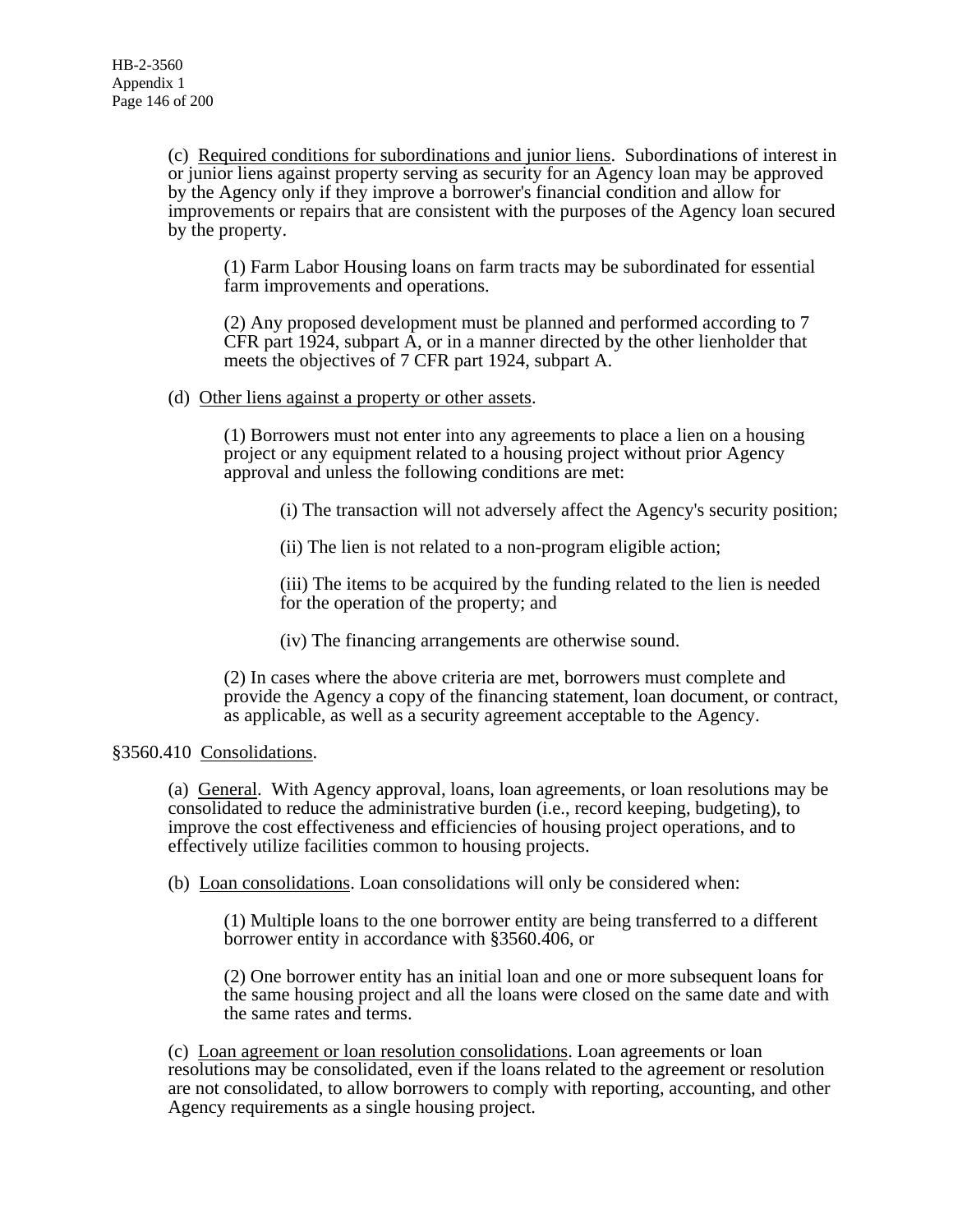(1) The loan agreements or loan resolutions may only be consolidated when they are related to loans made for the same purposes, to the same borrower, and operating under the same type of interest credit, if applicable.

(2) All of a borrower's loan accounts must be current after the loan agreement or loan resolution consolidation is processed, unless otherwise approved by the Agency.

# §§3560.411-3560.449 [Reserved]

# §3560.450 OMB control number.

 The information collection requirements contained in this regulation have been approved by the Office of Management and Budget (OMB) and have been assigned OMB control number 0575-0189. Public reporting burden for this collection of information is estimated to vary from 15 minutes to 18 hours per response, including time for reviewing instructions, searching existing data sources, gathering and maintaining the data needed, and completing and reviewing the collection of information. A person is not required to respond to a collection of information unless it displays a currently valid OMB control number.

Subpart J--Special Servicing, Enforcement, Liquidation, and Other Actions

# §3560.451 General.

 This subpart contains special servicing, enforcement, liquidation, and other actions that the borrower may request or the Agency may implement when compliance violations, monetary defaults, or non-monetary defaults cannot be resolved through regular servicing.

(a) Agency obligations. The Agency is under no obligation to offer or agree to any special servicing actions.

(b) Relationship to workout agreements. Special servicing actions may be implemented either as a part of a workout agreement, developed in accordance with §3560.453, or as an action approved by the Agency separate from a workout agreement unless indicated otherwise in this subpart.

# §3560.452 Monetary and non-monetary defaults.

(a) General. Borrowers are in default when they have received a compliance violation notice, issued in accordance with §3560.354, and have failed to correct the compliance violation identified in the compliance violation notice within the time period specified in the notice. Compliance violations include, but are not limited to, violations of promissory note provisions, loan or grant agreement provisions, regulatory, or other Agency requirements, including requirements imposed on a borrower through a workout agreement developed in accordance with §3560.453.

(b) Monetary defaults. A monetary default exists when any amount due to the Agency or a third party (such as real estate taxes and insurance) under a promissory note, loan or grant agreement, workout agreement, or other agreement remains due more than 30 days after the due date.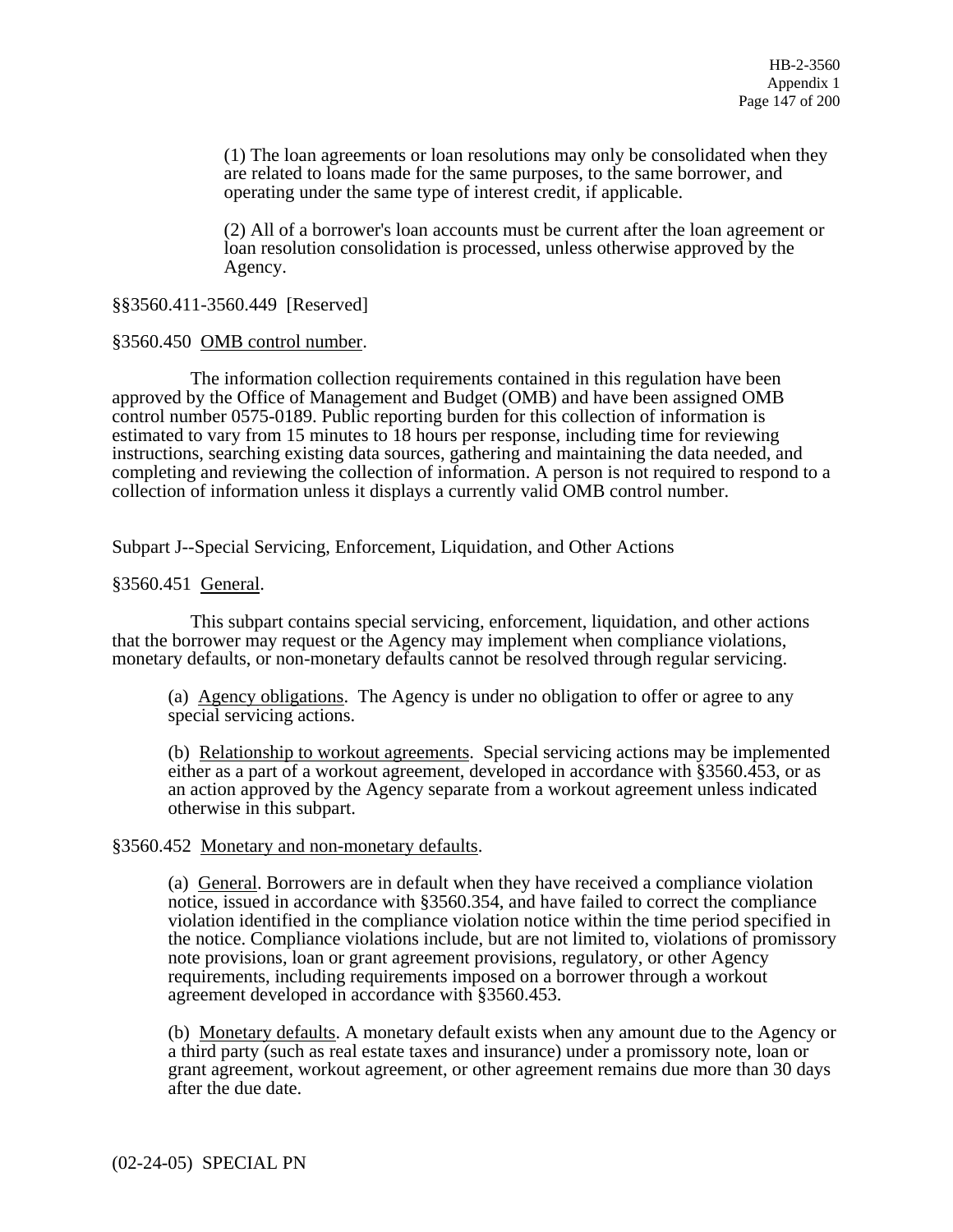(c) Nonmonetary defaults. A nonmonetary default exists when a borrower fails to correct a compliance violation, other than a monetary amount past due, within the time period specified in a compliance violation notice issued in accordance with §3560.354. Nonmonetary defaults include, but are not limited to, failure to:

(1) Operate and manage a housing project in accordance with the Agency approved management plan or Agency requirements;

(2) Maintain the physical condition of a housing project in a decent, safe, and sanitary manner and in accordance with Agency requirements;

(3) Keep general operating expense, reserve, and other financial accounts related to a housing project at required funding levels;

(4) Occupy rental units with eligible tenants, unless granted an exception by the Agency;

(5) Charge correct rents or to correctly calculate net tenant contributions, utility allowances, or rental assistance payments or to properly administer the Agency rental assistance assigned to the housing project;

(6) Submit required annual financial reports to the Agency within time periods specified in §3560.308;

(7) Submit management plans, leases, occupancy rules, and other required materials to the Agency in accordance with Agency requirements; and,

(8) Comply with applicable Federal laws including laws related to civil rights, fair housing, disabilities, and environmental conditions.

(d) Default notice. When borrowers are in default, the Agency will notify borrowers, in writing, that they are in default. The default notice will identify the compliance violation that led to the default, will specify actions necessary to cure the default, and will establish a date by which the default must be cured to preclude Agency initiation of enforcement actions, liquidation, or other actions.

(e) Agency action. If a borrower fails to cure a default within the time period specified in the default notice, the Agency may initiate the enforcement actions described in §3560.461 or liquidation as described in §3560.456. Also, Agency compliance violation notices and related default notices may be referred to Federal, state, and local agencies with jurisdictions related to the violations for handling, in accordance with their requirements.

# §3560.453 Workout agreements.

(a) General.

(1) Prevention or resolution of compliance violations or default cures are a borrower's responsibility.

(2) A borrower may develop and submit to the Agency for approval a workout agreement that proposes actions to be taken over a period of time to prevent or correct a compliance violation or to cure a monetary or non-monetary default.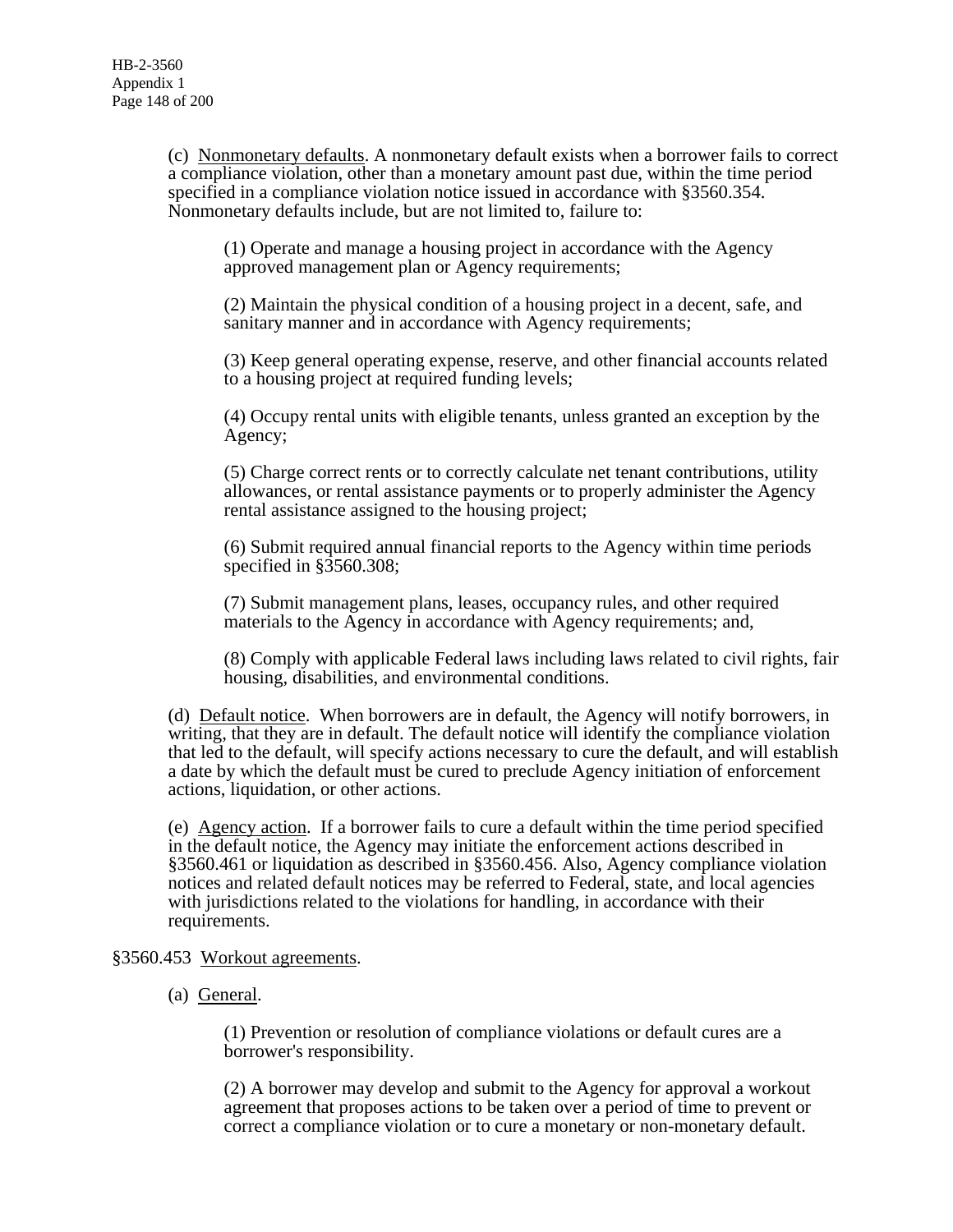(3) A borrower developed workout agreement may propose, but is not limited to, the following actions:

(i) A combination of one or more of the special servicing actions outlined in §§3560.454 and 3560.455;

(ii) A change in operations and management at a housing project; or

(iii) A commitment of additional financial resources to the housing project with the amount and source of the additional resources to be committed to the housing project specifically identified.

#### (b) Workout agreement approval.

(1) The Agency is under no obligation to approve a workout agreement as submitted by a borrower or to act with forbearance when a housing project is in monetary or non-monetary default.

(2) Borrower developed workout agreements may not be implemented until the borrower receives written approval from the Agency.

(3) The Agency will only approve a workout agreement if the Agency determines that the actions proposed are likely to prevent or correct compliance violations or cure a default and approval is in the best interest of the Federal Government and tenants.

(4) The Agency will only approve a workout agreement if the proposed actions are consistent with the borrower's management plan. If proposed actions are not consistent with the borrower's management plan, applicable revisions to the borrower's management plan must be made before approval of the workout agreement is given.

# (c) Workout agreement required content.

(1) Workout agreements submitted to the Agency for approval must be in writing and signed by the borrower. Workout agreements must describe proposed actions in sufficient detail to demonstrate the likelihood of the actions to prevent or correct compliance violations or cure defaults.

(2) At a minimum, workout agreements must include the following.

(i) The name and address of the housing project, project number, borrower's tax identification number, and other information necessary to identify the housing project.

(ii) A description of the potential or actual compliance violation or default situation, including an explanation of related causes, such as cash flow concerns, budget revisions, deferred maintenance, vacancies, or violations of statutes.

(iii) A definition and description of the housing project's market area, including information on housing availability, rents, and vacancy rates in the market area.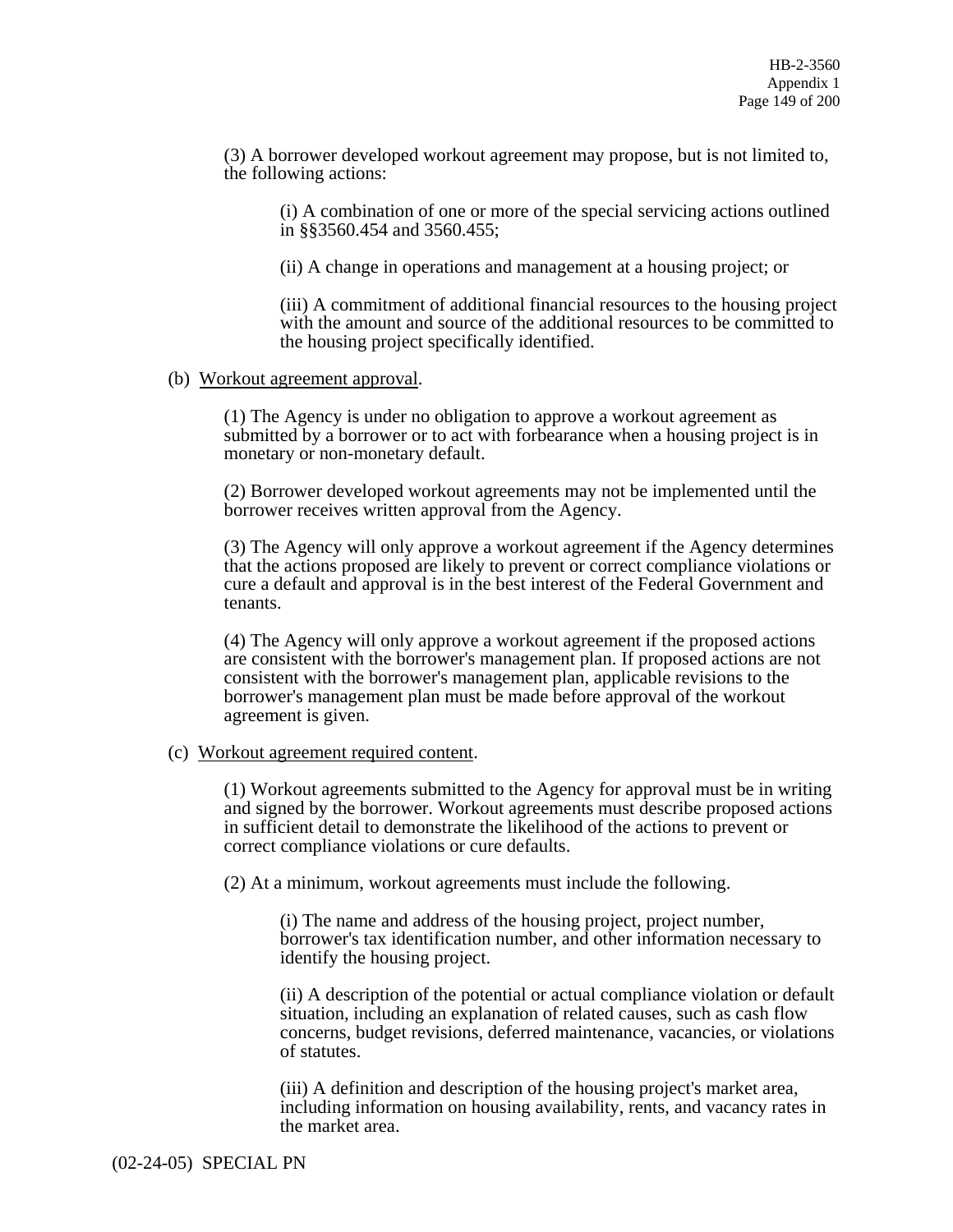(iv) A description of the proposed actions to prevent or correct compliance violations or to cure defaults along with a date specific schedule indicating when interim and final actions will be taken to correct the compliance violation or cure the default.

(v) A description of financial and other resources necessary to prevent or correct the compliance violation or cure the default including an identification of the sources for such resources.

(d) Workout agreement budgets. Budget revisions submitted as a part of a workout agreement for a housing project experiencing cash flow problems must prioritize cash disbursements in the following order:

(1) Prior lienholder, if any;

(2) Critical operating and maintenance expenses, including taxes and insurance;

- (3) Agency debt payments;
- (4) Reserve account requirements; and
- (5) Other authorized expenditures.
- (e) Workout agreement terms and cancellation.

(1) Workout agreements shall be in effect for no longer than a 2-year time period, beginning on the date of Agency approval. If an approved workout agreement calls for actions that extend beyond a 2-year period, borrowers must submit an updated and, if necessary, revised workout agreement to the Agency for approval. The updated workout agreement must be submitted to the Agency, 30 days prior to the expiration of the workout agreement in effect.

(2) The Agency may cancel a workout agreement at any time if the borrower fails to comply with the terms of the agreement. The Agency will provide notice to the borrower upon cancellation of the workout agreement.

§3560.454 Special servicing actions related to housing operations.

(a) Changing rents or revising budgets. The Agency may approve a borrower request for a rent change, rent incentives, or a revised budget, at any time during a housing project's fiscal year.

(b) Occupancy waivers. If the Agency determines that a housing project with high vacancies could be kept operationally and financially viable by allowing the borrower to accept as tenants persons with incomes above the income eligibility standards specified in §3560.152(a), the Agency, in writing, may grant the borrower an occupancy waiver to allow such persons as tenants. Occupancy waivers will be in effect only during the time period specified by the Agency when the waiver is granted. In addition, borrowers must rent to all eligible applicants on the housing projects waiting list prior to accepting persons with incomes above the Agency standards as tenants.

(c) Additional rental assistance (RA). If the Agency determines that a housing project with high vacancies could be kept operationally and financially viable by increasing the amount of RA allocated to the housing project, the Agency, subject to available funds,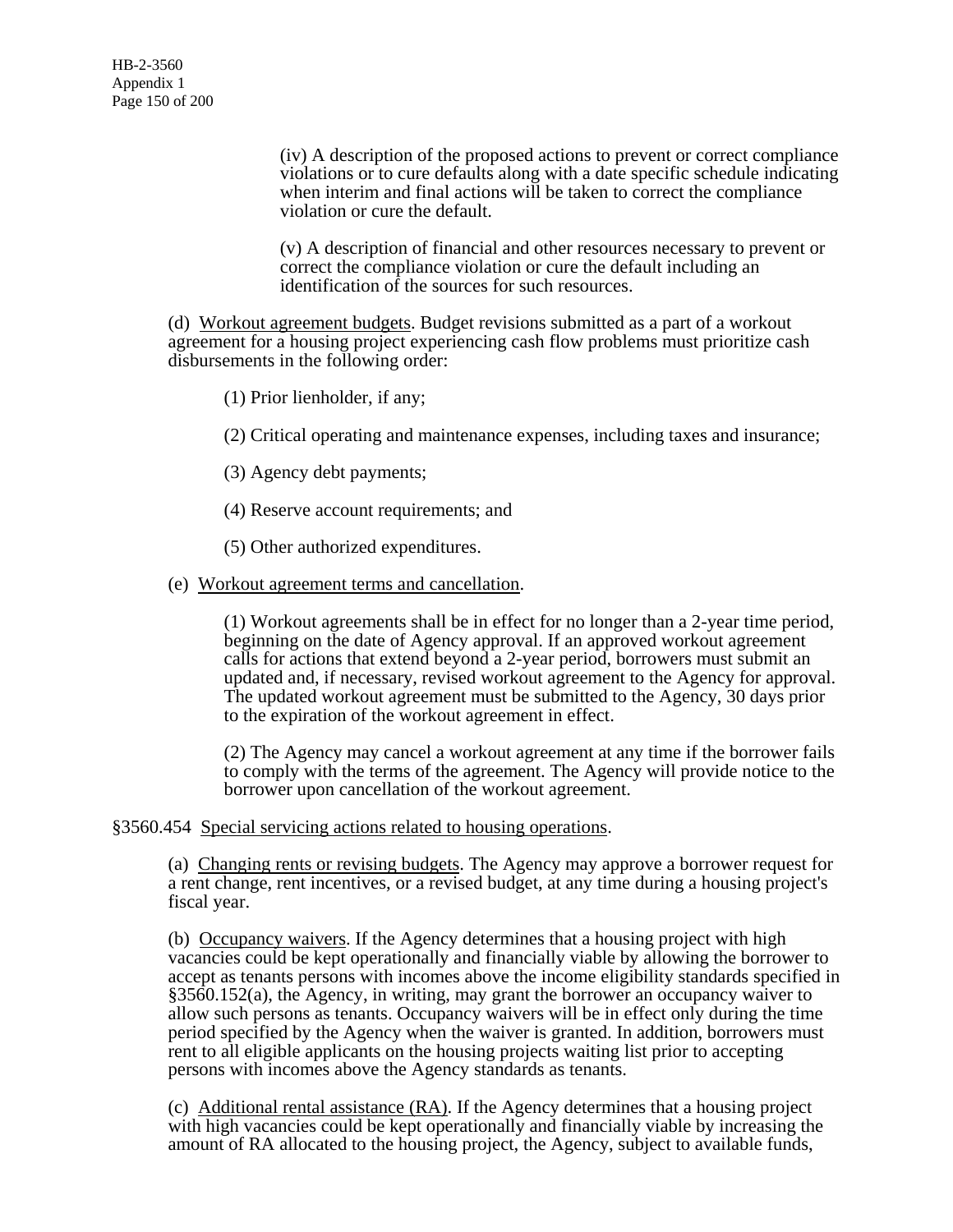may offer the housing project RA as a means of preventing or correcting a compliance violation or curing a default.

(d) Special note rents. When a Plan II housing project is experiencing severe vacancies due to market conditions, the Agency may approve a rent less than the note rent to attract and keep tenants whose incomes, according to the formula in §3560.203, would require them to pay the note rent. The reduced rent is called a Special Note Rent (SNR) and, as noted in §3560.210, approval of an SNR may affect approvals of loan proposals submitted to the Agency for the market area where the SNR is in effect.

(1) An SNR rent may only be requested as a part of a proposed workout agreement and must include documentation of market conditions, the housing project's vacancy rates, evidence of marketing efforts, and other concerns necessitating the request for an SNR.

(2) Borrowers must forego the annual return to owner for each housing project's fiscal year that an SNR is in effect for all or part of a fiscal year at a housing project.

(3) SNR's may be increased, decreased, or terminated any time during a housing project's fiscal year when market conditions, vacancy rates, or other concerns that necessitated the SNR warrant a change.

(4) In addition to any state lease law requirements that might be related to the implementation of an SNR, the borrower must notify each tenant of any change in rents or utility allowances that result from approval of an SNR, in accordance with §3560.205(c) and must submit the appropriate budget changes to the Agency for approval.

(e) Termination of management agreement. If the Agency determines that a compliance violation or loan default was caused, in full or in part, by actions or inactions of the housing project's management agent, the Agency will require the borrower to terminate the management agreement with that agent, or in the case of a borrower managed housing project, to enter an agreement with a third-party non-identity of interest management agent, unless the borrower and the Agency agree on a written plan to prevent reoccurrence of the violation. Housing project funds may not be used to pay a management fee to a management agent after the Agency has directed the borrower to terminate a management agreement with that agent, except during an Agency approved transition period.

#### §3560.455 Special servicing actions related to loan accounts.

(a) General. To prevent or correct a compliance violation or to prevent or cure a default in a situation that cannot be resolved through regular servicing, the Agency may approve a deferral of loan payments or a loan restructuring. Nothing herein precludes the Agency from initiating appropriate legal action to correct a compliance violation if the Agency determines such action is more in the Government's interest than entering into a special servicing agreement as provided for in this section. Procedures for debt collection are discussed in §3560.460. As part of a workout agreement, the Agency may agree to accept less than full monthly payment installments due on an Agency loan for a specified period of time, not to exceed the effective period of the workout agreement.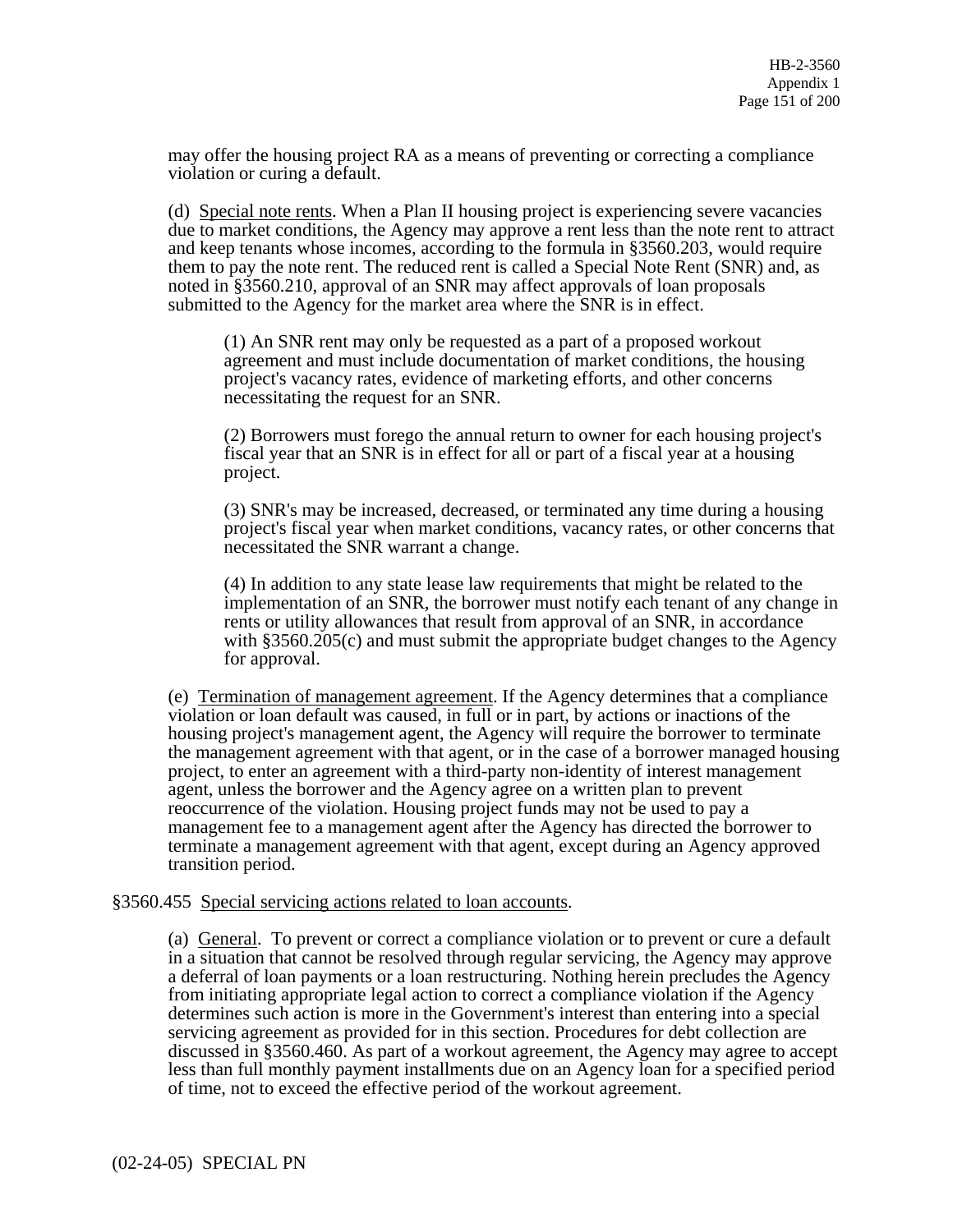(b) Loan reamortizations. A loan reamortization is a restructuring of loan terms and conditions over a period of time that does not exceed the remaining useful life of the housing project.

(1) Loan reamortizations will only be approved when they are in the best interest of the Federal Government and tenants and when the following conditions are met.

(i) The Agency determines that the borrower will be unable to meet their obligations without a reduction in monthly payment installments; and

(ii) The Agency is satisfied that the security, including the potential income for debt service, will be adequate to protect the Agency's interest over the term of the reamortization and that the reamortization will not adversely affect the Federal Government's lien priority.

(2) If the Agency approves a reamortization of a loan under this section, it will be at the existing note rate, or the current interest rate at the time of reamortization closing or approval, whichever is less.

(3) Loan reamortization may be used to:

(i) Restructure loan repayments to prevent or correct a compliance violation or cure a default caused by circumstances beyond the borrower's control in situations where the borrower is otherwise in compliance with Agency requirements;

(ii) Repay principal, outstanding interest, overage, and advances made by the Agency for recoverable cost items when less than full payments were authorized under the provisions of an Agency approved workout agreement;

(iii) Restructure a borrower's loan payments in conjunction with an incentive package developed in accordance with §3560.656 to prevent prepayment of the loan;

(iv) Restructure an existing loan in conjunction with a subsequent loan for rehabilitation; or

(v) Restructure remaining debt when a portion of the property serving as loan security is sold and there is a need to reestablish the financial stability of the housing project.

(c) Loan writedowns. A loan writedown is a reduction of a borrower's debt approved by the Agency.

(1) Loan writedowns will only be approved when they are in the best interest of the Federal Government and when the following conditions exist:

(i) Sound management of the housing project is evident or sound management practices are proposed for correction in accordance with an Agency approved workout agreement; and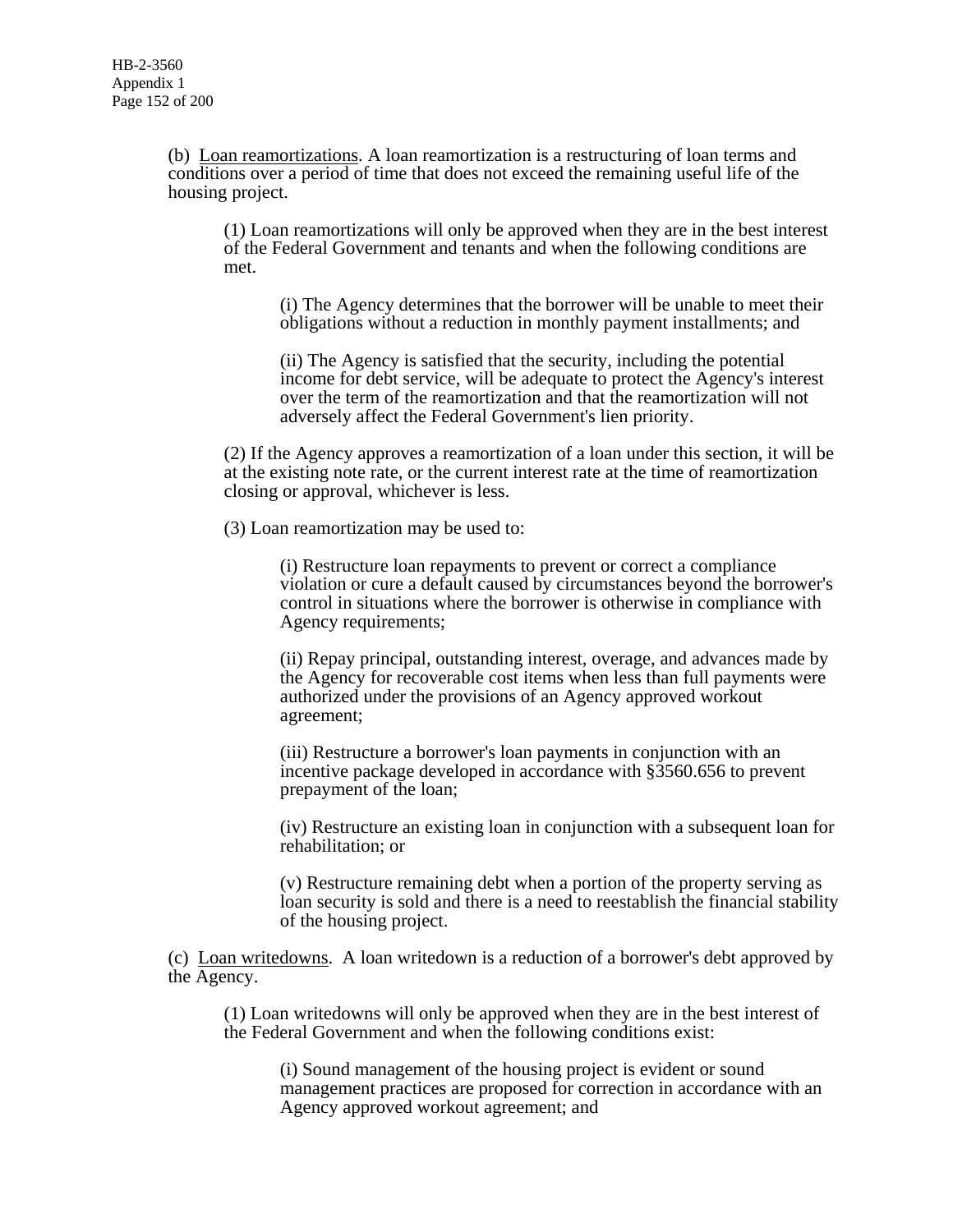(ii) The housing project's financial stability is being affected by conditions beyond the borrower's control, such as market weaknesses, unforeseen site problems, or natural disasters.

(2) Prior to Agency approval for a loan writedown, the borrower must obtain an appraisal of the housing project that concludes the 'as-is' market value, subject to restricted rents, conducted in accordance with subpart P of this part. The Agency will not approve a loan write-down unless the appraisal indicates the Federal Government's interests are secured at the proposed writedown level.

(3) Any writedown will be conditioned on a finding that the borrower does not have the ability to pay a higher loan payment, even if the loan is reamortized.

(4) Loan writedowns may be used to allow for a loan transfer and assumption for less than the total amount of outstanding debt.

# §3560.456 Liquidation.

 Prior to any servicing action which might lead to the acquisition of real property by the Agency, the Agency must complete a due diligence report to assess any potential contamination of the property from hazardous substances, hazardous wastes, or petroleum products. The borrower must cooperate with the Agency in the development of this report.

(a) Before acceleration. Before accelerating a project loan, the Agency will consider the possibility that the borrower is forcing an acceleration to circumvent the prepayment process. If it is found that this is the borrower's motivation, the Agency will consider alternatives to acceleration, such as suing for specific performance under loan and management documents.

(b) Acceleration. When a borrower is in monetary or non-monetary default, the Agency will accelerate the loan unless the Agency decides other enforcement measures are more appropriate.

(1) If the borrower does not pay the full account balance and meet the other terms of the acceleration notice within the time period set forth in the acceleration notice, the Agency will foreclose or acquire the security property through deed in lieu of foreclosure.

(2) The Agency will suspend interest credit and rental assistance.

(3) The Agency will not accept partial payment of an accelerated loan unless required by state law.

(c) Voluntary liquidation. After acceleration, borrowers may voluntarily liquidate through either of the following mechanisms:

(1) Deed in lieu of foreclosure. RHS may accept a deed in lieu of foreclosure to convey title to the security property only after the debt has been accelerated and when it is in the Government's best interest.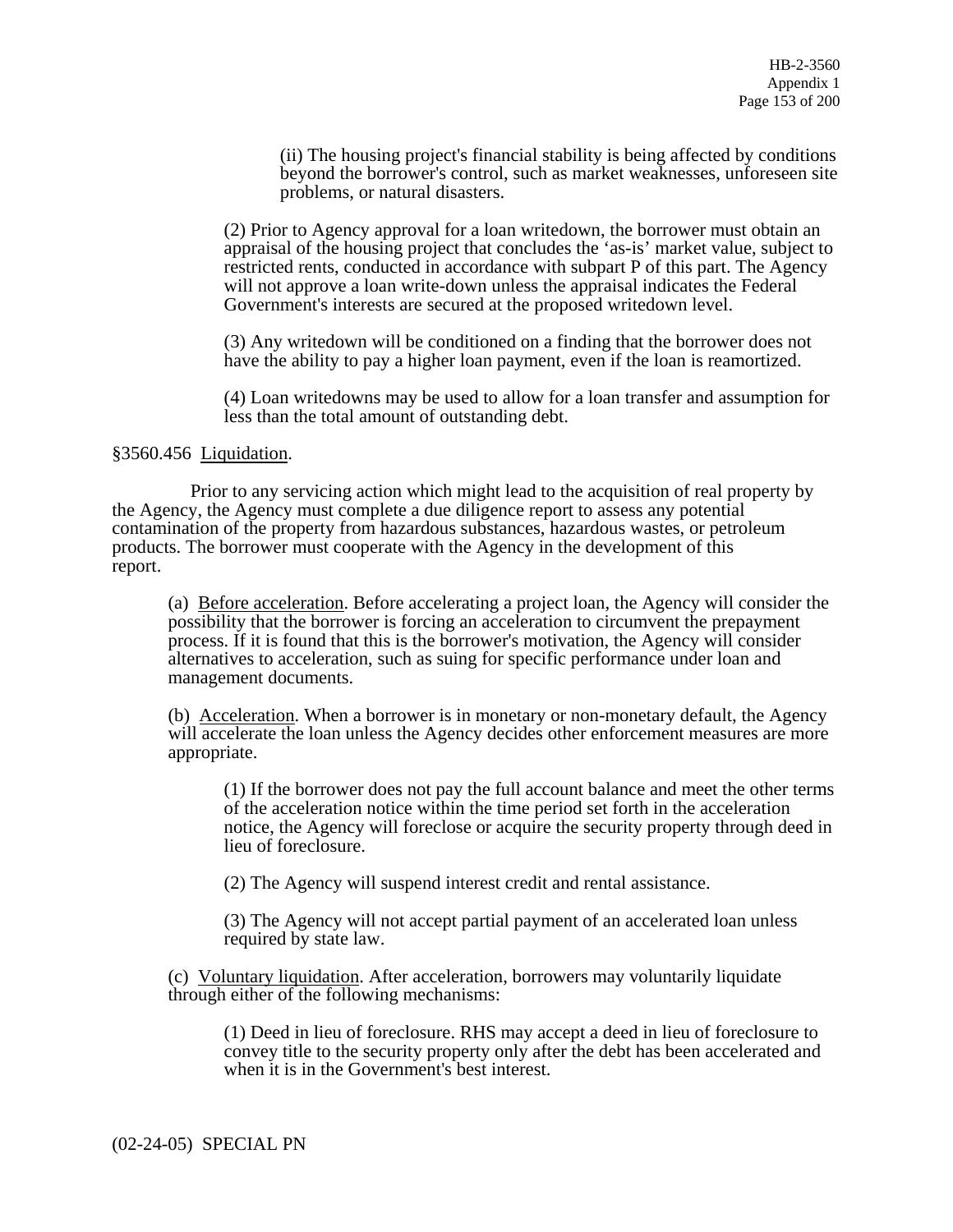(2) Offer by third party. If a junior lienholder or cosigner makes an offer in the amount of at least the net recovery value, RHS may assign the note and mortgage after all appeal rights have expired.

# (d) Foreclosure.

(1) The Agency will initiate foreclosure when a borrower is in monetary or nonmonetary default and foreclosure is in the best interest of the Federal Government.

(2) When a junior lienholder foreclosure does not result in payment in full of the Agency debt but the property is sold subject to the Agency lien, the Agency will liquidate the account.

# (e) Acquisition of chattel properties.

(1) The Agency will accept voluntary conveyance of chattel property only when the borrower can convey ownership free of other liens and the Agency has agreed to release the borrower from further liability on the account.

(2) If the Agency decides to accept an offer of voluntary conveyance of chattel property, the borrower must provide an itemized listing of each chattel property item being conveyed and provide title to vehicles or other equipment, where applicable.

§3560.457 Negotiated debt settlement.

(a) Borrower proposals to settle debt. A borrower who cannot pay the full amount of loan payments may propose an offer to settle an outstanding debt for less than the full amount of that debt. The Agency may approve a negotiated debt settlement only in cases where a default is evident and doing so is in the best interest of the Federal Government and tenants.

(b) Required information. Borrowers requesting debt settlement must submit complete and accurate information from which a full determination of financial condition can be made. Debt settlement offers will not be approved by the Agency unless the financial information submitted by the borrower indicates that the borrower will be able to make the debt settlement payments as proposed.

(c) Effective date of approval. Debt settlement offers will not be accepted until the borrower receives written approval from the Agency.

(d) Appraisal requirement. No debt settlement offer will be accepted for less than the net recovery value of the security as determined by a licensed appraiser or other qualified official, and concurred in by the Agency's qualified appraisal review official or other qualified official.

(e) Disposition of security prior to offer. Borrowers are not required to dispose of security prior to making a debt settlement offer. However, if a borrower has disposed of security prior to making a debt settlement offer, the proceeds from the disposed security must be applied to the borrower's account prior to any negotiations on the debt settlement offer.

(f) Final release condition. Upon full payment of the approved debt settlement, the Agency will release the borrower from liability.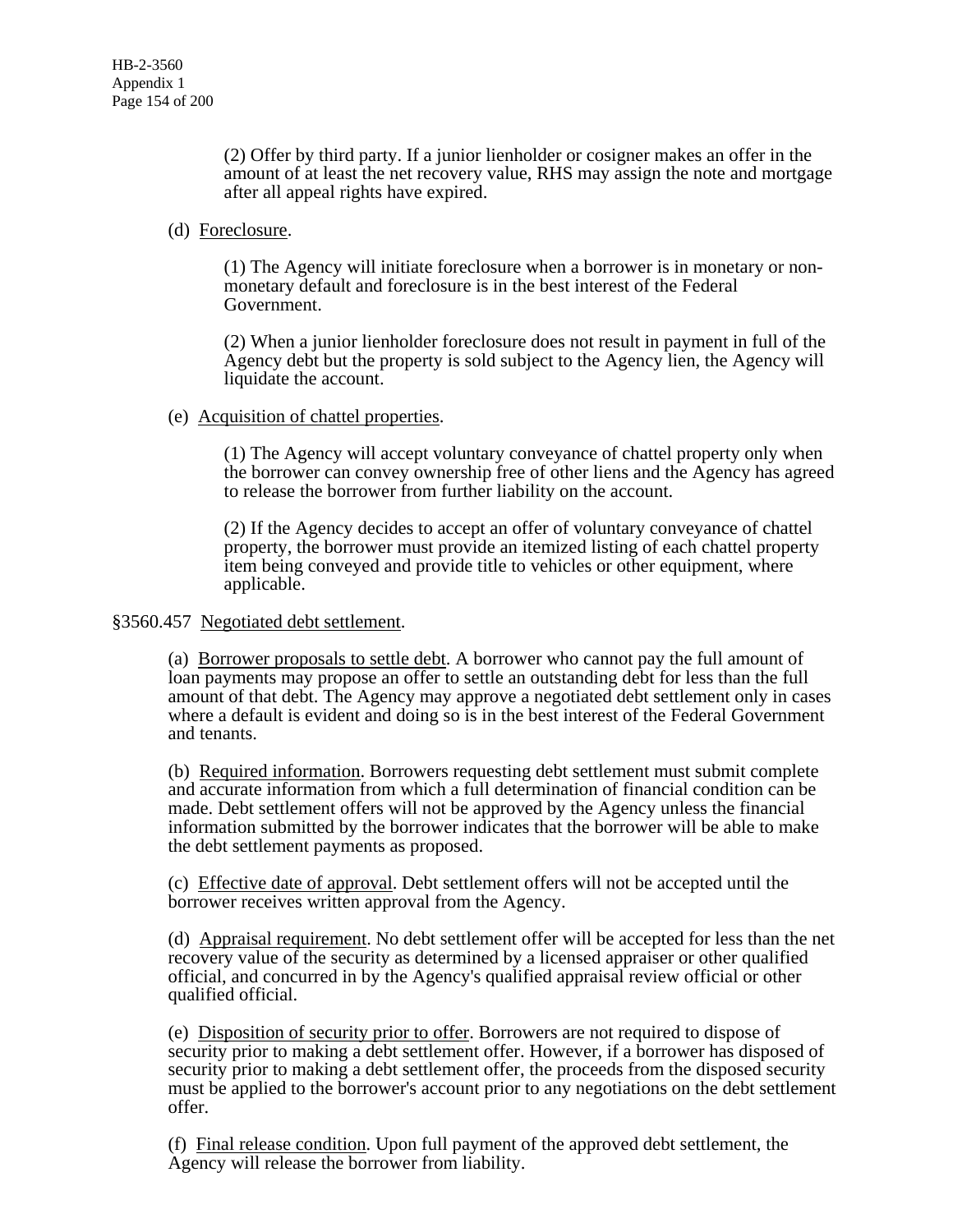§3560.458 Special property circumstances.

(a) Abandonment. When the Agency determines that a borrower has abandoned security for a loan under this part, the Agency will take the steps necessary to protect the Federal Government's interest in the security. Costs associated with managing abandoned property are the responsibility of the borrower and will be charged to the borrower's account until liquidation is completed.

(b) Other security. The Agency will service security such as collateral assignments, assignments of rents, Housing Assistance Payments Contracts, and notices of lienholder interest according to acceptable practices in the respective states.

(c) Taking of additional security to protect Agency interests. The Agency may require borrowers to provide additional security in the form of real estate, cash reserves, letters of credit, or other security when needed to improve the chances that the Agency will not suffer a loss, and when:

(1) The account is in default; or

(2) The property has not been properly managed or maintained.

(d) Due diligence. When the Agency has completed an environmental review in accordance with 7 CFR part 1940, subpart G, and decides not to acquire security property through liquidation action or chooses to abandon its security interest in real property, whether due in whole or in part, to the presence of contamination from hazardous substances, hazardous wastes, or petroleum products, the Agency will provide the appropriate environmental authorities with a copy of its due diligence report.

# §3560.459 Special borrower circumstances.

(a) Deceased borrower, bankruptcy, insolvency, and divorce actions. The Agency will address borrower accounts affected by special circumstances such as death, bankruptcy, insolvency, and divorce on a case-by-case basis. The Agency will make servicing decisions in such cases on the basis of best interest to the Federal Government and tenants. The Agency will bring a legal action to establish the legal capacity of the borrower to administer the project if found necessary to protect the government's interests. In order for the Agency to make servicing decisions in such cases, the borrower or the borrower's representative will provide to the Agency:

(1) On the part of the heirs or executor of the borrower's estate, evidence of legal action due to a will or court actions that establish who is to become the owner;

(2) The financial status of the borrower and any member pledging additional security for the debt;

(3) The status of the security property; and

(4) The impact of the identified actions on the operation of the project.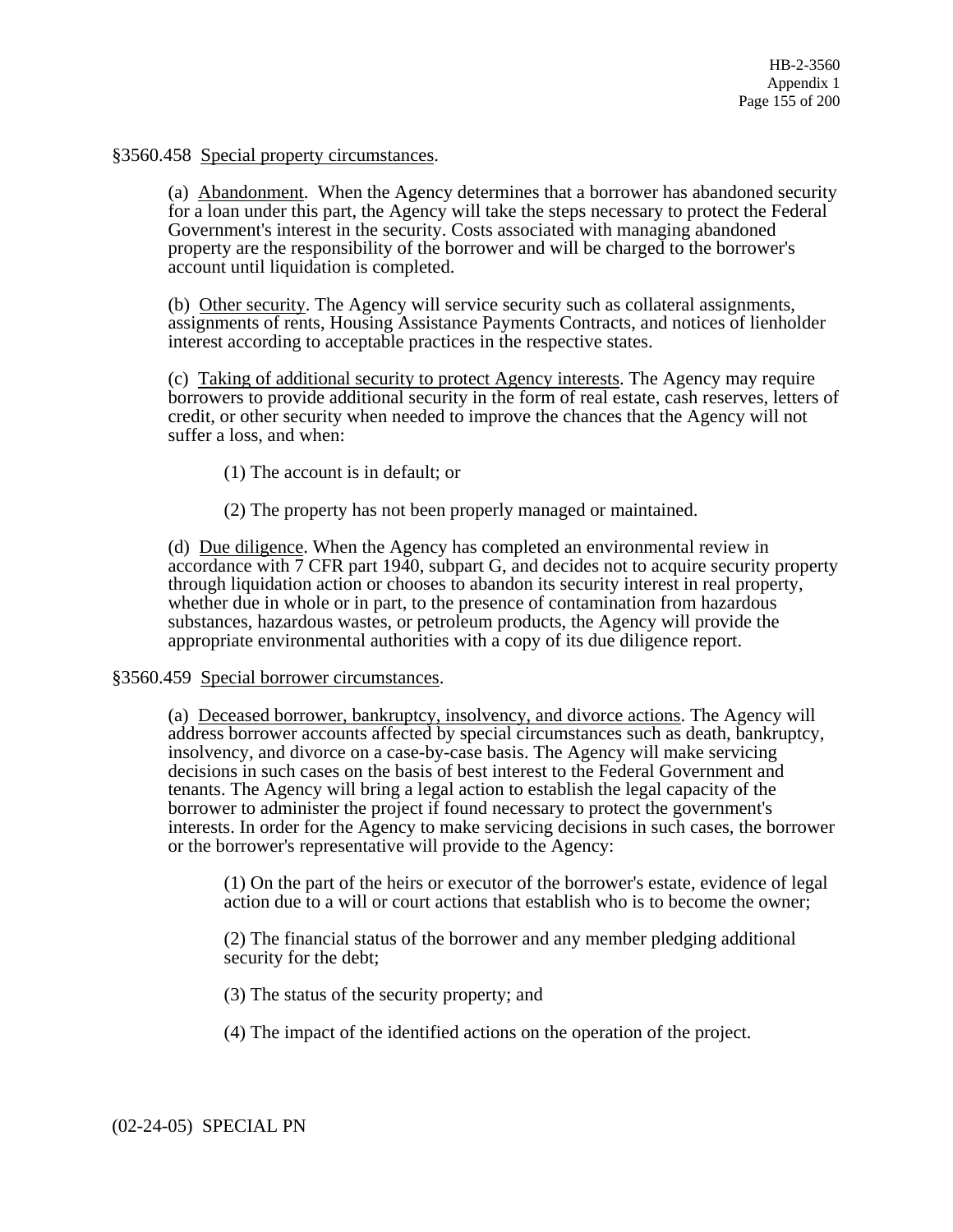(b) Membership liability agreements. If a borrower's note is endorsed by individuals other than the borrower or a borrower has security agreements with members of the organization for the purchase of shares of stock or for the payment of a pro rata share of the loan in the event of default, or has individual liability agreements, which are usually assigned to and held by the Agency as additional security for the loan, the security and liability agreements must be adequate to protect the Agency's interest.

(c) Security issues in participation loans. When a multi-family housing (MFH) project is receiving financing or a subsidy from sources other than the Agency, the Agency will service the account in accordance with the participation agreements made with the Agency and the other funding sources under §3560.65.

# §3560.460 Double damages.

(a) Action to recover assets or income.

(1) The Agency may request to the Attorney General to bring an action in a United States district court to recover any assets or income used by any person in violation of the provisions of a loan made by the Agency under this section or in violation of any applicable statute or regulation.

(2) For the purposes of this section, a use of assets or income in violation of the applicable loan, statute, or regulation includes any use for which the documentation in the books and accounts does not establish that the use was made for a reasonable operating expense or necessary repair of the project or for which the documentation has not been maintained in accordance with the requirements of the Agency and in reasonable condition for proper audit.

(3) For the purposes of this section, the term "person" means:

(i) Any individual or entity that borrows funds in accordance with programs authorized by this section;

(ii) Any individual or entity holding 25 percent or more interest in any entity that the Agency funds in accordance with programs authorized by this section; and

(iii) Any officer, director, or partner of an entity that borrows funds in accordance with programs authorized by this section.

# (b) Amount recoverable.

(1) In any judgment favorable to the United States entered under this section, the Attorney General may recover double the value of the assets and income of the project that the court determines to have been used in violation of the provisions of a loan made by the Agency under this section or any applicable statute or regulation, plus all costs related to the actions, including reasonable attorney and auditing fees.

(2) Notwithstanding any other provisions of law, the Agency may use amounts recovered under this section for activities authorized under this section and such funds must remain available for such use until expended.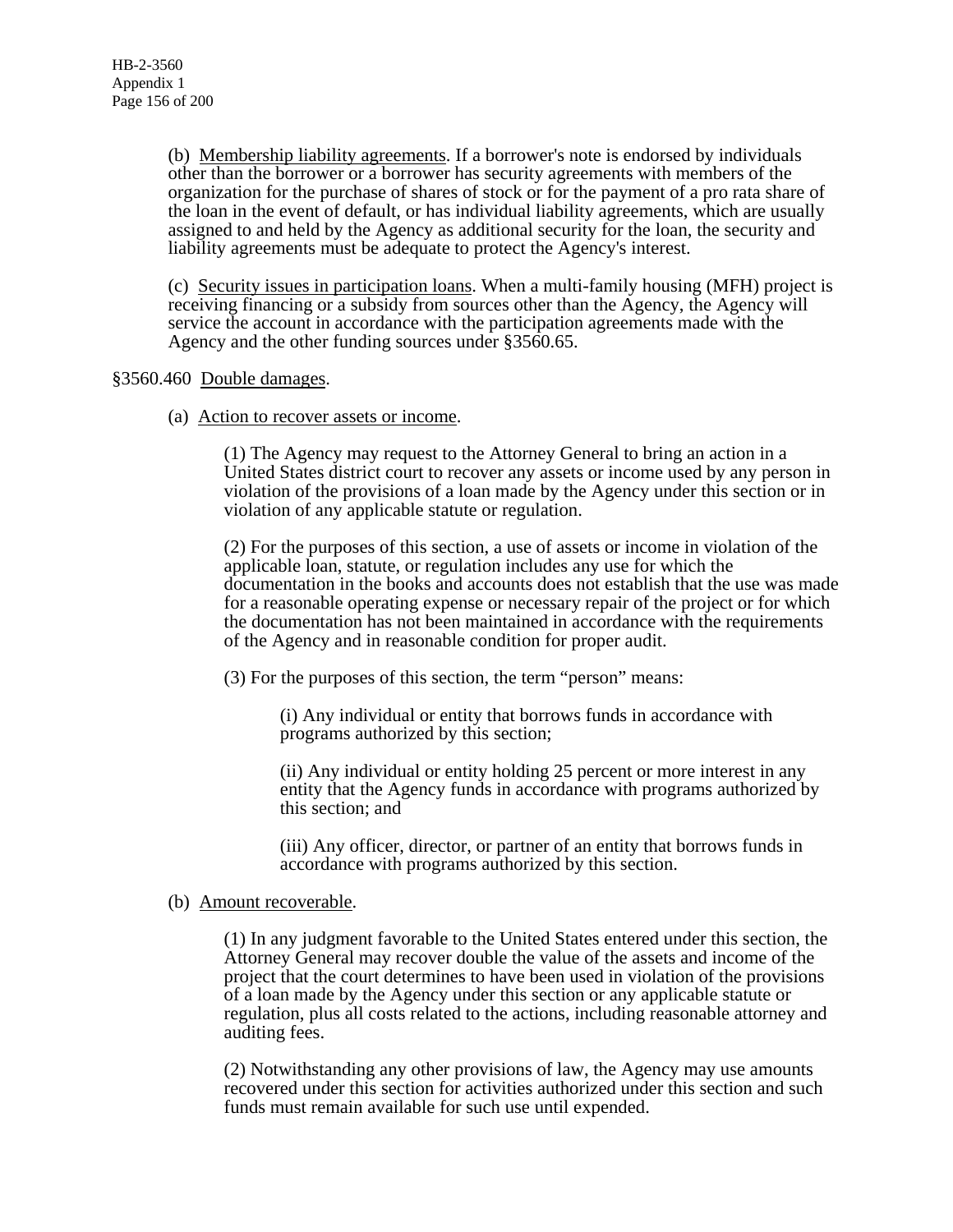(c) Time limitation. Notwithstanding any other provisions of law, an action under this section may be commenced at any time during the six-year period beginning on the date that the Agency discovered or should have discovered the violation of the provisions of this section or any related statutes or regulations.

(d) Continued availability of other remedies. The remedy provided in this section is in addition to and not in substitution of any other remedies available to the Agency or the United States.

# §3560.461 Enforcement provisions.

# (a) Equity skimming.

(1) Criminal penalty. Whoever, as an owner, agent, employee, or manager, or is otherwise in custody, control, or possession of property that is security for a loan made under this title, willfully uses, or authorizes the use, of any part of the rents, assets, proceeds, income, or other funds derived from such property, for any purpose other than to meet actual, reasonable, and necessary expenses of the property, or for any other purpose not authorized by this title or the regulations adopted pursuant to this title, must be fined under title 18, United States Code, or imprisoned not more than five years, or both.

(2) Civil sanctions. An entity or individual who as an owner, operator, employee, or manager, or who acts as an agency for a property that is security for a loan made under this title where any part of the rents, assets, proceeds, income, or other funds derived from such property are used for any purpose other than to meet actual, reasonable, and necessary expenses of the property, or for any other purpose not authorized by this title of the regulations adopted pursuant to this title, must be subject to a fine of not more than \$25,000 per violation. The sanctions provided in this paragraph may be imposed in addition to any other civil sanctions or civil monetary penalties authorized by law.

# (b) Civil monetary penalties.

(1) When civil monetary penalties may be imposed. The Agency may, after notice and opportunity for a hearing, impose a civil monetary penalty in accordance with this section against any individual or entity, including its owners, officers, general partners, limited partners, or employees, who knowingly and materially violate, or participate in the violation of, the provisions of this title, the regulation issued by the Agency pursuant to this title, or agreements made in accordance to this title by:

(i) Submitting information to the Agency that is false.

(ii) Providing the Agency with false certifications.

(iii) Failing to submit information requested by the Agency in a timely manner.

(iv) Failing to maintain the property subject to loans made under this title in good repair and condition, as determined by the Agency.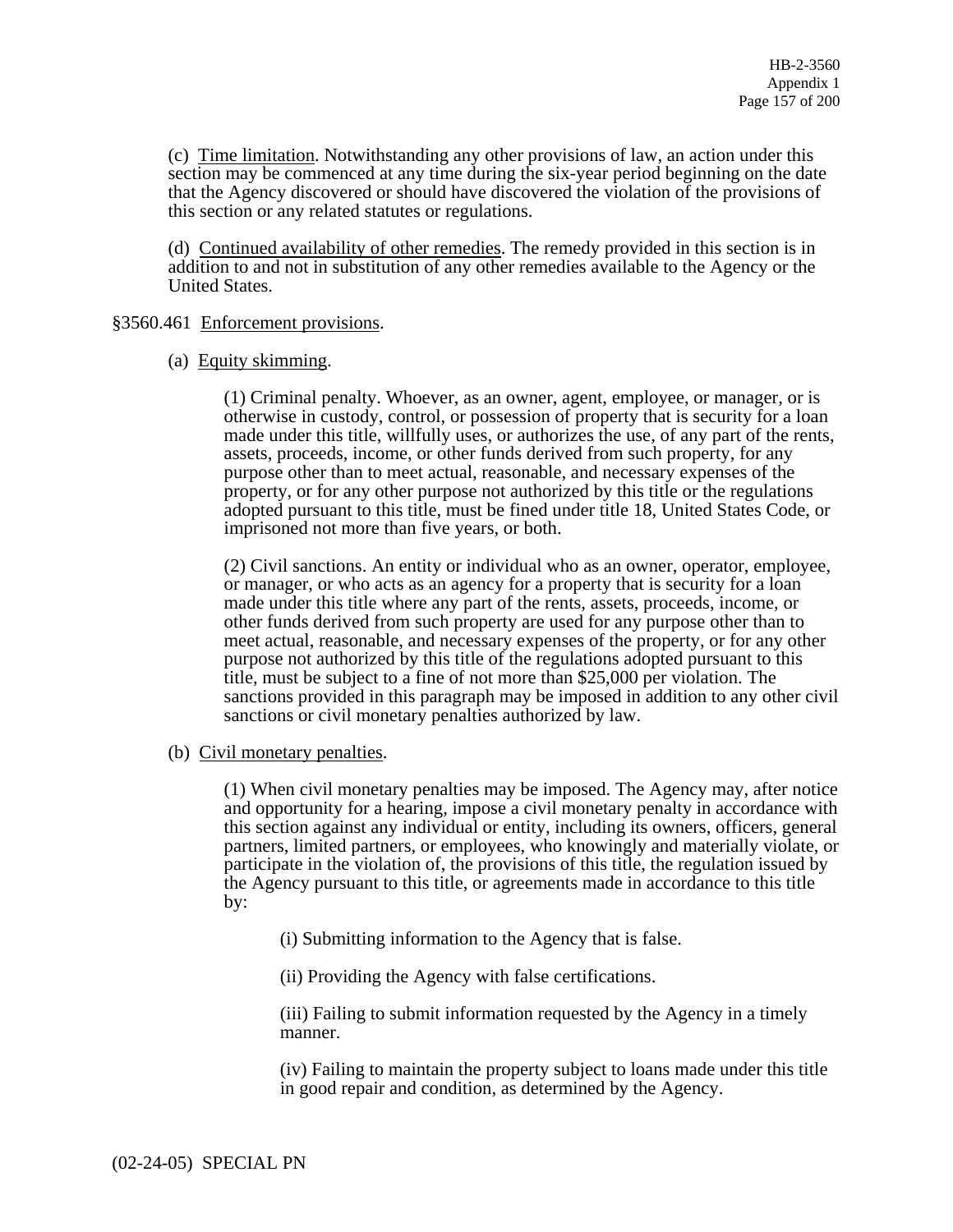(v) Failing to provide management for a project that received a loan made under this title that is acceptable to the Agency.

(vi) Failing to comply with the provisions of applicable civil rights statutes and regulations.

#### (2) Amount.

(i) The amount of a civil penalty imposed under this section must not exceed the greater of twice the damages the Agency or the project that is secured for a loan under this section suffered or would have suffered as a result of the violation, or \$50,000 per violation.

(ii) Determination. In determining the amount of a civil monetary penalty under this section, the Agency must take into consideration:

(A) The gravity of the offense;

(B) Any history of prior offenses by the violator (including offenses occurring prior to the enactment of this section);

(C) Any injury to tenants;

(D) Any injury to the public;

(E) Any benefits received by the violator as a result of the violation;

(F) Deterrence of future violations; and

(G) Such other factors as the Agency may establish by regulation.

(3) Payment of penalties. No payment of a penalty assessed under this section may be made from funds provided under this title or from funds of a project which serve as security for a loan made under this title.

(4) Remedies for noncompliance.

(i) Judicial intervention. If a person or entity fails to comply with a final determination by the Agency imposing a civil monetary penalty, the Agency may request the Attorney General of the United States to bring an action in an appropriate district court to obtain a monetary judgment against such an individual or entity and such other relief as may be available. The monetary judgment may, in the court's discretion, include attorney's fees and other expenses incurred by the United States in connection with the action.

(ii) Reviewability of determination. In an action under this paragraph, the validity and appropriateness of a determination by the Agency imposing the penalty must not be subject to review.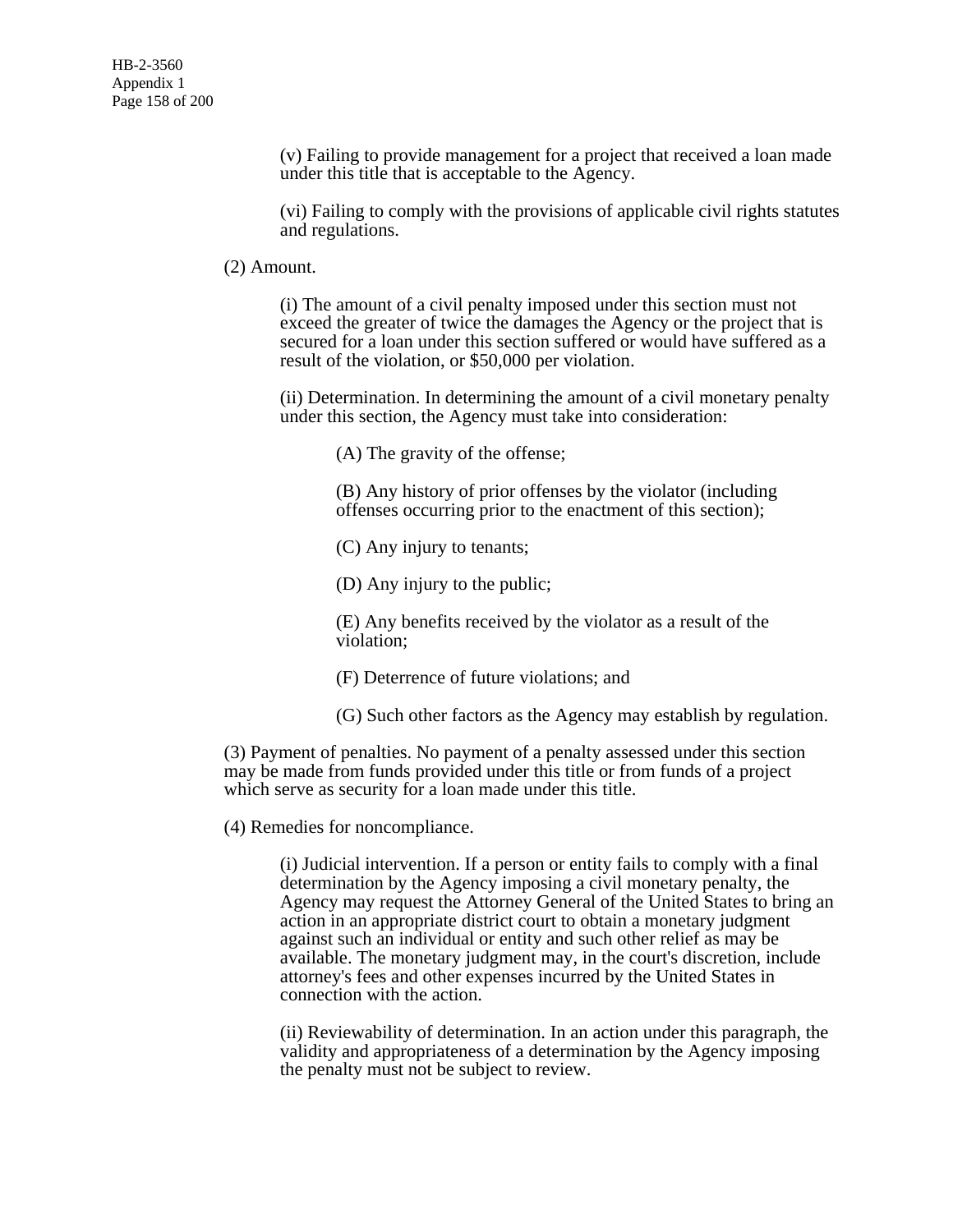(c) Conditions for renewal extension. The Agency may require that expiring loan or assistance agreements entered into under this title must not be renewed or extended unless the owner executes an agreement to comply with additional conditions prescribed by the Agency, or executes a new loan or assistance agreement in the form prescribed by the Agency.

# §3560.462 Money laundering.

 The Agency will act in accordance with U.S. Code Title 18, part I, chapter 95, section  $1956(c)(7)(D)$ .

# §3560.463 Obstruction of Federal audits.

 The Agency will act in accordance with U.S. Code Title 18, part I, chapter 73, section  $1516(a)$ .

§§3560.464-3560.499 [Reserved]

§3560.500 OMB control number.

 The information collection requirements contained in this regulation have been approved by the Office of Management and Budget (OMB) and have been assigned OMB control number 0575-0189. Public reporting burden for this collection of information is estimated to vary from 15 minutes to 18 hours per response, including time for reviewing instructions, searching existing data sources, gathering and maintaining the data needed, and completing and reviewing the collection of information. A person is not required to respond to a collection of information unless it displays a currently valid OMB control number.

Subpart K--Management and Disposition of Real Estate Owned (REO) Properties

§3560.501 General.

 This subpart contains Agency procedures and other policies related to the management and disposition of multi-family housing (MFH) projects in the Agency's inventory (Real Estate Owned (REO) property). Housing projects will not be accepted into the Agency's inventory unless one of the following has occurred:

(a) The borrower has abandoned the housing project and the Agency has performed the required steps to take the housing project into custody.

(b) The housing project title has been transferred to the Agency as a result of foreclosure, voluntary conveyance, redemption, or other action.

# §3560.502 Tenant notifications and assistance.

 Each tenant in an REO property designated to be sold as a non-program property will be notified by the Agency, in writing, of the housing projects' non-program designation and will be given an opportunity to obtain a Letter Of Priority Entitlement (LOPE) as specified in  $§3560.159(c).$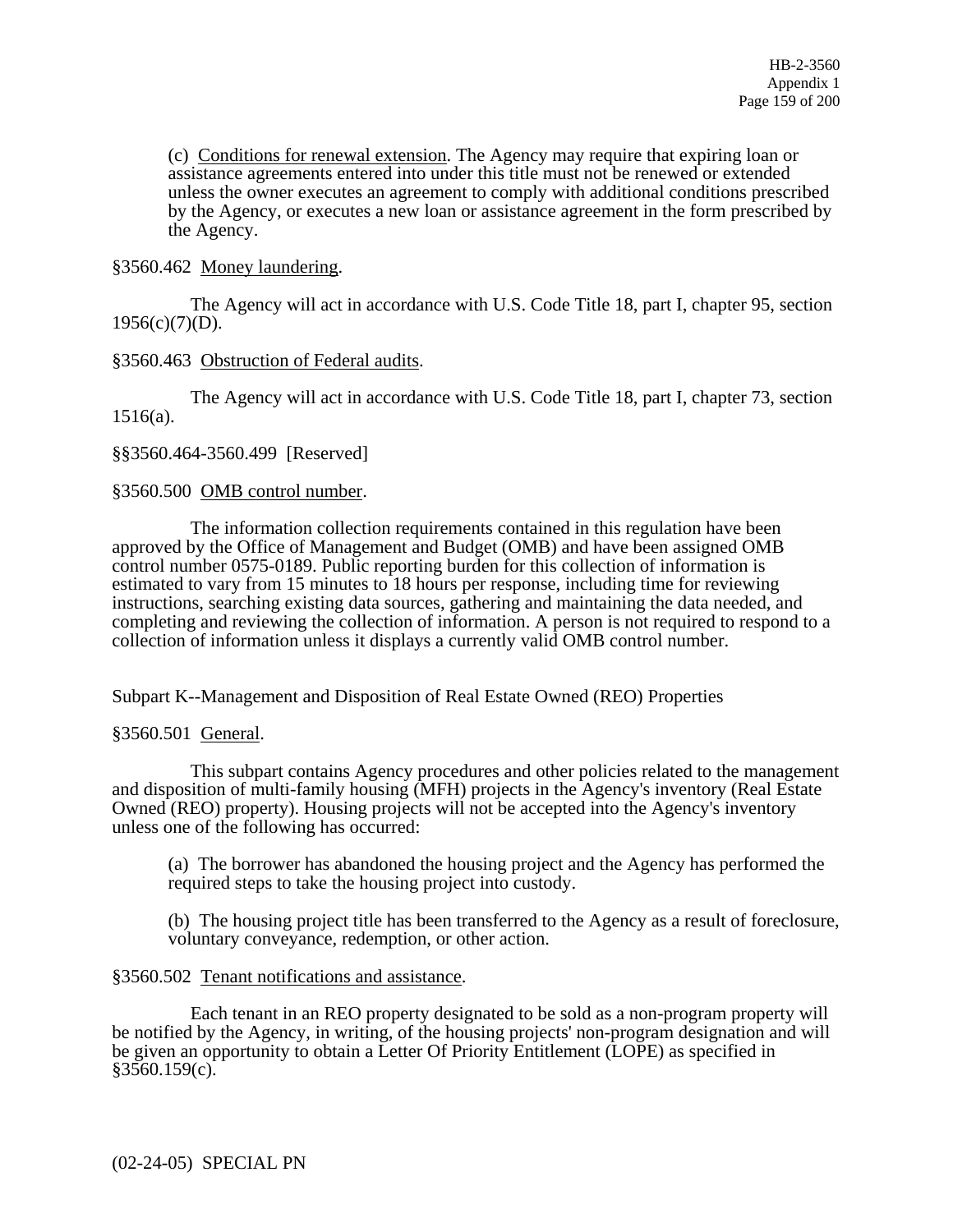# §3560.503 Disposition of REO property.

(a) Preference will be given to offers from bidders who are determined eligible by the Agency to purchase REO property designated to be sold as program property. It is the Agency's priority that property previously operated as program property prior to becoming REO inventory property be sold as program property. However, REO property may be sold under whatever Agency program is most appropriate for the property and the community needs regardless of the program under which the property was originally financed or whether the property was being used to secure loans under more than one Agency program.

(b) When the Agency determines that the REO property to be sold is not decent, safe, and sanitary and/or does not meet cost effective energy conservation standards, it will disclose the basis for this determination to prospective purchasers. The deed by which such an REO property is conveyed will contain a covenant restricting it from residential use until it is decent, safe, and sanitary, and meets the Agency's cost effective conservation standards. The Agency will also notify any potential purchaser of any known lead based paint hazards.

# §3560.504 Sales price and bidding process.

(a) The loan documents related to REO property sold for program purposes must contain the restrictive-use language specified in §3560.662(a).

(b) Entities bidding on REO property designated to be sold as program property must submit a loan application package that meets the requirements specified in subpart B of this part.

(1) Bidders on REO property designated to be sold as program property must meet the eligibility requirements established under §3560.55.

(2) Bidders determined by the Agency to be ineligible to purchase REO property designated to be sold as program property will be notified in writing. The bidding process will continue regardless of pending appeals.

(3) All offers from bidders determined to be eligible to purchase REO property designated to be sold as program property will be considered in the bidding process and must provide evidence of financial stability and credit worthiness.

(c) The Agency will determine the successful bidder on REO property designated to be sold as program property by conducting a drawing of sealed bids.

(1) The Agency may authorize the sale of an REO property by sealed bid or public auction when it is in the best interest of the Government. The Agency will publicly solicit requests for sealed bids and publicize auctions. If the highest bid is lower than the minimum acceptable bid established by the Agency, or if no acceptable bids are received, the Agency may negotiate a sale without further public notice.

(2) Bidders who desire to withdraw their bids must do so prior to the drawing date.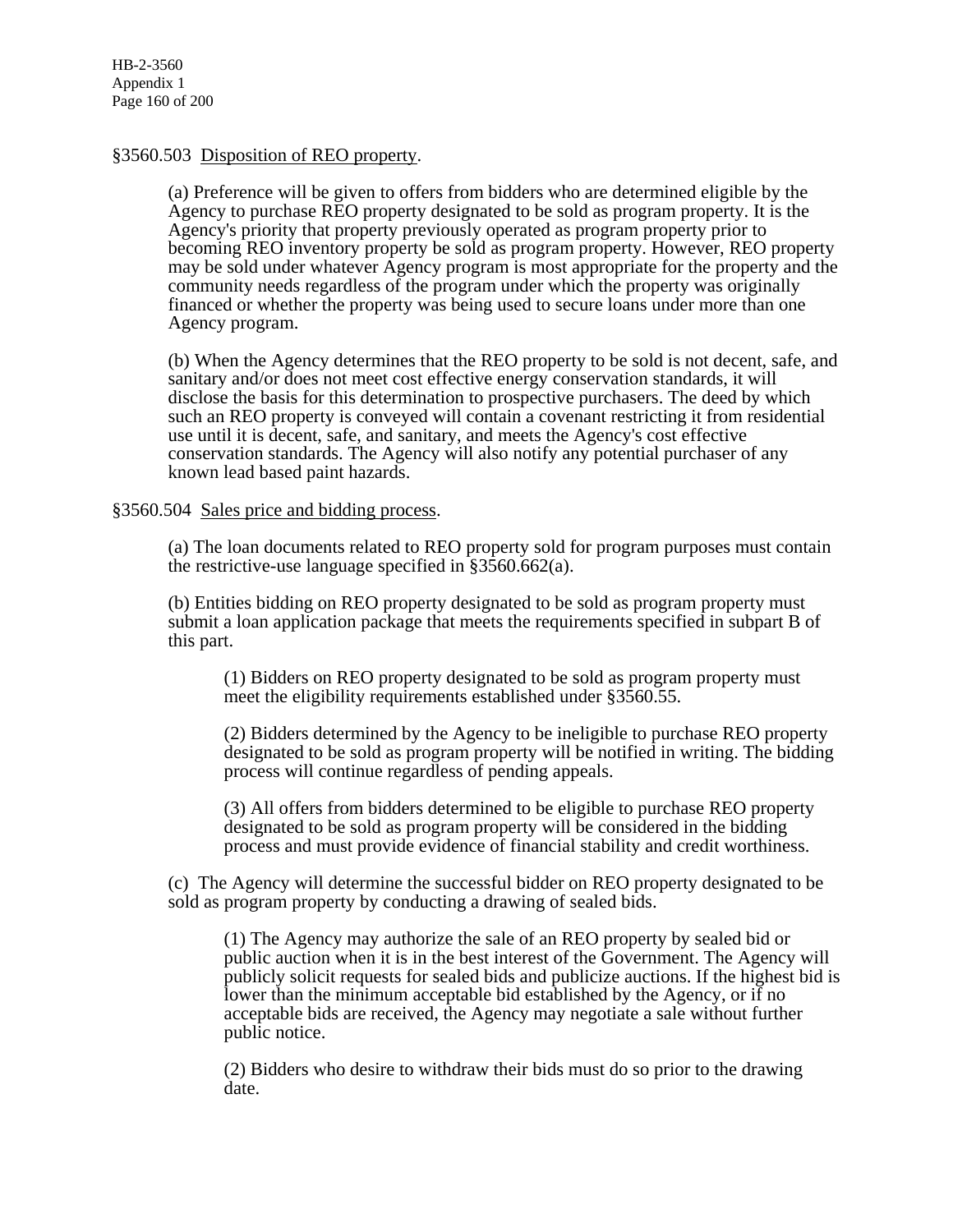(d) Property designated to be sold as non-program property may be sold to entities that do not meet the Agency's eligible borrower requirements specified in §3560.55, and must be sold for cash or on terms approved by the Agency. Cash sales will be given first preference and will be drawn before any sales on terms.

# §3560.505 Agency loans to finance purchases of REO properties.

(a) Agency loans to finance the purchase of REO property designated to be sold as program property must meet the same requirements as specified in subparts A and B of this part. In addition, the following provisions apply.

(1) At the borrower's option, the interest rate will be the prevailing rate at the time of loan approval or the prevailing rate at loan closing.

(2) Purchasers may pay closing costs from their own funds or, if allowable under subparts B, L, or M of this part, as applicable, may finance such costs as part of the Agency loan.

(b) Agency loans to finance the purchase of REO property designated to be sold as nonprogram property must meet the following terms.

(1) A down payment of not less than 10 percent of the purchase price is required at closing.

(2) The interest rate will equal the lesser of the prevailing interest rate at the time of loan approval or loan closing for MFH loans plus one-half percent.

(3) The note amount will be amortized over a period not to exceed 10 years. If the Agency determines that more favorable terms are necessary to facilitate the sale, the note amount may be amortized using a 30-year factor with payment in full due no later than 10 years from the date of closing (balloon payment). In no case will the term be longer than the useful life of the property.

(4) Agency loans to finance the purchase of non-program REO property are subject to the availability of funds.

(c) Loan limits and allowable uses of loan funds specified in subparts B, L, and M of this part, as applicable, are applicable to any Agency-financed (credit) sale of REO property.

(d) Title clearance and loan closing for an Agency financed sale and any subsequent loan to be closed simultaneously with the sale must meet the requirements in subpart B of this part for an initial loan, with the following exceptions:

(1) A "Quit Claim" or other non-warranty deed will be used; and

(2) The buyer must pay attorney's fees, insurance costs, recording fees and other customary fees unless they are included in a subsequent loan and the subsequent loan is for purposes other than closing costs and fees.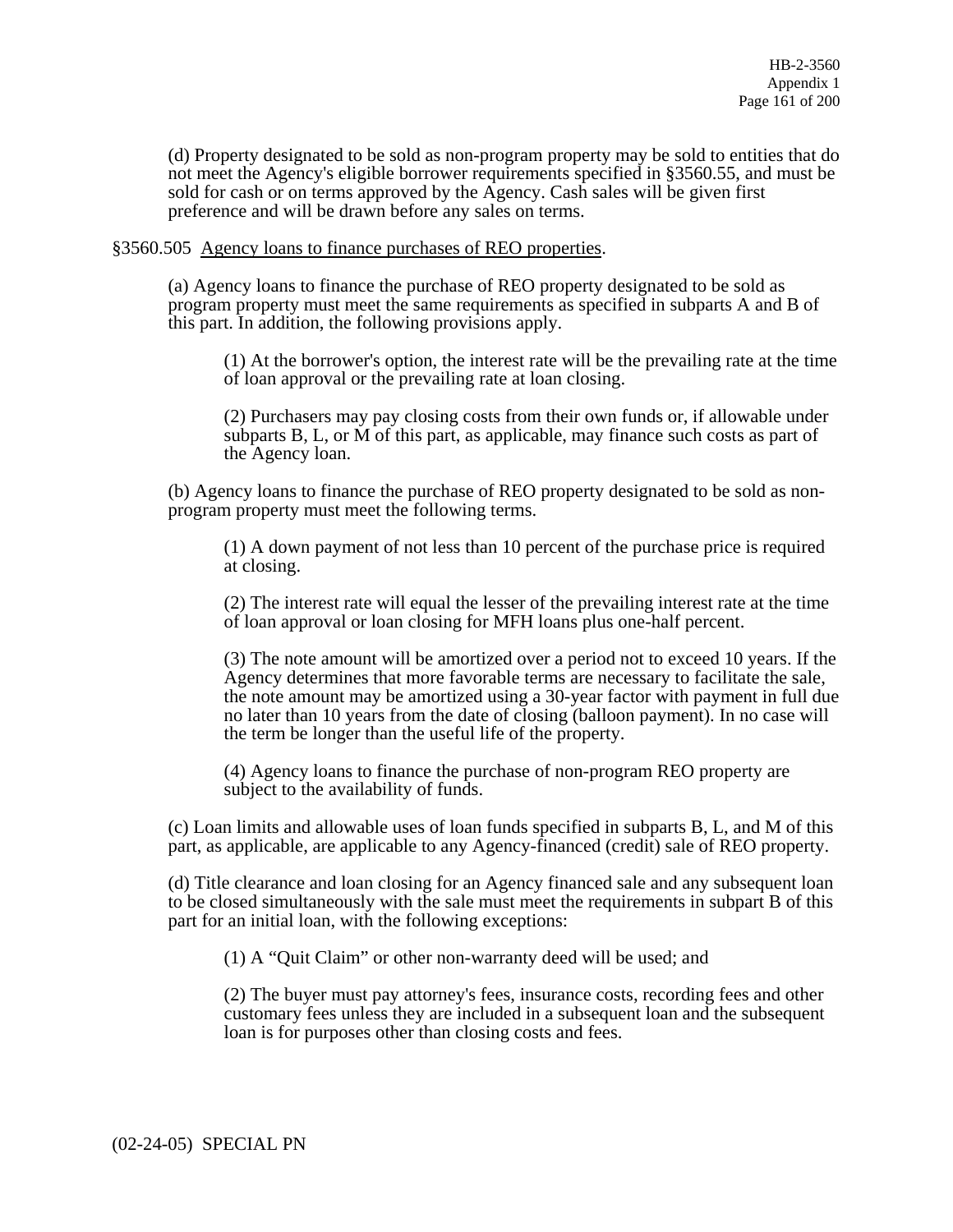(e) After approval of an Agency-financed sale of occupied REO property designated to be sold as program property, but prior to closing, the purchaser must prepare a budget for housing operations in accordance with subpart B of this part. If a rent increase is necessary, procedures specified in subparts E and F of this part for calculating rents, net tenant contributions, and rental assistance will be followed by the borrower.

# §3560.506 Conversion of single family type REO property to MFH use.

 Single family type REO property may be sold for conversion to MFH program use under the following conditions:

(a) The Agency will allow nonprofit organizations, public bodies, or for-profit entities to purchase single family type REO property for conversion to MFH program use. When the Agency finances the sale of single family-type REO property for conversion to rural rental housing program use (i.e., MFH including group homes and homes for the elderly or disabled, farm labor housing, or rural cooperative housing), the sale price will be the lesser of the Federal Government's investment or an amount based on the "as-is" market value of the housing project as determined by an appraisal conducted in accordance with subpart P of this part.

(b) The Agency will only accept written offers to purchase two or more single family type REO properties for conversion to rural rental housing from nonprofit organizations, public bodies, or for-profit entities with a good record of providing housing under the Agency's MFH programs. The single family type properties are not required to be contiguous, however, they must be located in close enough proximity so that management capabilities are not diminished because of distance.

# §§3560.507-3560.549 [Reserved]

# §3560.550 OMB control number.

The information collection requirements contained in this regulation have been approved by the Office of Management and Budget (OMB) and have been assigned OMB control number 0575-0189. Public reporting burden for this collection of information is estimated to vary from 15 minutes to 18 hours per response, including time for reviewing instructions, searching existing data sources, gathering and maintaining the data needed, and completing and reviewing the collection of information. A person is not required to respond to a collection of information unless it displays a currently valid OMB control number.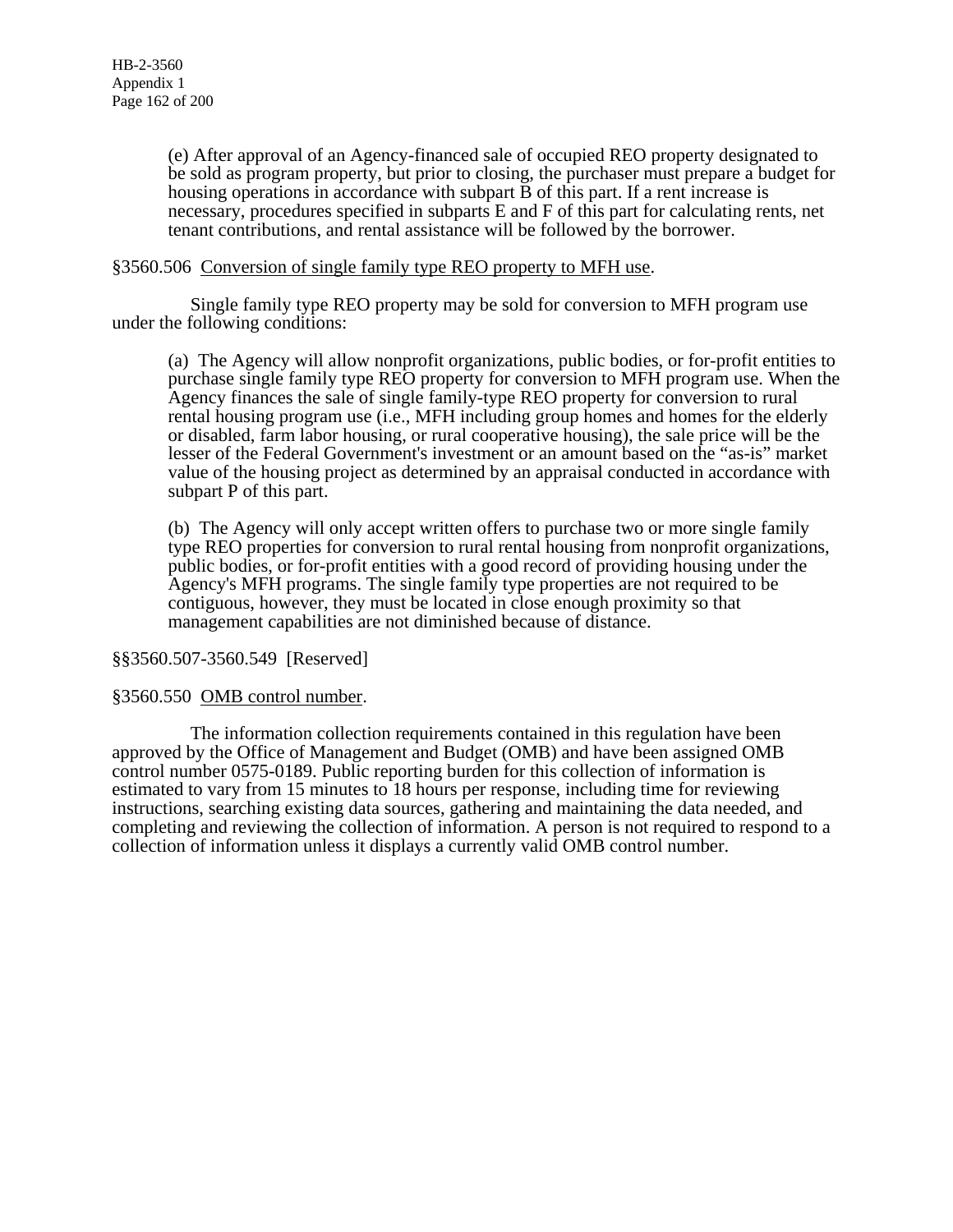Subpart L--Off-Farm Labor Housing

# §3560.551 General.

 This subpart establishes the requirements for making loans and grants for off-farm labor housing and for ongoing operations of this housing. Unless otherwise specified in this subpart, the requirements of subparts A through K, N, O, and P of this part will apply in addition to the requirements in this subpart.

# §3560.552 Program objectives.

(a) In addition to the objectives stated in §3560.52, off-farm labor housing loan and grant funds will be used to increase:

(1) The supply of affordable housing for farm labor; and

(2) The ability of communities to attract farm labor by providing housing which is affordable, decent, safe and sanitary.

(b) Under section 516(i) of the Housing Act of 1949 (42 U.S.C. 1486(i)), the Agency may award technical assistance grants to encourage the development of farm labor housing.

# §3560.553 Loan and grant purposes.

(a) In addition to the purposes stated in §3560.53, off-farm labor housing loan and grant funds may be used to provide facilities for seasonal or temporary residential use with appropriate furnishings and equipment. A temporary residence is a dwelling which is used for occupancy, usually for a short period of time, but is not the legal domicile for the occupant.

(b) The Agency may award technical assistance grants to eligible private and public nonprofit agencies. These grant recipients will, in turn, assist other organizations to obtain loans and grants for the construction of farm labor housing.

(c) Technical assistance services may not be used to reimburse a nonprofit or public body applicant for technical services provided by a nonprofit organization, with housing and/or community development experience, to assist the nonprofit applicant entity in the development and packaging of its loan/grant docket and project. In addition, technical assistance will not be funded by the Agency when an identity of interest exists between the technical assistance provider and the loan or grant applicant.

# §3560.554 Use of funds restrictions.

 Off-farm labor housing loan and grant funds may not be used for any purpose prohibited by §3560.54 except §3560.54(a)(1). Off-farm labor housing may be used to serve migrant farmworkers.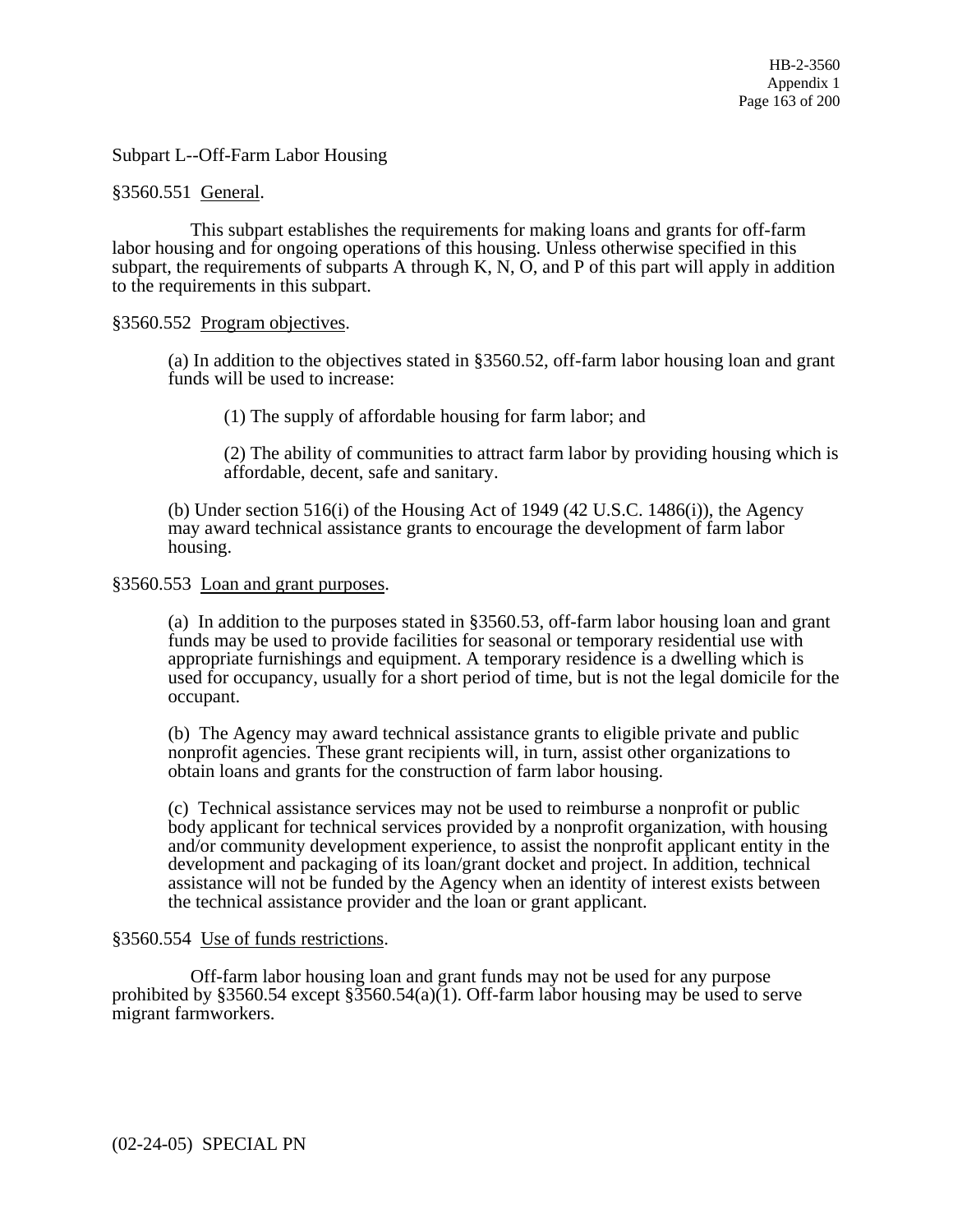# §3560.555 Eligibility requirements for off-farm labor housing loans and grants.

(a) Eligibility for loans. Applicants for off-farm labor housing loans must be:

(1) A broad-based nonprofit organization, a nonprofit organization of farmworkers, a federally recognized Indian tribe, a community organization, or an agency or political subdivision of State or local government, and must meet the requirements of §3560.55, excluding §3560.55(a)(6). A broad-based nonprofit organization is a nonprofit organization that has a membership that reflects a variety of interests in the area where the housing will be located; or

(2) A limited partnership with a non-profit general partner which meets the requirements of §3560.55(d).

(b) Eligibility for grants. To be eligible for off-farm labor housing grants, applicants must:

(1) Meet the requirements in  $\S 3560.555(a)(1)$ ; and

(2) Be able to contribute at least one-tenth of the total farm labor housing development cost from its own or other resources. The applicant's contribution must be available at the time of grant closing. An off-farm labor housing loan financed by RHS may be used to meet this requirement.

(c) Limitation. Limited partnerships eligible under paragraph  $(a)(2)$  of this section are not eligible for farm labor housing grants.

# §3560.556 Application requirements and processing.

 Off-farm loans and grants will be available under a Notice of Funding Availability (NOFA) that will be published in the Federal Register each fiscal year.

# §3560.557 [Reserved]

§3560.558 Site requirements.

 The requirements established in §3560.58 apply to all applications for off-farm labor housing loans and grants except that off-farm labor housing are not limited to rural areas.

# §3560.559 Design and construction requirements.

(a) General. The requirements established in §3560.60 apply to all applications for offfarm labor housing loans and grants except that seasonal off-farm labor housing that will be occupied for eight months or less per year by migrant farmworkers while they are away from their residence, may be constructed in accordance with Exhibit I of 7 CFR part 1924, subpart A.

(b) Additional requirements. In addition to the requirements established in §3560.60, it is encouraged that the design of off-farm labor housing incorporate outdoor shower, boot washing station, and/or hose bibb facilities as necessary to protect the resident and the asset from excess dirt and chemical exposure.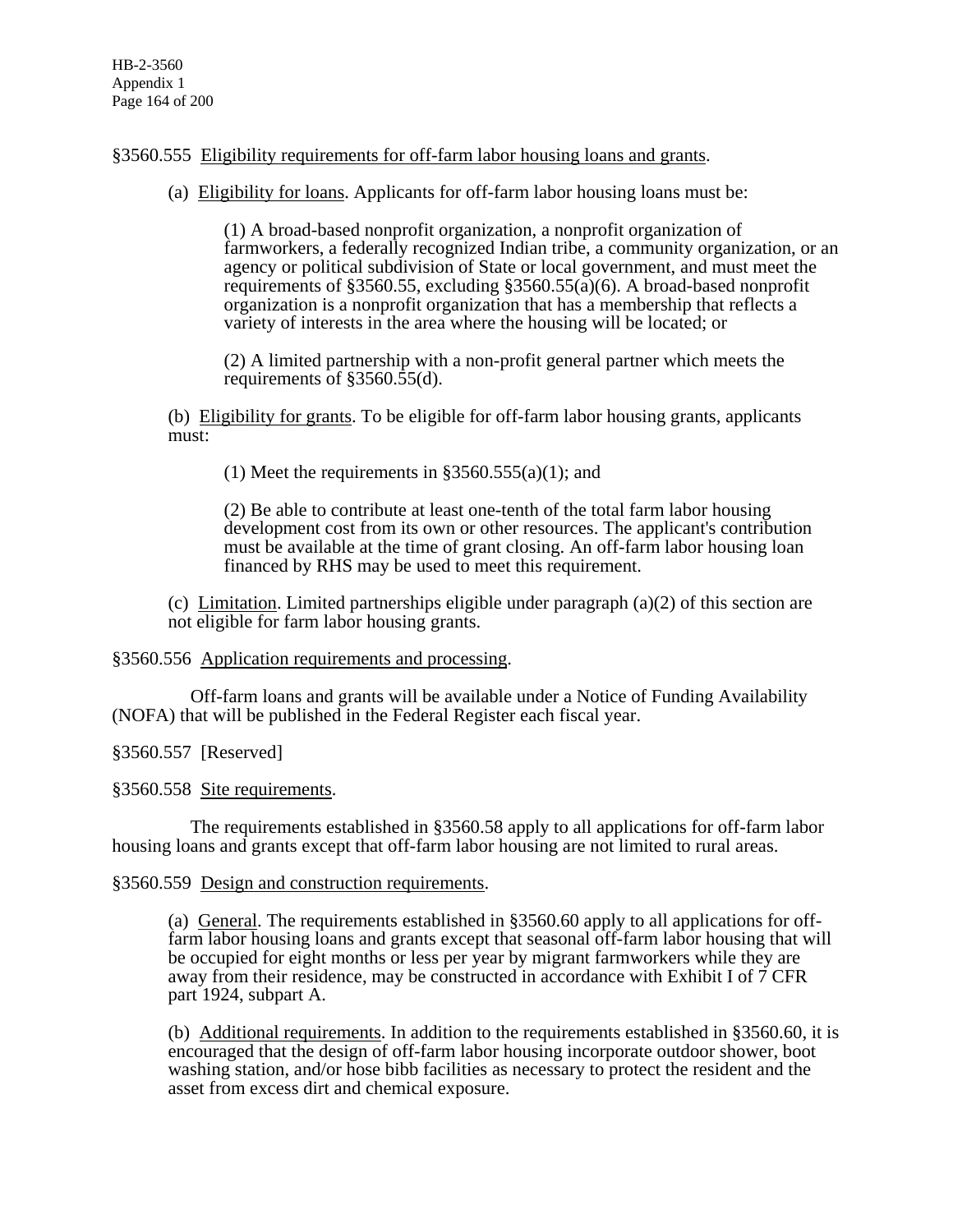(c) Davis-Bacon wage requirements. Construction financed with the assistance of a Section 516 grant will be subject to the provisions of the Davis-Bacon Act (40 U.S.C.  $276(a)-276(a)(7)$ , and the implementing regulations published by the Department of Labor at 29 CFR parts 1, 3, and 5.

# §3560.560 Security.

 The security requirements established in §3560.61 will apply to all applications for off-farm labor housing loans.

# §3560.561 Technical, legal, insurance and other services.

 The requirements established under §3560.62 apply to all applications for off-farm labor housing loans and grants.

# §3560.562 Loan and grant limits.

(a) Determining the security value. The requirements established under §3560.63(a) apply to off-farm labor housing loans.

(b) Maximum amount of loan. The requirements established in  $\S 3560.63(c)(1)$  and (2), regarding borrower equity contribution apply to all applications for off-farm labor housing loans. (For applicants eligible under  $\S 3560.555(a)(2)$ , the amount of Agency financing for the housing will not exceed 95 percent of the total development cost or 95 percent of the security value available for the Agency loan, whichever is lower.) In determining the amount of the loan, the Agency will also review the capacity of the applicant to amortize such loan, considering any rental assistance provided for use in the housing, and any rents anticipated to be paid by farmworkers expected to occupy the housing.

(c) Maximum amount of grant. The amount of any off-farm labor housing grant must not exceed the lesser of:

(1) Ninety percent of the total development cost, or

(2) That portion of the total development cost which exceeds the sum of any amount provided by the applicant from their own resources plus the amount of any loans approved for the applicant, considering the capacity of the applicant to amortize the loan.

# §3560.563 Initial operating capital.

 The requirements for §3560.64 apply to all applications for off-farm labor housing loans and grants.

# §3560.564 Reserve accounts.

 The requirements for §3560.65 apply to all applications for off-farm labor housing loans and grants.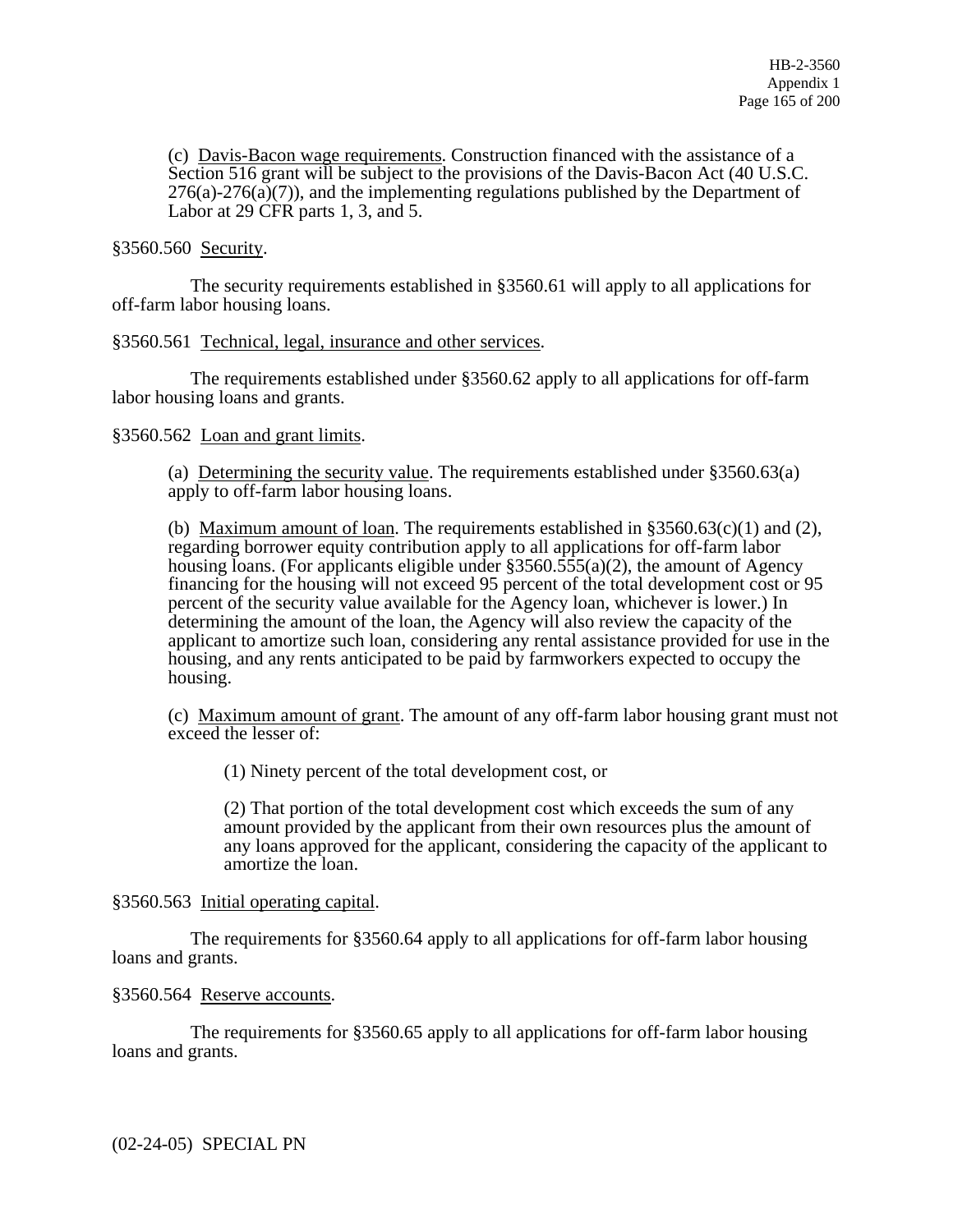# §3560.565 Participation with other funding or financing sources.

 The requirements established in §3560.66 apply to all applications for off-farm labor housing loans and grants, except that the 25 percent requirements stated in paragraph §3560.66(b)(1) may consist of loan and/or grant funds.

# §3560.566 Loan and grant rates and terms.

(a) Amortization period. The loan will be amortized over a period not to exceed 33 years. The amortization schedule will take into account the depreciation of the security and ensure that the loan will be adequately secured.

(b) Interest rate. The effective interest rate will be 1 percent.

(c) Term of grant agreement. The grant agreement will remain in effect for so long as there is a need for farm labor housing..

# §3560.567 Establishing the profit base on initial investment.

 The requirements established under §3560.68 apply to applicants eligible under §3560.555(a)(2) and operating as a limited partnership with a nonprofit general partner.

# §3560.568 Supplemental requirements for seasonal off-farm labor housing.

 For off-farm labor housing operating on a seasonal basis, the management plan must establish specific opening and closing dates. During the off-season, off-farm labor housing may be used as defined in subpart A of this part under short-term lease provisions. Where rents are charged on a per-unit basis and family income qualifies the household for rental assistance, rental assistance may be used.

# §3560.569 Supplemental requirements for manufactured housing.

 The requirements established in §3560.70 apply to all applications for off-farm labor housing loans and grants.

# §3560.570 Construction financing.

 The requirements established in §3560.71 apply to all applications involving off-farm labor housing loans and grants. In addition, the following requirements apply.

(a) Equity contributions being made by a borrower or grantee must be contributed and disbursed prior to any disbursement of interim loan funds and any loan or grant funds from the Agency.

(b) If the Agency is providing both loan and grant funds, loan funds must be fully released and expended prior to the release of grant funds by the Agency.

(c) If construction is financed with a Labor Housing grant, it is subject to the provisions of the Davis-Bacon Act (published in the Department of Labor regulations 29 CFR parts 1, 2, and 5).

# §3560.571 Loan and grant closing.

 The requirements established in §3560.72 apply to all applications for off-farm labor housing loans and grants. In addition, the following requirements apply.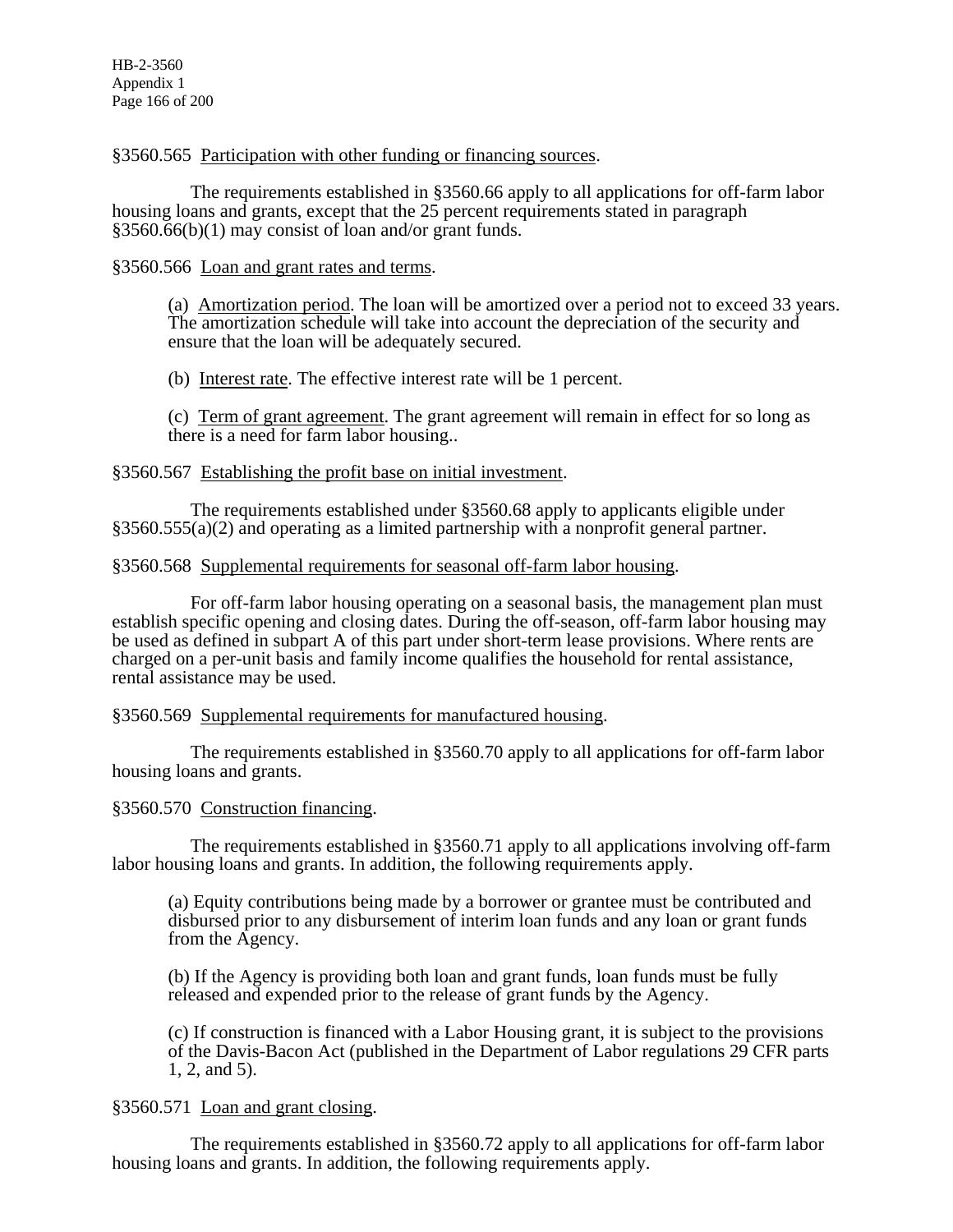(a) A nonprofit organization will have its Board of Directors adopt an Agency-approved loan and/or grant resolution, which is required as part of the loan docket before loan and/or grant approval. All other loan applicants will execute an Agency-approved loan agreement.

(b) For grants, an Agency approved grant agreement, must be executed by the applicant on the date of grant closing.

(c) The obligations incurred by the applicant, as a condition of accepting the grant, will be in accordance with the off-farm labor housing grant agreement.

(d) Off-farm labor housing loans used to build or acquire new units made pursuant to a contract entered into on or after the effective date of this regulation, will be subject to the restrictive-use provision stated in  $\S 3560.72(a)(2)(ii)$ . All other off-farm labor housing loans are subject to the restrictive-use provisions contained in their loan documents and as outlined in subpart N of this regulation. Such restrictions must be included in the mortgage and deed of trust.

# §3560.572 Subsequent loans.

 The requirements established in §3560.73 will apply to all applications for subsequent off-farm labor housing loans.

#### §3560.573 Rental assistance.

(a) Rental assistance may be provided to income eligible tenants living in off-farm labor housing in accordance with subpart F of this part. The requirements established in §3560.252 apply to all tenants receiving rental assistance.

(b) For dormitory style facilities operating on a per bed basis, rental assistance will be made available to the housing on a per unit basis, but may be pro-rated to tenants on a per bed basis. However, total rent charged for a unit must not exceed conventional rent for comparable units in the area or a similar area and per bed rents must be comparable to per bed rents in the market.

# §3560.574 Operating assistance.

 Operating assistance may be used in lieu of tenant-specific rental assistance in offfarm labor housing projects financed under section 514 or section 516(i) of the Housing Act of 1949 (U.S.C. 1486(i)) that serve migrant farmworkers. Owners of eligible projects may choose tenant-specific rental assistance as described in §3560.573 or operating assistance, or a combination of both, however, any tenant or unit assisted under this section may not receive rental assistance under §3560.572. The objective of this program is to provide assistance toward the cost of operating the project so that rents may be set at rates that are affordable to very low and low-income migrant farmworkers.

(a) Project eligibility requirements. To be eligible for the operating assistance program, projects must be:

(1) Off-farm labor housing projects financed under section 514 or section 516 with units that are for migrant farmworkers. Housing units for year-round farmworker households are ineligible; and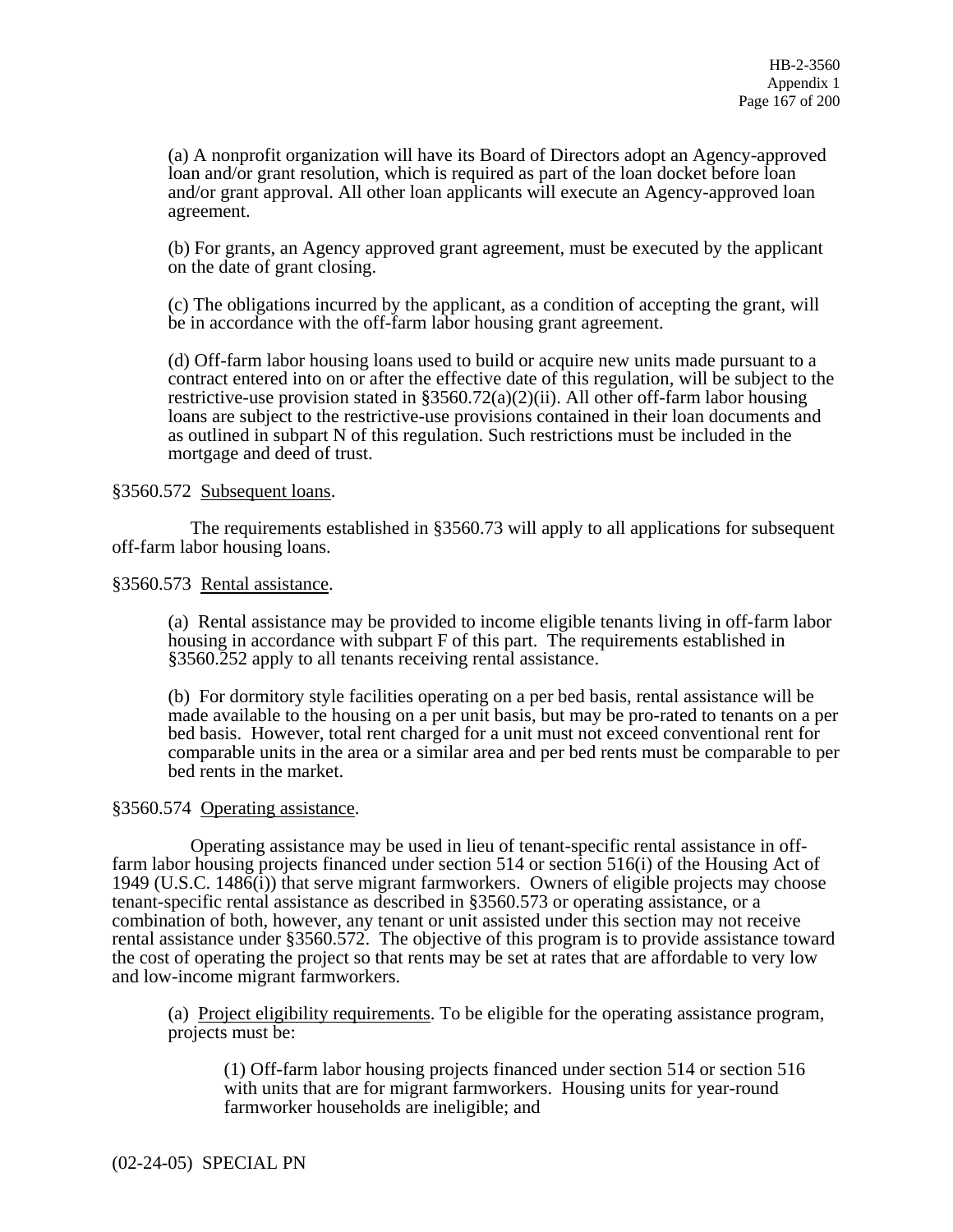(2) Eligible for the Agency's rental assistance program as defined in §3560.573.

(b) Operating assistance limits. The amount of operating assistance requested by the owner must be based on the project's actual income and expenses and must be approved by the Agency. In the case of a mixed project, the amount of operating assistance must be based on the portion of actual income and expenses that are attributable to the units that are for migrant farmworkers. In no instance may the annual amount of operating assistance exceed 90 percent of the annual operating costs that are attributable to the migrant units.

# (c) Owner responsibilities.

(1) Requesting for operating assistance program. Owners of off-farm labor housing projects with units for migrant farmworkers may request operating assistance by submitting a request to the Agency, which must include a budget. The budget must include:

(i) Estimated operating costs for the migrant units, including authorized expenditures such as reserve deposits;

(ii) Proposed rental rates for the migrant units to generate sufficient funds for operating costs of those units, taking into consideration all other sources of project income; and

(iii) Estimated rental income from tenants, based on a tenant contribution of 30 percent of the average adjusted monthly income of migrant farmworker households in the area.

(2) Requesting operating assistance payments. Each month, the owner will submit a request for operating assistance to the Agency.

(3) Verifying tenant income eligibility. Owners are responsible for verifying tenant income eligibility. Only very low or low-income households are eligible for the operating assistance rents. Households with incomes above the lowincome limits must pay the full rent.

(4) Reporting requirements.

(i) Owners will complete and submit to the Agency tenant certifications to document tenant income and eligibility.

(ii) Owners will complete and submit monthly to the Agency a project worksheet for operating assistance.

(iii) Owners must submit an annual planning budget to the Agency prior to the project's fiscal year.

# §3560.575 Rental structure and changes.

 Off-farm labor housing is subject to the tenant contribution and rental unit rent requirements for Plan II housing established under subpart E of this part, except where seasonal housing will be occupied for less than a 3-month period. In such instances the best available and practical income verification methods may be used with prior approval of the Agency.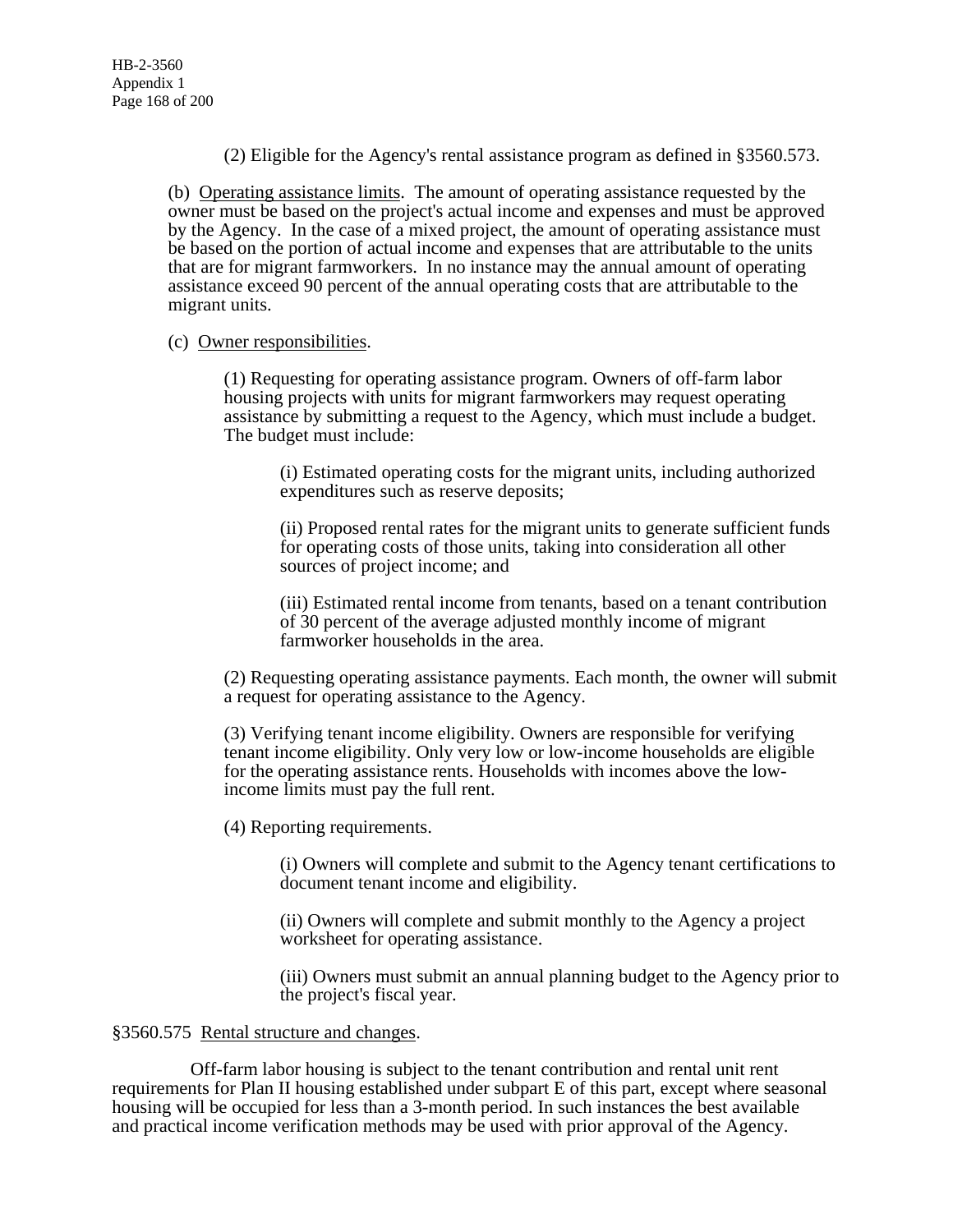#### §3560.576 Occupancy restrictions.

(a) Restrictions on conditions of occupancy.

(1) No borrower or grantee will be permitted to require that an occupant work on any particular farm or for any particular owner or interest as a condition of occupancy of the housing.

(2) Tenant selection should be in accordance with the loan agreement, subpart D of this part and §3560.577.

(3) No borrower or grantee will discriminate, or permit discrimination by any agent, lessee, or other operator in the use or occupancy of the housing or related facilities because of race, color, religion, sex, age, disability, familial status, or national origin.

(b) Eligible households. To be eligible for occupancy in off-farm labor housing, households must meet the following requirements.

(1) Occupational. An eligible household must include a domestic tenant or cotenant farm laborer, a retired domestic farm laborer, or a disabled domestic farm laborer.

(2) Income. The household must meet the definition of income eligible as established in §3560.152 and the tenant or co-tenant must receive a substantial portion of income from farm labor employment. To determine if a substantial portion of income is from farm labor employment, the following measures will be used.

(i) For housing rented to farm laborers and owned by public bodies, public or private nonprofit organizations, and limited partnerships when charging rent.

(A) Actual dollars earned from farm labor by domestic farm laborers other than migrant farmworkers must equal at least 65 percent of the annual income limits indicated for the Standard Federal regions as published by the Agency for their particular region of the country. For migrant farmworkers living in seasonal housing the actual dollars earned from farm labor by a domestic farm laborer must equal at least 50 percent of annual income limits indicated for the Standard Federal regions, as published by the Agency.

(B) An alternate measure for determining substantial portion of income when actual earnings are not available may be the duration of time a farm laborer worked on a farm or other farming enterprise as a domestic farmworker during the preceding 12 months. In order to be considered as substantial the farm laborer must have worked at least 110 whole days in farm work. For purposes of this section one whole day is the equivalent of at least 7 hours. When using a period of more than 1 year, a yearly average must amount to at least 110 days per year.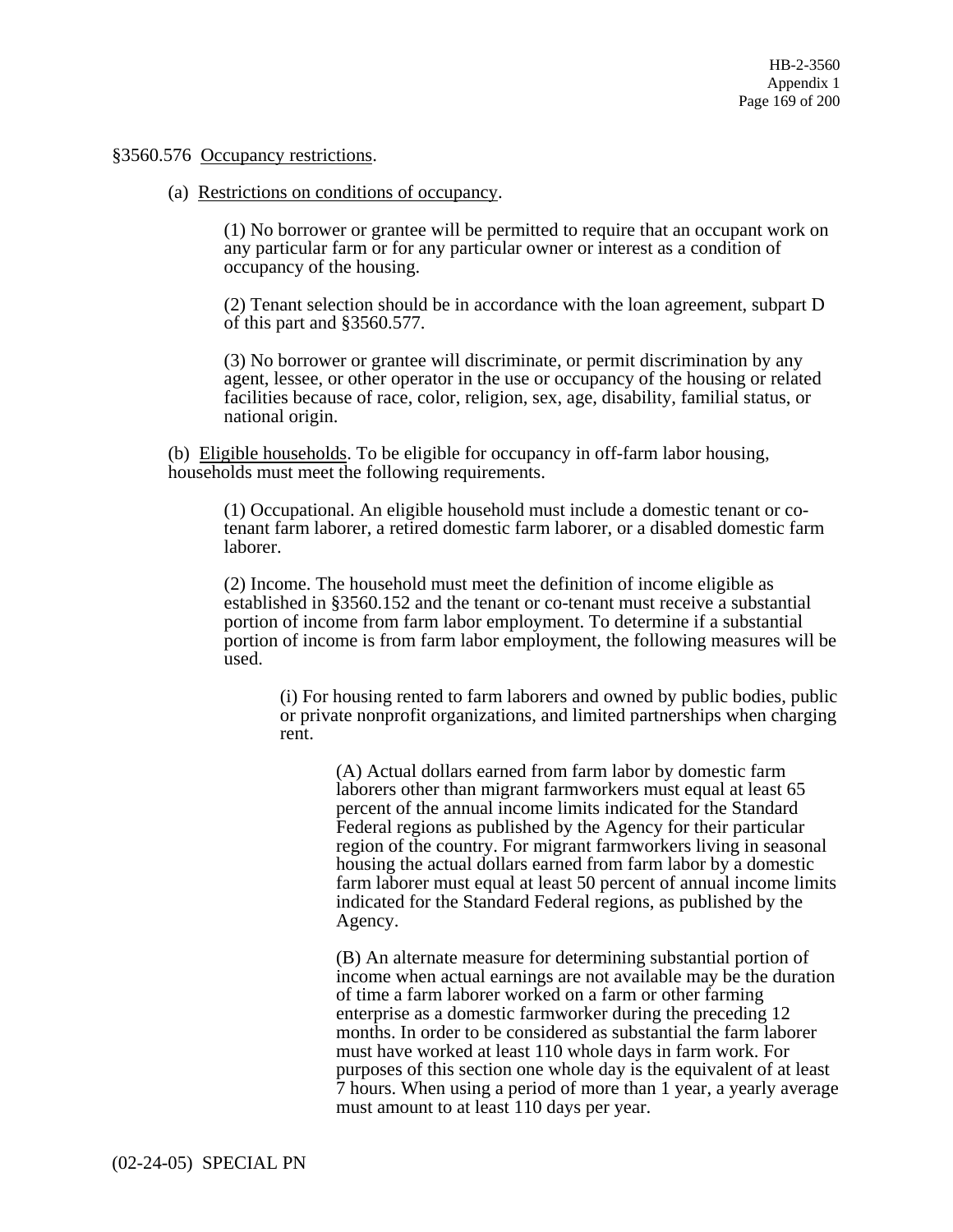(ii) For housing owned by a farmer, family-farm partnership, family-farm corporation, or an association of farmers which was initially provided on a non-rental basis, a substantial portion of income is earned when housing is provided by the owner as part of employment compensation for farm labor.

(iii) When a natural disaster has occurred, such as a drought, flood, freeze, etc., figures for the 12 months preceding such disaster will be used to determine substantial portion of income under paragraph (b)(2) of this section.

(iv) The tenant who qualifies as a domestic farm laborer residing in a property with a nonrestrictive farm labor clause in the mortgage covenants must not have adjusted income which exceeds the moderate income limit for the appropriate household size and appropriate geographical area.

(3) Occupancy. The household must remain in compliance with the borrower's occupancy policy as established in §3560.155.

(c) Tenant eligibility requirements for operating assistance rents. To be eligible for operating assistance rents, tenants must meet the rental assistance eligibility requirements described in §3560.573 and in §3560.252.

(d) Ineligible tenants. Tenants who, at any time, fail to meet all the requirements in paragraph (b) of this section will be deemed ineligible for occupancy in off-farm labor housing. Ineligible tenants in off-farm labor housing will be addressed in accordance with the requirements of §3560.158.

(e) Non-farm laborer tenants. When there is a diminished need for housing for persons or families in the above categories, units in off-farm labor housing complexes may be made available to persons or families eligible for occupancy under §3560.152. Eligible tenants under this section may occupy the labor housing until such time the units are again needed by persons or families eligible under paragraph (b) of this section. As the basis for Agency approval or disapproval of the borrower's determination of diminished need, the borrower must submit a current analysis of need and demand to the Agency, identical to the market analysis that is required of loan applicants in the loan origination process. The borrower's determination and the State Director's recommendation should be forwarded to the National Office for concurrence. The procedures specified in §3560.158 shall be followed when tenants are required to vacate housing to allow for occupancy by persons eligible under paragraph (b) of this section.

# §3560.577 Tenant priorities for labor housing.

 Tenant occupancy in off-farm labor housing is based on eligible farm labor certified through the income certification process required by §3560.152 and is prioritized in the following order.

(a) First priority is to be given to eligible active farm laborer households with first priority going to very low-income households, next priority to low-income households, and last to moderate-income households.

(b) Second priority is given to retired domestic farm laborer households and disabled domestic farm laborer households who were active in the local farm labor market area at the time of retiring or becoming disabled. Occupancy priority will be given in accordance with paragraph  $(a)$  of this section.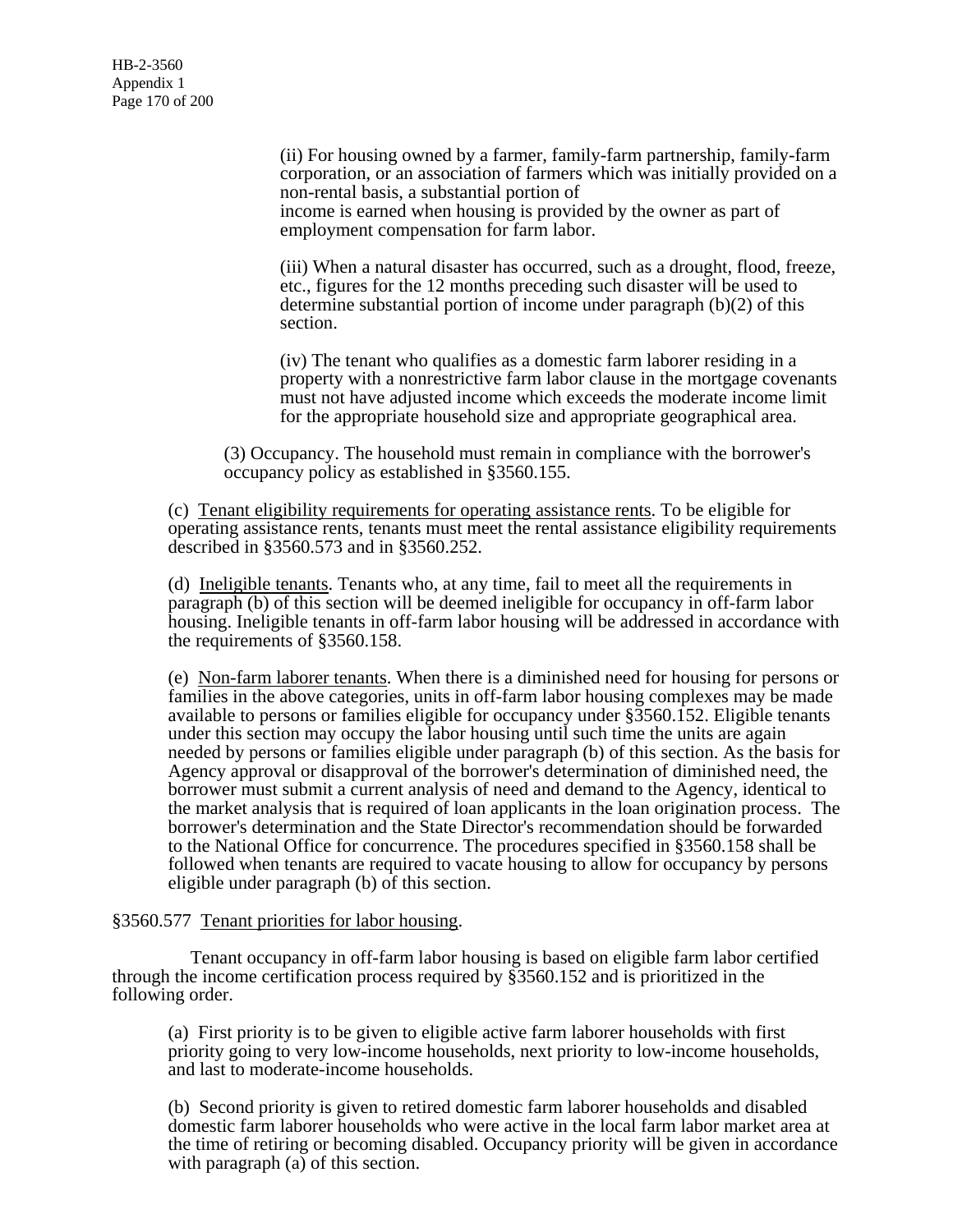(c) Third priority is to be given to retired domestic farm laborer households and disabled domestic farm laborer households who were not active in the local farm labor market at the time of retiring or becoming disabled. Occupancy priority will be given in accordance with paragraph  $(a)$  of this section.

# §3560.578 Financial management of labor housing.

 The requirements established in subpart G of this part will apply to all off-farm labor housing.

# §3560.579 Servicing off-farm labor housing.

 The requirements established in subparts I and J of this part will apply to all off-farm labor housing. Servicing according to subparts I and J of this part shall apply throughout the term of the loan or grant, whichever is longer.

§§3560.580-3560.599 [Reserved]

# §3560.600 OMB control number.

 The information collection requirements contained in this regulation have been approved by the Office of Management and Budget (OMB) and have been assigned OMB control number 0575-0189. Public reporting burden for this collection of information is estimated to vary from 15 minutes to 18 hours per response, including time for reviewing instructions, searching existing data sources, gathering and maintaining the data needed, and completing and reviewing the collection of information. A person is not required to respond to a collection of information unless it displays a currently valid OMB control number.

# Subpart M--On-Farm Labor Housing

# §3560.601 General.

 This subpart contains the requirements for making loans for on-farm labor housing and for ongoing operation and management of on-farm labor housing. Unless otherwise specified in this subpart, the requirements of subparts A through K, N, O, and P of this part will apply in addition to requirements given in this subpart.

# §3560.602 Program objectives.

 In addition to the objectives stated in §3560.52, on-farm labor housing funds will be used to increase:

(a) The supply of affordable housing for farm labor; and

(b) The ability of the farmer to provide affordable, decent, safe and sanitary housing for farm workers.

# §3560.603 Loan purposes.

 On-farm labor housing loans may be made only for the purposes established in §3560.553. Grants are not available for on-farm labor housing.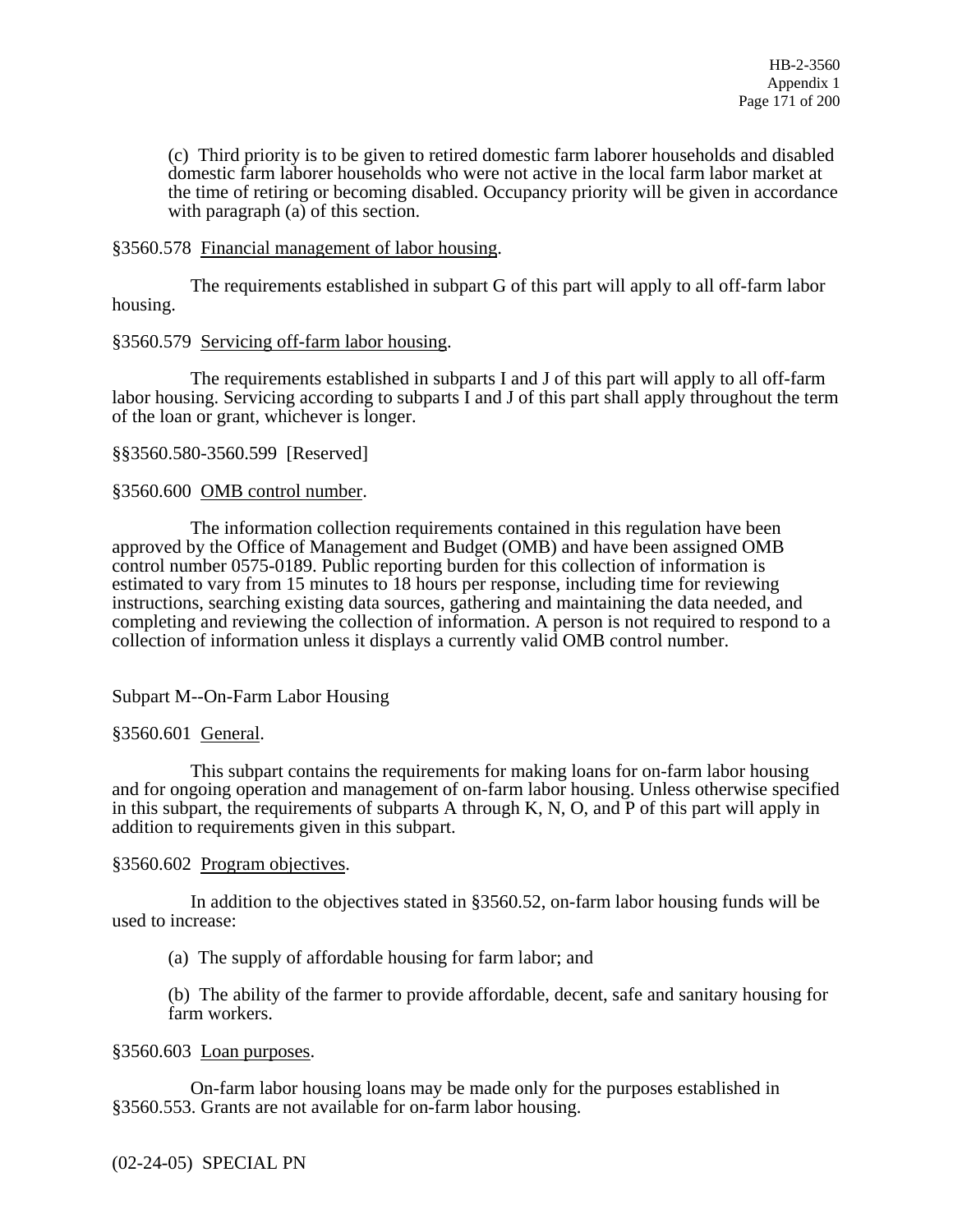HB-2-3560 Appendix 1 Page 172 of 200

#### §3560.604 Restrictions on use of funds.

 On-farm labor housing loans may not be used for any purpose prohibited by §3560.54 except §3560.54(a)(1). On-farm labor housing may be used to serve migrant workers. In addition, on-farm labor housing loan funds may not be used to provide housing for members of the immediate family of the applicant when the applicant is an individual farm owner, family farm corporation, family farm partnership, or a member of an association of farmers. Immediate family includes mother, father, brothers, sisters, sons, and daughters of the applicant and spouse.

#### §3560.605 Eligibility requirements.

(a) To be eligible for an on-farm labor housing loan, the applicant must meet the requirements of §3560.55(a) with the exception of §3560.55(a)(1), (5), and (6) and the following requirements.

(1) The applicant must be a farm owner, family farm partnership, family farm corporation, or an association of farmers engaged in agricultural or aquacultural farming operations whose farming operations demonstrate a need for on-farm labor housing and who will own the housing and operate it on a nonprofit basis.

(2) The applicant must agree to use the labor housing to engage in the farming operations of the individual farm owner applicant, or in the farming operations of its members if it is a family farm corporation or partnership, or an association of farmers.

(3) The applicant must, as determined by the Agency, be unable to provide the necessary housing from the applicant's own resources and be unable to obtain credit from any other source upon terms and conditions which the applicant could reasonably be expected to fulfill. If the applicant is an association of farmers or family farm corporation or partnership, the individual members, individually and jointly, must be unable to provide the necessary housing by utilizing their own resources and be unable, by pledging their personal liability, to obtain other credit that would enable them to provide housing for farm workers at rental rates they can afford to pay. The individual resources of family farm corporation or partnership members with less than a 10 percent corporate or partnership interest should not be considered when determining if the applicant can obtain credit elsewhere.

(b) The Agency may make an exception to the requirement that an individual farm owner, family farm corporation, family farm partnership or an association of farmers be unable to obtain the necessary credit elsewhere when all of the following conditions exist:

(1) There is a housing need in the area for domestic farmworkers who are migrants and the applicant will provide such housing; and

(2) There are no qualified state or political subdivisions or public or private nonprofit organizations available, or likely to become available within 12 months of the application, that are willing and able to provide the housing.

(c) When an applicant is determined eligible under paragraph (b) of this section, the interest rate for such loans will be determined in accordance with 7 CFR part 1810, subpart A.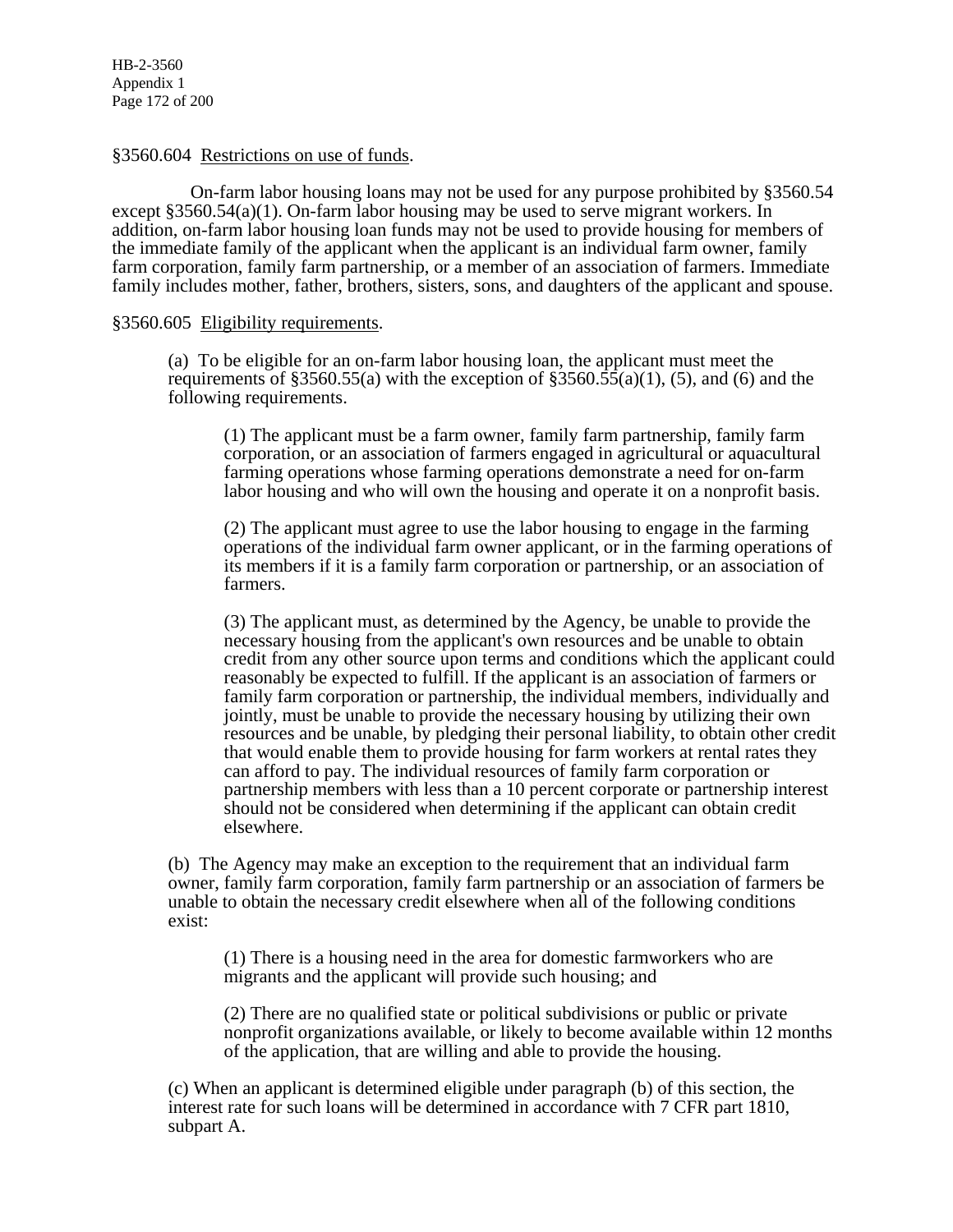(d) On-farm labor housing that consists of buildings with less than three units is not subject to the requirement that five percent of the units be constructed as fully accessible units, as described in §3560.60(d).

#### §3560.606 Application requirements and processing.

(a) On-farm labor housing loan applications will be processed according to 7 CFR part 1940, subpart L. Applicants must submit an application in an Agency-approved format that adequately documents the need for the housing and the eligibility of the applicant.

(b) The applicant must certify that the farm workers for which the housing is intended are or will be involved in the applicant's agricultural or aquacultural farming operations.

(c) The applicant must certify that housing operations will be conducted in a non-profit manner such that income from the housing does not exceed eligible expenses associated with the housing. Eligible expenditures for the housing include, but are not limited to housing repairs and upkeep, payment of installments on the loan, taxes, insurance and reserves and other essential uses needed for success of the operations.

#### §3560.607 [Reserved]

#### §3560.608 Site and construction requirements.

(a) General. Cost and development standards for on-farm labor housing will be consistent with the requirements, standards, and cost limits specified in subpart B of this part, if the housing is a multi-family housing type structure, or consistent with section 502 of the Housing Act of 1949, if the housing is a single family type structure.

(b) Permanent units. On-farm labor housing occupied for 8 months or more of the year will be required to meet the following requirements.

(1) Housing may be multi-family or single family in type and may be located on the farm away from farm service buildings, or in the nearby community. Singlefamily type housing is defined as an individual or a group of individual single family detached dwelling units. All sites and housing shall be planned and constructed in accordance with 7 CFR part 1924, subparts A and C.

(2) Sites must be accessible from a public road, when feasible.

(c) Seasonal units. On-farm labor housing occupied for less than 8 months of the year will be considered seasonal housing. Such housing must meet the following requirements.

(1) Housing designed for seasonal occupancy may be either single family or multi-family.

(2) Seasonal housing may be constructed in accordance with exhibit I of 7 CFR part 1924, subpart A. If constructed in accordance with exhibit I, the housing must be suitable to allow for conversion to full-year occupancy if the need for migrant farmworkers in the area declines.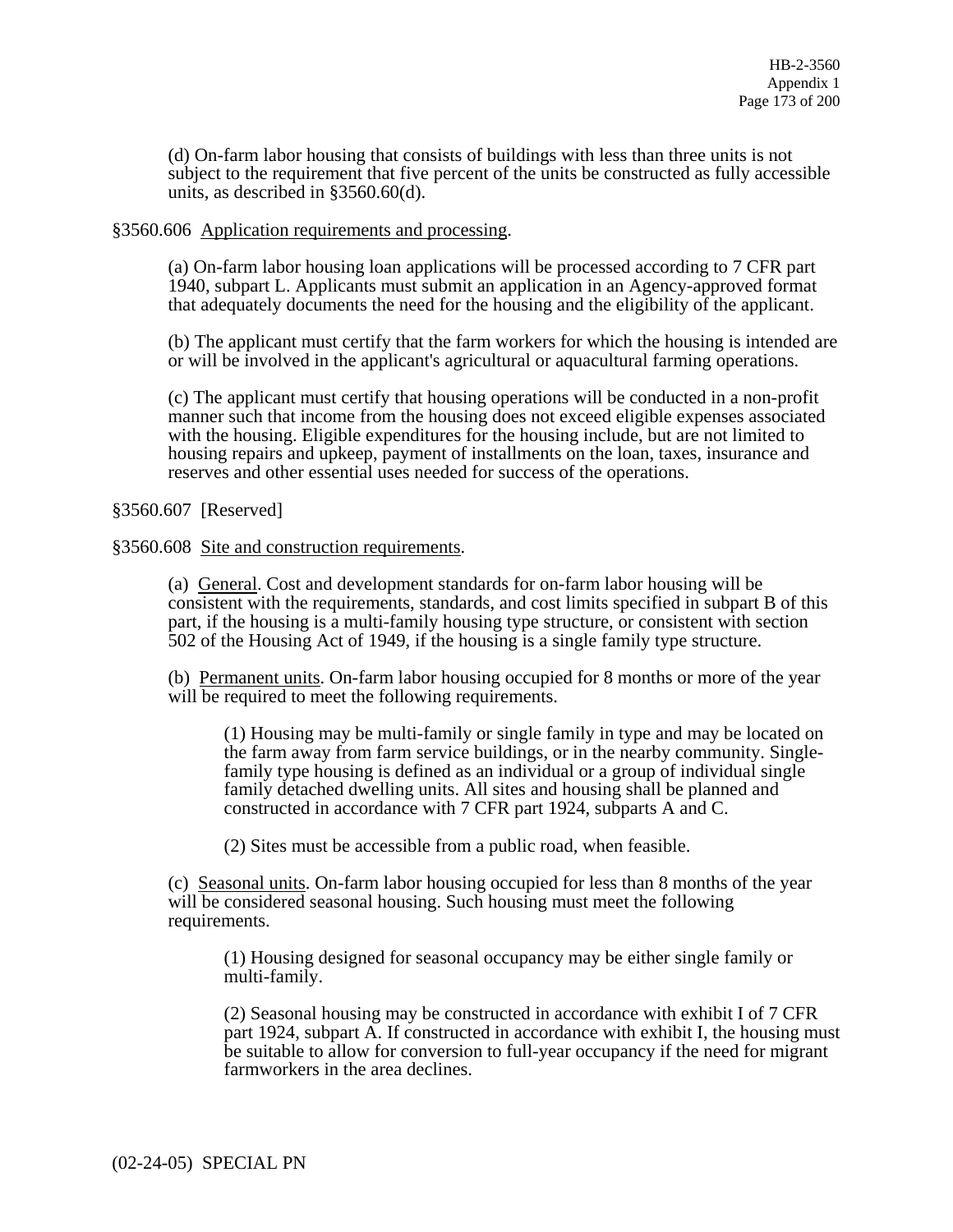(d) Accessibility. On-farm labor housing that consists of buildings with less than three units, need not meet the requirement that five percent of the units be constructed as fully accessible units, as described in §3560.60(d). This does not, however, eliminate any other accessibility requirements.

#### §3560.609 [Reserved]

#### §3560.610 Security.

(a) Security instruments must meet the requirements established under §3560.560.

(b) When feasible, the on-farm labor housing will be located on a tract of land that is surveyed such that, for security purposes, it is considered separate and distinct from the farm. The security for the loan must include a lien on the tract of land where the on-farm labor housing is located and the security must have adequate value to protect the Federal government's interest. The Agency will seek a first or parity lien position on Agencyfinanced property in all instances, however, the Agency may accept a junior lien position if the Federal government's interests are adequately secured.

(c) The Agency will determine the value of the security for the loan in accordance with 7 CFR part 1922, subpart B if the farm is used as security or in accordance with section 502 of the Housing Act of 1949, if only the on-farm labor housing and related land is used for security.

(d) If necessary to provide adequate security for the loan, the Agency may require that any household furnishings purchased with loan funds also be secured.

(e) Personal liability and recourse will be required of all borrowers, including the individual members, stockholders or partners of an association of farmers, family farm corporations or partnerships, respectively.

#### §3560.611 Technical, legal, insurance and other services.

 When technical, legal, insurance, or services are required for development of on-farm labor housing, applicants must comply with the applicable requirements of §3560.62. Regarding insurance coverage, the requirements of  $\S 3560.62(d)$  apply to on-farm labor housing.

# §3560.612 Loan limits.

 The maximum loan amount will be 100 percent of the allowable total development costs of on-farm labor housing and related facilities subject to §§3560.603, 3560.604 and 3560.608.

# §3560.613 [Reserved]

#### §3560.614 Reserve accounts.

 When on-farm labor housing operations include 12 or more units, the Agency will require such properties to comply with the reserve account requirements in §3560.65.

#### §3560.615 Participation with other funding sources.

 The Agency encourages the use of other funding sources in conjunction with on-farm labor housing loans. Use of such financing in conjunction with an on-farm labor housing loan is subject to the approval of the Agency and must comply with the requirements of §3560.66.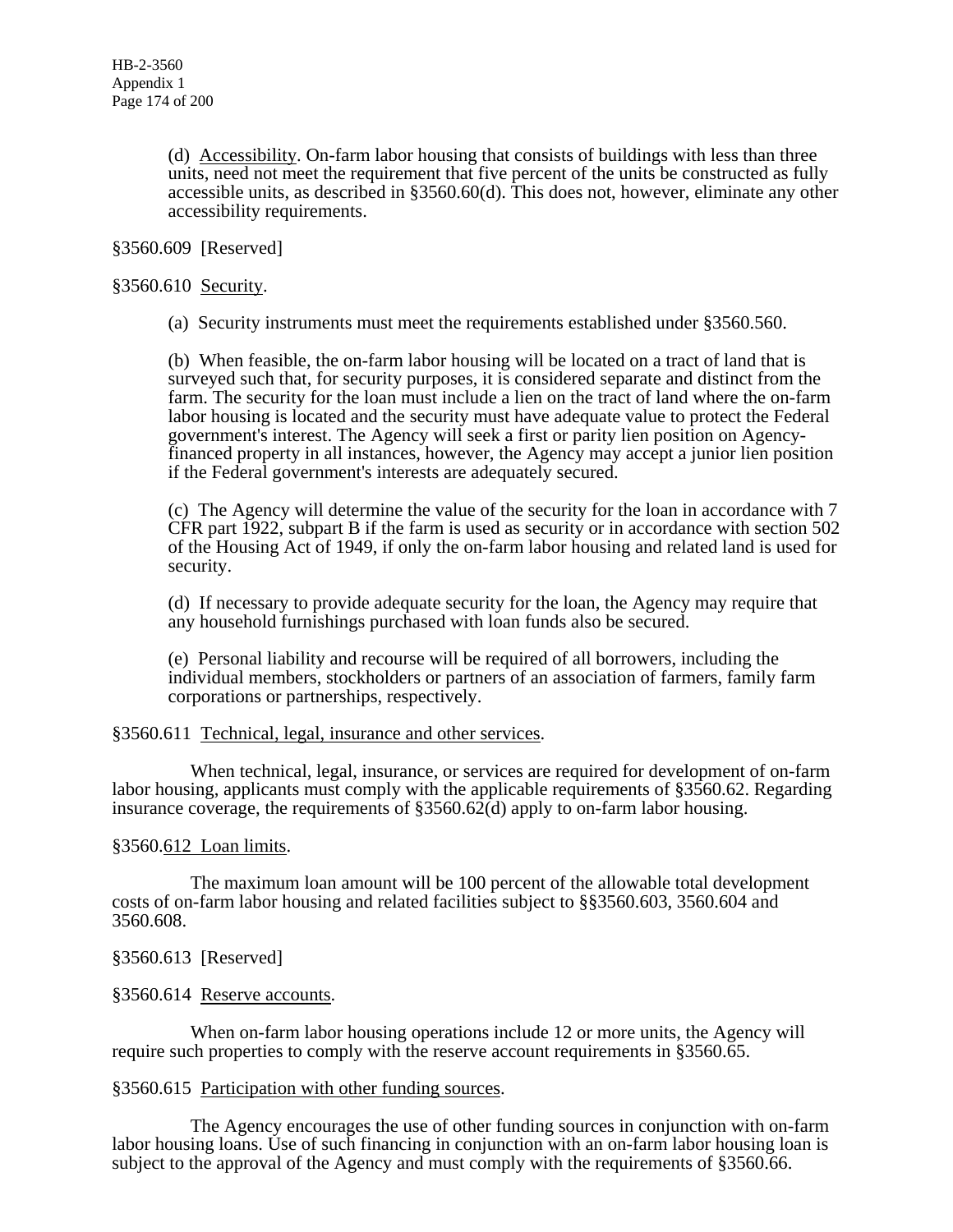# §3560.616 Rates and terms.

(a) The interest rate for on-farm labor housing loans will be 1 percent.

(b) The term of the on-farm labor housing loan will not exceed 33 years.

(c) Loan amortization for on-farm labor housing may be on a monthly or an annual basis.

# §3560.617 [Reserved]

# §3560.618 Supplemental requirements for on-farm labor housing.

 The management plan for on-farm labor housing operated on a seasonal basis must have specific opening and closing dates. During the off-season, on-farm labor housing may be used under short-term lease provisions.

# §3560.619 Supplemental requirements for manufactured housing.

 On-farm labor housing loan funds used for manufactured housing must comply with §3560.70. Manufactured housing located on-farm may consist of individual units.

# §3560.620 Construction financing.

 The requirements established in §3560.71 apply to all applications involving on-farm labor housing loans.

# §3560.621 Loan closing.

 Applicants for on-farm labor housing loans must execute an Agency-approved loan agreement. In addition, if determined appropriate by the Agency, on-farm labor housing loans made on or after the effective date of this regulation may be subject to the restrictive-use provisions as stated in  $\S 3560.72(a)(2)(ii)$ . All other on-farm labor housing loans are subject to the restrictive-use provisions contained in their loan documents and as outlined in subpart N of this regulation.

# §3560.622 Subsequent loans.

 The requirements established in §3560.572 apply to all applications for on-farm labor housing subsequent loans.

# §3560.623 Housing management and operations.

Borrowers with on-farm labor housing loans must:

(a) Develop and submit to the Agency a management plan in a format specified by the Agency. At a minimum, the management plan will detail the borrower's operational and occupancy policies, how the borrower will deal with resident complaints, and how repairs will be completed; and

(b) Maintain a lease or employment contract with each tenant specifying employment with the borrower as a condition for continued occupancy.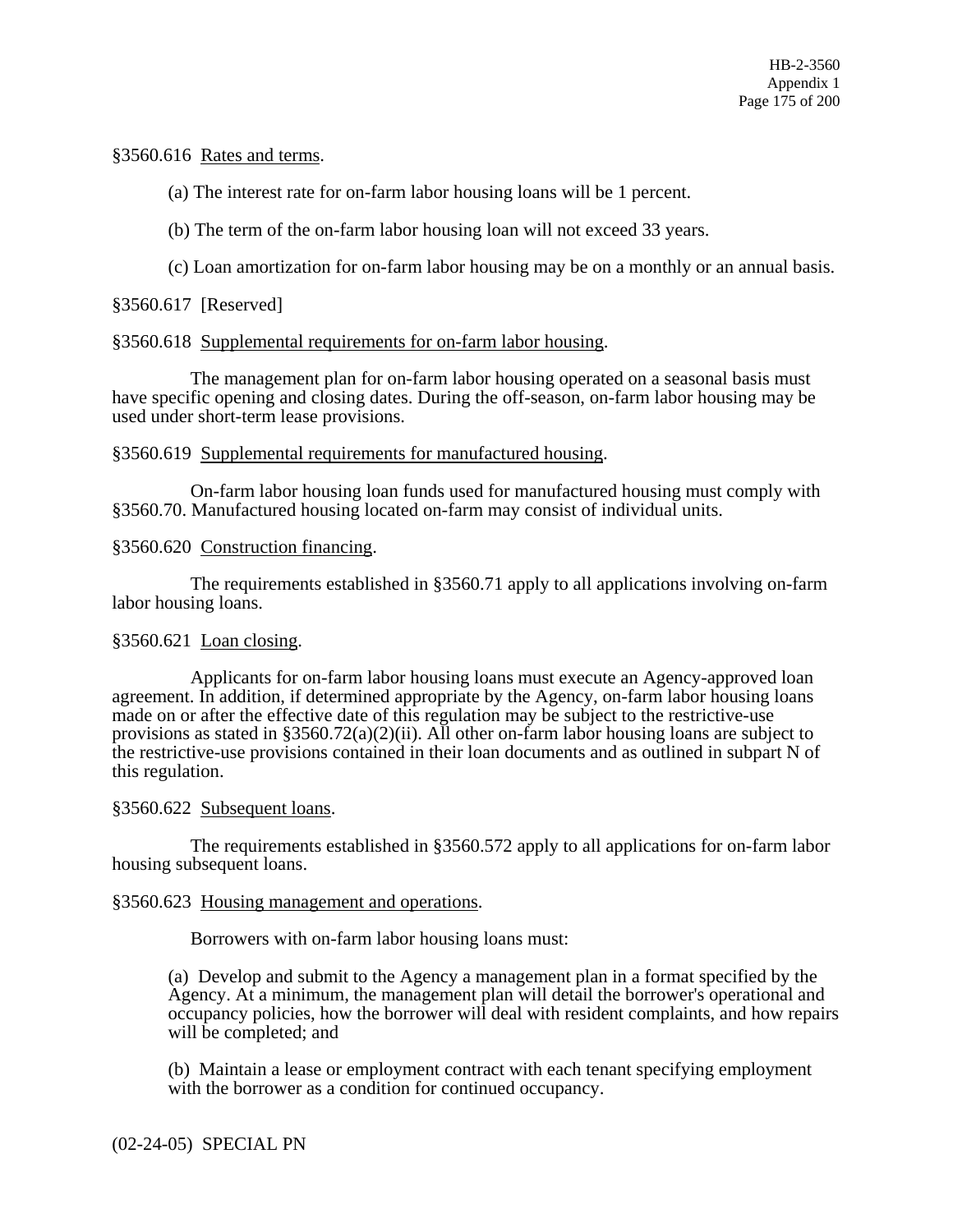# §3560.624 Occupancy restrictions.

(a) The immediate relatives of the borrowers are ineligible occupants for on-farm labor housing.

(b) Occupants must meet the definition of a domestic farm laborer, as defined in §3560.11.

(c) Occupancy of on-farm labor housing is restricted to employees of the borrower unless otherwise approved by the Agency.

(d) With prior written permission of the Agency, on-farm labor housing may be occupied by ineligible tenants on a short-term basis. The permission of the Agency must also be for a limited duration.

# §3560.625 Maintaining the physical asset.

On-farm labor housing must meet state and local building and occupancy codes.

# §3560.626 Affirmative Fair Housing Marketing Plan.

On-farm labor housing must meet the requirements of §3560.104.

# §3560.627 Response to resident complaints.

 The management plan submitted in accordance with §3560.623 (a) will include a provision for dealing with resident complaints.

# §3560.628 Establishing and modifying rental charges.

 If it becomes necessary to establish or modify a shelter cost, the borrower must obtain Agency approval as specified in subpart E of this part.

# §3560.629 Security deposits.

 Borrowers that require security deposits to be paid by the tenants will be required to comply with the requirements of §3560.204.

# §3560.630 Financial management.

 Financial information must be submitted in an Agency-approved format and will show operation of the housing in a nonprofit manner.

# §3560.631 Agency monitoring.

 A compliance review and physical inspection will be conducted by the Agency at least once every 3 years. The purpose of this review will be to inspect:

(a) Tenant eligibility documentation;

(b) Financial information on the operation and management of the labor housing, including relevant borrower financial materials;

(c) Payment of taxes, insurance and hazard insurance;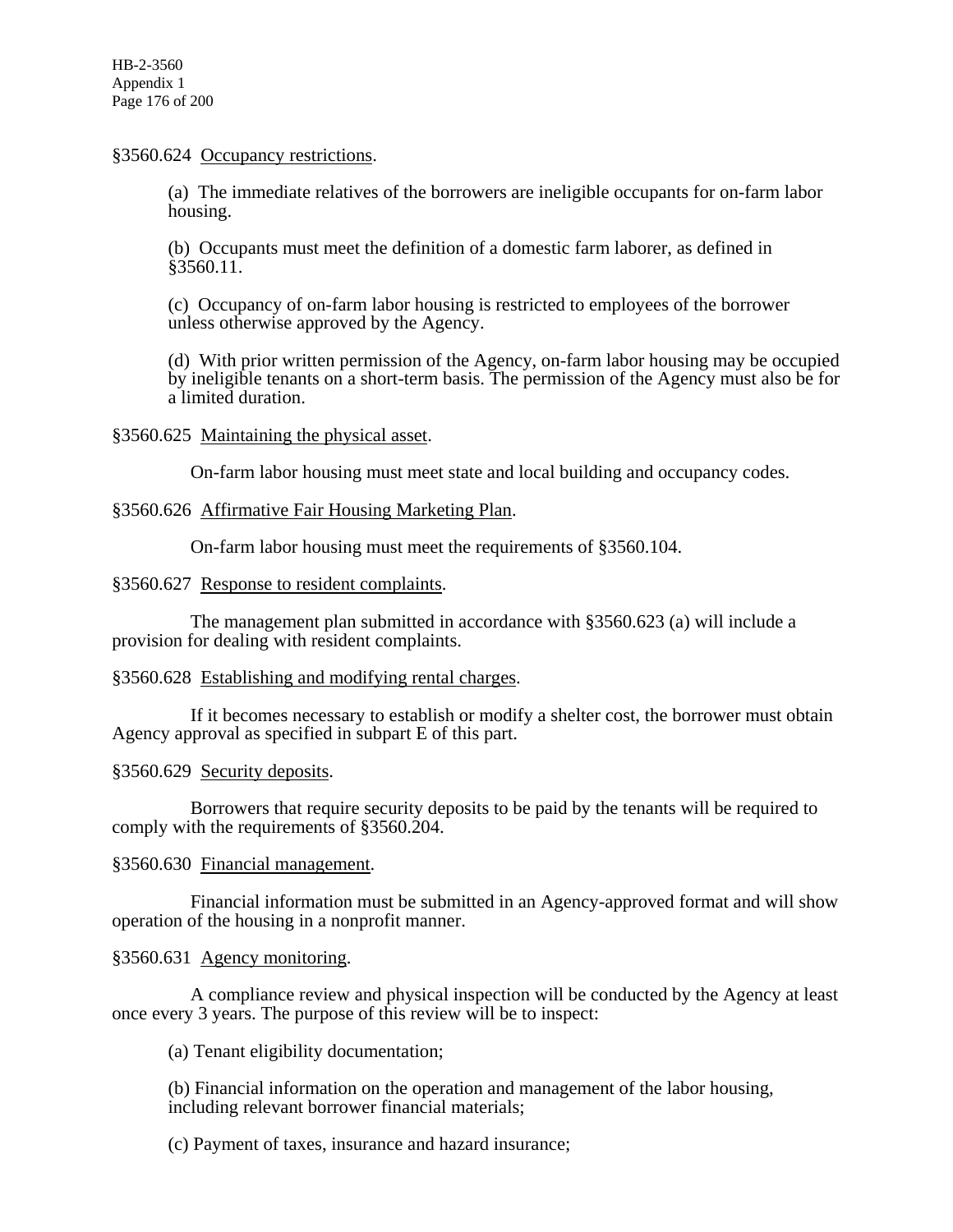- (d) Compliance with the security deposit requirements;
- (e) Compliance with the operating plan;
- (f) Compliance with the loan agreement;

(g) Compliance with Agency requirements for affordable, decent, safe, and sanitary housing; and

(h) Compliance with civil rights requirements.

# §3560.632-3560.649 [Reserved]

# §3560.650 OMB control number.

The information collection requirements contained in this regulation have been approved by the Office of Management and Budget (OMB) and have been assigned OMB control number 0575-0189. Public reporting burden for this collection of information is estimated to vary from 15 minutes to 18 hours per response, including time for reviewing instructions, searching existing data sources, gathering and maintaining the data needed, and completing and reviewing the collection of information. A person is not required to respond to a collection of information unless it displays a currently valid OMB control number.

Subpart N--Housing Preservation

# §3560.651 General.

(a) This subpart contains the Agency's housing preservation requirements as related to prepayment requests and restrictive-use provisions (RUPs). The requirements of this subpart support the Agency's commitment to the preservation of decent, safe, sanitary, and affordable multi-family housing (MFH) for very low-, low-, and moderate-income households.

(b) The Agency will coordinate, direct, and monitor the Agency's MFH preservation activities from the National Office level.

# §3560.652 Prepayment and restrictive-use categories.

(a) Loans with prepayment prohibitions include:

(1) Initial Section 515 loans made on or after December 15, 1989, and

(2) Subsequent loans made on or after December 15, 1989, for additional rental units.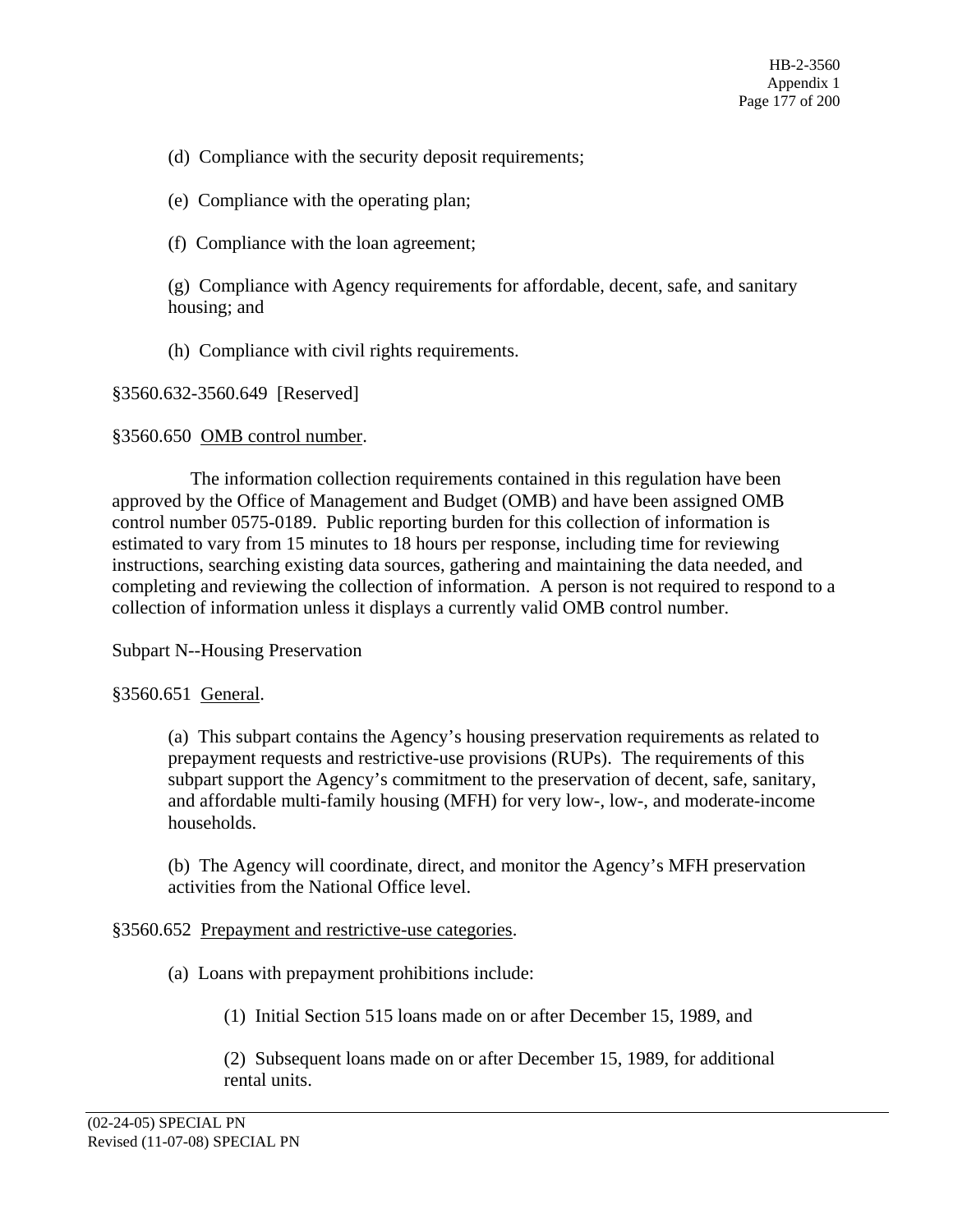(b) Loans without prepayment prohibitions but with restrictive-use provisions include:

(1) All loans made after December 21, 1979, but prior to December 15, 1989;

(2) Subsequent loans made on or after December 15, 1989, for purposes other than additional rental units; or

(3) Loans subsequently restricted by servicing actions including transfers.

(c) Loans without prepayment prohibitions or restrictive-use provisions include all loans made on or before December 21, 1979, or loans that had restrictive-use provisions that have expired. Such loans are eligible to receive incentives subject to the provisions of this subpart.

(d) Loans may be prepaid if another loan or grant from the Agency imposes the same or more stringent restrictive-use provisions on the housing project covered by the loan being prepaid.

(e) Third-party subsidy (e.g., Section 8) will not be used as a substitute for RUPs.

§3560.653 Prepayment requests.

(a) Borrowers seeking to prepay an Agency loan must submit a written prepayment request to the Agency at least 180 days in advance of the anticipated prepayment date and must obtain Agency approval before the Agency will accept prepayment.

(b) Prior to submitting a prepayment request, borrowers must take whatever actions are necessary to provide the following items:

(1) A clear description of the loan to be prepaid, the housing project covered by the loan being prepaid, and the requested date of prepayment.

(2) A statement documenting the borrower's ability to prepay under the terms specified.

(3) A certification that the borrower will comply with any Federal, State, or local laws or regulations which may relate to the prepayment request and a statement of actions needed to assure such compliance.

(4) A copy of lease language to be used during the period between the submission date and the final resolution of the prepayment request notifying tenant applicants that the owner of the housing project has submitted a prepayment request to the Agency and explaining the potential affect of the request on the lease.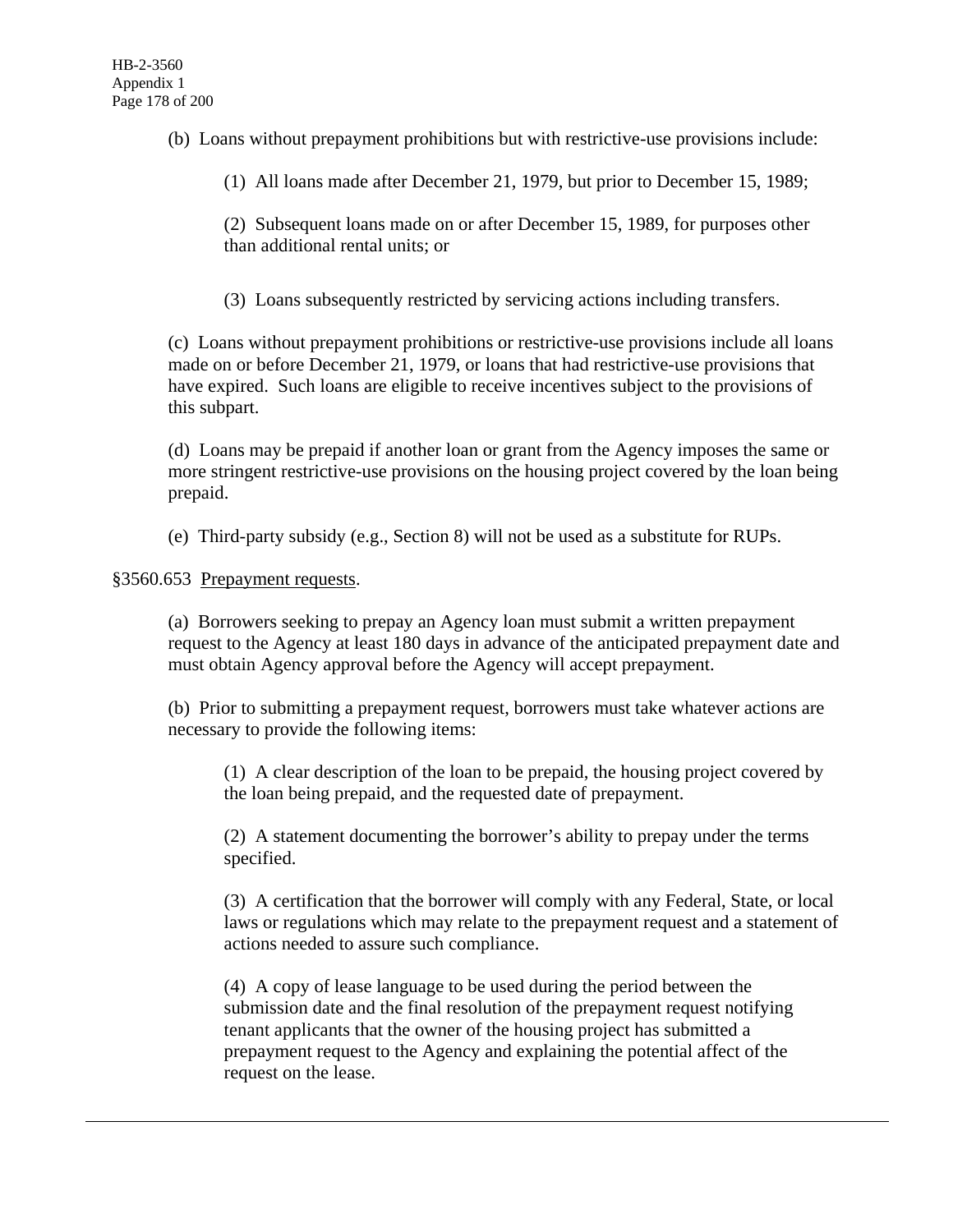(5) Borrowers are required to submit a signed release of information form along with the prepayment request. The Agency will notify nonprofit organizations and public bodies involved in providing affordable housing or financial assistance to tenants of the receipt of a borrower's request to prepay their MFH loan(s). Additionally, the Agency is to notify nonprofit organizations and public bodies whenever a borrower, who has requested prepayment, is required or elects to offer their property for sale to a nonprofit or public body.

(6) A certification that the borrower has notified all governmental entities involved in providing affordable housing or financial assistance to tenants in the project has provided a statement specifying how long financial assistance from such parties will be provided to tenants after prepayment.

(7) A statement affirming that units in the property applying for prepayment will continue to be available for rent by eligible residents during the prepayment process.

(c) The Agency will review complete requests to determine if:

(1) The loan is eligible for prepayment under §3560.652(b);

(2) The borrower has the ability to prepay; and

(3) The borrower has complied or has the ability to comply with applicable Federal, State, and local laws related to the prepayment request.

(d) If a prepayment request lacks full and complete information on any item, the Agency will return the prepayment request to the borrower with a letter citing the deficiencies in the prepayment request. The Agency will offer borrowers an opportunity, within 30 days following the date of the return, to address the reasons given by the Agency for the return of the prepayment request and will allow the borrower to submit a revised prepayment request appropriately satisfies all the conditions listed in paragraph (d) of this section, the Agency will process the prepayment request and make a reasonable effort to enter into a new restrictive-use agreement with the borrower in accordance with §3560.662 or §3560.655. If the Agency determines that a loan is ineligible for prepayment or the borrower does not have the ability to prepay, the Agency will return the prepayment request to the borrower with a written explanation of the Agency's determinations.

# §3560.654 Tenant notification requirements.

(a) Within 30 calendar days of receiving a complete prepayment request, the Agency will send a prepayment request notice to each tenant in the housing project. Borrowers must post the Agency's prepayment request notice in public areas throughout the housing project from the date of the notice until the final resolution of the prepayment request. The prepayment request notice will establish a date and place where tenants may meet with the Agency to discuss the prepayment request and will advise tenants that: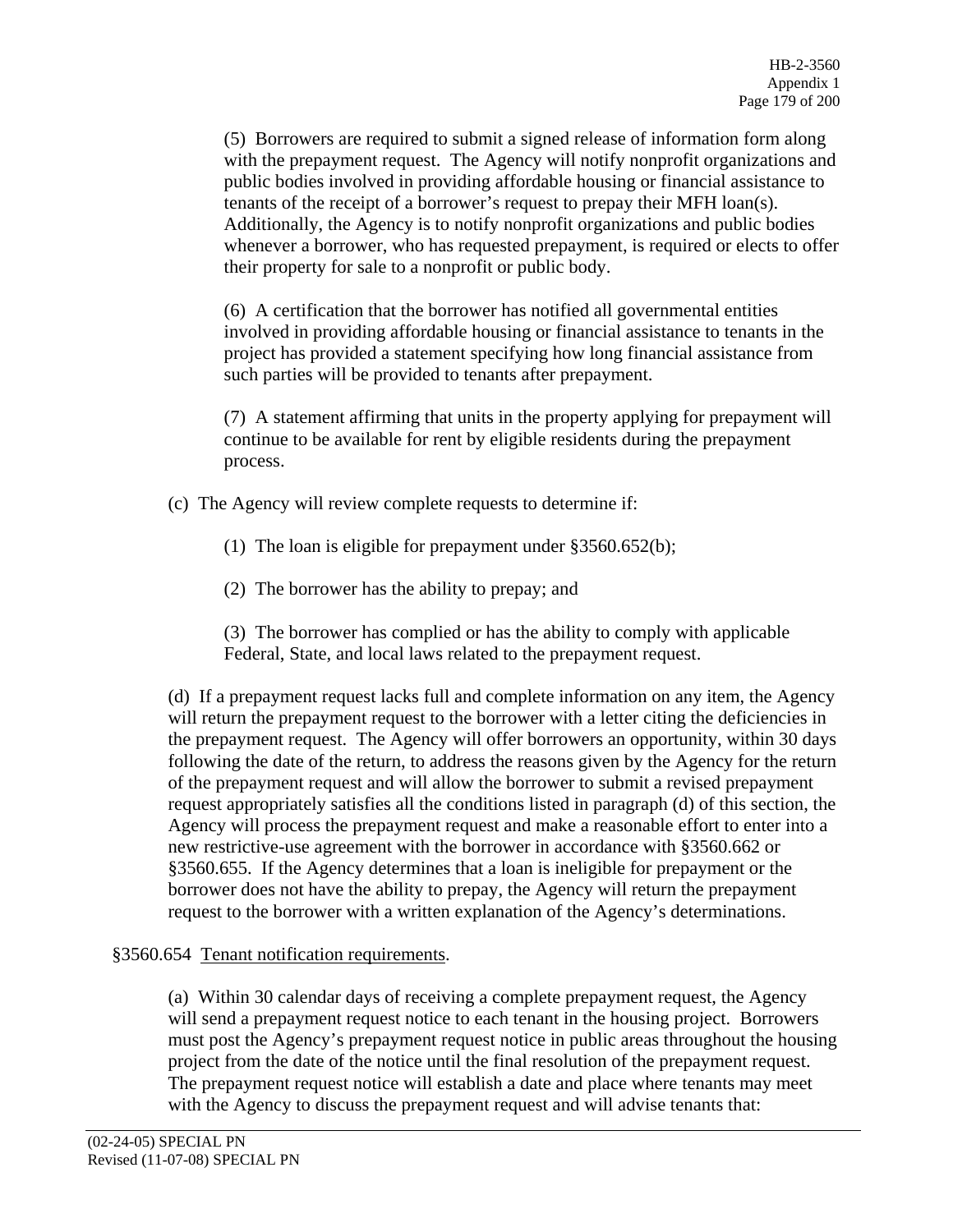(1) They may review all information submitted with the prepayment request except financial information regarding the borrower entity, which the Agency will withhold from tenant review unless given written permission for the release of the information from the borrower; and,

(2) They have 30 days from the date of the prepayment request notice to give the Agency comments on the prepayment request.

(b) Borrowers may provide a prepayment request notice of their own directly to tenants and may establish a date and place where tenants may meet with the borrower to discuss the prepayment request. The Agency and other providers of housing assistance for verylow, low, and moderate-income households may attend a borrower's prepayment request meeting with tenants.

(c) If the Agency agrees to accept prepayment on a loan, the Agency will send a prepayment acceptance notice to each tenant in the housing project at least 60 days prior to the prepayment date. Borrowers must post copies of the Agency's prepayment acceptance notice in public areas throughout the housing project until prepayment is made. If the prepayment acceptance was based on a borrower's agreement to comply with restrictive-use provisions, the notice will describe the restrictive-use provisions that will apply to the housing project after prepayment and the tenant's rights to enforcement of the provisions.

(d) If the borrower withdraws the prepayment request, the Agency will provide a prepayment request cancellation notice to each tenant in the housing project. Borrowers must post copies of the prepayment request cancellation notice in the public areas throughout the housing project for a period of 60 days following the date of the prepayment request cancellation notice.

(e) If the borrower agrees to accept incentives and restrictive-use provisions, the Agency will notify each tenant, in writing, of the agreement and provide a description of the restrictive-use provision.

(f) If a borrower agrees to sell a housing project involved in a prepayment request to a nonprofit organization or public body, the Agency will notify each tenant, in writing, of the proposed sale to a nonprofit organization or public body and will explain the timeframes involved with the proposed sale, any potential impact on tenants, and the actions tenants may take to alleviate any adverse impact. Borrowers must post copies of the Agency's proposed sale notice in public areas throughout the housing project until the housing project is sold or the offer to sell is withdrawn.

(g) If a tenant applicant signs a lease in a housing project for which a prepayment request has been submitted, the borrower must provide the tenant with copies of all notifications provided to tenants by the Agency or the borrower prior to the tenant's occupancy in the housing project.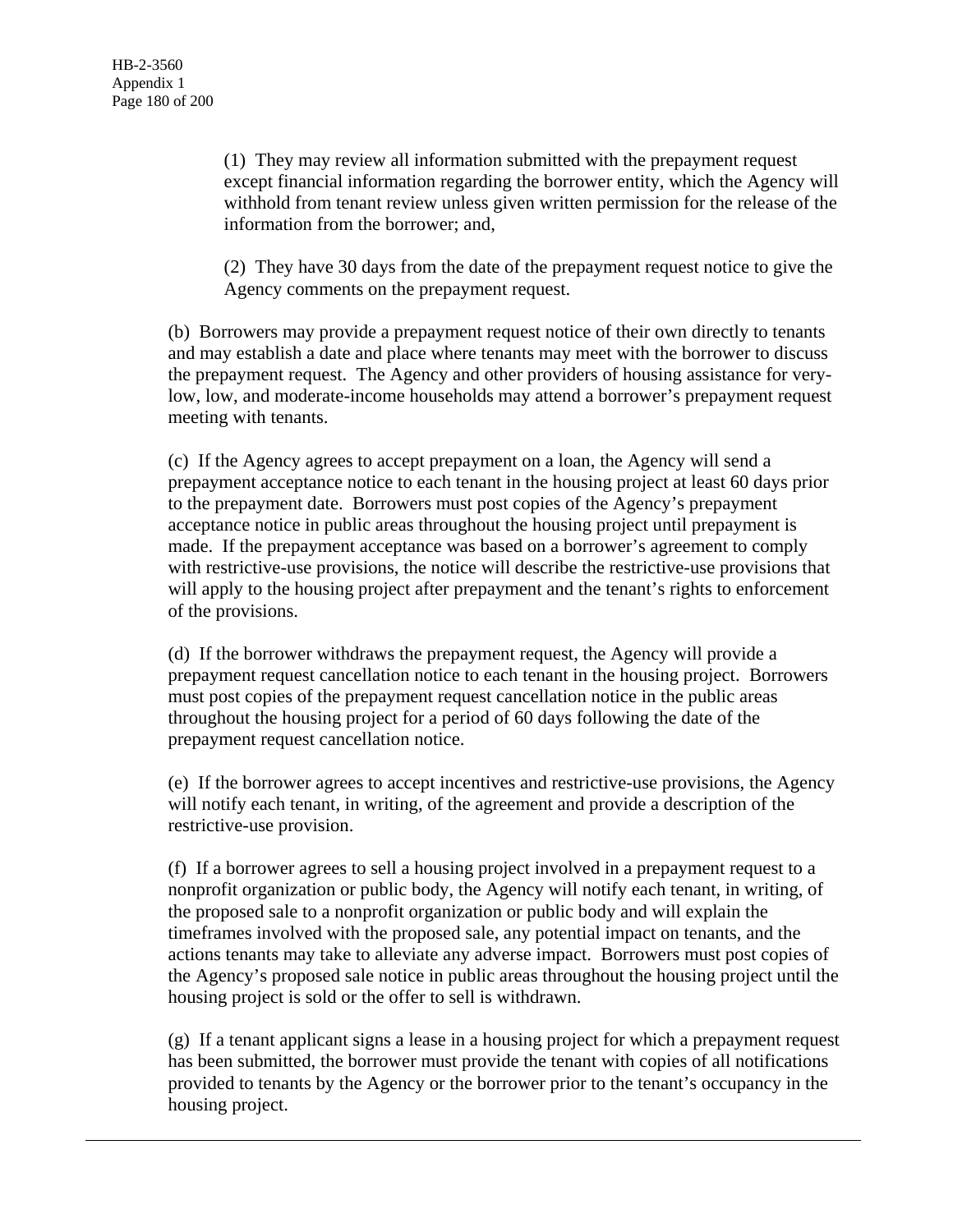(h) If a borrower is unable to sell a housing project involved in a prepayment request to a nonprofit organization or public body within 180 days as specified in §3560.659, the Agency will send a notice to each tenant in the housing project explaining the potential impact of the borrower's inability to sell the housing project on tenants and the actions tenants may take to alleviate any adverse impact. Borrowers must post the Agency's notice in public areas throughout the housing project for a period of 60 days following the date of the notice.

## §3560.655 Agency requested extension.

Before accepting an offer to prepay from a borrower with a restricted loan, the Agency must first make a reasonable effort to enter into a new restrictive-use agreement with the borrower. Under this agreement, the borrower would make a binding commitment to extend the low-income use of the housing and related facilities for 20 years for loans with interest credit, beginning on the date on which the new agreement is executed. If the borrower is unwilling to enter into a new restrictive-use provisions and restrictive-use agreement, the Agency should proceed to take the actions described in §3560.658.

# §3560.656 Incentives offers.

(a) The Agency will offer a borrower, who submits a prepayment request meeting the conditions of §3560.653(d), incentives to agree to the restrictive-use period in §3560.662 if the following conditions are met:

(1) The market value of the housing project is determined by the Agency, based on an appraisal conducted in accordance with subpart P of this part.

(2) There are no restrictive-use agreements or prepayment prohibitions in effect.

(b) Specific incentives offered will be based on the Agency's assessment of:

(1) The value of the housing project as determined by the Agency based on an "as-is" market value appraisal conducted in accordance with subpart P of this part;

(2) An incentive amount that will provide a fair return to the borrower;

(3) An incentive amount that will not cause basic rents at the housing project to exceed conventional rents for comparable units; except that when determined necessary by the Agency to allow for decent, safe and sanitary housing to be provided in market areas where conventional rents are not sufficient to cover necessary operating, maintenance, and reserve costs. Basic rents may be allowed to exceed comparable rents for conventional units, but in no case by more than 150 percent of the comparable rent for conventional unit rent level; and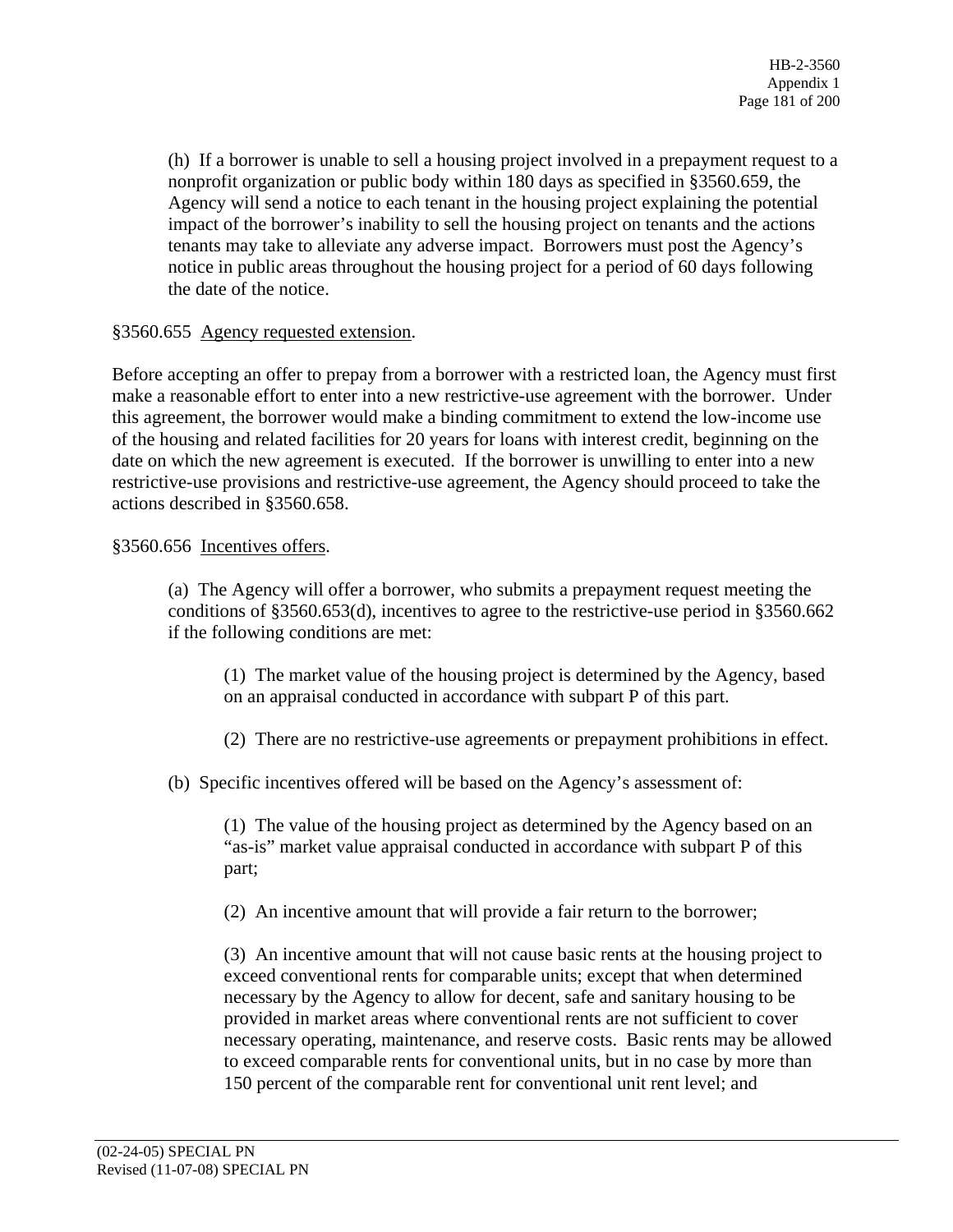(4) An incentive amount that will be the least costly alternative for the Federal Government while being consistent with the Agency's commitment to the preservation of housing for very-low, low, and moderate income households in rural areas.

(c) The Agency may offer the following incentives:

(1) The Agency may increase the borrower's annual return on equity by one of the following two methods. The actual withdrawal of the return remains subject to the procedures and conditions for withdrawal specified in subpart G of this part.

(i) The Agency may recognize the borrower's current equity in the housing project. The equity will be determined using an Agency accepted appraisal based on the housing project's value as unsubsidized conventional housing.

(ii) When a current appraisal indicates an equity loan cannot be made, the Agency may recognize the borrower's current equity in the housing project at the higher of the original rate of return or the current 15-year Treasury bond rate plus 2 percent rounded to the nearest one-quarter percent. The equity will be determined using the most recent Agency accepted appraisal of the housing project prior to receiving the prepayment request.

(2) The Agency may agree to convert projects without interest credit or with Plan I interest credit to Plan II interest credit or increase the interest credit subsidy for loans with Section 8 assistance to lower the interest rate on the loan and make basic rents more financially feasible.

(3) The Agency may offer additional rental assistance, or an increase in assistance provided under existing contracts under Section  $521(a)(2)$ ,  $521(a)(5)$  of the Housing Act of 1949 (42 U.S.C. 1490a(a)(2)) or Section 8 of the United States Housing Act of 1937 (42 U.S.C. 1437).

(4) The Agency may make an equity loan to the borrower. The equity loan must not adversely affect the borrower's ability to repay other Agency loans held by the borrower and must be made in conformance with the following requirements:

(i) The equity loan must not exceed the difference between the current unpaid loan balance and 90 percent of the housing project's value as determined by an "as-is" market value appraisal conducted in accordance with subpart P of this part.

(ii) Borrowers with farm labor housing loans are not eligible to receive equity loans as incentives.

(iii) I f an incentive offer for an equity loan is accepted, the equity loan may be processed and closed with the borrower or any eligible transferee.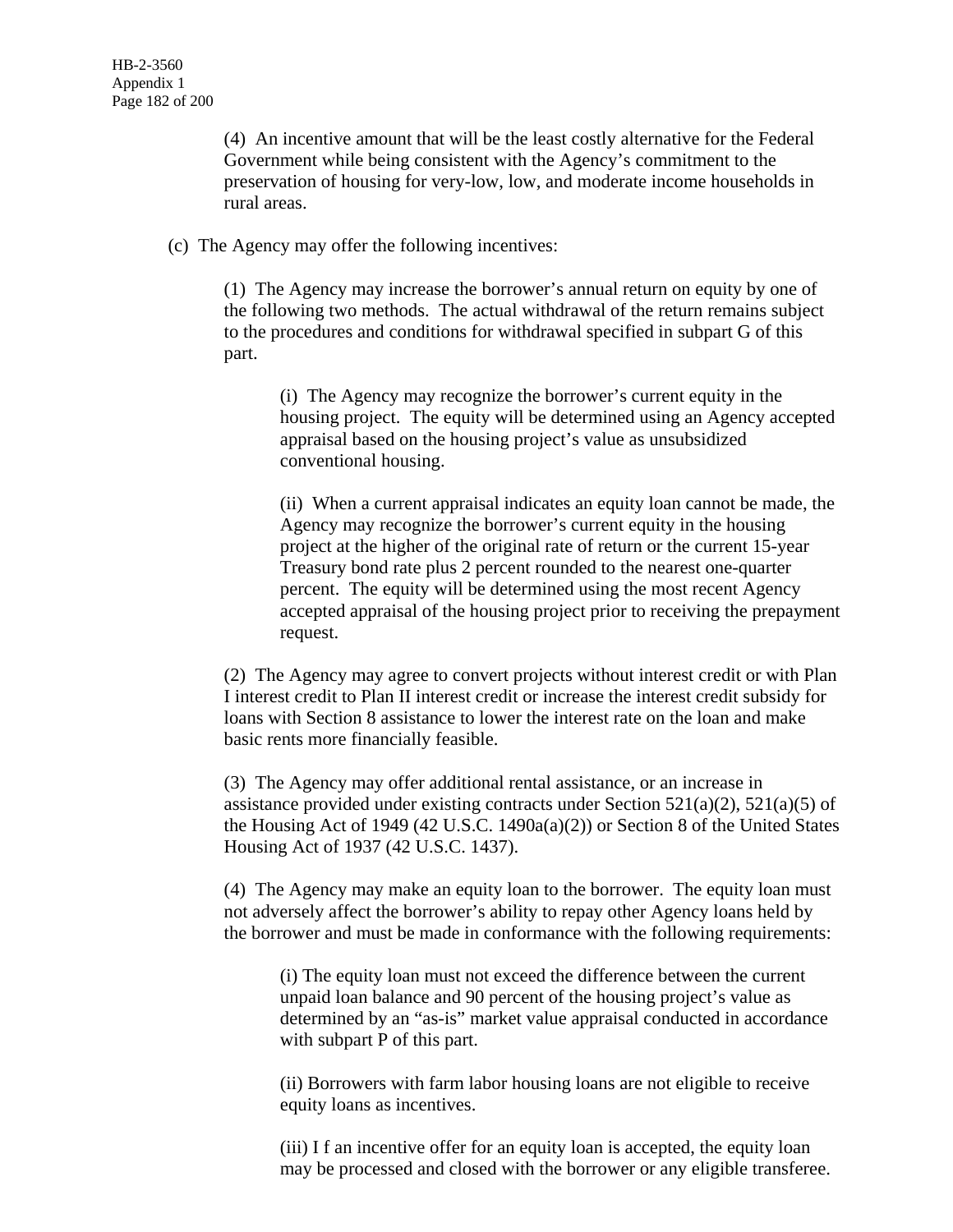(iv) Excess reserve funds will be used to reduce the amount of an equity loan offered to a borrower.

(v) Equity loans may not be offered unless the Agency determines that other incentives are not adequate to provide a fair return on the investment of the borrower to prevent prepayment of the loan or to prevent displacement of project tenants.

(5) The Agency will offer rental assistance to protect tenants from rent overburden caused by any rent increase as a result of a borrower's acceptance of an incentive offer or tenants who are currently overburdened.

(6) In housing projects with project-based Section 8 assistance, the Agency may permit the borrower to receive rents in excess of the amounts determined necessary by the Agency to defray the cost of long-term repair or maintenance of such a project.

(d) The Agency must determine that the combination of assistance provided is necessary to provide a fair return on the investment of the borrower and is the least costly alternative for the Federal Government.

(e) At the time a specific incentive offer is developed, the Agency must take into consideration the costs of any deferred maintenance, items in the housing project's operating budget, and any expected long-term repair or replacement costs based on a capital needs assessment developed in accordance with §3560.103(c). Deferred maintenance may include specific items identified in previous Agency inspections where the borrower has had the opportunity and resources available to take corrective actions and did not.

(1) Deferred maintenance does not include routine repair and replacement that results from normal wear and tear of the physical asset. The amount required for the reserve account to be considered fully funded will be adjusted accordingly. To determine if basic rents exceed conventional rents for comparable units in the area, monthly contributions necessary to obtain the adjusted fully funded reserve account will be included in the calculation of basic rents.

(2) Deferred maintenance including any deficiencies identified in project compliance with Section 504 of the Rehabilitation Act of 1973 must be addressed as part of the development of the incentive and must be completed as part of an acceptance agreement of any incentive.

(f) Existing loans must be consolidated, provided consolidation retains the Agency's lien position, and reamortized in accordance with subparts I and J of this part, provided it maintains feasibility of the housing for the tenants or reduces the debt service or the level of monthly rental assistance.

(g) The borrower must accept or reject the incentive offer within 30 days. If no answer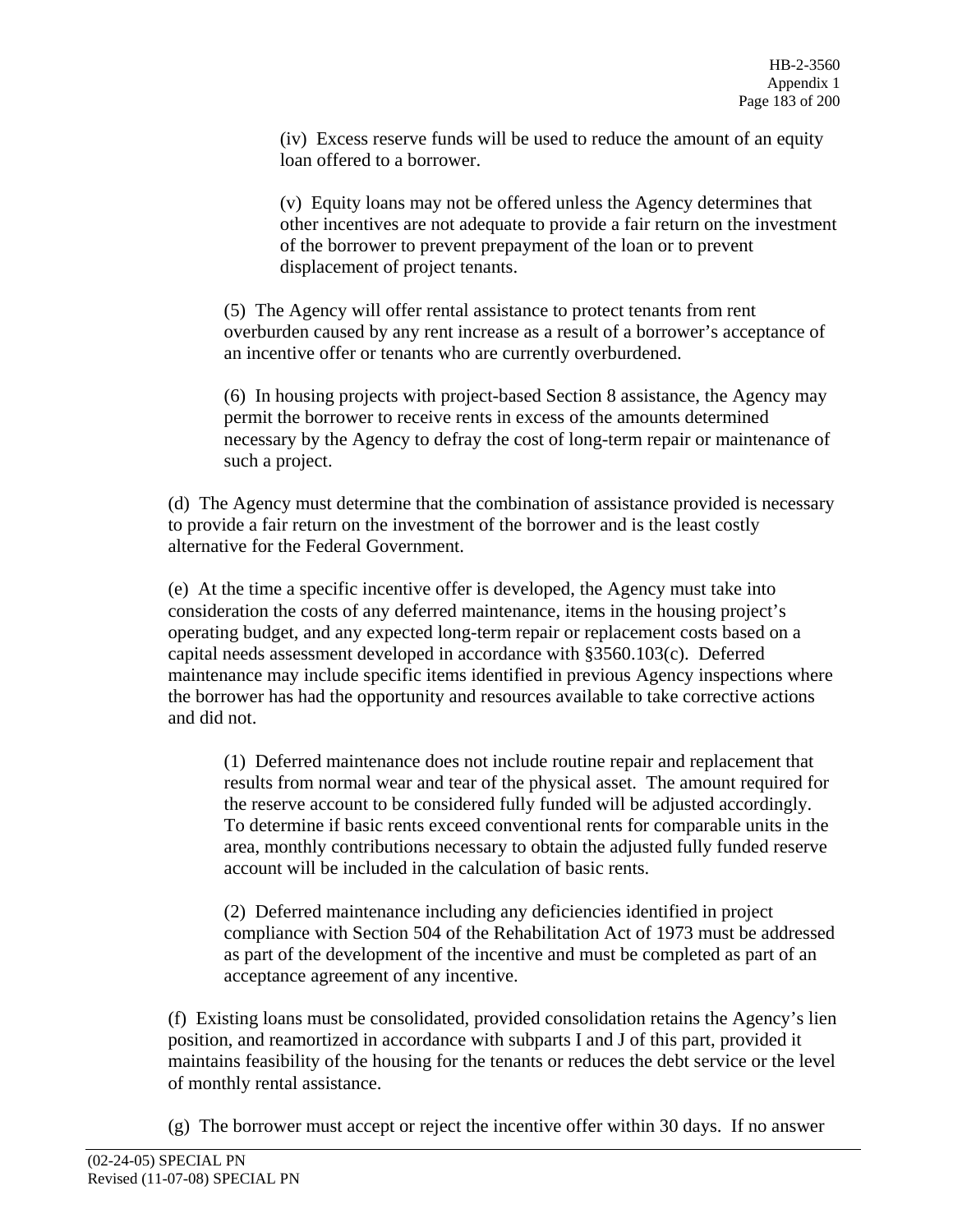to the offer is received within 30 days, the Agency may consider the incentive offer to be rejected.

(1) If the borrower accepts the incentive offer, procedures outlined in §3560.657 must be followed.

(2) If the borrower rejects the incentive offer, the borrower must comply with requirements listed in §3560.658.

## §3560.657 Processing and closing incentive offers.

(a) Borrower responsibilities. If a borrower accepts the Agency's offer of incentives, the borrower must complete the following actions:

(1) Subject to the Agency's approval, the borrower must legally restrict the use of the project in accordance with and for the number of years stated in §3560.662.

(2) If the incentive offer accepted includes an equity loan, the borrower must complete an application for the equity loan, and the borrower must continue to qualify as an eligible borrower or transferee in accordance with subpart B of this part.

(3) If the incentive offer accepted includes rent increases, the borrower must follow the rent increase requirements established in subpart E of this part.

(b) Waiting lists. If funds for components of incentive offers are limited, the Agency will establish a waiting list of accepted incentive offers for funding in the date order that the complete prepayment request was received.

(c) Unfunded incentive offers. If the borrower accepts the incentive offer but the Agency is unable to fund the incentive within 15 months, the borrower may choose one of the following actions:

(1) The borrower may offer to sell the housing project in accordance with §3650.659. In this case the borrower will be removed from the list of borrowers awaiting incentives.

(2) The borrower may stay on the list of borrowers awaiting incentives until the borrower's incentive offer is funded. The Agency will not negotiate the incentive offer; but, at a borrower's request, may adjust the incentive amount to reflect an updated appraisal, loan balance, and terms of third party financing.

(3) The borrower may withdraw the prepayment request and be removed from the list of borrowers awaiting incentives and either continue operating the housing project for program purposes and in accordance with Agency requirements or continue processing their prepayment process in accordance with §3560.658. If the borrower chooses to withdraw their request, the borrower may resubmit an updated prepayment request, at any time, and repeat the prepayment process in accordance with this subpart.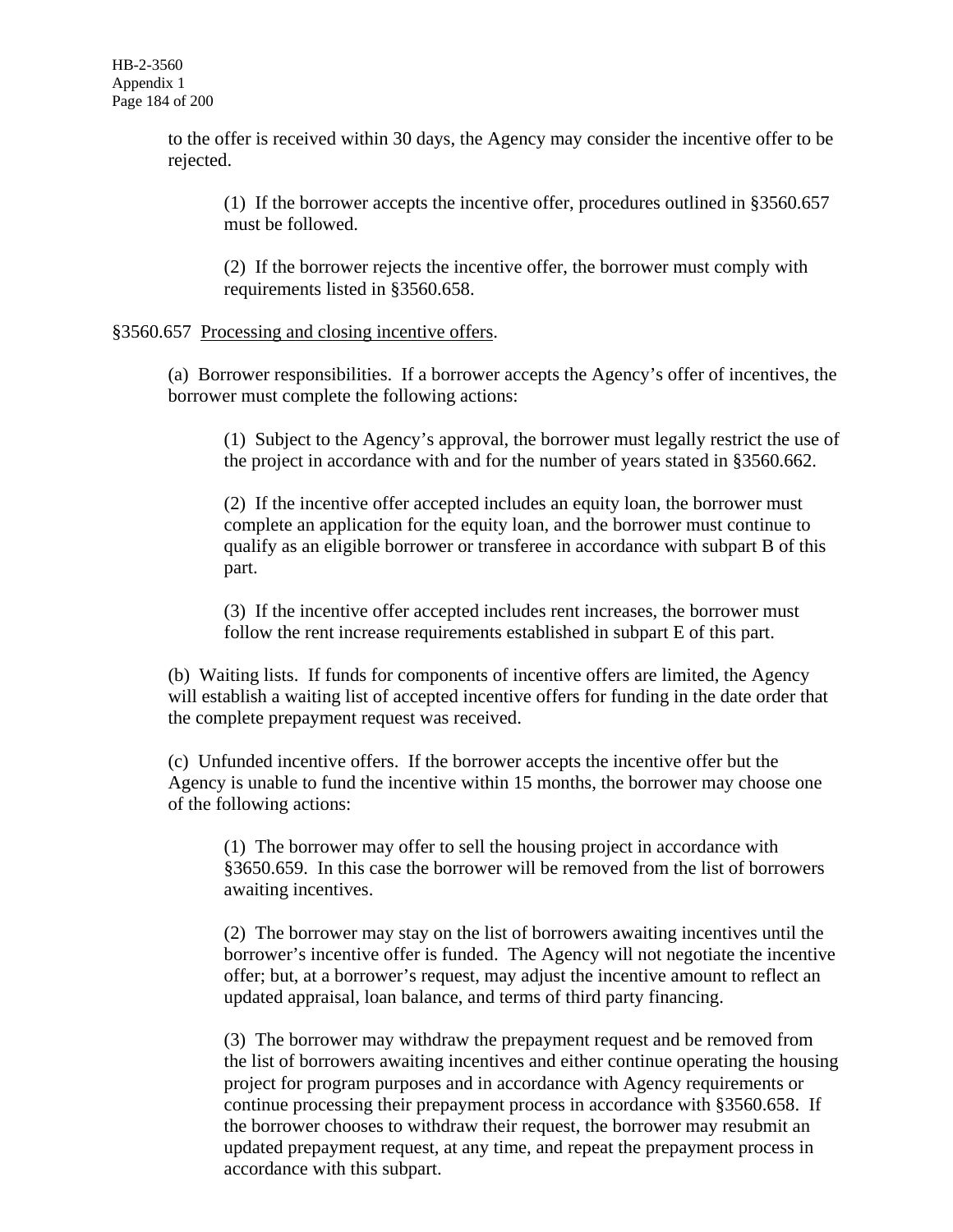(4) The borrower may elect to obtain a third-party equity loan provided rents will not exceed comparable rents in the market area.

## §3560.658 Borrower rejection of the incentive offer.

(a) If a borrower rejects the incentive package offered by the Agency or an Agency request to extended restrictive-use provisions, made in accordance with §3560.662, the loan will only be prepaid if the borrower elects to agree to the following:

(1) The borrower agrees to sign restrictive-use provisions to extend restrictiveuse by 10 years from the date of prepayment, and at the end of the restrictive-use period offer to sell the housing to a qualified nonprofit organization or public body in accordance with §3560.659.

(2) If housing opportunities for minorities would be lost as a result of prepayment, the borrower will offer to sell the housing to a qualified nonprofit organization or public body in accordance with §3560.659.

(b) If the borrower does not elect or agree to enter an agreement in accordance with paragraph (a) of this section, then the Agency will assess the impact of prepayment on two factors: housing opportunities for minorities and the supply of decent, safe, sanitary, and affordable housing in the market area. The Agency will review relevant information to determine the availability of comparable affordable housing for existing tenants in the market area and if minorities in the project, on the waiting list or in the market area will be disproportionately adversely affected by the loss of the affordable rental housing units.

(1) If restrictive-use provisions are in place, the borrower will agree to sign the restrictive-use provisions, as determined by the Agency, and at the end of the restrictive-use period, offer to sell the housing to a qualified nonprofit organization or public body in accordance with §3560.659.

(2) If restrictive-use provisions are in place, the borrower will agree to sign the restrictive-use provisions, as determined by the Agency, and at the end of the restrictive-use period offer to sell the housing to a qualified nonprofit organization or public body in accordance with §3560.659.

(3) If the Agency determines that prepayment will have an adverse impact on minorities, then the borrower must offer to sell to a qualified nonprofit organization or public body in accordance with the provisions of paragraph (a) of this section.

(4) If the Agency determines that the prepayment will not have an adverse effect on housing opportunities for minorities but there is not an adequate supply of decent, safe, and sanitary rental housing affordable to program eligible tenant households in the market area, the loan may be prepaid only if the borrower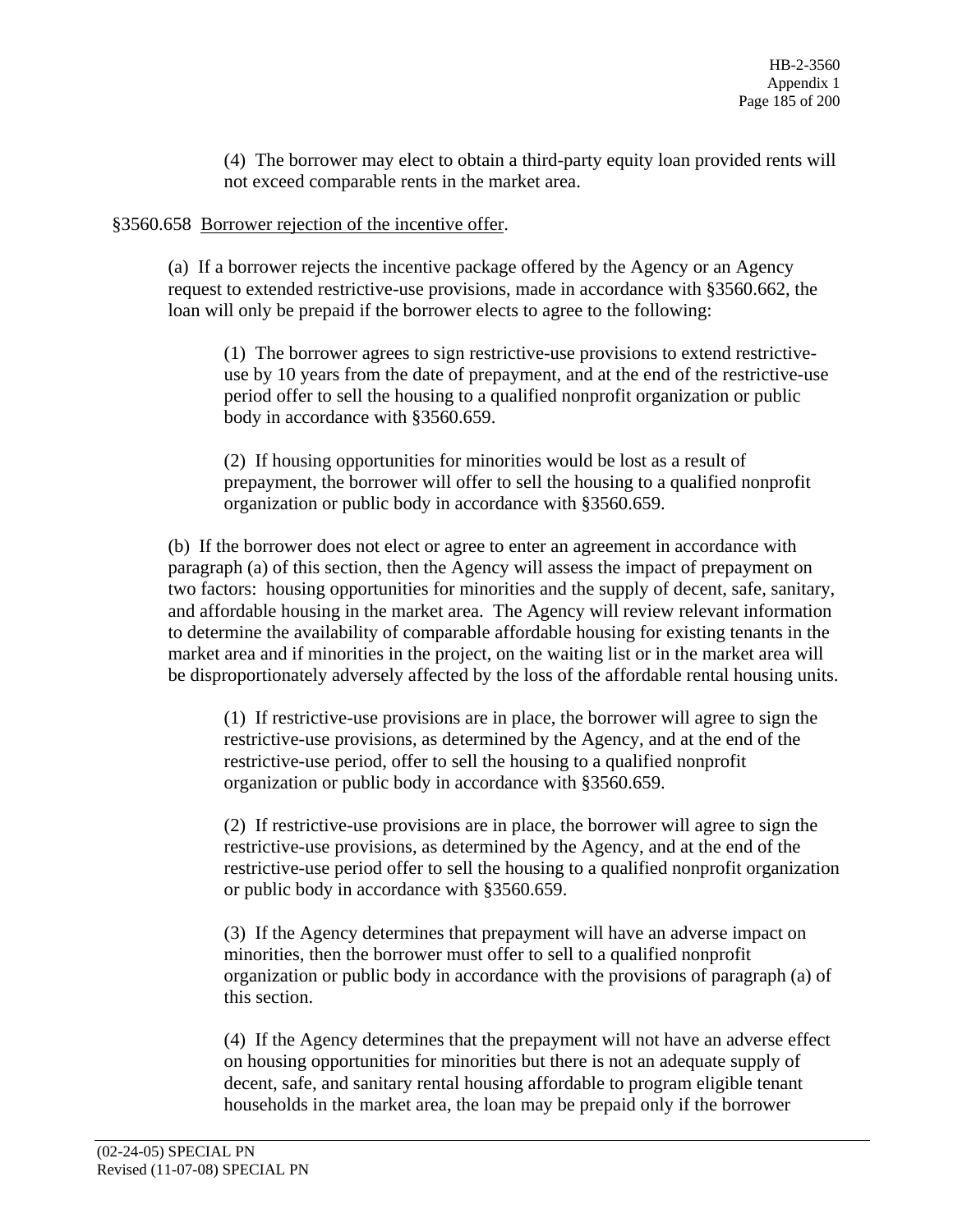agrees to sign restrictive-use provisions, as determined by the Agency, to protect tenants at the time of prepayment.

(5) I f the Agency determines that there is no adverse impact on minorities and there is an adequate supply of decent, safe, and sanitary rental housing affordable to program eligible tenant households in the market area the prepayment will be accepted with no further restriction.

(c) If the borrower agrees to the restrictive-use provisions, as determined by the Agency, the applicable language must be included in the release documents and the borrower must execute a restrictive-use agreement acceptable to the Agency and a deed restriction.

(d) If the borrower will not agree to applicable restrictive-use provisions, as determined by the Agency, the borrower must offer to sell to a nonprofit or public body in accordance with §3560.659 or withdraw their prepayment request.

## §3560.659 Sale or transfer to nonprofit organizations and public bodies.

(a) Sales price. For the purposes of establishing a sales price when a borrower is required or elects to sell a housing project to a nonprofit organization or public body, two independent appraisals will be ordered, one by the Agency and one by the borrower. Both appraisals will conclude market value and be in accordance with subpart P of this part. If the borrower's assessment of the Agency's appraised market value indicates that no further appraisal is needed, the borrower may agree to accept the Agency's appraisal.

(1) The expense of the borrower's appraisal shall be borne by the borrower. The appraiser selected may not have an identity of interest with the borrower.

(2) If the two appraisers fail to agree on the market value, the Agency and the borrower will jointly select an appraiser whose appraisal will be binding on the Agency and the borrower. The Agency and the borrower shall jointly fund the cost of the appraisal.

(b) Marketing to nonprofit organizations and public bodies. If a borrower must offer the property for sale to a nonprofit organization or public body under this paragraph, the borrower must take the following actions to inform appropriate entities of the sale:

(1) The borrower must advertise and offer to sell the project for a minimum of 180 days. The borrower may choose to suspend advertising and other sales efforts while eligibility of an interested purchaser is determined. If the purchaser is determined to be ineligible, the borrower must resume advertising for the balance of the required 180 days.

(2) The Agency will assist the borrower in initially notifying nonprofit organizations and public bodies.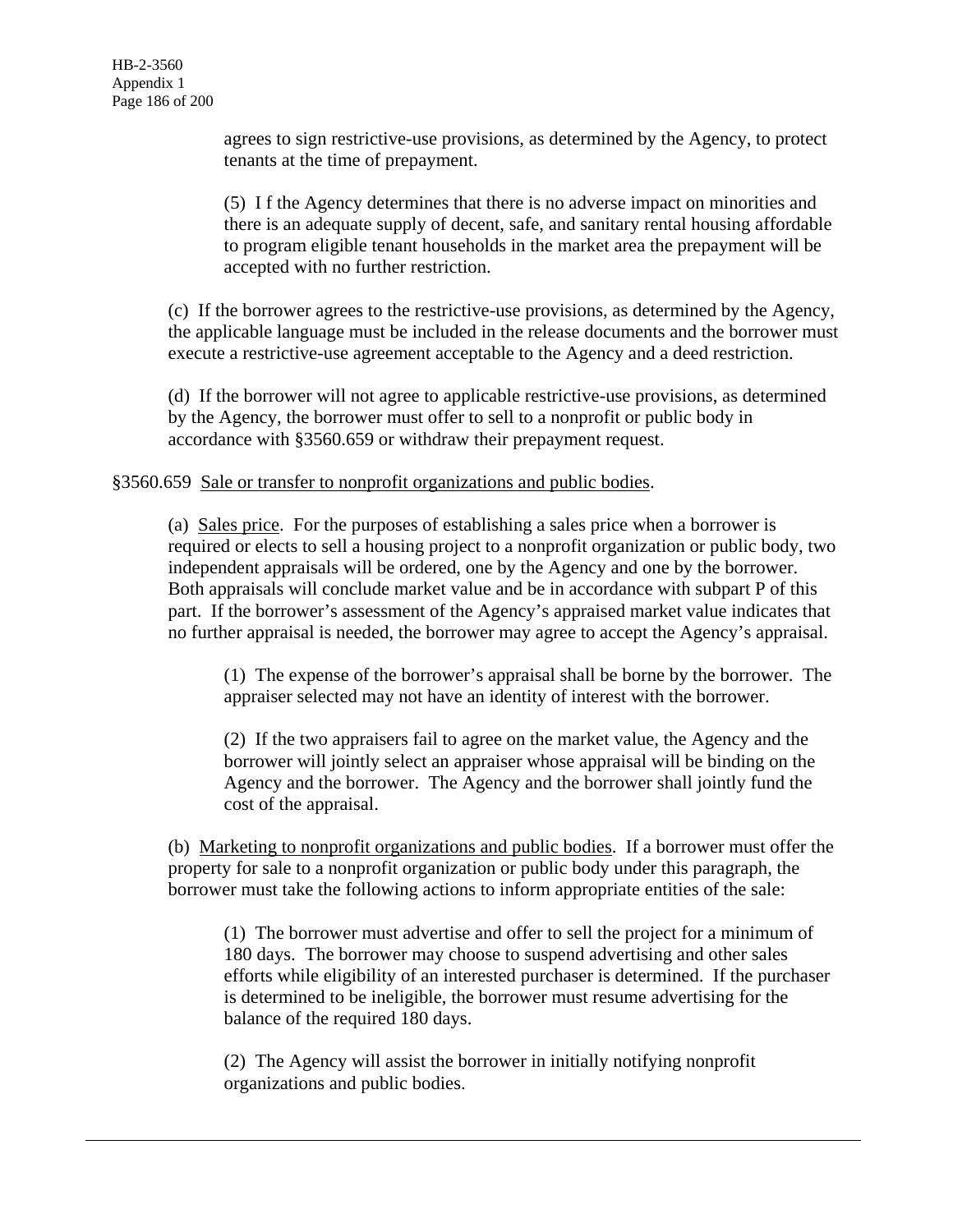(3) The borrower must provide the nonprofit organizations and public bodies contacted with sufficient information regarding the housing project and its operations for interested purchasers to make an informed decision. The information provided must include the minimum value of the housing project based on the market value determined in accordance with paragraph (a) of this section.

(4) If an interested purchaser requests additional information concerning the housing project, the borrower must promptly provide the requested materials.

(c) Preference for local nonprofit and public bodies. Local nonprofit organizations and public bodies have priority over regional and national nonprofit organizations and public bodies. The Agency may determine that no local nonprofit organizations or public bodies are available to purchase the housing project. After this determination, the borrower may accept an offer from a regional or national nonprofit organization or public body.

(d) Eligible nonprofit organizations. To be eligible to purchase properties under the conditions of this subpart, nonprofit organizations may not have among its officers or directorate any persons or parties with an identity-of-interest (or any persons or parties related to any person with identity-of-interest) in loans financed under Section 515 that have been prepaid. In addition to local nonprofit organizations, eligible nonprofit organizations include regional or national nonprofit organizations or public bodies provided no part of the net earnings of which accrue to the benefit of any member, founder, contributor or individual.

(e) Requirements for nonprofit organizations and public bodies. To purchase and operate a housing project, a nonprofit organization or public body must meet the following requirements:

(1) The purchaser must agree to maintain the housing project for very low- and low-income families or persons for the remaining useful life of the housing and related facilities. However, currently eligible moderate-income tenants will not be required to move.

(2) The purchaser must agree that no subsequent transfer of the housing project will be permitted for the remaining useful life of the housing project unless the Agency determines that the transfer will further the provision of housing for lowincome households, or there is no longer a need for the housing project. Language to be included in the deed, conveyance instrument, loan resolution, and assumption agreement (as applicable) is provided in §3560.662.

(3) The purchaser must demonstrate financial feasibility of the housing project including anticipated funding.

(4) The purchaser must certify to the Agency that no identity-of-interest relationships in accordance with  $\S 3560.102(g)$ . The purchaser must not have any identity of interest with the seller or any borrower that has previously prepaid or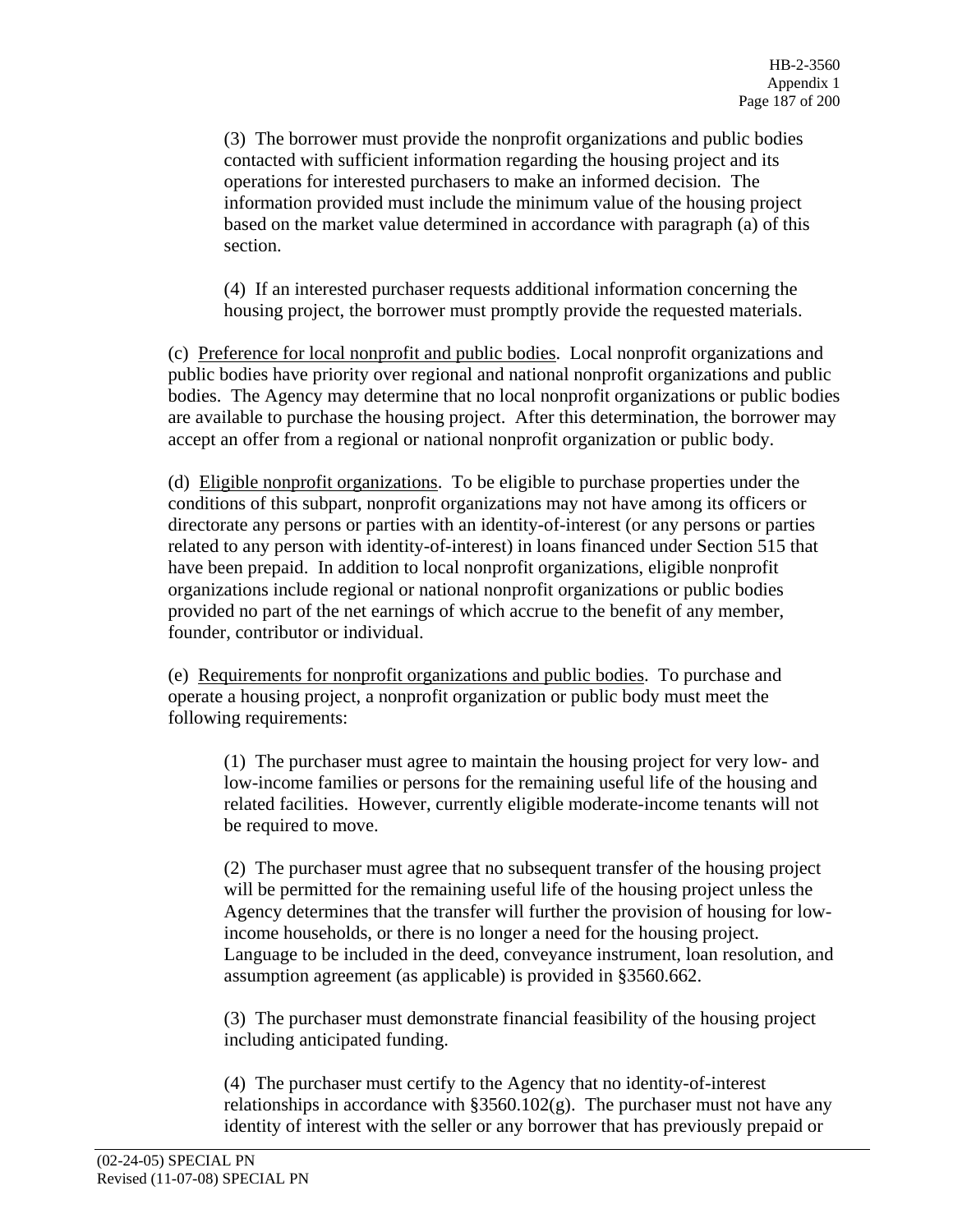requested prepayment of an Agency MFH loan.

(5) The purchaser must complete an Agency-approved application and obtain Agency approval in accordance with subpart B of this part.

(6) The purchaser must make a good faith offer taking into consideration the value of the housing project as determined in accordance with paragraph (a) of this section.

(f) Selection priorities. If more than one qualified nonprofit organization or public body submits an offer to purchase the project at the same time, priority will be given to local nonprofit organizations and public bodies over regional and national nonprofit organizations or public bodies. When selecting between offers equally meeting all other criteria, the borrower will first consider the success of the nonprofit organization's or public body's previous experience in developing and maintaining subsidized housing, with preference given to the most successful. If the offers continue to be equal, the borrower will then consider the number of years experience that the nonprofit organization or public body has had in developing and maintaining subsidized housing, with preference given to the greater number of years.

(g) Loans made by the Agency or other sources to nonprofit organizations and public bodies. Agency loans to nonprofit organizations or public bodies may be made for the purposes described in this paragraph. Agency loans will be processed in accordance with subpart B of this part. Loans from other sources will be approved by the Agency in accordance with subpart I of this part.

(1) Agency loans to nonprofit organizations or public bodies for the purchase of a housing project will be based on the appraised value determined in accordance with paragraph (a) of this section.

(2) With proper justification, an Agency loan may be made to help the nonprofit organization or public body meet the housing project's first year operating expenses if there are insufficient funds in the housing project's general operating and expense account to meet such expenses. An Agency loan, for the purpose of covering first year operating expenses, may not exceed 2 percent of the housing project's appraised value determined in accordance with paragraph (c) of this section.

(h) Advances for nonprofit organizations and public bodies. The Agency may make advances, in accordance with Section  $502(c)(5)(c)(i)$ , not in excess of limits established by Congress to nonprofit organizations or public bodies that are purchasing housing under this subpart. Grant funds may be used to cover any direct costs other than the purchase price, incurred by nonprofit organizations or public bodies in purchasing and assuming responsibility for the housing project.

(i) Waiting list. If funds for sales to nonprofit organizations and public bodies are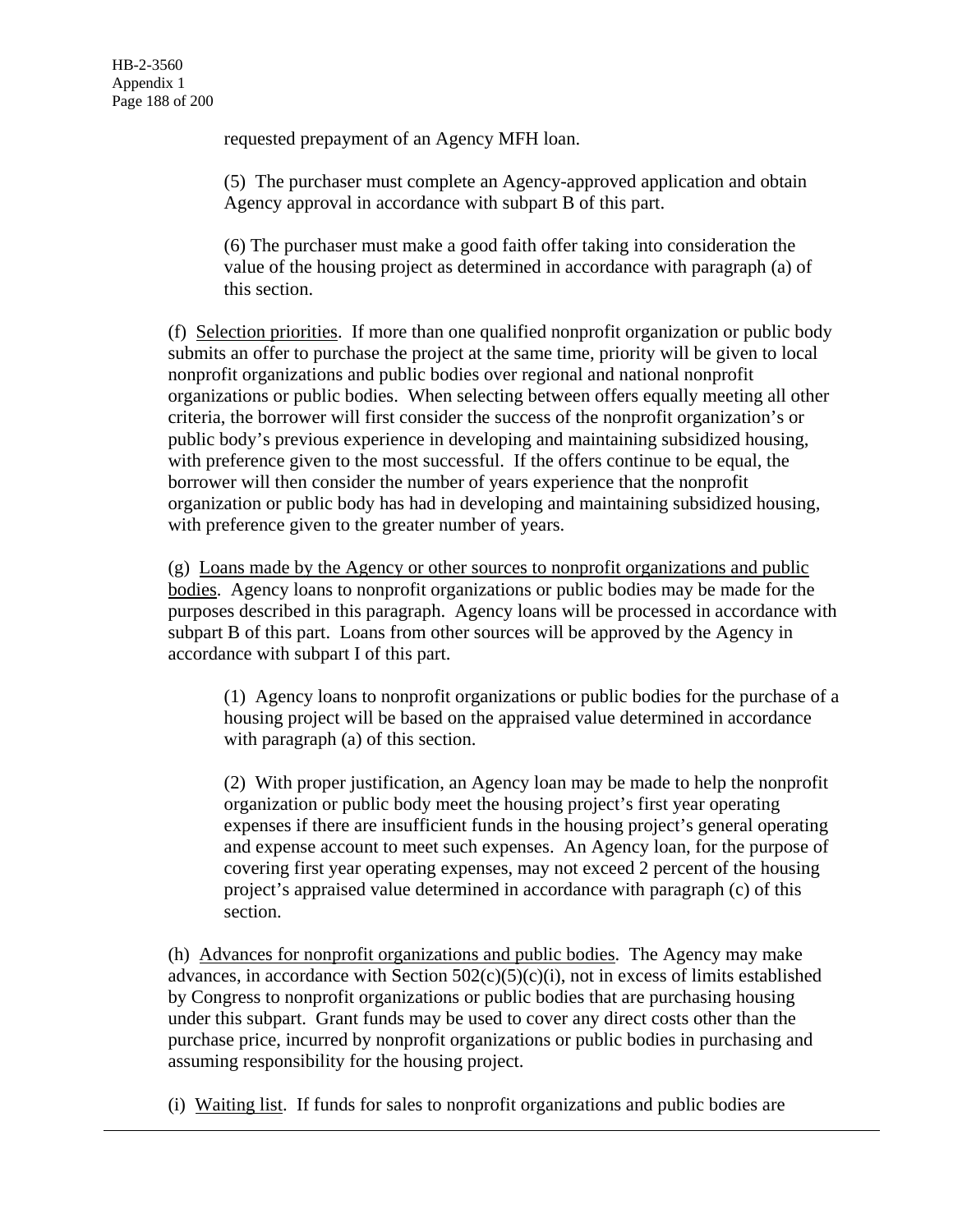limited, the Agency will add the funding requests to the waiting list for incentives and follow the process established in §3560.657(b) and (c).

(j) Withdrawal from sales process. A borrower may withdraw the prepayment request at any time prior to the sale of the property. The borrower will be responsible for any damages associated with breaking a sales contract established with a nonprofit organization or public body.

(k) When no offer to purchase is received. Prepayment with no further restriction may be accepted by the Agency when the borrower agrees to offer the housing project for sale to a nonprofit organization or public body in accordance with §3560.659 and no good faith offer is received within 180 days from the date that the housing project was advertised for sale to a nonprofit organization or public body, or a good faith offer was received within 180 days from the advertisement date but the offeror was unable to fulfill the terms of the offer within 24 months of the offer date, provided the owner cooperated with the potential purchaser.

§3560.660 Acceptance of prepayments.

(a) When the Agency agrees to accept prepayment, the Agency will notify borrowers, in writing, of the conditions under which the Agency will accept prepayment including the specific restrictive-use provisions to which the borrower has agreed and the date by which the borrower must make the prepayment.

(1) Prepayment must be made 180 days from the date of the Agency's prepayment acceptance notice to the borrower.

(2) If the borrower's prepayment is not received within 180 days of the prepayment acceptance notice and the Agency has not agreed to an alternative date based on a written request from the borrower, the Agency may cancel the prepayment acceptance agreement.

(b) Owners will provide certification stating that they will meet State and local laws prior to prepayment acceptance.

(c) Tenants will be notified of the prepayment acceptance agreement in accordance with §3560.654(c). If a prepayment is anticipated to result in increased net tenant contributions, displacements or involuntary relocations, the tenants, who are affected by such a circumstance, may request a Letter Of Priority Entitlement (LOPE) in accordance with §3560.159(c). Tenants must request a LOPE within one year of the prepayment acceptance notice date.

§3560.661 Sale or transfers.

(a) If a sale or transfer is to take place in conjunction with the Agency incentive offer, the sale or transfer must comply with the processing provisions of subpart I of this part.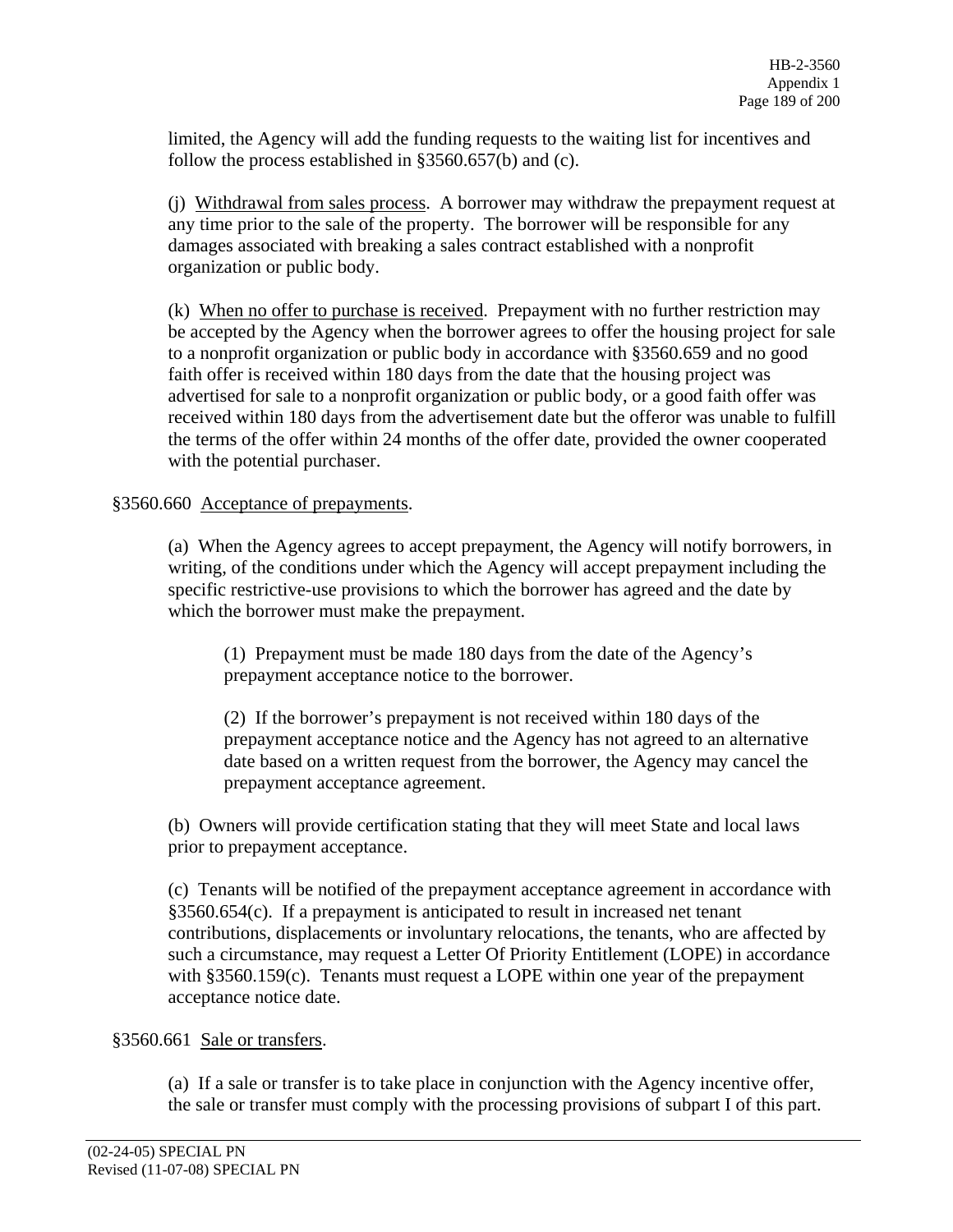(b) If a proposed transferee is determined not to be eligible for the transfer and assumption, the borrower will be given an additional 45 days to find another transferee.

(c) In cases where the existing owner is in program non-compliance or default, the Agency may make an offer of incentives contingent on the successful transfer of the housing to an acceptable purchaser. The Agency may offer a smaller incentive or no incentive if the borrower does not agree to transfer the project to an acceptable purchaser, or if the transfer does not take place.

§3560.662 Restrictive-use provisions and agreements.

All restrictions require Agency approval and must be in accordance with the following restrictions:

(a) The undersigned, and any successors in interest, agree to use the property (described herein) in compliance with 42 U.S.C. 1484 or 1485, whichever is applicable, and applicable regulations and the subsequent amendments, for the purpose of housing:

(1) Very low-, or low-income households when required by §3560.658(a)(3), or

(2) Very low-, low-, or moderate-income households.

(b) The period of the restriction will be inserted in accordance with the following:

(1) 10 years if required by  $$3560.658(a)(1);$ 

(2) The last existing tenant (that occupied the property on the date of prepayment) voluntarily vacates if required by §3560.658(b)(2)

(3) 30 years if required by §3560.406(g);

(4) Remaining period of existing restrictive-use provisions and any agreed extension if required by §3560.655 or §3560.658 (a)(2);

(5) The remaining useful life of the housing and related facilities if required by  $§3560.658(a)(3);$  and

(6) 20 years in all other cases.

(c) When required by  $\S 3560.658(a)(1)$  or (a)(2), the undersigned agrees that at the end of the expiration of the period described in paragraph (b) of this section, the property will be offered for sale to a qualified nonprofit organization or public body, in accordance with previously cited statutes and regulations.

(d) The Agency and eligible tenants or applicants may enforce these restrictions.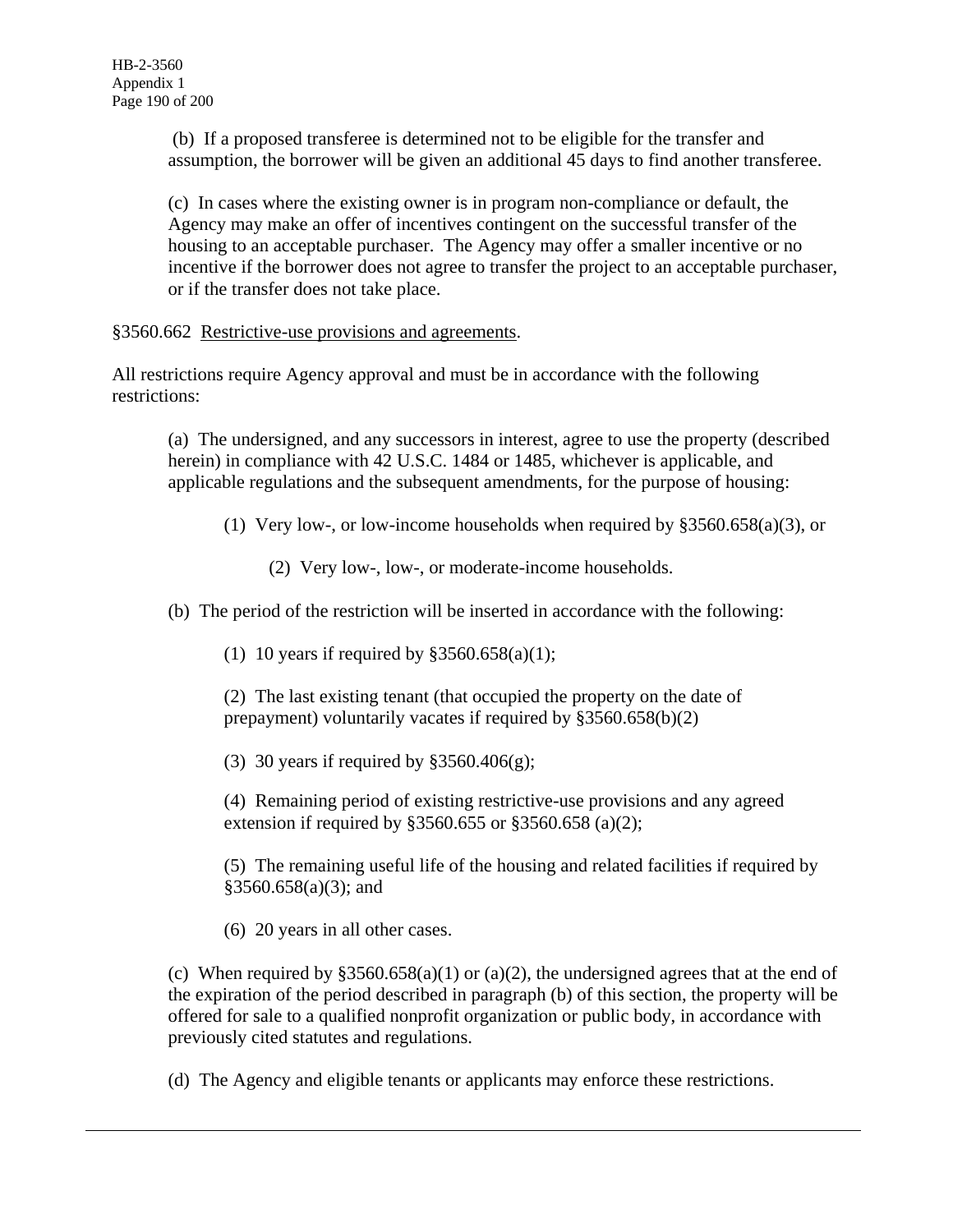(e) The undersigned also agrees to:

(1) To set rents, other charges, and conditions of occupancy in a manner to meet these restrictions;

(2) To post an Agency approved notice of this restriction for the tenants of the property;

(3) To adhere to applicable local, State, and Federal laws; and

(4) To obtain Agency concurrence for any rental procedures that deviate from those approved at the time of prepayment, prior to implementation.

§3560.663 Post-payment responsibilities for loans subject to continued restrictive-use provisions.

(a) If a borrower prepays a loan and the housing project remains subject to restrictive-use provisions, the requirements of this section apply after prepayment.

(b) Owners of prepaid housing projects will be responsible for ensuring that the restrictive-use provisions agreed to as a condition of prepayment are observed.

(c) Owners must maintain appropriate documentation to demonstrate compliance with the restrictive-use provisions and must make the documentation and the housing project site available for Federal Government inspection upon request.

(1) Owners must document rent increases in accordance with subpart G of this part.

(2) Owners must document tenant eligibility in accordance with §3560.152.

(3) In an Agency approved format, owners must provide the Agency with a signed and dated certification within 30 days of the beginning of each calendar year for the full period of the restrictive-use provisions establishing that the restrictive-use provisions are being met.

(d) Owners must observe Agency policies on tenant grievances as described in §3560.160. The Agency may enforce restrictive-use provisions through administrative and legal actions. Tenants may enforce the restrictive-use provisions by contacting the Agency or through legal action. The Agency will release the restrictive-use provisions when the Agency conditions have been met.

§3560.664-3560.699 [Reserved]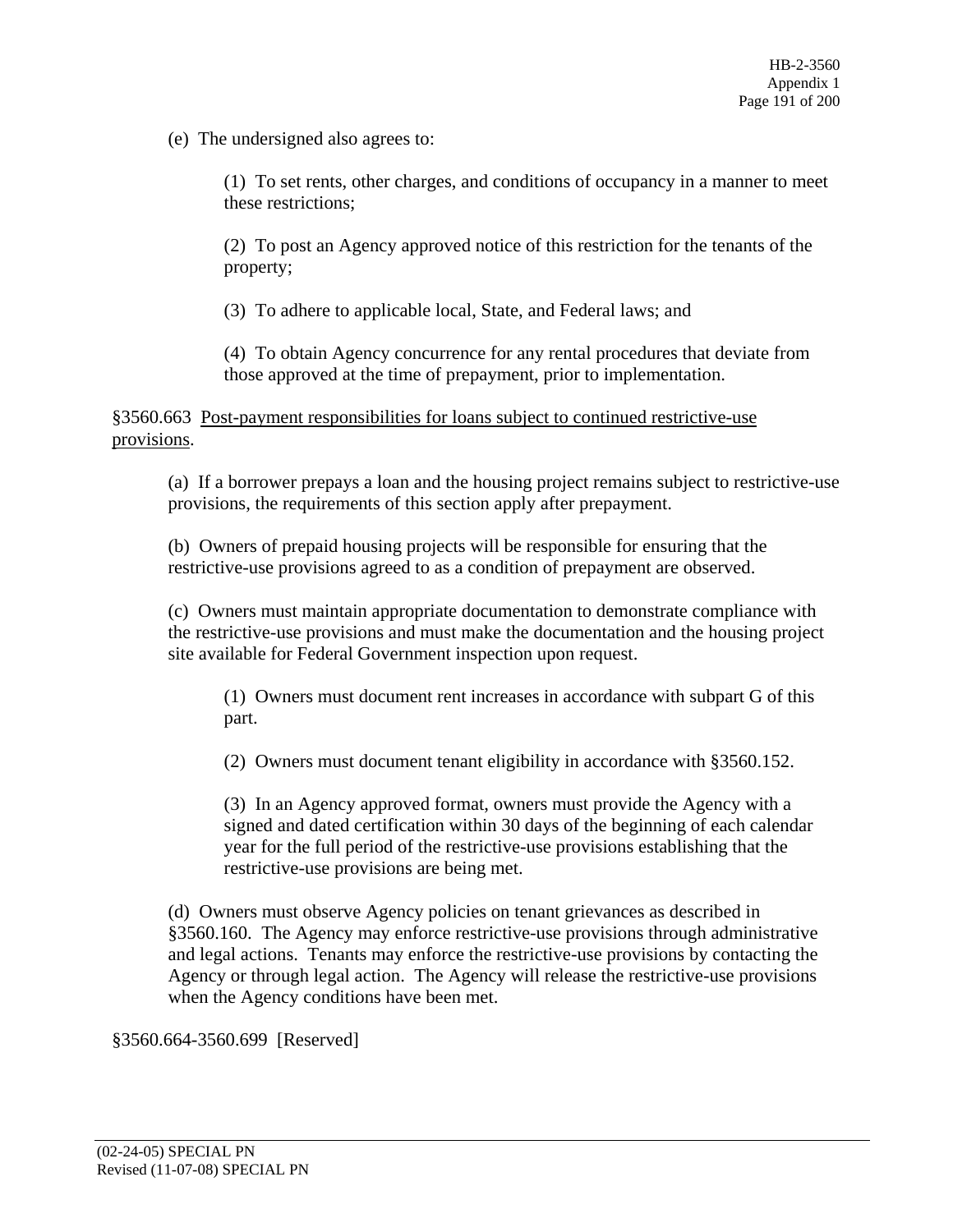HB-2-3560 Appendix 1 Page 192 of 200

#### §3560.700 OMB control number.

 The information collection requirements contained in this regulation have been approved by the Office of Management and Budget (OMB) and have been assigned OMB control number 0575-0189. Public reporting burden for this collection of information is estimated to vary from 15 minutes to 18 hours per response, including time for reviewing instructions, searching existing data sources, gathering and maintaining the data needed, and completing and reviewing the collection of information. A person is not required to respond to a collection of information unless it displays a currently valid OMB control number.

## Subpart O--Unauthorized Assistance

## §3560.701 General.

(a) This subpart contains the policies for recapturing unauthorized assistance when the Agency determines that a borrower or tenant was ineligible for, or improperly used, assistance received from the Agency.

(b) The Agency may seek repayment of any unauthorized assistance provided to a borrower or tenant, plus the cost of collection, regardless of whether the unauthorized assistance was due to errors by the Agency, the borrower, or the tenant.

#### §3560.702 Unauthorized assistance sources and situations.

(a) Unauthorized assistance can be received by a borrower or tenant in the form of loans, grants, interest credit, rental assistance, or other assistance provided by the Agency including assistance received as a result of an incorrect interest rate being applied to an Agency loan. Agency officials may pursue identification and recapture of unauthorized assistance through any legal remedies available.

(b) Unauthorized assistance may result from situations such as:

(1) Assistance being provided to an ineligible borrower or tenant;

(2) Assistance to an eligible borrower or tenant being used for an unauthorized purpose;

(3) Assistance being obtained as a result of inaccurate, incomplete, or fraudulent information provided by a borrower or tenant; or

(4) Assistance being obtained as a result of errors by the Agency, borrower, or tenant.

#### §3560.703 Identification of unauthorized assistance.

(a) The Agency will use all available means to identify unauthorized assistance, including Agency monitoring activities, OIG reports, GAO reports, and reports from any source, if the information provided can be substantiated by the Agency.

(b) Borrowers have the primary responsibility for identifying repayment of unauthorized assistance received by tenants.

§3560.704 Unauthorized assistance determination notice.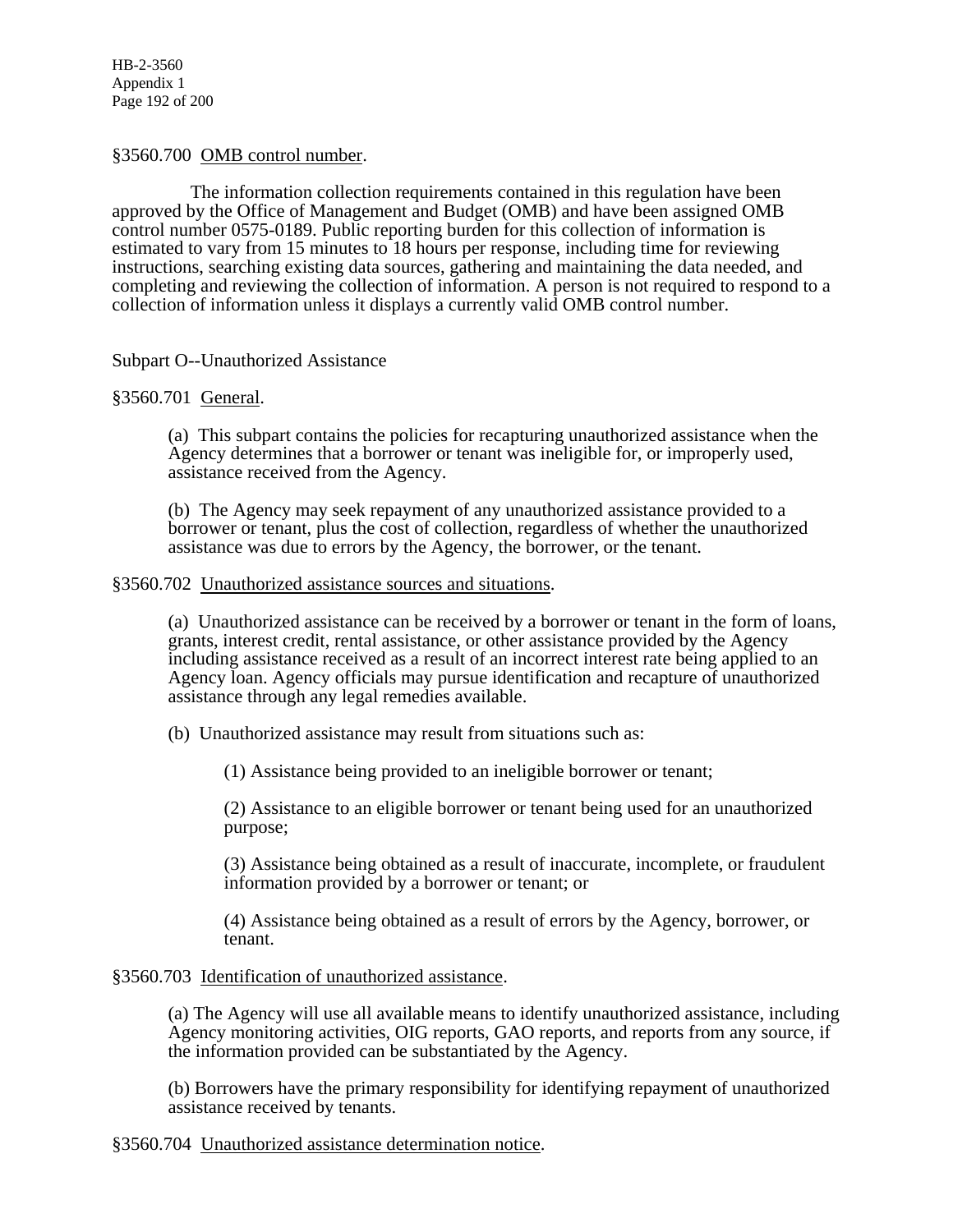(a) The Agency will notify borrowers, in writing, when a determination has been made that unauthorized assistance was received by the borrower. Borrowers will notify tenants, in writing, when a determination is made that unauthorized assistance was received by the tenant and will simultaneously send the Agency of copy of the written notice to the tenant.

(b) The unauthorized assistance determination notice is a preliminary notice, not a demand letter. The unauthorized assistance determination notice will:

(1) Specify the reasons the assistance was determined to be unauthorized;

(2) State the amount of unauthorized assistance to be repaid and specify the party responsible for repayment of the unauthorized assistance (i.e., the tenant or borrower) according to the provision of §3560.708;

(3) Establish a place and time when the person receiving the unauthorized assistance determination notice may meet with the Agency or, in the case of tenants, may meet with the borrower, to discuss issues related to the unauthorized assistance notice such as the establishment of a repayment schedule; and

(4) Advise the borrower or tenant that they may present facts, figures, written records, or other information within a specified period of time which might alter the determination that the assistance received was unauthorized.

(c) Upon request, the Agency or borrower, in the case of tenants, will grant additional time for discussions related to an unauthorized assistance determination notice. Borrowers must notify the Agency of schedule revisions when additional time is granted to a tenant in unauthorized assistance claims.

#### §3560.705 Recapture of unauthorized assistance.

(a) The Agency will seek repayment of all unauthorized assistance received by a borrower or tenant, plus the cost of collection, to the fullest extent permitted by law. Agency efforts to collect unauthorized assistance may include offsets, the use of private or public collection agents, and any other remedies available. Agency findings related to unauthorized assistance determinations will be referred to credit reporting bureaus and other federal, state, or local agencies with jurisdictions related to the unauthorized assistance findings for suspension, debarment, civil or criminal action to the fullest extent permitted by law.

(b) If a borrower or tenant agrees to repay unauthorized assistance, the amount due will be the amount stated in the unauthorized assistance determination notice unless another amount has been approved by the Agency.

(c) Repayment may be made either with a lump sum payment or through payments made over a period of time. If a borrower or tenant agrees to repay unauthorized assistance, the borrower or tenant proposed repayment schedule must be approved by Agency prior to implementation. Agency approval of a repayment schedule will take into consideration the best interest of the borrower, the tenant, and the Federal Government.

(d) Borrowers must retain copies of all correspondence and a record of all conversations between the borrower and a tenant regarding unauthorized assistance received by a tenant.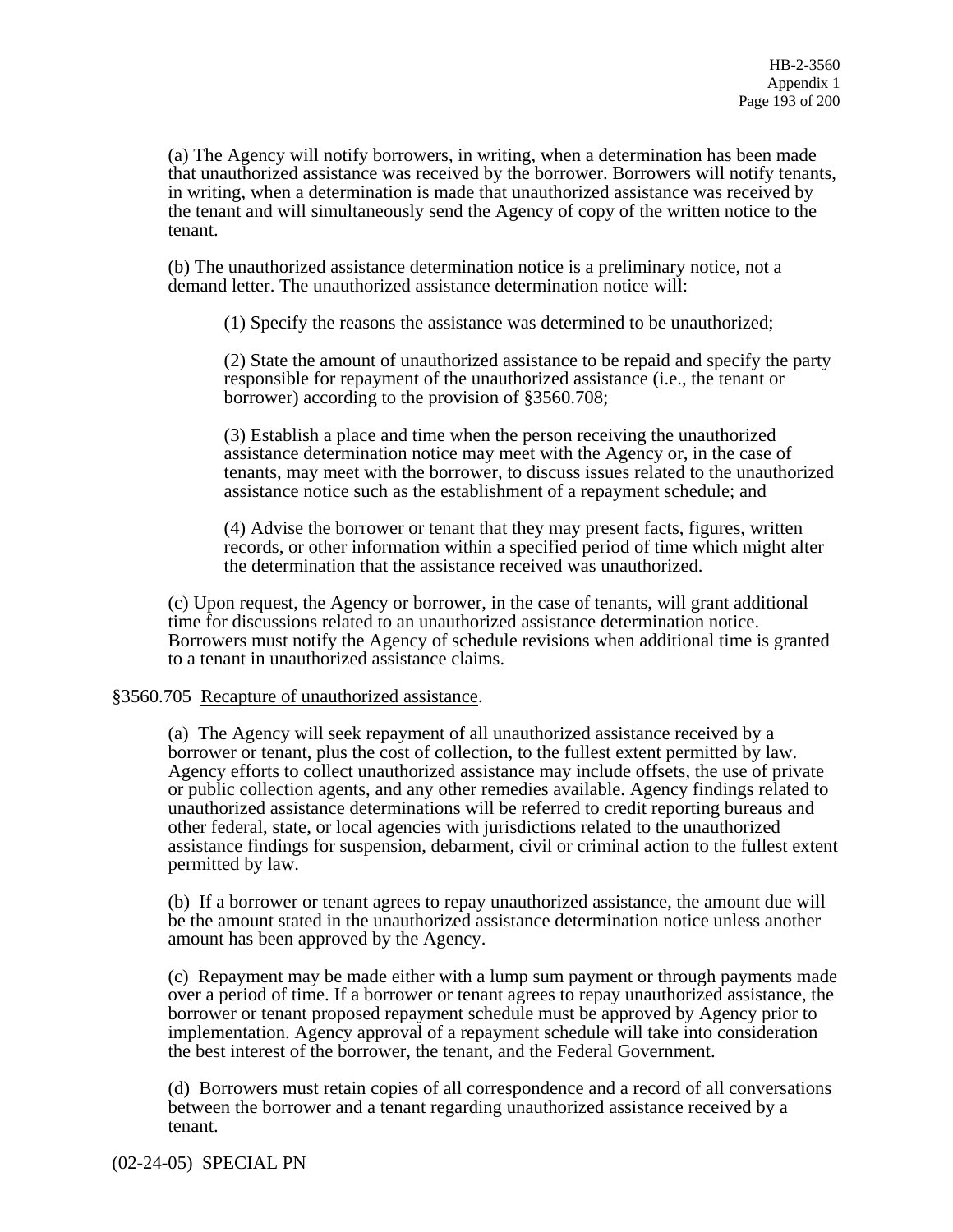(e) When a tenant, who has received unauthorized assistance due to tenant error or fraud as determined by the Agency, moves out of a housing project, the borrower is no longer responsible for recapturing the unauthorized assistance provided that the borrower notifies the Agency of the tenant's move and transfers all records related to the tenant's unauthorized assistance to the Agency within 30 days of the tenant's move. The Agency will pursue collection of the unauthorized assistance from the tenant.

(f) If a borrower refuses to enter into an unauthorized assistance repayment schedule with the Agency, the Agency will initiate liquidation procedures, in accordance with §3560.456, or other enforcement actions, such as suspension, debarment, civil, or criminal penalties, in accordance with §3560.461. If a tenant refuses to enter into an unauthorized assistance repayment schedule, the Agency will initiate recovery actions against the tenant.

(g) Borrowers may not use housing project funds to pay amounts due to the Agency as a result of unauthorized assistance due to borrower fraud.

#### §3560.706 Offsets.

 Offsets and any other available remedies may be used by the Agency to recapture unauthorized assistance. Guidance concerning use of offsets can be found at 7 CFR 3550.210.

#### §3560.707 Program participation and corrective actions.

(a) With Agency approval, a borrower or tenant, who has received unauthorized assistance, may continue to participate in the project if they have the legal and financial capabilities to do so. Approval considerations for such forbearance and repayment are in §3560.705.

(b) A borrower or tenant who was responsible for the circumstances causing the unauthorized assistance must take appropriate action to correct the problem within 90 days of the unauthorized assistance determination notice date, unless an alternative date is agreed to by the Agency.

(c) When the interest rate shown in a debt instrument resulted in the receipt of unauthorized assistance, the debt instrument will be modified to the correct interest rate. All payments made by the borrower at the incorrect interest rate will be reapplied at the correct interest rate, and remaining payments due on the loan will be recalculated on the basis of the correct interest rate, plus any amounts due to the Agency as a result of the use of an incorrect interest rate, unless the Agency agrees to a separate repayment process.

## §3560.708 Unauthorized assistance received by tenants.

(a) Tenant actions that require tenant repayment of unauthorized assistance received by tenants include, but are not limited to:

(1) Knowingly or mistakenly misrepresenting income, assets, adjustments to income, or household status to the borrower as required under subpart D of this part; or

(2) Failure to properly report changes in income, assets, adjustments to income, or household status to the borrower as required in subpart D of this part.

(b) Borrower actions that require borrower repayment of unauthorized assistance received by tenants include, but are not limited to: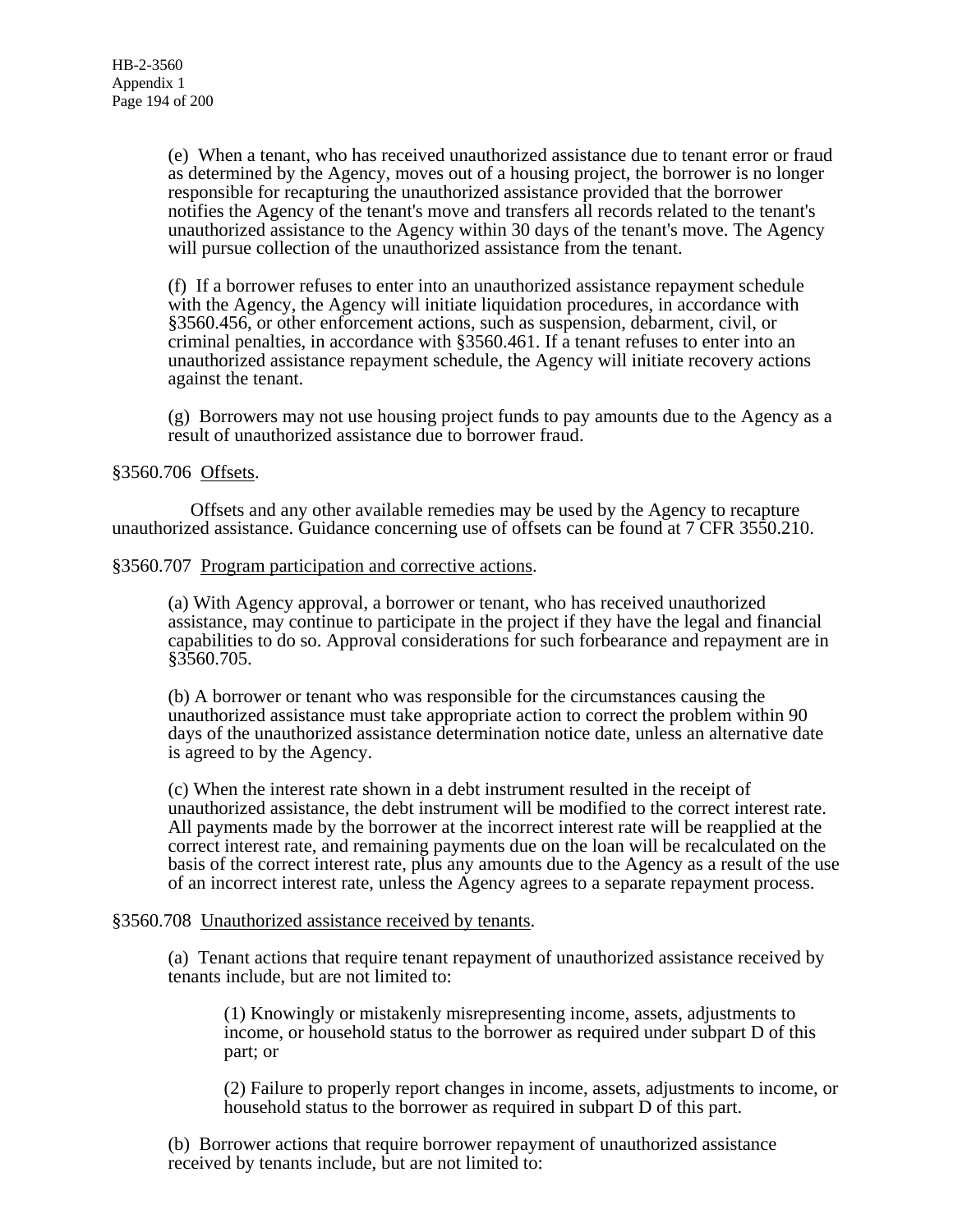(1) Incorrect determination of tenant income or household status by the borrower, resulting in rental assistance or interest credit that is not allowable under the provisions of subparts D, E, or F of this part, as applicable; or

Ī (2) Assignment of rental assistance to a household that is ineligible under the requirements of subpart F of this part.

(c) When it is determined that a tenant has received unauthorized assistance, the borrower shall notify the tenant and the Agency through the procedure specified in §3560.704.

(d) Borrowers may not charge tenants to pay amounts due to the Agency as a result of unauthorized assistance to tenants through borrower error.

(e) Borrowers must notify the Agency of all collections from tenants as repayments for unauthorized assistance and must remit or credit the amounts collected to applicable housing project accounts.

(f) When rental assistance was improperly assigned to a tenant, for any reason, the rental assistance benefit must be canceled and reassigned.

(1) Before a borrower notifies a tenant of rental assistance cancellation, the borrower must request Agency approval. If the Agency determines that the unauthorized rental assistance was received by the tenant due to borrower fraud or error, the borrower must give the tenant 30 days notice, in writing, that the unit was assigned in error and that the rental assistance benefit will be canceled effective on date that the next monthly rental payment is due after the end of the 30-day notice period.

(2) Tenants also must be notified, in writing, that they may cancel their lease without penalty at the time the rental assistance is canceled. Tenants must be offered an opportunity to meet with a borrower to discuss the rental assistance cancellation.

#### §3560.709 Demand letter.

(a) If a borrower fails to respond to an unauthorized assistance determination notice or fails to agree to a repayment schedule, the Agency will send the borrower a demand letter specifying:

(1) The amount of unauthorized assistance to be repaid and the basis for the unauthorized assistance determination; and

(2) The actions to be taken by the Agency if repayment is not made by a specified date.

(b) If a tenant fails to respond to the unauthorized assistance determination notice or fails to agree to a repayment schedule, the borrower will send the tenant a demand letter specifying:

(1) The amount of unauthorized assistance to be repaid and the basis for the unauthorized assistance determination;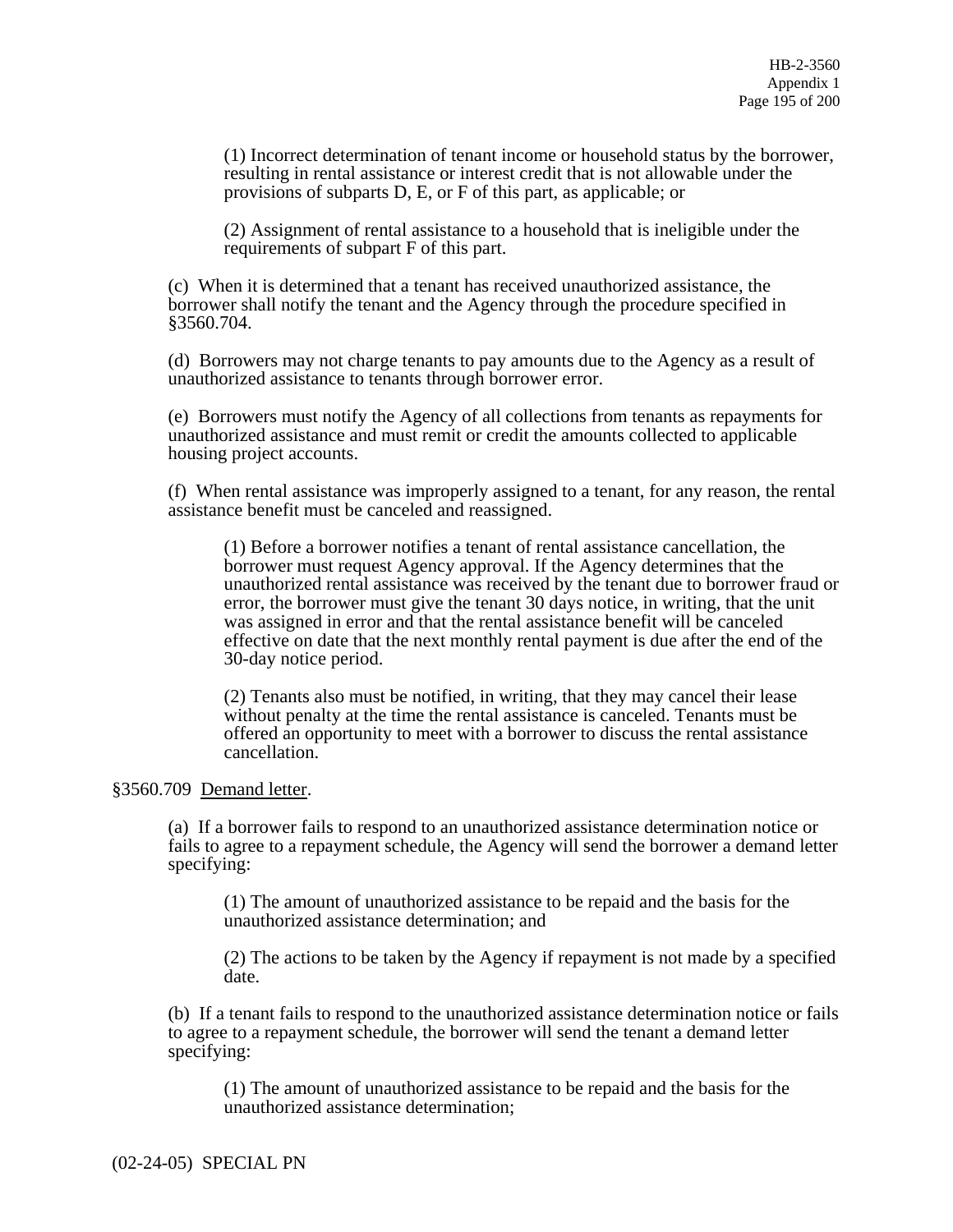(2) The actions to be taken if repayment is not made by a specified date, including termination of tenancy; and

(3) The appeal rights of the tenant as specified in §3560.160.

(c) A demand letter may be sent to a borrower or tenant, in lieu of an unauthorized assistance determination notice, when the evidence documenting the unauthorized assistance determination is deemed to be conclusive by the Agency or borrower sending the letter.

§§3560.710-3560.749 [Reserved]

§3560.750 OMB control number.

 The information collection requirements contained in this regulation have been approved by the Office of Management and Budget (OMB) and have been assigned OMB control number 0575-0189. Public reporting burden for this collection of information is estimated to vary from 15 minutes to 18 hours per response, including time for reviewing instructions, searching existing data sources, gathering and maintaining the data needed, and completing and reviewing the collection of information. A person is not required to respond to a collection of information unless it displays a currently valid OMB control number.

Subpart P--Appraisals

#### §3560.751 General.

 This subpart sets forth appraisal policies for Agency-financed multi-family housing (MFH) projects consisting of five or more rental units. Agency-financed housing projects with fewer than five rental units may be appraised in accordance with the Agency's single family housing appraisal policies established under 7 CFR 3550.62.

#### §3560.752 Appraisal use, request, review, and release.

(a) Appraisal uses. The Agency will use appraisals to determine whether the security offered by an applicant or borrower is adequate to secure a loan or determine appropriate servicing or preservation decisions. Appraisals used for Agency decision-making must be current, unless the Agency and the applicant, or borrower, mutually agree to the use of an appraisal that is not current. A current appraisal is an appraisal with a report date that is not more than one year old.

(b) Appraisal requests. Appraisal requests must be in writing and must specify the client and other intended users, the intended use, the purpose, and the scope of work of the appraisal, including the type and definition of the value(s) to be developed.

(1) Type of Value. The appraisal request must indicate whether the "market value", the "market value, subject to restricted rents", or any other type of value of the housing project and related facilities is to be concluded.

 (i) A request for "market value, subject to restricted rents" means the appraisal will take into consideration any rent limits, rent subsidies, expense abatements, or restrictive-use conditions that will affect the property as a result of an agreement with the Agency or any other financing source. Each type of financing involved, including, but not limited to, interest credit subsidy, low-interest loans from other sources,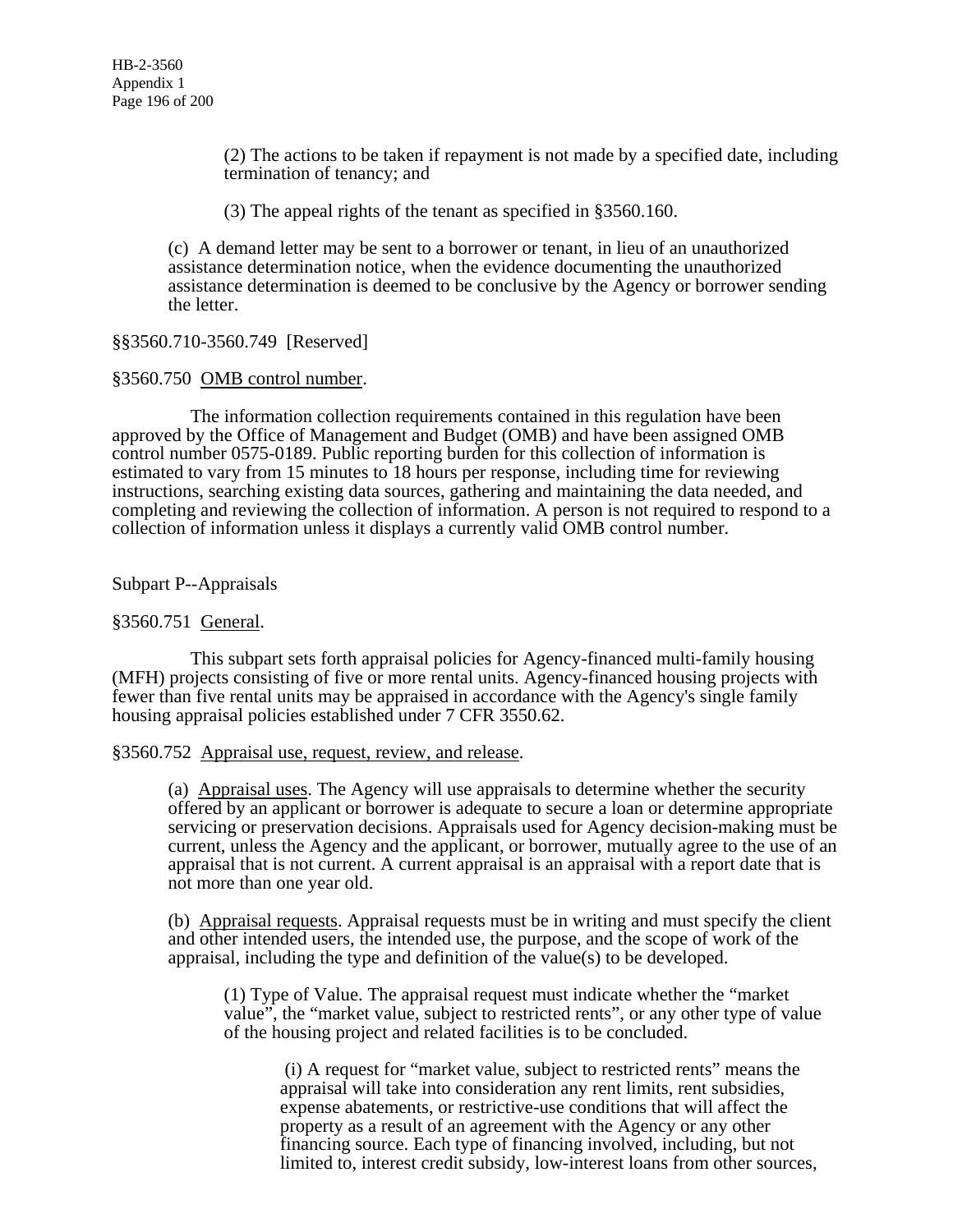tax-exempt bond financing, tax credits, and grants, must be valued separately in the appraisal.

(ii) A request for "market value" means the appraisal will take into consideration the most probable price which a property should bring in a competitive and open market under all conditions requisite to a fair sale, the buyer and seller each acting prudently and knowledgeably, and assuming the price is not affected by undue stimulus. Implicit in this definition is the consummation of a sale as of a specified date and the passing of title from seller to buyer under conditions whereby:

(A) Buyer and seller are typically motivated;

(B) Both parties are well informed or well advised and acting in what they consider their best interests;

(C) A reasonable time is allowed for exposure in the open market;

(D) Payment is made in terms of cash in United States dollars or in terms of financial arrangements comparable thereto; and

(E) The price represents the normal consideration for the property sold unaffected by special or creative financing or sales concessions granted by anyone associated with the sale.

(2) "As-is Value" or "Prospective Value". The appraisal request must indicate whether the "as-is value" or "prospective value" of the housing is to be concluded.

(i) "As-is value" means the value of the housing and related facilities as of the effective date of the appraisal. It relates to what physically exists and is legally permissible at the time of the appraisal and excludes all hypothetical conditions.

(ii) "Prospective value" means the forecasted value of the housing and related facilities as of a specified future date. For Agency appraisals, this date will typically be the projected completion date of proposed new construction or rehabilitation.

(3) Section 8 project-based assistance. Depending on the intended use of the appraisal, the Agency will specify whether or not section 8 project-based assistance will be considered in the valuation of the housing. The remaining term of the section 8 contract and the probability of subsequent renewal terms being authorized will be taken into consideration when making this determination.

(4) Low-Income Housing Tax Credit (LIHTC) and other financing sources. Depending on the intended use of the appraisal, the Agency will specify whether or not tax credits and other financing sources involved in the housing will be considered in the valuation of the housing.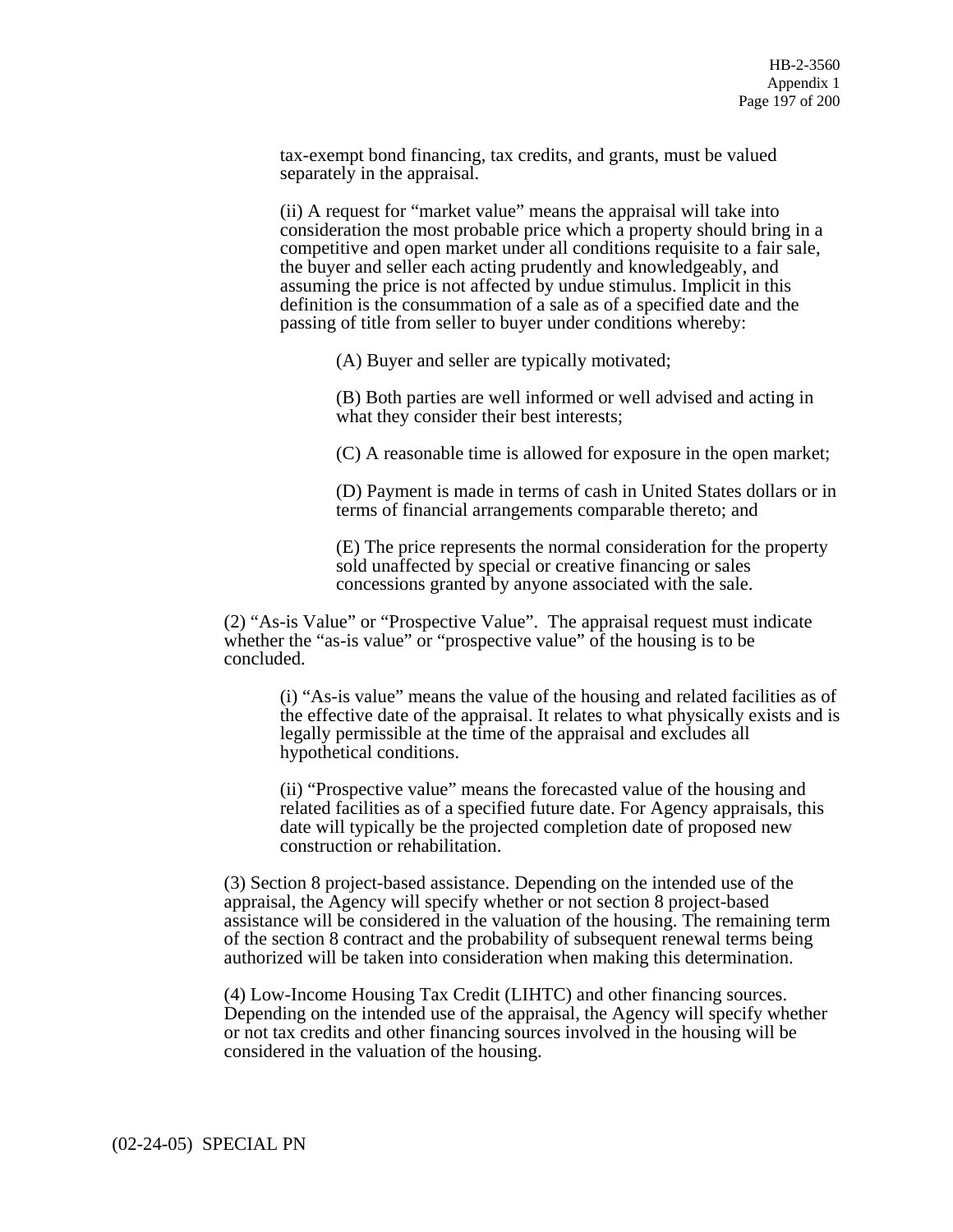(c) Appraisal review. All MFH appraisals that were not written by an Agency appraiser will be reviewed by an Agency appraiser, who will write and file a technical review report that complies with the Uniform Standards of Professional Appraisal Practice (USPAP) and Agency requirements.

(d) Release of appraisals. MFH appraisals procured by the Agency will be released to owners/applicants, from their own files, upon their request.

#### §3560.753 Agency appraisal standards and requirements.

(a) General. The Agency recognizes USPAP as the basic standards for appraisals. Appraisals used by the Agency must comply with USPAP and this subpart.

(b) Appraisers. MFH appraisals prepared for the Agency will be written by Agency appraisers or independent fee appraisers who are state certified general appraisers, certified in the state where the property is located. Technical review reports will be written by Agency state certified general appraisers.

(c) Appraisal report. The appraisal report format may be a form appraisal or a narrative appraisal. The Agency will specify the appraisal format that is most appropriate for the scope of work involved when the appraisal is requested.

(1) Form appraisal reports. The Agency will accept appraisal report forms that meet generally accepted industry standards, comply with USPAP, and have been approved by the Agency.

(2) Narrative appraisal reports. Narrative appraisal reports must, at a minimum, contain the following items:

- (i) Transmittal letter;
- (ii) Factual information about the property;
- (iii) Regional and neighborhood data;
- (iv) Description of the subject property;
- (v) Description of existing and planned improvements;
- (vi) A highest and best use analysis;

(vii) A statement regarding any environmental issues, such as potential contamination of the property from hazardous substances, hazardous wastes, or petroleum products;

(viii) A cost approach analysis (if applicable);

(ix) A sales comparison approach analysis (if applicable);

(x) An income approach analysis (if applicable);

(xi) A reconciliation of the value indications derived from the included approaches to value; and

(xii) A signed and dated certification of value.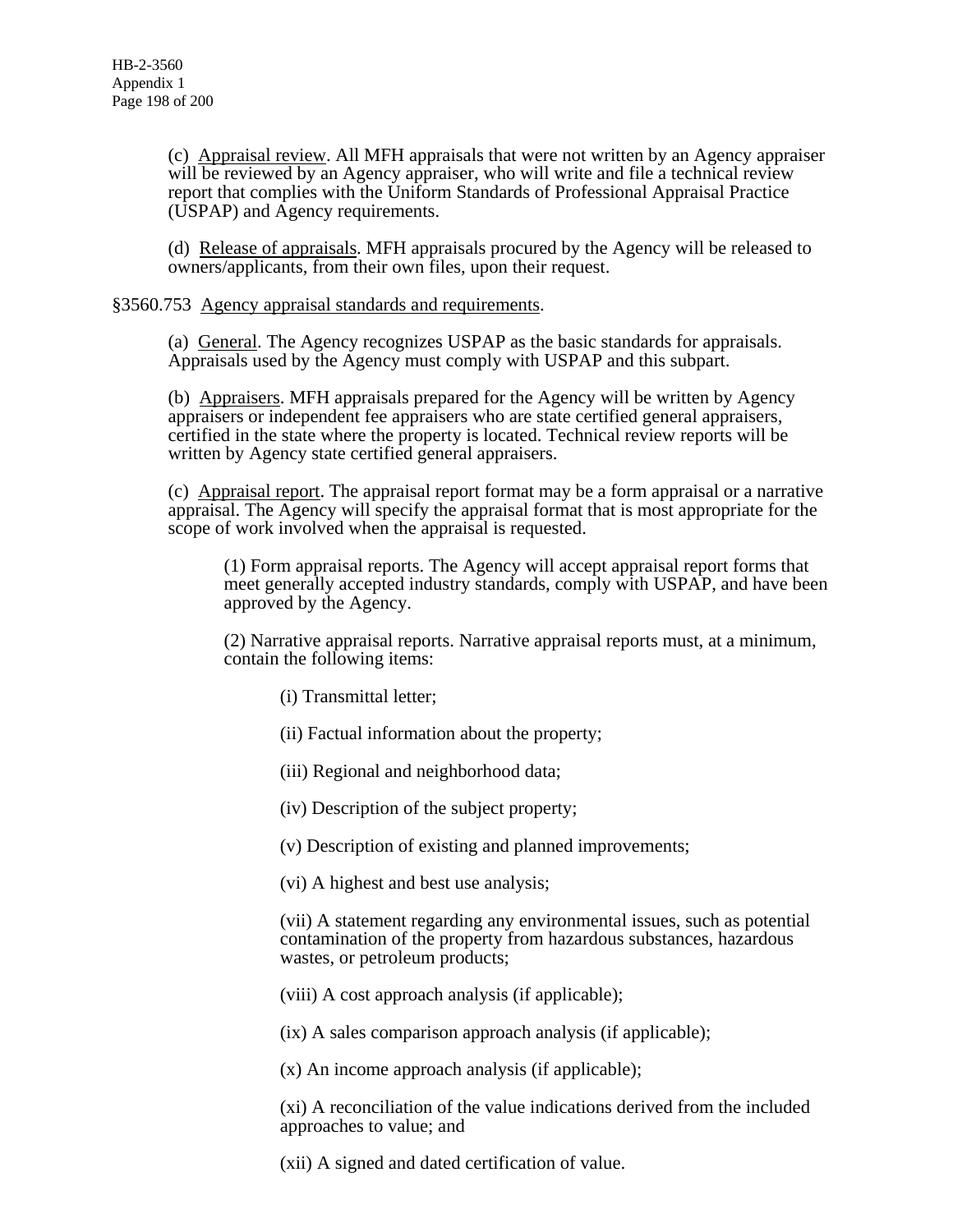(3) At the time an appraisal is requested, the Agency will specify either a complete or a limited appraisal and one of the following types of appraisal reports, based upon the complexity of the appraisal assignment.

(i) A self-contained report that comprehensively describes all information significant to the solution of the appraisal problem;

(ii) A summary report that summarizes all information significant to the solution of the appraisal problem; or

(iii) A restricted use report, intended for Agency use only, that briefly states all information significant to the solution of the appraisal problem.

(d) Highest and best use statement and analysis. The highest and best use is to be concluded for the subject site as though it was vacant, and for the subject property as improved, if improvements have been made. If the highest and best use of a subject property is for something other than MFH, the appraisal report must provide this information to the Agency for consideration in the loan process. In addition to being reasonably probable and appropriately supported, the highest and best use of both the land as though vacant and the property as improved must meet four implicit criteria. The highest and best use must be:

(1) Physically possible;

(2) Legally permissible;

(3) Financially feasible; and

(4) Maximally productive.

(e) Valuation methods and variances. The final opinion of value presented in an appraisal report must have considered a cost approach, a sales comparison approach, and an income approach. If one of these standard approaches is not used, the reconciliation narrative will provide a full and complete explanation of the reasons the approach was excluded. The reconciliation will fully discuss and reconcile variances in the value indications concluded by each approach.

(f) Real estate history. Appraisals must contain a 5-year ownership and sales history for the housing project being appraised.

(g) Reserve accounts. Funds in the housing project's reserve account will not be considered in the valuation of the housing project.

(h) Escrow accounts. Short-term prepaid escrow accounts for general operating expenses, such as taxes and insurance, shall not be considered in the valuation of the housing project.

(i) Rental rates comparison. The appraisal report must document whether the housing project's basic rents are less than, equal to, or greater than market rents for comparable conventional, or non-subsidized, units in the area where the housing is located.